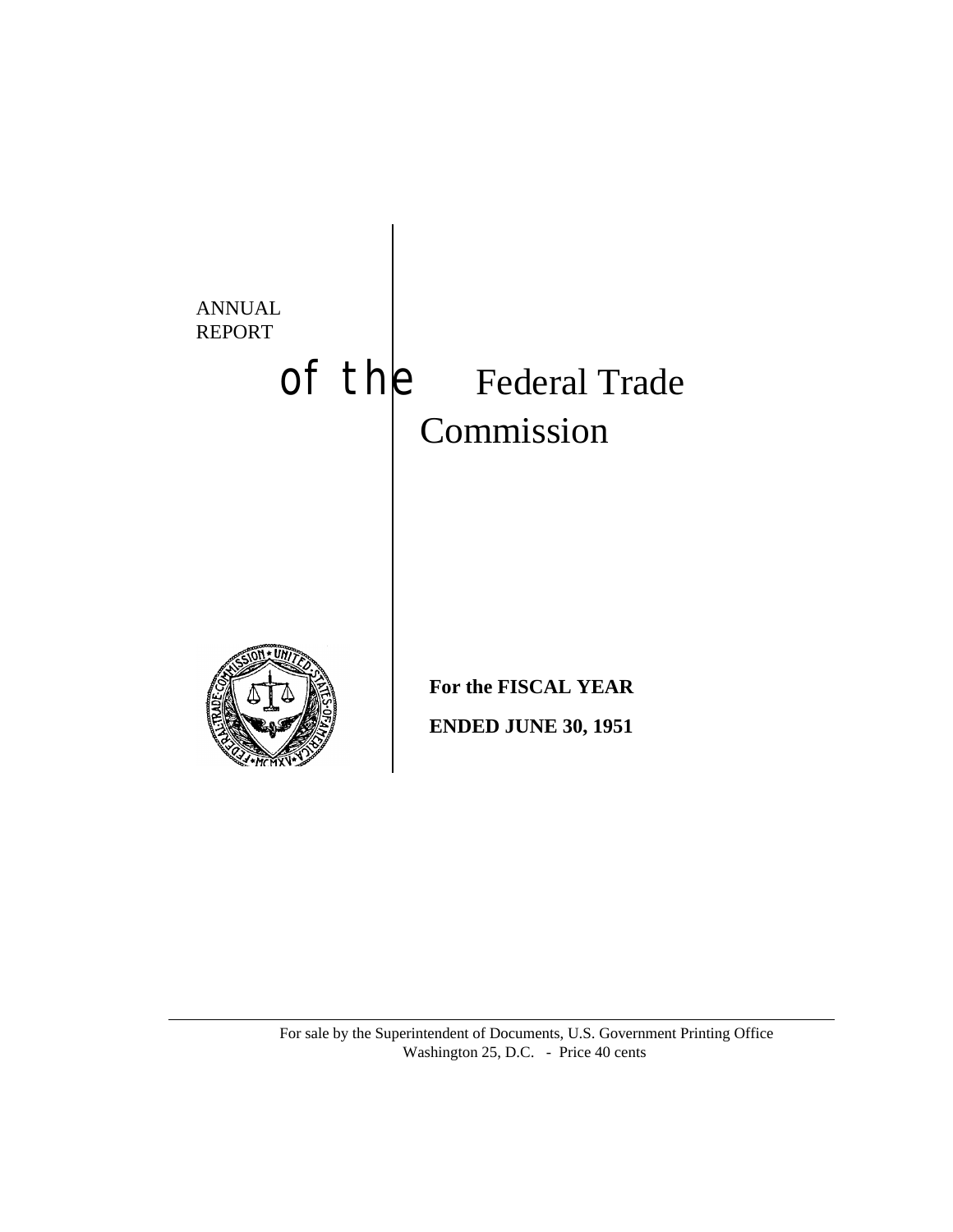### Federal Trade Commission

JAMES M. MEAD, Chairman WILLIAM A. AYRES LOWELL B. MASON JOHN CARSON STEPHEN J. SPINGARN

D. C. DANIEL, Secretary

#### EXECUTIVE OFFICES OF THE COMMISSION

#### Pennsylvania Avenue at Sixth Street, Washington 25, D. C.

#### Branch Offices

Room 501, 45 Broadway, New York 6.

413 Masonic Temple Building, 333 St. Charles Street, New Orleans 12.

Room 1500, 173 West Madison Street, Chicago 2.

811 U. S. Courthouse, Seattle 4.

133 Federal Office Building, Civic Center, San Francisco 2.

II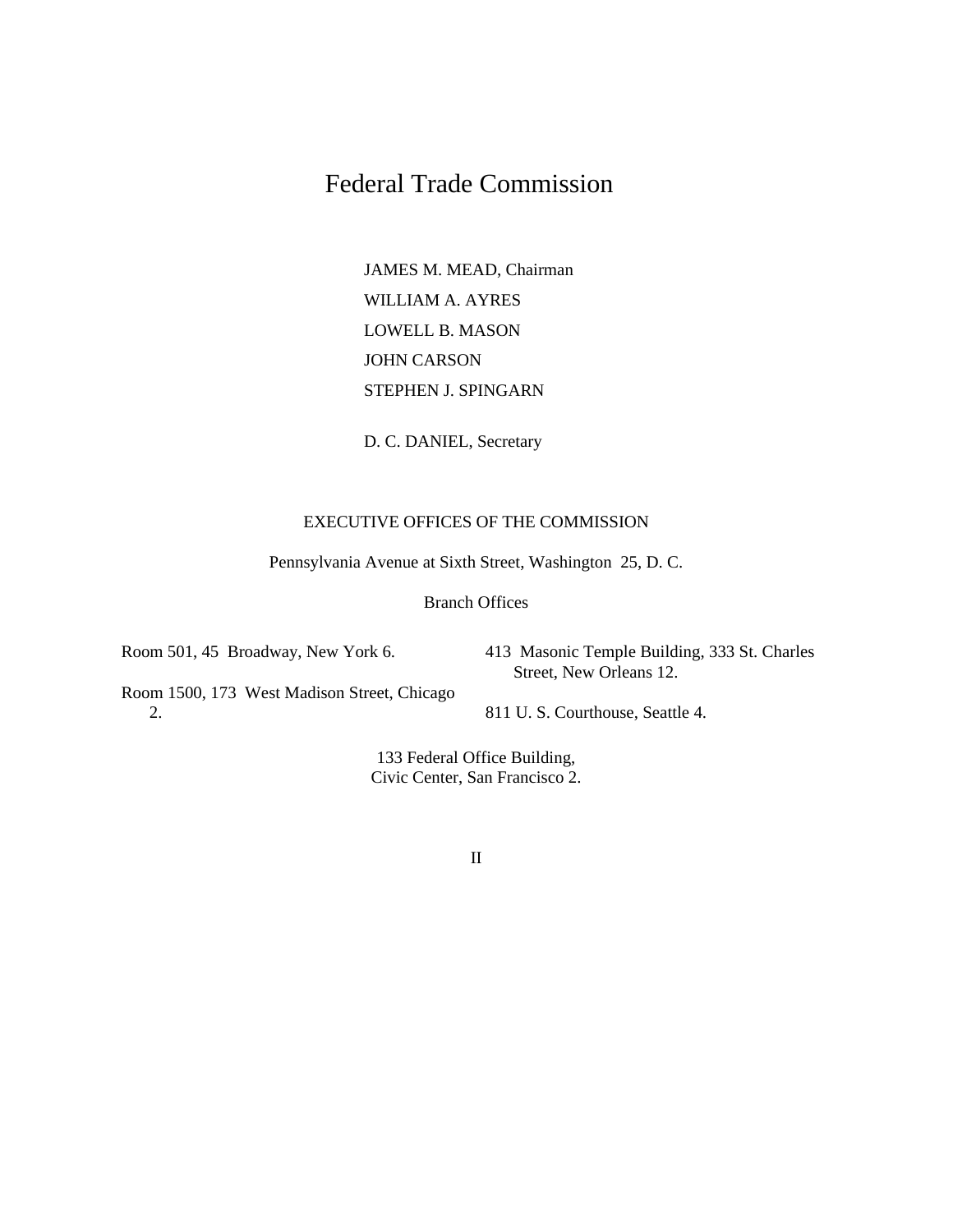## Letter of Transmittal

FEDERAL TRADE COMMISSION, Washington, D. C., January 8, 1952.

To the Congress of the United States:

I have the honor to transmit herewith the Thirty-seventh Annual Report of the Federal Trade Commission, for the fiscal year ended June 30, 1951. The Federal Trade Commission is having printed a limited number of copies of the report.

By direction of the Commission.

JAMES M. MEAD Chairman.

THE PRESIDENT OF THE SENATE. THE SPEAKER OF THE HOUSE OF REPRESENTATIVES.

(III)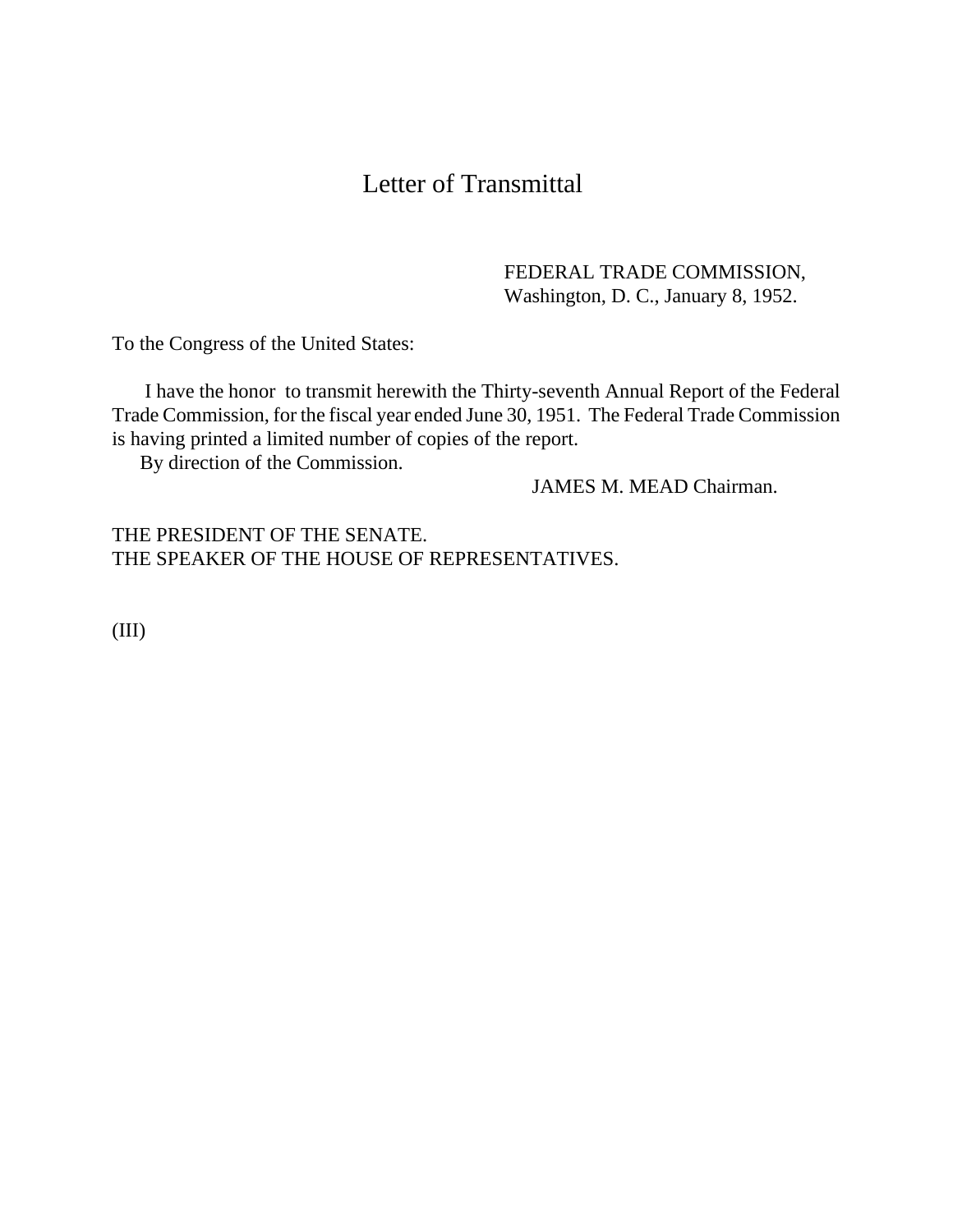## Contents

| 1. Maintaining Free Competitive Enterprise                              |      |
|-------------------------------------------------------------------------|------|
|                                                                         | Page |
|                                                                         |      |
|                                                                         |      |
|                                                                         |      |
| Amendment of Section 8 of Clayton Act ---------------------------- 8    |      |
| Minority statement on Section 11 of Clayton Act ------------------- 10  |      |
| 2. The Commission and Its Staff                                         |      |
|                                                                         |      |
| Office of the Secretary and Executive Director --------------------- 12 |      |
|                                                                         |      |
|                                                                         |      |
| Bureau of Antideceptive Practices ------------------------------ 13     |      |
| Bureau of Industry Cooperation ---------------------------------- 13    |      |
| Bureau of Industrial Economics ---------------------------------- 14    |      |
|                                                                         |      |
|                                                                         |      |
| 3. Economic Reports                                                     |      |
|                                                                         |      |
|                                                                         |      |
|                                                                         |      |
|                                                                         |      |
|                                                                         |      |
| Limitations on economic reporting --------------------------------- 30  |      |
|                                                                         |      |
| 4. Antimonopoly Work                                                    |      |
|                                                                         |      |
| Orders against monopolistic practices ----------------------------- 35  |      |
| Complaints charging monopolistic practices ---------------------- 39    |      |
|                                                                         |      |
| Investigations of monopolistic practices -------------------------- 43  |      |
| Antimonopoly cases in Federal courts ------------------------------- 45 |      |
|                                                                         |      |
|                                                                         |      |
| Supervision of export associations --------------------------------- 47 |      |
|                                                                         |      |
|                                                                         |      |
| (IV)                                                                    |      |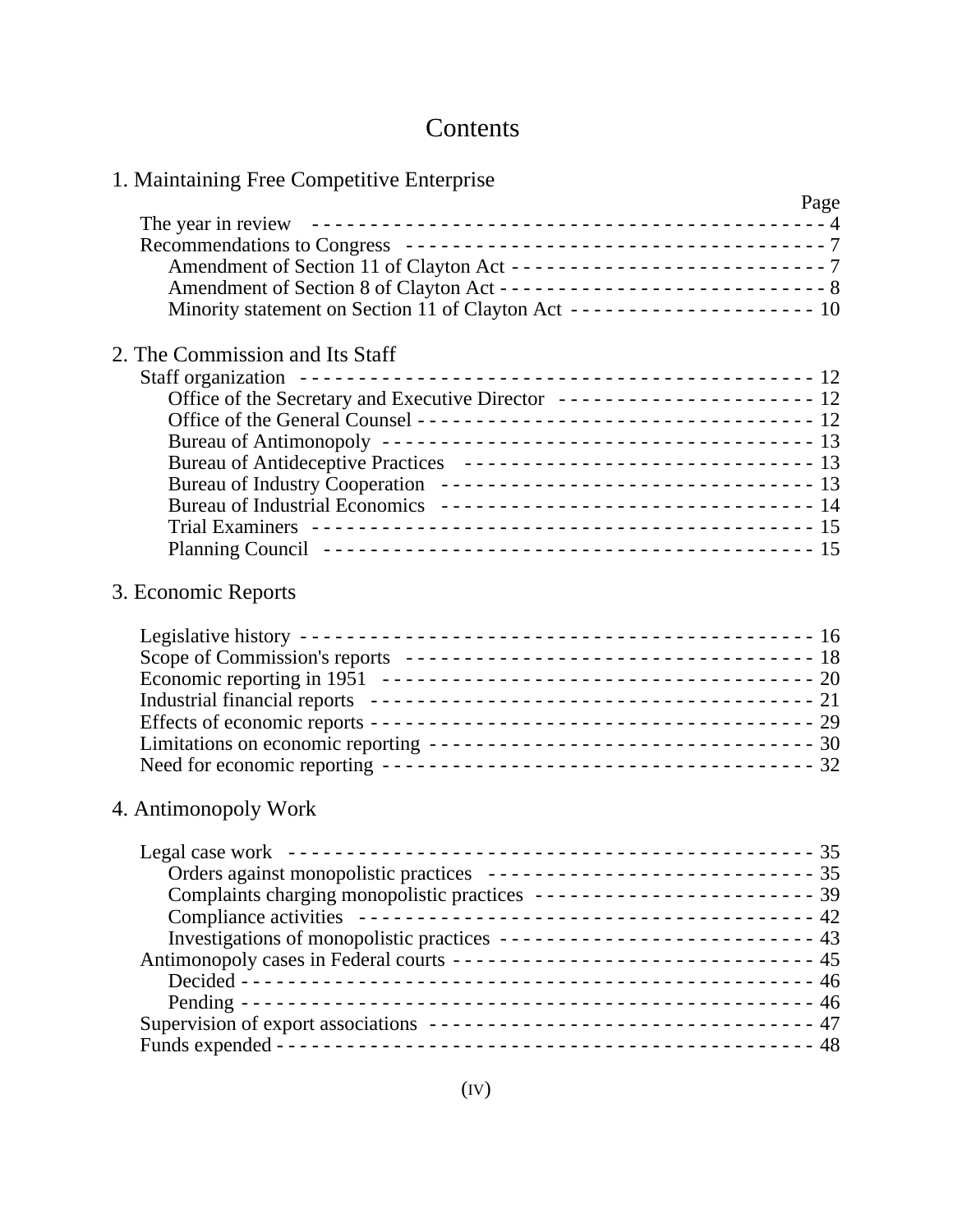## 5. Antideceptive Practices Work

|  |                                                                          | Page |
|--|--------------------------------------------------------------------------|------|
|  |                                                                          |      |
|  | Orders against deceptive practices ------------------------------ 50     |      |
|  | Complaints charging deceptive practices ------------------------- 54     |      |
|  | Letters and affidavits of discontinuance ------------------------- 56    |      |
|  | Investigations of deceptive practices ---------------------------- 57    |      |
|  | Medical and chemical opinions ----------------------------------- 61     |      |
|  | Antideceptive cases in Federal courts ------------------------------- 62 |      |
|  |                                                                          |      |
|  |                                                                          |      |
|  | Informative labeling of wool products ------------------------------ 65  |      |
|  | Rules and regulations under wool act ---------------------------- 66     |      |
|  | Registered identification numbers ------------------------------- 66     |      |
|  |                                                                          |      |
|  |                                                                          |      |
|  |                                                                          |      |
|  | 6. Industry Cooperation                                                  |      |
|  | Trade practice conference proceedings ----------------------------- 69   |      |
|  |                                                                          |      |
|  |                                                                          |      |
|  |                                                                          |      |
|  |                                                                          |      |
|  | Pending conference proceedings ------------------------------ 74         |      |
|  |                                                                          |      |
|  | Settlement of cases by stipulation ---------------------------------- 77 |      |
|  |                                                                          |      |
|  | 7. Case Work Progress Under New Procedures                               |      |
|  |                                                                          |      |
|  | Management improvement plan ----------------------------------- 82       |      |
|  |                                                                          |      |
|  | 8. The Commission's Work in the Mobilization Program                     |      |
|  | Duties under Defense Production Act ------------------------------- 84   |      |
|  | Clearance of antitrust exceptions -------------------------------- 85    |      |
|  | Surveys for the Attorney General ------------------------------- 86      |      |
|  |                                                                          |      |
|  |                                                                          |      |
|  |                                                                          |      |
|  |                                                                          |      |
|  | (V)                                                                      |      |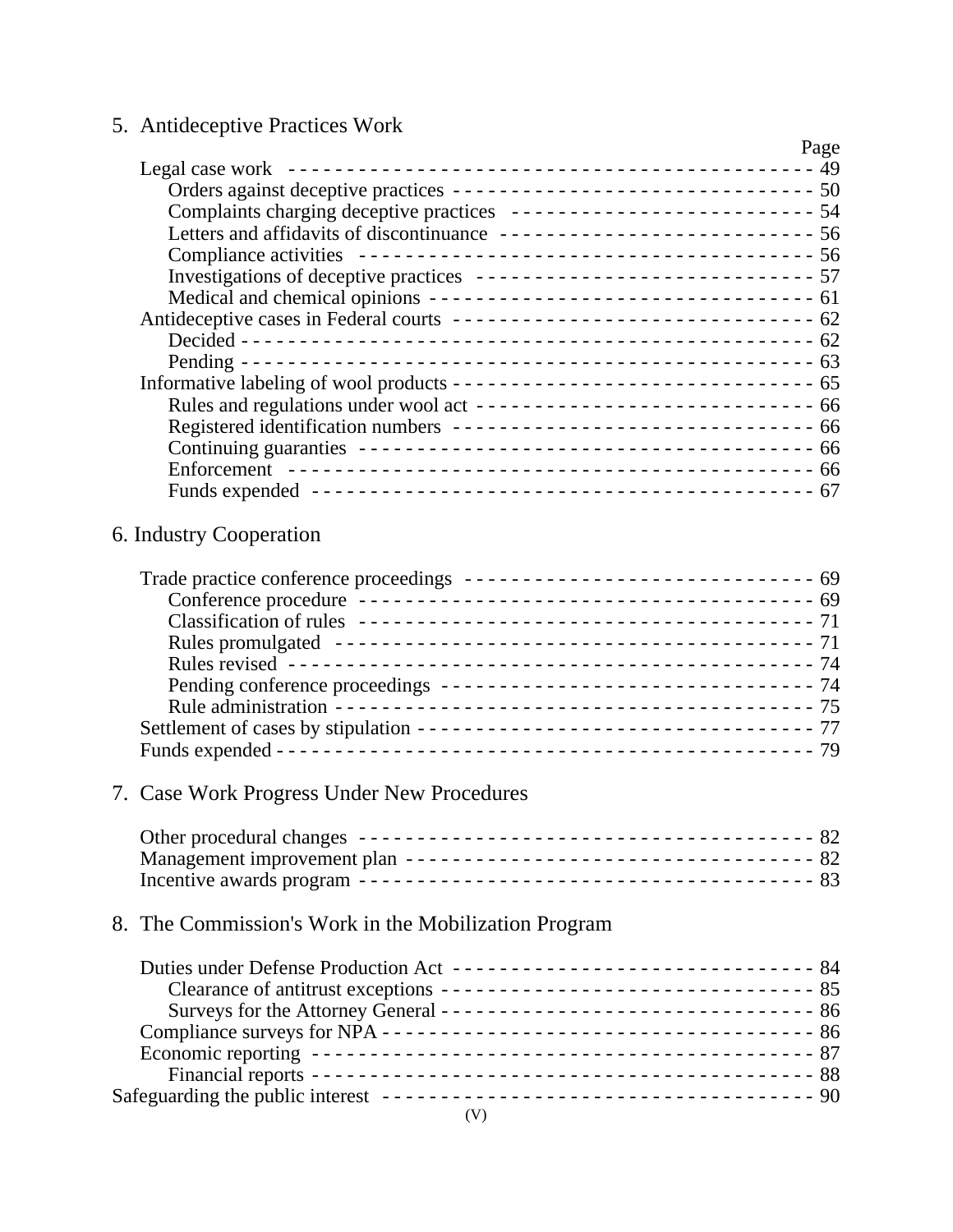## 9. Appropriations and Obligations

|  | Page |
|--|------|
|  |      |
|  |      |
|  |      |
|  |      |

## Appendixes

#### (VI)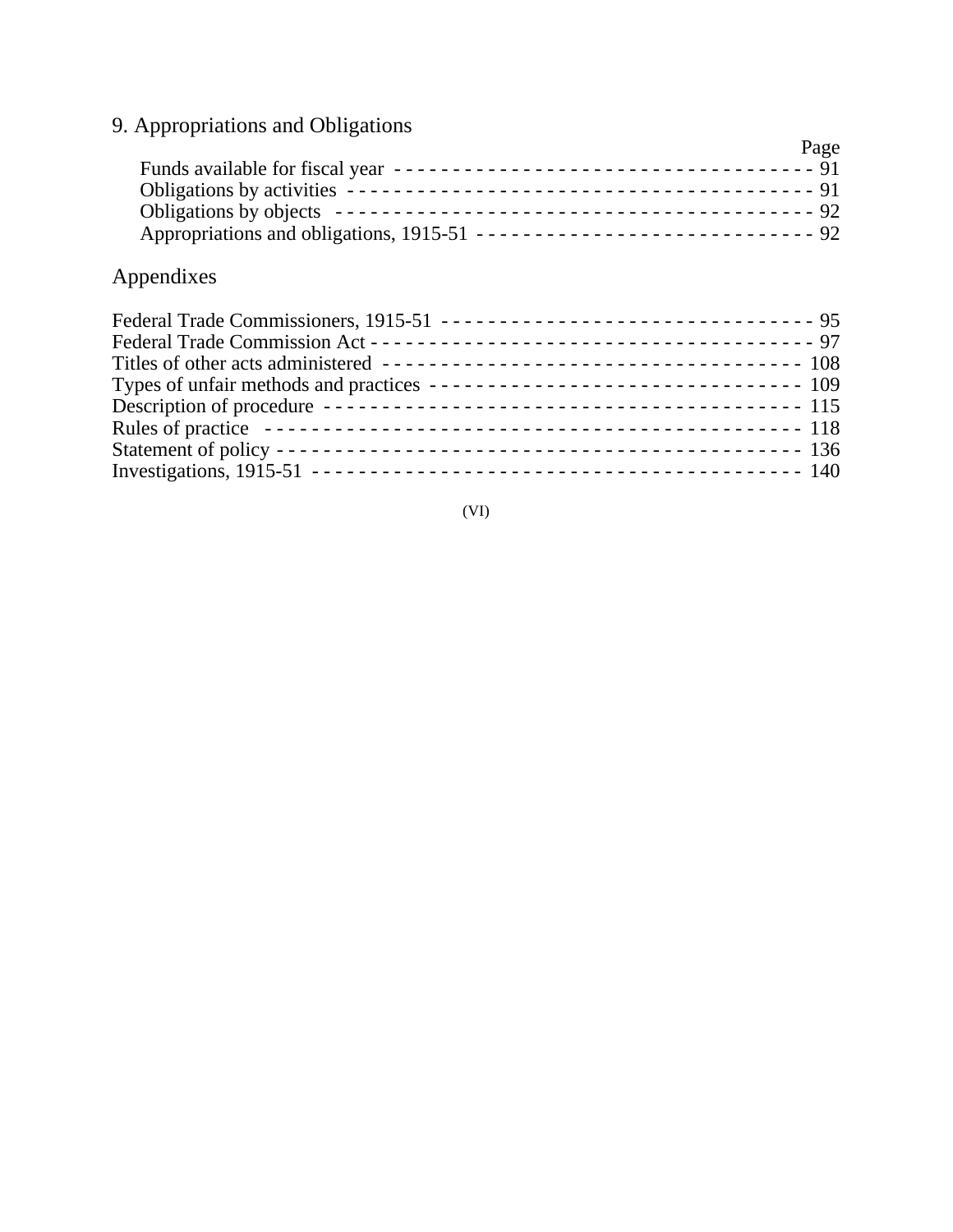# Maintaining Free 1 Competitive Enterprise

THE MAINTENANCE of free competitive enterprise as the keystone of the American economic system is the objective of the work of the Federal Trade Commission.

The Commission's duties are many and varied under the statutes it administers. But the foundation of public policy underlying all these duties is basically the same: To prevent the free enterprise system from being stifled or fettered by monopoly or corrupted by unfair or deceptive trade practices. More than a quarter of a century ago, the Supreme Court described the task of the Commission asthe prevention of practices which have a "dangeroustendency unduly to hinder competition or create monopoly" or which are "opposed to good morals because characterized by deception, bad faith, fraud, or oppression." In brief, the Commission is charged with keeping competition both free and fair.

This was the basic purpose for which the Commission was established by Congress in 1914 as an independent administrative agency.

The statutes which express this basic purpose are the Federal Trade Commission Act and the Clayton Antitrust Act. The Federal Trade Commission Act makes unlawful the use in commerce of "unfair methods of competition" and "unfair or deceptive acts or practices." The Clayton Act prohibits specific monopolistic practices. Under both statutes, the Commission seeks to stop in their early stages practices which are unfair, promotive of monopoly, or tending substantially to lessen competition. In addition to authorizing legal proceedings for this purpose, the Federal Trade Commission Act also vests in the Commission economic reporting functions designed to provide, for the Congress, the President, and the public, information on matters affecting the competitive economy.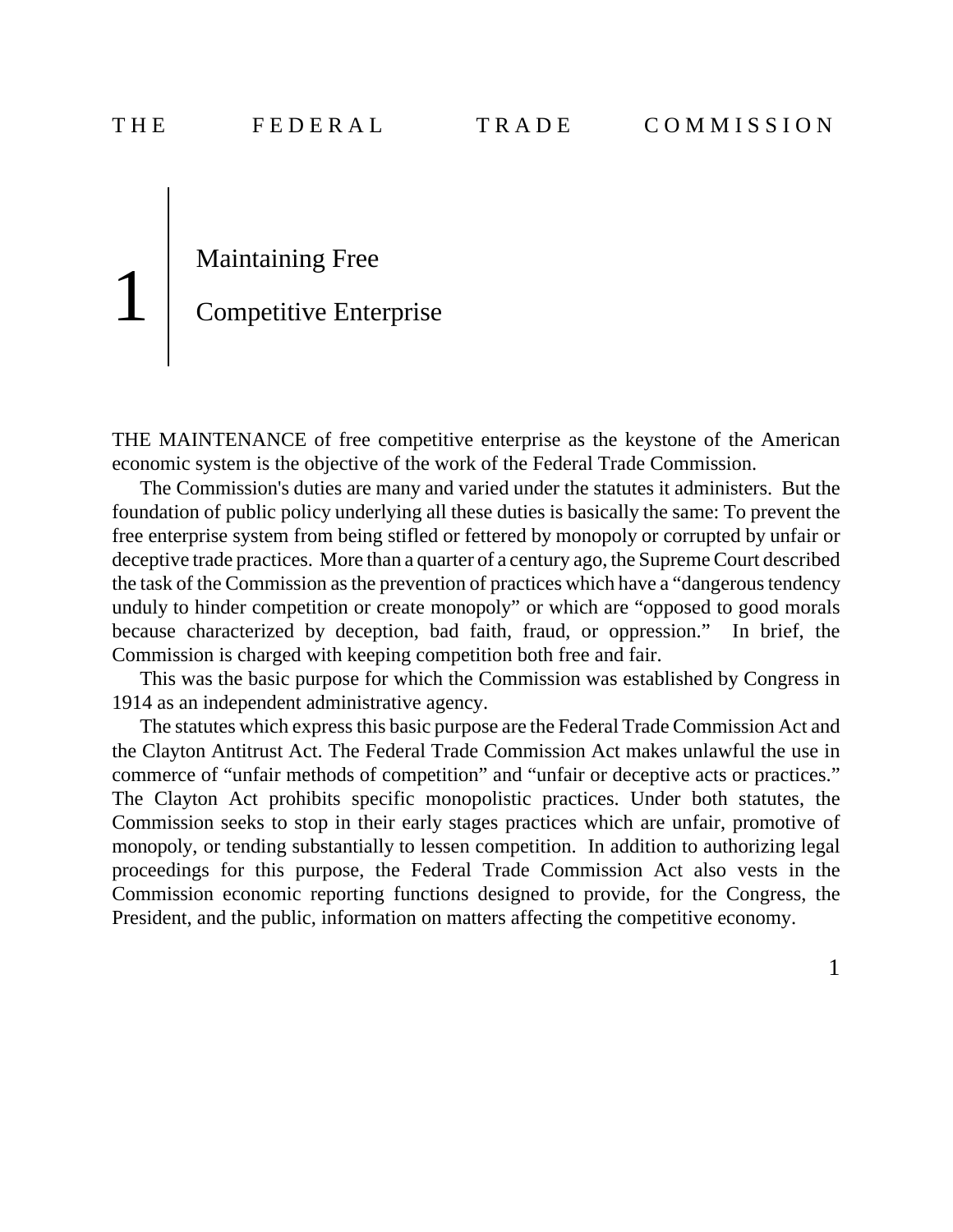In all these activities, emphasis is placed on fostering opportunities for the successful operation ofsmall, independent business and on preserving forthe consuming public, as well as for all business, the benefits of free and fair competition in industry and trade. Other statutes administered by the Commission are the Export Trade Act, the Wool Products Labeling Act, and certain sections of the Lanham Trade-Mark Act. And shortly after the close of the fiscal year, the Commission was given the duty of enforcing the newly-enacted Fur Products Labeling Act. The statute, which becomes effective August 7, 1952, expands and strengthens the Commission's jurisdiction over the misbranding and false advertising of furs and fur products.

Under the statutes it administers, the Commission's principal functions are:

To promote free and fair competition in interstate commerce in the interest of the public through prevention of price-fixing agreements, boycotts, combinations in restraint of trade, other unfair methods of competition, and unfair or deceptive acts or practices.

To safeguard the consuming public by preventing the dissemination of false or deceptive advertisements of food, drugs, cosmetics, and therapeutic devices.

To prevent discriminations in price, exclusive-dealing and tying arrangements, corporate mergers, and interlocking directorates when the effect of such practices or arrangements may be substantial lessening of competition or a tendency toward monopoly; the payment or receipt of illegal brokerage; and discrimination among competing customers in the furnishing of or payment for advertising or promotional services or facilities.

To protect producers, manufacturers, distributors, and consumers from the unrevealed presence of substitutes and mixtures in manufactured wool products.

To supervise the registration and operation of associations of American exporters engaged solely in export trade.

To petition for the cancellation of the registrations of trade-marks which were illegally registered or which have been used for purposes contrary to the intent of the Trade-Mark Act of 1946.

To gather and make available to the Congress, the President and the public, factual data concerning economic and business conditions as a basis for remedial legislation where needed, and for the guidance and protection of the public.

The Commission's law enforcement work falls into two general categories: (1) Enforcement through formal litigation leading to mandatory orders against offenders, and (2) law observance achieved by action of a voluntary and cooperative nature.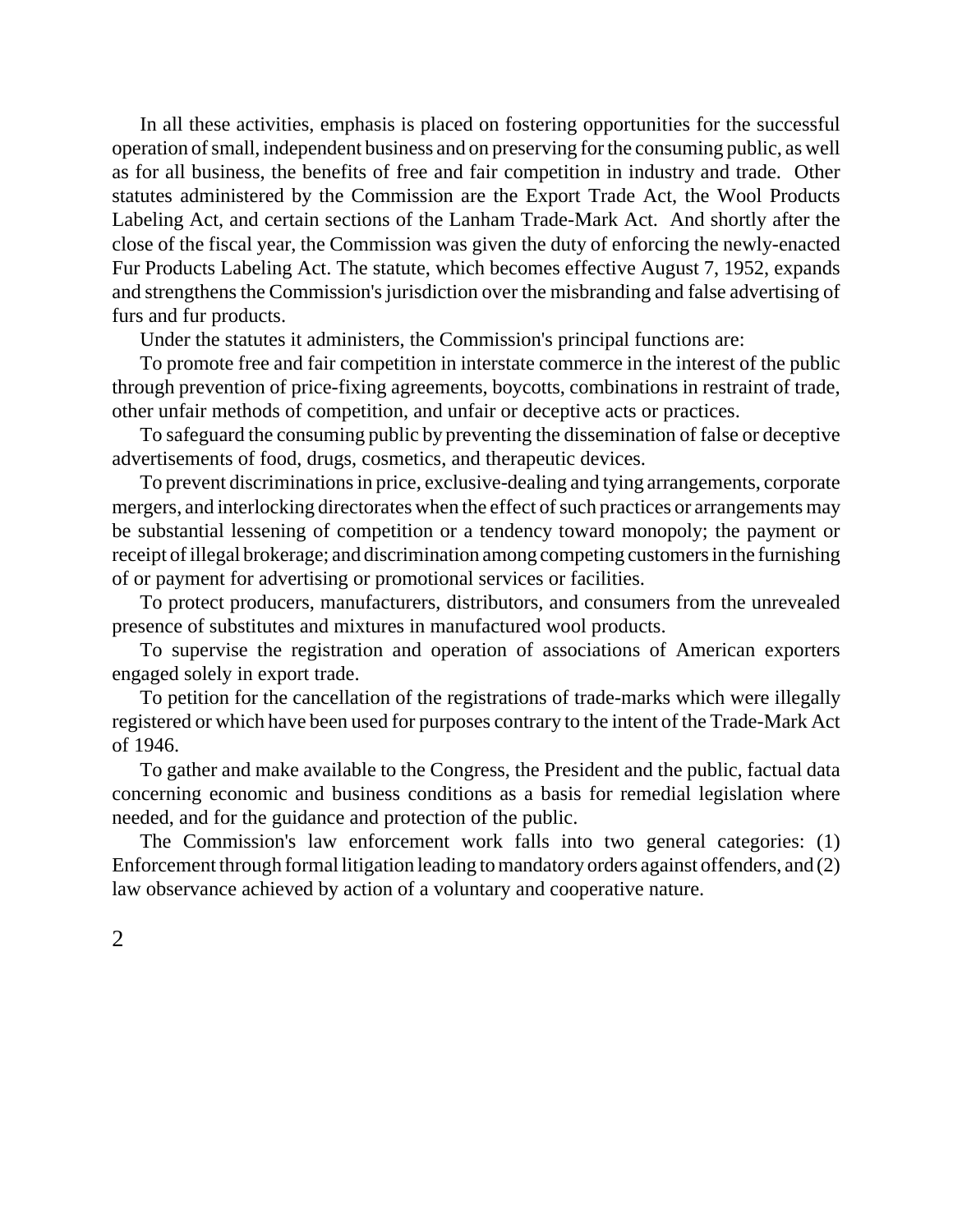The formal Litigation cases are conducted by proceedings similar to those used in courts. Cases are instituted by issuance of a formal complaint charging a person or corporation with violation of one or more of the statutes administered by the Commission. If the charges are not contested, or if in a contested case the charges are found, after hearings, to be true, an order may be issued requiring discontinuance of the unlawful practices.

In its legal casework during the year, the Commission issued 109 complaints alleging violation of the laws it administers and entered 121 orders to cease and desist from unlawful practices. In addition, 9 proceedings were settled by acceptance of stipulations to cease and desist, for a total of 130 corrective actions in formal cases. Cases dismissed or closed totaled 32.

Law observance obtained through voluntary and cooperative action may be by way of the trade practice conference procedure, through individual stipulation-agreements, or through informal administrative correction of minor infractions. Trade practice conferences provide a means whereby members of whole industries may voluntarily cooperate with the Commission in the establishment of rules for the prevention of unfair practices on an industry-wide basis. Under the stipulation procedure, certain types of individual cases are settled by agreement without the necessity of formal adversary proceedings. In other cases, voluntary discontinuance of the use of unfair trade practices is brought about by administrative settlement. During the fiscal year 1951, the Commission promulgated trade practice rules for 9 industries. It approved 157 voluntary stipulation agreements providing for discontinuance of unlawful practices. There were 281 other matters in the deceptive practices field which were closed on the basis of a satisfactory showing that the questioned practices had been discontinued.

In both its formal trial procedures and its cooperative programs, the Commission has placed increasing emphasis, whereverfeasible, upon simultaneous industry-wide elimination of unlawful trade practices.

Another important function of the Commission is that of making economic, accounting, and statistical studies of conditions and problems affecting the competitive economy. Reports of this nature may be in support of legislative proposals or for the information and guidance of the executive branch of the Government, as well as the public. Not only have the reports provided the basis for significant legislation, but by spotlighting uneconomic or otherwise objectionable trade practices, they have also led to voluntary changes in the conduct of business in many instances, with resulting benefits to both industry and the public.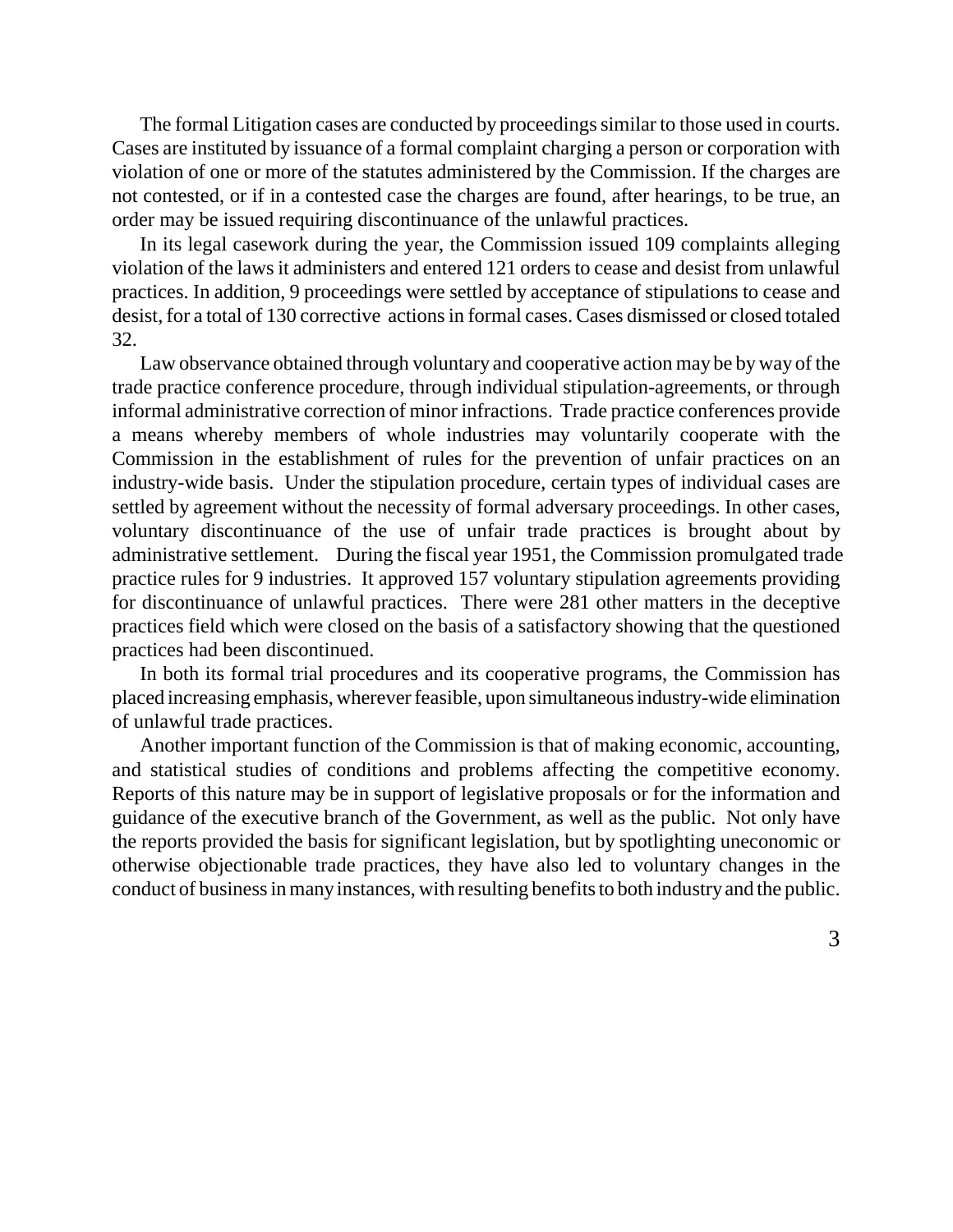The basic principle underlying all the activities of the Commission is that effective functioning of the economy and the welfare of the individual citizen depend upon the existence of free and fair competition in an open market.

#### THE YEAR IN REVIEW

From the standpoint of the national economy, the most significant development of the fiscal year was the initial impact of the Korean hostilities and the resulting drive to speed mobilization for defense. This over-shadowing factor required business to recast industrial production and distribution programs and to adjust to the controls necessary in the national emergency. It also necessitated governmental reassessment of the problems inevitably arising in such an emergency, with emphasis on providing safeguards to preserve the competitive system and to keep it functioning in the interest of all the people.

To meet these problems, the Commission realigned its work programs so as to contribute directly to the defense build-up and, at the same time, to protect competitive free enterprise from the deflecting tendencies inherent in defense mobilization. The situation demanded a major effort toward safeguarding small business and eliminating factors which may suppress competition, strengthen monopoly, or promote undue economic concentration. The problem of pushing defense mobilization and simultaneously guarding against these threats was pointed up in special instructions given to the defense agencies by the President on September 28, 1950. Calling on them to consult with the Attorney General and the Chairman of the Federal Trade Commission concerning these matters, the President said in part:

 \* \* \* during the last war the long-standing tendency toward economic concentration was accelerated. Partial mobilization, in the absence of protective measures, may again expose our economy to this threat and thereby imperil the very systemwe are seeking to protect. In numerous provisions of the Defense Production Act of 1950, the Congress indicated its concern over this danger to free competitive enterprise.

In order that this danger may be minimized, it is requested that, in performing those functions delegated to or vested in you by Executive Order 10161, you consult with the Attorney General and the Chairman of the Federal Trade Commission for the purpose of determining and, to the extent consistent with the principal objectives of the act and without impairing the defense effort, of eliminating, any factors which may tend to suppress competition unduly, create or strengthen monopolies, injure small business, or otherwise promote undue concentration of economic power.

The Commission took action through various channels to respond to the needs of the emergency.

Its antimonopoly case work was marked by the negotiation of a settlement in a case involving the principal producers of steel. The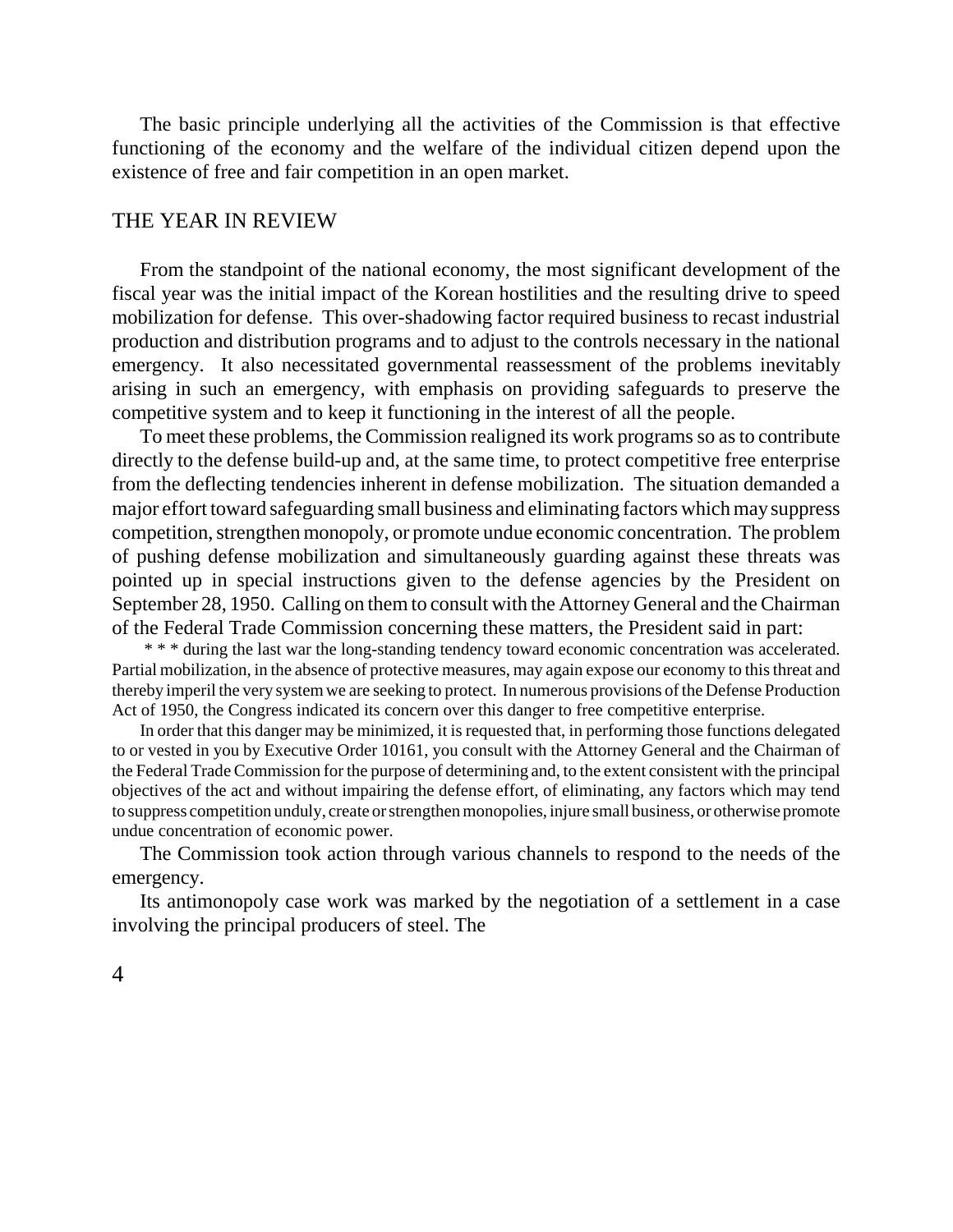order in this case—tentatively approved in June but not formally entered until August—prohibits steel industry members from engaging in price-fixing agreements and other practices found to have restrained competition. Action was taken also against a combination of five major oil companies whereby, through their joint operation and control of a subsidiary purchasing-distributing company, they systematically obtained illegally preferential treatment from manufacturers and other suppliers of tires, batteries, and other automotive accessories. The concerted activities of these corporations, according to the Commission's complaint, posed a threat to competition and were unfairly detrimental to small, independent dealers. Other antimonopoly cases in which complaints or orders were issued during the year dealt with such basic products as cement, sewer pipe, plywood products; rope, cordage, and twine used by the armed forces as well as by heavy industry; propane gas, and corn derivatives.

To stem the destructive tide of the merger movement among industrial and commercial corporations and the consequent stifling of competition, Congress amended Section 7 of the Clayton Act. The amending legislation, which was approved December 29, 1950, was enacted to plug loopholes in the original Act of 1914. Section 7 is now designed to prevent the destruction orsuppression of competition through mergers of competing corporations or through the purchase by one corporation of a controlling interest in the capital stock or physical assets of its competitors. Formerly, the prohibitions of Section 7 were directed only against acquisition of capital stock; the amendment applies them to asset acquisition as well. The Commission took action to provide the fullest measure of enforcement possible within its budgetary limitations.

By way of direct assistance in the defense program, the Commission began supplying to the Office of Price Stabilization financial data covering costs, profits, and related statistical information needed for price control administration. Economic and statistical studies on rates of return in selected industries were also reported. The Commission likewise made available to the defense agencies and others a compilation of 1,000 of the largest manufacturing corporations and their subsidiaries. Economic studies and reports were undertaken in the fields of iron ore and petroleum resources. Studies involving two strategic materials, tin and mercury, were made by the Commission for the Preparedness Subcommittee of the Senate Committee on Armed Services. The Commission assisted other committees of Congress and prepared and submitted reports to them on approximately 60 legislative measures.

Under the Defense Production Act, and in accordance with Presidential directives, the Commission analyzed the competitive impact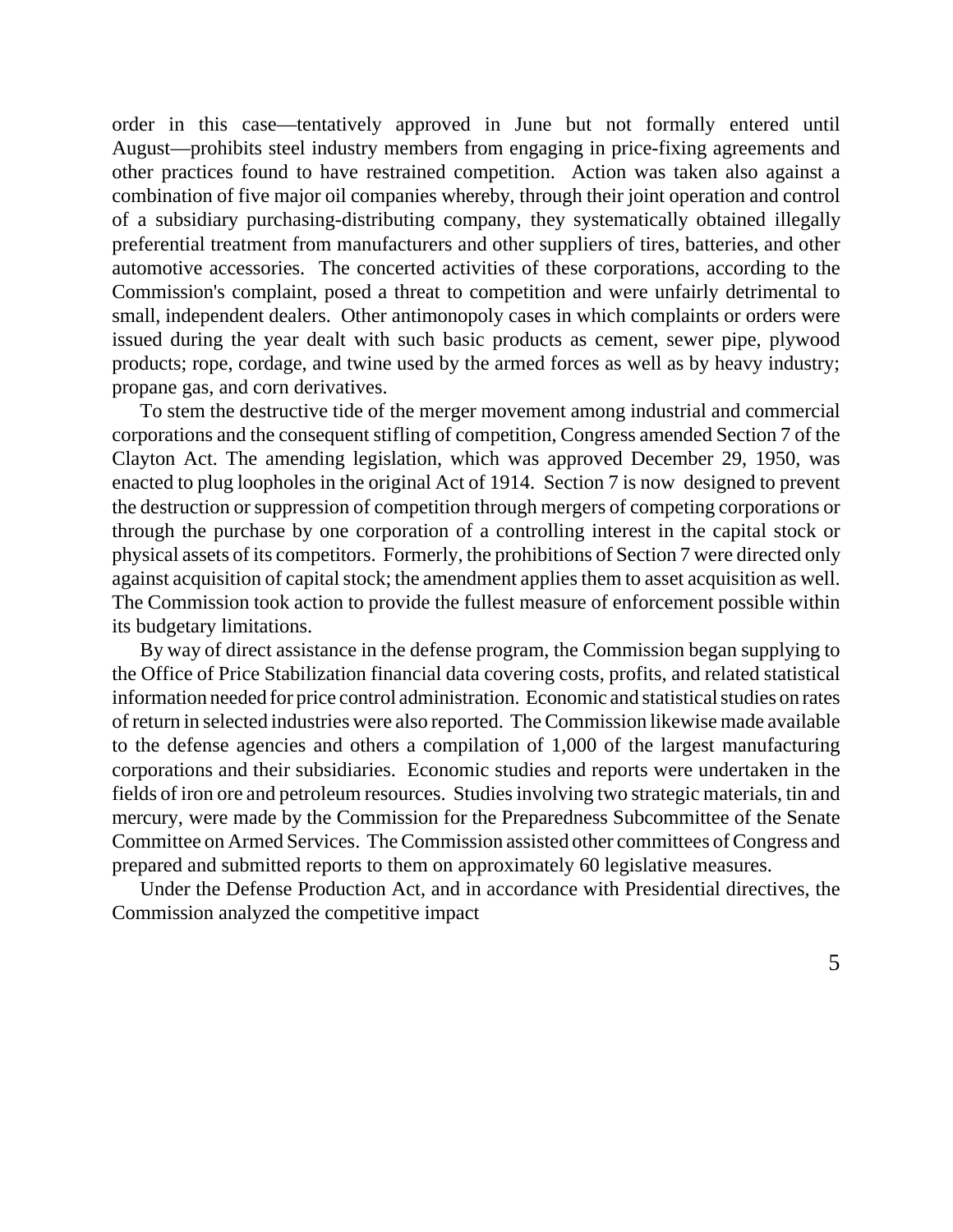of voluntary industry agreements and programs proposed to be exempted from the antitrust laws and the Federal Trade Commission Act as contributing to the national defense. It set up machinery for consultation with the defense officials responsible for requesting industry and other groups to carry out such agreements and programs, and arranged for clearance of these matters. It coordinated its activities in this field with those of the Attorney General, whose approval is required before the proposed antitrust immunity becomes effective.

In a related field, the Commission supplied data for use by the Attorney General in reporting upon factors in industrial mobilization which threaten to adversely affect competition in general and small enterprises in particular.

During the last 4 months of the fiscal year, the Commission undertook the work of making compliance surveys for the National Production Authority, covering NPA orders and regulations for emergency production controls.

In its antideceptive practices work, theCommission gave special attention to proceedings against exploitation of the consumer business opportunists. The Commission was on guard against false or deceptive advertising or other unfair trade practices whereby the consumer is victimized through unwarranted claims concerning quality, content, and value of products which he needs to buy for himself and his family. Emphasis was placed on cases involving medicinal preparations, clothing and other textile products, household goods, and other items essential to the economic well-being of the people.

Through its industry cooperation work, the Commission was able to provide helpful guidance to businessmen in cooperative elimination of unfair trade practices and in establishing their industry operations on a firm basis of free and fair competition. In this way, their ability to serve the public more efficiently in the emergency was improved, and the defense effort was aided in many respects.

With the funds and personnel at its disposal already insufficient to deal with the everexpanding work of safeguarding free enterprise, the Commission took immediate steps to utilize its limited facilities in such a way as to meet the new demands thrust upon it by the defense program. After careful study and consideration, it was able to advance in substantial measure the usefulness of its administrative and quasi-judicial procedures, as well as the internal processing of its work. It reorganized its bureaus and divisions to more effectively meet its responsibilities. It revised its rules of procedure to speed the disposition of current cases as well as to reduce its backlog of cases. It improved the scope and sampling of corporate returns forming the basis of its financial reports.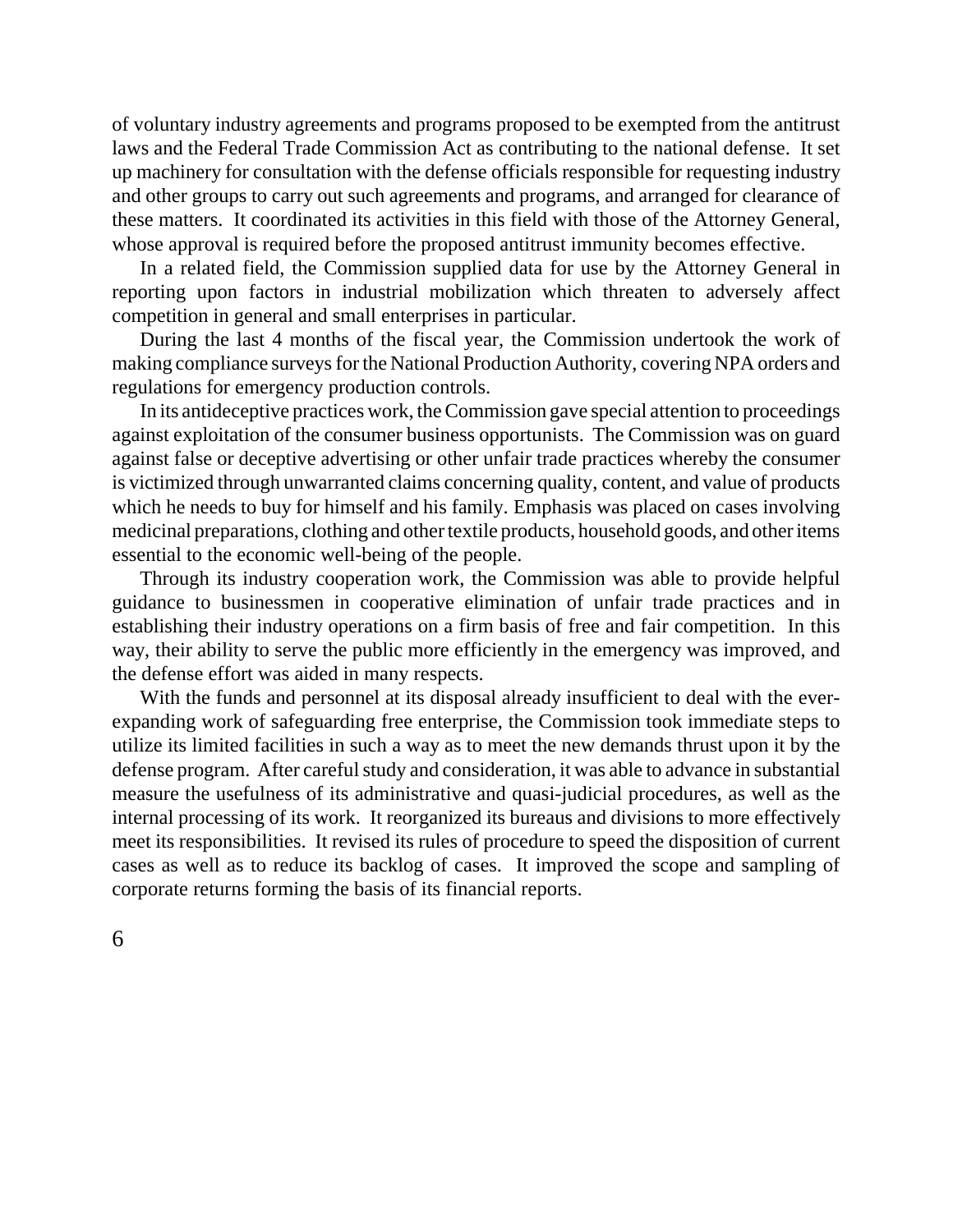Administratively, it adopted and put into effect an incentive awards program among its employees and carried forward a management improvement plan approved just before the beginning of the fiscal year. In these and other ways, the Commission has been able to materially increase the efficiency of its functioning and to enlarge the public service envisioned in the laws committed to its jurisdiction.

#### RECOMMENDATIONS TO CONGRESS

The Commission submits for the consideration of the Congress two recommendations for amendment of theClayton Antitrust Act. The amendments are needed to correct deficiencies demonstrated in the course of the Commission's enforcement of the statute. They are recommended as a means of realizing more fully the antimonopoly purposes of the Act.

Section 11 requires amendment to make Clayton Act orders of the Commission more effective; to provide for less costly legal procedures in their enforcement; and to bring about uniformity in the enforcement of the Clayton Act and the Federal Trade Commission Act. Amendment of section 8, dealing with interlocking directorates, is needed to prevent evasion of its provisions and to cover certain relationships not now prohibited.

#### Amendment of Section 11 of the Clayton Act

The amendment proposed to section 11 would put teeth into Commission orders issued against violations of the Clayton Act. It would simply provide for cease and desist orders under the Clayton Act the same degree of finality and the same penalty provisions that are provided for orders under the Federal Trade Commission Act.

The amendment is needed to insure effective enforcement of the statutory prohibition against monopolistic mergers, competition-stifling exclusive-dealing contracts, unjust discriminations in price, services, or facilities, and certain types of interlocking directorates. It is needed to eliminate the laborious, time-consuming, and expensive procedures now required before an order under the Clayton Act is fully effective.

The Commission urges that its orders under the Clayton Act become "final" 60 days after service on the respondent unless court review is sought within that time. In case of review, the order would become "final" after affirmance by a United States court of appeals or the Supreme Court. As provided in the Federal Trade Commission Act, violation of such a final order would subject the offender to suit for civil penalties in a United States district court.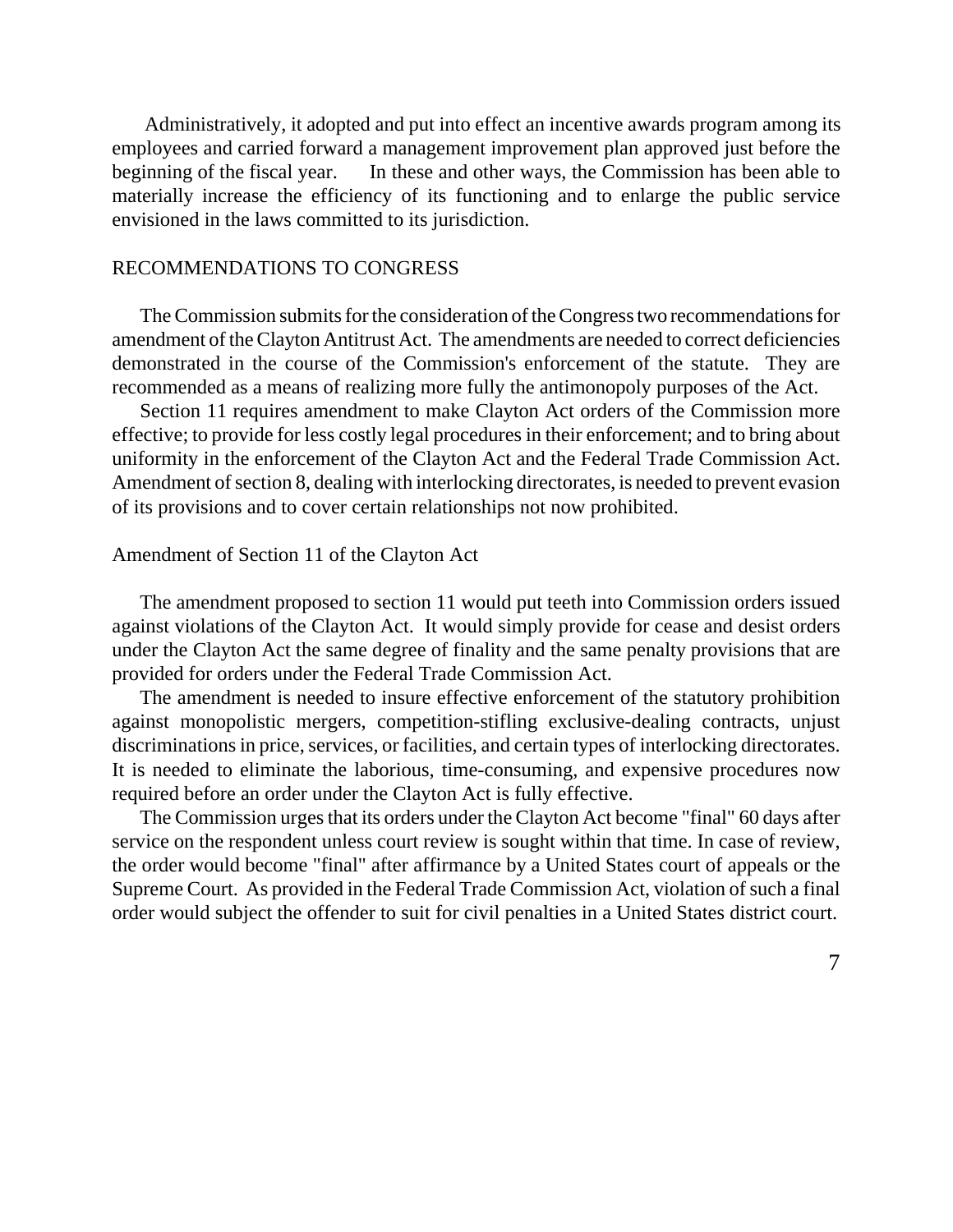The glaring defect in the present law is that a Clayton Act order of the Commission has no force or effect without subsequent court enforcement. To make matters worse, the statute limits the Commission's right to seek such enforcement.

The statute provides that court review may be sought by either the Commission or by the person or firm subject to the order. But to secure jurisdiction of the court, the Commission is required to prove that the respondent has failed to obey the order.

This means that unless the respondent chooses to appeal, an order of the Commission—entered after protracted hearings and administrative adjudication—must dangle inconclusively. If the respondent does not choose to appeal (and relatively few respondents do), then the Commission must establish the existence of a violation, prove it to the satisfaction of a United States court of appeals, and apply for a decree of affirmance and enforcement. If a violation is proved, and if the validity of the Commission's decision is upheld, then the court issues its decree requiring the respondent to cease violating the law. Thereafter, violation of the court decree is punishable in contempt proceedings.

Thus, the Commission must prove one violation before it can issue its order. Then it must prove a second violation before it can get a court order with some teeth in it. And then, if the respondent still persists in flouting the law, and a third violation is proved, he becomes subject to a penalty for the first time.

To require the Commission to prove violation of its order before it can seek the intervention of a court of appeals for a determination of the validity and inclusiveness of the order involves spending public money to reinvestigate and retry issues which have previously been litigated. Such unwarranted expenditures cannot be avoided under the law as it now stands.

Under the procedure now provided, investigations and hearings may drag on for years before effective enforcement is obtained. The resources and energies of the Commission are thus needlessly dissipated, and the antimonopoly purpose of the Clayton Act is thwarted.

The proposed amendment is patterned after the Wheeler-Lea Act, passed in 1938 to correct the same deficiency in the original Federal Trade Commission Act. The Commission recommends that it receive prompt and favorable consideration by the Congress.

#### Amendment of Section 8 of the Clayton Act

 The second proposal is amendment of section 8 of the Clayton Act. This proposal is based upon a recent Commission report on interlocking directorates. The relationships among large companies, as disclosed by this report, supply striking data of the inadequacy of the portion of section 8 of the Clayton Act which prohibits interlock-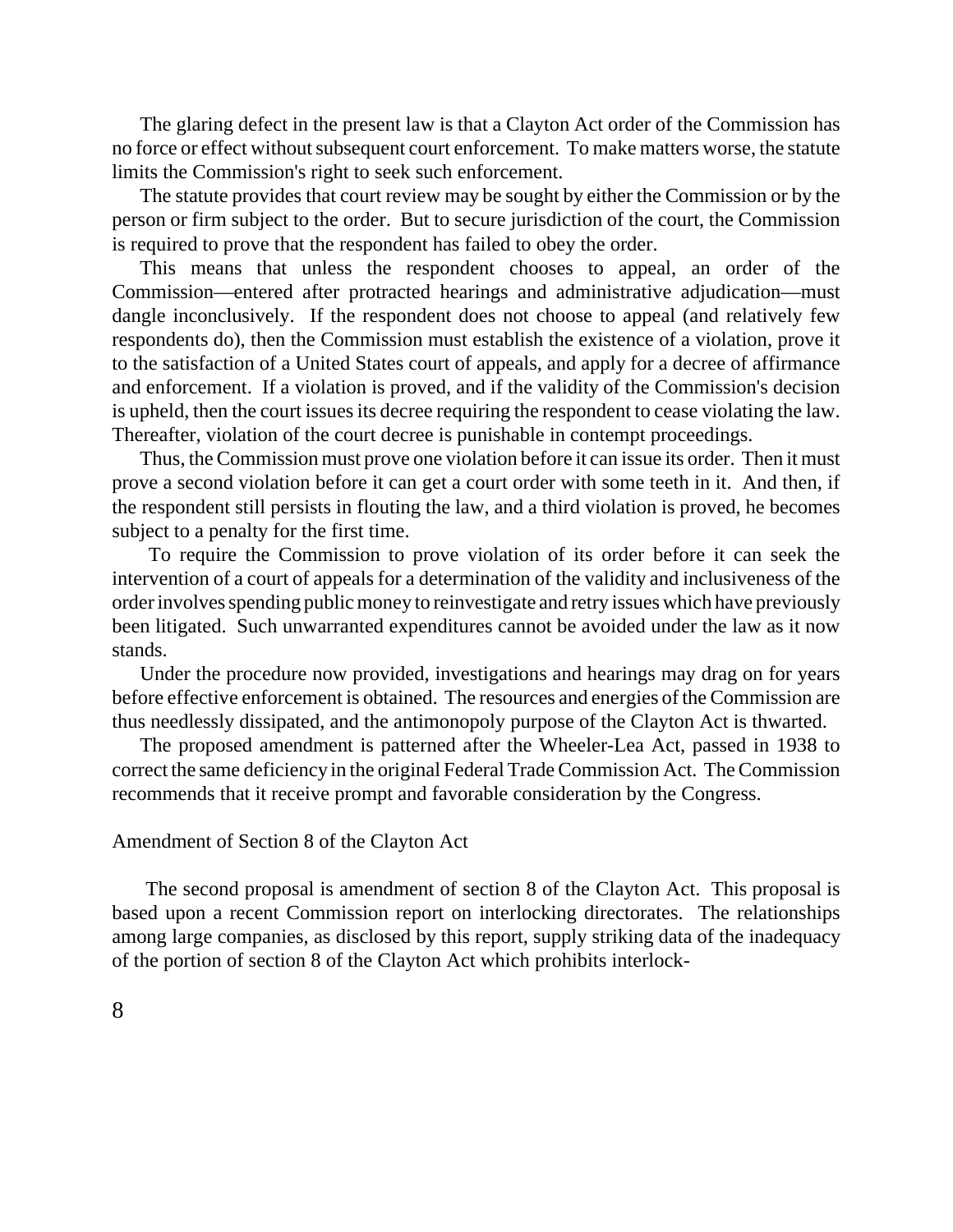ing directorates among competing corporations other than common carriers. The Commission makes no recommendation for amendment of the part of Section 8 which applies to interlocking directorates of banking corporations, nor for amendment of Section 10 of the Clayton Act, which applies to interlocking directorates of common carriers.)

The defect of the present law, as applied to interlocking directorates in manufacture and commerce, is twofold: first, the offense is so narrowly defined that the law is easily evaded; and second, certain types of interlocking relationships which impair competition are not covered by the statute. Appropriate legislation to correct these defects in the law is recommended.

Evasion of the intent of the present law is possible by placing an officer, employee, agent or substantial stockholder of one corporation upon the board of directors of another corporation where it would be unlawful for the same person to be a member of the board of directors of both corporations. For practical purposes, there is little difference between an interlock of corporations through common directors and an interlock through a director of one corporation who is an official or substantial owner in another corporation. This point has been recognized in the present statute in the case of common carriers and banks. The proposed amendment would apply the same principle to manufacture and commerce.

The most common type of interlocking relationship which impairs competition but is not covered by the present statute is that in which competing corporations are indirectly interlocked through the fact that officers or directors of each of them are members of the board of directors of one or more concerns which supply them with goods and services or which buy their products. In this type of situation, decisions on major policies of purchase and sale by the directors of the company in whose board the interlock takes place produce necessarily a working understanding as to the respective shares of that company's business to be enjoyed by the competing customers or suppliers from which the directors come.

Another type of relationship which endangers competition is that in which one of a group of competitors is represented on the board of a public utility company. Even though the utility is so affected with a public interest that it is required by law to serve all customers without discrimination, preferential relationships between this competitor and the public utility company are to be expected in such a situation.

A third type of problem is created by the direct vertical interlock of a buyer with a seller in cases in which either concern has such power in the market that if the other is given preferential treatment, competitors will find it difficult to compete with the preferred concern.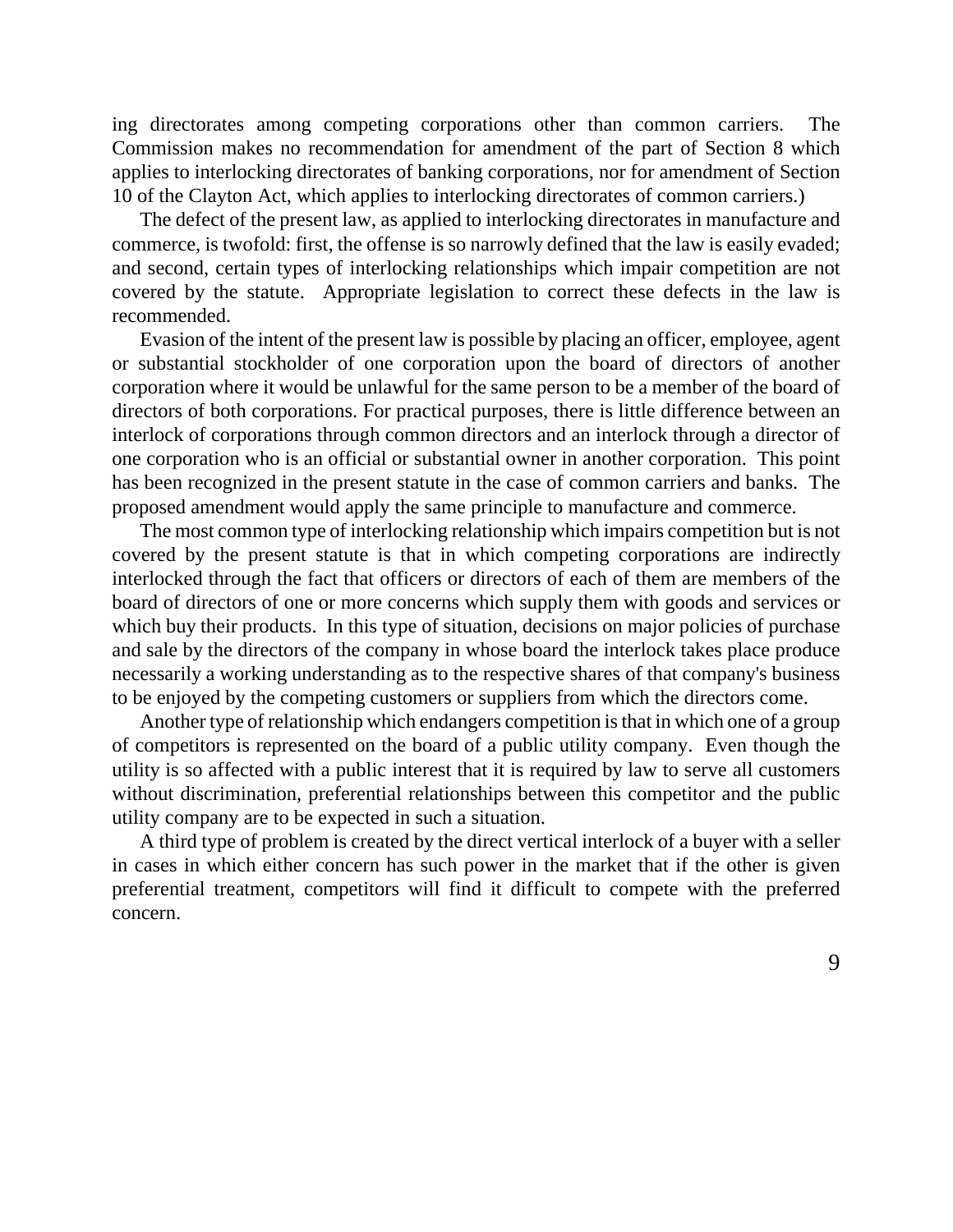Amendments to cover these deficiencies are required if the Congressional intent to protect the competitive structure of industry and business is not to be frustrated.

#### Minority Statement on Section 11 of the Clayton Act

CommissionerLowellB.Mason submits the following statement of nonconcurrence with the Commission's legislative recommendation as to section 11 of the Clayton Act:

The past record of the Commission's efforts to enforce the Clayton Act shows that the impetus to secure finality of its orders in Clayton Act cases lies in the field embraced by the Robinson-Patman Act amendment to the Clayton Act.

Giving finality to such orders, in my opinion, puts the cart before the horse and makes a bad matter worse. The Robinson-Patman Act since the day of its birth has been the subject of bitter controversy at all levels of Government and business. Fifteen years ago when it was passed, Congressman Celler predicted: "The Courts will have the devil's own job to unravel the tangle."

His prediction has come true.

Most regulatory legislation lends itself to clarification by case law. Here, however, we have the paradox where fifteen years of litigation have only swelled the areas of confusion. The ambiguities and uncertainties in its application have been the despair of Government administrators and theCourts. Businessmen and their attorneys, economists and accountants cannot fathom its complexities. Referring to one section, Professor Oppenheim of George Washington University called it a legislative monstrosity and condemned it as working harm to small business. Other leading students of the law have challenged the inconsistencies and contradictions of the Act in relation to other Federal antitrust laws. Nor have the Courts been silent as to its frailties.

Before giving finality to orders under such a statute, Congress should first take stock of the Act.Certainly an attempt to increase its penalties before knowing what is being penalized only adds fat to the fires of confusion.

Congress should look at the record of the past fifteen years.

Have the objectives of the Act proved sound?

Have the interpretations of the Commission and the Courts been in harmony with what Congress intended?

Does business, large and small, know what the Act means and does any one know the boundaries of lawful conduct under it?

Is the Act worth the price of the inquisitorial procedures it has produced and the volume of litigation it has created?

In my opinion, Congress should first inform itself on these questions before considering the Commission's request for more power.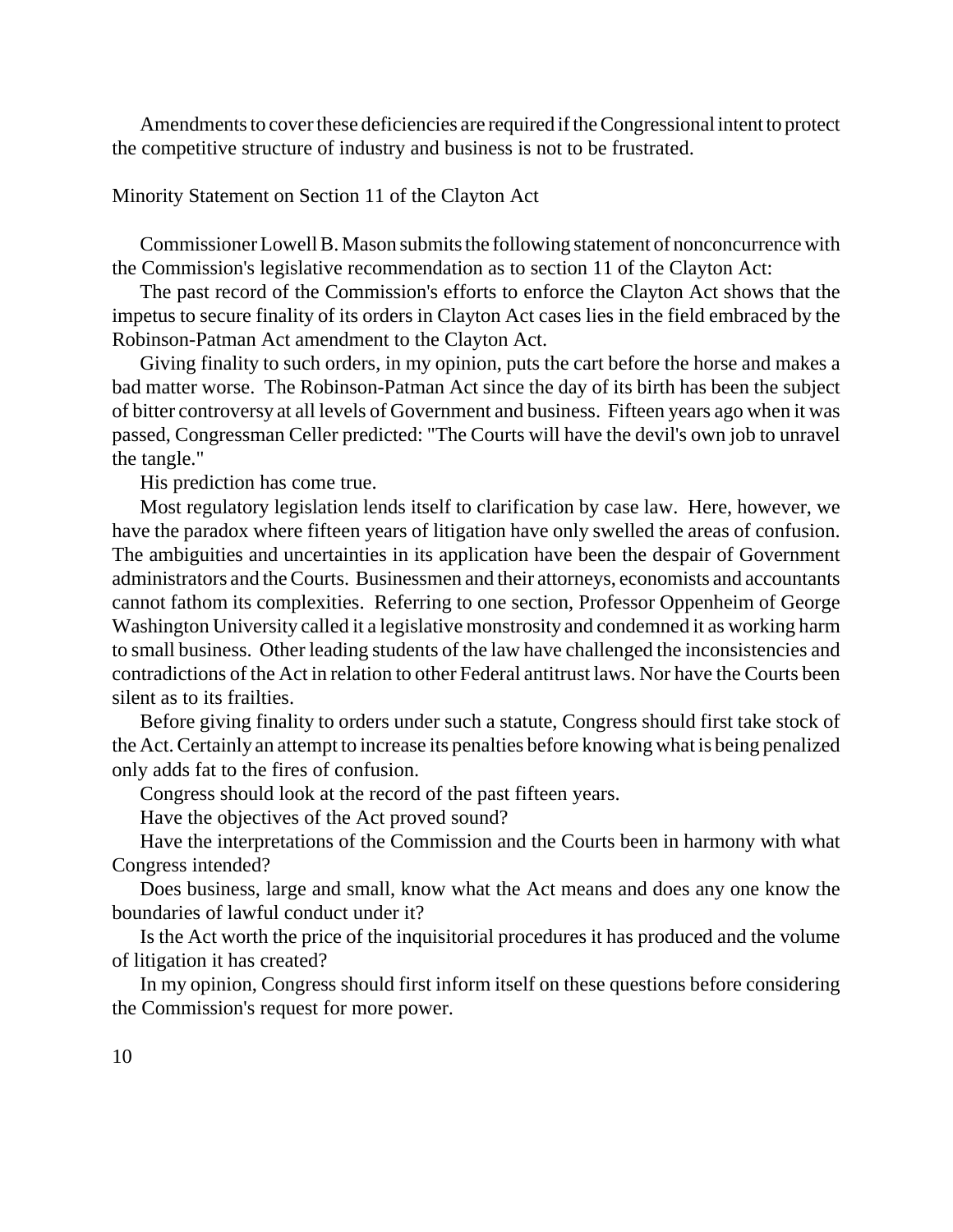## The Commission

# $2\left| \right.$  and Its Staff

 THE FEDERAL TRADE COMMISSION was organized as an independent administrative agency March 16, 1915, under the provisions of the Federal Trade Commission Act, which was approved September 26, 1914. It consists of five members, appointed by the President with the advice and consent of the Senate. Not more than three of the Commissioners may be members of the same political party.

 Appointment of a Commissioner is for a term of 7 years, dating from the 26th of September last preceding his nomination, unless he succeeds a Commissioner relinquishing office prior to expiration of histerm. In such cases, the statute provides that the new member shall be appointed only for the unexpired term. Upon the expiration of his term of office, a Commissioner continues to serve until the appointment and qualification of his successor.

The Chairman of the Commission is appointed by the President.

Members of the Commission as of June 30, 1951, were James M. Mead, Democrat, of New York, Chairman; William A. Ayres, Democrat, of Kansas; Lowell B. Mason, Republican, of Illinois; John Carson, Independent, of Michigan; and Stephen J. Spingarn, Democrat, of New York.

Each case coming before the Commission is assigned to a Commissioner for examination and report before it is acted upon. The Commission meets regularly for the consideration of cases and for the transaction of other business. The Commissioners hear oral argument in formal cases and frequently preside individually at industry trade practice conferences.

Under the President's Reorganization Plan No. 8, effective May 24, 1950, the administrative management of the Commission is vested in the Chairman. Subject to specified limitations, the Chairman is responsible for the appointment and supervision of personnel, the distribution of business among personnel and among administrative units, and the use and expenditure of funds. Under this arrangement, the other Commissioners are relieved of many administrative details.

The Commission as a whole retains responsibility, however, for general policies and passes on management matters of primary significance. Such matters may include the revision of budget estimates,

977086——52——2 11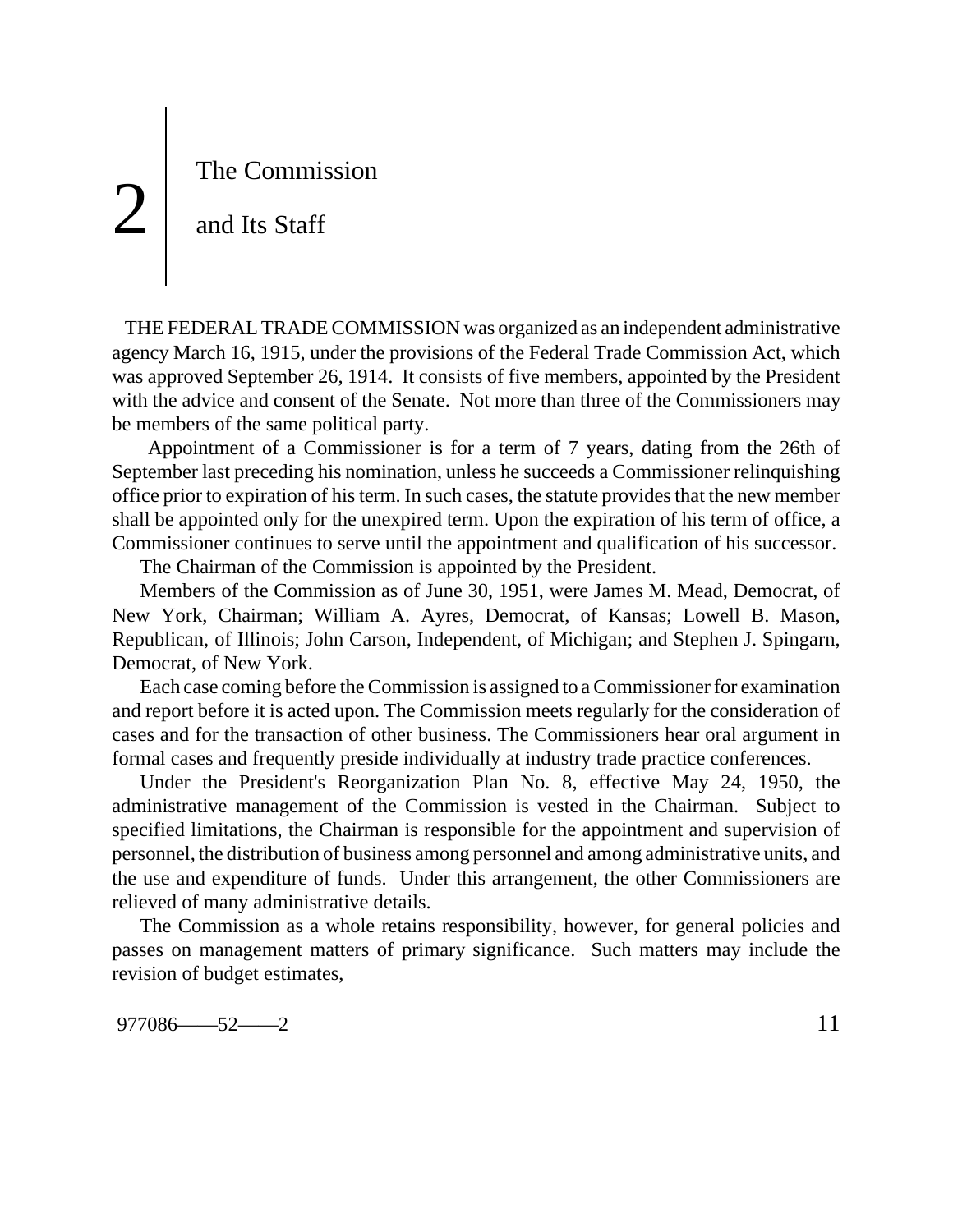the distribution of appropriated funds according to major programs and purposes, and the appointment of the heads of major operating and administrative units.

#### STAFF ORGANIZATION

Commission employees, as of June 30, 1961, numbered approximately 685, including attorneys, economists, accountants, statisticians, and administrative personnel stationed in Washington and in branch offices in New York, Chicago, San Francisco, Seattle, and New Orleans. In addition, there were 73 employees being paid from funds allocated by the National Production Authority and the Office of Price Stabilization for special defense projects being performed by the Commission at the request of these agencies.

The Commission's staff organization at the close of the fiscal year included the following bureaus and divisions:

Office of the Secretary and Executive Director.—The Office of the Secretary and Executive Director is the central office of the Commission through which most of the work flows to and from the Commission. The duties of the office are of a dual nature.

In his capacity as Secretary to the Commission, the Secretary and Executive Director receives and handles mail on all phases of the Commission's work, either assigning it to the appropriate officials for attention or preparing and dispatching replies for or at the direction of the Commission. He signs all orders and certain other official documents and papers of the Commission; keeps the minutes of the Commission and the calendar of pending matters for the Commissioners; arranges for oral arguments before the Commission; issues the directives of the Commission; and is the legal custodian of the seal, papers, records, and property of the Commission.

In his capacity as Executive Director, the Secretary and Executive Director assists the chairman in the general management of the Commission. He examines and surveys the operations of the Commission and makes recommendations for organizational and procedural improvements. He also is director of the Bureau of Administration, composed of the staff units engaged in administrative functions. These units are the Division of Budget and Finance, Division of Personnel, Division of General Services, and Division of Information and Library.

Office of the General Counsel.—The General Counsel isthe principal legal officer of the Commission, advising it on questions of law, policy, and procedure arising in connection with litigation before the agency or in the Federal courts, or in connection with legislative and other matters. Grouped under the General Counsel are five divisions, each headed by an Assistant General Counsel. These divisions and their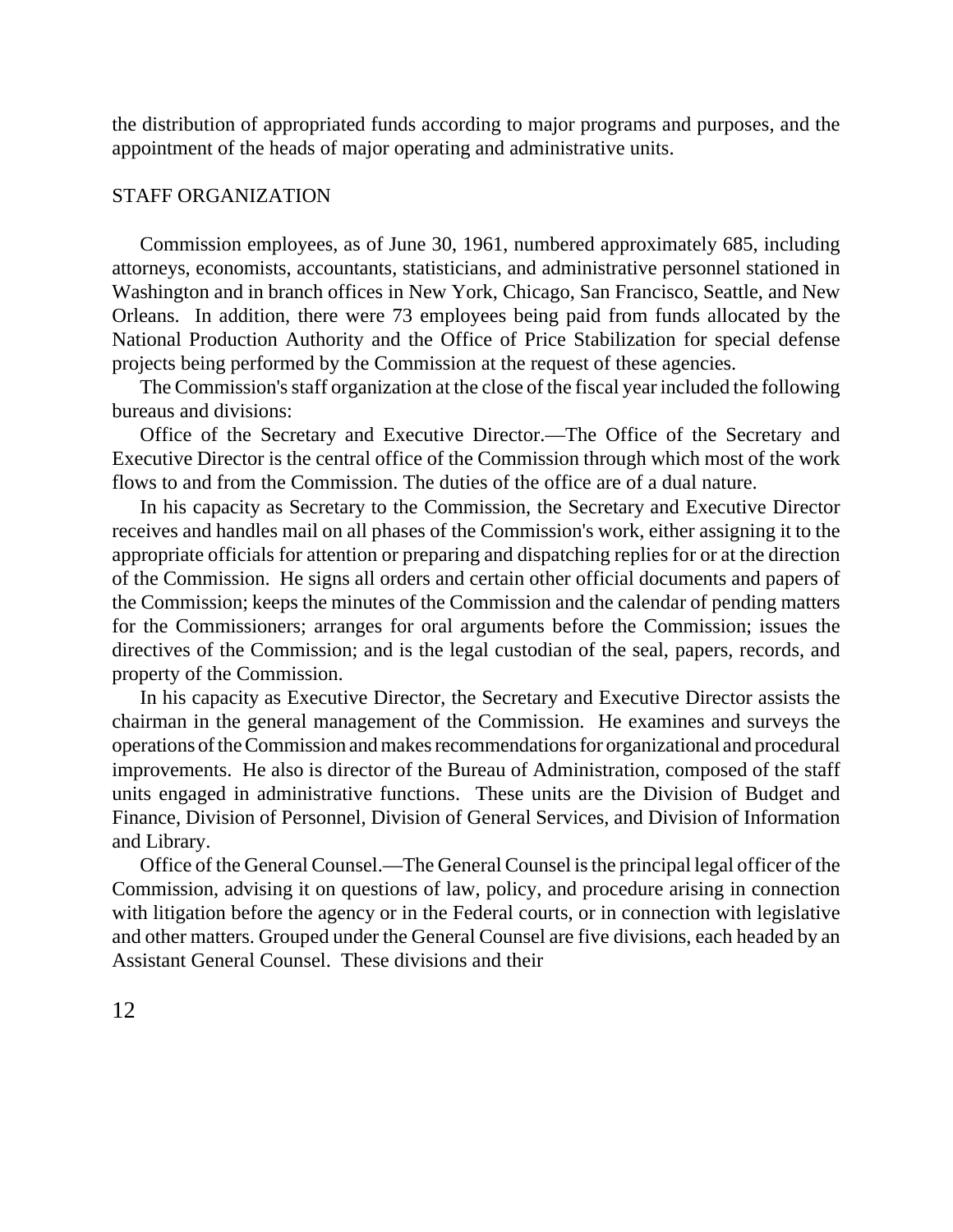duties are asfollows: (1) Assistant General Counsel in Charge of Appeals—representing the Commission in appellate proceedings in the Federal courts; (2) Assistant General Counsel in Charge of Special Legal Assistants—furnishing legal assistance to the Commission or its individual members in connection with formal proceedings before the Commission; (3) Assistant General Counsel in Charge of Compliance— representing the Commission in matters involving compliance with or enforcement of orders to cease and desist; (4) Assistant GeneralCounsel inCharge of IndustryCooperation—advising theCommission on legal and other problems involved in its program of industry cooperation; and (5) Assistant General Counsel in Charge of Trade-Marks and Insurance—representing the Commission before the Patent Office and United States courts in the prosecution of petitions in trade-mark cancellation proceedings, and advising the Commission on jurisdictional and other problems in applying the Federal Trade Commission Act and the Clayton Act to the interstate insurance business.

Bureau of Antimonopoly.— This Bureau is responsible for the investigation and trial of all antimonopoly cases and the administration of the Export Trade Act. Headed by a Director and Assistant Director, the Bureau consists of the Division of Investigation and Litigation, which makes field investigations of monopolistic practices and handles the trial of antimonopoly cases before trial examiners and the Commission; and the Division of Export Trade, which is charged with the duty of supervising the organization and operation of export trade associations organized under the Export Trade Act.

Bureau of Antideceptive Practices.— Centered in this Bureau are the functions of investigating and trying cases involving unfair and deceptive practices in violation of the Federal Trade Commission Act and misbranding of wool products in violation of the Wool Products Labeling Act. Headed by a Director and an Assistant Director, it comprises the Divisions of Litigation, Investigation, Wool Act Administration, and Medical and Chemical Opinions.

Bureau of Industry Cooperation.—This Bureau comprises the Division of Trade Practice Conferences and the Division of Stipulations. It is headed by a Director and an Assistant Director.

The Division of Trade Practice Conferences consists of a rulemaking unit, which is responsible for the initiation and conduct of trade practice conferences and the development of rules to the point of final promulgation; and a rule-administration unit, which handles matters concerning interpretation of and compliance with promulgated rules. The Assistant Director of the Bureau is chief of this Division.

The Division of Stipulations consists of a chief, assistant chief, and a staff of attorneyconferees. All matters considered appropriate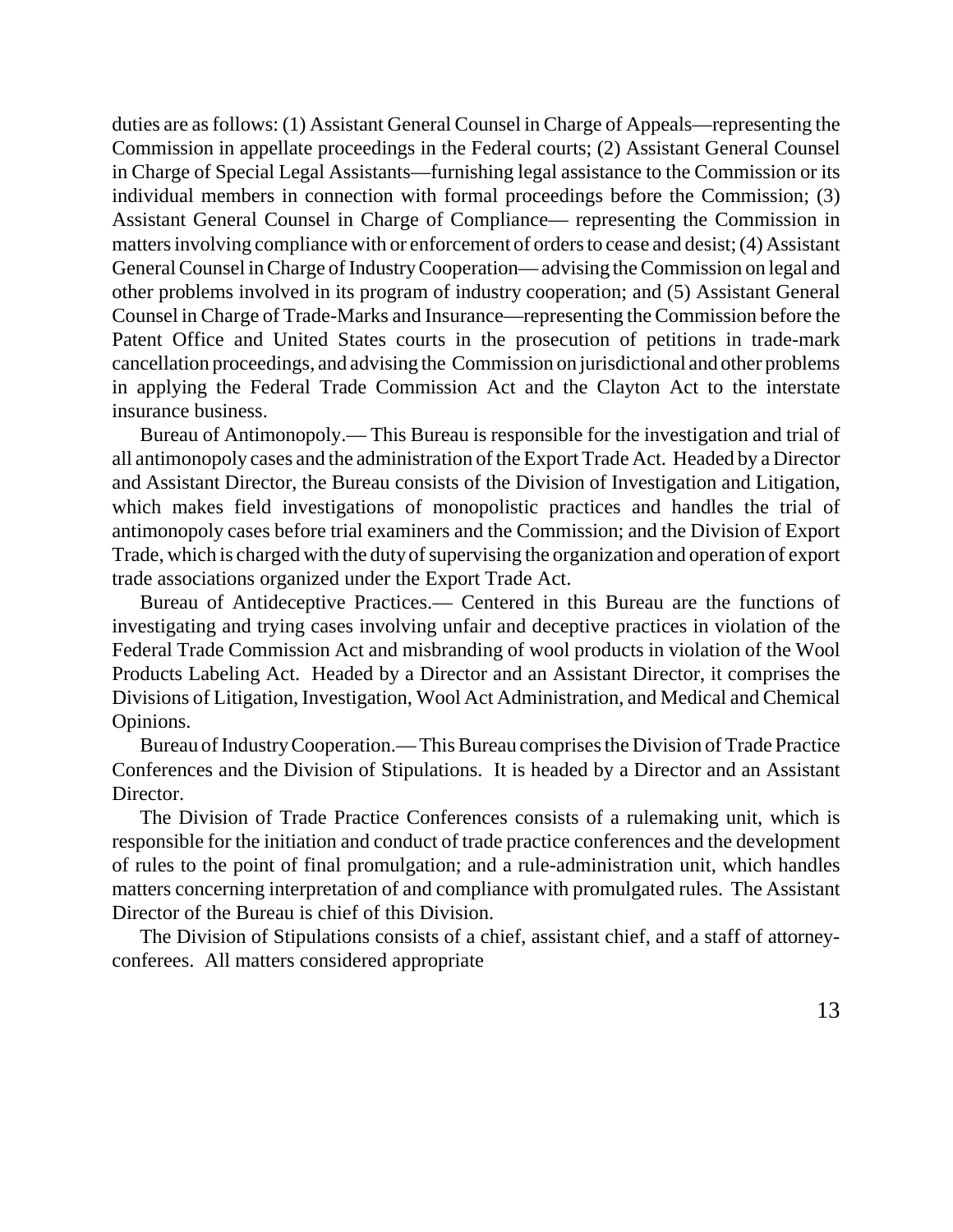for settlement by the Commission'sstipulation procedure are referred to this division for the negotiation of voluntary agreements to cease and desist from unlawful practices. The Division takes no part in the investigation or prosecution of any matter.

Bureau of Industrial Economies.— The Bureau of Industrial Economics acts as a general economic staffin obtaining and analyzing the economic information used by the Commission in developing its antimonopoly programs. It renders economic and accounting services to the legal staff in the investigation and trial of antimonopoly cases and in the enforcement of theCommission's ordersin such cases. The Bureau performs those statutory functions of the Commission which relate to general economic surveys and investigations (as distinguished from legal investigations arising out of charges of violation of the law) of the practices and policies of corporations in interstate commerce. It prepares economic and financial reports. The work of the Bureau is in charge of a Director who is also Chief Economist. The Assistant Chief Economist, the Chief Accountant, and the Chief Statistician supervise the three operating divisions.

The Division of Economics conducts general economic surveys and investigations for the purpose of ascertaining the competitive practices, the nature and significance of monopolistic arrangements, and the degree of concentration in a given industry, and for the purpose of reporting on general economic conditions within the field of the Commission's jurisdiction. It assembles and analyzes economic information needed in the development of an antimonopoly program. In addition, it provides economic assistance at all stages in the preparation and conduct of legal cases, including the evaluation, from an economic viewpoint, of pricing policies and distribution practices in relation to the legal issues of collusive price-fixing and monopoly controls. Economic information in connection with trade practice conference proceedings is likewise furnished by this division.

Accounting services in connection with the investigation and trial of cases, as well as in connection with general economic investigations, are performed by the Division of Accounting. It prepares cost and price studies, and its staff members act as witnesses in cases arising under the Clayton Antitrust Act and the Federal Trade Commission Act. It also prepares the financial and cost data in general economic investigations.

The Division of Financial Reports collects, summarizes, and analyzes the financial operating statements of American corporations engaged in manufacturing, wholesale trade, and retail trade. On the basis of these data, it prepares quarterly reports on the financial position and operating results of the Nation's manufacturing industries and distributive trades.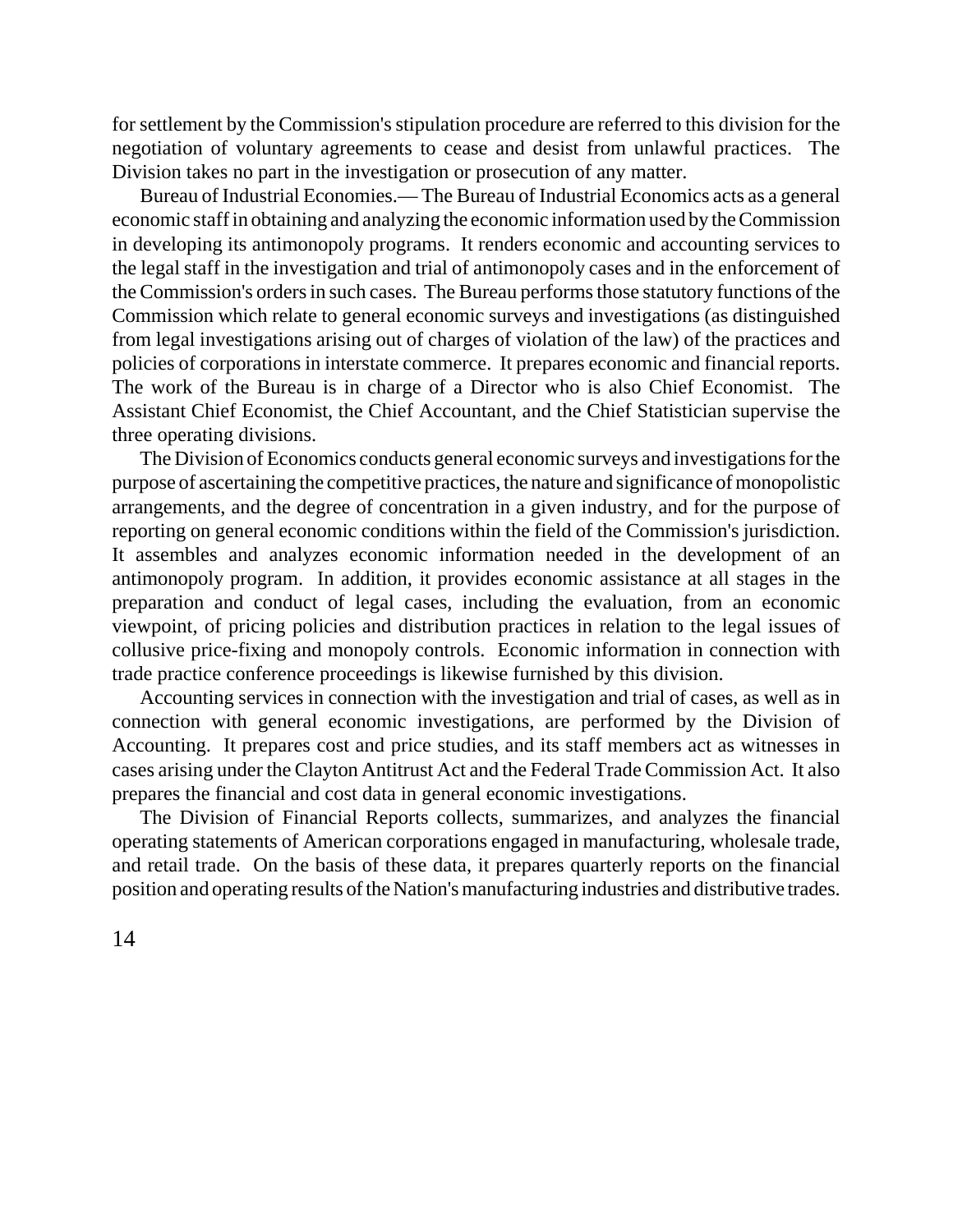Trial Examiners.— In the trial of formal complaints, the Commission has strictly followed the Administrative Procedure Act by setting up an independent staff of trial examiners<sup>1</sup> to assure all litigants a fair and impartial trial. These trial examiners do not come within any bureau or division of the Commission and are not subject to any direction or control other than administrative supervision by a Director and Assistant Director who are themselves qualified and active trial examiners.

Cases are assigned in rotation as far as practicable. The trial examiner is appointed at the time the complaint is issued and thereafter has complete control of the case, passing upon all preliminary and interlocutory motions and holding pretrial conferences. He takes testimony and receives evidence submitted in support of and in opposition to the allegations of the complaint. He rules upon the admissibility of testimony and exhibits, as well as upon motions submitted by the parties, and conducts the proceeding in accordance with the Administrative Procedure Act and the Commission's Rules of Practice. At the conclusion of the reception of evidence, and after the parties have been duly heard and their contentions considered, the trial examiner files an initial decision, which, unless appealed by the parties or docketed for review, becomes the decision of the Commission. The initial decision includes a statement of findings and conclusions upon all material issues of fact, law, or discretion presented on the record, together with the reasons supporting them, and an appropriate order.

Planning Council.— The Council is a central staff planning group bringing together the heads of major operating units of the Commission. It consists of the Assistant General Counsel in charge of Industry Cooperation as chairman; the Secretary and Executive Director, the General Counsel, and the Directors of the Bureaus of Antideceptive Practices, Antimonopoly, Industrial Economics, and Industry Cooperation. The primary function of theCouncil is that of planning, formulating, and recommending work projects, programs, and policies for the most effective utilization of the Commission's powers and duties in the public interest. It submits to the Commission a program of work to be undertaken each fiscal year and makes recommendations for the allocation of funds and personnel to carry it out. In addition to directing the Council's work, the Chairman of the Council assists the Chairman of the Commission in presenting the Commission's programs to the Bureau of the Budget and to the appropriation committees of the Congress. The Council has the further duty of studying and evaluating the progress and accomplishments of work programs and making reports and recommendations concerning them.

<sup>&</sup>lt;sup>1</sup> Effective November 1, 1951, trial examiners were designated "hearing examiners." In this report, however, the former designation is used.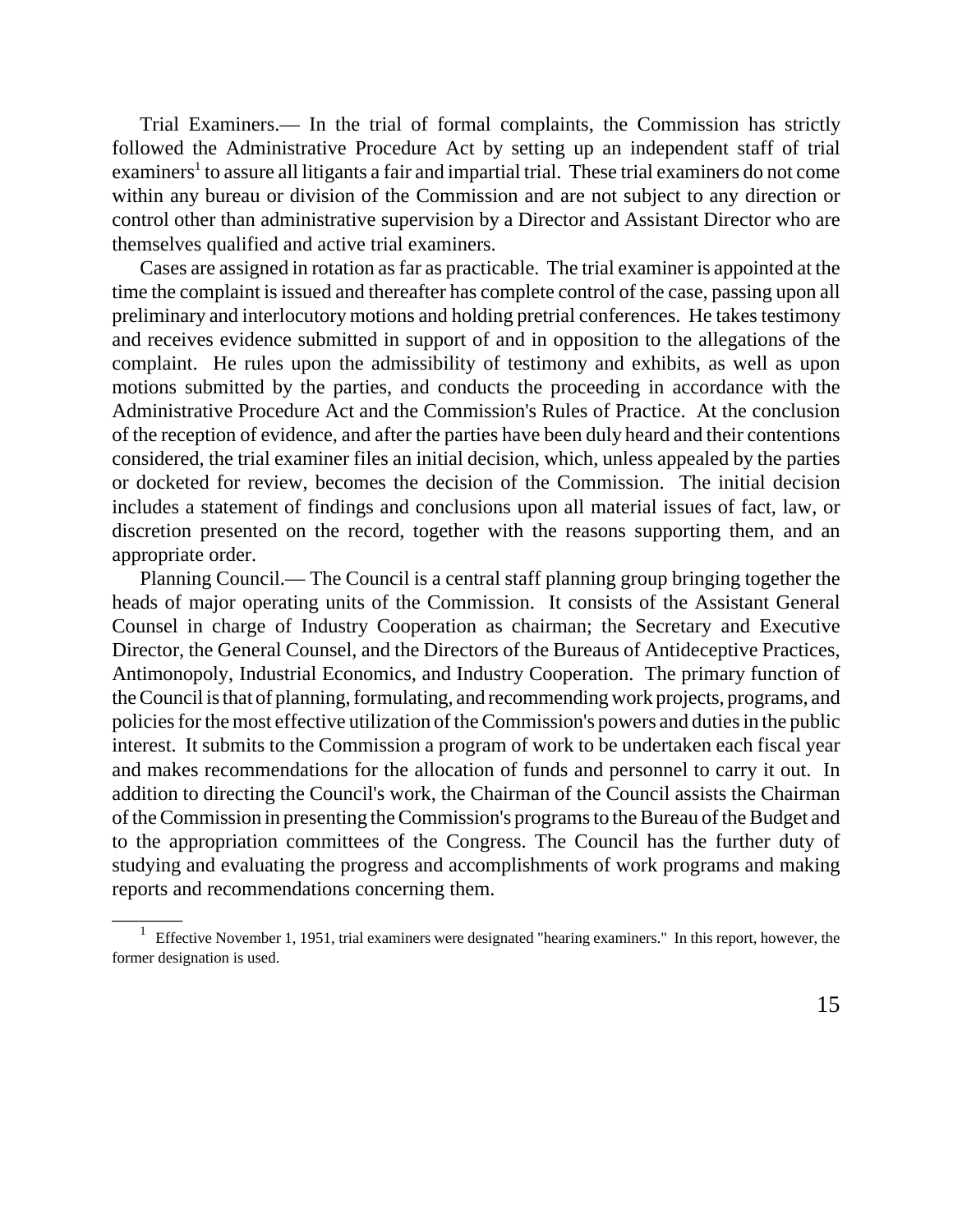# Economic  $3 \vert$  Reports

FOR ALMOST A HALF CENTURY, the fact-finding and economic reporting functions of the Federal Trade Commission and its predecessor agency have constituted one of the Nation's most important instruments of antimonopoly action. This is indicated by the range and quality of reports issued under the enabling legislation, and by the influence of these investigations upon legislation and business practices.

Use of the Commission's reporting powers is of growing importance. As noted by a Hoover Commission task force, in reporting that the need for an administrative agency such as the Federal Trade Commission is greater today than in 1914: "Our industrial organization is more complex, larger concerns have grown in size and importance, trade practices in many industries form an intricate network of controls."<sup>1</sup>

#### LEGISLATIVE HISTORY

A review of the legislative history of the Federal Trade Commission Act, and of the statute establishing the Commission's predecessor agency, the Bureau of Corporations, clearly establishes the Congressional intent that fact-finding and reporting functions should be extensively used as one of the principal means of curbing monopoly power. The Bureau of Corporations was established in 1903 in the Department of Commerce and Labor by legislation which empowered the Commissioner of Corporations to make "\* \* \* diligent investigation into the organization, conduct, and management of the business of any corporation, joint stock company or corporate combination engaged in commerce among the several States and with foreign nations excepting common carriers \* \* \*, and to gather such information and data as will enable the President of the United States to make recommendations to Congress for legislation for the regulation of such commerce, and to report such data to the President from time to time as he shall require; and the information so obtained or as much thereof as the President may direct, shall be made public."<sup>2</sup>

 $\overline{1}$  The Commission on Organization of the Executive Branch of the Government (The Hoover Commission), Task Force Report on Regulatory Commissions, p. 125.

 $2^2$  32 Stat. 828.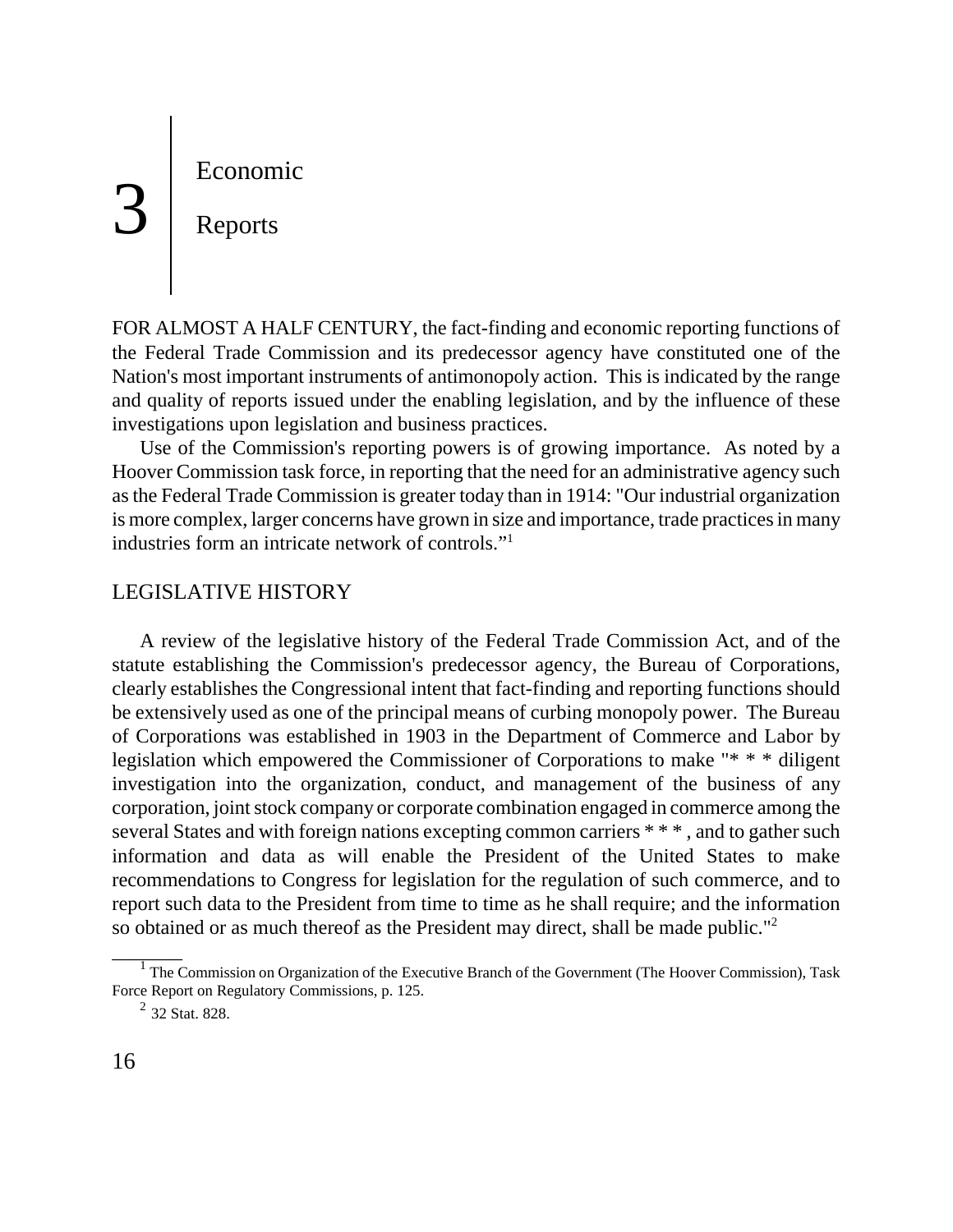In January 1914, President Wilson delivered a message on antitrust legislation in which he proposed the establishment of a trade commission with fact-finding powers. He said:

The opinion of the country  $** *$  demands such a commission  $** *$  as an indispensable instrument of information and publicity, as a clearinghouse for the facts by which the public mind and the managers of great business undertakings should be guided \* \* \*.

The bill subsequently introduced in the House was described by the chairman of the House JudiciaryCommittee asinvolving "the fundamental idea that a trade commission shall be created \* \* \* with full inquisitorial powers into the operation and organization of all corporations engaged in interstate commerce, other than common carriers."<sup>3</sup> In reporting favorably on a later but similar bill proposing establishment of an interstate trade commission, the House Committee on Interstate and Foreign Commerce stated:

It must be remembered that this Commission enters a new field of governmental activity. The history of the Interstate Commerce Commission is conclusive evidence that the best legislation regarding many of the problems to come before the Interstate Trade Commission will be produced from time to time as the result of the reports of the Commission after exhaustive inquiries and investigation. No one can foretell the extent to which the complex interstate business of a great country like the United States may require, alike for the benefit of the businessman and for the protection of the public, new legislation in the form of Federal regulations, but such legislation should come by a sound process of evolution \* \* \*. It is largely the experience of the independent Commission itself that will afford Congress the accurate information necessary to give to the country from time to time the additional legislation which may be needed.<sup>4</sup>

One student of the legislative history of the act, in reviewing the consideration of the House bill, noted that:

The opposition  $**$  are not from those who thought the bill went too far, but that it did not go far enough \* \* \* There was singular agreement as to the wisdom of establishing an independent, non-partisan fact-finding body, and no attempt was made to reduce the broad inquisitorial powers \* \* \* One cannot read this debate without concluding that the final bill would never have been passed had it been understood as a Commission with  $***$  restricted powers  $***$ <sup>5</sup>

 Congressional debates preceding enactment of the Federal Trade Commission Act similarlyemphasize the intent to confer broad investigative powers. Thus, Senator Cummins stated:

 \* \* \* This bill does confer upon the commission the most extensive inquisitorial powers \* \* \* we are really transferring to the Federal Government the right of visitation which hasfromtime immemorial existed in the sovereignty which creates the corporation. Although we have put it in many words, in

<sup>3</sup> Sen. Rep. No. 597, 63rd Cong., 2nd Sess., p. 7.

<sup>4</sup> H. R. Rep. No. 533, 63rd Cong., 2nd Sess., p. 8.

<sup>5</sup> Milton Handler, 28 Col. L. R. 728.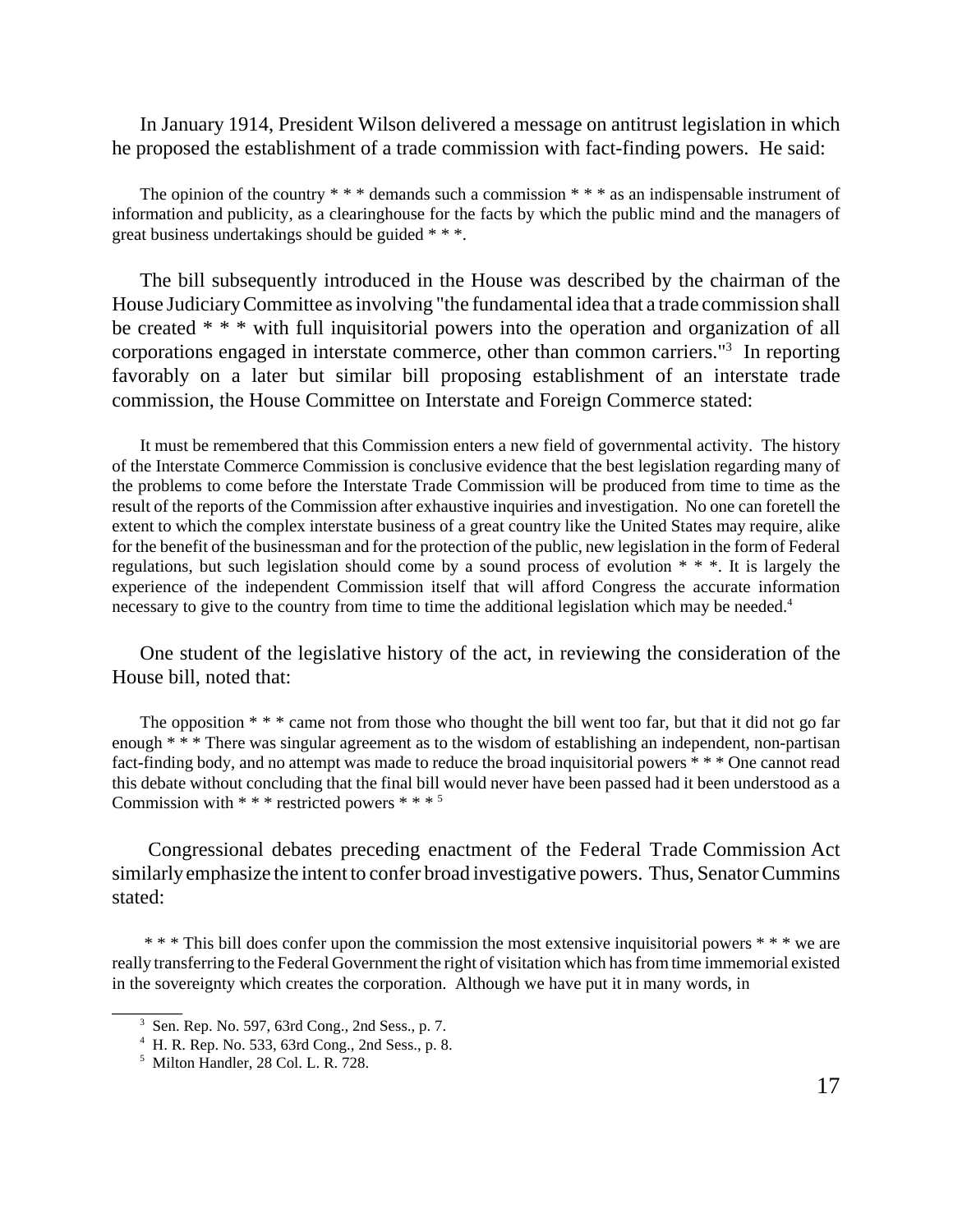many different ways, it really means that as to corporations engaged in commerce \* \* \* among the States or with foreign nations, the Federal Government shall have the same right to inquire into their affairs as does the Government which created them.<sup>6</sup>

The broad scope of the Commission's authority to investigate is indicated by the following excerpts from section 6 of the Federal Trade Commission Act which gives the Commission power:

To gather and compile information concerning, and to investigate from time to time the organization, business, conduct, practices, and management of any corporation engaged in commerce \* \* \*

To require, by general or special orders, corporations engaged in commerce \* \* \* to file with the Commission \* \* \* reports or answers in writing to specific questions, furnishing to the commission such information as it may require as to the organization, business, conduct, practices, [and] management \* \* \* of the respective corporations \* \* \*

\* \* \* To make investigation \* \* \* of the manner in which [a consent] decree has been or is being carried out \* \* \*

\* \* \* To investigate and report the facts relating to any alleged violations of the antitrust Acts by any corporation.

\* \* \* To investigate and make recommendations for the readjustment of the business of any corporation alleged to be violating the antitrust Acts  $***$ 

\* \* \* To classify corporations and to make rules and regulations for the purpose of carrying out the provisions of this Act.

To investigate \* \* \* trade conditions in and with foreign countries where associations, combinations, or practices of manufacturers, merchants, or traders, or other conditions, may affect the foreign trade of the United States \* \* \*

To make public from time to time such portions of the information obtained by it hereunder, except trade secrets and names of customers, as it shall deem expedient in the public interest; and to make annual and special reports to the Congress and to submit therewith recommendations for additional legislation; and to provide for the publication of its reports and decisions in such form and manner as may be best adapted for public information and use.

#### SCOPE OF COMMISSION'S REPORTS

The wide range of the Commission's economic reports is indicated in the appendix (page 140) in which they are listed and briefly summarized.

During World War I the Commission conducted investigations in connection with the work of the War Industries Board. Most of these reports consisted of cost studies which were used for price determination and related purposes. The reports during this period included:

11 for the President. 12 for the Railroad Administration. 71 for the War Industries Board. 4 for the Tariff Commission. 39 for the Navy Department. 8 for the Food Administration. 40 for the War Department. 4 for the War Trade Board. 32 for the Fuel Administration. 6 for the Food Purchase Board. 9 for the Public Printer. 20 for various other agencies. 18 for the Post Office Department.  $\overline{\phantom{a}}$ 

 $651$  Cong. Rec. 11448.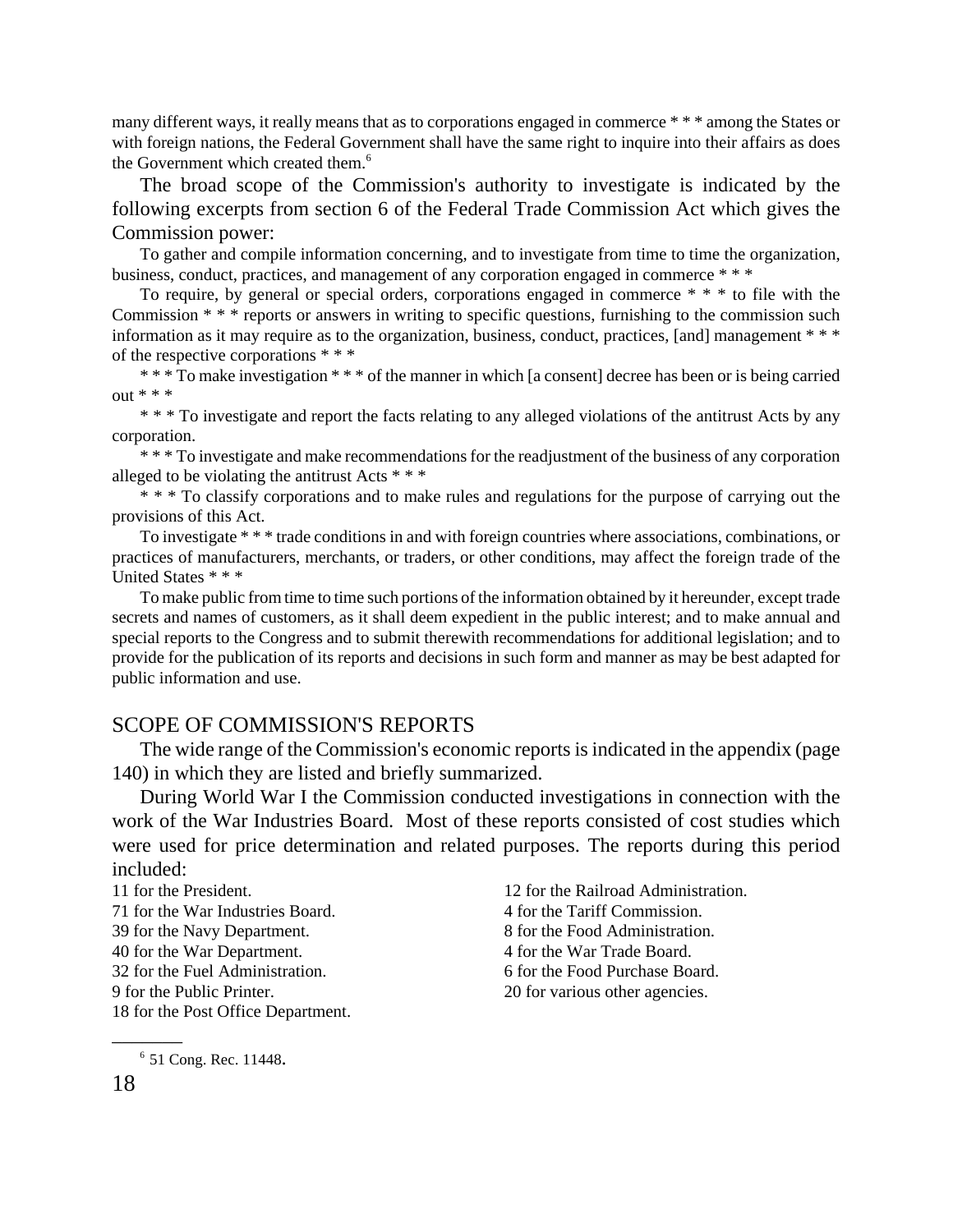The effectiveness of the "spotlight of publicity" was demonstrated by the Commission early in its history. In the period immediately following World War I, the rapid rise in the cost of living was a serious problem. At Congressional request, the Commission undertook to collect and publish current figures showing the costs and the wholesale and retail prices in basic industries. Prices in one of the first industries covered in the survey promptly dropped, but the project was not carried to completion largely because of court decisions limiting the Commission's power to obtain data for economic investigations. Many of the restrictive effects of these early court decisions appear to have been overcome, however, by later decisions. During the latter 1920's and early part of the 1930's, the Commission was concerned with exhaustive investigations of public utilities and chain stores. From 1938 to 1941, it was closely associated with the work of the Temporary National Economic Committee in its study of the concentration of economic power, with particular reference to antitrust legislation, concentration in industry, and the basing point system.

During the early part of World War II, the Commission, at the request of price control agencies, made cost studies of several industries, including steel, chemicals, and bread.

In its economic reporting work since World War II, the Commission has focused most of its emphasis on two major economic problems—international cartels and concentration in the domestic economy. Thus, its reports in recent years may be classified as follows:

| I. | <b>Reports on International Cartels:</b>                                             | <b>Year Issued</b> |
|----|--------------------------------------------------------------------------------------|--------------------|
|    | 1. International Phosphate Cartels ------------------------------- 1946              |                    |
|    |                                                                                      |                    |
|    | 3. The Sulphur Industry and International Cartels -------------------- 1947          |                    |
|    | 4. International Electrical Equipment Cartel ---------------------- 1948             |                    |
|    |                                                                                      |                    |
|    |                                                                                      |                    |
|    | 7. International Cartels in the Alkali Industry --------------------- 1950           |                    |
|    |                                                                                      |                    |
|    | II. Reports on Economic Concentration:                                               |                    |
|    | 1. Growth and Concentration in the Flour-Milling Industry ------------- 1947         |                    |
|    | 2. Corporate Mergers and Acquisitions --------------------------- 1947               |                    |
|    |                                                                                      |                    |
|    | 4. Concentration of Productive Facilities --------------------------- 1950           |                    |
|    | 5. Divergence Between Plant and Company Concentration ------------ 1950              |                    |
|    |                                                                                      |                    |
|    | 7. A List of 1,000 Large Manufacturing Companies, Their Subsidiaries and Affiliates, |                    |
|    |                                                                                      |                    |
|    |                                                                                      |                    |

 $^7$  Near completion but not published as of June 30, 1951.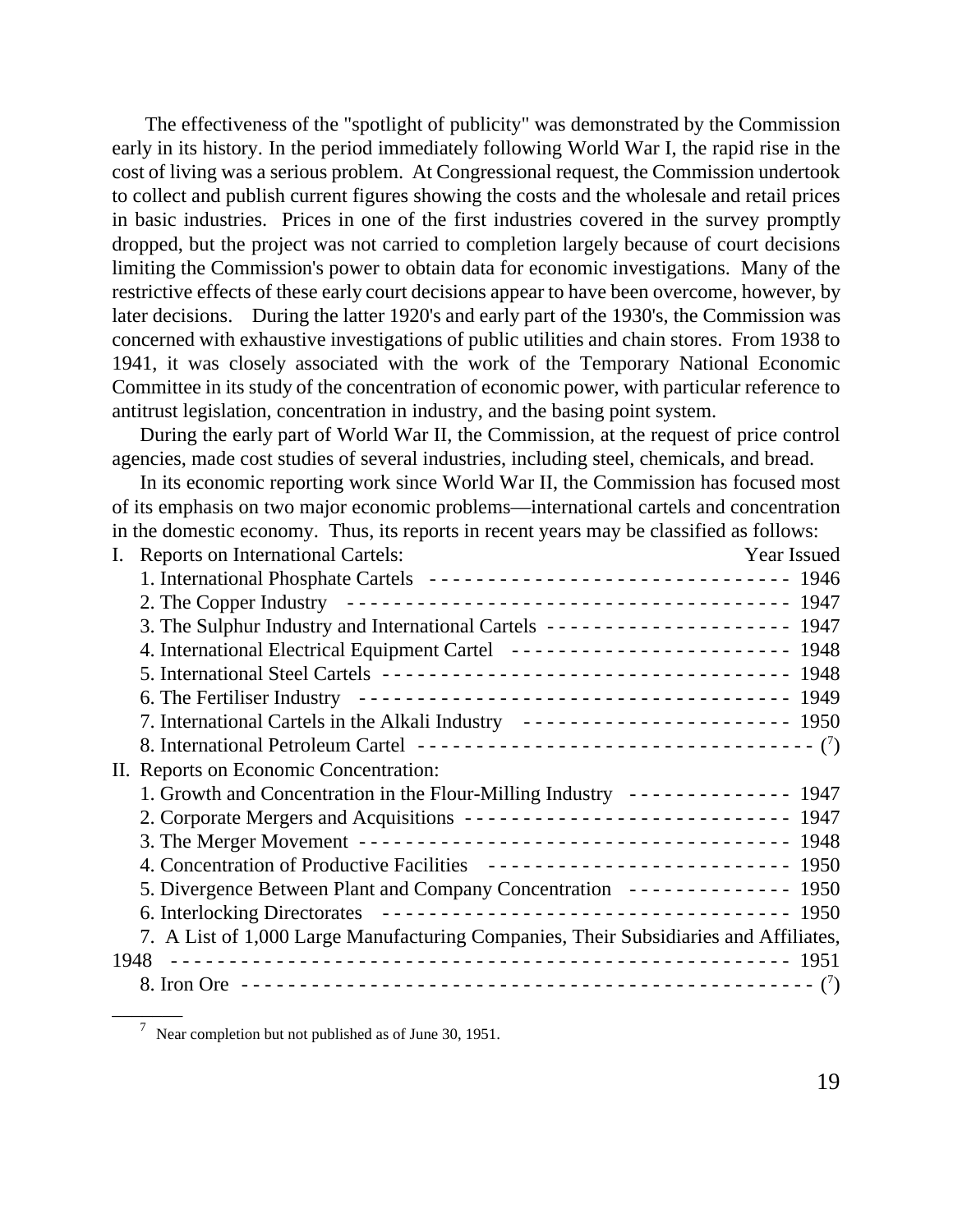| 2. Wholesale Baking Industry, Part I, Waste in the Distribution                       |  |
|---------------------------------------------------------------------------------------|--|
|                                                                                       |  |
| 3. Manufacture and Distribution of Farm Implements ----------------------------- 1948 |  |
|                                                                                       |  |

#### ECONOMIC REPORTING IN 1951

During the fiscal year 1961, the Commission published two economic reports, and work on two others was near completion.

The report on Rates of Return for 520 Identical Companies in 25 Selected Manufacturing Industries, 1940, 1947-50 is the fourth in a series transmitted to Congress by the Commission, each comparing prewar and postwar rates of return on stockholders' investment, after taxes, for identical companies in 25 narrowly defined and homogeneous manufacturing industries. The industries covered by the study constitute a substantial segment of the economy, with their combined assets in 1940 accounting for about half the total assets of all manufacturing industries.

The report showed that in all but 3 of the 25 manufacturing industries, profit rates were substantially higher in 1950 than in 1940, and that in all but 6 of the industries profit rates in 1950 were higher than in 1949.

The report contains a comparison of the rate of return of the 4 largest companies with the rate of return for all other companies reported for the industry. In 16 of the 25 industries, rates of return tended to be higher for the 4 largest companies than for the remaining corporations.

The second report published in fiscal 1951 was a list of 1,000 large Manufacturing Companies, Their subsidiaries and Affiliates, 1948. It shows, for each of the 1,000 largest manufacturing corporations which publish financial statements, the percentage of stock interest held by the corporation in each of its subsidiaries and affiliates.

The parent corporations are grouped in 21 major industries and ranked in each industry on the basis of their total assets in 1948.

The 200 largest manufacturing corporations had a total of 4,722 subsidiary and affiliate companies, and the 500 largest had a total of 6,281 subsidiaries and affiliates. These totals represent, respectively, 62.5 and 82.1 percent of the entire number of subsidiaries and affiliates listed.

The listing affords a means of identifying the ramifying interests of the larger corporations and the variations in practice among the large companies in organizing or acquiring subsidiaries and in seeking

<sup>8</sup>An annual report beginning in 1948.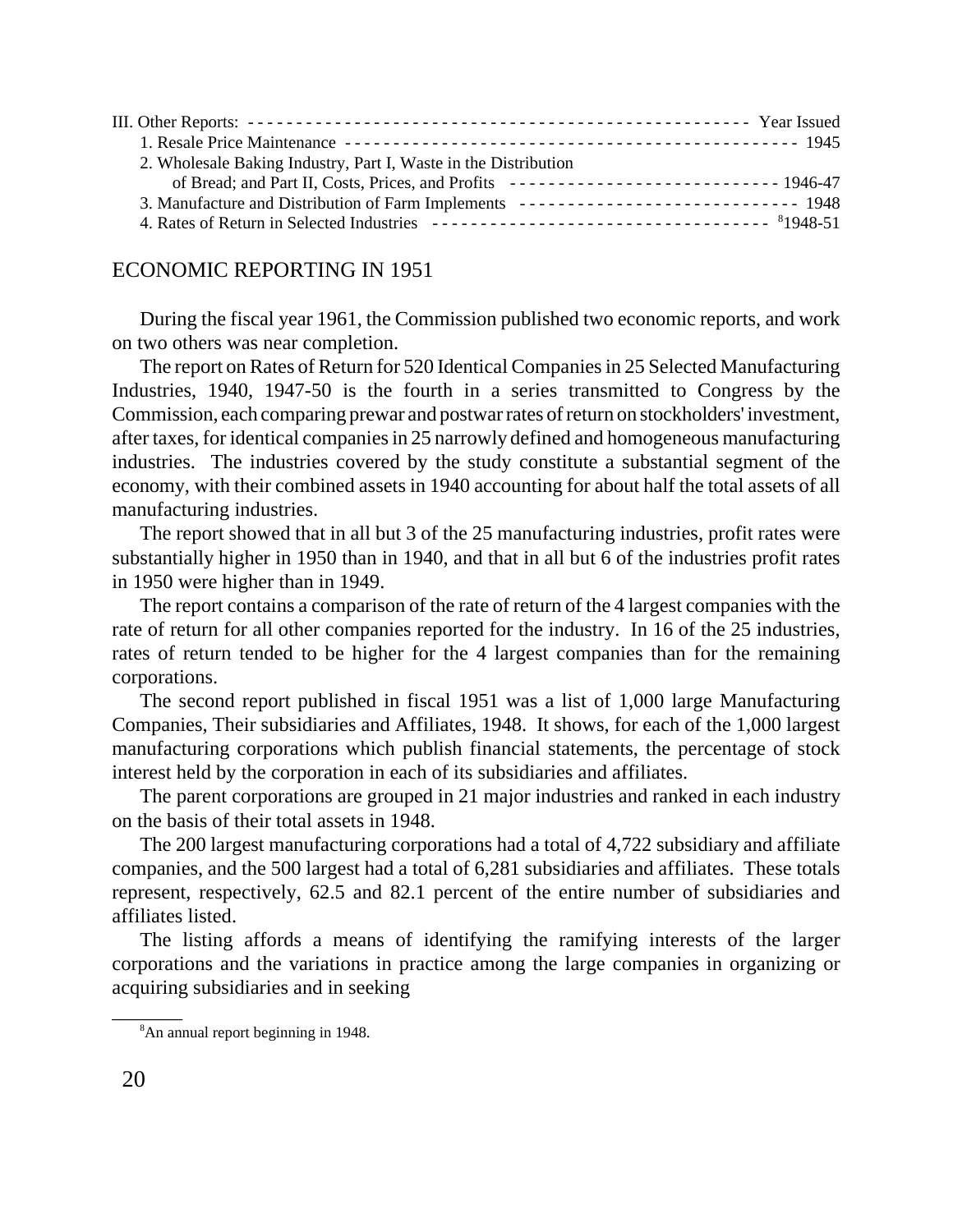diversification through operations in industries other than that in which they are principally occupied.

The Commission began the preparation of this listing of corporations as a part of its study of economic concentration. However, as a result ofnumerouss requests, particularly from defense agencies, it became evident that other Government departments were undertaking statistical studies of one type or another which required the preparation of such a list. In order to prevent duplication of effort and provide a list which could serve the purposes of all agencies, as well as private organizations, the Commission decided to issue the list as a published document.

Of the two reports on which work was largely completed, but not published, in fiscal 1951, one was entitled International Petroleum Cartel. This report will describe the extent of control of the international petroleum industry by seven international oil companies. The study deals with the character and extent of joint action through international and local marketing agreements, the development of common ownership of reserves and production in the Middle East, Venezuela, and other producing areas, and the major patterns of contracts for the purchase and sale of oil, particularly in the Middle East and in Venezuela.

The other report, which was largely completed but not published in fiscal 1951, is on the subject of iron ore. It is based upon information obtained directly from the major iron ore producing and consuming companies. It examines the impact on competition in the steel industry of the shift from almost complete reliance on domestic high-grade ore supplies to substantial reliance on (a) foreign sources, and (b) lower grade domestic sources.

#### INDUSTRIAL FINANCIAL REPORTS

In addition to the economic reporting described above, the Commission continued, in cooperation with the Securities and Exchange Commission, the preparation and publication of quarterly industrial financial reports. These have been published for each quarter beginning with the first quarter of the calendar year 1947. The Securities and Exchange Commission collects reports from corporations whose securities are registered on a national stock exchange; the Federal Trade Commission collects reports from unregistered corporations. The Commission's reporting program is a continuation of statistical and economic studies carried on for many years pursuant to the authority of Section 6 of the Federal Trade Commission Act.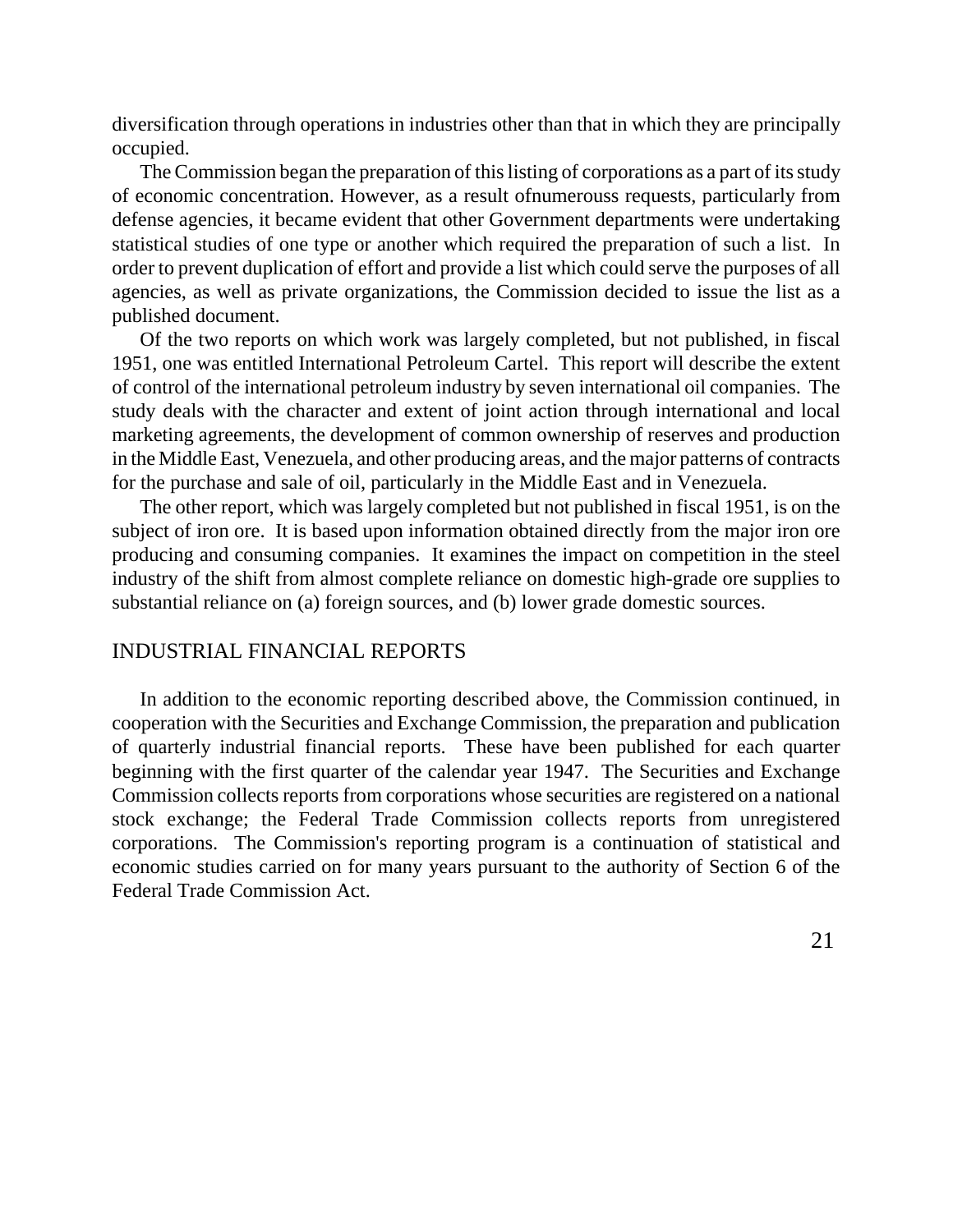The primary purpose of the quarterly industrial financial reports is to provide an indication of the current financial condition of all United States manufacturing corporations. They show:

1. Quarterly estimates for specific items of income, expense, assets, liabilities, and net worth for all United States manufacturing corporations, for different sizes of manufacturing corporations, and for major manufacturing industries.

2. Trends in various financial items by corporate size class and by major manufacturing industry group and comparisons of these financial items among different corporate size classes and among different major industries.

3. Financial indicators used in formulating stabilization controls during a mobilization period.

The reports have become the only reliable source of information about current profits of small manufacturers (figs. 1 and 2); they are the only complete source as to the current financial status of major manufacturing industries (fig. 3). The reports are used extensively by the Council of Economic Advisers, the Federal Reserve Board, the Department of Commerce, the Treasury Department, the Department of Agriculture, the National Military Establishment, and byother Government agencies, banks, manufacturing corporations, trade associations, labor unions, insurance companies, other business enterprises, public accountants, attorneys, investors, universities, and private research organizations. As described in chapter VIII (page 89) the Commission's financial reporting program has been expanded to include both wholesale trade corporations and retail trade corporations, beginning with the first quarter of the calendar year 1951. These reports have not yet been published.

All manufacturing corporations have been classified in the quarterly industrial financial reports according to the amount of their total assets, as follows:

- (1) Corporations with assets of \$100,000,000 and over.
- (2) Corporations with assets of \$5,000,000 and over, but less than  $$100,000,000$ .<sup>9</sup>
- (3) Corporations with assets of \$1,000,000 and over, but less than \$5,000,000.
- (4) Corporations with assets of \$250,000 and over, but less than \$1,000,000.
- (5) Corporations with assets of less than \$250,000.

 $9$  This group covers a very wide range of asset sizes. To determine more accurately the characteristics of different segments of this group, the Commission has begun the process of dividing it into three separate groups:

<sup>(</sup>a) Corporations with assets of \$50,000,000 and over, but less than \$100,000,000.

<sup>(</sup>b) Corporations with assets of \$10,000,000 and over, but less than \$50,000,000.

<sup>(</sup>c) Corporations with assets of \$5,000,000 and over, but less than \$10,000,000.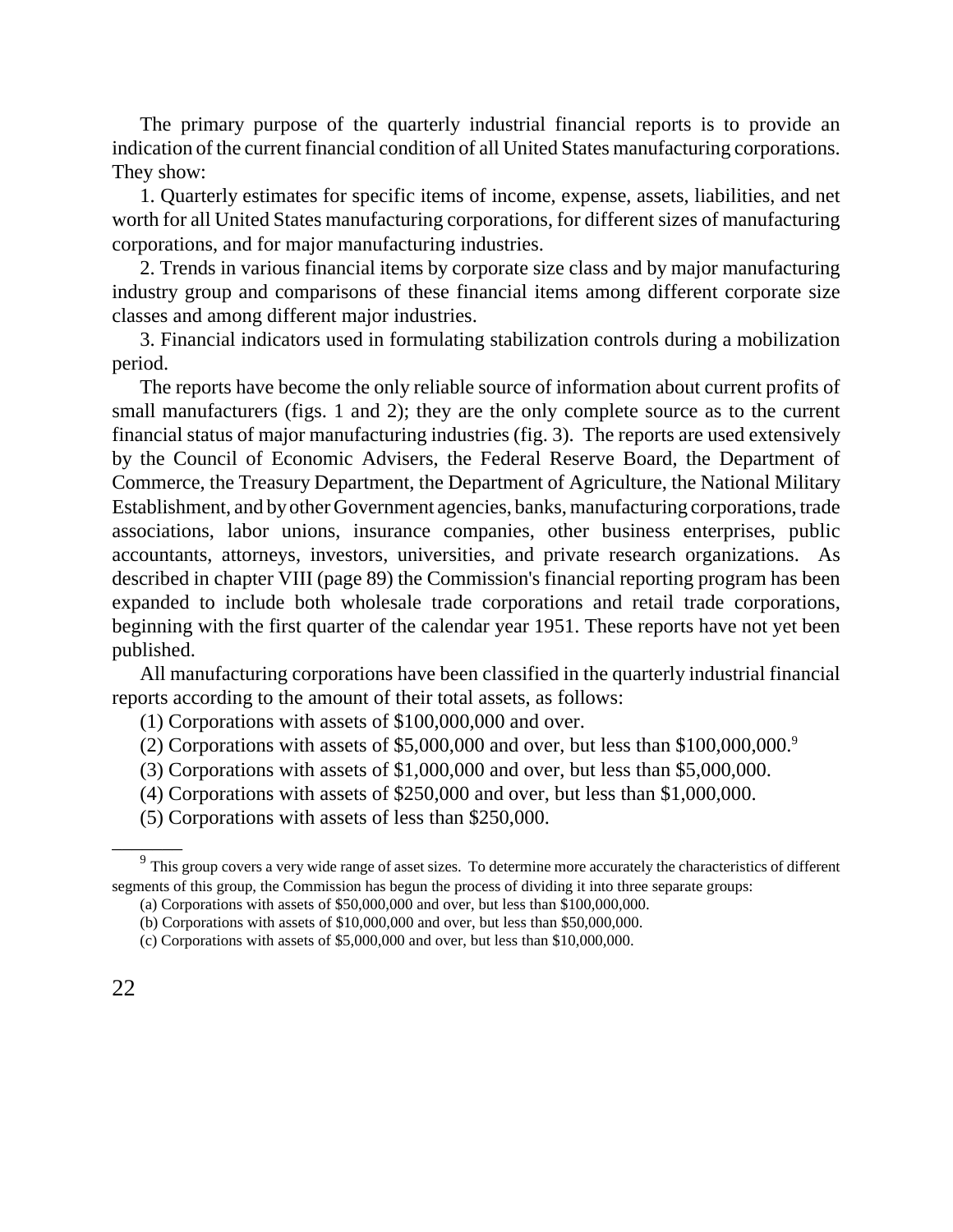#### FIGURE 1

#### ANNUAL RATES OF PROFIT FOR MANUFACTURING CORPORATIONS BY TOTAL ASSET SIZE GROUPS, 1947-1950

GRAPHIC—SEE IMAGE

23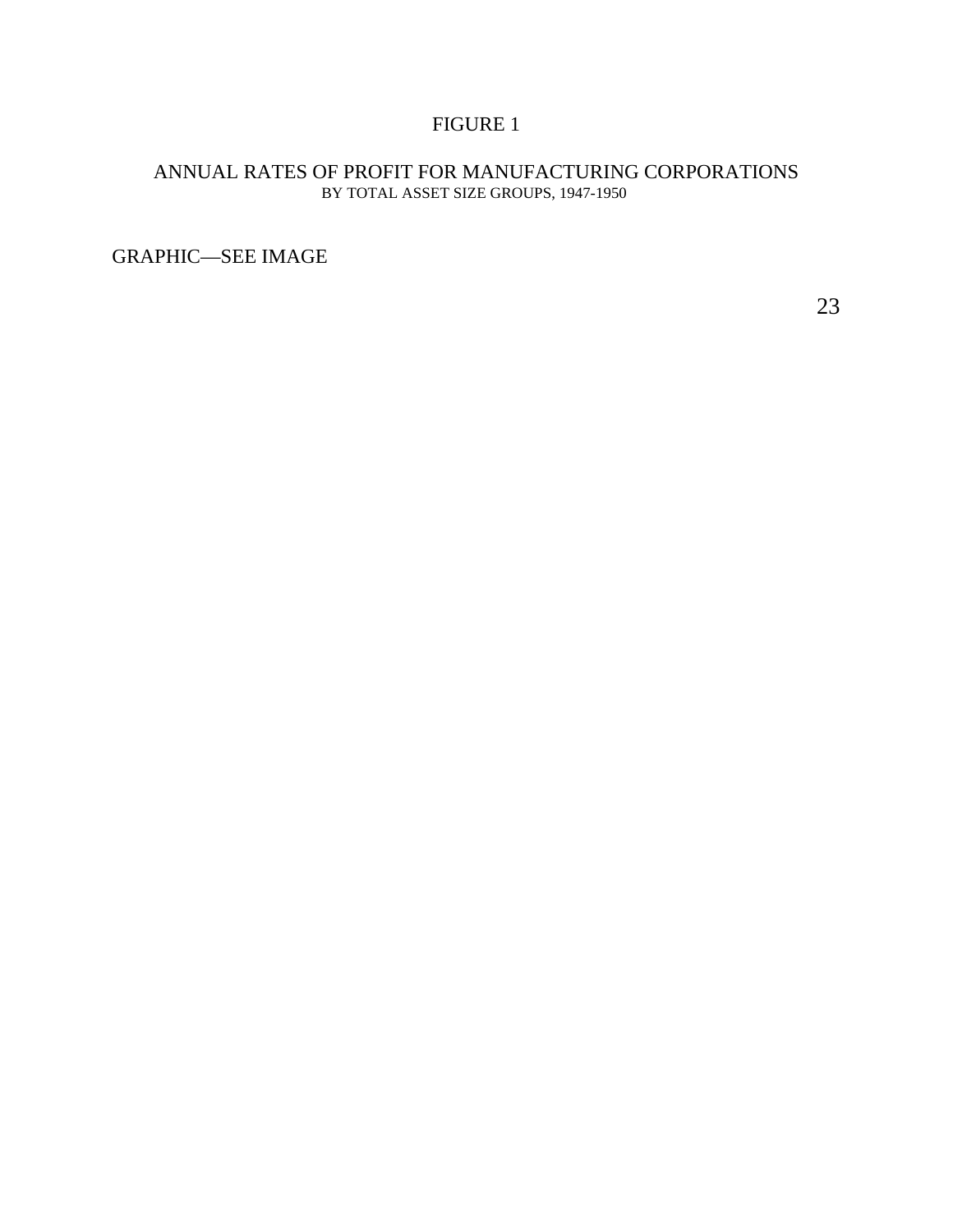#### FIGURE 2

#### RATES OF PROFIT\* MANUFACTURING CORPORATIONS TOTAL ASSET SIZE GROUPS, BY QUARTERS, 1947-1951

#### GRAPHIC—SEE IMAGE

\* Ratio of income before and after taxes to stockholders' equity on an annual rate basis, based on quarterly rates, table 4, multiplied by four.

Source: Federal Trade Commission - Securities and Exchange Commission

24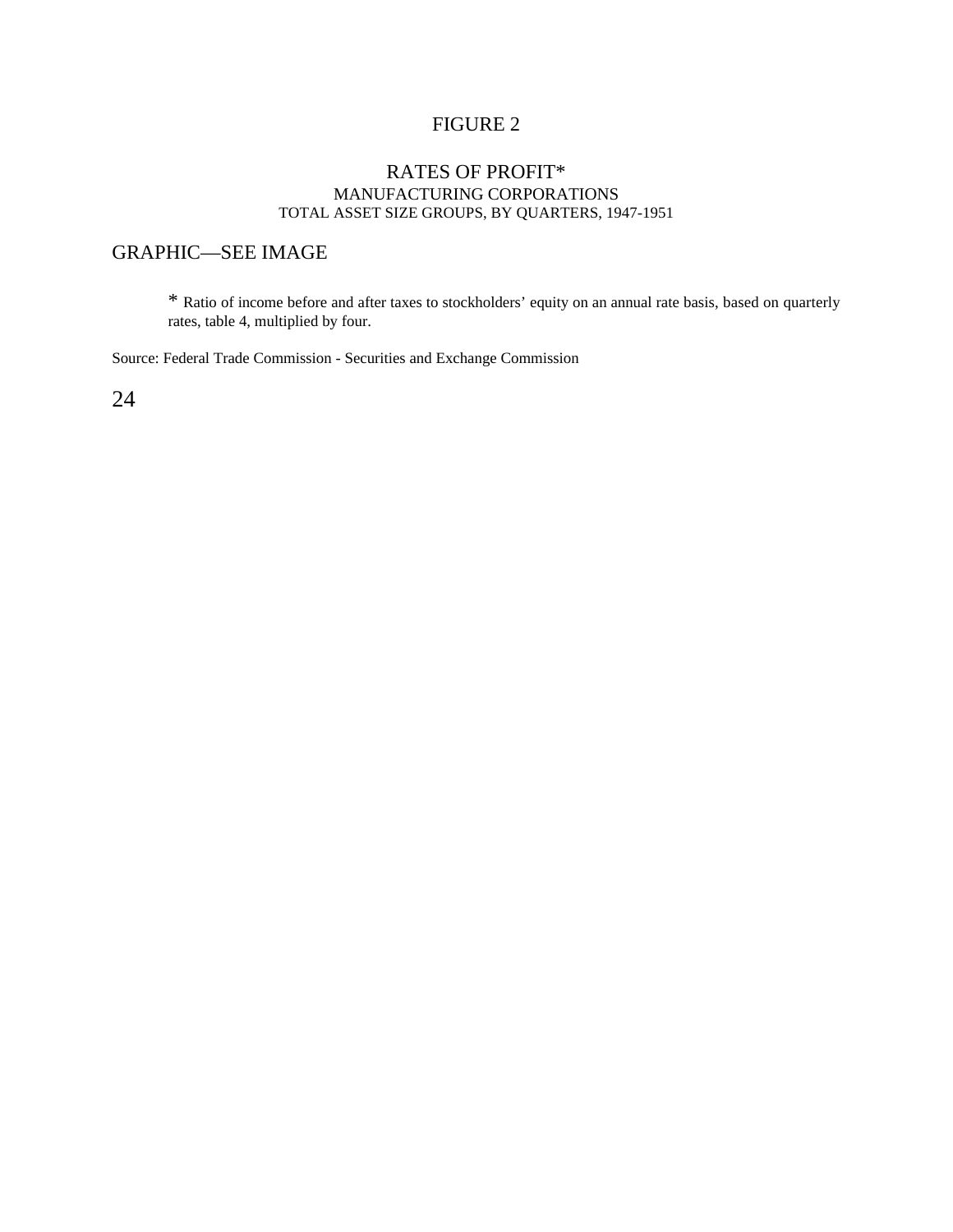#### FIGURE 3

#### RATES OF PROFIT\* MANUFACTURING CORPORATIONS INDUSTRY GROUPS, BY QUARTERS, 1947-1951

#### GRAPHIC—SEE IMAGE

Ratio of income to stockholders' equity on an annual rate basis(baesd on quarterly rates, multiplied by four) before and after provisions for Federal income and excess profits taxes.

Source: Federal Trade Commission - Securities and Exchange Commission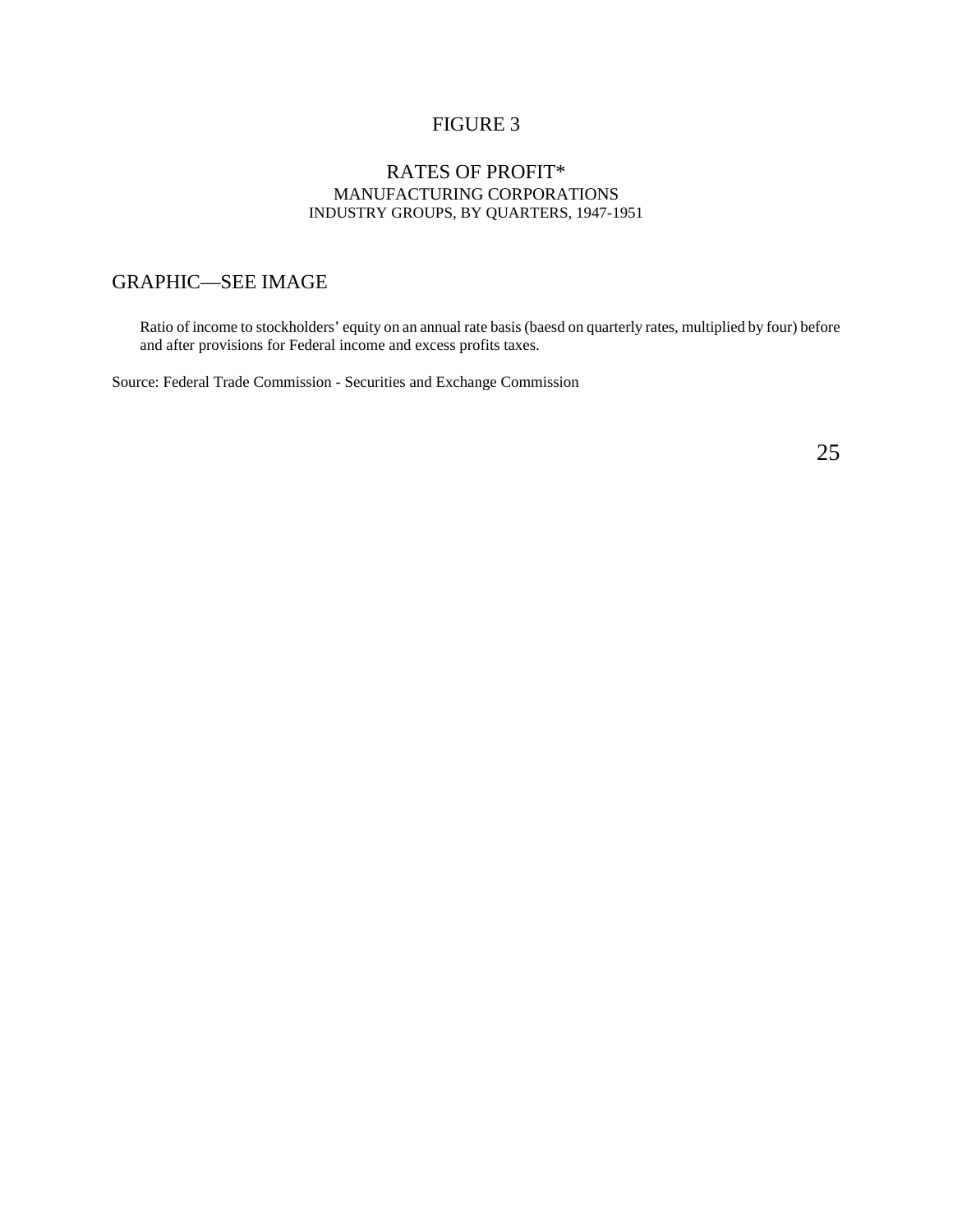#### FIGURE 3 (Continued) RATES OF PROFIT\* MANUFACTURING CORPORATIONS INDUSTRY GROUPS, BY QUARTERS, 1947-1951

#### GRAPHIC—SEE IMAGE

Ratio of income to stockholders' equity on an annual rate basis(baesd on quarterly rates, multiplied by four) before and after provisions for Federal income and excess profits taxes.

Source: Federal Trade Commission - Securities and Exchange Commission

26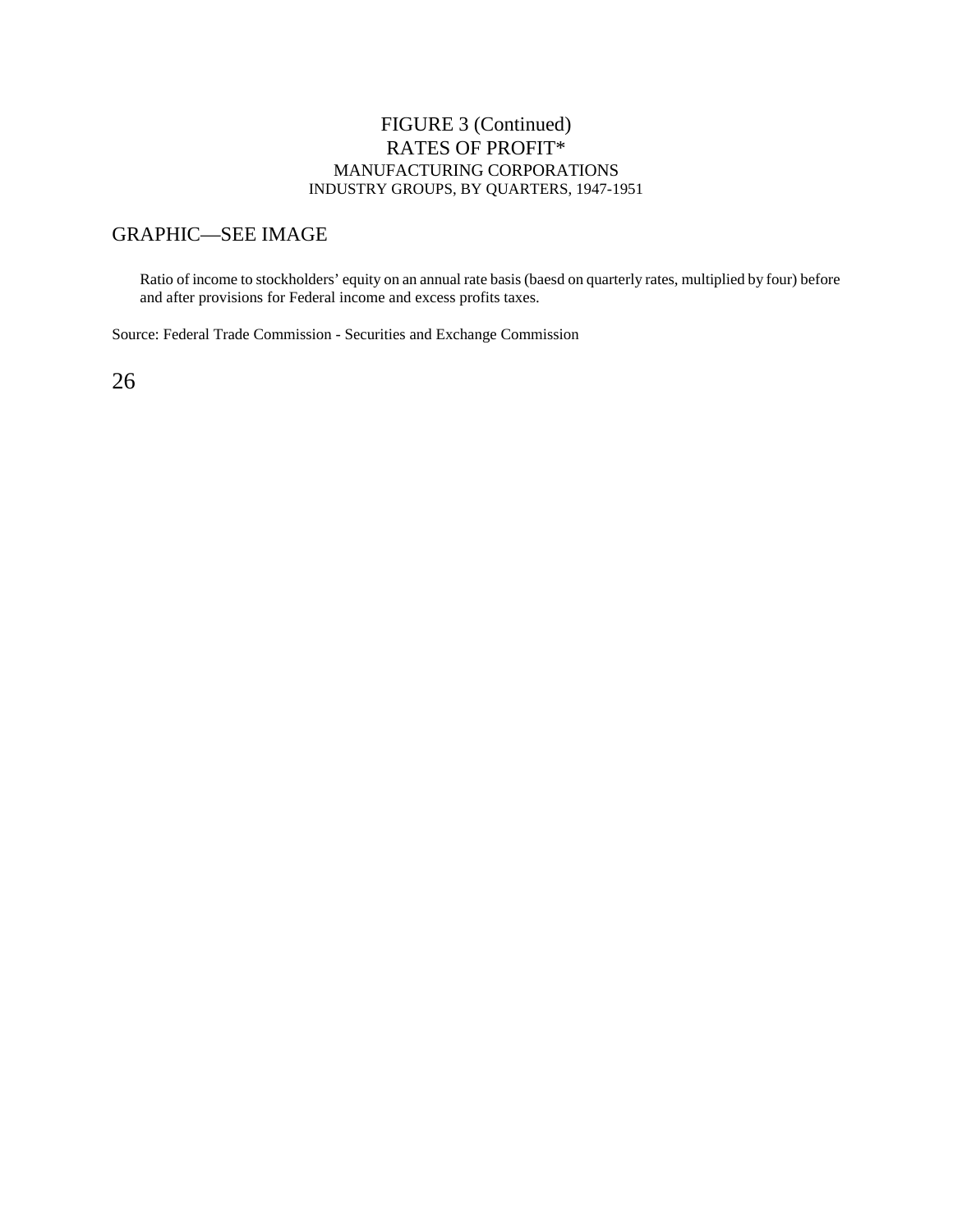#### FIGURE 3 (Continued) RATES OF PROFIT\* MANUFACTURING CORPORATIONS INDUSTRY GROUPS, BY QUARTERS, 1947-1951

#### GRAPHIC - SEE IMAGE

\* Ratio of income to stockholders' equity on an annual rate basis (baesd on quarterly rates, multiplied by four) before and after provisions for Federal income and excess profits taxes.

Source: Federal Trade Commission - Securities and Exchange Commission

970086—52——3 27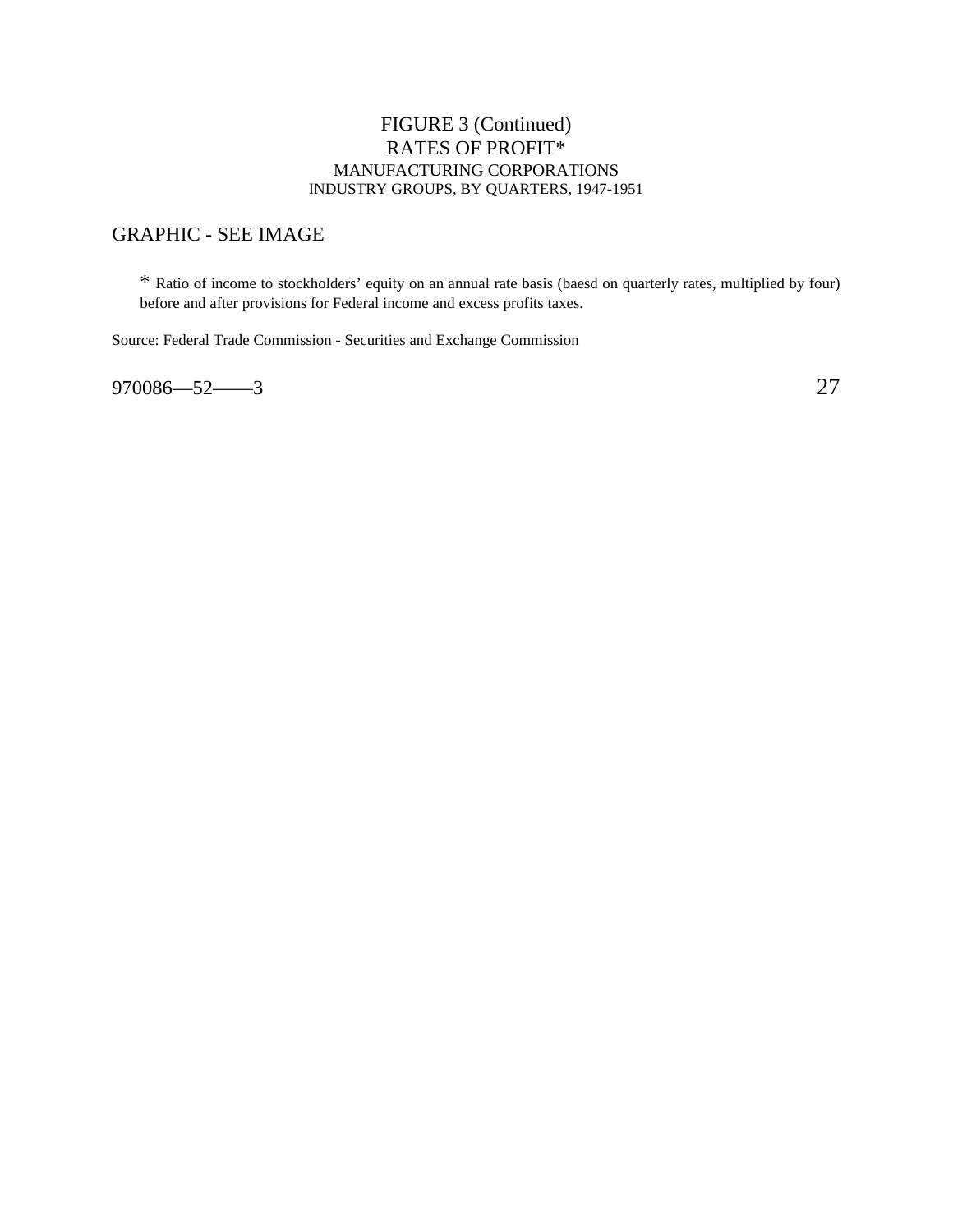The graph in figure 1 shows the significant change which has taken place since 1947 in the rates of profit (ratio of income to stockholders' equity) of different size classes of manufacturing corporations, both before and after provisions for Federal income and excess profits taxes. In the calendar year 1947, the highest rate of profit was attained by those manufacturing corporations with assets of \$1,000,000 and over, but less than \$5,000,000. Second in percentage of profit was the group with assets of \$250,000 and over, but less than \$500,000; third was the group with assets of \$5,000,000 and over, but less than \$100,000,000; fourth wasthe group with assets of lessthan \$250,000; and last wasthe group with assets of \$100,000,000 and over. In the years 1948, 1949, and 1950, however, the rates of profit for these groups of manufacturing corporations were directly related to their size: the group of largest corporations had the largest rate of profit; the group of smallest corporations had the smallest rate of profit; the three middle groups similarly had rates of profit directly related to their size. This was true both before and after taxes in 1948, 1949, and 1950 with the sole exception that, in 1948, the next to largest group had the highest rate of profit before taxes.

Figure 2 shows, on a quarterly basis, the data given in figure 1 on an annual basis.

Figure 3 shows the varying rates of profits for manufacturing corporations in 22 different industry groups for each 3-month period from the first quarter of the calendar year 1947 to 1951. It reflects the varying rates of profit on an annual basis (quarterly rates multiplied by 4) both before and after provisions for Federal income and excess profits taxes. Also shown isthe varying proportion of profits accounted for by provision for Federal income and excess profits taxes.

The data collected for the quarterly industrial financial reports have been utilized repeatedly by the Commission for two related programs. One of these projects is the annual publication of rates of return on stockholders' investment for identical companies in 25 selected manufacturing industries. The data are also used in connection with a continuing study of the concentration of productive facilities. The first comprehensive report resulting from this study was for the year 1947. It is anticipated that similar reports, when published, will provide measures of the trend of concentration both generally and in specific manufacturing industries.

The Commission has undertaken to increase the size of the sample of corporations included in the quarterly industrial financial reports. The purpose is to make available financial data for narrowly defined industries and thusincrease the usefulness of the reports. The new and larger sample for manufacturing corporations was to be used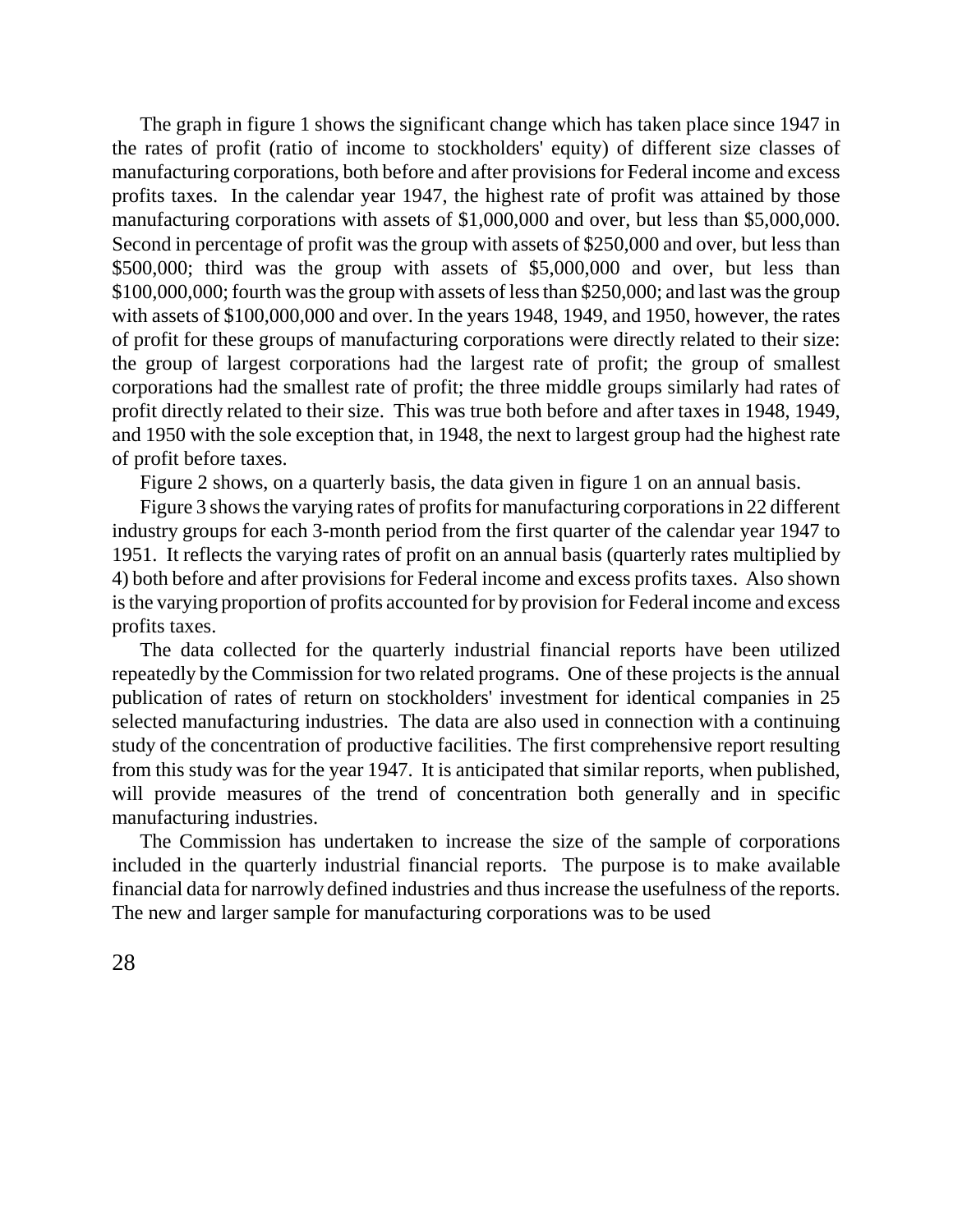in the third quarter of the calendar year 1951. The sample of retail trade corporations and of corporations classified as merchant wholesalers was used beginning with the first quarter of the calendar year 1951. The financial reporting program has not yet been extended, however, to include wholesale trade corporations other than merchant wholesalers, mining corporations, and certain holding companies which might properly be classified in the manufacturing, mining, wholesale trade, or retail trade segments of industry.

#### EFFECTS OF ECONOMIC REPORTS

The Commission's economic reports have had substantial influence on legislation and business practices and policies.

Among the important laws enacted as a direct or indirect result of Commission reports are the Packers and Stockyards Act (1921), The Grain Futures Act (1921), the Radio Act (1927), the Communications Act (1934), the Perishable Agricultural Commodities Act (1930), the Public Utility Holding Company Act (1935), the Securities Act (1933), the Federal Power Act (1935), and the Robinson-Patman Antidiscrimination Act (1936), amending the Clayton Antitrust Act.

Following World War II, the Commission's reports on mergers and economic concentration furnished information which was basic to the decision of the 82d Congress to amend section 7 of the Clayton Act. For nearly a quarter of a century the Commission had been urging Congress to close the loophole in the antitrust laws against mergers and acquisitions which injure competition or promote monopolies. Section 7 of the original Clayton Act, as enacted in 1914, was directed against the method of uniting competing companiesthat prevailed at the time—the purchase by one company of the stock of another. However, the intent of Congress in enacting section 7 was evaded by the practice of making acquisitions through the purchase of assets rather than, or in addition to, the purchase of stock. The facts developed by the Commission and presented to Congress on the prevalence of corporate mergers constituted the principal body of information used by members of Congress in supporting the passage of this legislation.

The influence of the Commission's economic reports has not been limited to legislation but has also extended to business practices and policies, including those relating to prices. Thus, the investigation of profiteering conducted at the request of the House Appropriations Committee immediately after World War I resulted in substantial savings to consumers. For example, inquiries by the Commission directed to dealersin coal asto origin and destination of shipments,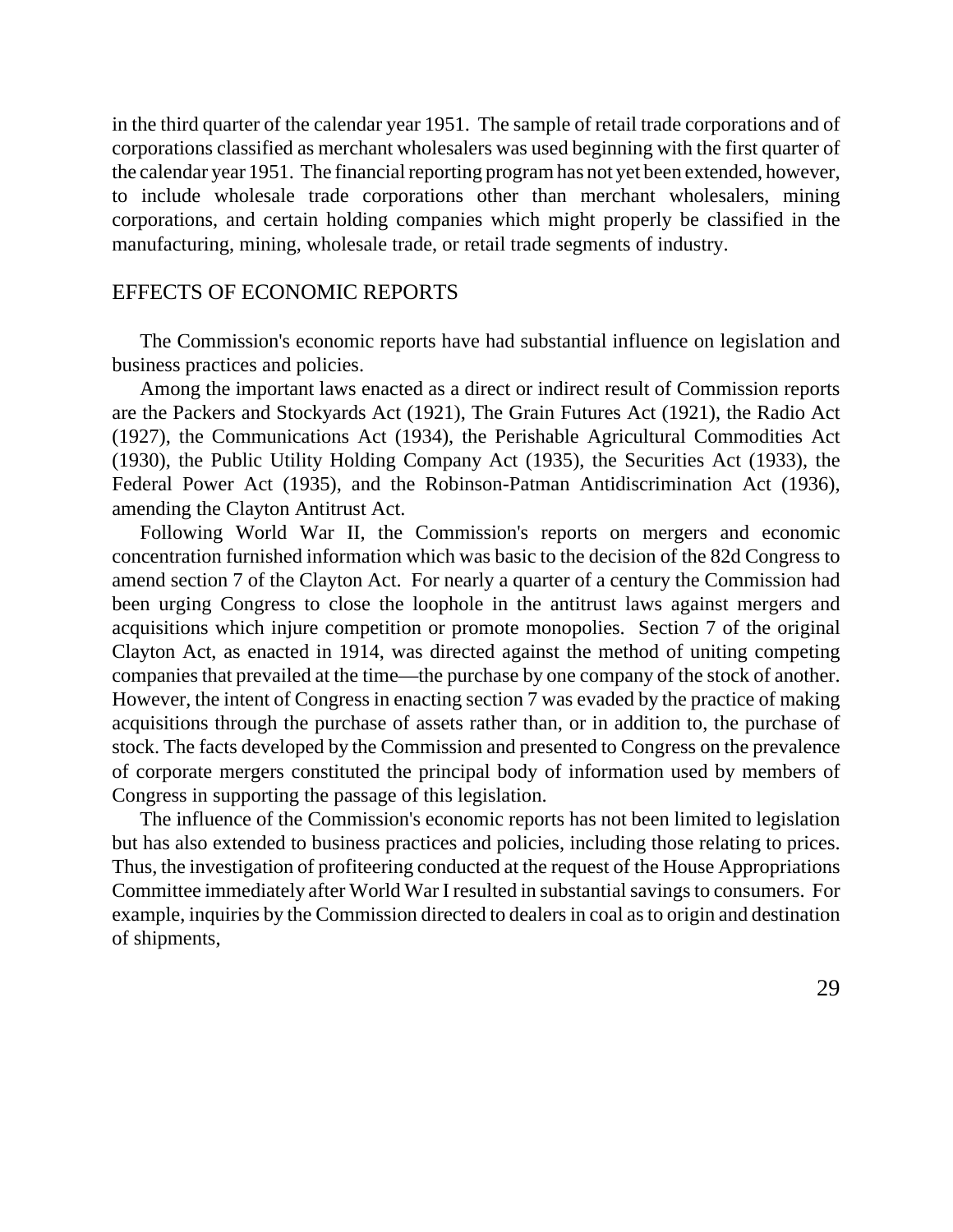and prices paid and received, resulted in sharp reductions in prices. Other examples illustrating the power of publicity as a means of correcting economically undesirable business practices and policies include the following:

A 1920 report on the Causes of High Prices of Farm Implements disclosed a scheme of controlling prices under the guise of a cost study conducted by several subdepartments of a trade association. This method of price control was promptly abandoned when the facts regarding it became public, and competition thereupon reduced prices.

A similar device was described in the Commission's Report on House Furnishing Industries. Shortly after the Commission published the facts in 1923, this method of controlling prices was likewise abandoned, with resultant reductions in prices to consumers.

In a report on the cotton trade in 1924, attention was called to the need for certain reforms in trading practices, including southern warehouse delivery on New York futures contracts. The New York Cotton Exchange voluntarily adopted the Commission's recommendation.

The Commission's 1938 Report on the Agricultural Implement and Machinery Industry pointed out that under the price leadership of a small number of dominant companies, prices of farm machinery showed smaller decreases during the depression, and greater subsequent increases during the recovery period than either the prices of farm products or the prices of comparable consumer products. Following publication of that report, reductions were made in the prices of principal items of farm machinery which were estimated to represent an annual saving to farmers of \$40,000,000, or more than 20 times the Commission's appropriation for the fiscal year 1938.

#### LIMITATIONS ON ECONOMIC REPORTING

The scope and number of the Commission's economic reports were initially limited by court decisions and in recent years have been restricted by the resources available for such work. The Hoover Commission task force on regulatory commissions summarized these limitations as follows:

\* \* \*TheCommission'sinvestigatory powers were first limited in the 1920's by a supreme court decision restricting its use of subpoenas, and were later curtailed by limitations on appropriations and on investigations upon resolution of either House. Since 1935 investigations at legislative request have required the concurrent resolution of both Houses and specific appropriation of funds to finance the cost of investigation. <sup>10</sup>

Insofar as the judicial restraints on the use of the Commission's investigating powers are concerned, the Supreme Court has recently cleared away many of the obstacles imposed by previous court

 $10$  At p. 123 of report cited in footnote 1, p. 16.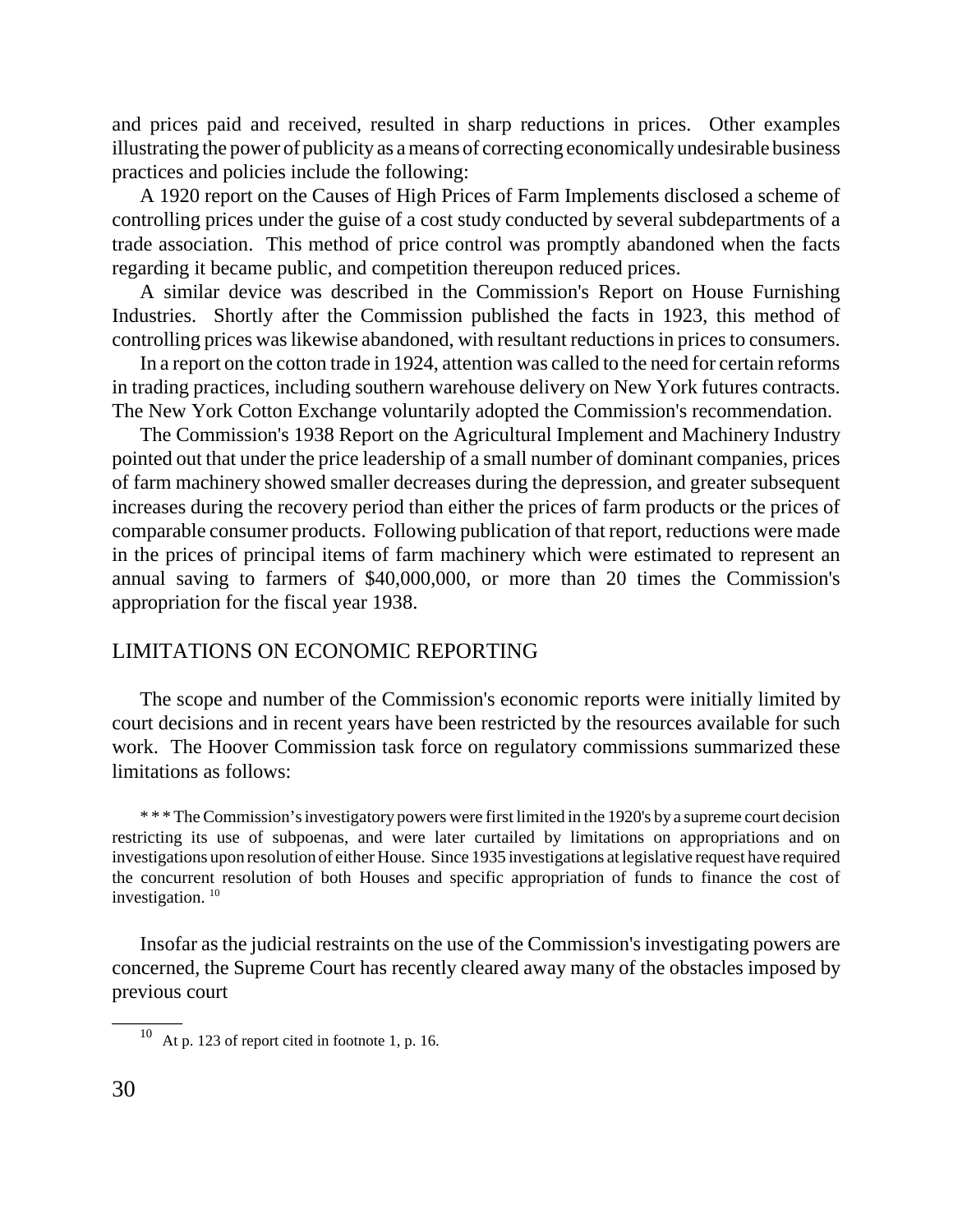### decisions. The Morton Salt case,<sup>11</sup> decided February 6, 1950, constitutes a sweeping affirmation of the Commission's authority to obtain information in fulfillment of its duties. The Court said:

\* \* \* an administrative agency charged with seeing that the laws are enforced \* \* \* has a power of inquisition, if one choosesto call it that, which is not derived fromthe judicial function. It is more analogous to the grand jury, which does not depend on a case or controversy for power to get evidence but can investigate merely on suspicion that the law is being violated, or even just because it wants assurance that it is not.

Regarding authority of the Commission to obtain information under section 6, the court stated that, "\* \* \* we find nothing that would deny its use, for any purpose within the duties of the Commission \* \* \*."

The Congressional action in 1935, briefly described by the Hoover Commission task force report, involves two limitations upon the Commission's power to make reports at the direction of Congress. The first is the requirement that such an investigation be made only pursuant to a concurrent resolution of both Houses and not in response to a resolution by either House alone. Most of the Commission's earlier investigations were made in response to a separate resolution by one House. Since 1935, there have been only three concurrent resolutions directing that the Commission undertake investigations. The second limitation consists in the requirement that an investigation pursuant to a concurrent resolution shall be made only after a specific appropriation has been made for that specific investigation. The effect of this limitation is to prevent the Commission from using any portion of its regularly appropriated funds to comply with such a concurrent resolution, and to make it necessary for a specific allocation to be made by the appropriations committees before the investigation can be undertaken.

Investigations which the Commission has authority to undertake upon its own motion have been limited because of the small staff available for this purpose. During the period from 1924 to 1930, the Commission's staff included an average of 33 economists, as compared with 18 in 1951. In the latter part of the 1920's, economists constituted about 10 percent of the Commission's total personnel, while from 1937 to 1951 they have never exceeded 3 percent of the total.

Funds expended by the Bureau of Industrial Economics during fiscal 1951 totaled \$387,865. The breakdown was as follows:

<sup>11</sup> U. S. v. Morton Salt Co., 338 U. S. 632.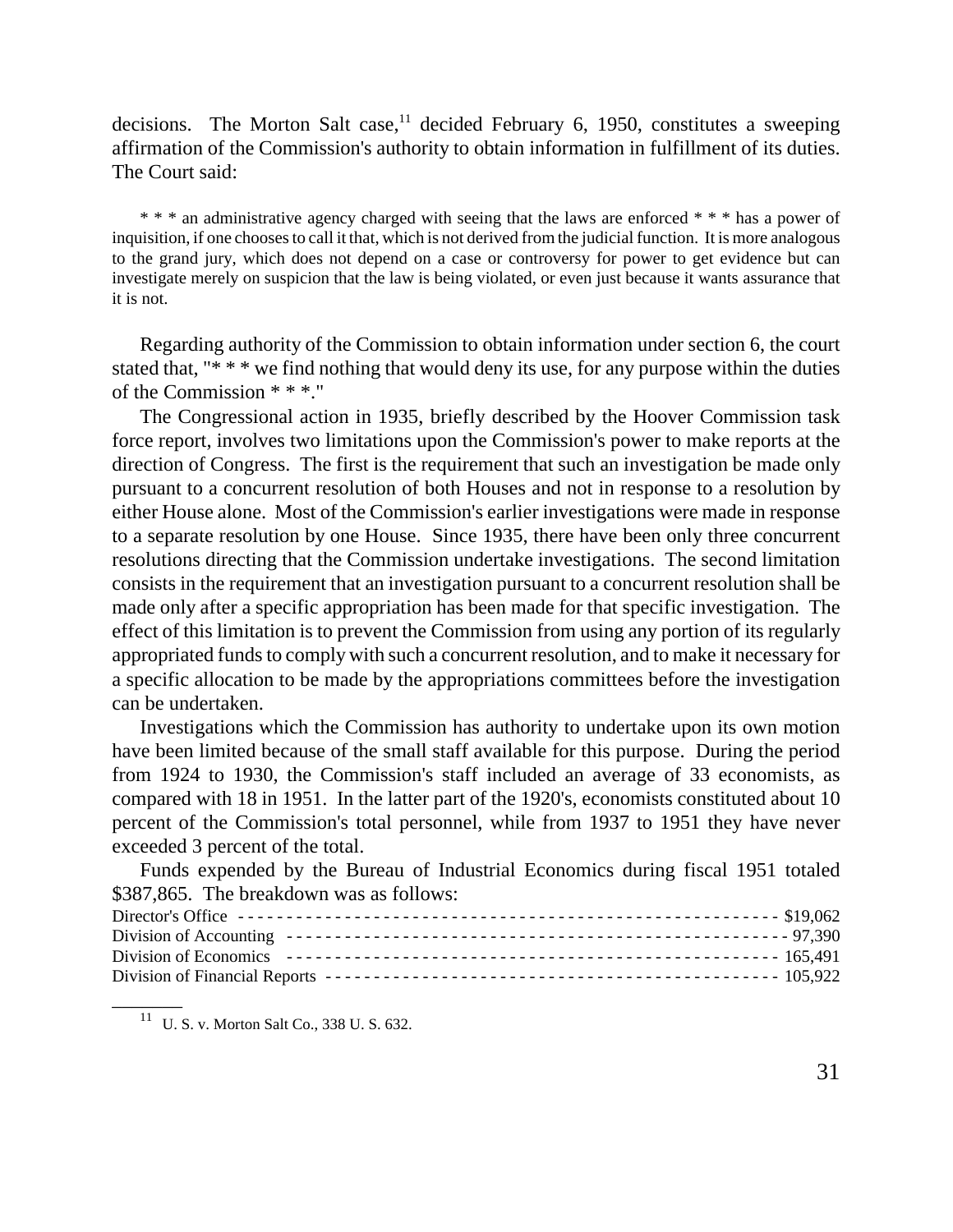### NEED FOR ECONOMIC REPORTING

The importance of continuing and, in fact, expanding the Commission's economic reporting function has repeatedly been stressed by investigating bodies and authorities in the field of antitrust law.

Thus the Temporary National Economic Committee, in 1941, unanimously recommended expansion of this type of work:

One of the striking facts of experience in national economic policy formulation during the past decade, amply demonstrated by the experience of this committee, and more recently emphasized by the pressing problems of industrial mobilization confronting the national defense authorities, isthe inadequacy of factual information concerning the structure and functioning of our industrial economy. \* \* \*

\* \* \* Fact gathering must be continuous so that essential economic information will be available to businessmen, to Government, and to the public.<sup>12</sup>

In a report by the staff of the Committee on Small Business of the House of Representatives, published by theCommittee in 1946, theCommission's economic reporting work was compared to market analyses prepared by large corporations:

Just as a big business needs to have a market analysis department to advise on where it ought to direct its efforts, the Government's antitrust forces need a trained staff to keep abreast of changing practices and changing problem areas. The staff considers this function to be the most important one which FTC's Economics Division could perform.  $***$  <sup>13</sup>

The report also stated that studies of the concentration problem should be "centered" in the Federal Trade Commission:

 Federal Trade Commission now has the authority to make continuing investigations of the extent and seriousness of concentration on an industry-by-industry and trade-by-trade basis. It is recommended that such investigations be centered in the Federal Trade Commission. If this is done, the efforts of the Government to reduce concentration can then be directed on the basis of the seriousness of the problem rather than on the processing of individual complaints. It is most important to prevent monopolistic practices in their inception. This can be done only through a systematic approach to the problem on an industry-byindustry basis.

In the same vein, the Hoover Commission task force on the regulatory commissions came to the conclusion that:

There is need for an economic staff systematically surveying our economy; probing for industrial and economic practices which threaten the elimination of competitive conditions; identifying restrictive tendencies before they become too solidly entrenched; analyzing the basic disorders found and formulating methods for their practical correction. Such a procedure gives the policy of the statutes continuous vitality in terms of current conditions. It also places stress on the basic purpose of the legislation—the practical correction of trade

 $\frac{12}{12}$  77th Cong., 1st sess., Sen. Doc. No. 35, Final Report and Recommendations of the Temporary National Economic Committee, March 31, 1941, p. 31.

<sup>&</sup>lt;sup>13</sup> 79th Cong., Staff Report to the Monopoly Subcommittee, U.S. v. Economic Concentration and Monopoly, 1946, p. 23.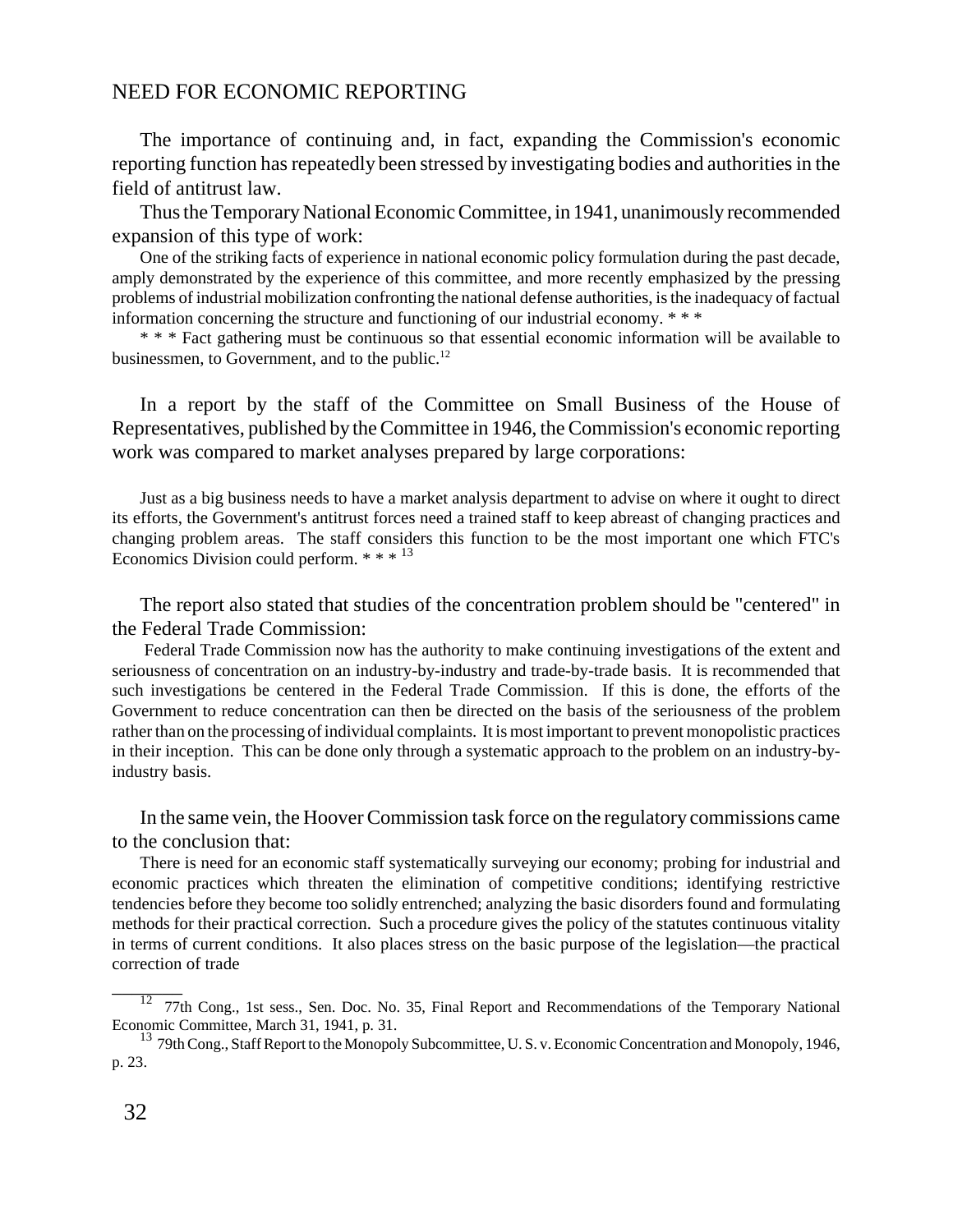practices to bring them in conformity with the public interest. These are the basic purposes of the Federal Trade Commission Act. \* \* \*

In addition, the Federal Trade Commission can and should constitute a reservoir of information on the structure of the economy and of specific industries. This information should be available to the antitrust agencies and to other Government agencies, such as those concerned with defense. By its reports to Congress and the public, the Commission should keep them abreast of changes in the structure of the economy and aware of needed legislative action. \* \* \*

The economic work of the Commission should be greatly expanded if the Commission is to approximate its proper role in the maintenance of competition." <sup>14</sup>

 $\frac{14}{14}$  At pp. 124-128 of report cited in footnote 1, p. 16.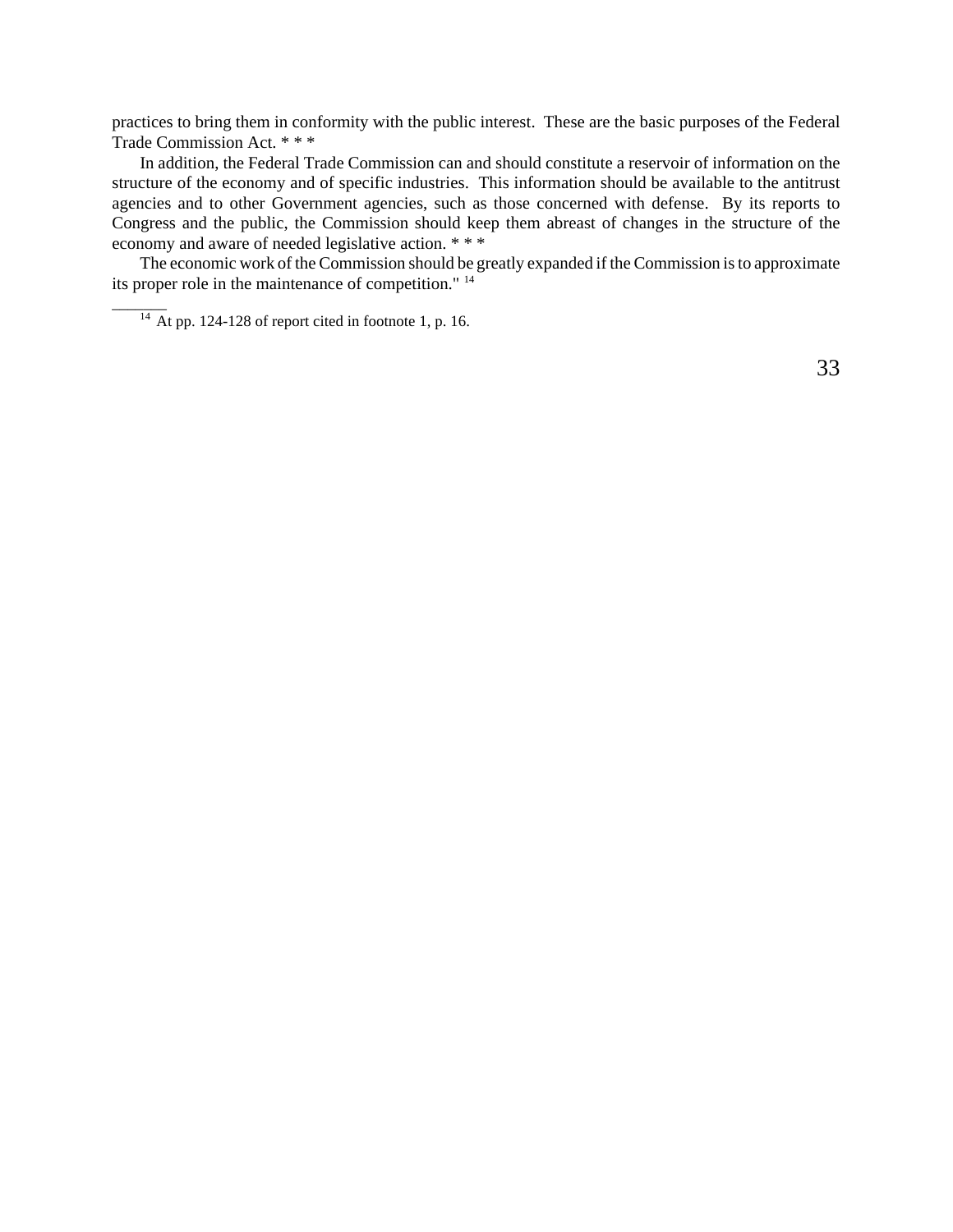### Antimonopoly

# $4 \vert_{\text{work}}$

THE PRESERVATION of the American economic system of free competitive enterprise is the basic objective of the statutes administered by the Commission. These laws entrust to the Commission the challenging task of preventing the free enterprise system from being stifled or fettered by monopoly or monopolistic practices. They are aimed at keeping competition both free and fair.

In its antimonopoly program, therefore, the Commission makes investigations and brings legal proceedings designed to free the channels of interstate trade from oppressive restraints so that buyers may have the widest possible freedom of choice, with prices determined by the interplay of competitive forces and offered without monopolistic control or discrimination.

The principal statutory weapons for the realization of this goal are the Federal Trade Commission Act and the Clayton Antitrust Act. Both these basic statutes were passed in 1914 and both have been amended to keep pace with the increasing complexities of our economic system.

The Federal Trade Commission Act lays down a general prohibition against "unfair methods of competition" and other "unfair" practices. The Clayton Act outlaws specific practices which experience has shown to be instruments of monopoly. Under both statutes, the Commission undertakes to halt monopolistic and other unfair practices in their early stages. Although not vested with power to punish, it is empowered to order discontinuance of practices which it finds to be "unfair," promotive of monopoly, or tending to substantially lessen competition.

The Commission has applied the broad prohibitions of the Federal Trade Commission Act against numerous practices which, in the words of the Supreme Court, are "against public policy because of their dangerous tendency unduly to hinder competition or create monopoly." The cases brought under this statute involve boycotts, collusive price-fixing, and other business conduct, whether individual or by combination, which is in restraint of trade.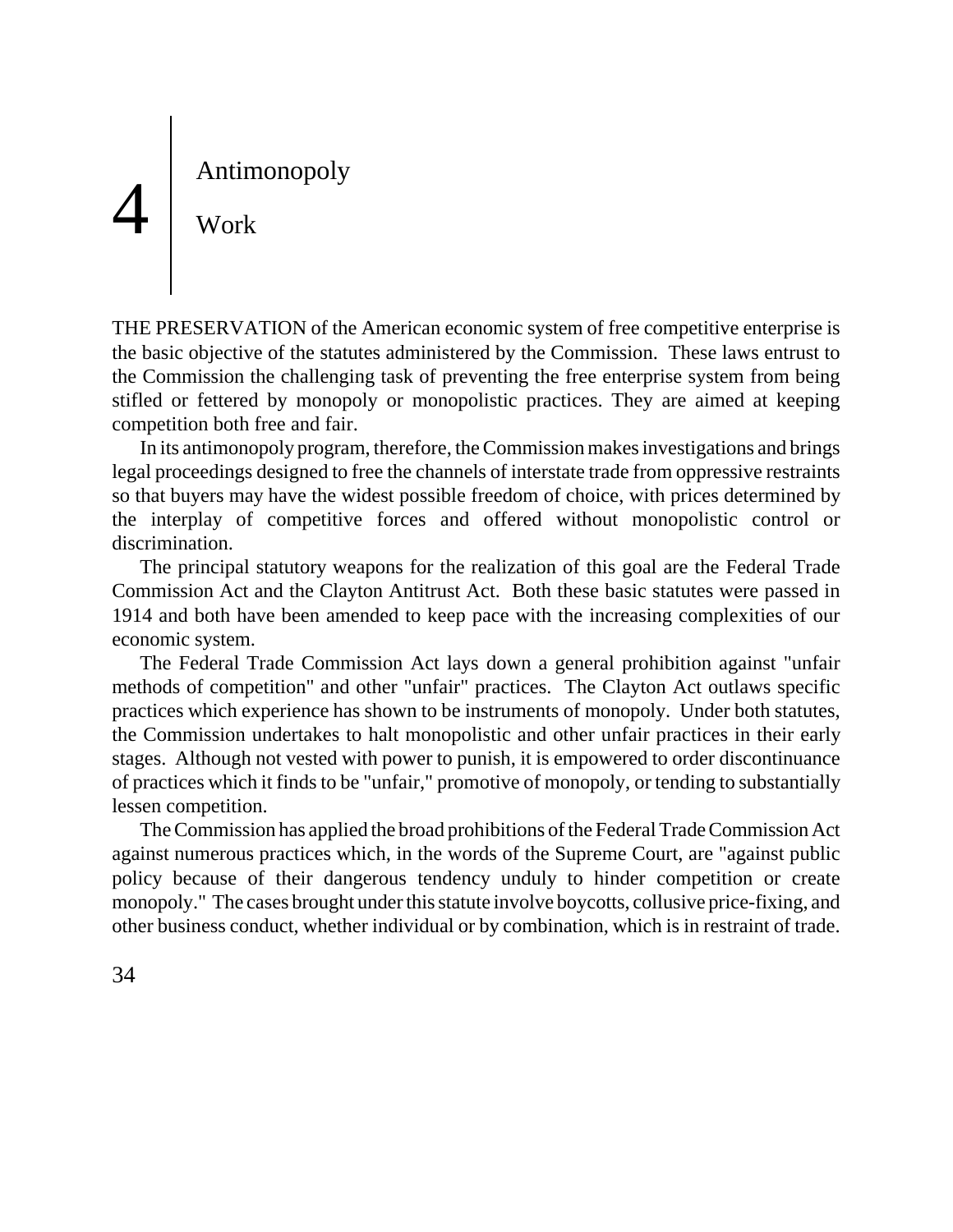Cases under the Clayton Act relate to unjust discriminations in price, exclusive-dealing and tying contracts and arrangements, acquisition of the stock or assets of competitors, and interlocking directorates. These practices are unlawful if they tend to monopoly or a substantial lessening of competition.

 Investigation and trial of cases involving restraints of trade and related practices are the responsibilities of the Bureau of Antimonopoly.

### LEGAL CASE WORK

Orders Against Monopolistic Practices

One of the major accomplishments of the fiscal year was the negotiation of a consent settlement in the American Iron and Steel Institute case. The order, which was tentatively approved in June 1951 but not formally entered until August, prohibits the Institute and 90 steel producers from entering into, cooperating in, carrying out, or continuing "any plannedcommonn course of action, understanding, or agreement" to adopt, establish, fix, or maintain prices—or any element thereof—at which steel products shall be quoted or sold.

The order was based on findings that "unfair" practices of the steel companies "tended to lessen competition" and were "oppressive to the public interest.''

One of its provisions forbids any agreement or planned common course of action to quote orsellsteel products at prices "calculated or determined \* \* \* in accordance with any system or formula which produces identical price quotations or prices or delivered costs, or which establishes a fixed relationship among price quotations or prices or delivered costs, or which prevents purchasers from securing any advantage in price in dealing with one or more of the respondents as against any of the other respondents."

Another is directed against any agreement or planned common course of action to fail "to quote or to sell and deliver any steel products f. o. b. at the plant of manufacture thereof." The order includes several other prohibitions against concerted action relative to the pricing of steel products ranging from ingots to nails.

In interpreting these and other provisions, the order says it is understood that:

The Federal Trade Commission is not considering evidence of uniformity of prices or any element thereof of two or more sellers at any destination or destinations alone and without more as showing a violation of law.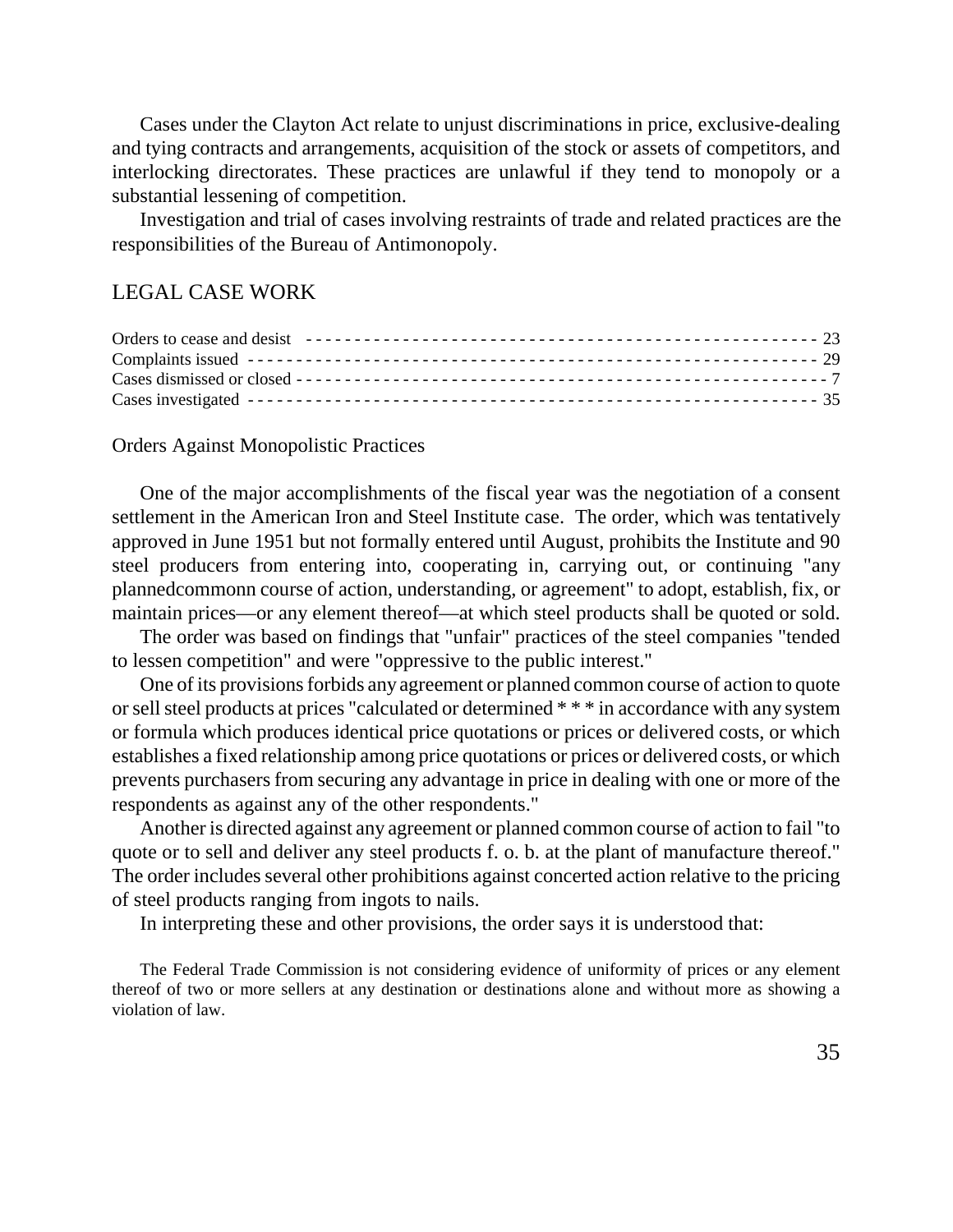The Federal Trade Commission is not acting to prohibit or interfere with delivered pricing or freight absorption as such when innocently and independently pursued, regularly or otherwise, with the result of promoting competition.

Under the terms of the settlement, the respondents consented to entry of the findings, conclusion, and order and agreed not to appeal to the courts. Although they did not admit the charges of the complaint or the findings of the Commission, they agreed not to contest them.

In issuing its decision, the Commission praised counsel for the steel producers, as well as its own staff, for reaching a settlement and thereby avoiding further prolonged litigation. It said the order provides "appropriate relief in the public interest" and expressed the belief that it will promote "free and fair competition in a basic industry vital to the national welfare in peace and in war."

Seven other orders were directed against combinations and conspiracies in restraint of trade. In the Corn Products Refining Co. case, nine manufacturers of corn derivatives, such as corn starch, corn syrup, and corn oils, and seven of their sales subsidiaries were prohibited fromcombining to fix prices and fromengaging in unlawful price discriminations. The firms covered by the order account for 95 percent of the corn derivatives manufactured and sold in the United States.

The order requires the respondents to refrain from entering into or continuing, among other things, any agreement whereby prices are established and maintained through concerted use of a basing point or zone system of pricing. It outlaws other devices used for collusively fixing prices, including the exchange of current and prospective price information.

As in the steel case, this order was entered with the consent of the respondents. While not admitting the facts found or the conclusions reached by the Commission, they agreed not to contest them or appeal from them.

Avoiding the necessity of costly and time-consuming litigation, settlement of these cases resulted in orders designed to restore the benefits of competition in two basic industries.

Another price-fixing case involved 14manufacturers of vitrified clay sewer pipe and their trade association, Clay Products Association, Inc., Chicago. The order requires the termination of an admitted combination and conspiracy to fix the prices of sewer pipe and fittings. It specifically outlaws concerted use of a zone pricing system which results in "matching" of prices on a delivered basis.

Douglas fir plywood products and Douglas fir doors were the subject of two proceedings resulting in orders prohibiting agreements to fix prices and otherwise restrain trade. One order ran against Douglas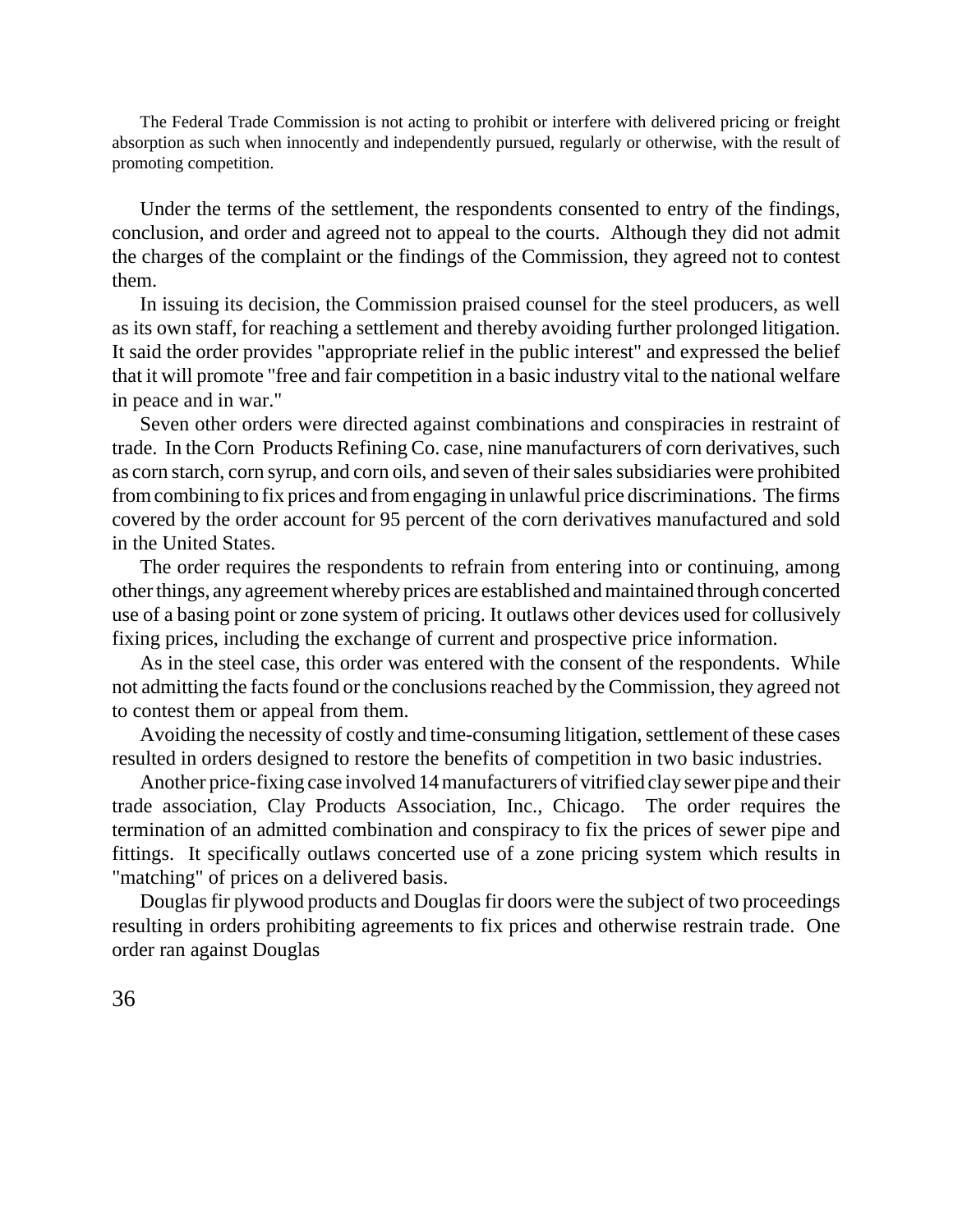Fir Plywood Association,\* Tacoma, Wash., and 15 corporations manufacturing or distributing Douglas fir plywood products; the other, against Fir Door Institute,\* also of Tacoma, and 8 corporations manufacturing or selling Douglas fir doors.

Agreements to fix prices and curtail production of twine and cordage products were forbidden in two other cases. One was against Bibb Manufacturing Co., Macon, Ga, and eight other manufacturers of such twine products as cotton wrapping twines, sewing twines, polished twines, tobacco twines, pea twines, bean twines, hop twines, and hose cord. The other involved Samson Cordage Works, Boston, and six other manufacturers of such cordage products as cotton sash cords, awning cords, and clotheslines.

The Commission also prohibited a trade-restraining combination among jobbers of bicycles and bicycle equipment and manufacturers of bicycle parts, materials, and accessories. Finding that competition had been stifled in the sale of bicycles and bicycle equipment, with a "dangerous tendency" to create a monopoly, the Commission issued a cease and desist order against Cycle Jobbers Association of America, Inc., Boston, Cycle Parts and Accessories Association, New York, and their members.

In four separate cases, the Commission prohibited what it called "unreasonable" restraints on competition in the sale, lease, or distribution of advertising or commercial films. Producer-distributors of the films cited in the orders were Reid H. Ray Film Industries, Inc., St. Paul, Minn.; Alexander Film Co.,\* Colorado Springs, Colo.; United Film Service Co., Inc.,\* Kansas City, Mo; and Motion Picture Advertising Service Co., Inc.,\* New Orleans. Each sells, leases, or otherwise furnishes commercial films to advertisers and contracts with motion picture theaters to show them on their screens.

Each company was prohibited from entering into contracts with theaters whereby it obtains for more than one year exclusive rights to the screen for the showing of advertising films. The four companies, in the aggregate, had exclusive-screening contracts with 75 percent of the United States theaters which show advertising films, according to the findings. When such exclusive-screening contracts extended for more than one year, the Commission held, the effect was to limit the outlets for competitive films and to deny competitors the opportunity to obtain screen space. In some instances, competitors were forced out of business because they could not obtain theaters in which to exhibit their advertising films.

<sup>\*</sup> Cases marked with an asterisk were pending for review in court at the close of the year. See page 46 for court cases.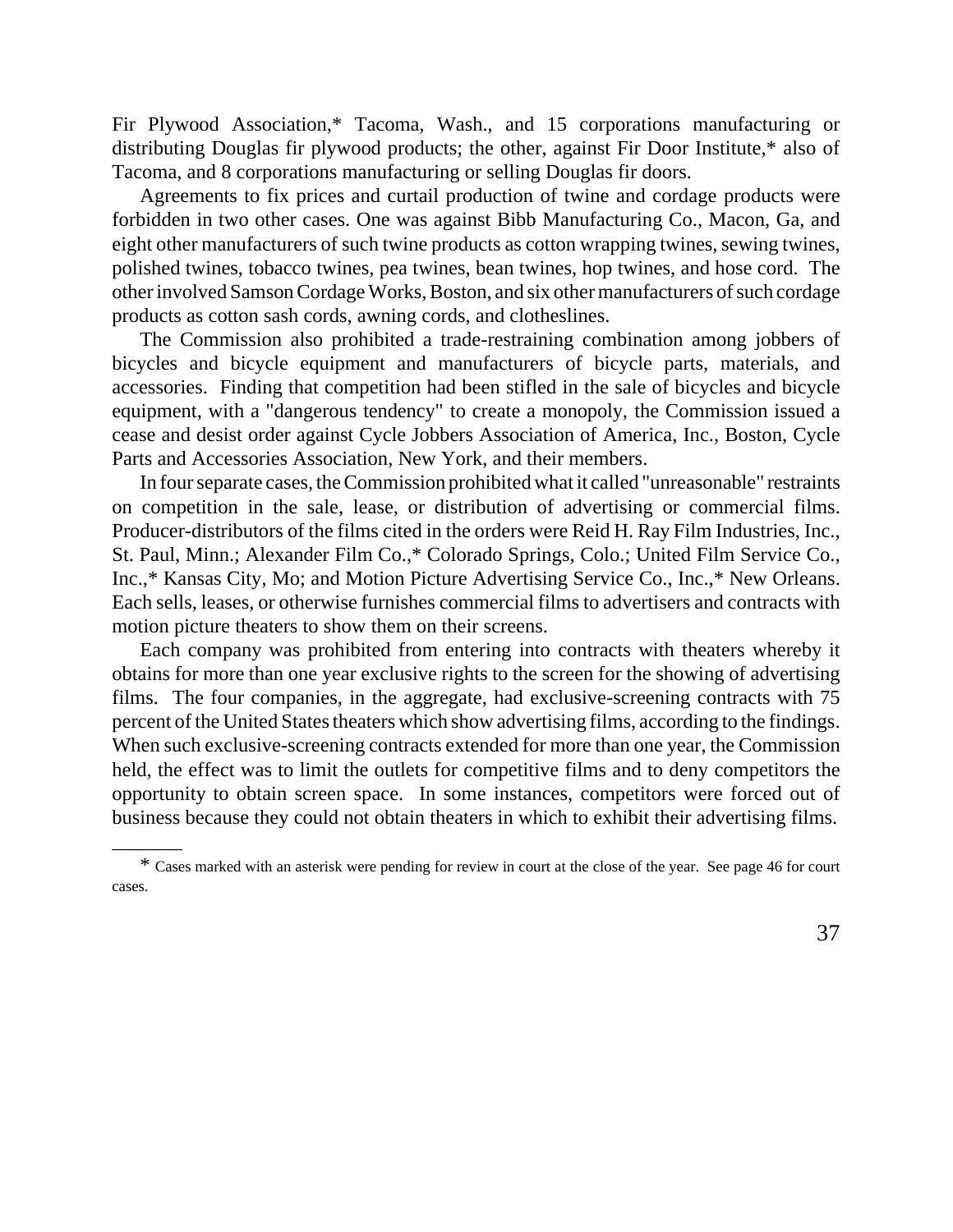Another order under the Federal Trade Commission Act prohibited a merchandising plan found to constitute a monopolistic restraint of trade in the sale and distribution of Armo hair canvas used for interlining and facing women's garments. Arms Textile Manufacturing Co., Philadelphia, and its sales agent were ordered to stop entering into or carrying out agreements whereby retailers and buying agencies undertake to require manufacturers or suppliers from whom they buy untrimmed coats and suits to use Armo hair canvas as interfacings or linings; to require manufacturers or suppliers to attach to garments tags, stamps, or labels showing that the Armo product was used; or to report to respondents the names of manufacturers who refuse to use Armo products.

The Commission found that the agreements constituted an effort to "coerce" and "intimidate" coat and suit manufacturers into using Armo products exclusively and to prevent them from buying competitive products through preference based on quality, price, or other competitive factors. According to the findings, the result was prevention of "normal, free and unrestrained competition'' and a "dangerous tendency" toward monopoly.

In another case, Automatic Voting Machine Corp., Jamestown, N. Y., the largest voting machine manufacturer in the United States, was ordered to stop "harassing" its sole important competitor. The order prohibits false disparagement of the competitor and its machines and the instigation of ''groundless'' lawsuits against purchasers or prospective purchasers of the machines.

One order was directed against exclusive-dealing contracts in violation of Section 3 of the Clayton Antitrust Act. It prohibits Horlicks Corp., Racine, Wis., from making sales or contracts for the sale of its malted milk products on the condition that the purchaser shall not use or deal in the merchandise of Horlicks' competitors. The Commission found the effect of such arrangements may be substantial lessening of competition and a tendency toward monopoly.

In addition to the Corn Products case (page 36), three cases involved price discriminations violative of section 2 (a) of the Clayton Act. By separate orders, two cement companies—Monolith Portland Cement Co., Los Angeles, and Ideal Cement Co., Denver—were directed to refrain from unlawfully discriminating in price against customers who take delivery of cement by truck. The orders have the effect of preventing these companies from charging purchasers who transport cement by truck a price 20 cents per barrel higher than that charged purchasers transporting the cement by rail freight.

Discrimination in the sale of animal feeds was prohibited in an order against Central Soya Co., Inc., Fort Wayne, Ind., and two subsidiaries. A "patronage dividend plan" in connection with the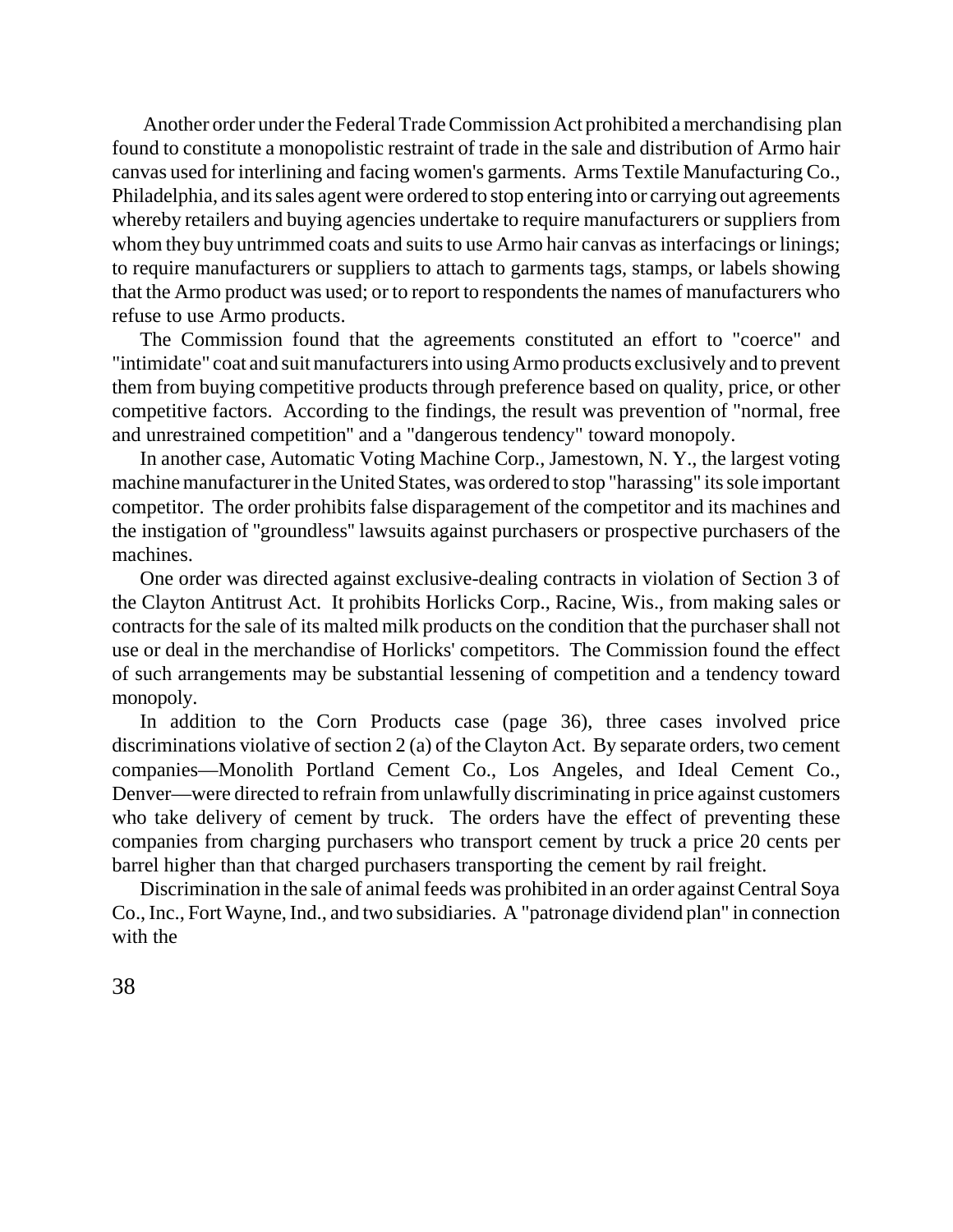sale of Master Mix animal feed products was found to involve illegal price discriminations.

Payment or receipt of brokerage fees in violation of section 2 (c) of the Clayton Act was prohibited in four orders. This section makes unlawful, in connection with interstate transactions, the payment by a seller or the receipt by a buyer of brokerage fees on purchases made by such a buyer in his own behalf or by an agent or other intermediary acting for him or subject to his control.

Companies cited in the orders were Bonner Packing Co., Fresno, Calif.; Pan America Food Co., Inc., New York; Hesmer, Inc., Evansville, Ind.; and Pacific Gamble Robinson Co., Seattle.

In a proceeding under section 2 (e) of the Clayton Act, Appleton-Century-Crofts, Inc., New York, was ordered to stop discriminating among competing purchasers of its books by furnishing to any customer services or facilities not accorded on proportionally equal terms to all competing customers. The order is specifically directed against discrimination in accepting the return for credit of unsold books.

### Complaints Charging Monopolistic Practices

The Commission issued 29 antimonopoly complaints during the fiscal year. Seven charged violation of the Federal Trade Commission Act; 14, violation of the Clayton Antitrust Act; and 8, violation of both statutes.

One of the complaints charging violation of both statutes cited five Standard Oil Companies and Atlas Supply Co., Newark, N. J., which they control. lt charged them with monopolistic practices in the purchase and resale of tires, batteries, and other automobile accessories. In addition to alleging combination and conspiracy in restraint of trade, the complaint also charged unlawful receipt of brokerage fees and price discriminations.

According to the complaint, Standard Oil Co. of Ohio, Standard Oil Co. of Kentucky, Standard Oil Co. of California, Standard Oil Co. of Indiana, and Standard Oil Co. of New Jersey, with their wholly owned subsidiary Atlas, combined to monopolize trade and suppress competition. Among other things, the complaint said they sought to exert the influence of their combined purchasing power in jointly buying TBA products for the purpose of obtaining from sellers prices, discounts, rebates, and allowances which were preferential to those available to their competitors.

Six other complaints charged combination and conspiracy to suppress competition. In one, Sayles FinishingCorp., Saylesville,R.I., and 10 other manufacturers of book cloth were charged with combining to fix prices and otherwise restrain competition, with the effect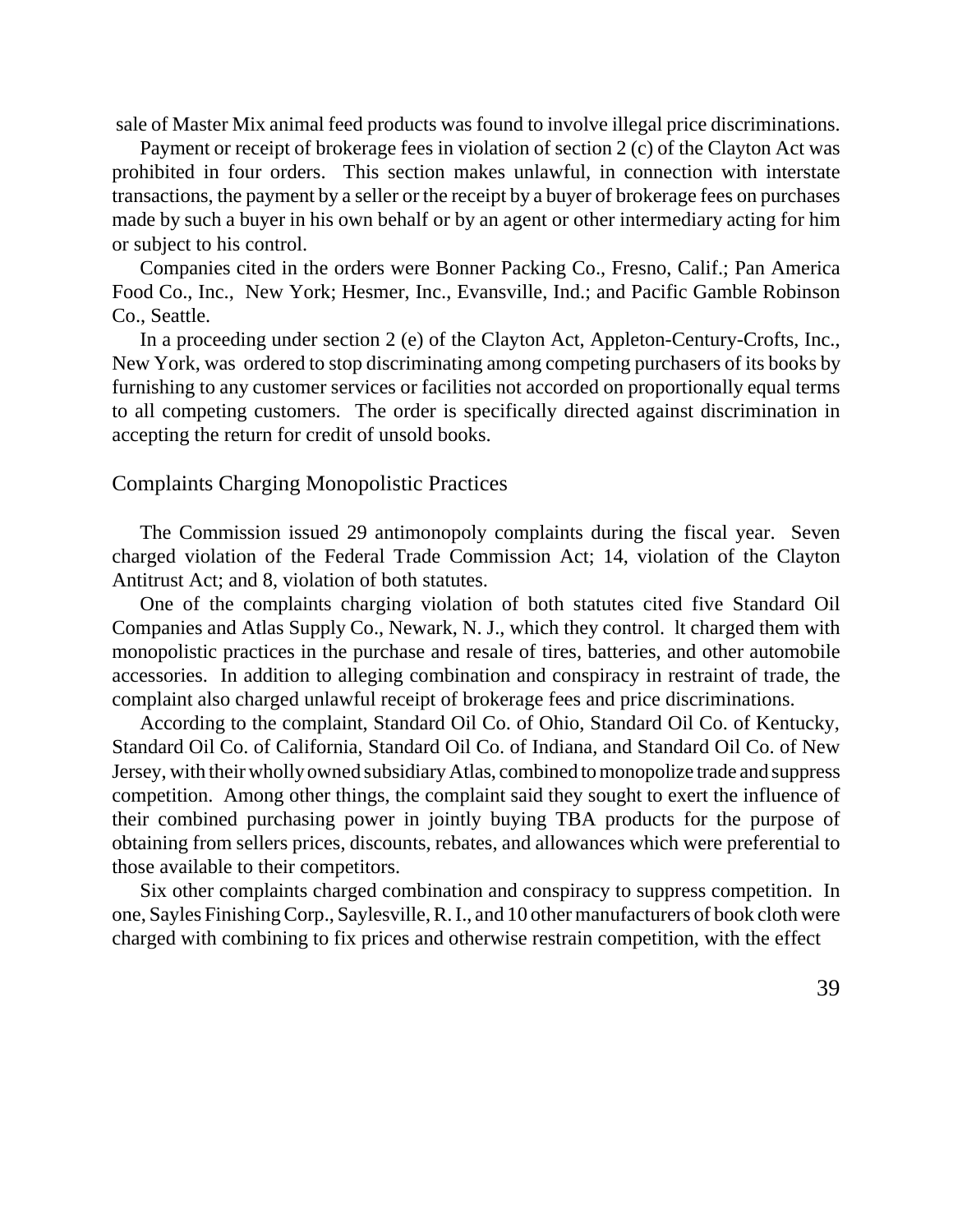of "substantially enhancing prices" and maintaining them at "artificial levels." The products of the respondents are used in binding books.

Similar charges were contained in a complaint against Cordage Institute, New York, and 18 manufacturers of hard fiber rope, cordage, and twine. The products involved are used extensively by the Navy and all branches of the Armed Forces, as well as by such enterprises as steamship companies, the fishing industry, railroads and other common carriers, steel companies, coal companies, oil companies, farmers, and ranchers. The respondent companies are said to manufacture and sell 80 percent of the hard fiber rope and cordage and 65 percent of the hard fiber twine produced and sold in the continental United States.

Two other price-fixing cases involving twine and cordage in which complaints were issued during the fiscal year resulted in cease-and desist orders (page 37).

Mink Traders Association, Inc., New York, and its 70 members were charged with conspiracy to suppress competition in the purchase of mink fur pelts and in the manufacture and sale of mink fur products.

Tobacco was the commodity involved in another case in which combination and conspiracy were alleged. The complaint charged Marlboro Tobacco Board of Trade and its members with combining to suppress competition in the sale and purchase of tobacco in Maryland's Upper Marlboro market area. It alleged, among other things, that the respondents conspired to prevent the successful operation of a tobacco auction warehouse which was a potential competitor of warehouses holding Board membership. Boycott and exclusion of the new warehouse from Board membership were among the methods used to perpetuate the "virtual monopoly" of the Board's member warehouses, according to the complaint.

Six of the country's largest publishing houses were charged in separate complaints with engaging in unlawful practices which give book clubs an unfair competitive advantage over retail book stores. The companies cited were: Doubleday & Co., Inc., Garden City, Long Island, N. Y.; Houghton Mifflin Co. and Little, Brown & Co., both of Boston; and Random House, Inc., Harper & Brothers, and Simon & Schuster, Inc., all of New York.

Among the publishers' practices alleged to be unfair methods of competition were these:

Leasing printing plates of selected titles to book clubs exclusively and denying this privilege to retail book sellers.

Requiring retailers, but not the clubs, to sell at fixed minimum resale prices.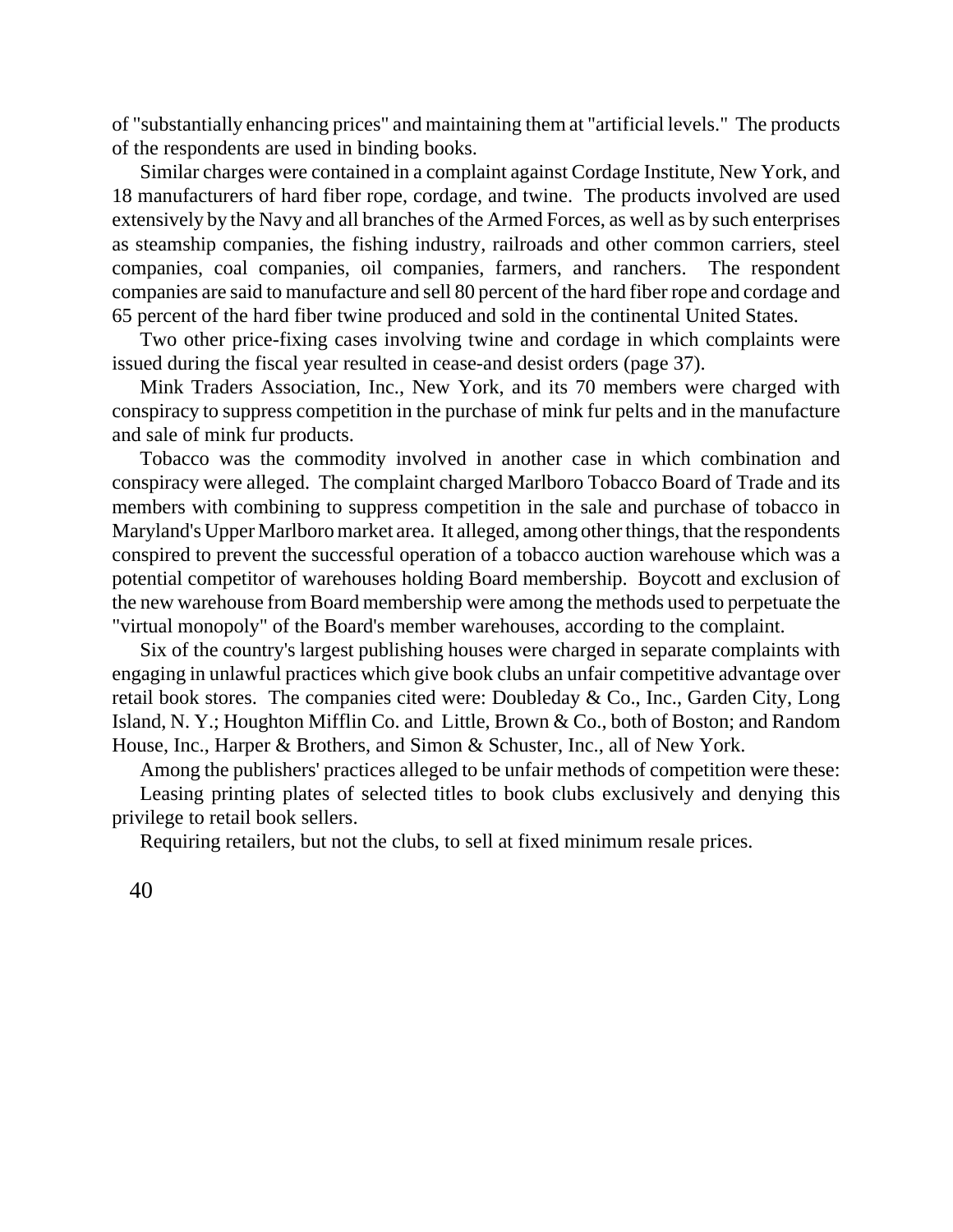Requiring retail book sellers who have not executed resale price maintenance contracts with the publishers to sell at fixed minimum resale prices.

Fixing minimum resale prices for copyrighted books which, according to the complaints, are not exempted by the Miller-Tydings amendment because they are not in "free and open competition with other commodities of the same general class."

In the Doubleday case, the complaint challenged the fixing of minimum prices for books resold by retail book sellers in competition with Doubleday's wholly-owned retail book stores.

Each of the respondents was also charged with discriminating in price between jobber customers in violation of section 2 (a) of the Clayton Act.

InternationalCellucotton Products Co., Chicago, was charged with monopolistic practices in the sale of Kotex sanitary napkins and Kleenex facial tissues. According to the complaint, International's contracts with drug and dry goods wholesalers had the purpose and effect of preventing the wholesalers from "promoting" the sale of competing products.

Five complaints were issued charging monopolistic use of tying and exclusive-clearing contracts and arrangements in violation of section 3 of the Clayton Act. The complaints alleged that as a result of such arrangements, dealers in a variety of products were prevented from exercising their free and independent judgment in selecting sources of supply, with the effect—actual or potential—of substantially lessening competition or tending toward monopoly.

The respondents and their products were Insto-Gas Corp., Detroit, propane gas and related equipment; Outboard, Marine and Manufacturing Co., Waukegan, Ill., outboard motors; Underwood Corp., New York, billing machines and carbon paper rolls; The Maico Co., Inc., Minneapolis, and Beltone Hearing Aid Co., Chicago, hearing aids.

In addition to the book publishers' cases (page 40), two other complaints charged price discriminations which may injure or destroy competition or which may tend to create a monopoly, in violation of section 2 (a) of the Clayton Act. One complaint cited Cat's Paw Rubber Co., Baltimore, and others for discriminating in the price of rubber heels, soles, and other shoe repair products. The other alleged that Thompson Products, Inc., Cleveland, discriminates against small businessmen in the prices it charges then for automotive products and supplies.

TheCommission also issued amended and supplemental complaints charging three of the largest soap manufacturing corporations in the United States with unlawful discrimination in the sale of their prod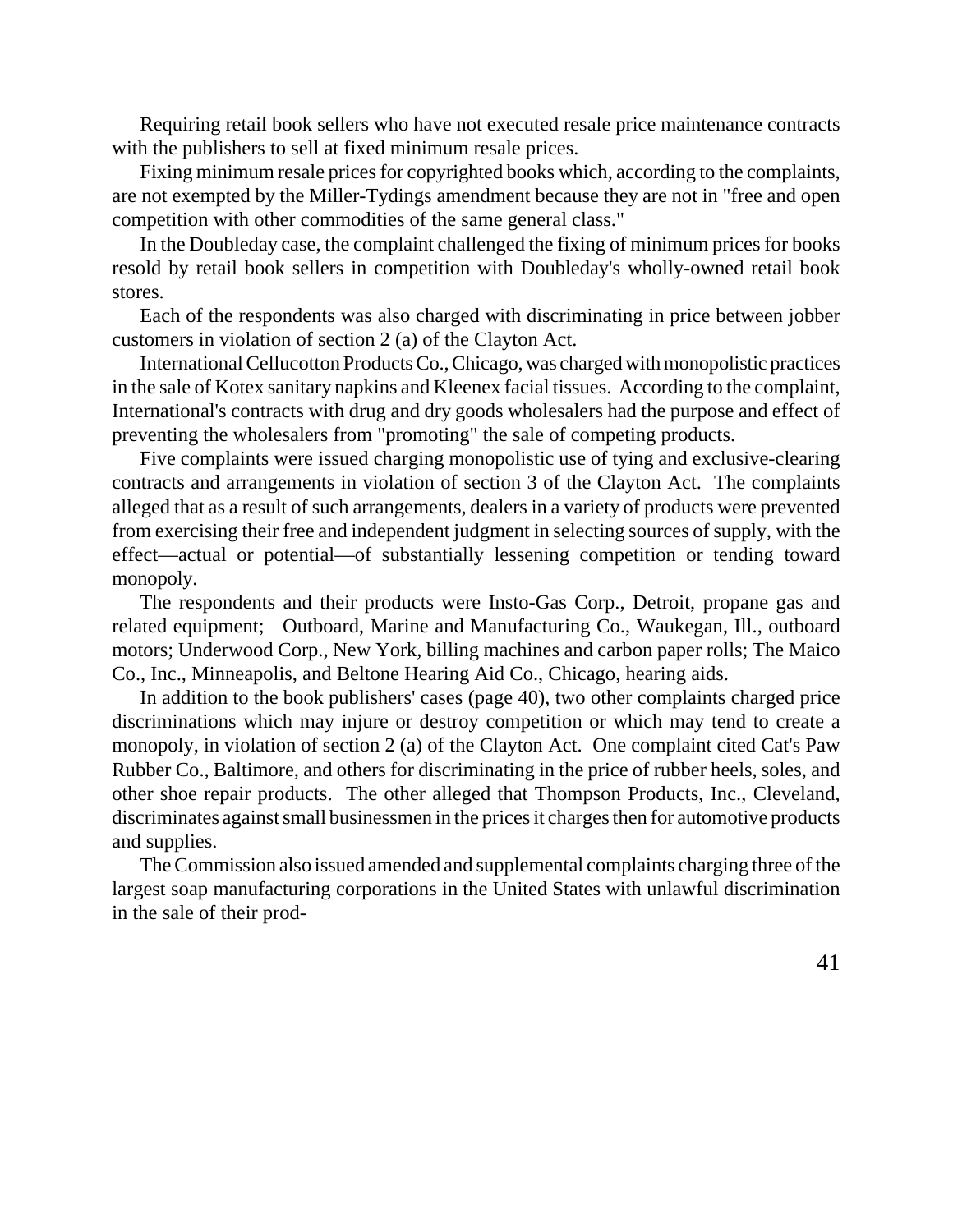ucts. The companies are Lever Brothers Co., New York; The Procter & Gamble Co., Cincinnati; and Colgate-Palmolive-Peet Co., Jersey City, N. J.

In addition to restating the charges contained in complaints issued previously, the amended and supplemental complaints broadened the issues which the Commission will consider when it determines whether orders to cease and desist shall be entered. Each corporation was alleged to discriminate in price by charging certain customers—"usually small businessmen"—higher prices than are charged "competing customers who are generally larger customers," for soap products of like grade and quality. Each respondent was also alleged to have paid or contracted to pay certain customers for advertising services and facilities without making such payments available to all other competing customers on proportionally equal terms, in violation of section 2 (d) of the Clayton Act.

Four new complaints were also issued under Section 2 (d) of theClayton Act, challenging the failure of three watch manufacturers and a cigar manufacturer to make promotional allowances available to all competing customers on proportionally equal terms. The three watch companies are Bulova Watch Co., New York; The Gruen Watch Co., Cincinnati; and Elgin National Watch Co., Elgin, Ill. Each was charged with discrimination in the granting of advertising allowances. In the fourth complaint, consolidated Cigar Corp., New York, was alleged to have paid display allowances to seven large retail chains without making such allowances available in any amount to thousands of its other customers.

Violation of section 2 (c) of the Clayton Act was alleged in four complaints. In all four cases, buyers of food products were alleged to have accepted brokerage on purchases made for their own accounts or on purchases made by an agent or other intermediary subject to their control. Two of the cases (Hesmer, Inc., and Pacific Gamble Robinson Co.) resulted in cease-and-desist orders (see page 39). The pending cases involve Consolidated Companies, Inc., New Orleans, and Dekle Brokerage Co., Mobile, Ala.

### Compliance Activities

The fiscal year saw the conclusion of protracted litigation to compel Salt Producers Association and its membersto file special reports asto their compliance with a Commission order directing termination of an admitted price-fixing conspiracy. The order requiring the reports was resisted by the salt companies as beyond the Commission's authority. The Attorney General, with the cooperation and assistance of the Commission, brought actions in the United States District Court at Chicago seeking mandatory injunctions compelling the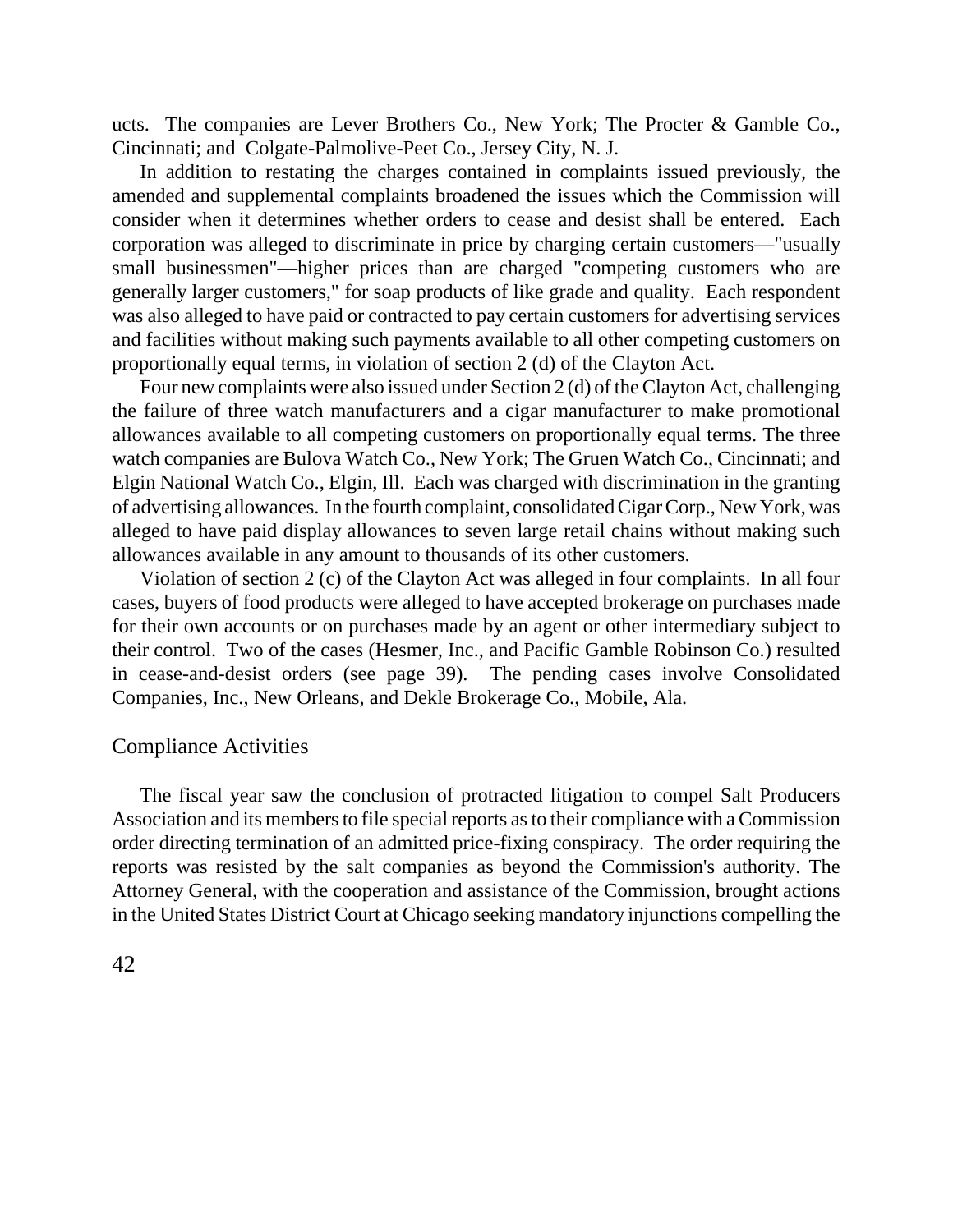filing of the reports by Morton Salt Co., Chicago, and International Salt Co., Scranton, Pa., together with penalties for their refusal to file. After extended litigation in the District Court, the Court of Appeals for the Seventh Circuit, and the Supreme Court of the United States, the Government was successful in securing judgments compelling the filing of the reports, and a total of \$80,000 in penalties from the two defendants.

The cases are particularly important because they establish beyond question the Commission's right to compel the filing of special reports by corporations engaged in commerce, not only as to compliance with orders to cease and desist but also as a means of ascertaining violations of the laws it administers. It had been contended by many lawyers that the powers of investigation contained in subsections (a) and (b) of section 6 of the Federal Trade Commission Act were limited to economic surveys and investigations requested by Congress or the President; and that these powers could not be employed in connection with the Commission's functions of preventing unfair methods of competition under the Federal Trade Commission Act or practices in violation of the Clayton Act. The decision removed any doubt that may have existed on this score, and clearly authorized a useful method of investigation of corporate practices which should make the Commission's work more effective in the future.

In addition to the Salt cases, considerable time was spent in investigation of compliance with cases involving restraints of trade and price discrimination. In Federal Trade Commission v. Standard Brands, Inc., 189 F. 2d 510 (C. A. 2, 1951), the Commission was successful in securing partial enforcement of an earlier order designed to terminate discriminations in the sale of bakers' yeast. This proceeding involved a protracted informal investigation by the Commission's staff, and formal hearings over a period of several months before a hearing officer at which evidence was presented, both by Commission counsel and counsel for Standard Brands, on the question of whether the order had been violated.

The Standard Brands case is one illustration of the unnecessary expense of investigation and litigation which the Commission is now required to undertake in seeking to enforce orders under the Clayton Act where the respondent has not sought court review. This added expense could be eliminated by an amendment to the Clayton Act along the lines of the 1938 amendments to the Federal Trade Commission Act. The Commission is renewing in this report its urgent recommendation that such legislation be enacted (see page 7).

### Investigations of Monopolistic Practices

977086—52——4 43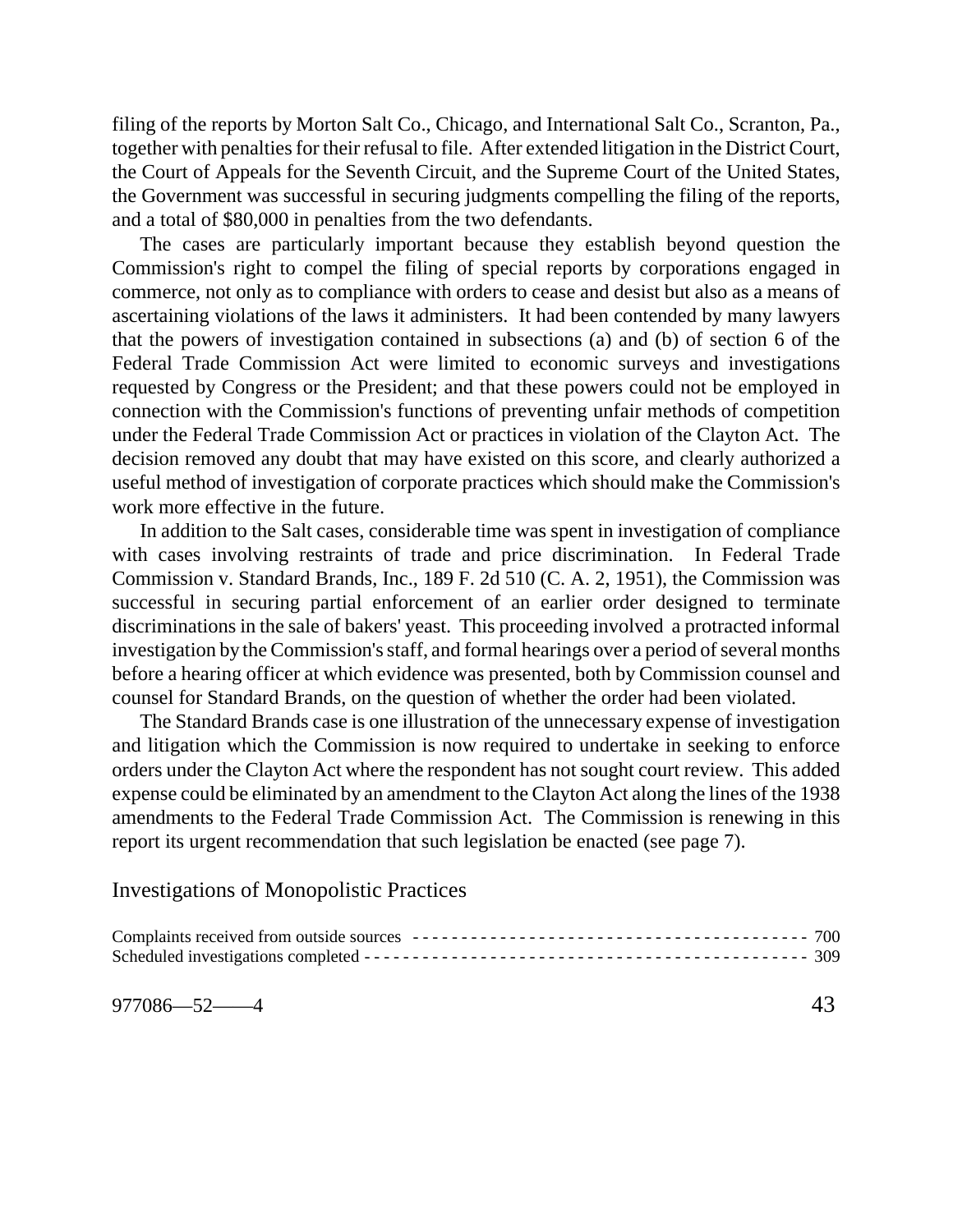Prerequisite to the complaints, cease-and-desist orders, and compliance cases described in the preceding pages are investigations to determine the facts. Such inquiries are made by attorney-examiners on the staff of the Bureau of Antimonopoly. Many of these investigations are instituted on the basis of complaints received from outside sources.

One of the principal duties of the Director of the Bureau is to study each application for complaint for the purpose of determining whether investigation is warranted. Where sufficient basis for field investigation is present, the matter is docketed for investigation. It isthen referred to the Bureau's Division of Investigation and Litigation for transmittal to the appropriate branch office and subsequent assignment to an attorney-examiner. Cases thus investigated progress under the direction of the Commission to the status of either a formal complaint or closing without further action.

Most of the requests for Commission investigation in cases involving restraint of trade or monopolistic tendencies come from individuals or firms who fear that the successful operation of their businesses may be threatened by the illegal practices of others. Complaints are also received from Members of Congress and from Government agencies. Applications for complaints, especially in the area of price-fixing, are frequently received from Government officials—National, State, and local—-who have been unable to obtain competitive bids as required by the laws under which their purchases are made. The Commission also dockets for investigation a substantial number of complaints on its own motion.

During the fiscal year, 700 such applications for complaint were received. If the application contained what appeared to be a possible basis of investigation but not sufficient information to warrant immediate docketing, the necessary additional facts and information were developed through correspondence, and, in some instances, by personal interview with the applicant. On the basis of the information thus obtained, only matters that indicated a probable violation of the laws administered by the Commission were docketed for field investigation.

Investigations involving charges of restraint of trade usually arise in connection with the administration of section 5 of the Federal Trade Commission Act and sections 2, 3, and 7 of the Clayton Act.

Investigations under section 5 of the Federal Trade Commission Act related to such "unfair" practices as price-fixing agreements, collusive bidding, conspiracy to control production and limit supplies, interference with source of supply, boycott, and refusal to sell and selling below cost with the intent and effect of injuring competition. Some of the more important products involved were automotive parts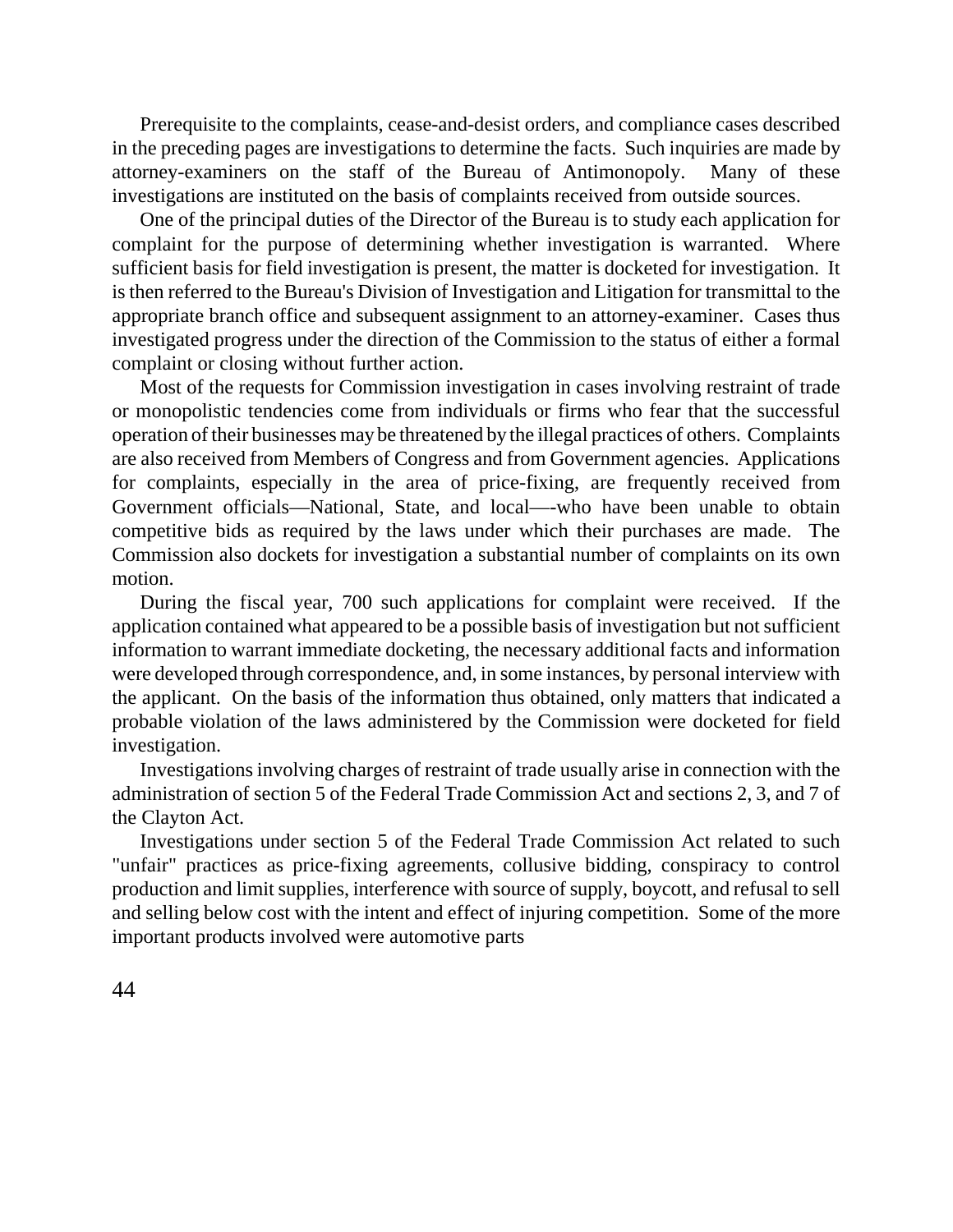and supplies, electric motors, bookbinding supplies, tobacco, food products, ice, advertising specialties, greeting cards, television sets, propane gas, and cordage.

Clayton Act investigations covered price discrimination, unlawful payment or receipt of brokerage, discrimination in the payment of allowances for advertising and promotional services and in the rendering of services, and the unlawful inducement and receipt of discriminatory prices. Among the products involved were automotive parts and accessories, paint, dairy products, soap, food products, clothing, tobacco, flour, sugar, watches, greeting cards, petroleum products, and canned fruits and vegetables.

Under section 3 of the Clayton Act, investigations dealt with exclusive-dealing and tie-in contracts relating to such products as cigars, outboard motors, petroleum products, hearing aids, and paper containers.

 Section 7 of the Clayton Act, as amended December 29, 1950, prohibits the acquisition by one corporation of the stock or assets of another corporation where the effect may be to substantially lessen competition or tend to create a monopoly in any line of commerce in any section of the country. Prior to the 1950 amendment, the law merely prohibited stock acquisitions which had certain competitive effects. It did not prevent a corporation from acquiring the assets of a competitor. Primarily as a result of the strengthening of the act, the number of investigations under section 7 increased greatly during the last half of the fiscal year. Among the commodities covered by such investigations were steel products, rugs and carpets, valves, stoves and ranges, flour, paper products, coated abrasives, and pumps.

In both the investigation and trial of antimonopoly cases, assistance is given by members of the economic and accounting staffs of the Bureau of Industrial Economics. Such services include notification concerning proposed or consummated acquisitions, mergers, and consolidations; economic evaluation of data relating to such acquisitions; and the preparation of cost and price studies for use in cases arising under both the Clayton Act and the Federal Trade Commission Act.

### ANTIMONOPOLY CASES IN FEDERAL COURTS

(In the text which follows, United States Courts of Appeals are designated as "First Circuit (Boston)," etc.)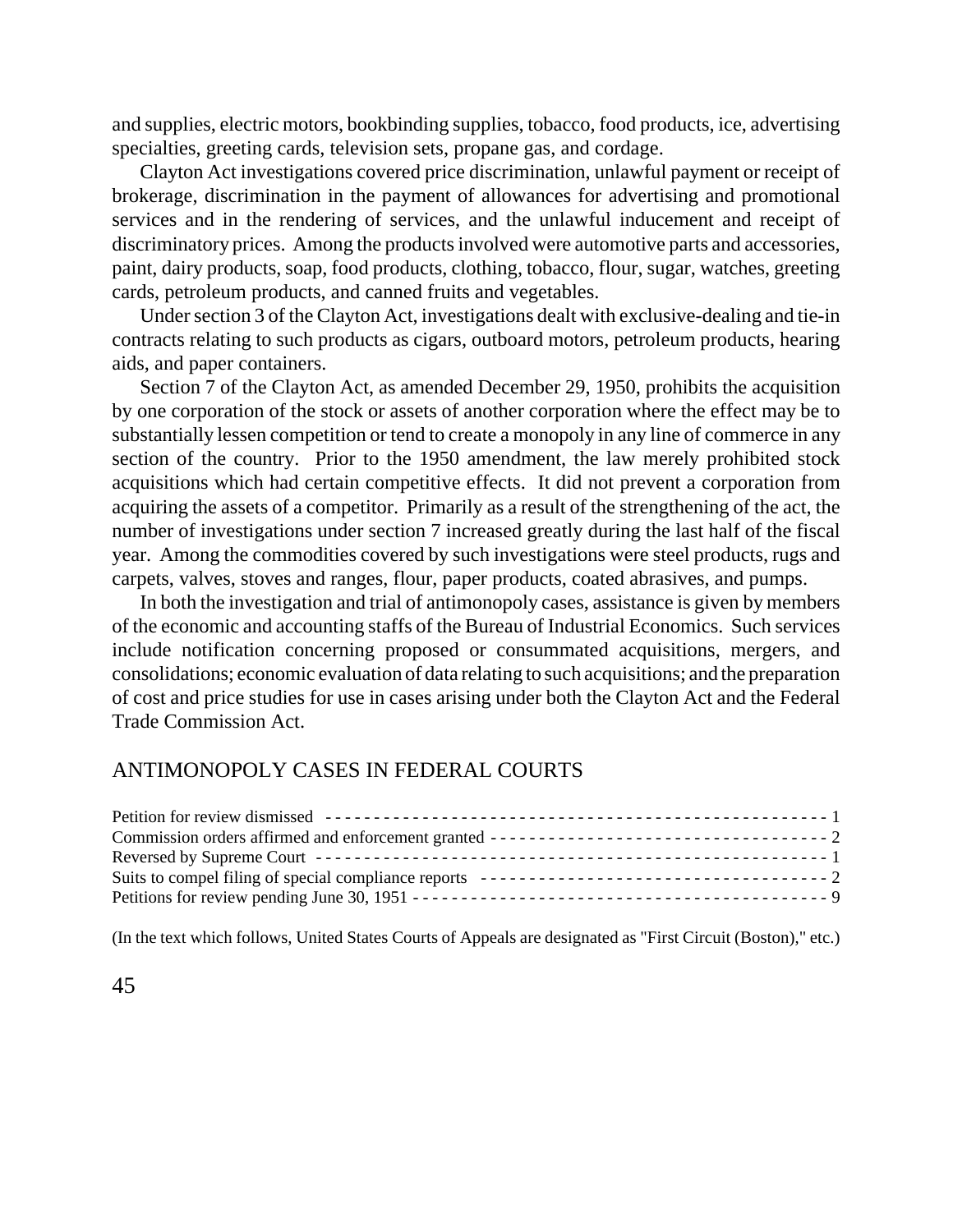### Cases Decided

During the fiscal year six cases involving antimonopoly proceedings by the Commission were decided in United States courts. Nine such cases were pending in the courts at the end of the fiscal year.

Decisions favorable to the Commission were obtained in three cases in courts of appeals, including one dismissal of a petition to review.

The Eighth Circuit (St. Louis) dismissed, for failure to prosecute, the petition of Reid H. Ray Film Industries, Inc., St. Paul, Minn., for review of the Commission's order against an unfair method of competition in the distribution of motion picture advertising film.

The other two cases in which decisions favorable to the Commission were handed down were: Standard Brands, Inc., New York, in which the Second Circuit (New York) affirmed and ordered enforced (except as to clause 2) the Commission's order against price discrimination in the sale of yeast in violation of section 2 (a) of the Clayton Act.

The Rubberoid Co., New York, in which the Second Circuit (New York) affirmed and ordered enforced the Commission's order against price discriminationsin the sale of roofing materials in violation of section 2 (a) of the Clayton Act.<sup>1</sup>

In the cases against Morton Salt Co., Chicago, and International Salt Co., Scranton, Pa., the District Court for the Northern District of Illinois (Chicago) gave judgments for the United States requiring the filing of special compliance reports and for aggregate penalties of \$80,000 for failure to file such reports.

The lone decision adverse to the Commission was in the case of Standard Oil Company of Indiana, Chicago. In this proceeding, the Supreme Court reversed the decision of the Seventh Circuit (Chicago) modifying and affirming as modified the Commission's order against price discrimination in the sale of gasoline in violation of section 2 (a) of the Clayton Act, and remanded the case to that Court. Subsequently the Seventh Circuit remanded the case to the Federal Trade Commission to make findings in conformity with the opinion of the Supreme Court.

### Pending Cases

Cases pending in the courts at the close of the fiscal year included:

Alexander Film Co., Colorado Springs, Colo., Tenth Circuit (Denver). Exclusivescreening contracts in the distribution of motion picture advertising films in violation of the Federal Trade Commission Act.

Automatic Canteen Company of America, Chicago. Seventh Circuit (Chicago). Price discrimination and exclusive-dealing contracts

See footnote 3, p. 47.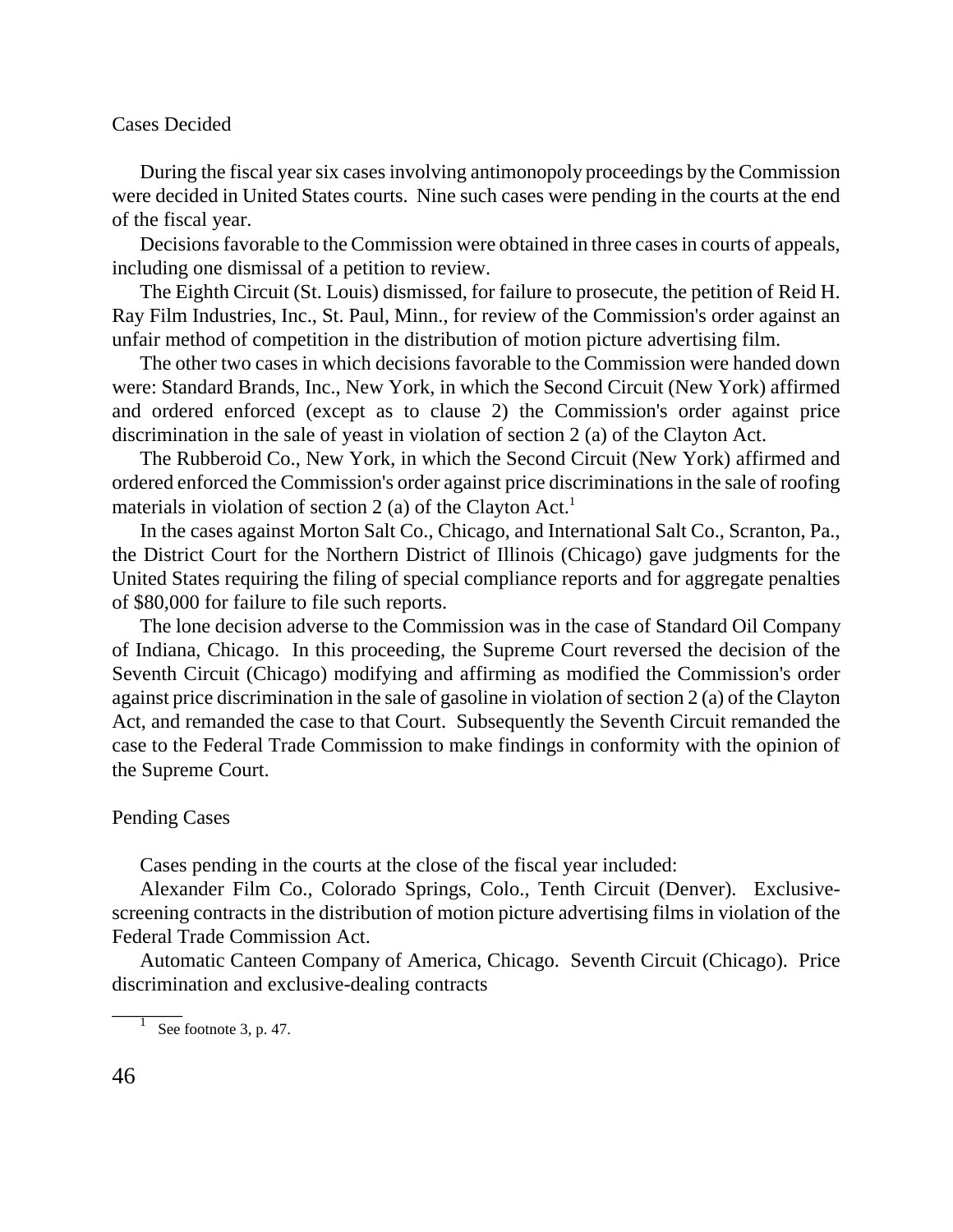in the purchase and sale of candy in violation of sections 2 (f) and 3 of the Clayton Act.

Douglas Fir Plywood Association and others, Tacoma, Wash. Ninth Circuit (San Francisco). Conspiracy to fix prices of plywood products.

Fir Door Institute and others, Tacoma, Wash. Ninth Circuit (San Francisco). Conspiracy to fix prices of Douglas fir doors.

Minneapolis-Honeywell Regulator Co., Minneapolis. Seventh Circuit (Chicago). Sales practices tending to restrain trade and to create a monopoly in the sale of automatic temperature controls in violation of the Federal Trade Commission Act and sections 2 (a) and 3 of the Clayton Act.<sup>2</sup>

Motion Picture Advertising Co., New Orleans. Fifth Circuit (New Orleans). Exclusivescreening contracts in the distribution of motion picture advertising films in violation of the Federal Trade Commission Act.

The Rubberoid Co., New York. Second Circuit (New York). Petition for rehearing on decision affirming and granting enforcement of the Commission's order against price discriminations in sale of roofing materials in violation of section 2 (a) of the Clayton Act.<sup>3</sup>

United Film Co., Kansas City, Mo. Eighth Circuit (St. Louis). Exclusive-screening contracts in the distribution of motion picture advertising film in violation of the Federal Trade Commission Act.

Whitney & Co., Seattle. Ninth Circuit (San Francisco). Petition for enforcement of order against violation of section 2 (c) of the Clayton Act in connection with the sale of food products.<sup>4</sup>

### SUPERVISION OF EXPORT ASSOCIATIONS

The Export Trade Act (Webb-Pomerene law) is a cooperative act passed in 1918 for the purpose of promoting the export trade of this country. It grants conditional exemption from the antitrust laws to export associations. Among other things, they are required to file with the Commission copies of their organization papers, annual reports, and other information concerning their operation.

The law provides that such an association must be engaged solely in export trade and must not restrain the trade of domestic competitors, artificially or intentionally enhance or depress prices within the United States, substantially lessen competition, or otherwise restrain trade in this country.

The act is administered by the Commission through the Division of Export Trade in the Bureau of Antimonopoly. The Division assists

 $\overline{2}$ Order under section 2 of Clayton Act reversed July 5, 1951.

<sup>&</sup>lt;sup>3</sup> Order of enforcement vacated Aug. 14, 1951.

<sup>4</sup> Order affirmed Nov. 1, 1951.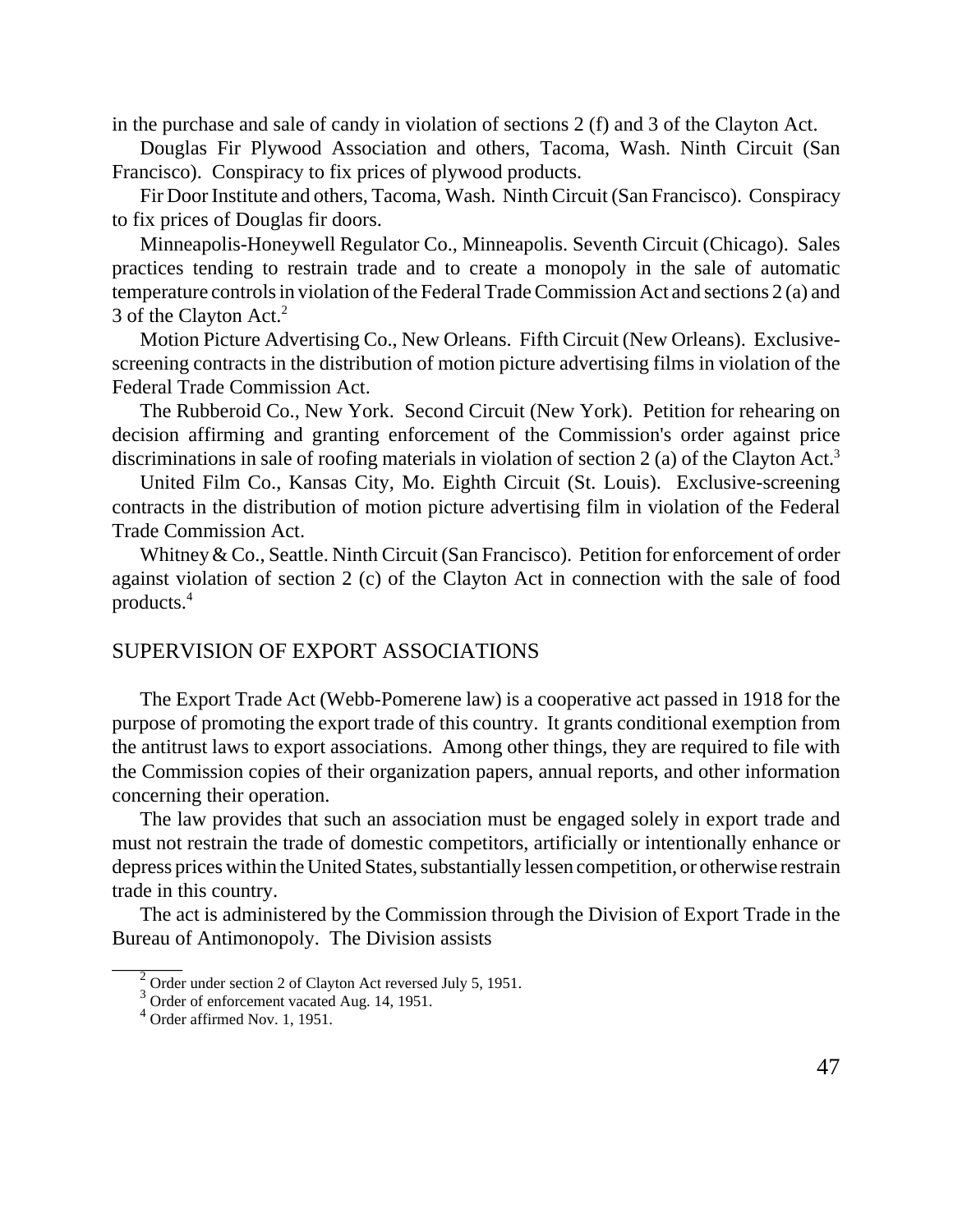in organizing the groups and supervises their operation through periodic calls at the association offices and through examination of the required reports.

The Commission is authorized to conduct inquiries to determine compliance with the statute. Where violations are found, it is empowered to issue recommendations for the readjustment of the business of the association to bring its operations into conformity with the law.

Exports of metal products and raw materials by the associations showed a slight increase in the calendar year 1950, but exports of lumber and foodstuffs declined. The decreases were blamed in part on continued dollar shortages, growing competition of cheaper goods abroad, and blocked accounts which made it difficult to get money out of foreign countries. In addition, some materials in short supply were under export restrictions and license control to meet defense needs of this country.

Exports by the associations in 1949 and 1950 were valued as follows:

| 1949          | 1950          |
|---------------|---------------|
| \$45,243,575  | \$50,778,293  |
| 43,279,155    | 43,863,159    |
| 9,702,272     | 7,892,288     |
| 106,660,000   | 82,467,160    |
| 418,176,331   | 305, 427, 247 |
| \$623,061,333 | \$490,428,147 |
|               |               |

At the close of the fiscal year, 46 export associations were registered with the Commission under the Export Trade Act.

Three new associations were organized during the year—two in the machine tool industry. Machine Affiliates, Inc., and Machine Affiliates Trading Corp. were formed for the purpose of exporting machine tools and financing export sales by machine tool manufacturers. Machine Affiliates, Inc., selling tools to Latin-American countries, is an association of 19 manufacturers, with headquarters in New York. The Trading Corporation represents 15 manufacturers, some of which are connected with the first group. Its headquarters are in Cincinnati.

The third new association formed in 1950 was Pacific Dried Fruit Export Association, representing eight packing companies and one growers' association in California. Its headquarters are in San Francisco.

### FUNDS EXPENDED

The Bureau of Antimonopoly expended \$845,406 during the fiscal year. Of this amount, investigations accounted for \$523,732; litigation, \$277,472; and export trade work, \$44,202.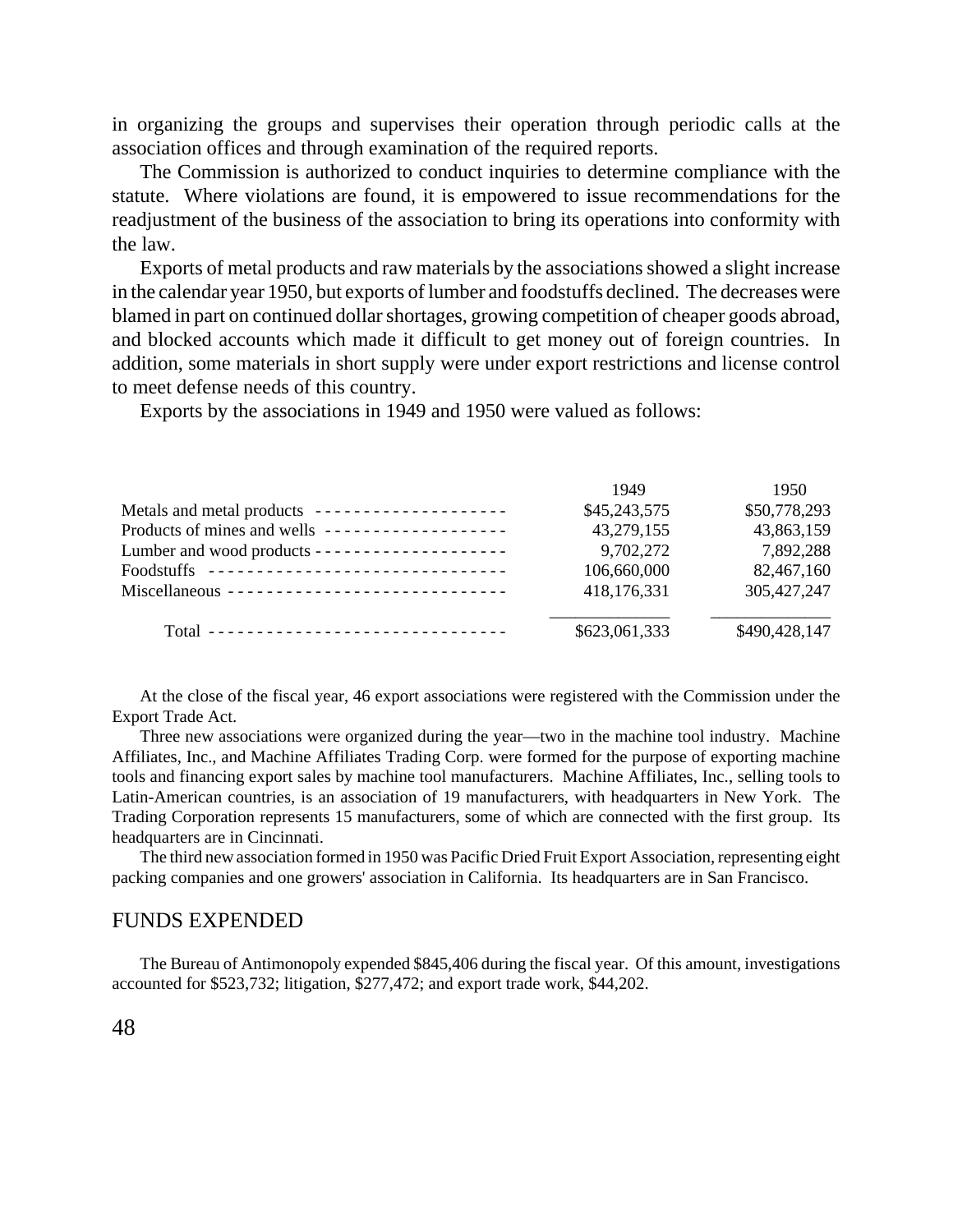## Antideceptive  $5 \mid \frac{\text{Andecepure}}{\text{Practices Work}}$

PROTECTION OF THE CONSUMER from deception and the businessman from unfair methods of competition is one of the primary functions of the Federal Trade Commission. The work of investigating and trying cases of this character (other than those involving monopolistic practices) is centered in the Bureau of Antideceptive Practices. The Commission's antideceptive program seeks to prevent the dissemination of false and misleading advertisements, the misbranding of a variety of products, and other forms of misrepresentation.

The basic statutory authority for the antideceptive program is contained in section G of the Federal Trade Commission Act. This section makes unlawful the use in commerce of "unfair methods of competition" and "unfair or deceptive acts or practices," and directs the Commission to "prevent" such practices. Other sections of the statute deal specifically with false advertising of food, drugs, therapeutic devices, and cosmetics.

In addition, the Wool Products Labeling Act requires truthful disclosure of the fiber content of wool products which are manufactured for or marketed in commerce.

Under these statutes, the Commission institutes proceedings aimed at stopping practices which are "unfair" because characterized by deception, bad faith, or fraud. In cases in which a formal complaint is issued, and where the facts justify it, the method used is an order to "cease and desist" from specified practices. Other means of obtaining compliance with the law are also used. Some cases are settled without litigation when the offender voluntarily signs a stipulation-agreement to discontinue challenged practices. Others are disposed of informally by obtaining correction administratively. The test is the statutory requirement that the "public interest" be served by a formal complaint-and-order proceeding.

### LEGAL CASE WORK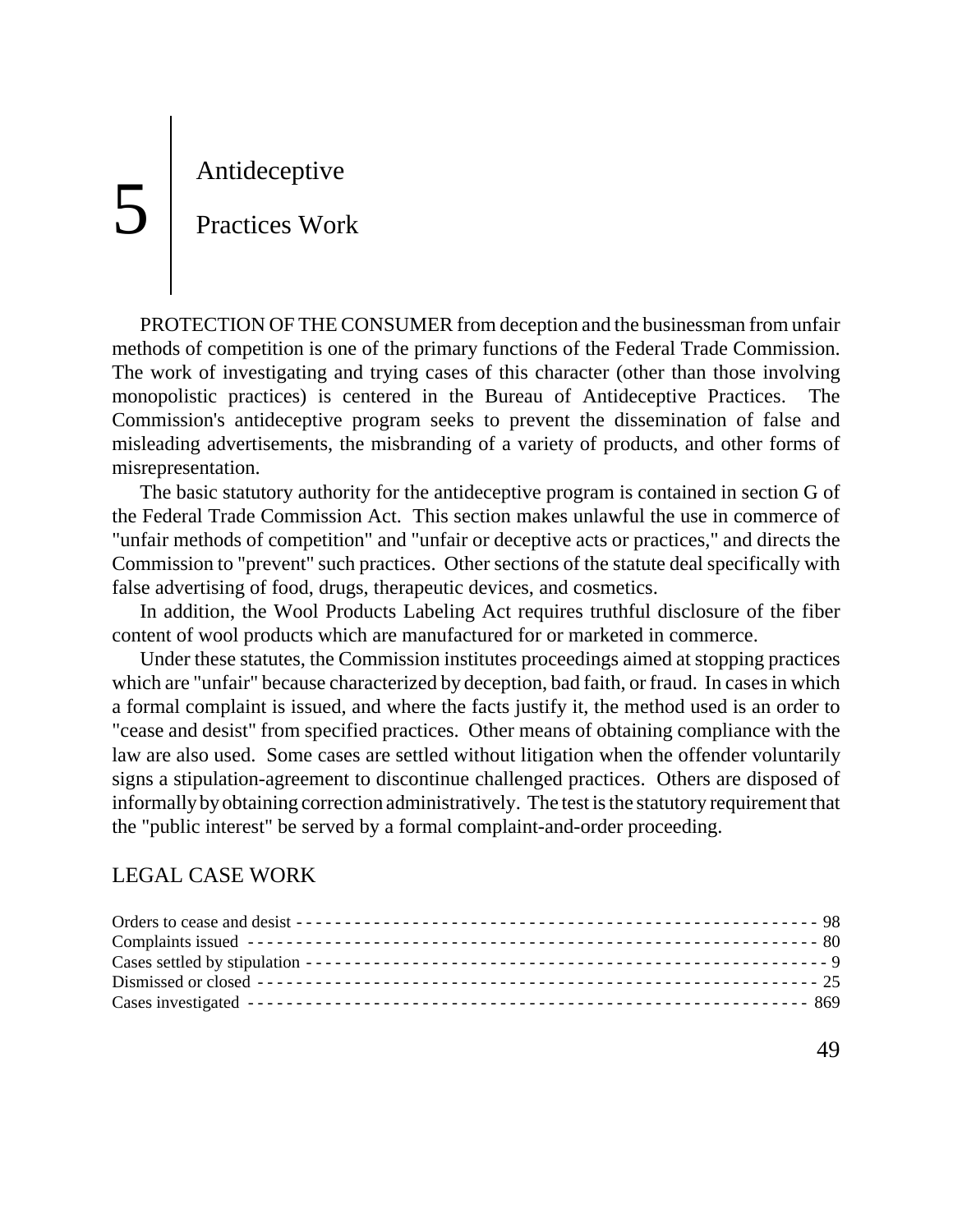### Orders Against Deceptive Practices

Ordersissued during the year were directed against a wide variety of unfair and deceptive practices and involved a wide range of commodities.

Leading the list of cases in which false claims for medicinal preparations were prohibited was the proceeding involving Carter's Little Liver Pills.<sup>\*</sup> The order prohibited representations that the product has any therapeutic value other than the temporary relief afforded by an irritant laxative compound. It required deletion of the word "liver" from the trade-name because it falsely represents the product has some therapeutic value in the treatment of disorders and diseases of the liver. Another order outlawed claims that New Pe-Ru-Na Tonic is of therapeutic value in the treatment of colds.\*

A West Coast firm was required to stop a long list of false claims for a score of food and drug products, therapeutic devices, and cosmetics. The Commission found, for example, that products known as Nezets and Vervets have no therapeutic value in the treatment of 80 ailments for which they were recommended in advertising.

Orders in two other cases halted claims that preparations designated Terits and Sulgly-Minol are cures or remedies for arthritis. In connection with a pending case involving similar claims, the Commission sought a court injunction to restrain allegedly false advertising of the nationally distributed product Imdrin (page 62).

Sterling Drug, Inc., was ordered to refrain from deceptive advertising in connection with the sale of Bayer Aspirin, Phillips' Milk of Magnesia Cleansing Cream, and Phillips' Milk of Magnesia Skin Cream. The Commission found, among other things, that Sterling formerly represented falsely that the "druggists of America" were the sponsors of a radio program promoting the sale of Bayer Aspirin. The order also restricted claims as to the results stemming from the use of the Phillips' cosmetic preparations.

Cases in which the advertisements of five well-known pain-relieving preparations had been challenged as deceptive were closed on the basis of stipulation-agreements. According to the agreements, advertisements for Hick's Liquid Capudine, Bromo-Seltzer, Dr. Miles Nervine, Dr. Miles Nervine Tablets, and Dr. Miles Anti-Pain Pills must reveal that users should "follow the label" and "avoid excessive use." Five cases involving antihistamine preparations were also formally disposed of by stipulation-agreements. Complaints issued in 1950, challenging as false the advertising representations made for Resistab, Anahist, Kriptin, Inhiston, and Antamine, were dismissed when their sellers agreed to discontinue "unjustified claims" concerning their effectiveness in the treatment of colds.

<sup>\*</sup>Cases marked with an asterisk were pending for review in court at the close of the year. See page 62 for court cases.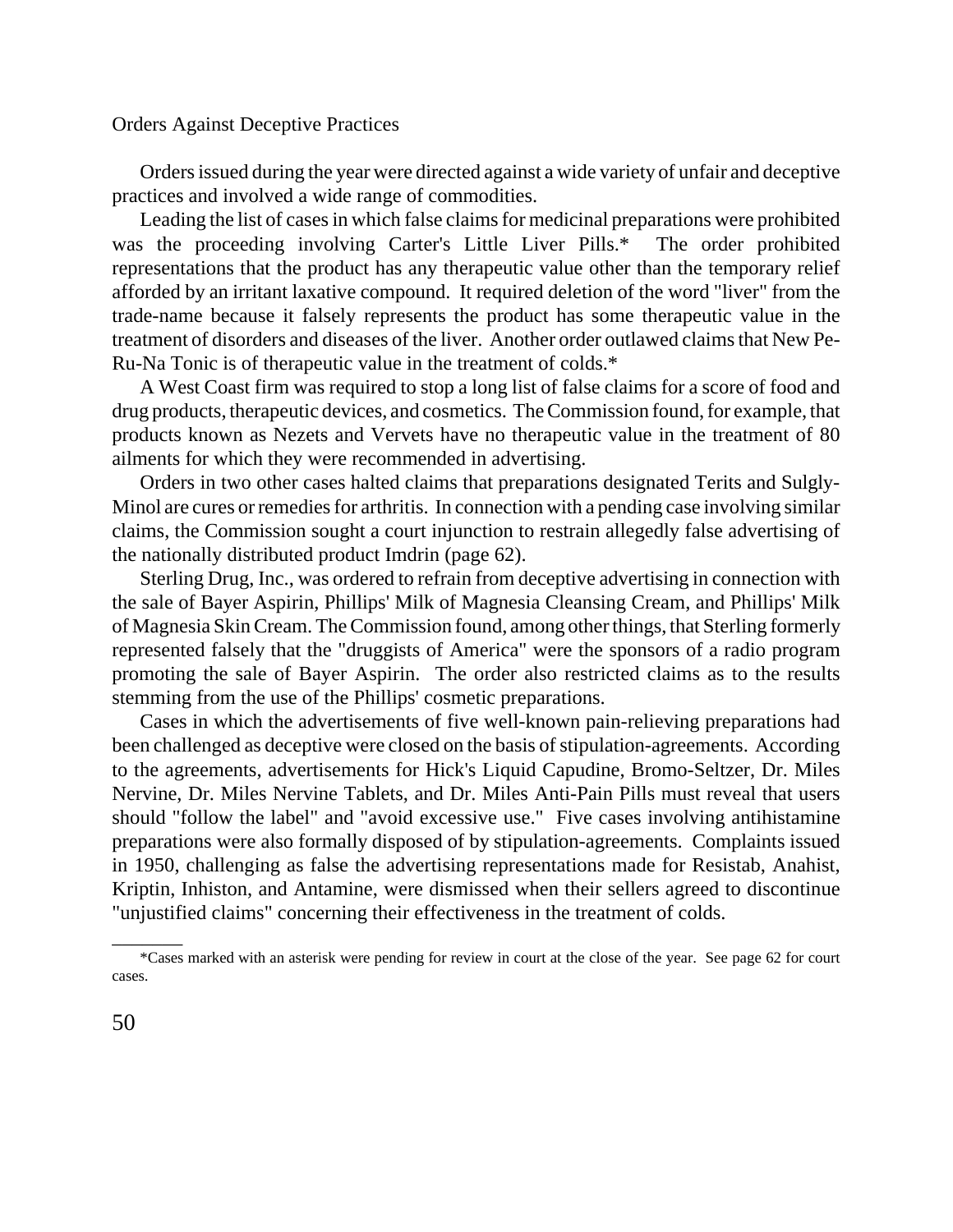Therapeutic devices were also among the products for which advertising was ordered modified to prevent deception and, in two instances, possible danger to purchasers. A New York concern was directed to stop advertising that the Bell Diathermy apparatus, when used by the unskilled lay public in the treatment of self-diagnosed conditions, is a competent treatment or cure for arthritis, asthma, neuritis, lumbago, sciatica, bursitis, neuralgia, or similar disorders. The order further required that advertisements conspicuously reveal the potential dangersinvolved in its unsupervised use by laymen. Sellers of devices called Dila-Thermand Heatade were ordered to stop advertising the products as having therapeutic value in treating diseases of the prostate gland. The seller of the Atmoray Ozone Generator was required to stop misrepresenting the effectiveness, usefulness, and safety of the device.

In the food field, the makers of Nu-Maid Margarine were ordered to stop claiming that their product, because of its Vitamin A content, provides the user with increased pep, energy, vitality, vigor, strength, or endurance, or that it has any therapeutic value in the treatment of digestive troubles. The order further prohibited representations that Nu-Maid is the only margarine suitable for table use. Seasonings and spices were involved in a proceeding in which the order prohibited claims that B. F. M. Soluble Seasonings are sterile or entirely free from bacteria and cause less gastric distress than ground natural spices. False disparagement of competing products was also forbidden by the order. Under the terms of an order served on three California corporations, Acme Beer may not be advertised unqualifiedly as "Dietetically Non-Fattening," or otherwise represented deceptively as a product which will not increase the weight of the consumer.

Two preparations for the hair were involved in proceedings resulting in cease-and-desist orders. A Chicago company was ordered to stop advertising that Shadz Color Shampoo will color hair, and a Hollywood corporation was directed to discontinue claims that Herbold Pomade will color the roots of the hair and prevent the hair from becoming gray; that it will impart the former natural shade or color to gray, streaked, or faded hair; or that it is safe or harmless. The Commission found that Nadinola Bleaching Cream and Nadinola Freckle Cream are not adequate or competent treatments for pimples or skin blemishes, and accordingly ordered a halt to such claims. Misrepresentation of the olive oil content of soap was prohibited in an order against a New York distributor and a Philadelphia drug chain.

Deceptive use of the Red Cross name and symbol was discontinued as a result of two proceedings. An Atlanta manufacturer was ordered to stop using the Red Cross name and symbol without a disclaimer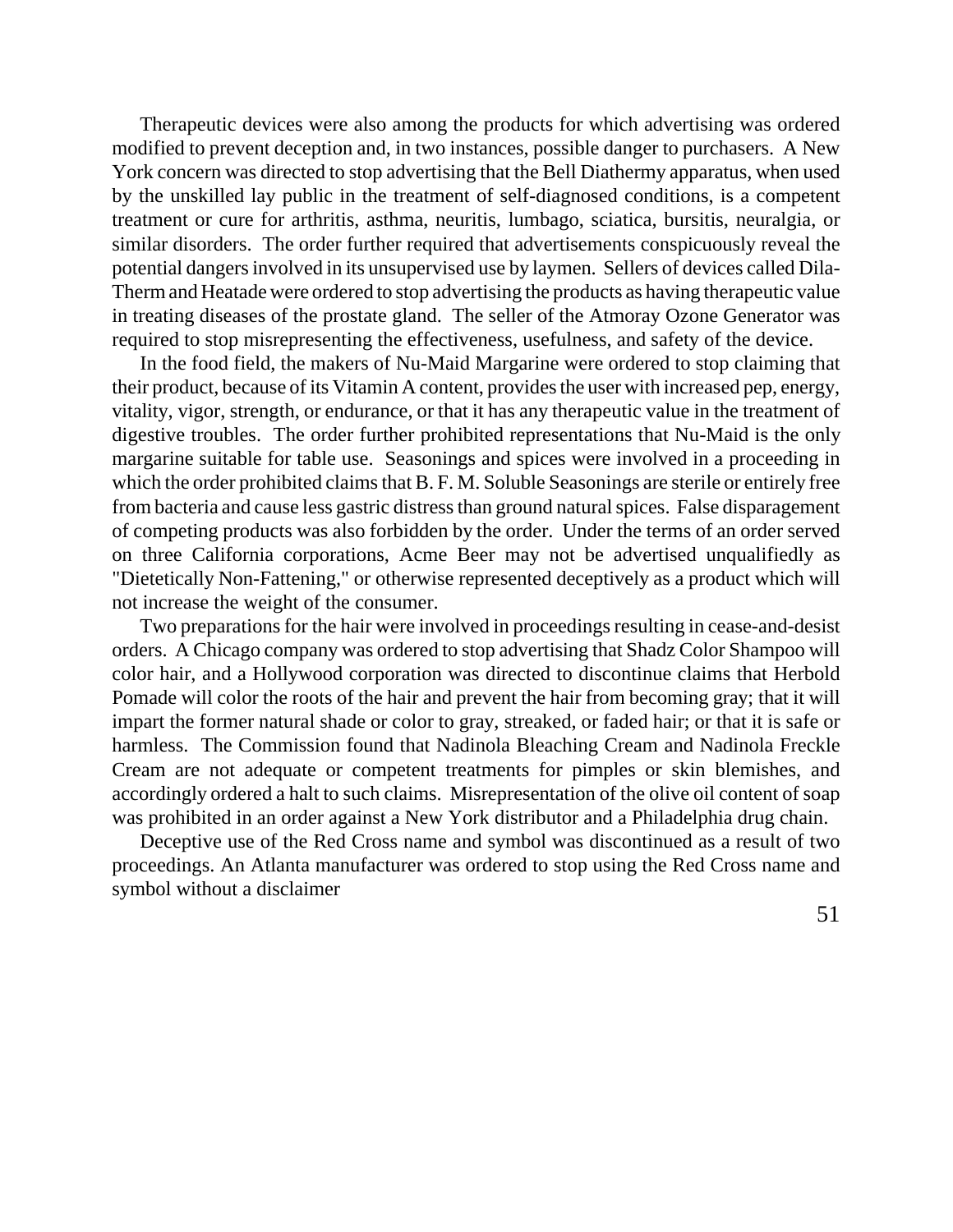revealing that its bed springs and mattresses have no connection with the American National Red Cross. A similar restriction was agreed to by the manufacturer of Red Cross cough drops, and the complaint was then dismissed.

Continuing its drive against deceptive cigarette advertising, the Commission issued a sweeping order against the maker of Lucky Strikes.\* The order prohibited claims that Luckies—or the smoke from them—contain less nicotine or less acid than other leading brands; that they are easy on the throat; or that they provide protection against throat irritation or coughing. The Commission's findings in this case paralleled those made earlier in cases involving Old Gold and Camel cigarettes. The Commission said there is "no significant difference" in the amount of nicotine, acid, and throat irritants contained in the leading brands of cigarettes.

Deception in the sale of imported imitation pearls was the target of Commission proceedings in eight cases in which the orders required the disclosure of the foreign origin of such products.\* In three of the cases, the orders also banned the unqualified use of the word "pearls" to refer to imitation pearls.

An advertising solicitation plan which misled businessmen was ordered halted in a case involving business directories. The Commission found that in soliciting advertisements for its directories, Independent Directory Corp. submitted advertisements clipped from other publications, particularly local telephone directories. Despite disclaimers in the contract forms to which the clipped ads were attached, the record showed many businessmen signed the contracts in the mistaken belief they were simply authorizing renewal of their ads in publications where theyhad formerlyappeared. The only effective means of preventing such deception, the Commission ruled, was to prohibit Independent from using, in mail solicitation, advertisements clipped from publications other than its own.

A Brooklyn partnership was required to stop misrepresenting the linseed oil content of putty. Two sellers of miscellaneous merchandise were forbidden to misrepresent the prices of their goods or to engage in various other deceptive practices. Misrepresentation of merchandise as "Government Issue" and "U. S. Regulation" was halted in another case. Restrictions were also imposed on the use of the terms "Army" and "Navy" to refer to merchandise.

Deceptive use of the word "free" was prohibited in an order against a New York firm selling women's wearing apparel. The term "free" may not be used to describe merchandise, according to the order, unless it is actually a gift with no strings attached.\* An oil com-

<sup>\*</sup>Cases marked with an asterisk were pending for review in court at the close of the year. See page 62 for court cases.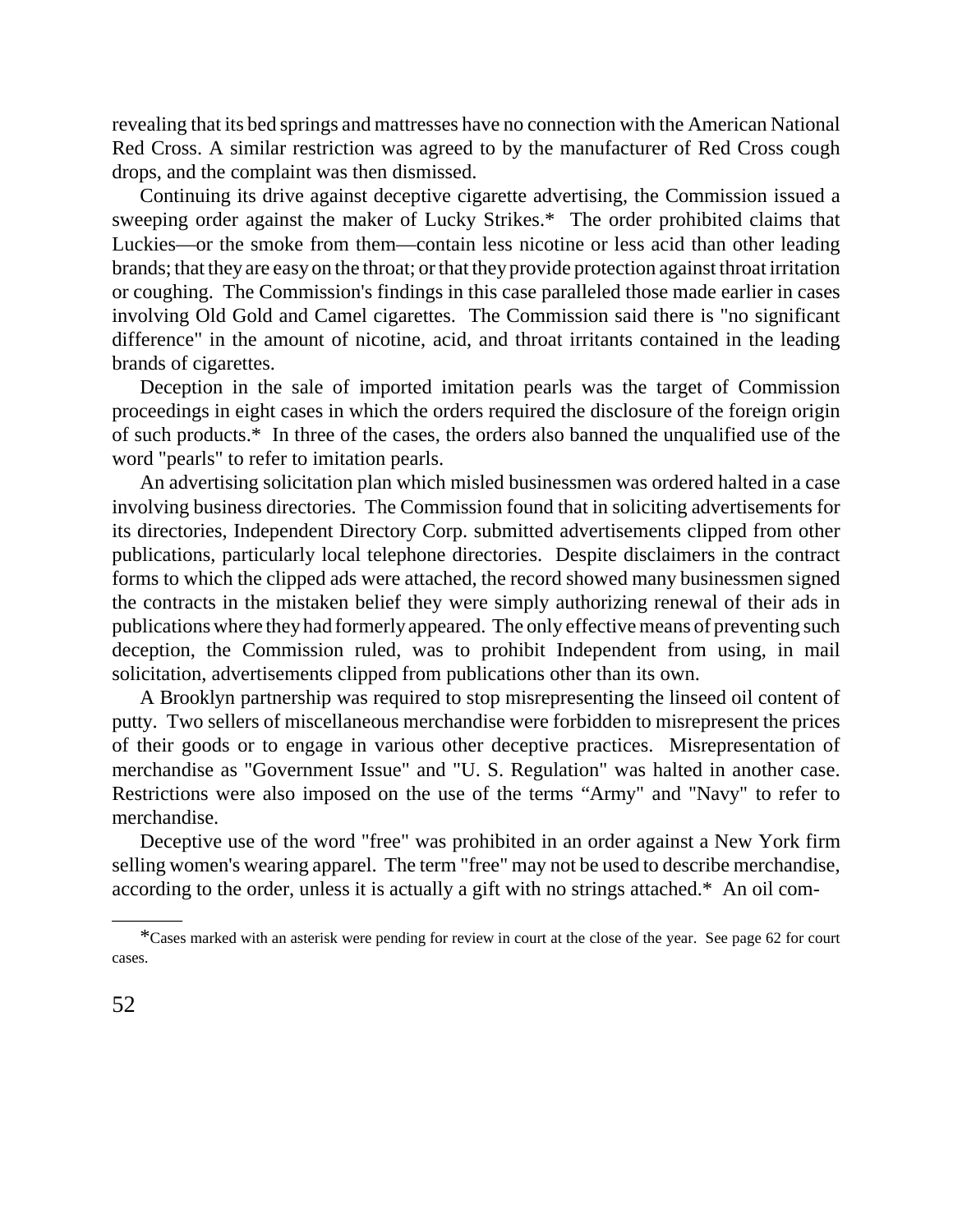pany was directed to stop using such trade-names as "Cert-O-Penn" and "Pennolene" for oil not originating in the Pennsylvania Oil Field. Misrepresentation of Plasta-Kote paints and varnishes was prohibited in another order.

Baby chicks were involved in two proceedings. The orders prohibited misrepresentation as to price, guaranties, "free" goods, and participation in the United States Poultry Improvement Plan. A maker of church candles was required to stop advertising falsely that they were composed entirely of beeswax. Misrepresentation of the composition of phonograph needles and the number of times they may be played was prohibited in an order against the manufacturers of "Walco" needles.

Two corporations—one selling cutlery, the other, handkerchiefs— were ordered to stop claiming to be manufacturers. Misbranding of pen points was halted by an order against C. Howard Hunt Pen Co.\* The Commission found, for example, that some pen points stamped "14 Kt. Gold Plated" actually were coated with a gold alloy less than two millionths of an inch in thickness.

Advertisements purporting to offer employment when the real purpose was to obtain purchasers for nut vending machines were the subject of a cease-and-desist order. Two other proceedings put an end to false claims for automotive devices. The Kingpin Air Valve may not be advertised as resulting in quicker starting or as adding power to gasoline engines, and the E. G. Supercharger and E. G. Super-Ignitioniter may not be represented as affording increased mileage, power, acceleration, pick-up, or "atomic starting."

Casesin the radio field ranged fromfalse claims concerning the reception range of crystal sets to misrepresentation in the sale of coin-operated radios. Deceptive marking of radio tubes was involved in another proceeding.

Misrepresentation of the availability of steel pipe and tubing was forbidden in an order against a St. Louis firm. A Detroit wholesaler of novelty merchandise was ordered to stop using a sales scheme in which he sought to coerce retailers into paying for goods they had not ordered. Passing off of second-hand hats as new was prohibited in a case involving a Brooklyn firm.

Deceptive practices in the door-to-door sale of aluminumware, dinnerware, silver plate, and glassware was forbidden in an order against Consumers Sales Corp. The Commission found thatsalesmen falselyclaimed theyweremaking "surveys" and that "special low prices" were ordered in return for box tops.

Eight orders, were directed against deceptive nondisclosure of the

<sup>\*</sup>Cases marked with an asterisk were pending for review in court at the close of the year. See page 62 for court cases.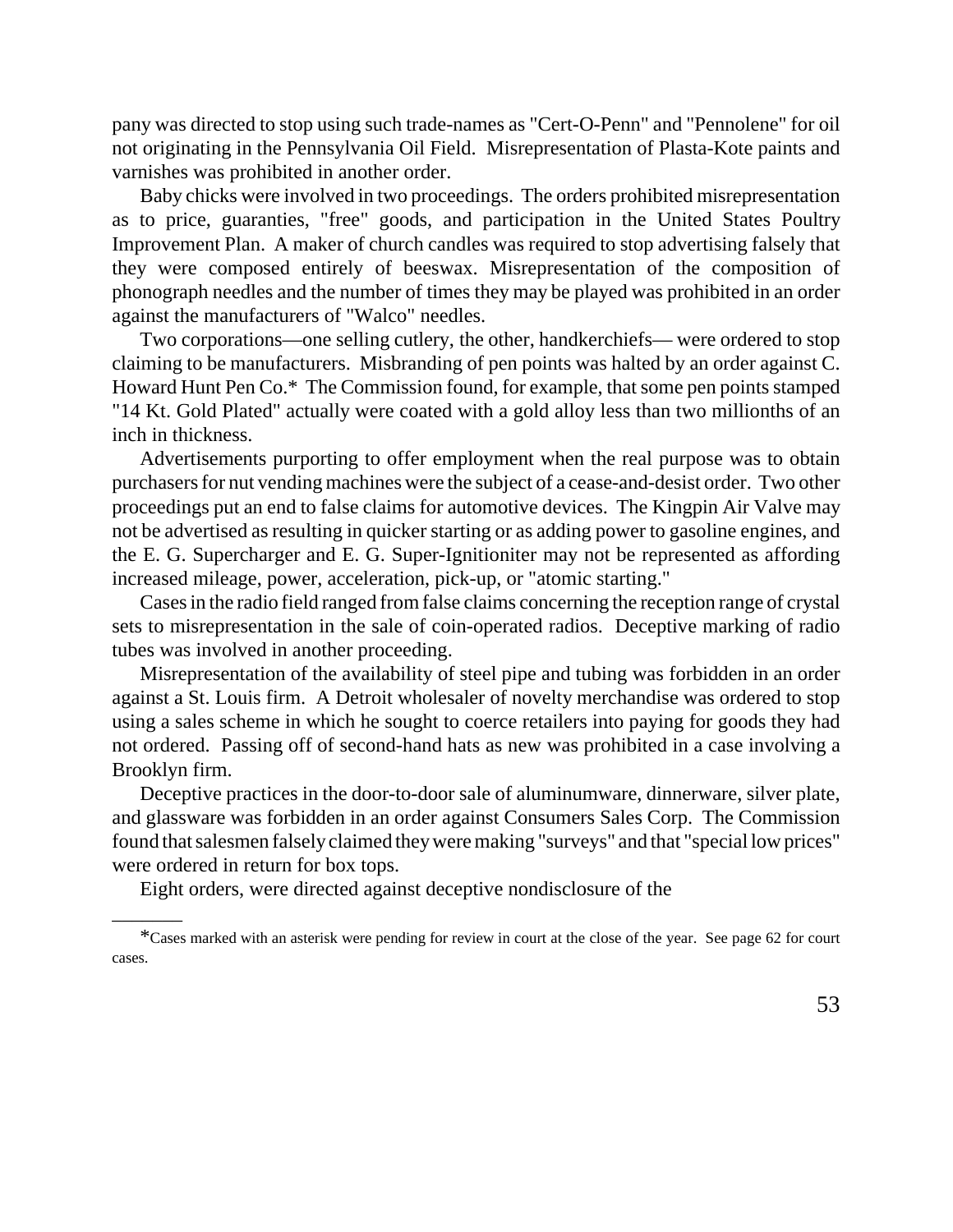rayon content of such products as dresses, girdles, and lamp shades.\* The girdle case also involved misuse of the term "full-fashioned." Misrepresentation in advertising of the fiber content of blankets and wearing apparel was banned in another order.

Numerous deceptive practicesin the sale of encyclopedias and other books were outlawed in four proceedings. Use of the "survey" technique as an entering wedge for salesmen was one of the condemned practices. False claims of "special," "introductory'" and "reduced" prices were banned, as were deceptive representations that certain products or services were offered "free." Similar practices were found and forbidden in two cases involving the sale of photographs.

Misrepresentation in the sale of correspondence courses was the subject of two orders. In one case, courses in Diesel training and fingerprint science were falsely advertised as assuring employment and were otherwise misrepresented. In the other, a concern selling courses intended to prepare students for United States civil service examinations was required to stop claiming any connection with the U. S. Government.

Discontinuance of false advertising of rodenticides was directed in two cases. One preparation, Rodan, must not be advertised as an effective killing agent for mice or rats other than brown rats. Neither may it be represented as harmless to domestic animals and poultry. Advertising for CCC Liquid Mouse and Rat Destroyer must not claim that the product is an effective killing agent for mice, that it will kill all rats on infested premises, or that rats eating it go outdoors to die.

In 14 cases the Commission issued orders against misbranding of a variety of wool products. The orders required that wool products bear labels showing the fiber content, the identity of the manufacturer or other interstate marketer, and other information specified by the Wool Products Labeling Act and the rules and regulations promulgated thereunder.

Eight orders were directed against the interstate sale of punchboards, pushcards, or other lottery devices which are to be used or may be used in the sale or distribution of merchandise to the public by means of a game of chance, gift enterprise, or lottery scheme. In two cases, firms engaged in locating delinquent debtors were ordered to stop masquerading the nature of their business by using such names as Rapid X Forwarding System, Novelty Distributors Co., Recording Service, and Industrial Bureau.

### Complaints Charging Deceptive Practices

Misbranding of wool products accounted for the largest number of complaints in a single category. Twenty-two complaints were

<sup>\*</sup>Cases marked with an asterisk were pending for review in court at the close of the year. See page 62 for court cases.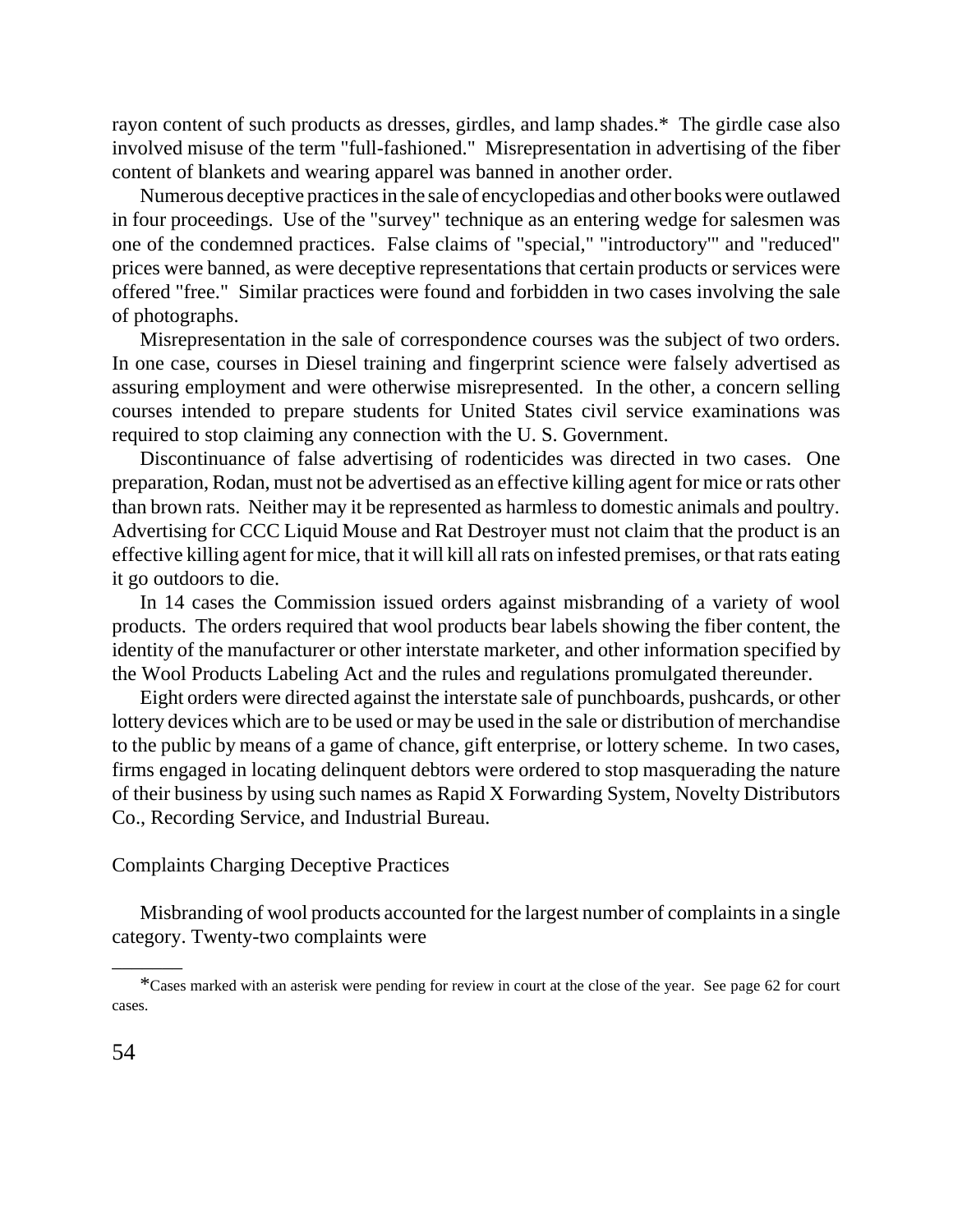issued charging misbranding in violation of the Wool Products Labeling Act and the Federal Trade Commission Act. The offenses charged included false and misleading labeling as to fiber content and failure to affix labels or tags containing the information required by the law and regulations.

Misrepresentation of the therapeutic properties and effectiveness of medicinal preparations was charged in three complaints. The products included Romind, advertised for the treatment of arthritis and related ailments, and Chinaroid, for hemorrhoids; "Liepe Method" products, for eczema and varicose ulcers; and Celparux, for diabetes. Three complaints challenging claims for various devices were also issued. They involved a heating device advertised for prostate gland troubles; "orthopedic" bed springs and mattresses; and the Dobbs Truss. Therapeutic claims for shoes and for a shoe insert were challenged in three other complaints.

Automotive products were alleged to be misrepresented in four complaints. One charged a group of corporations and individuals with selling "counterfeit" automotive ignition points and parts which were passed off as "genuine" Auto-Lite, Delco-Remy, and Ford parts. The usefulness of a product known as Sav-A-Battery was alleged to be misrepresented. It was advertised as a battery conditioner, but the complaint said it has no beneficial effect in the preservation, operation, or maintenance of lead acid storage batteries. The third complaint in this field challenged as false the claims made for Frigid-O, a so-called antifreeze. It said that instead of protecting engines, the product will cause serious damage. Penolube Motor Oil was alleged to be falsely represented as originating in the Pennsylvania Oil Field.

Misrepresentation in the sale of correspondence courses intended to prepare students for United States civil service examinations was alleged in three complaints. In all three cases, allegedly false claims were made that the businesses were connected with the U. S. Government.

Four complaints charged deceptive labeling of pillows. The offenses alleged included misrepresentation of the feather and down content of the pillows and false claims that second-hand ingredients were new.

Failure to make clear disclosure of the foreign origin of products was charged in 18 cases. By such failure and, in some cases, by affirmative misrepresentations, the complaints charged purchasers were misled into the belief the products were of domestic origin. Fourteen of the casesinvolved sewing machines; two, mechanical pencils; and two, watch bands. In another watch band case, the complaint charged misrepresentation of the gold content.

Misbranding of paint brushes containing horse hair as "pure bristle" was charged in complaints against two New York firms. Two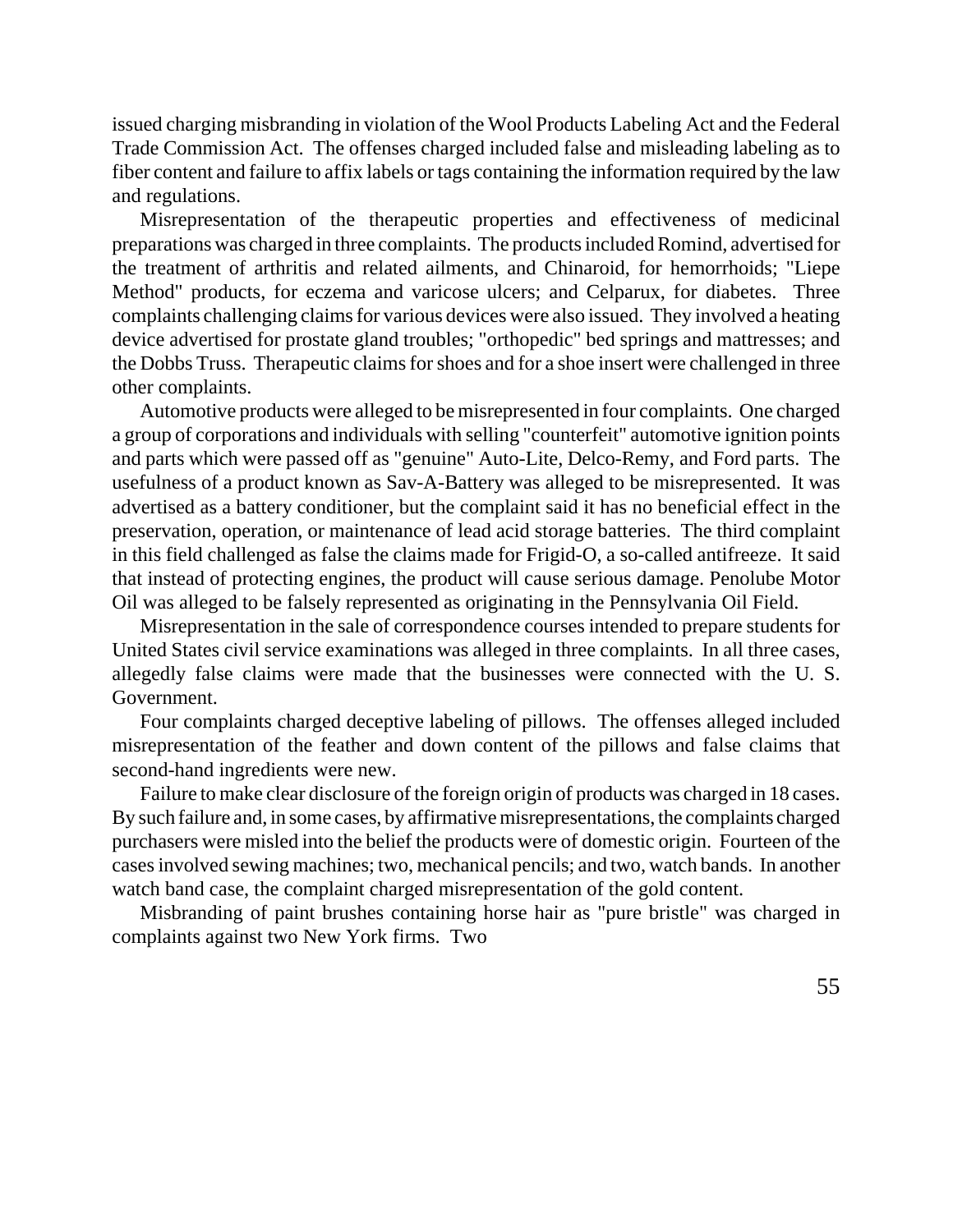other complaints charged misrepresentation of the quality and price of furs and fur garments by New York and Washington firms. United States Navy Magazine was charged with misrepresenting itself as an official publication of the U.S. Navy Department, and the sellers of Signet and Mentor books were charged with misrepresenting abridged editions as "complete and unabridged."

Use of unfair and deceptive practices to obtain information about delinquent debtors was charged in four complaints. Collection agencies used misleading trade names and other devices to obtain information by subterfuge, according to the complaints.

Miscellaneous complaints charged misrepresentation in the sale of photographs; false advertising of Sanapak sanitary napkins, Drylem beverage flavoring powder, and patches and remnants; and sale of lottery devices.

### Letters and Affidavits of Discontinuance

It is within the discretion of the Commission, according to numerous court decisions, to determine whether an order to cease and desist should be issued in cases where unlawful practices have been discontinued.

In order to conserve its investigational facilities for use against more important and persistent violations, the Division of Investigation, Bureau of Antideceptive Practices, may discontinue its inquiry in certain cases where satisfactory assurance is received that the objectionable practice has been discontinued without intent to resume. In addition, scheduled investigations involving the same types of cases may be reported to the Commission with recommendations for closing if similar assurances are received and the public interest is thereby served.

During the fiscal year, 281 cases, including 79 scheduled investigations and 202 preliminary inquiries, were thus settled administratively by acceptance of letters or affidavits of discontinuance.

### Compliance Activities

 Compliance work in the antideceptive practice field saw an increased emphasis upon follow-up investigation to make sure that orders to cease and desist currently entered by the Commission have been effective in stopping the unfair practices involved and in seeing to it that parties respondent are under no misapprehensions about the requirements and obligations of such orders. This involved work in securing factual information sufficient to permit appraisal of the revisions in business practices undertaken to comply and in conferences with respondents and their counsel.

Considerable additional work was done on a number of civil penalty cases which were pending from the previous fiscal year. In addition,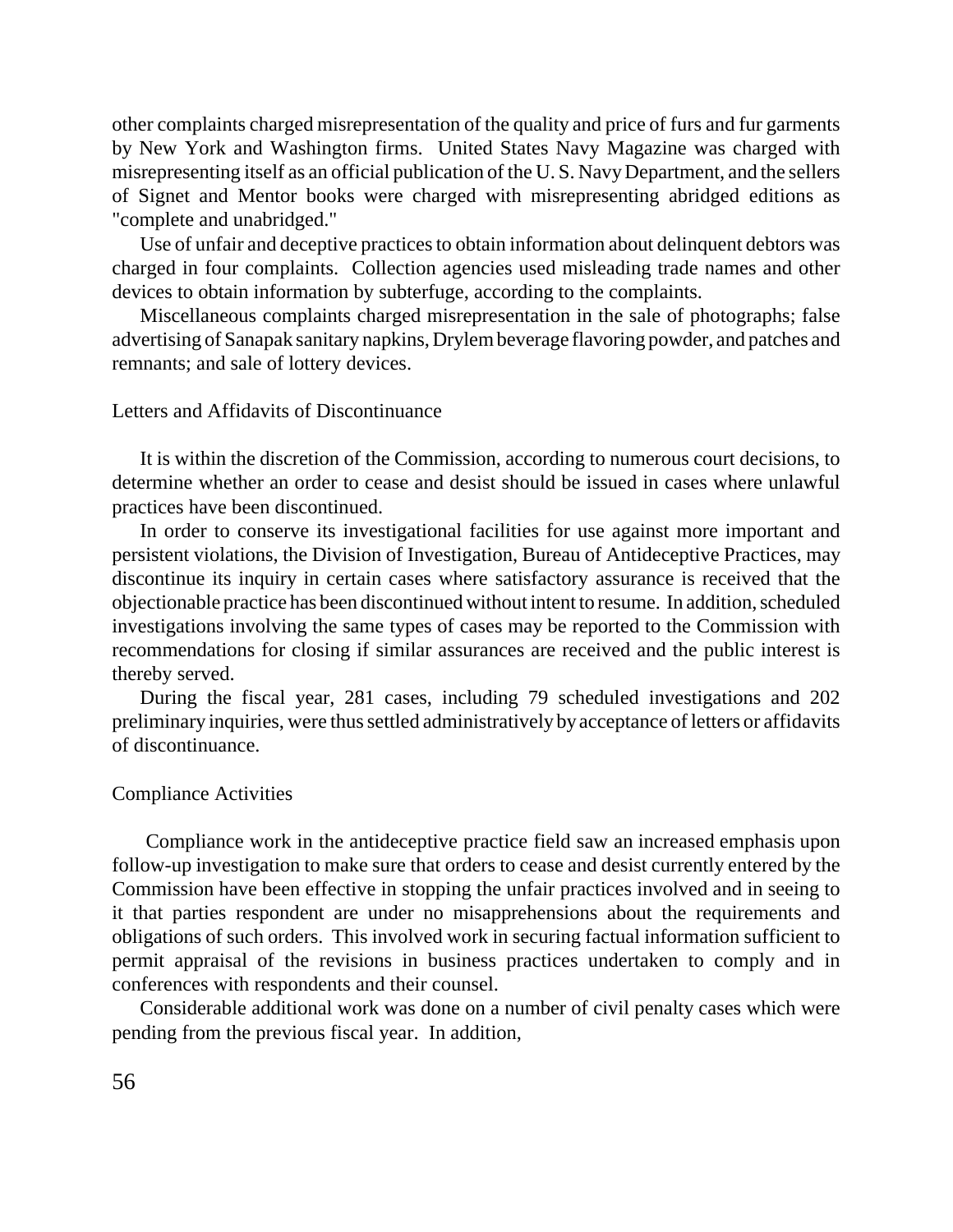a new civil penalty proceeding was initiated in the case of Thomas Management Corp., Chicago, and others (Docket 4422). The Attorney General, at the Commission's request, brought suit in the District Court at Chicago, seeking penalties in the amount of \$290,000. The suit charged repeated violations of a Commission order requiring abandonment of claims for curing scalp ailments and growing hair.

BesidestheThomas proceeding, other civil penaltycases pending in United States district courts included:

U. S. v. Lady Carole Coats, Inc., ard others; U. S. v. Shelbrooke Coats, and others. Suits for penalties for failure to keep records under the Wool Products Labeling Act. District Court (New York City).

U. S. v. Korjena Medicine Co., and others; U. S. v. Oland D. Redd. Suits for civil penalties for violation of a Commission order to cease and desist. District Court (Buffalo).

U. S. v. Standard Education Society, and others. Suit for civil penalties for violation of a Commission order. District Court (Chicago).

U. S. v. Gerald A. Rice, and others. Suit for civil penalties for violation of a Commission order. District Court (Seattle).

Investigations of Deceptive Practices

|                                                   |                   | Number of Advertisements |
|---------------------------------------------------|-------------------|--------------------------|
|                                                   |                   | Set aside<br>as ques-    |
| Source of Advertising                             | Examined          | tionable                 |
| Mail-Order Catalogs ----------------------------- | 14,046<br>(pages) | 94                       |
|                                                   | 323,120           | 17,232                   |
|                                                   | $*344,522$        | 9,869                    |
|                                                   | 31,174            | 1,323                    |
| *Aggregating 1,034,914 typewritten pages.         | 712,862           | 28,518                   |

### SURVEY OF ADVERTISING

The legal case work described in the foregoing pages requires, of course, investigations to determine the facts. This function is the responsibility of the Division of Investigation. It investigates alleged violations and obtains the information necessary to support issuance of formal complaints, negotiation of stipulations, and other corrective action by the Commission.

The Federal Trade Commission Act requires that before issuance of a formal complaint the Commission must "have reason to believe"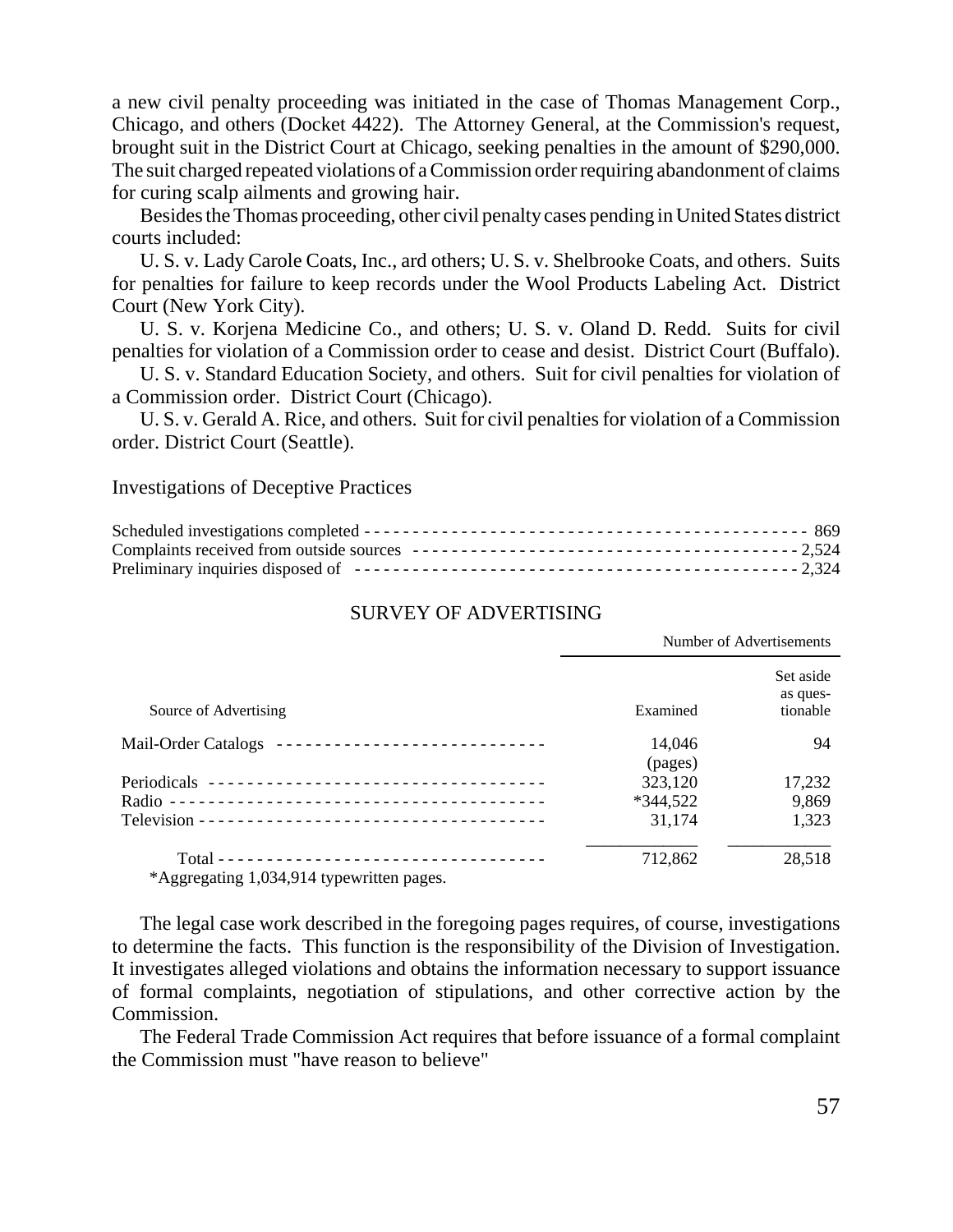that the Act has been violated and that a proceeding by it would be "to the interest of the public." The primary function of the Division of Investigation, therefore, is to obtain necessary information for the Commission to determine whether there is reason to believe that the Act has been violated and whether there is sufficient public interest to warrant issuance of a complaint. The investigations conducted by the Division are sufficiently broad in scope to accomplish this purpose, as well as to permit disposition of some matters by less formal means.

The Division also conducts deceptive practice investigations for other Commission units, including some for the Division of Wool and Fur labeling, some for the Assistant General Counsel in Charge of Trade Marks and Insurance, and others for the Assistant General Counsel in Charge of Compliance.

In addition to individual-case procedure, the Division conducts industry-wide investigations as circumstances require when it appears that questionable practices are widespread in an industry.

In order that violations may be promptly brought to the attention of the Commission, the Division maintains a continuing survey of published, broadcast, and telecast advertising for the purpose of detecting false and deceptive claims. It also screens letters of complaint which are received from such sources as businessmen, consumers, and other Government agencies.

Possible violations are first subjected to preliminary inquiry, usually by correspondence, to determine initially whether a proceeding is called for. This procedure serves to weed out those matters which, because of lack of jurisdiction, lack of public interest, or for other reasons, are not proper subjects for Commission action. It serves also to obtain in many instances, prompt, voluntary cessation of unlawful practices.

If a matter cannot be satisfactorily disposed of in the preliminary inquiry stage and it appears to involve a probable violation and substantial public interest, it is scheduled for more extended investigation, either in the field or by correspondence, or both. For field investigation the case is transmitted to one of the Commission's six field offices. There it is assigned to an attorney-examiner for development of all necessary information. The proposed respondent is usually advised of the nature of the charges against him, and is afforded full opportunity to submit information in explanation or justification of his practices. Upon completion of the investigation, a report to the Commission is prepared, summarizing the evidence and the applicable law, together with a recommendation for disposition, which may be for (1) issuance of a formal complaint; (2) negotiation of a stipulation-agreement in which the respondent agrees to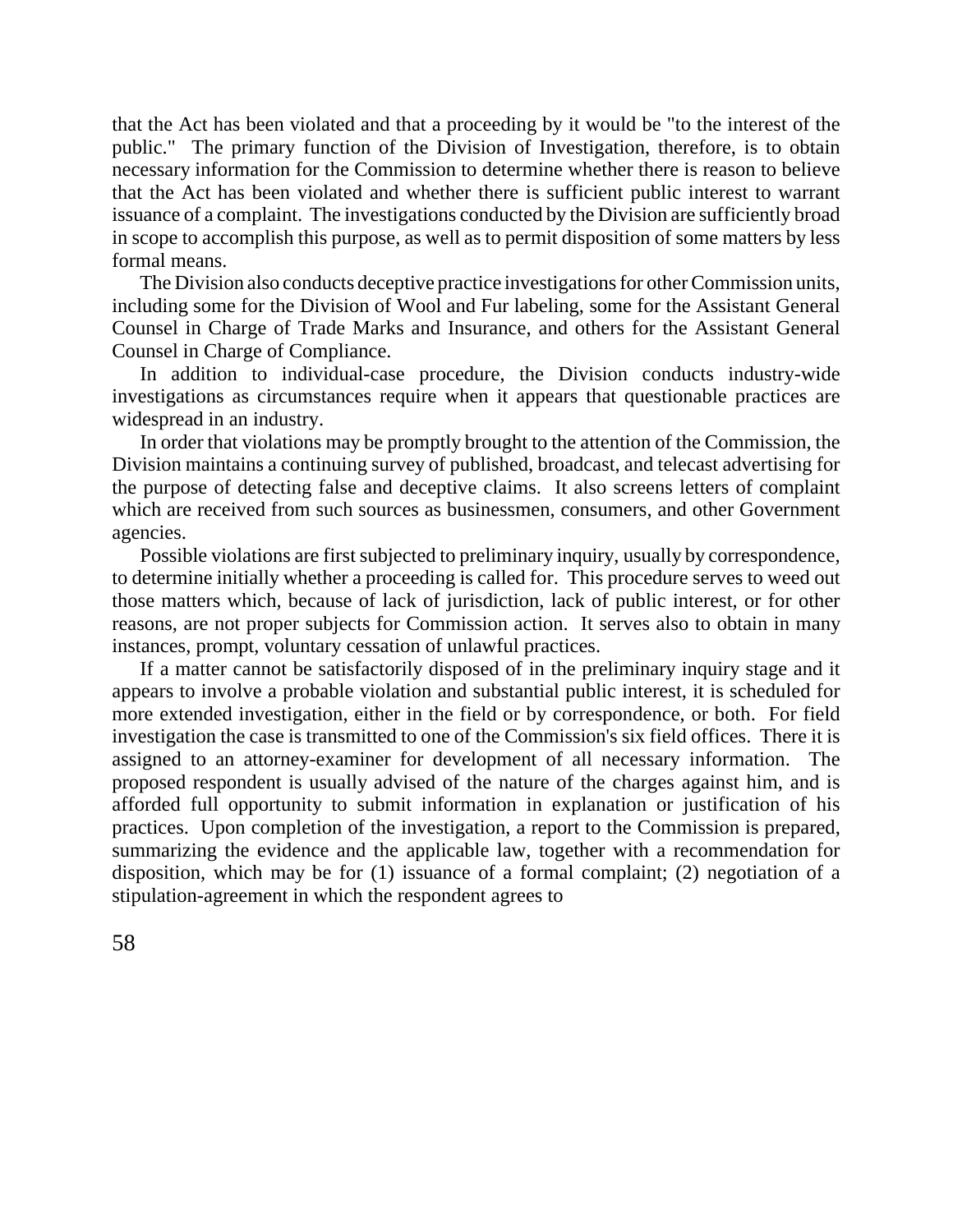cease and desist from the practices challenged as unlawful; or (3) closing where in certain types of cases the illegal practices were discontinued without intent to resume, or where the charges were not sustained, the Commission was without jurisdiction, or there was insufficient public interest to warrant a proceeding.

In its advertising survey, the Division examines advertisements appearing in current issues of magazines, newspapers, farm and trade journals, mail-order catalogs, and radio and television commercial continuities. The survey brings to light advertisements which form the basis for scheduling deceptive practice investigations; provides an inexpensive method of checking on the activities of advertisers covered by outstanding cease-and-desist orders and stipulations; furnishes evidence which facilitates investigations and trials in advertising cases; supplies information for determining the need for, and the extent of compliance with, trade practice rules; and provides a readily available cross-section of advertisements with respect to particular products and industries for use in conducting industry-wide investigations. Advertisements observed in the survey are also utilized by the Alcohol Tax Unit of the Treasury Department in its enforcement of the advertising provisions of the Federal Alcohol Administration Act. In addition to these direct and measurable effects, the survey is known to exert a salutary effect upon advertising generally.

In connection with the survey, some newspapers and magazines are examined on a continuing basis because of the high percentage of questionable advertisements published in them. Copies of most of the 20,000 publications circulated in this country, however, are procured three times yearly.

Mail order catalogs and circulars are received from 50 mail order houses, 5 of which have combined annual sales of nearly \$4 billion.

The frequency of calls for commercial continuities from the 2,900 radio and television stations covered by the survey is in proportion to the population of the cities in which the stations are located. Radio stations in small cities submit samples of commercial script once yearly; stations in cities of intermediate size, twice yearly; and stations in large cities, 3 times yearly. The national and regional radio networks respond on a continuous weekly basis and producers of electrical transcriptions submit texts of commercial recordings once each month. Television networks, individual television stations, and producers of television advertising films and records also submit samples of their commercial script periodically. Material for the survey is furnished on a voluntary basis.

Advertisements examined in the survey during the fiscal year 1951 totaled 712,862, of which  $28,518$  were set aside as questionable.

977086—52——5 59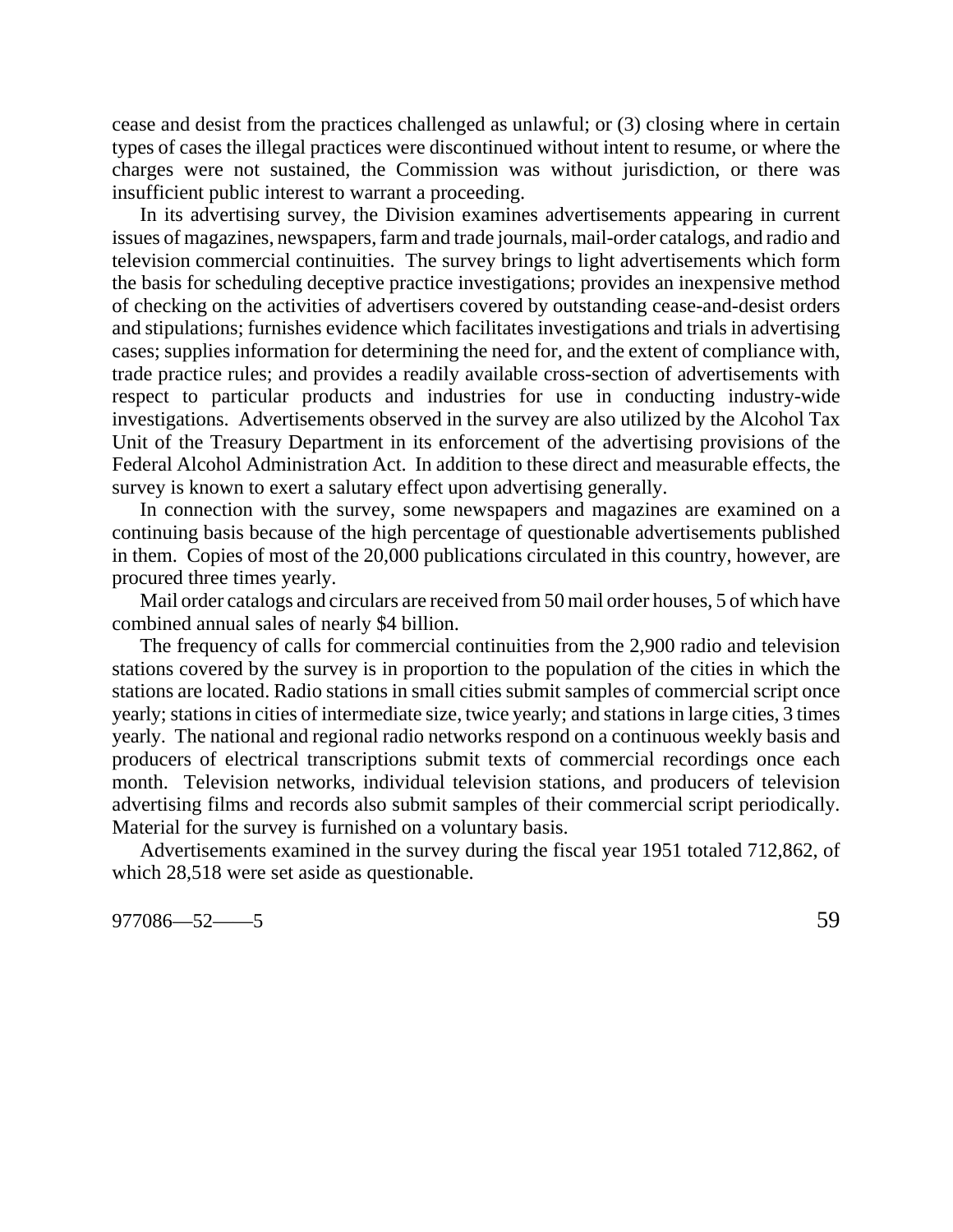During the year, 14,715 such advertisements were supplied to operating divisions of the Commission for use in connection with the investigation and trial of cases, the preparation of scientific opinions, the administration of trade practice rules, or the enforcement of outstanding orders and stipulations to cease and desist; and 269 advertisements were transmitted to the Alcohol Tax Unit at its request. Advertising of alcoholic beverages, cigarettes, and oleomargarine was given special attention.

Complaints from outside sources alleging false advertising or other deceptive practices numbered 2,524. Of 2,324 such matters disposed of, 376 were scheduled for investigation; 32, reported directly to the Commission; 211, referred to other divisions of the Commission; 554, added to other Commission files; 60, referred to other Government agencies; and 202, disposed of administratively. The remainder were filed without action. Those cases disposed of administratively were matters in which correction of objectionable practices was brought about by voluntary action on the part of the proposed respondent. The matters scheduled for investigation were those which could not be satisfactorily disposed of in the preliminary stage, and which appeared to involve illegal practices and substantial public interest.

Scheduled investigations completed during the year totaled 869. Of these, 546 involved false advertising and misrepresentation generally, including 12 insurance cases; 318, false advertising of food, drugs, cosmetics, and devices; 3, trade-mark matters under the Lanham Trade-Mark Act; and 2, misbranding under the Wool Products Labeling Act. Included in the total were 27 investigations for the purpose of determining compliance with Commission orders to cease and desist.

The Division completed an industry-wide investigation of advertising and promotional practices of manufacturers and large distributors of so-called "orthopedic" and "health" shoes, involving 103 companies with an aggregate sales volume of \$710,000,000. This investigation dealt with claims to the effect that various stock shoe products, especially those for children, insure healthy feet and correct and prevent deformities of the feet and poor posture. (Corrective action was recommended by the Division in 64 separate cases arising from this survey.

In addition to false and misleading advertising, the charges in cases investigated by the Division during the year included misbranding, fictitious price-marking, failure to deliver, failure to make refunds, false disparagement of competing products, offering second-hand goods as new, concealment of and failure to disclose foreign origin, simulation of trade-name or product, and lottery methods of sale. Among the important products covered by the investigations were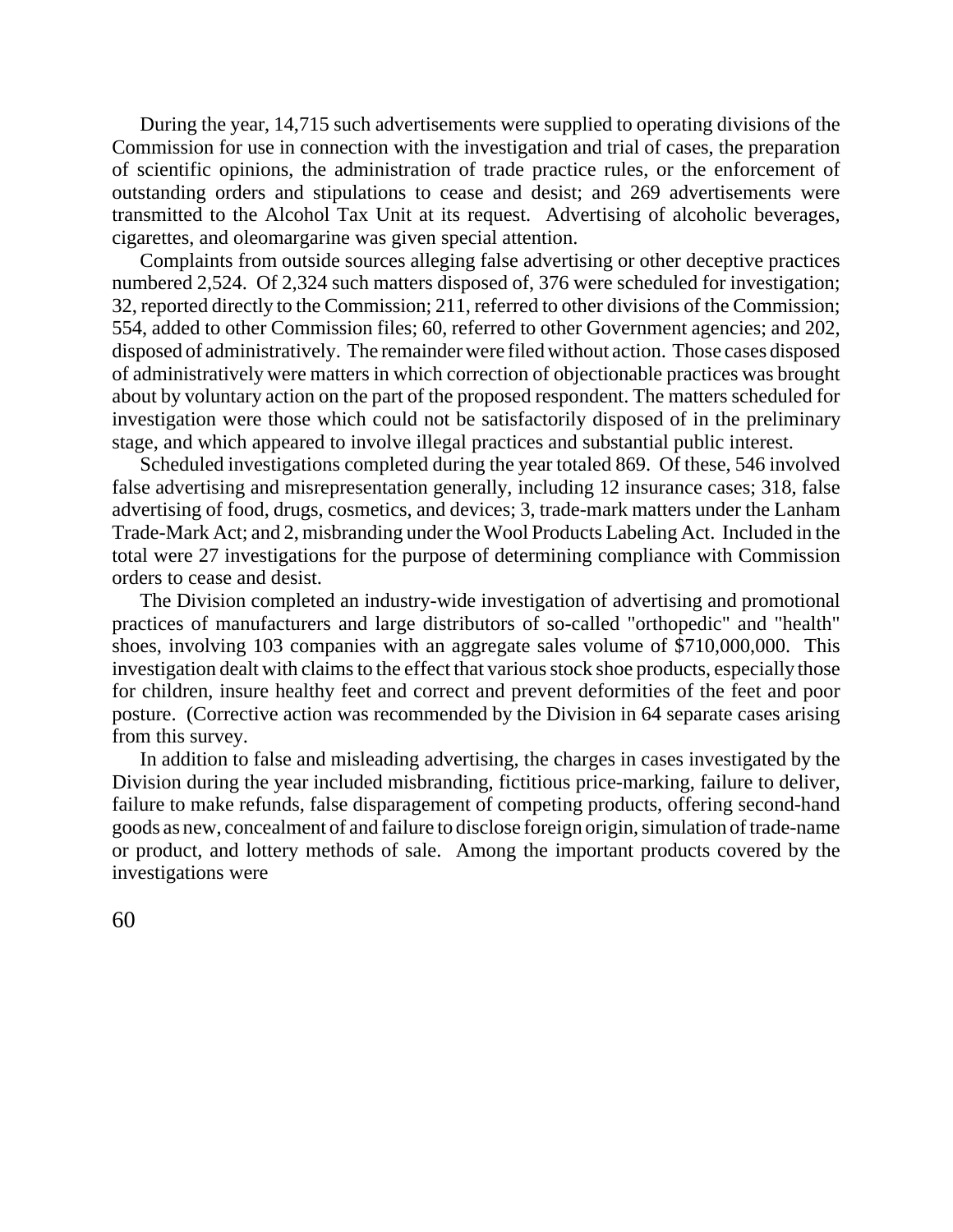clothing, food, medicines (human and animal), therapeutic devices, building materials, automotive products and accessories, insecticides and related products, sewing machines, furniture, rugs, cosmetics, correspondence courses, encyclopedias, magazines, jewelry, electrical appliances, alcoholic beverages, and cigarettes. Three investigations involving alleged false advertising of oleomargarine were pending at the year end.

The Division of Investigation contributed materially to the Commission's defense survey work during the last 4 months of the fiscal year by detailing some 30 percent of its investigational staff to that work. In its regular work, the Division gave priority attention to products and practices especially important by reason of the defense emergency.

### Medical and Chemical Opinions

Scientific facts and opinions play an important role in the investigation and trial of cases involving advertising claims made for food, drugs, therapeutic devices, cosmetics, and other commodities. These facts and opinions are furnished to the Commission by the Division of Medical and Chemical Opinions.

The Division arranges for analyses of samples of products under investigation and gathers information concerning their composition, nature, effectiveness, and safety. It provides medical opinions and scientific information needed in the preparation of formal complaints, the negotiation of stipulation-agreements, and the drafting of affidavits of scientific experts. It assists the legal staff in connection with hearings involving questions of science and secures the services of expert scientific witnesses.

During the fiscal year, the Division prepared 87 written opinions with respect to medical and scientific matters. In addition, it rendered oral opinions in 72 cases under investigation and in 51 cases where formal complaints had been issued. Personnel of the Division attended 8 informal conference-hearings and 28 formal hearings. The Division arranged for the appearance at hearings of 32 expert scientific witnesses.

The Chief of the Division is the Commission's liaison officer with the Food and Drug Administration and with the Insecticide Division, Livestock Branch, Production and Marketing Administration of the Department of Agriculture. Cooperation with these agencies has brought to the Commission necessary information and other assistance in handling cases involving food, drugs, devices, cosmetics, and "economic poisons" such as insecticides, fungicides, rodenticides, and weed exterminators. Through the Division, the Commission maintains cooperative contact with other Government agencies concerned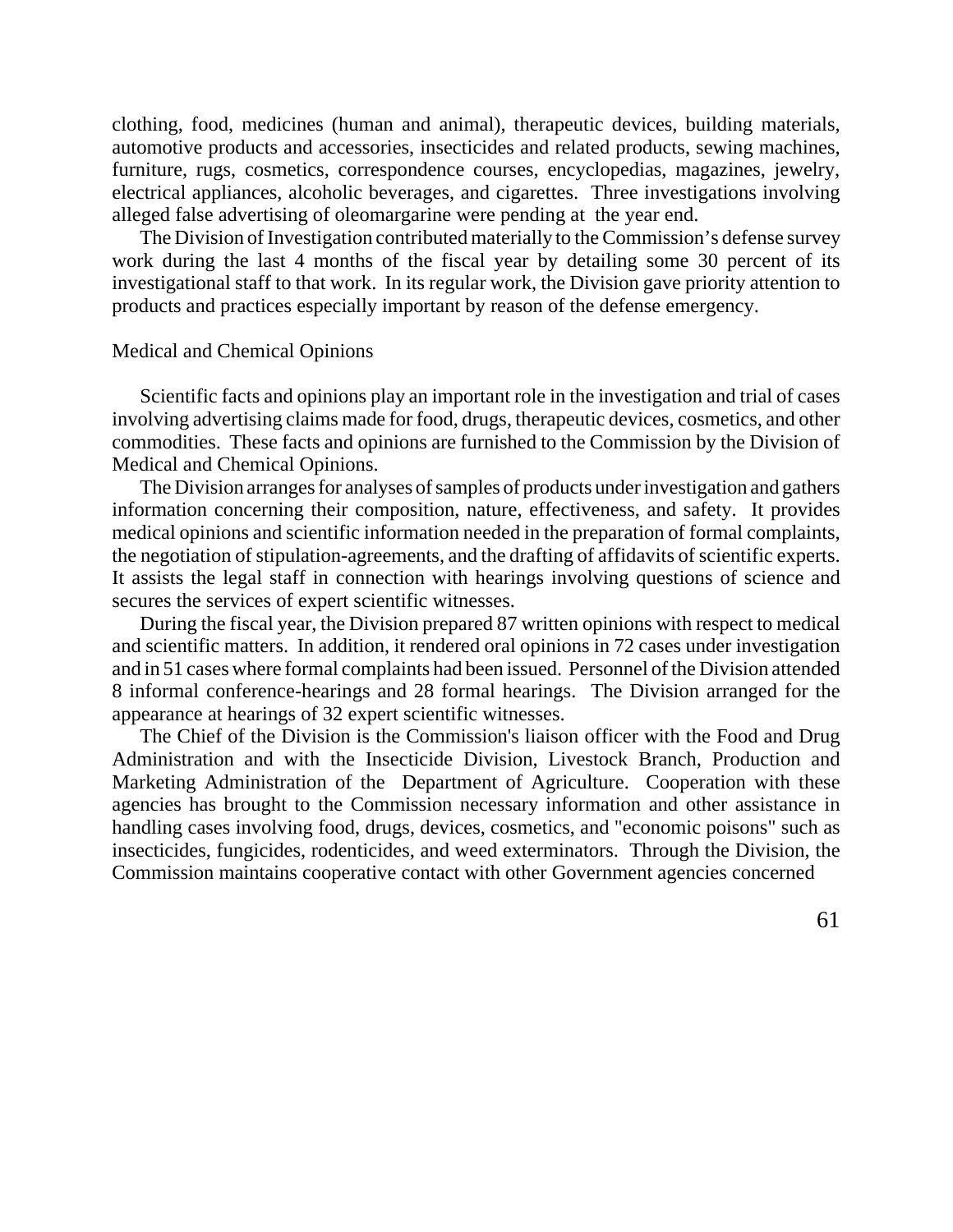with food, drugs, devices, cosmetics, and other commodities which involve questions of science. Included among these are the National Bureau of Standards, the U. S. Public Health Service, the Bureau of Animal Industry and the Bureau of Plant Industry, Soils, and Agricultural Engineering. Similar contacts also are maintained with many nongovernmental clinics, hospitals, laboratories, and individual scientists.

### ANTIDECEPTIVE CASES IN FEDERAL COURTS

| Petitions for review:                                                                                   |  |
|---------------------------------------------------------------------------------------------------------|--|
|                                                                                                         |  |
|                                                                                                         |  |
|                                                                                                         |  |
|                                                                                                         |  |
|                                                                                                         |  |
|                                                                                                         |  |
|                                                                                                         |  |
|                                                                                                         |  |
|                                                                                                         |  |
| [In the text which follows, United States Courts of Appeals are designated as "First Circuit (Boston)," |  |
| etc.                                                                                                    |  |

### Cases Decided

Federal court cases involving Commission antideceptive proceedings were featured by a suit for a preliminary injunction against Rhodes Pharmacal Co., Chicago, to stop allegedly false advertising of the medicinal preparation Imdrin. When the injunction was denied by the U. S. District Court in Chicago, the Commission appealed, and the case was pending in the Seventh Circuit (Chicago) as the year ended. $2^2$ 

Other cases decided involved petitions for review of Commission cease-and-desist orders. Ten of these decisions were favorable to the Commission, including one dismissal of a petition for review and four cases in which the orders were armed after some modification. Cases in which the Commission's orders were affirmed without change were:

Bristol-Myers Co., New York. Fourth Circuit (Richmond). False and misleading advertising of Ipana toothpaste.

Concrete Materials Corp.,Chicago. Seventh Circuit (Chicago). Misrepresentation in the sale of "waterproofing" materials.

Independent Directory Corp., New York, and others. Second Circuit (New York). Deceptive practices in the solicitation of advertisements for business directories.

 $\frac{1}{2}$  District Court decision reversed on appeal and injunction granted on remand. See footnote 2.

<sup>&</sup>lt;sup>2</sup>Reversed and remanded to District Court July 5, 1951. Preliminary injunction granted September 25, 1951.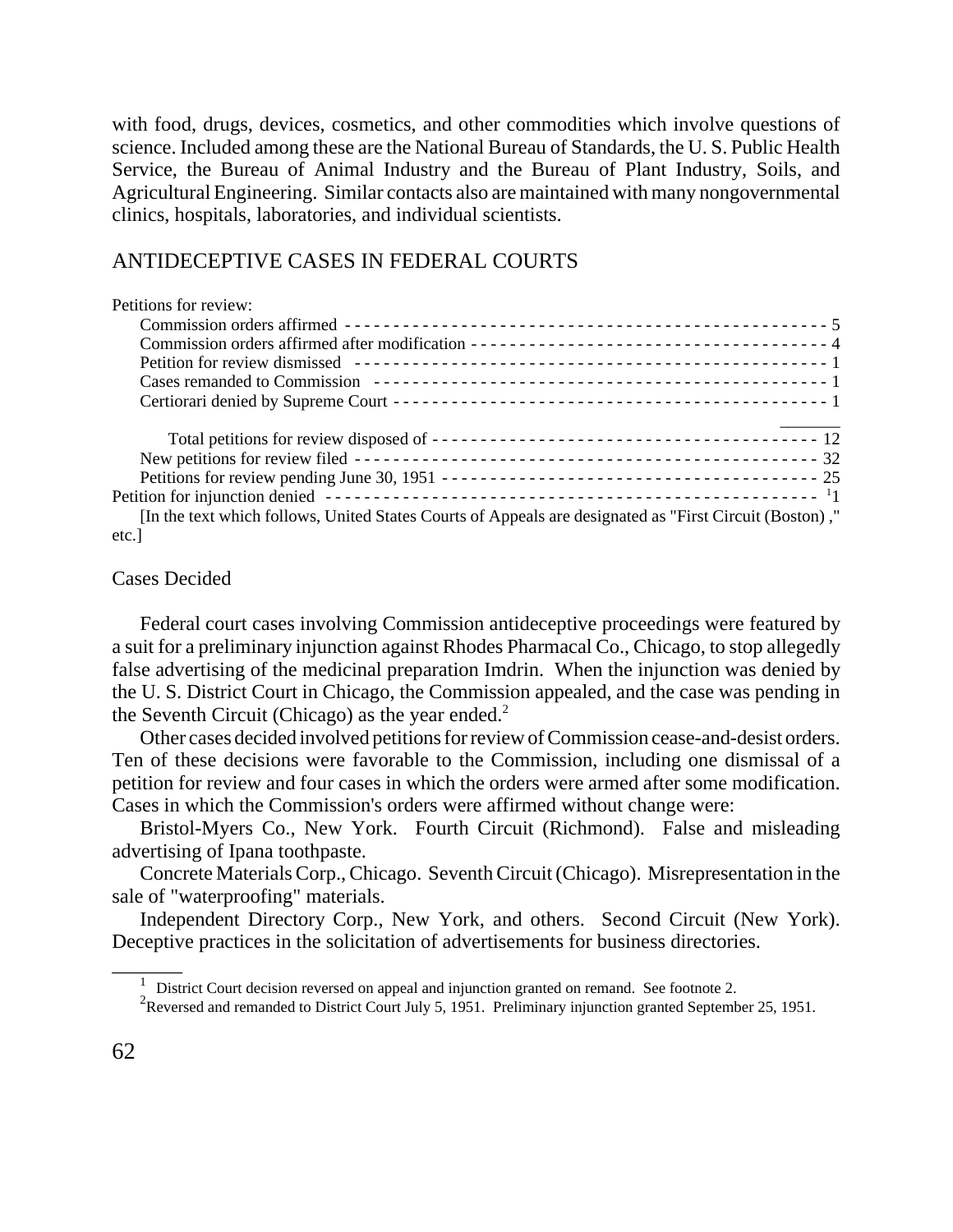P. Lorillard Co., Jersey City. Fourth Circuit (Richmond). False advertising of Old Gold cigarettes and other tobacco products.

Steelco Stainless Steel, Inc., Chicago. Seventh Circuit (Chicago). Misrepresentation in the sale of cooking utensils and unfair disparagement of competitive products.

The petition of Benjamin D. Ritholz (National Optical Stores), Chicago, for review of an order against false advertising of optical goods was dismissed by the Seventh Circuit (Chicago) for failure to prosecute.

The four cases in which Commission orders were affirmed after modification included:

 Carter Products, Inc., New York. Seventh Circuit (Chicago). False advertising of the deodorant Arrid.

Jessie D. Folds and others (Kleerex Co.), Chicago. Seventh Circuit (Chicago). False advertising of the medicinal preparation Kleerex.

Gold-Tone Studios, Inc., Rochester, N.Y. Second Circuit (New York). Misrepresentation in the sale of photographs.

Jack Galter and others (Elgin Razor Corp.), Chicago. Seventh Circuit (Chicago). Misrepresentation in the sale of razors, clocks, and other merchandise.

One case (Gay Time Frock Co., Scranton, Pa., and others) was remanded to the Commission, at its request, by the Seventh Circuit (Chicago), for the purpose of dismissal after the petition for review was withdrawn. The Commission then set aside, for lack of jurisdiction, its order against deceptive failure to reveal the rayon content of wearing apparel.

The Supreme Court denied the Commission's petition for writ of certiorari to review the decision of the District of Columbia Circuit modifying the Commission's order against false advertising of food and drug products in the case of Ada J. Alberty and others, Hollywood, Calif.

### Pending Cases

\_\_\_\_\_\_\_\_\_\_\_\_\_\_

Cases pending in the courts as the year closed included:

Bork Manufacturing Co., Brooklyn. Ninth Circuit (San Francisco). Sale of lottery devices in interstate commerce.

Carter Products, Inc., New York. Ninth Circuit (San Francisco). False advertising of Carter's Little Liver Pills.

C. Howard Hunt PenCo.,Camden, N.J. Third Circuit (Philadelphia). Misrepresentation in the sale of fountain pen points.

Consolidated Royal Chemical Corp., Chicago. Seventh Circuit (Chicago). False advertising of the medicinal preparation New Pe-Ru-Na.<sup>3</sup>

<sup>3</sup> Order affirmed Oct. 22, 1951.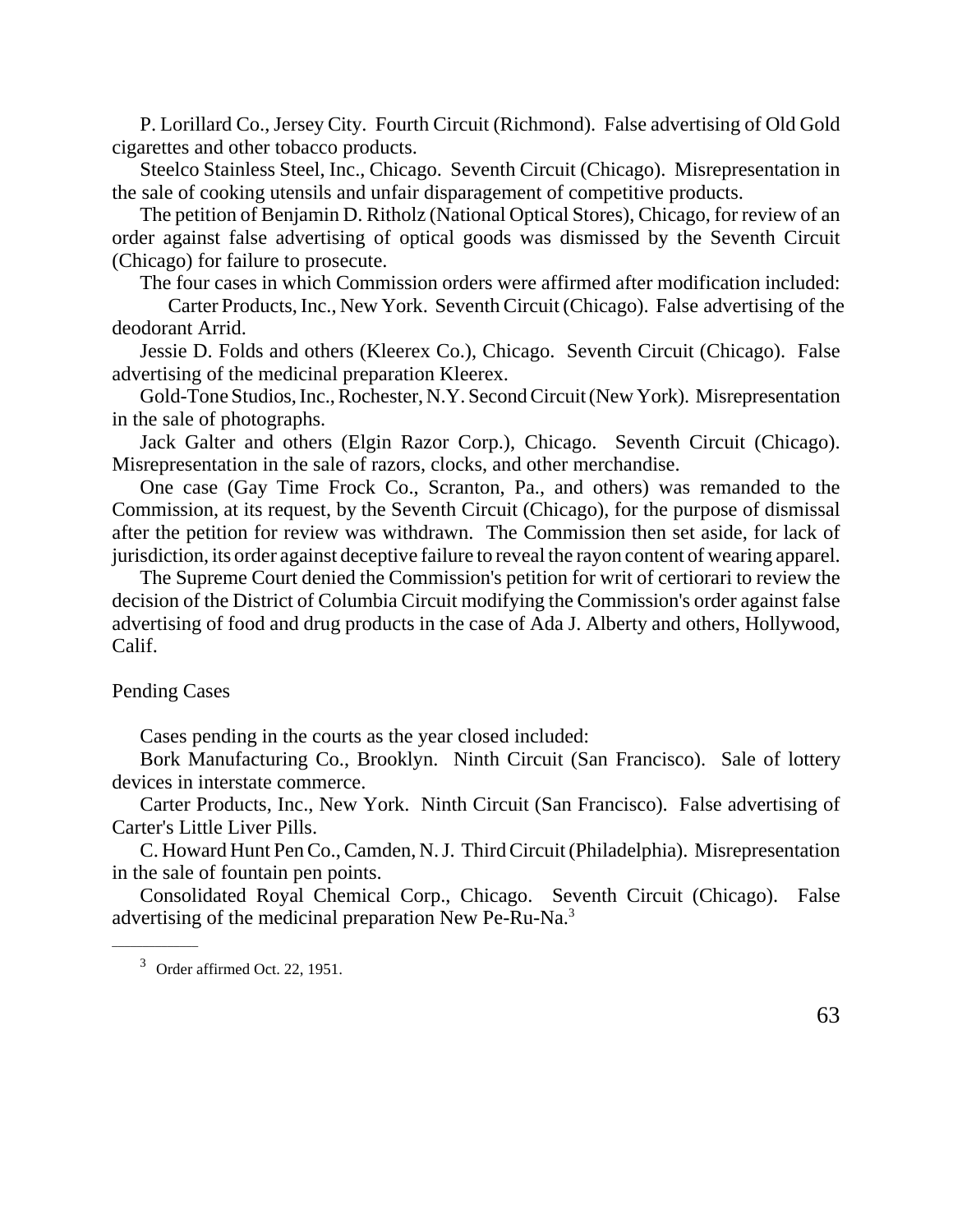E. & J. Distributing Co., (Jacob Colon and others), New York. Second Circuit (New York). Sale of lottery devices in interstate commerce.

Hamilton Manufacturing Co., Minneapolis. District of Columbia Circuit. Sale of lottery devices in interstate commerce.

Jack Galter (Elgin Razor Corp.) and others, Chicago. Supreme Court. Petition for writ of certiorari to review decision of the Seventh Circuit (Chicago) modifying and affirming and enforcing, as modified, the Commission's order banning misrepresentation in the sale of razors, clocks, and other merchandise.

Globe Cardboard Novelty Co., New York. Third Circuit (Philadelphia). Sale of lottery devices in interstate commerce.

L. Heller & Son, Inc., New York. Seventh Circuit (Chicago). Deceptive failure to reveal the foreign origin of imitation pearls. Four other cases involving the same practices were consolidated in this petition for review. The other petitioners were: D. Lisner & Co., Colonial Bead Co., Royal Bead Novelty Co. and Coro, Inc., all of New York.<sup>4</sup>

Leo Lichtenstein and others, Chicago. Ninth Circuit (San Francisco). Sale of lottery devices in interstate commerce.

Mary Muffet, Inc., St. Louis. Seventh Circuit (Chicago). Deceptive failure to reveal the rayon content of wearing apparel. Five other cases involving the same practices were consolidated in this petition for review. The other petitioners are: lrene Karol, National Dress Goods Co., Daresh Garment Co., Inc., Frelich, Inc., and Wax Bros. & Rosenberg Dress Co., Inc., all of St. Louis.

National Toilet Co., Paris, Tenn. Seventh Circuit (Chicago). False advertising of cosmetic preparations.

Rembrandt Studios, Washington, D. C. Fifth Circuit (New Orleans). Misrepresentation in the sale of photographs.<sup>5</sup>

R. J. Reynolds Tobacco Co., Winston-Salem, N. C. Seventh Circuit (Chicago). False advertising of Camel cigarettes.<sup>6</sup>

Joseph Rosenblum (Modern Manner Clothes), New York. Second Circuit (New York). Deceptive use of the word "free" in connection with the sale of wearing apparel.

World Syndicate Publishing Co., Cleveland. Second Circuit (New York). Misrepresentation in the sale of dictionaries.

 $\frac{4}{5}$  Orders affirmed Oct. 30, 1951.<br>
Petition dismissed Oct. 23, 1951, for failure to prosecute.

<sup>6</sup> Order affirmed after modification Nov. 1, 1951.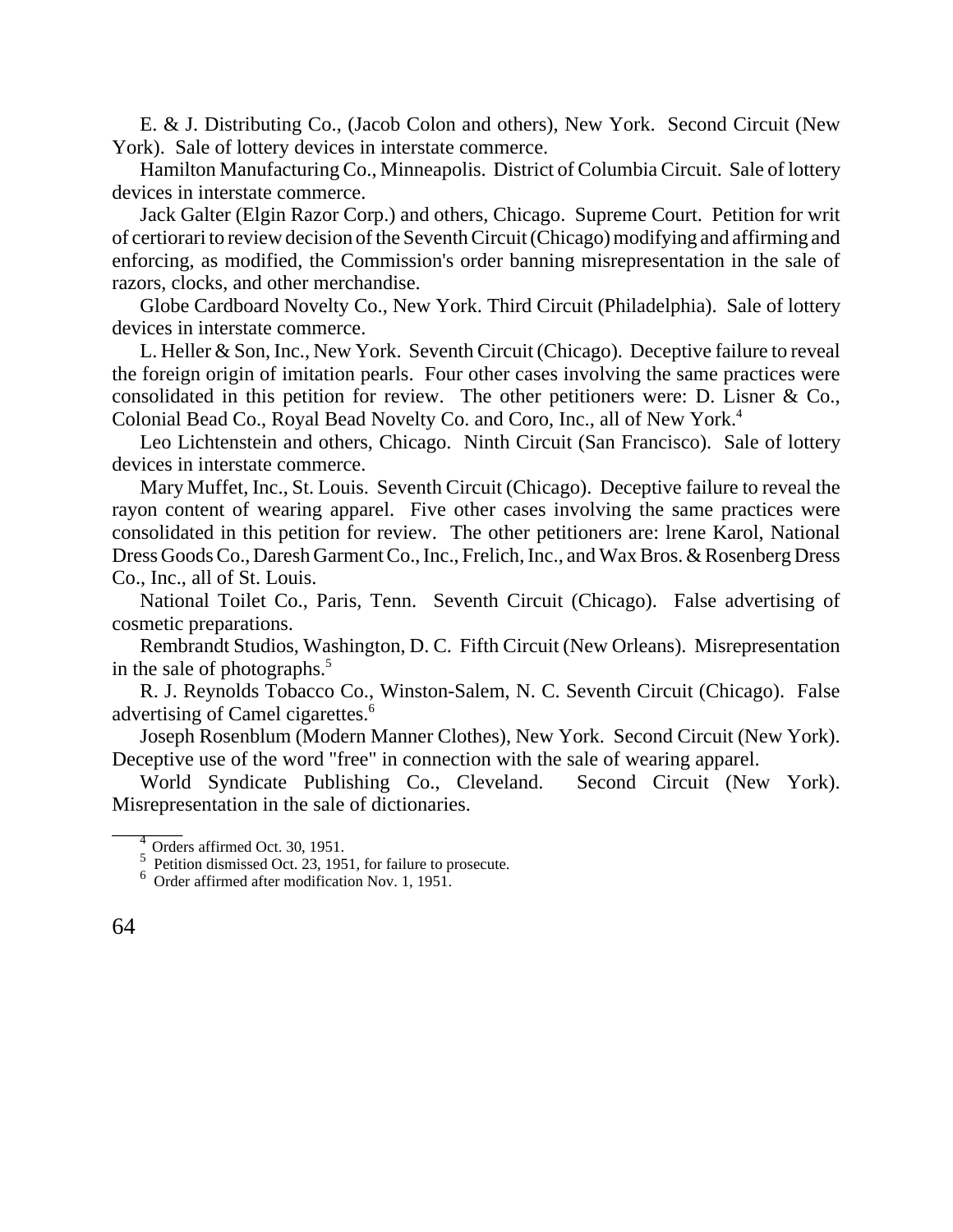### INFORMATIVE LABELING OF WOOL PRODUCTS

| Opinions and interpretations rendered under the Wool Act and regulations ----------------- 623          |  |
|---------------------------------------------------------------------------------------------------------|--|
| Informal cases involving labeling deficiencies in which compliance was effected administratively 14,379 |  |
|                                                                                                         |  |
|                                                                                                         |  |

The Wool Products Labeling Act provides in substance that purchasers shall be informed as to the true content of products which are made or purport to be made in whole or in part of Woolen fiber. It is designed to safeguard producers, manufacturers, merchants, and purchasers of wool products against deception and unfair competition arising from misbranding and nondisclosure of fiber content information.

The fiber content of articles containing, purporting to contain, or represented as containing "wool," "reprocessed wool" or "reused wool" must be disclosed by appropriate stamp, tag, label, or other mark. The act applies to such articles, with specified exceptions, when manufactured for or marketed in "commerce."

The act requires that the label or other means of identification disclose the kind and percentage of each different fiber contained in the product, including the respective percentages of "wool," "reprocessed wool" and "reused wool," and also the maximum percentage of loading and adulterating material, if any. The identity of the manufacturer of the wool product or of a person or firm marketing the product in interstate commerce must also be shown on the label. The label, or a proper substitute containing the required information must not be removed or mutilated by the dealer but must remain on the merchandise when delivered to the purchaser-consumer.

Manufacturers of wool products subject to the act are required to maintain and preserve fiber-content records. Civil penalties are provided for failure to maintain such records.

Products covered by the act include not only finished articles such as wearing apparel and blankets but also the yarns and fabrics from which they are made. These include products of approximately 100 industries which are marketed through some 240,000 distributor and dealer outlets.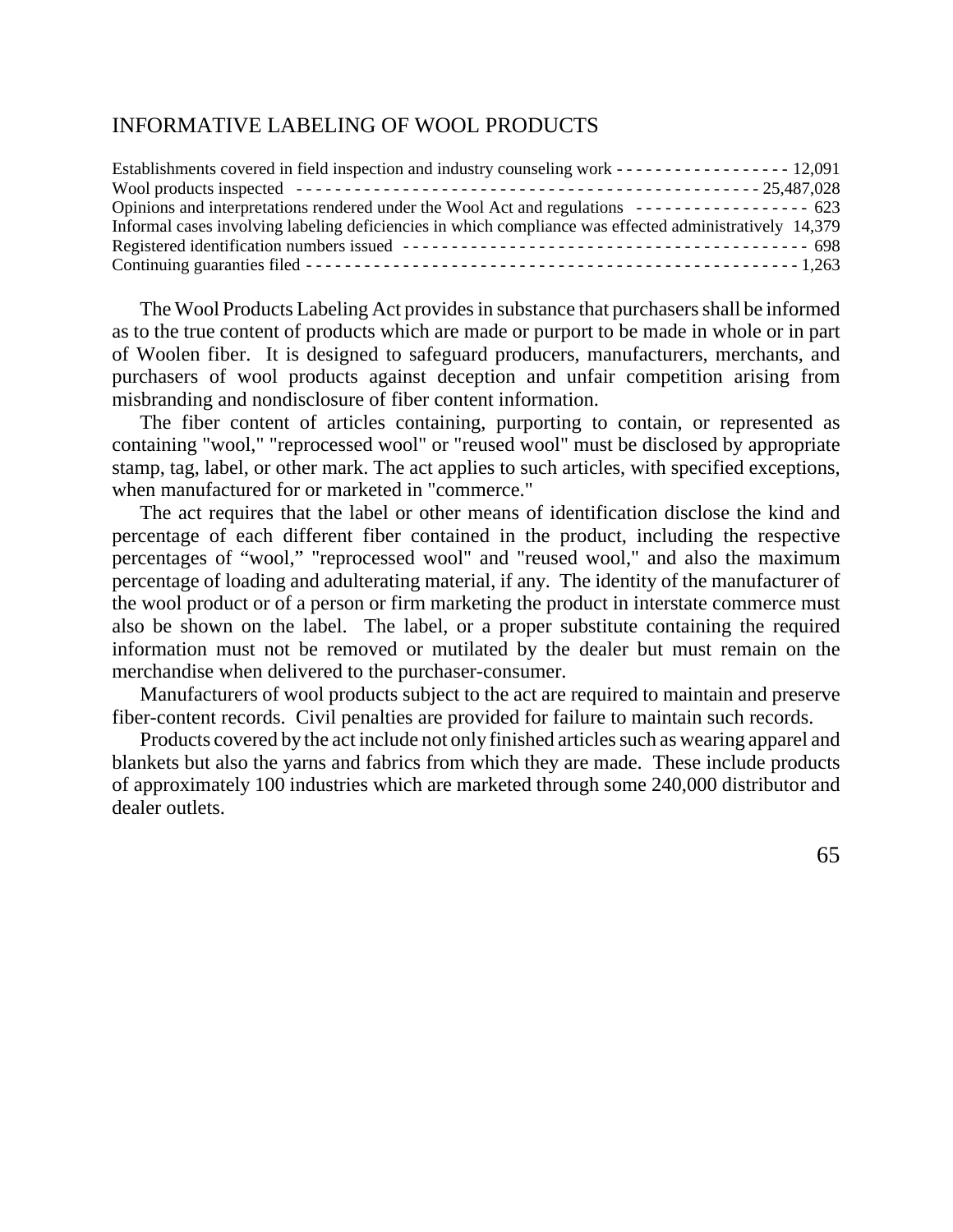Rules and regulations under Wool Act.— Rules and regulations promulgated by the Commission under the authority of the statute are available in booklet form upon request. They provide for manufacturers, distributors, and dealers guidance on how to comply fully with the law. Another publication available on request (W-31a) contains illustrations, with explanatory text, of tag and label forms acceptable under the statute.

Registered identification numbers.—The regulations provide that registered identification numbers may be assigned upon proper application not only to manufacturers of wool products but also to persons subject to the labeling requirements of the act who market wool products in interstate commerce. They also provide that a registered identification number may be used on the label, tag, or other mark as and for the name of the person to whom the number is assigned.

Continuing guaranties.— For the purpose of protecting distributors, dealers, and other resellers, from the charge of misbranding when relying in good faith upon the statement of content furnished by the supplier, provision is made for a guaranty on the part of the supplier. It may be either a separate guaranty specifically designating the wool product guaranteed or a continuing guaranty filed with the Commission and applicable to all products handled by the guarantor. Continuing guaranties are recorded and are open to public inspection.

Enforcement.— In cases involving misbranding which require corrective action by formal proceedings, the use of the cease-and-desist order procedure authorized by the Wool Act has proved adequate. The supporting procedures (condemnation and injunction) specifically provided by the Wool Act are available when needed, however, and in cases of deliberate or willful violation, criminal penalties may be sought.

Administrative compliance work during the year included field inspection and industry counseling, which, in most instances, resulted in voluntary correction of labeling practices by concerns throughout the country.

Compliance inspection work was carried on with 12.091 manufacturers, distributors, and other dealers in wool products. Compliance inspections were made in 33 States and covered approximately 25,487,000 articles. During the preceding fiscal year, compliance inspections of 11,968 concerns were made.

In accordance with the Commission's policy of encouraging law observance through cooperation, many cases involving labeling deficiencies of a technical or minor nature have been corrected administratively. In relatively few cases has it been necessary to invoke formal corrective proceedings. Informal administrative compliance work has proved an effective and economical method of protecting the public interest in this field.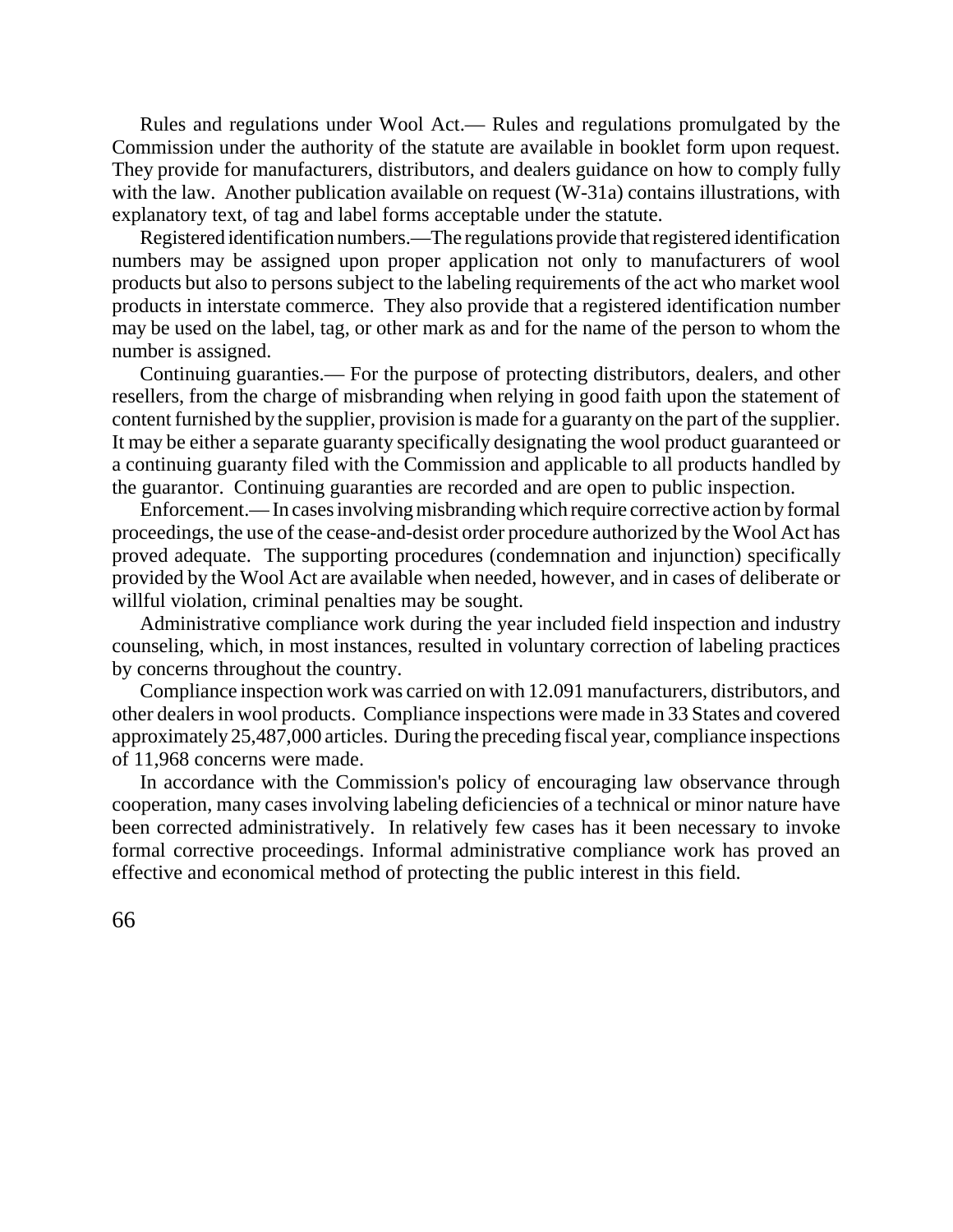# FUNDS EXPENDED

Expenditures of the Bureau of Antideceptive Practices during the fiscal year were as follows: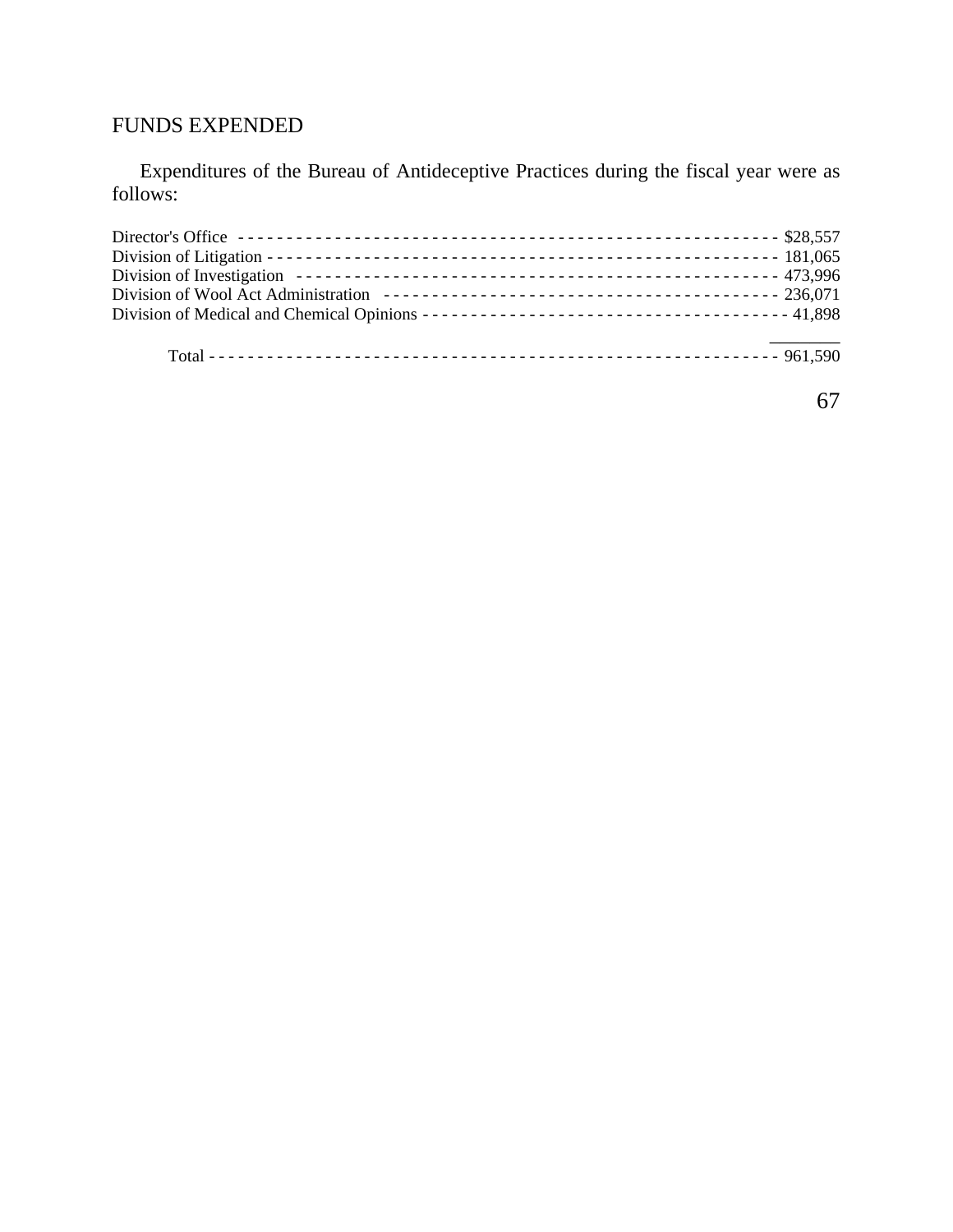# Industry  $\overline{6}$   $\overline{6}$  Cooperation

SECTION 5 of the Federal Trade Commission Act directs the Commission to "prevent" the use in commerce of "unfair methods of competition" and "unfair or deceptive acts or practices." In carrying out this statutory direction, the Commission does not rely solely on the use of formal legal proceedings resulting in mandatory orders to cease and desist. It also makes extensive use of voluntary and cooperative procedures as an effective supplemental means of preventing unlawful practices. This program of "industry cooperation, emphasizing voluntary observance of the laws administered by the Commission, is now centralized in the Bureau of Industry Cooperation, consisting of the Division of Trade Practice Conferences and the Division of Stipulations.

Industry conferences and individual stipulation-agreements exemplify the cooperative approach to the problem of preventing trade practices condemned by the law as "unfair." Trade practice conferences sponsored by the Commission provide members of an industry the opportunity to cooperate in establishing rules for the prevention of unfair practices on an industry-wide basis. The stipulation procedure limits the settlement of certain types of cases by agreement without the necessity of formal proceedings.

Through these procedures, business and industry may obtain authoritative guidance and a substantial measure of certainty as to what they may do under the laws administered by the Commission. To the extent that such cooperative procedures bring about widespread voluntary observance of the law, they avoid the necessity for formal litigation. The result is that both industry and Government; save time and money. Thus, the average citizen benefits in his capacity as a taxpayer. He also benefits directly when industry cooperation results in the prevention of trade practices injurious to him either as a businessman or as a consumer. Another benefit stemming from the program of industry cooperation is the wealth of information made available to the consumer as to what he may rightfully expect in his dealings with business.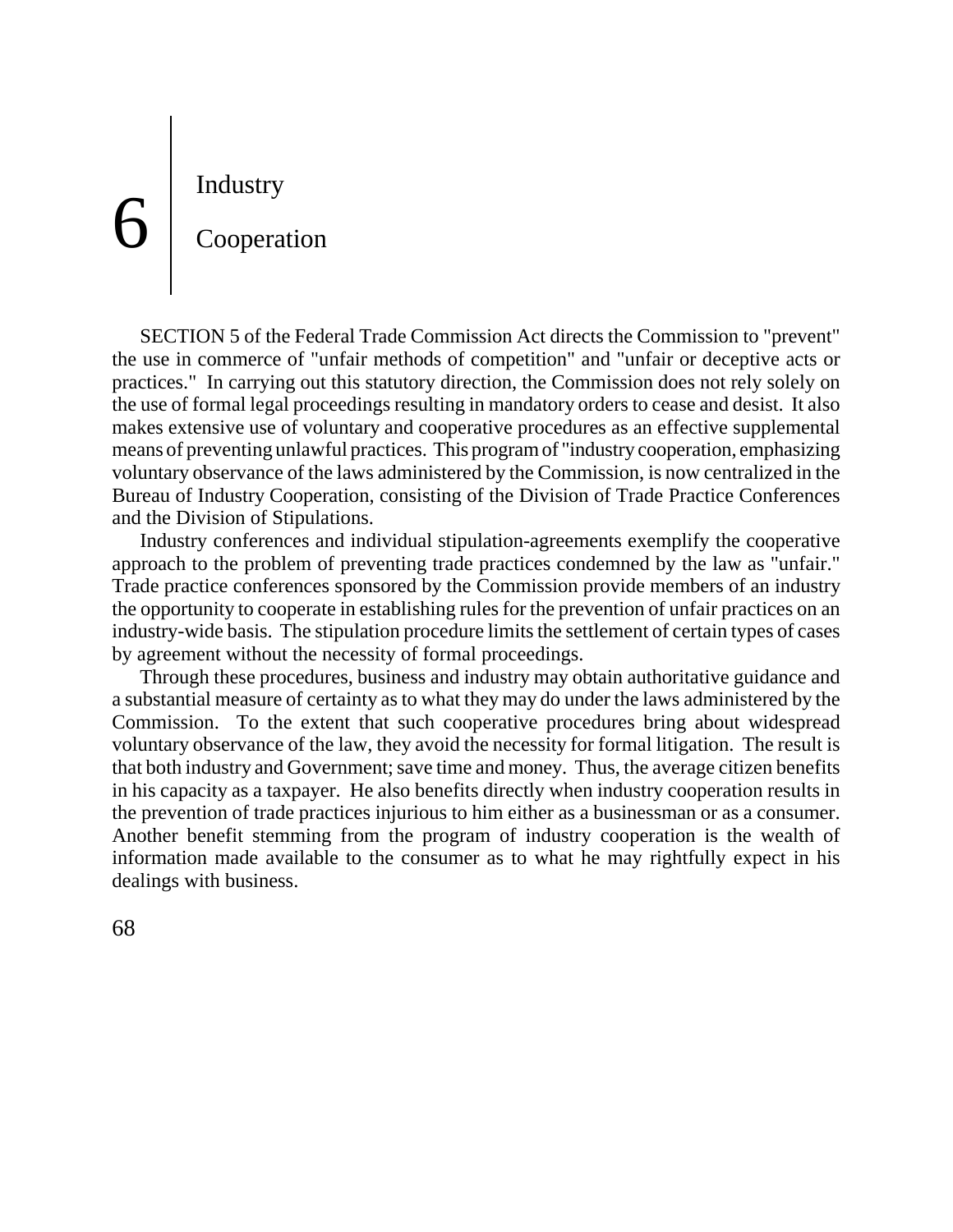Industry cooperation received continuing attention from the Commission during the year as one of its major programs. It is the policy of the Commission to utilize the trade practice conference and stipulation procedures to the greatest possible extent. But cases are not disposed of by voluntary agreement—either through trade practice conference proceedings, or through the stipulation procedure—if they involve violations of the Clayton Act, combination or collective action in restraint of trade, or practices which are fraudulent or inherently dangerous to health.<sup>1</sup>

#### TRADE PRACTICE CONFERENCE PROCEEDINGS

#### Conference Procedure

 $\overline{\phantom{a}}$ 

The Commission's trade practice conference procedure represents a practical application of the principle of self-regulation. It results in the cooperative establishment of rules designed to prevent unfair trade practices in a particular industry. The aim is to bring about law observance on an industry-wide basis. This is achieved by enlisting the cooperation of industry members and other interested parties, including consumers, in a joint attack on unfair methods of competition and other practices harmful to the industry or to the consuming public. Protection of the public from false and misleading advertising and other illegal practices is the primary purpose of conference proceedings.

Members of an industry for which a conference proceeding is authorized are invited to meet with Commission representatives in a trade practice conference. At the conference there is full and frank discussion of the unfair practices prevalent in the industry and of proposals to prevent them. On the basis of the information and suggestions developed at the conference, a draft of proposed rules is prepared and made available to all concerned for study and comment. Then industry members and others interested—such as consumers are given an opportunity to present their views, suggestions, or objections concerning the proposed rules. This may be done in writing or orally at a public hearing.

 $<sup>1</sup>$  See page 136 for the complete text of the Commission's policy on settlement of cases by trade practice conference</sup> and stipulation agreements.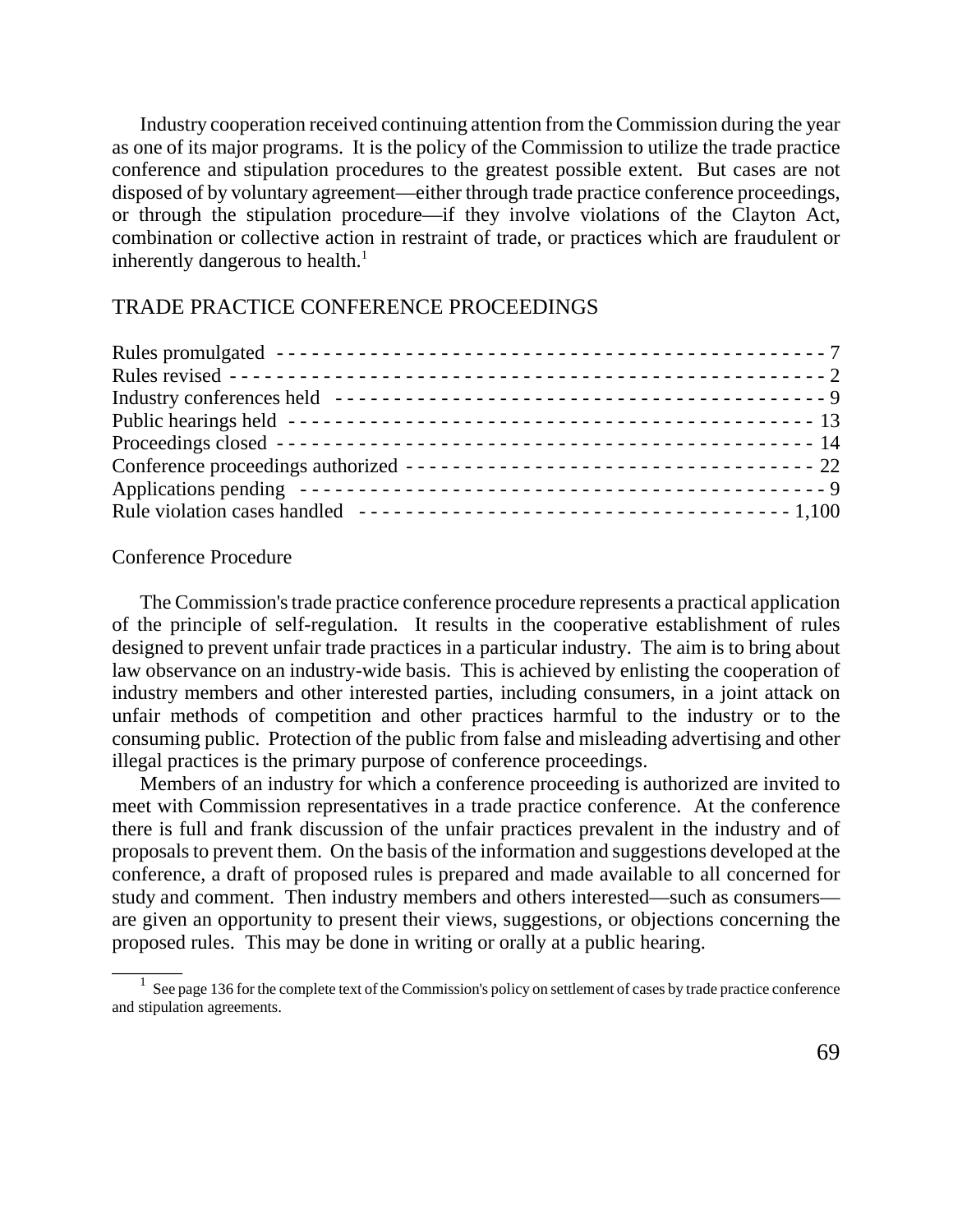After consideration of all matters presented in the proceeding the Commission promulgates rules which specify in detail the industry practices deemed to be "unfair" and violative of law. The rules define and proscribe such practices. They apply the requirements of the statutes, as interpreted by the Commission and the courts, to the problems and practices of the particular industry. Thus, whereas the Federal Trade Commission Act outlaws in general terms "unfair methods of competition" and "unfair or deceptive acts or practices," trade practice rulestranslate these general prohibitions of the statute into specific prohibitions of specific practices. The rules for the canvas cover industry, for example, make clear that one "unfair" practice in that industry isthe misuse of such terms as "fireproof" and "flameproof." Both the marketer and the buyer of canvas covers are put on notice that these terms must be limited to canvas covers that are actually "incombustible" and will remain so throughout their expected life under normal use. Similarly, manufacturers and distributors of bedding, as well as consumers, are authoritatively advised by rules for that industry that bedding products may not be described as "orthopedic" unless they meet certain specifications.

The cooperative establishment of rules often effects immediate and simultaneous correction of trade abuses which might otherwise require prosecution of protracted suits. The expense of investigation and trial of the type sometimes necessary in a single instance may be equal to the entire annual budget of the Division of Trade Practice Conferences. Simplicity and economy in operation are distinctive advantages of the conference plan.

Conference proceedings may be initiated by the Commission upon its own motion or upon application filed by any interested person, party, or group. While most conference proceedings are authorized upon application of a particular industry or trade group, applications may also be made by farm, labor, or consumer groups. The Commission authorizes conference proceedings when such action is considered to be in the public interest and a constructive force for good in the industry.<sup>2</sup>

A close working arrangement is maintained with industries for which rules are promulgated. In this way, industry members are given guidance in their efforts to avoid practices condemned by the rules. Members of the Commission's staff are available to assist industry representatives in working out constructive solutions of problems encountered in conforming trade practices to the requirements of law as set forth in the rules. At the same time, the Commission is kept informed of industry conditions and problems necessitating rule amendment or other action.

 $\overline{\phantom{a}}$ 

 $2^2$  Procedural requirements for establishing trade practice rules are set forth in detail in rule XXVIII of the Commission's Rules Of Practice. (See page 130.)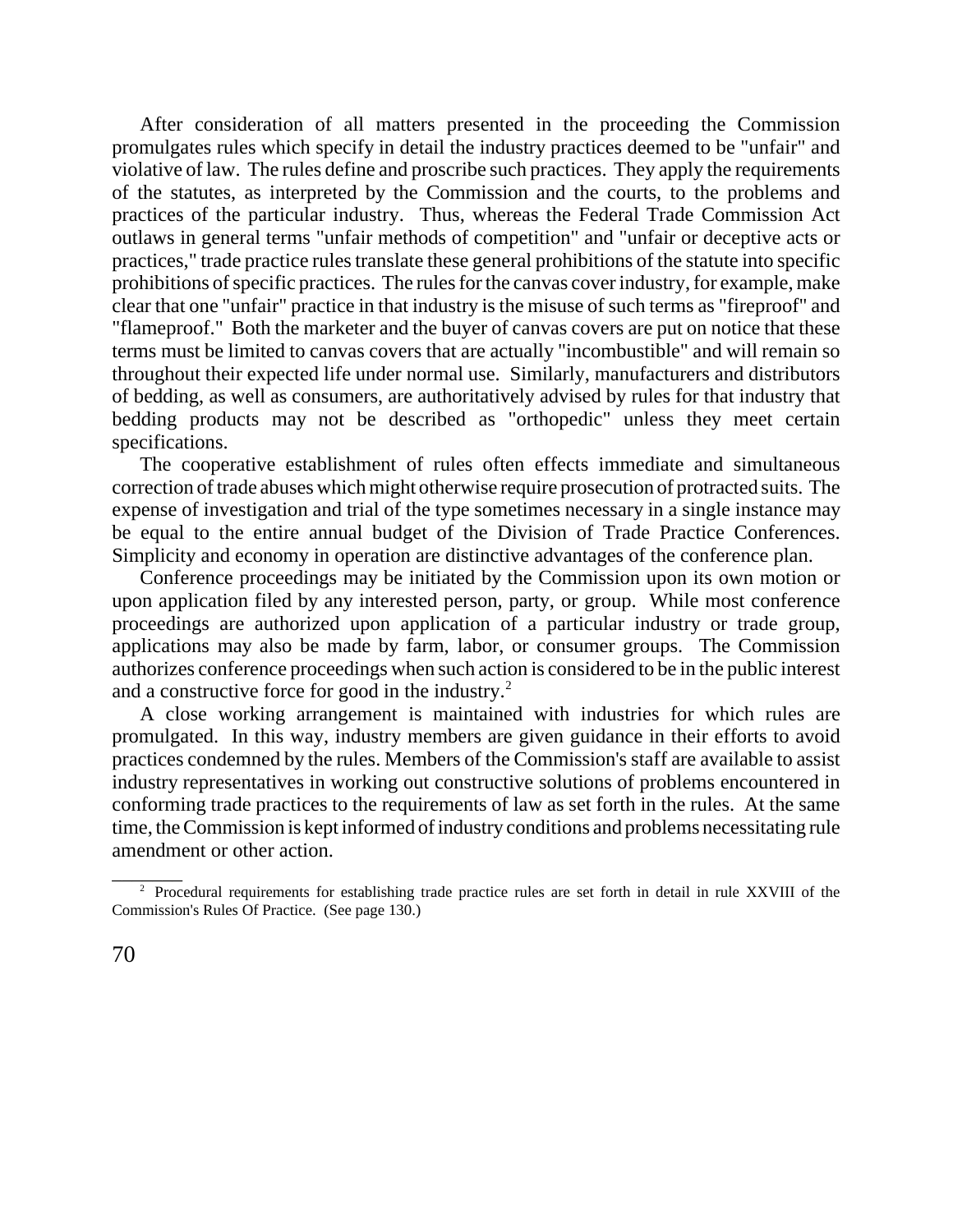#### Classification of Rules

Trade practice rules may include not only provisions for prevention of practices which are illegal per se or conducive to unfair competitive conditions in the industry, but also provisions for fostering and promoting fair competition in the public interest. The Commission classifies promulgated rules as either Group I or Group II rules.

Group I rules.—Rules in this category cover practices considered illegal under laws administered by the Commission, as construed in decisions of the Commission and the courts. The Commission is empowered to take appropriate action in the public interest to prevent the use of these unlawful practices in commerce by any person, partnership, corporation, or other organization subject to its jurisdiction. Group II rules.—Rules of this type embrace permissive practices and voluntary restrictions considered conducive to the maintenance of free and fair competition. These rules are wholly voluntary as distinguished from the mandatory requirements of law expressed in Group I rules. Provisions of this type must be consistent with the law and the public interest.

#### Rules Promulgated

Rules promulgated during the year relating to the retail installment sale and financing of motor vehicles constitute an outstanding example of the use of the conference procedure to bring about simultaneous correction of widespread trade evils injurious to the public.

The principal target of these rules is the concealment of overcharges in installment sales of new and used cars. The rules are the result of conference proceedings begun during the previous fiscal year. The proceedings were prompted by complaints reaching the Commission that automobile purchasers were being grossly overcharged when they bought on the installment plan. These complaints came to the Commission directly from consumers, from such organizations as Better Business Bureaus and the American Automobile Association, and from numerous members of Congress.

The Commission has no authority to regulate finance charges as to amounts. But it was apparent that the overcharges were being imposed by means of an unfair and deceptive practice within the Commission's jurisdiction. The overcharges were extracted, it was shown, by "packing" in the total price an unidentified sum over and above the actual finance charge. This sum was included in the installment payments made to the finance company and then "kicked back" to the dealer. According to estimates made by informed sources, the "pack" practice was costing the public many millions of dollars annually in concealment of exorbitant and fictitious charges.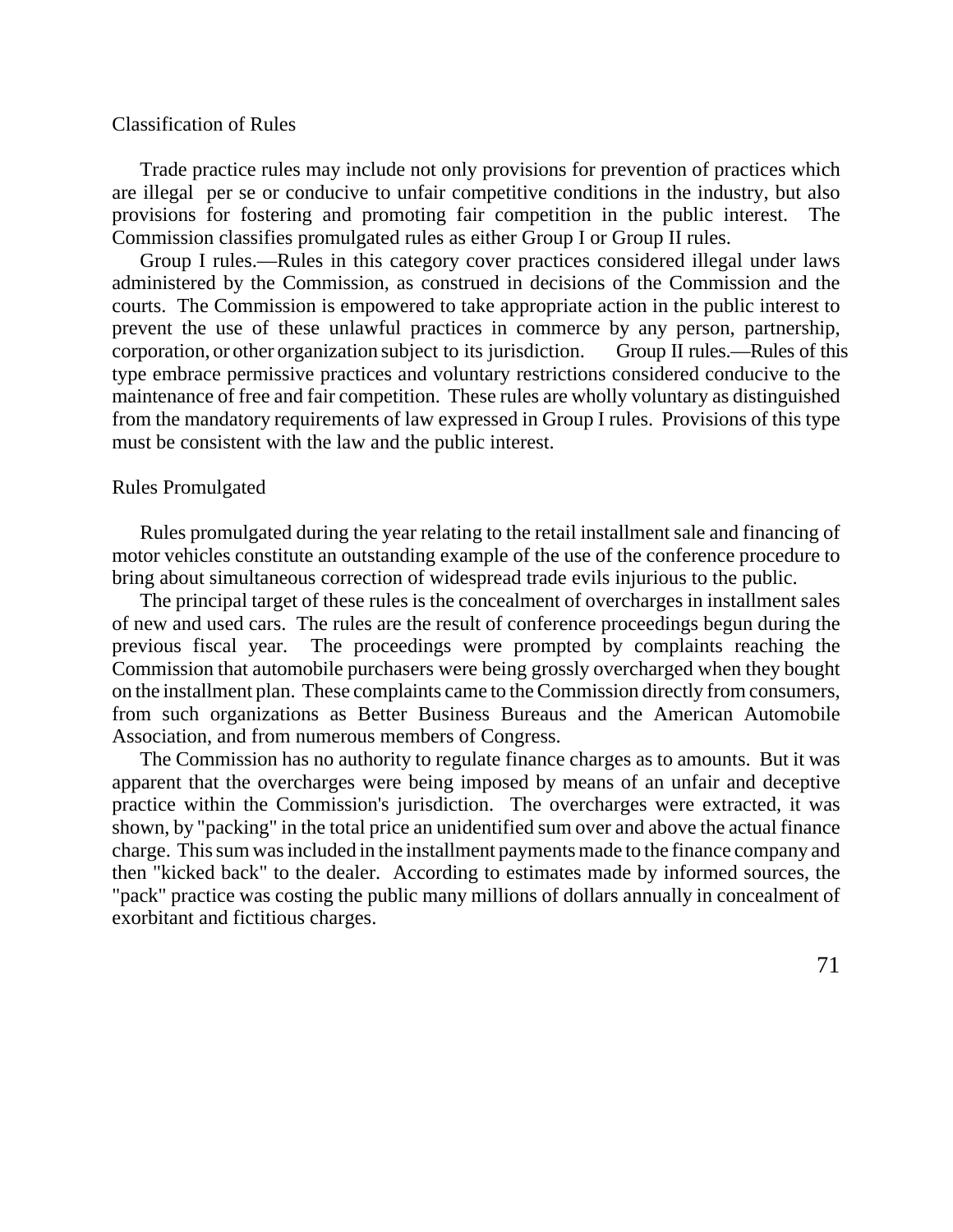In some cases, "packed" charges of as much as 100 percent had been concealed.

In the Commission's consideration of the problem it became clear that the solution was relatively simple. The cure lay in preventing the deception by which the overcharge was concealed from the purchaser. It also became clear that to attack the practice by piecemeal litigation would be both impracticable and unduly costly. The Commission concluded, therefore, that the most feasible and equitable approach was a trade practice conference proceeding. The proceeding was accordingly started on the Commission's own motion. All members of the industry were given an opportunity to participate, as were all other interested persons and groups.

The result was the promulgation in February 1951 of five simple Group I rules. In order to allow all concerned sufficient time to make the necessary adjustments, the effective date was extended to July 7, 1951.

To prevent the practice of concealed "packing," the rules require that the purchaser be furnished with an itemization of the finance charge, insurance costs, and other charges before consummation of the sale.Related practices condemned by the rulesinclude use of deceptive rate charts, the execution of contracts containing blank spaces; misrepresentation of insurance coverage or rates, or of finance charges; and forcing purchasers to obtain insurance from a particular company.

At the outset of the proceedings, there was opposition from many industry members. But since promulgation of the rules, there has been widespread industry cooperation. More than 43,000 dealers and finance companies have signed and returned to the Commission "acceptance cards" signifying their intention to comply with the rules. In addition, many national banks voluntarily expressed their intention to conform their car financing operations to the rules notwithstanding the Commission's lack of jurisdiction over them.

To insure widespread understanding of the rules, approximately 119,000 copies have been distributed. And through correspondence and conferences with staff members, industry members have been aided in applying the rule requirements to their special problems.

Other industries for which rules were promulgated and the principal practices covered are described below.

Canvas cover industry.—Members of this industry are engaged in manufacturing, finishing, treating, processing, or marketing canvas covers, such as tarpaulins, truck covers, flat covers, drop cloths, tents, canopies, and awnings. Among the subjects covered by the rules are misrepresentation of the resistance of canvas covers to fire, water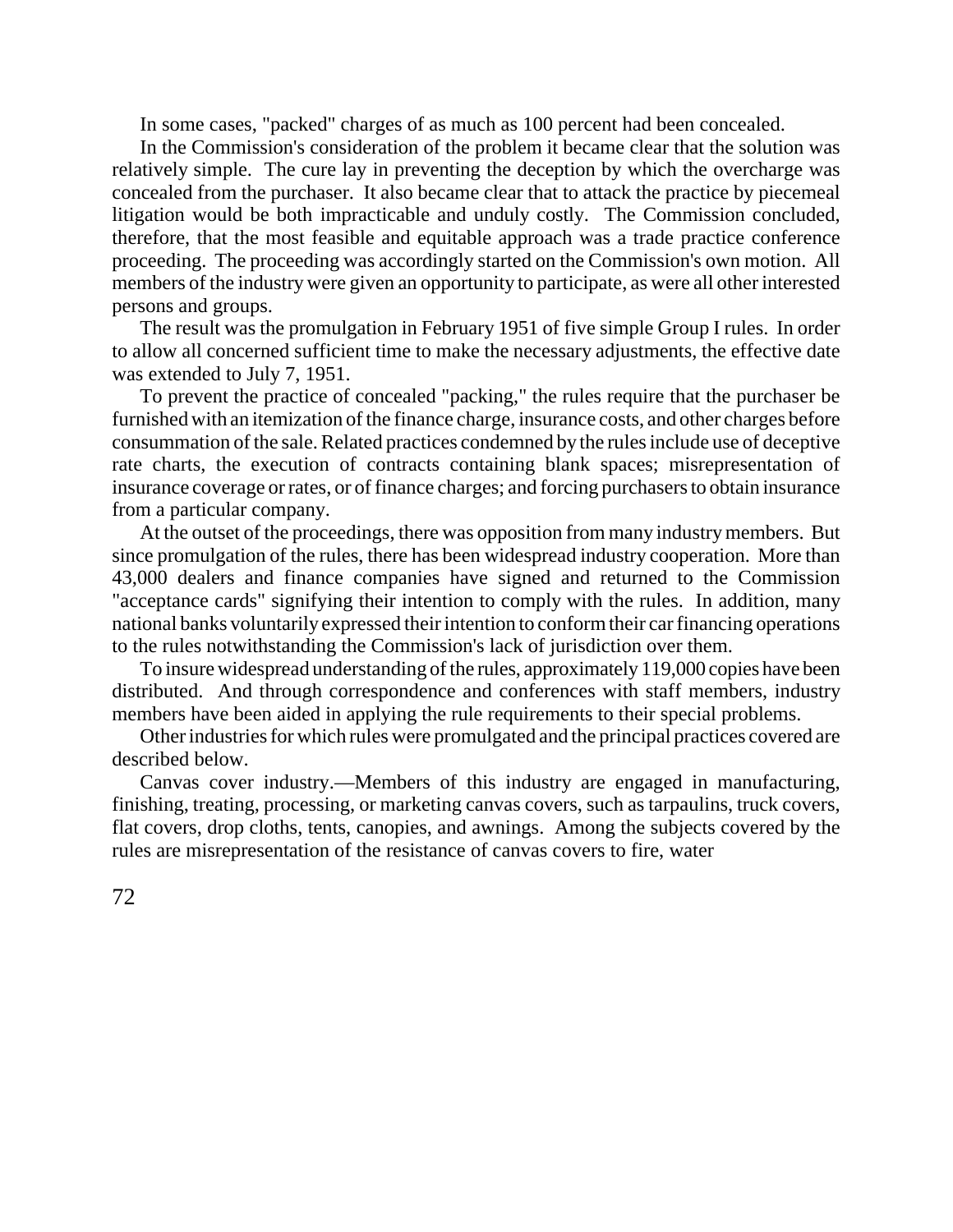passage, weather, or mildew; inadequate disclosure as to size of products and kind and weight of fabric; harmful and excessive stretching; misuse of such terms as "custom-made" and "shrunk"; loading or adulterating products; and failure to disclose presence of used materials.

Bedding manufacturing and wholesale distributing industry.

Industry products covered by these rules include mattresses, bedsprings, metal beds, studio couches, and similar sleeping equipment. Among the subjects covered by the rules are deceptive concealment or nondisclosure of the nature of mattress filler materials; and deceptive use of such terms as "Rx", "Posturized", "Waterproof", "Orthopedic", "Latex", and "Foam Rubber."

Cocoa and chocolate industry.—Members of this industry are engaged in the manufacturing, processing and sale of cocoa and chocolate products marketed for use by the consumer without further commercial processing. The rules are designed to prevent deceptive use of the word "free"; coercing purchase of one product as prerequisite to the purchase of other products; marketing of products through lottery methods; and unlawful discrimination in price or promotional services or facilities.

Slide fastener Industry.—Members of this industry include manufacturers, assemblers, and distributors of zippers. The rules prohibit as unfair the nondisclosure of the foreign origin of slide fasteners or other component parts; misrepresentation of the length of zippers; and competition-stifling exclusive-dealing arrangements with dealers. Group II rules cover such subjects as arbitration of disputes, dissemination of credit information, filing of trademarks, and the furnishing of excessive free samples to prospective consumers. In addition, definitions of significant trade terms are included.

Seam binding industry.—This industry manufactures, distributes, and markets seam binding, which is narrow fabric (other than bias binding) used in the manufacture of wearing apparel to prevent raveling or fraying at seams and hems. The rules are directed primarily against misrepresentation of fiber or material content, yardage, and type of edges of seam binding. Also included are provisions concerning false invoicing and unlawful discrimination in price or promotional services or facilities.

 Parking meter industry.—The business of this industry is the manufacture and marketing of parking meters and related parts and accessories. The rules are directed against various forms of misrepresentation and deception in the advertising or sale of industry products, and also against commercial bribery, inducing breach of contract, deceptive guarantees, fictitious price quotations, and false invoicing.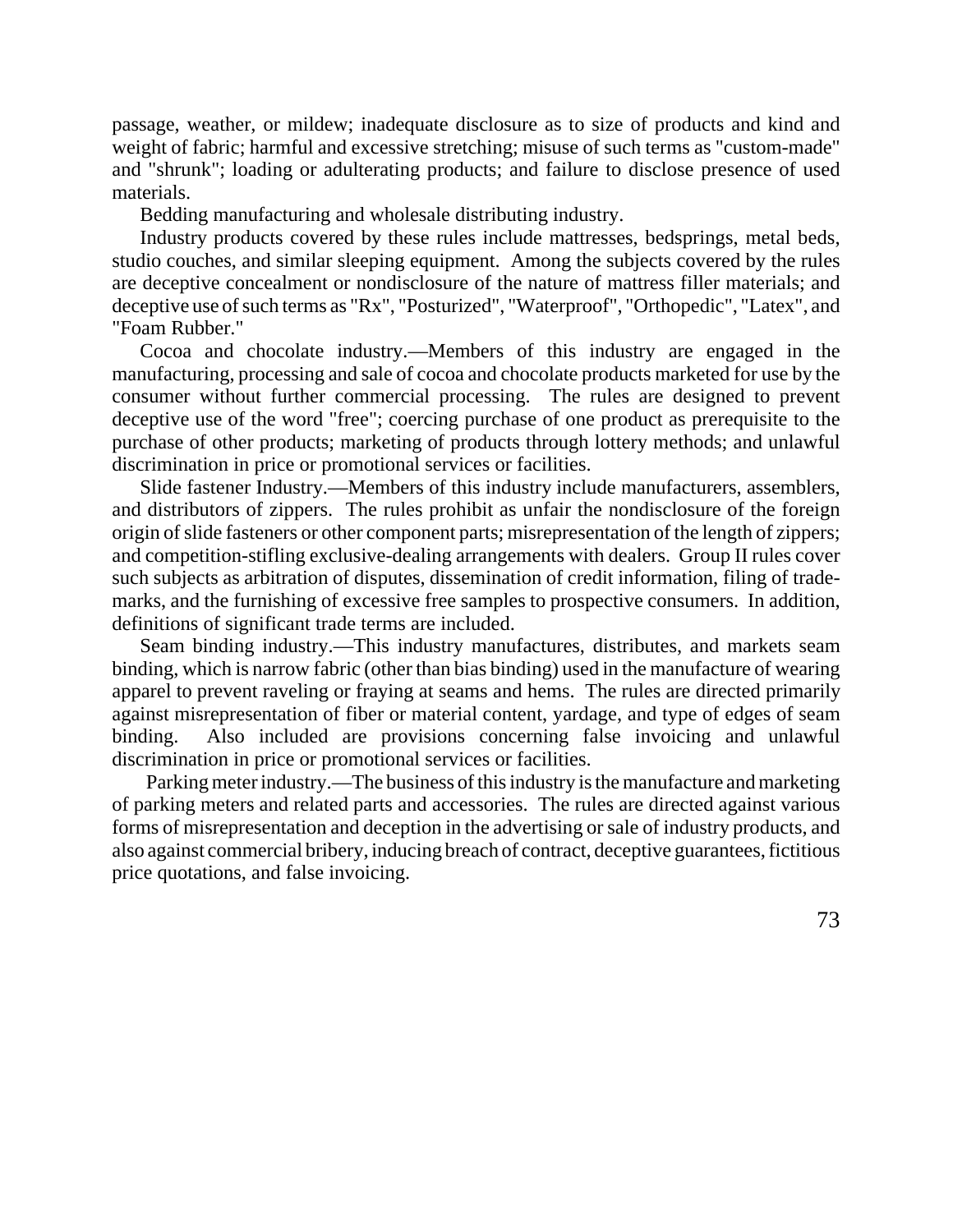#### Rules Revised

Existing rules for two industries were revised:

Milk bottle cap and closure industry.—Members of this industry are engaged in the fabrication, sale and distribution of milk bottle caps, hoods, and closures of all kinds. Rules promulgated for the paper bottle cap industry in November 1931 were revised and extended to cover all milk bottle caps and closures regardless of composition. The revised rules cover such subjects as misrepresentation of industry products and of the character of business of industry members; deceptive use of trade-marks; unlawful coercion or combinations in restraint of trade; commercial bribery; unlawful selling below cost; and unlawful discrimination in price or promotional services or facilities. Group II rules embrace such subjects as arbitration of disputes, repudiation of contracts, and maintenance of accurate records.

Feather and down products industry.— Members of this industry are engaged in the manufacture, processing, distribution, and sale of pillows, comforters, sleeping bags, and similar products, which are wholly or partially filled with feathers or down. These rules constitute a revision and extension of those promulgated for this industry in July 1932. The revised rules contain a new description of the industry covered, as well as definitions of significant trade terms such as "down," "down fiber," "waterfowl feathers," and "natural feathers." They establish trade tolerances as to content and size and describe acceptable labeling practices. The rules also cover use of second-hand materials and cleanliness of feather and down stocks. Other provisions are directed against such unfair practices as fictitious price lists; false invoicing; commercial bribery; defamation of competitors; and unlawful discrimination in price or promotional services or facilities. The estimated annual value, at the manufacturers' level, of products covered by these rules is in excess of \$30,000,000, more than 80 percent of which is produced by industry members who actively cooperated in the revision proceeding.

#### Pending Conference Proceedings

In addition to proceedings which resulted in promulgation of rules, other proceedings were in progress at the close of the fiscal period.

Rules for the cosmetic and toilet preparations industry were approved June 27, 1951. They were scheduled to become effective February 1, 1952, but had not been formally promulgated when the fiscal year ended.

Members of this industry are engaged in manufacturing, importing, selling, or distributing cosmetics, toilet preparations, or devices or accessories sold in combination with such products. One important provision is designed to clarify the requirements of the Clayton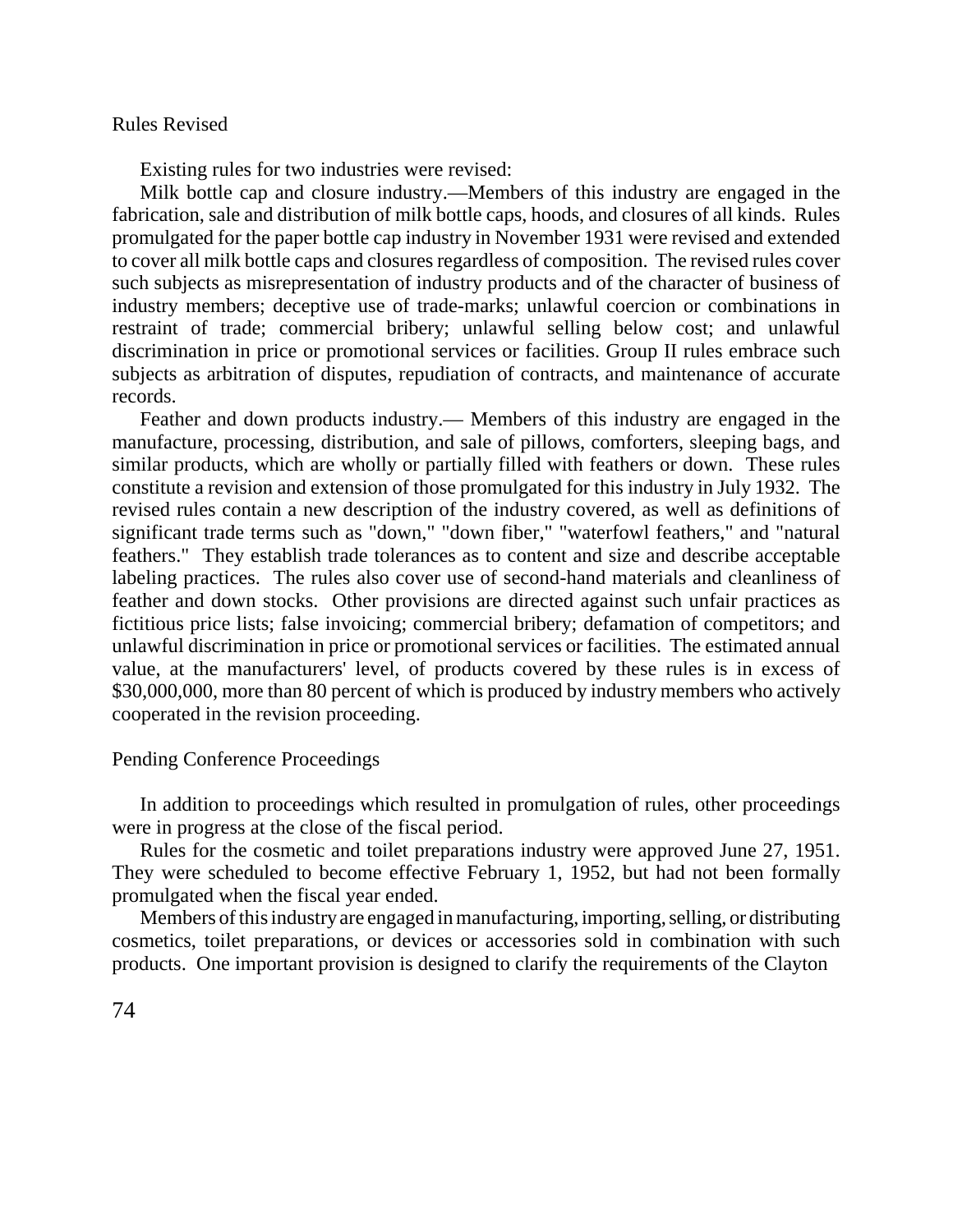Act, as amended by the Robinson-Patman Act, with respect to the supplying of marketing services, facilities, or allowances by industry members to their customers. The rules also contain provisions concerning the illegal use of "spiffs" and "push money" and deception as to foreign origin of industry products.

Conferences were held for revision of existing rules for the rayon industry and the radio receiving set manufacturing industry. The primary purpose of the rayon proceeding was to consider a proposal that the rules be modified to require a distinction in nomenclature between regenerated cellulose yarns(made by the viscose and cuprammonium processes) and cellulose acetate yarns (made by the acetate process).

One of the important proposals in the radio proceeding is to enlarge the scope of the present rules so as to cover television receiving sets and their component parts.

Conferences were also conducted for the gladiolus bulb industry, the floor machinery industry, the set-up paper box industry, the narrow fabrics industry, and the natural, cultured, and imitation pearl industry.

Public hearings were conducted on proposed revisions of rules for the hearing aid industry, the sun glassindustry, the commercial cold storage industry, and the upholstery and drapery fabrics industry. Other public hearings concerned proposed rules relating to use of the terms "gold," "karat," and "solid" in describing articles composed solidly and throughout of an alloy of gold; proposed rules relating to use of such terms as "shrink-proof," "shrink resistant," and "washable" as descriptive of wool products; and proposed rules for the floor wax and floor polish industry and the set-up paper box industry.

#### Rule Administration

The cooperative approach which characterizes the proceedings leading to the promulgation of rules carries over into the administration of rules. The emphasis is on obtaining, through cooperative efforts, the highest possible degree of voluntary law observance. Informal administrative procedures are constantly used to insure that industry members understand and observe the rules established for them. Such action may be by means of correspondence, office conferences, or field contacts.

The close working liaison maintained with industry members enables the Commission to discover instances of rule violations and to promptly seek cooperative action to correct them. At the same time, there is a continuous check on the adequacy of the rules in meeting industryneeds and the development of competitive conditions necessitating revision of rules. In this way, industry members are

$$
977086 - 52 - 6 \tag{75}
$$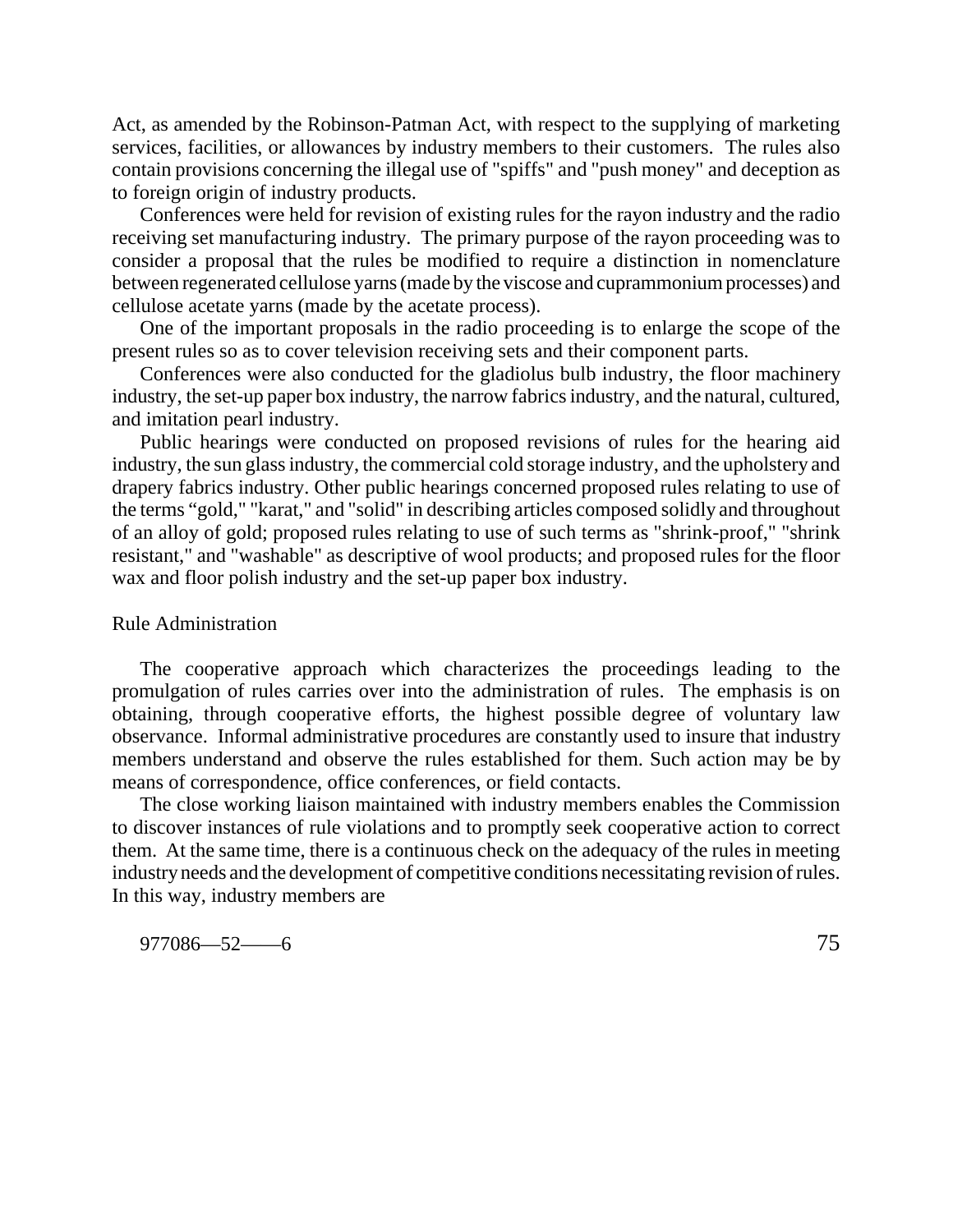given assistance in avoiding practices which might subject them to charges of violating the laws administered by the Commission.

Nearly 1,100 cases, involving 2,341 alleged rule violations, were satisfactorily disposed of through informal administrative action during fiscal 1951. Thirty-one cases were referred to the Commission or its other bureaus for appropriate action. Cases of alleged rule violation pending at the close of the year totaled 197.

Typical of the industries receiving special attention were the following:

Baby chick industry.—A large number of breeders offered for sale many kinds of "crossbred" and "in-crossbred" chicks for which were made a wide variety of false or exaggerated representations as to livability, egg laying, and meat-producing potentialities. Administrative action resulted in modification of such advertising representations to the extent necessary to comply with the industry's trade practice rules. By working closely with officials of the National Poultry Improvement Plan of the U. S. Department of Agriculture, with participating State agencies, and with the industry's trade association, many misrepresentations relating to the sex and breed of baby chicks, as well as to the business status and plan participation of breeders, were discovered and discontinued.

Fountain pen and mechanical pencil industry.—The practice of marking pen and pencil sets with exaggerated or fictitious prices has been substantially curtailed through administration of the industry's trade practice rules. Progress has also been made in bringing about voluntary observance of rule requirements designed to prevent deception in advertising, marking, or branding as to the gold content of the metallic parts of pens and mechanical pencils.

Mail-order insurance industry.—Cooperative work with firms engaged in the interstate promotion and sale of insurance by mail resulted in significant revision of their advertising material. Among other things, advertisements of health, accident, and hospitalization insurance were revised so as to disclose unusual exceptions, limitations, and reductions contained in the policies. Where policy contracts provide that policyholders are subject to assessments in excess of the advertised premiums, this fact must be disclosed to prospective purchasers.

Masonrywaterproofing industry.—Deceptive advertising practices which were formerly prevalent in the industry have been substantially curtailed as a result of administrative contact with industry members. The principal objective has been to eliminate from advertising and labeling material certain representations exaggerating the degree and permanence of water impermeability to be achieved by the use of industry products.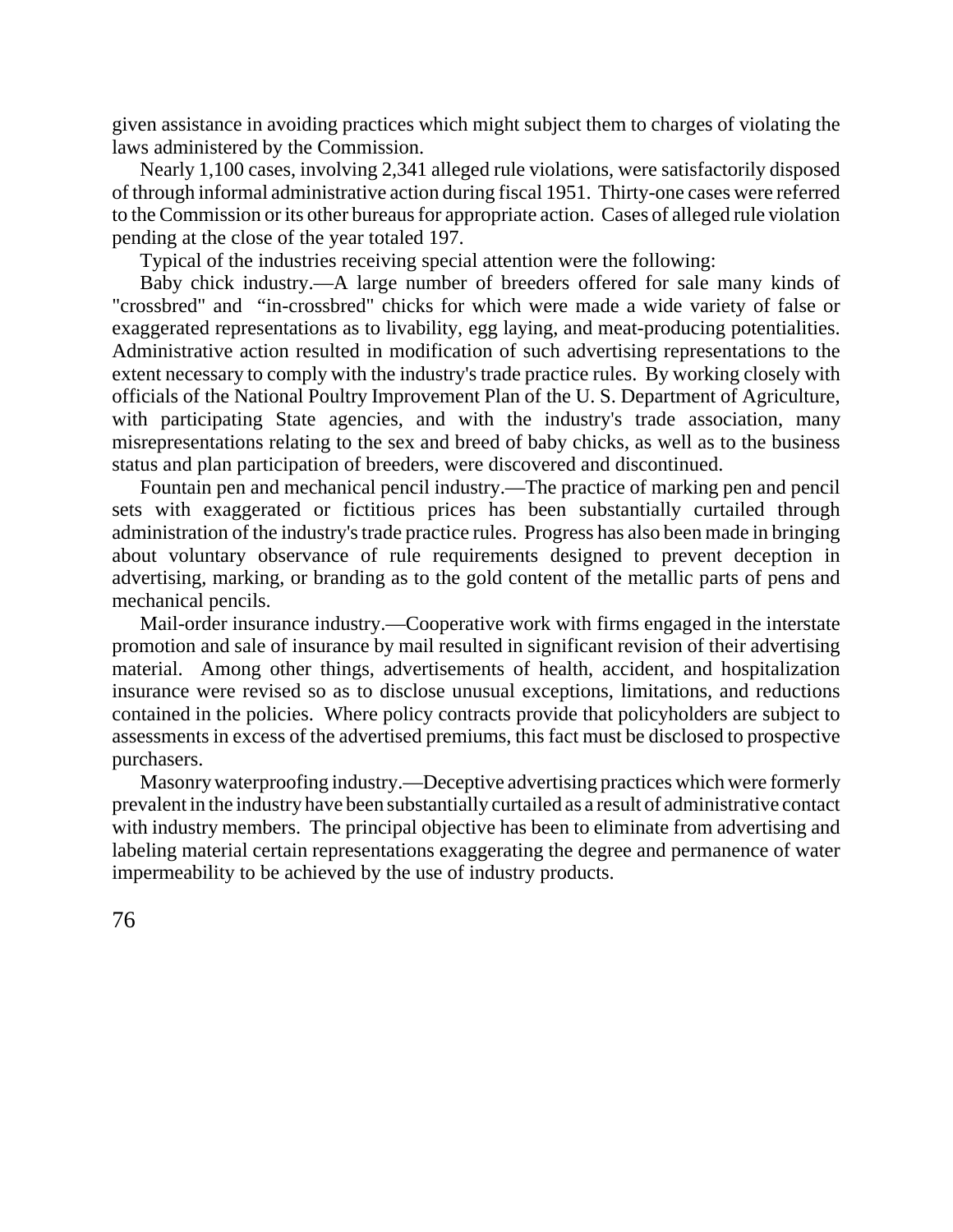Rayon industry.—Extensive cooperative compliance work under these rules has been taken in the form of advertising surveys, office conferences, field work, and voluminous correspondence. In this way both the industry and the consuming public have been protected from the deception arising from failure to disclose the fiber content of products containing rayon. Steps have also been taken to prevent various other deceptive methods employed in the advertising and sale of rayon products.

### SETTLEMENT OF CASES BY STIPULATION

The voluntary, cooperative approach is also reflected in the settlement of cases without resort to the formal complaint and trial method. In certain types of cases involving unfair methods of competition or unfair or deceptive practices, when there has been no fraudulent intent,<sup>4</sup> the Commission offers businessmen the opportunity of entering into voluntary agreements to discontinue practices considered violative of law.

The Division of Stipulations in the Bureau of Industry Cooperation is charged with the duty of negotiating settlements under the stipulation procedure. The Division does not investigate or prosecute anymatter. Its procedure is to notify the businessman concerned that certain of his business practices have been challenged as illegal. The notice includes a statement of the specific practices which preliminary investigation indicates should be discontinued. The businessman may reply by letter or confer, either in person or through an authorized representative, with the chief or assistant chief of the Division of Stipulations or with an attorney-conferee. He is given opportunity for an informal conference-hearing in which one or more staff members of the Bureau of Antideceptive Practices who were concerned with the case during its investigational stage may also participate.

The procedure encourages frank, informal, and thorough discussion of the facts and issues involved, either by correspondence or in

\_\_\_\_\_\_\_\_\_\_\_\_\_\_

<sup>&</sup>lt;sup>3</sup> Includes 13 amendment stipulations.

<sup>4</sup> See page 136 for the full text of the Commission's policy on settlement of cases by stipulation.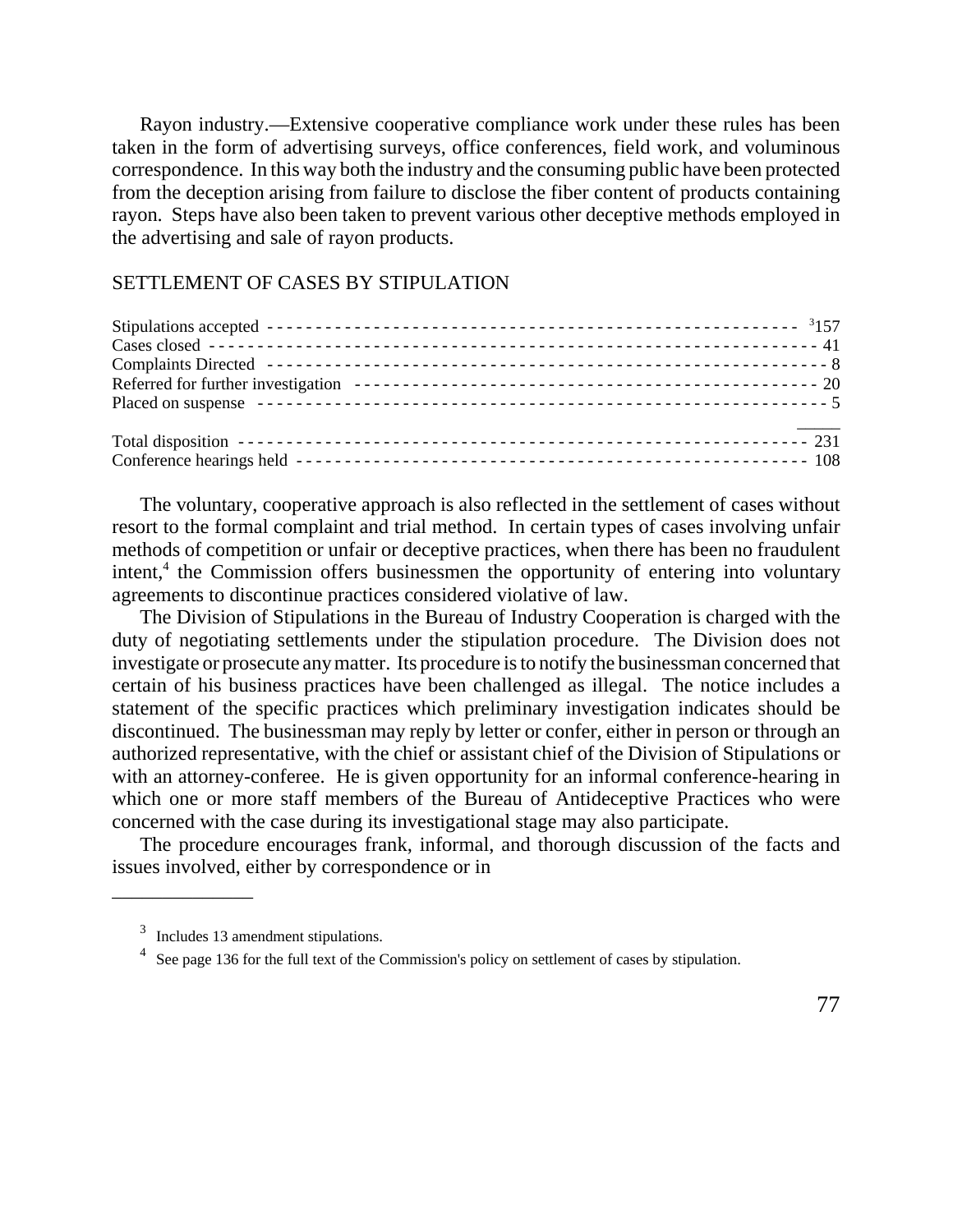conference. The result is generally an amicable settlement providing protection of the public interest; but avoiding prolonged litigation. Where the charges are considered to have been substantiated, a stipulation of facts and an agreement to cease and desist are presented to the Commission for its consideration in disposing of the case. Or this informal proceeding may result in a recommendation for closing the case, either in whole or in part, or for other action in accordance with the law and the public interest.

Cases disposed of by stipulation-agreements during the fiscal year covered a wide range of unfair or deceptive practices, particularly in the field of false and misleading advertising. The following summary illustrates the nature of the cases handled in this way.

Two makers of electric water heaters agreed to attach to their devices a warning that dangerous electric shock may result unless directions for use are carefully followed. Several sellers of insecticides and rodenticides discontinued sweeping claims as to the effectiveness and safety of their products. Agreements were reached with eight companies for an end to claimsthat their antihistamine preparations will cure or prevent the common cold. A varnish will no longer be advertised as "weatherproof" or "alkali-proof."

Advertisements of several hair preparations were revised to eliminate claims that they control dandruff or prevent baldness. One firm promised to stop representing its product would regrow hair. Misuse of the term "waterproof" in describing mattresses and related products was halted in several instances. Several agreements provided for discontinuance of unwarranted claims for medicinal preparations. Another practice covered in several stipulations was that of fictitious price-marking. A lumber company agreed to stop advertising, contrary to fact, that its lumber is cut to standard sizes within allowable tolerances.

Sellers of such automotive products as gasoline additives and a "wattage regulator" agreed to eliminate from their advertisements certain performance claims not warranted by the facts. Buyers of metal awnings were protected from deception when several sellers agreed to stop advertising their products as windproof or stormproof. Other claims discontinued were to the effect that the initial cost was the only cost because the awnings required no maintenance.

Claims for synthetic starches were modified considerably as a result of the stipulation procedure. Several companies agreed to stop making sweeping statements that their products greatly prolong the life of fabrics, while others promised to discontinue claims of "permanence." A cigarette maker stipulated that it would refrain from advertising that its cigarettes provide a defense against throat irritation. In another case, a manufacturer of pens and pencils agreed to stop evading the terms of its service guaranty.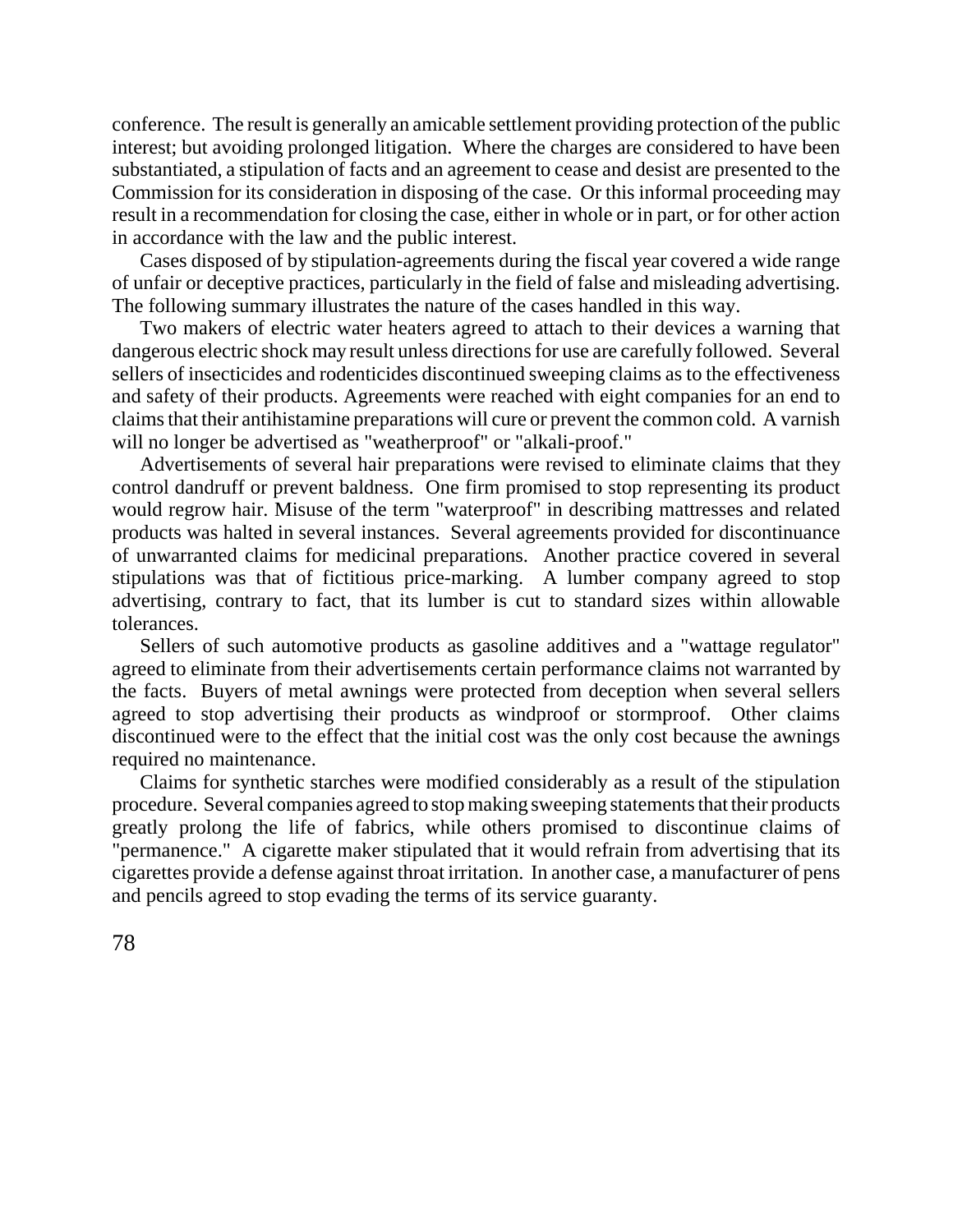Voluntary corrective action was taken in two instances by sun glass makers after the Commission challenged their advertising claims. One case involved claims that the sun glasses met prescribed standards when there was no adequate control to insure that they did. Representations that vegetable fiber sealing compounds are metallic solders or will effect "permanent" repairs were discontinued in two cases.

The stipulation procedure also put an end to claims that pine oil disinfectant kills the germs that cause pneumonia, diphtheria, and tetanus. And perfumes compounded in the United States by a New Jersey firm will no longer be represented as "French." Numerous claims as to the reducing and health-giving effects of an electric vibrator were discontinued as contrary to the facts.

After stipulations are accepted by the Commission, the Division of Stipulations obtains reports showing how the signer is complying. These reports must be in writing and signed by the interested parties. In some cases, the reports must be accompanied by representative specimens of all advertising in current use. During the fiscal year 151 reports of compliance were obtained and submitted to the Commission.

#### FUNDS EXPENDED

For trade practice conference work, a total of \$190,646 was spent during the fiscal year. The amount expended by the Division of Stipulations was \$85,483. Total expenditures for the work of the Bureau of Industry Cooperation were \$276,129.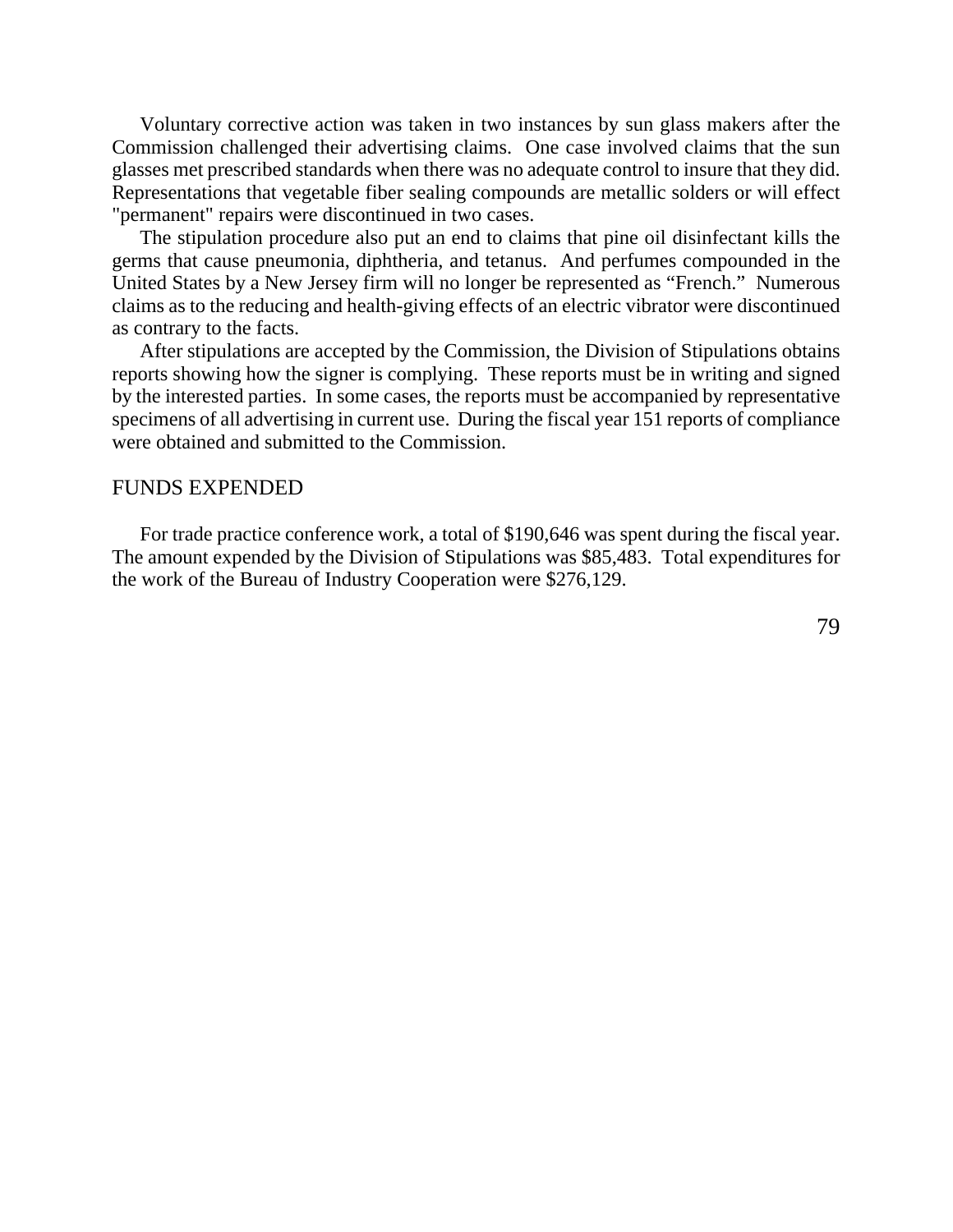# Case Work Progress 7 Under New Procedures

CONSIDERABLE PROGRESS was made during the year in the continuing program to bring the Commission's legal case work to a more current status. In fiscal 1951, the Commission disposed of 162 cases in which complaints had been issued, an increase of 13 percent over the 143 cases disposed of during the preceding year. While 311 cases were pending at the close of fiscal 1950, the number was reduced to 260, a decrease of 16 percent, by the end of fiscal 1951.

Of the cases disposed of during 1951, 121 resulted in cease-and-desist orders, an increase of 53 percent over the 79 cease-and-desist orders issued in 1950. In addition, during 1951, 9 cases in which formal complaints had been issued were settled by acceptance of stipulations to cease and desist instead of by formal orders. Two cases had been thus settled during 1950.

Cease-and-desist orders in antimonopoly cases totaled 23, an increase of almost 44 percent over the 1950 total of 16. In antideceptive practice cases, 98 orders to cease and desist were entered, or an increase of 55 percent over 1950, when the number was 63. When cases settled by stipulation are included, the respective antideceptive case totals are 107 and 65, and the increase in corrective actions in 1951 amounts to nearly 65 percent.

In informal cases—that is, where formal complaints were not issued—157 stipulations to cease and desist were accepted during 1951, a decrease from the 1950 total of 164. Informal cases disposed of by administrative treatment—that is, by letters or affidavits of discontinuance—showed an increase, however, aggregating 281 in 1951, as compared to 253 in 1950.

At the close of fiscal 1951, 995 applications for complaint, involving both monopolistic and deceptive practices, were pending, compared to 1,166 at the close of the previous year. Formal complaints issued in 1951 totaled 109, compared with 124 in 1950.

The increase in the number of formal cases disposed of represents a forward stride in the Commission's effort to clear from its docket a backlog of cases pending for long periods, as well as to expedite the disposition of current cases. The progress made in this program is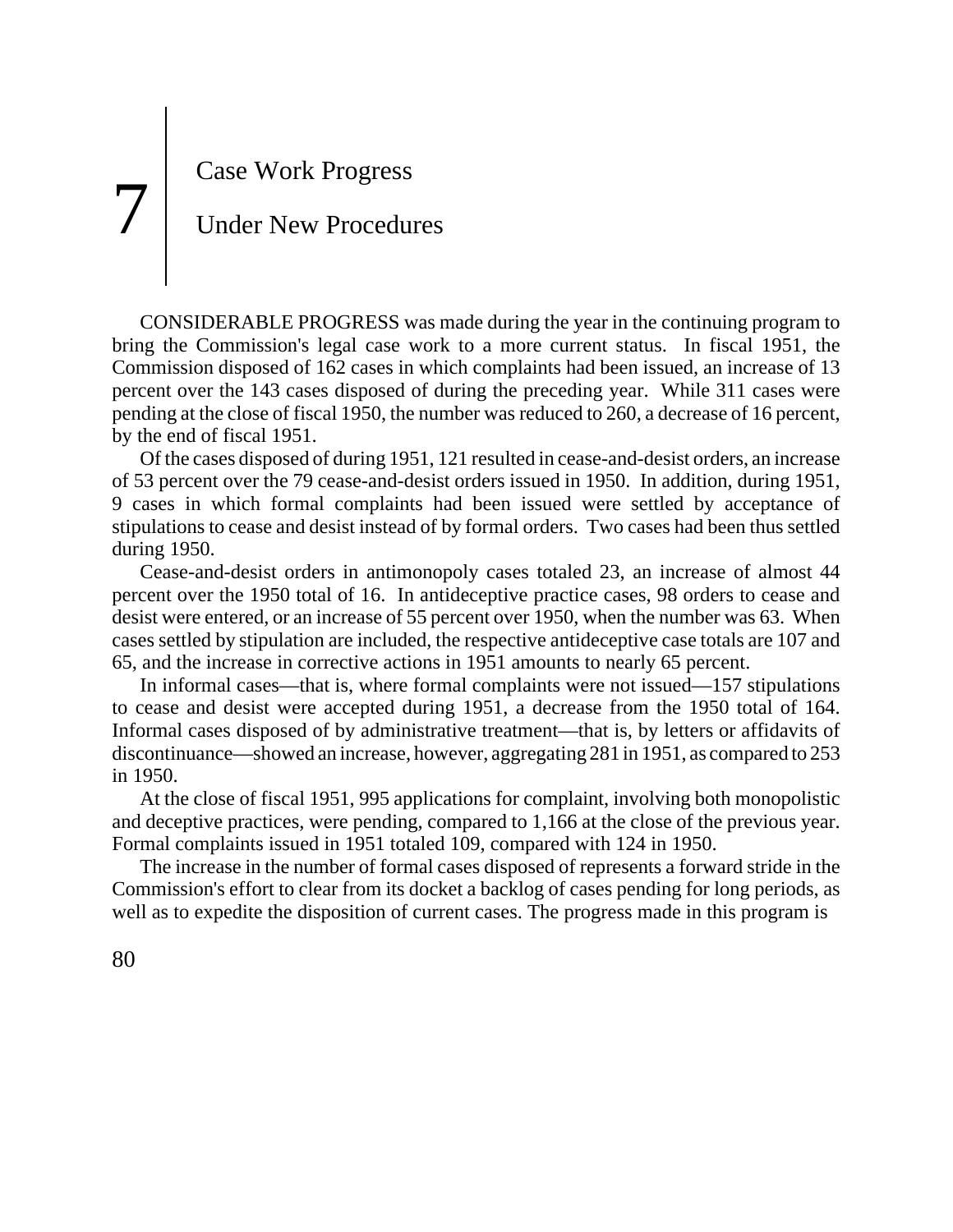attributable in large measure to procedural changes adopted for the purpose of avoiding delays. One of the principal changes was the amendment of the Rules of Practice, effective in June 1950, to authorize trial examiners to make "initial decisions" in the cases they hear. These decisions then become Commission decisions unless appeals are taken or unless the Commission, on its own initiative, dockets a case for review. The former practice was for trial examiners to make a report on the evidence and a "recommended decision," with the "initial decision" being made by the Commission.

The new procedure, which is authorized by the Administrative Procedure Act, has the effect of making trial examiners an initial trial court whose decisions are subject to review by the Commission.

The first year of operation of the initial decision procedure has more than fulfilled the hope expressed when it was adopted that, by eliminating much duplication of work, it would speed action on cases. During fiscal 1951, production by the trial examiners showed a marked increase despite a reduction in staff.

During 1951, 9 trial examiners submitted 102 initial decisions, plus 17 recommended decisions in cases where the former rule was applicable. During 1950, 16 trial examiners had prepared 47 recommended decisions and 1 initial decision and had certified the record to the Commission in 12 cases in which admission answers were filed.

The production increase is accounted for partly by the fact that under the initial decision procedure, a trial examiner is not required to include a lengthy detailed report on the evidence, as formerly. This change alone results in a substantial saving of time.

Cases were speeded also by the practice of assigning a case to a trial examiner when the complaint is issued. In this way, trial examiners handle all preliminary and interlocutory motions instead of the Commission. The Commission is thus relieved from considerable onerous detail in the disposition of such motions, and the net effect is to eliminate delays.

The final disposition of a case is likewise expedited by the provision that an initial decision becomes a Commission decision 30 days after it is served unless it is appealed or docketed for review.

Fifty-seven initial decisions became effective during the fiscal year, 40 of them without appeal or review. Of 16 cases placed on the review docket, 14 were adopted by the Commission after review. Appeals were taken in 25 cases, with 3 initial decisions affirmed, 1 modified, and 21 pending at the end of the year. Initial decisions in 21 other cases were being processed as the year closed.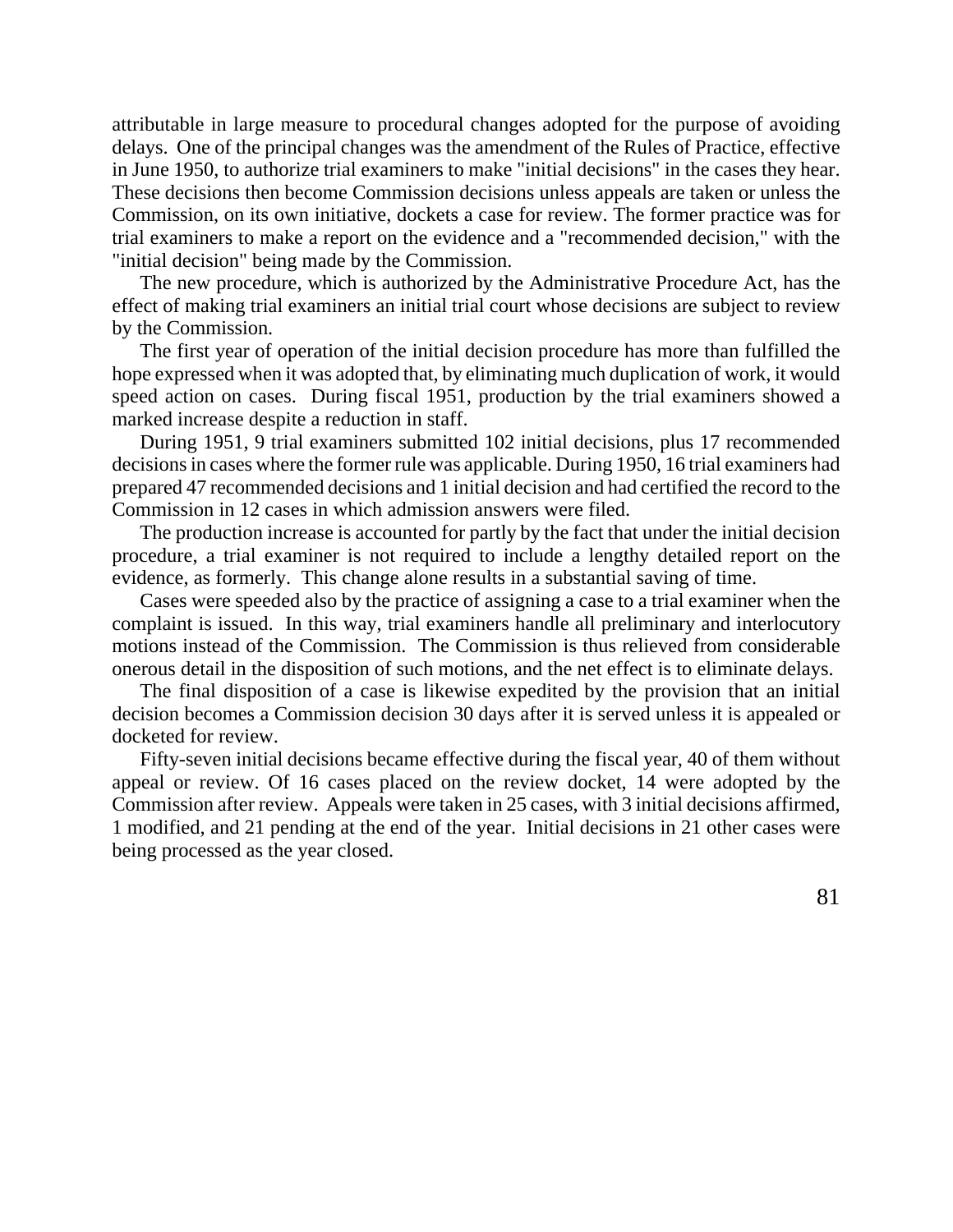#### OTHER PROCEDURAL CHANGES

The year was marked by several other changes in the Commission's procedures and rules of practice designed to expedite the disposition of formal cases and reduce the time and expense required.

Just before the close of the fiscal year, the Commission adopted a rule of practice specifying in detail a procedure for settlement of cases based upon consent of the parties. The rules had previously provided only in general terms for the making and consideration of offers of settlement.

Under the new rule, a consent settlement consists of findings containing the jurisdictional facts and a statement of the acts and practices which the Commission had reason to believe were unlawful, together with an order to cease and desist, all entered by consent of the parties. The only admission a respondent need make under this procedure is an admission of the jurisdictional allegations of the complaint.

Reluctance of respondents to admit having engaged in unlawful practices has in the past resulted in long and expensive litigation in some instances where, except for the necessity for such admissions, the proceeding might have been settled without trial. It is believed that under the present rule many cases will be settled by the entry of findings as to the facts and order to cease and desist which will prevent a continuation of unlawful practices without having to go through the expense and delay involved in trial of the case. This procedure is analogous to the consent-decree procedure used by the Department of Justice in many of its civil cases under the antitrust laws.

Earlier in the year, changes were made in the rules of practice to provide for entry of default orders in cases where a respondent files no answer and does not contest the proceeding. Under these rule changes, when a provisional order to cease and desist is contained in the notice portion of the complaint and no answer is filed, and the proceeding is not contested, the provisional order contained in the complaint may be entered asthe order disposing of the case. Heretofore, when there was no answer filed and no contest made, the Commission nevertheless was required to put in the evidence necessary to make out a prima facie case. The new procedure eliminates the necessity for the taking of evidence in such instances.

### MANAGEMENT IMPROVEMENT PLAN

In addition to procedural changes, the Commission inaugurated a variety of internal administrative changes designed to promote efficiencyand economy. These steps were taken under the Commission's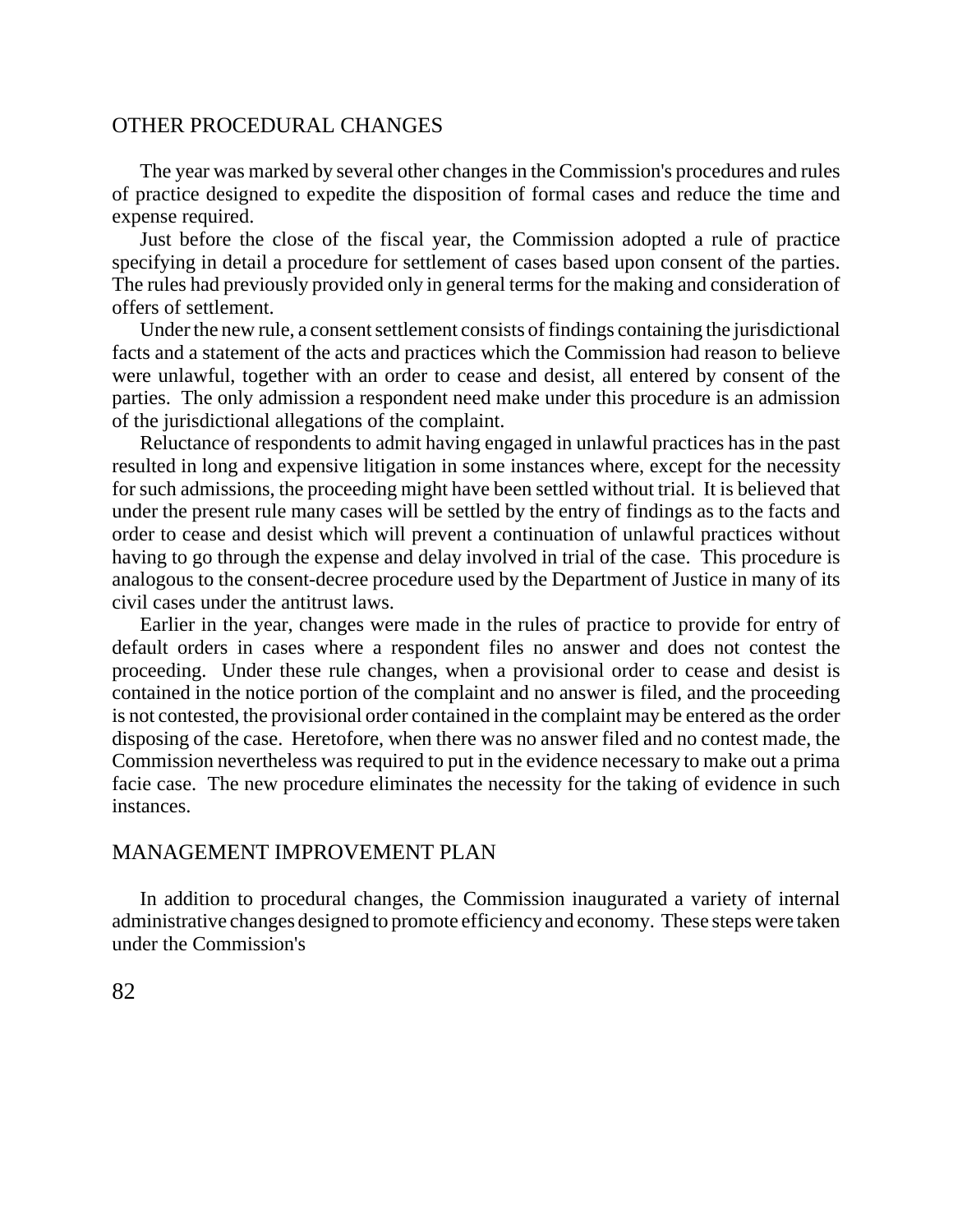Management Improvement Plan. The Plan is a continuing project, which is expected to result in increasingly efficient utilization of the Commission's limited resources for the achievement of its statutory objectives.

#### INCENTIVE AWARDS PROGRAM

As part of the Management Improvement Plan, the Commission put into effect during the year an Incentive Awards Program. Its purpose is to encourage employee participation in management improvement, to provide the means for such participation, and to recognize by appropriate awards employees who make outstanding contributions to efficiency and economy in the operation of the Commission. The Efficiency Awards Committee of the Commission, composed of the General Counsel, the Director of the Bureau of Industrial Economics, and the Secretary and Executive Director of the Commission, representing respectively the legal, economic, and administrative services, administers the program in the Commission. All recommendations of the Committee for awards are submitted to the Chairman of the Commission for approval.

Thirty awards were made under the program during the fiscal year. These included two cash awards aggregating \$215 for employee suggestions leading to savings estimated at \$5,130 for the first year. Salary increases for distinguished and superior service went to employees, while honorary awards were presented to 20 employees.

Twenty-four employee suggestions were submitted, of which 2 were adopted, 10 rejected, and 12 remained pending.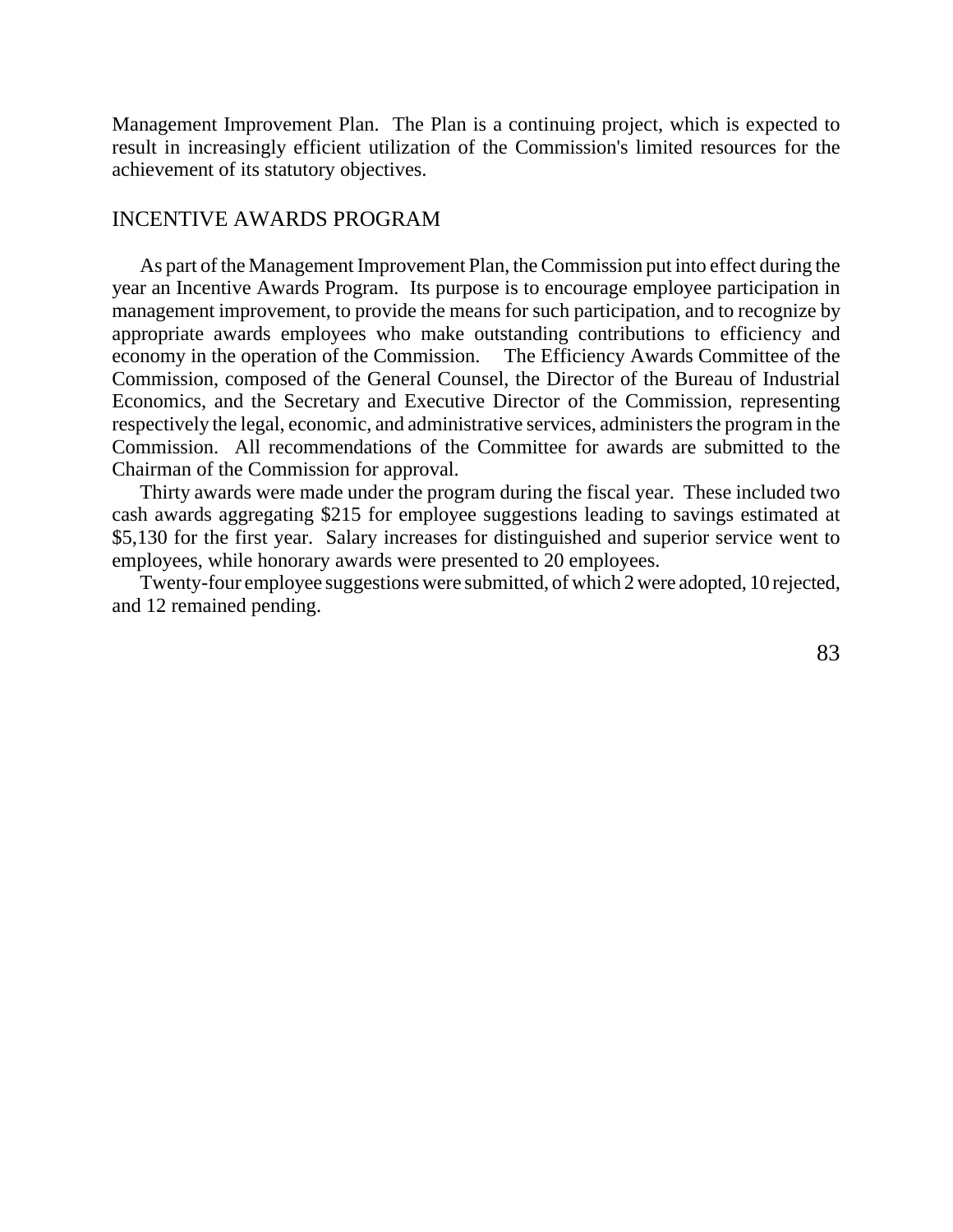# The Commission's Work in Mobilization Program

COMMISSION PARTICIPATION in the defense mobilization program has been of a threefold nature: (1) Carrying out responsibilities assigned to it by the Defense Production Act; (2) undertaking work for defense agencies in fields in which its experience gives it special competence; and (3) realigning its regular work—both legal and economic—so as to give priority to the job of preventing practices detrimental to the defense buildup.

### DUTIES UNDER DEFENSE PRODUCTION ACT

Under the Defense Production Act, the Commission has the duty of (a) consulting with defense agencies as to action which they intend to request pursuant to voluntary agreement where there is need for such action to be exempted from the antitrust laws, and (b) making surveys upon request by the Attorney General for the purpose of determining factors that may tend to eliminate competition, create or strengthen monopolies, injure small business, or otherwise promote undue concentration of economic power in the course of the administration of the Defense Production Act.

The role of the Commission during the defense emergency has been further defined in two Presidential memoranda directed to defense agencies. The first, dated September 28, 1950, requested defense agencies, in performing the functions delegated to them, to consult with the Attorney General and the Chairman of the Federal Trade Commission "for the purpose of determining and, to the extent consistent with the principal objectives of the act and without impairing the defense effort, of eliminating any factors which may tend to suppress competition unduly, create or strengthen monopolies, injure small business, or otherwise promote undue concentration of economic power."

Pointing out that "during the last war, the long-standing tendency toward economic concentration was accelerated," the President warned that "Partial mobilization, in the absence of protective measures, may again expose our economy to this threat and thereby imperil the very system we are seeking to protect."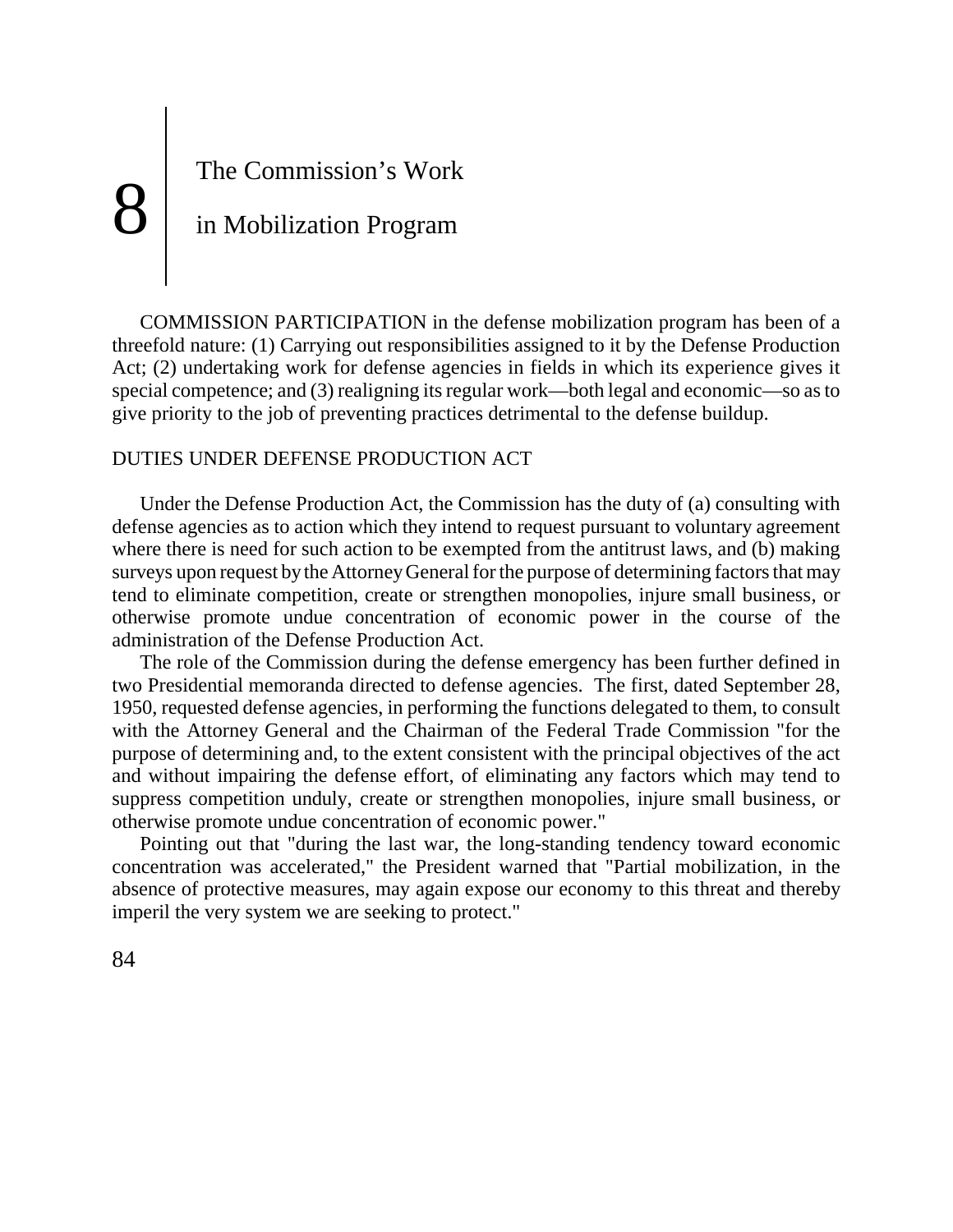The second memorandum, dated December 20, 1960, transmitted the Attorney General's first report concerning the dangers to a competitive enterprise economy which are inherent in mobilization for defense and stated that this report will be of assistance to defense agencies in identifying some of the problems about which they should consult with the Attorney General or the Federal Trade Commission and in carrying out their responsibilities in the defense program.

The Commission has made every effort to facilitate consultation with the defense agencies as provided in these Presidential statements. lt has also made Special provisions to carry out its duties under the Defense Production Act.

#### Clearance of Antitrust Exemptions

Section 708 of the Defense Production Act authorizes the President to consult with representatives of industry, business, finance, agriculture, labor, and other interests, with the view to encouraging the making by such persons, with the approval of the President, of voluntary agreements and programs to further the objectives of the act. It further provides that no act, or omission to act, if requested by the President pursuant to a voluntary agreement or program approved thereunder and found by the President to be in the public interest as contributing to the national defense, shall be construed to be within the prohibitions of the antitrust laws or the Federal Trade Commission Act. Copies of such requests must be furnished to the Attorney General and the Chairman of the Federal Trade Commission. In authorizing the President to delegate to certain officials his authority under section 708 (b) relating to exemptions from the antitrust laws and the Federal Trade Commission Act, the statute provides that such officials must consult with the Attorney General and the Chairman of the Federal Trade Commission before mailing any request or finding under the exemption proviso. It provides further, in effect, that such exemptions become effective only with the approval of the Attorney General.

Under this provision, when a defense agency has a matter coming within the scope of section 708 of the Defense Production Act, copies of the proposal are submitted through the appropriate liaison officers to the Attorney General and the Chairman of the Federal Trade Commission. Through interagency staff consultation, the matters involved are explored and a basis is established for the clearance provided in the act. Before such clearance is granted, the matters are examined with the view of minimizing, so far as possible, without interference with the defense effort, factors which may tend to eliminate competition, create or strengthen monopolies, injure small business, or otherwise promote undue concentration of economic power.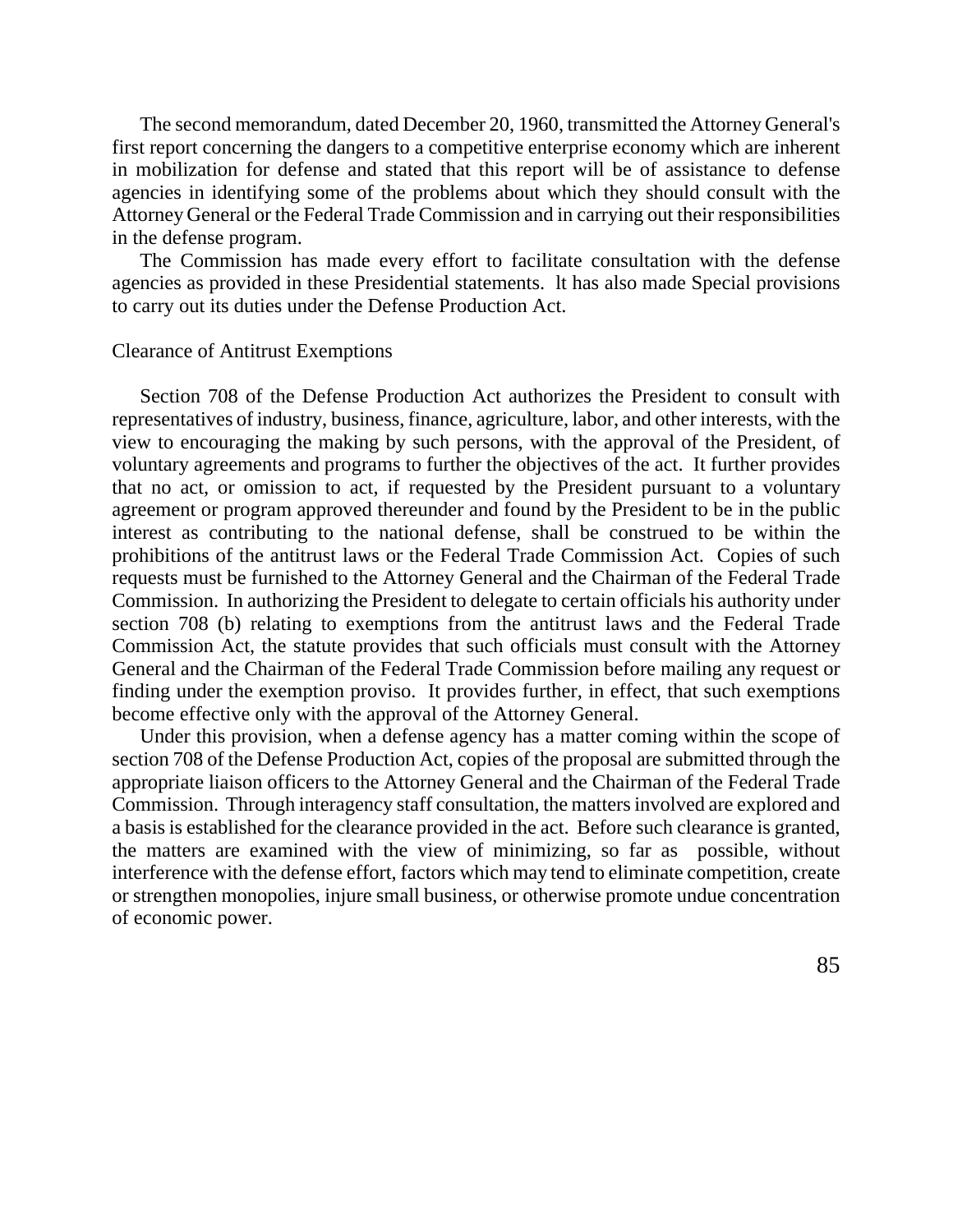In handling the work, close coordination and collaboration are maintained between the Department of Justice and the Federal Trade Commission, in cooperation with the defense agencies concerned.

Up to the close of the fiscal year, 13 voluntary industry programs and agreements were processed under section 708 of the Defense Production Act.

#### Surveys for the Attorney General

As already indicated, the Commission has a statutory duty to make surveys upon request by the Attorney General pursuant to the requirements of section 708 (e) of the Defense Production Act. The Attorney General's first report in accord with this section was made December 7, 1950. At the Attorney General's request, the Commission submitted a preliminary report which assembled and analyzed information about the competitive impact of mobilization activities during the Second World War and outlined the dangers to competitive enterprise inherent in a defense economy.

The Commission's report discussed the question of policy goals in a near-permanent defense economy and analyzed the dangers to competition. It covered such subjects as scarcity and emergency allocation problems, Government procurement, Government research and access to technology, new facilities, price controls, and fiscal measures. It emphasized the special problems of small business and the need for special measures to prevent it from being destroyed or weakened.

### COMPLIANCE SURVEYS FOR NPA

The Commission was designated in February 1951 as the agency through which the Administrator of the National Production Authority may exercise his power to conduct surveys and investigations of the operation of, and the degree of compliance with, NPA orders and regulations. This designation was made in accordance with the policy of utilizing existing agencies, asfar as possible, in carrying out the defense mobilization program. It was recognized that the Commission, with a staff of experienced attorney-examiners and accountants, was especially well-equipped to make the investigations needed by NPA. The work was accordingly assigned to the Division of Defense Surveys in the office of the Federal Trade Commission Chairman.

In a typical industry survey, Commission attorney-examiners investigate compliance with National Production Authority orders and regulations, covering such matters as the maintenance of inventories, the levels of production and delivery, the selection of end uses for materials, the use of supplies acquired for maintenance and repair, the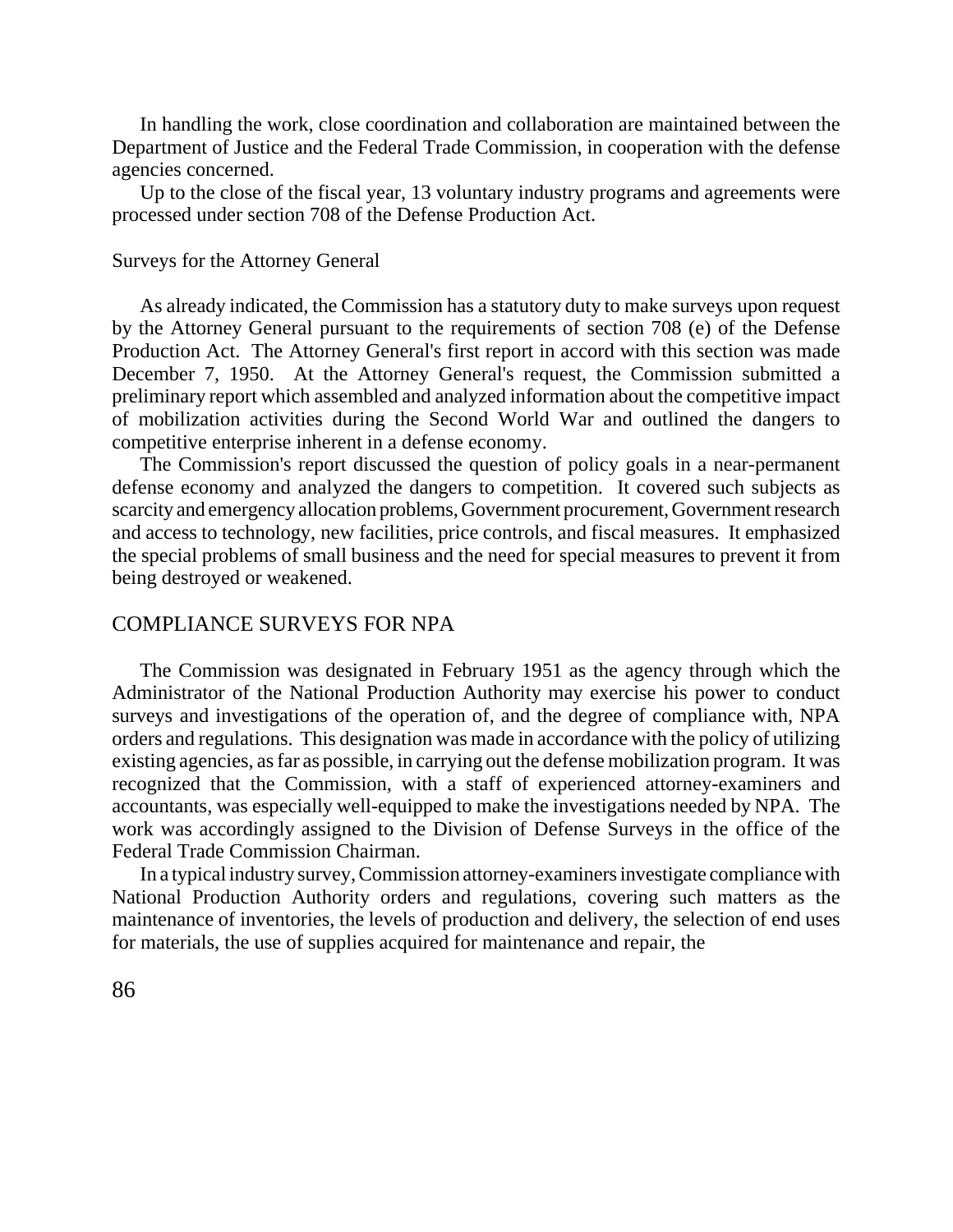treatment of rated and unrated orders, the use of scrap, the operation of toll conversion and repurchase agreements, and the progress of plant conversion to essential defense production. The surveys involve field investigations by the Commission's staff, including plant and inventory inspections. The scope, timing, and technical aspects of each survey are determined in advance by conference between NPA and the Commission.

The factual record assembled in the course of the surveys is transmitted directly to NPA through the Chairman, and any decisions or conclusions concerning such matters as violations of orders and applications for modifications, adjustments, or exceptions are left to NPA.

During the 4-month period ended June 30, the Federal Trade Commission made surveys of the aluminum industry, the copper industry, and a representative cross section of various heavy industries. In the aluminum survey, involving such matters as inventories, end use, and distribution, the Commission covered 301 companies in 31 States. The copper survey involved coverage of 300 companies in 40 States. The third survey, which was completed shortly after the close of the fiscal year, covered maintenance, repair, and operating supplies in a variety of industries, such as iron and steel, machinery, chemicals, power equipment, and leather. This project embraced the activities of 920 business enterprises in 41 States and the District of Columbia and included brokers and distributors as well as manufacturers.

As of June 30, 1951, NPA had allocated to the Commission for this survey work a net total of \$150,000, of which \$146,544 had been obligated.

#### ECONOMIC REPORTING

The Commission's regular function of making public reports upon economic investigations (p. 16) has become more important because of the defense emergency. For the first time in its history, according to spokesmen for the defense agencies, the nation contemplates maintaining a continuous military and industrial mobilization for at least a decade and possibly for a generation. History presents no case in which a commonwealth thus mobilized for so long a period has preserved the essentials of free private enterprise. Under these circumstances, the Commission's reporting and recommendatory function takes on added significance as a means of identifying the problems confronting free private enterprise during the defense emergency and suggesting ways in which these problems can be resolved.

In addition to reports which it maymake underthe Defense Production Act, the economic and financial reports which the Commission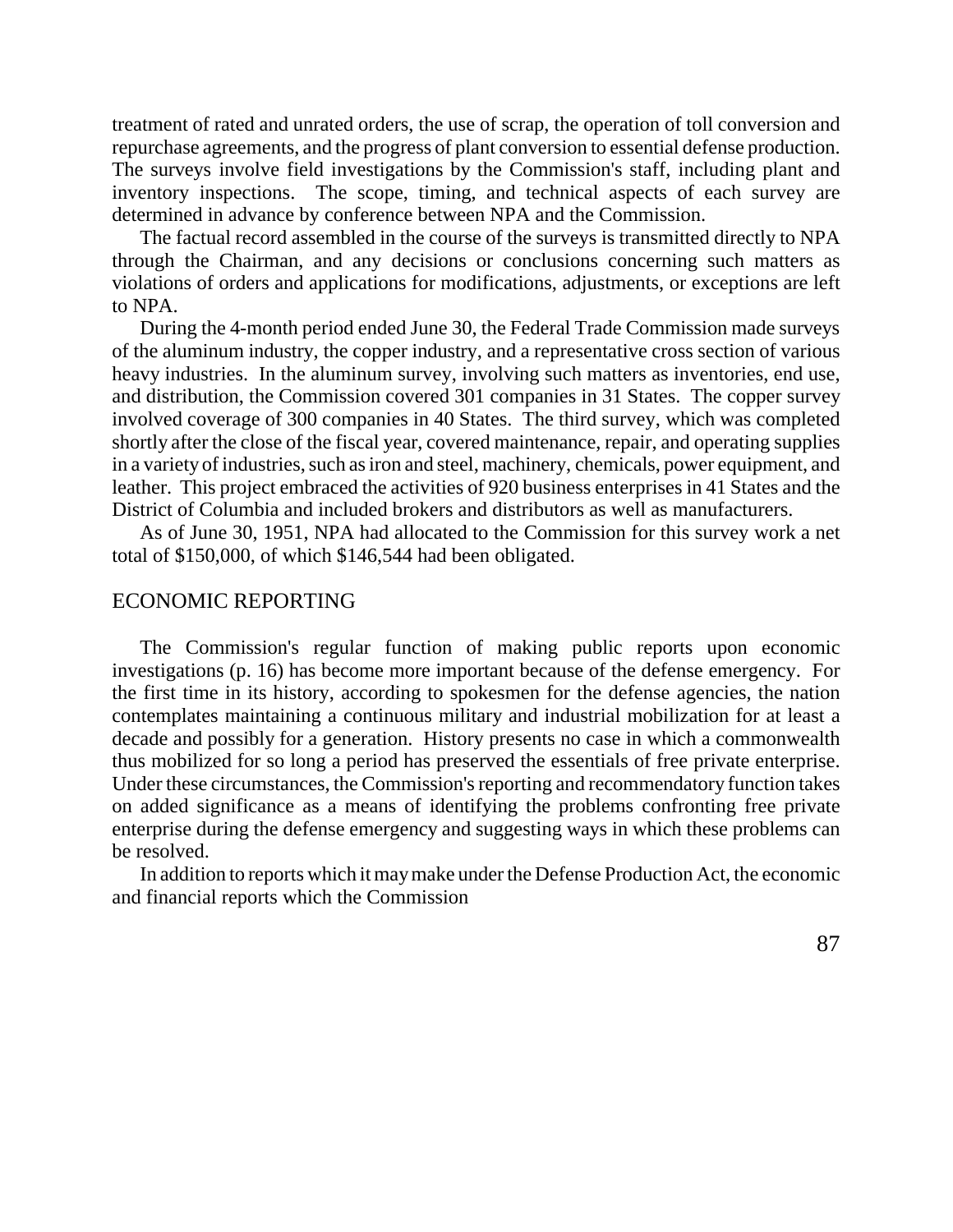develops under section 6 of the Federal Trade Commission Act are of use not only to the Congress but also to other Government agencies, including the defense agencies, and to the general public. In the recent exercise of its reporting powers, the Commission has concentrated its attention upon reports which enable it to inform Congress what is happening to competition and reports which furnish information needed by the emergency agencies.

One of the Commission's first tasks in assisting those having responsibilities for defense was the preparation of reports for the use of the Preparedness Subcommittee of the Committee on Armed Services of the Senate (the Lyndon Johnson Committee). At the request of this Committee, the Commission prepared brief reports, based upon information already available within the Government, designed to show the character and significance of business restrictions that affect the supply of strategic materials for which the United States is dependent upon foreign sources. Two such reports were transmitted to the Committee in the fiscal year, one covering the tin industry and the other the mercury industry.

Attention was also centered during the year on iron ore supplies, petroleum, and steel distribution.

#### Financial Reports

Important contributions to the information needed by emergency agencies are made through the Commission's financial reporting program.

This work has roots running back almost to the First World War. For a time after that war, the Commission reported the basic economic facts about certain key industries. In 1939 and in 1940, the Commission made reports covering the principal balance sheet and income statement data of American manufacturing corporations. This activity was discontinued during World War II after the Office of Price Administration instituted a similar program for use in establishing price controls and analyzing corporate profits. Upon liquidation of OPA, the function was returned to the Federal Trade Commission by Presidential order.

The Commission resumed the collection of financial operating statements from manufacturing corporations in the first quarter of the calendar year 1947. Since that date, in cooperation with the Securities and Exchange Commission, summaries of these financial reports have been published quarterly.

With the establishment of price controls in 1950, the new Office of Price Stabilization found information of this character essential to its operation. In accord with the President's policy of using established agencies where possible instead of creating duplication of func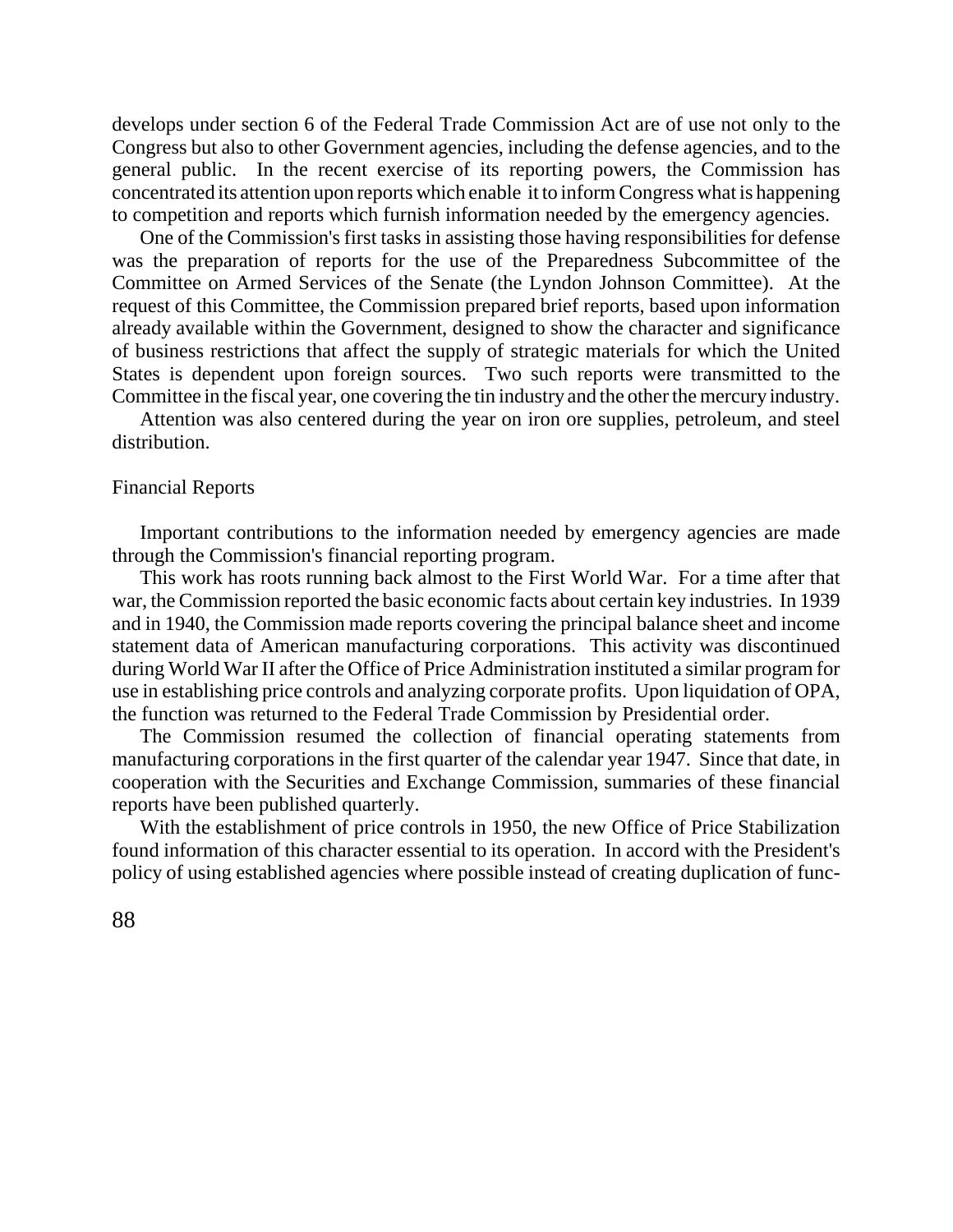tions, OPS chose to rely upon the Commission's regularly collected financial statistics. In addition, the Commission supplied to OPS during the fiscal year a series of special tabulations giving more detail than the regular reports and covering industries more narrowly defined. The method of reporting manufacturing profits was revised, partly for the purpose of making the reports more suited to the needs of the price control agency. Among other things, plans were laid to collect for the first time separate figures on certain important elements of the cost of goods sold, such as labor and materials.

Meanwhile, OPS felt the need for profit information about wholesaling and retailing as well as manufacturing. Accordingly, the Commission's financial reporting program was expanded in the first quarter of the calendar year 1951 to include wholesale and retail trade corporations. As the fiscal year closed, the Commission was assembling, on a sampling basis, financial data from 6,000 wholesale trade corporations and 8,000 retail trade corporations. To minimize costly response problems with many of the retail trade corporations engaged primarily in intrastate commerce, the Director of Price Stabilization delegated to the Commission his authority to require such reports in order to supplement the Commission's authority which applies only to corporations engaged in interstate commerce.

The results of this sampling operation are to be published quarterly. At the same time, the basic data are used, as requested by OPS, for special studies of narrowly defined industries which are components of the major industries shown in the published report.

In addition to the reports on wholesale and retail trade, OPS has been furnished with numerous tabulations and special studies based on the 4 years of data about manufacturing corporations previously collected by the Commission. These special studies were reports on specific industries such as machine tools, footwear, steel works and rolling mills, paper and paperboard mills, and petroleum refining. They have been used also by other defense agencies and have been requested in substantial number by others having direct interest in the mobilization program.

These profit reports are of use not only in price control but also in the development of military procurement and contract renegotiation policies and in connection with the work of the Treasury Department on excess profits taxes. They have general usefulness to any agency which needs to ascertain average rates of profits for different kinds of business at different periods of time.

Funds were allocated to the Commission by OPS for this financial reporting work, of which \$91,214 had been obligated as of June 30, 1951.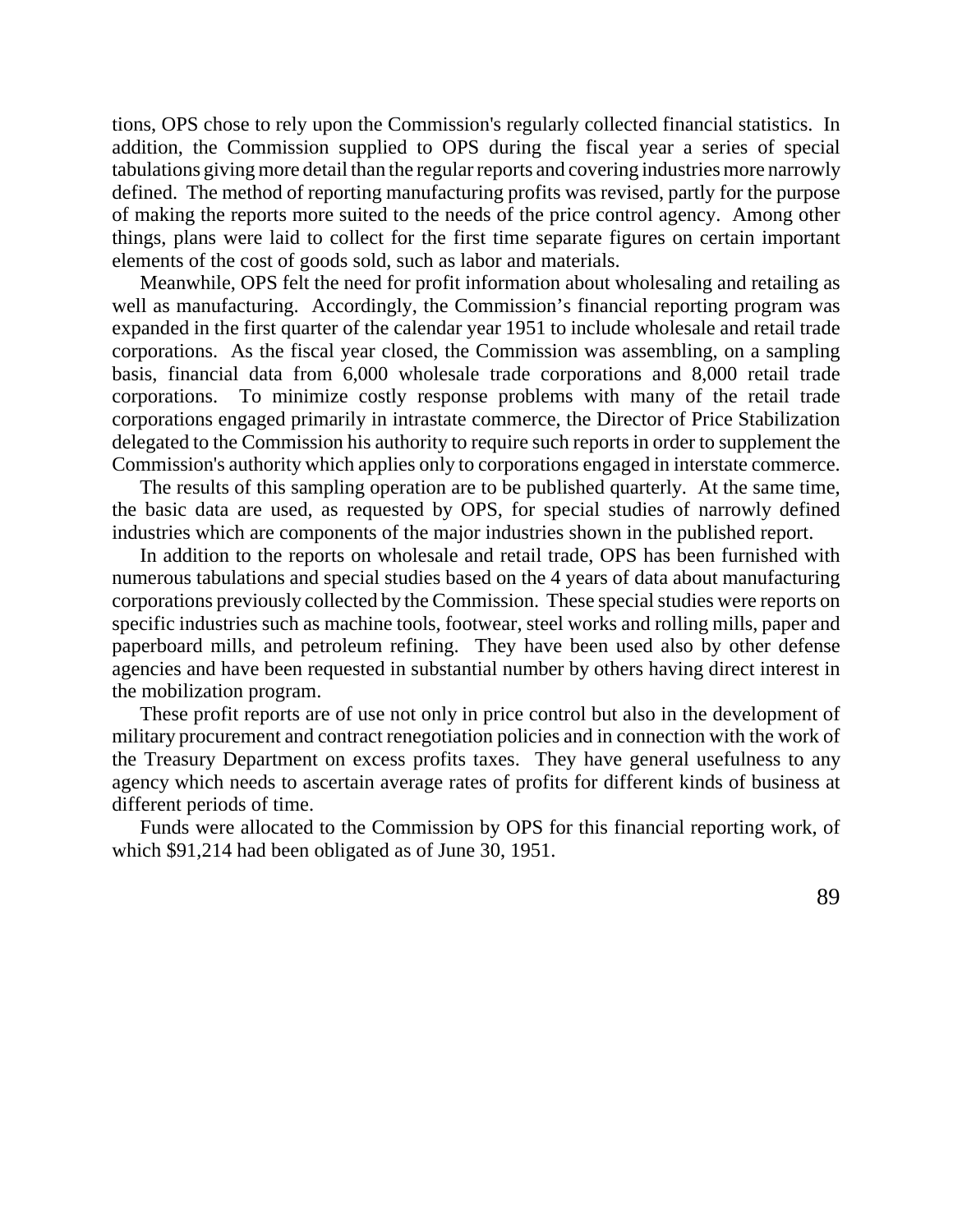#### SAFEGUARDING THE PUBLIC INTEREST

When the Nation's effort is being mobilized for defense, monopolistic and deceptive practices detrimental to that program are more undesirable than ever. During such a period, the public interest requires special safeguards. These safeguards are available through the Commission's regular function of law enforcement.

Thus, in its legal case work, the Commission continues to move against such practices as price-fixing conspiracies, unlawful discriminations, competition-stifling tying contracts, and monopolistic mergers, not only because they are unlawful and need to be checked, but also because they are drags on the defense effort which should be tolerated today less than ever. Special emphasis is being placed on preserving the competitive private enterprise system from the deflecting tendencies inherent in the vast mobilization for defense. The Commission has alerted its staff to the danger that the mobilization program may accelerate existing tendencies toward concentration of economic power and, in the words of the President, "thereby imperil the very system we are seeking to protect." It is on guard against unfair and oppressive practices that exploit shortages of materials. It seeks to prevent dominant firms from preempting sources of supply and from using tying arrangements requiring buyers to take unwanted goods in order to obtain those that are scarce.

Similarly, the consuming public is needful of special protection during the defense emergency. The Commission has undertaken to prevent exploitation of consumers by business opportunists. It recognizes that when there are shortages in essential materials, and substitutes must be used, the necessity for truth in advertising becomes greater than when first-quality materials are in full supply. This is particularly true of clothing, medicinal preparations, home necessities, and other consumer articles. During the fiscal year, for example, a marked increase was shown in the number of formal proceedings required to enforce compliance with the Wool Products Labeling Act.

Shortages of physicians and other factors lead to an inevitable increase in self-medication. In these circumstances, the Commission is keenly aware of its duty to check the deceptive claims made for dangerous drugs, ineffective remedies, and fake nostrums. Not only is this called for to preserve the public health; it is also required to protect the consumer's pocketbook.

90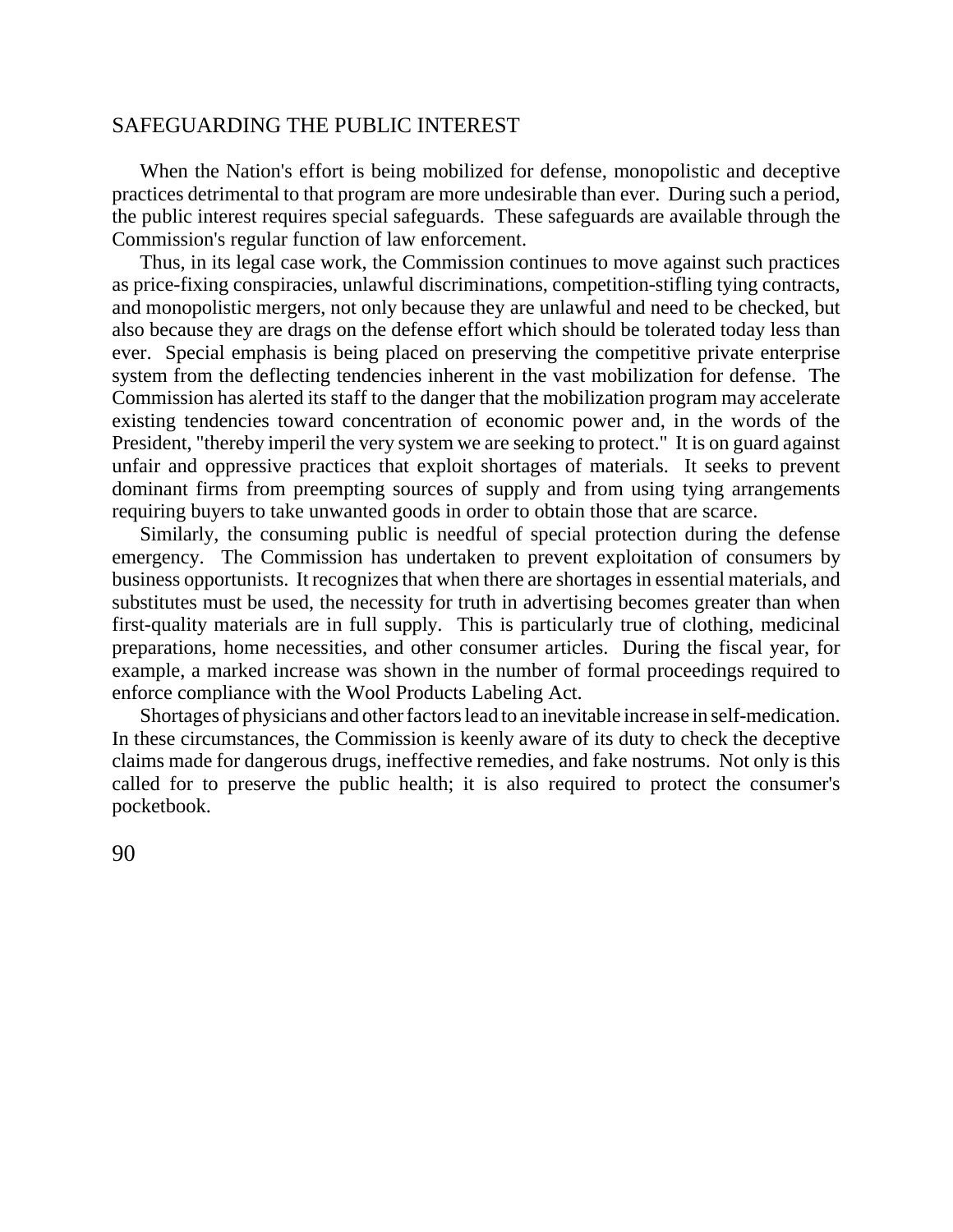# Appropriations and  $9 \mid \frac{Apptopriat}{\text{Objigations}}$

 THE GENERAL APPROPRIATION ACT, 1951 (Pub. 759, 81st Cong.), approved September 6, 1950, provided funds for the fiscal year 1951 for the Federal Trade Commission as follows:

#### Federal Trade Commission

Salaries and expenses.—For necessary expenses, including personal services in the District of Columbia; purchase of one passenger motor vehicle; health service program as authorized by law (5 U. S. C. 150); payment of tort claims pursuant to law (28 U. S. C. 2672); contract stenographic reporting services; and printing and binding; and not to exceed \$700 for newspapers; \$3,891,695, of which not less than \$223,473 shall be available for trade practice agreement work: Provided, That no part of the funds appropriated herein for the Federal Trade Commission shall be expended upon any investigation hereafter provided by concurrent resolution of the Congress until funds are appropriated subsequently to the enactment of such resolution to finance the cost of such investigation.

### FUNDS AVAILABLE FOR FISCAL YEAR

Funds appropriated to the Commission for the fiscal year 1951 as cited above amounted to \$3,891,695.In addition, theCommission received bytransferthe following amounts:from the Economic Stabilization Agency the sum of \$95,000 to cover the cost of the expansion of the current quarterly industrial financial report series; and from the National Production Authority the sum of \$150,000 to cover the cost of conducting surveys, inquiries, and investigations for the purpose of determining the facts concerning the operation of, and the degree of compliance with, the orders and regulations issued by the National Production Authority.

### OBLIGATIONS BY ACTIVITIES, FISCAL YEAR 1951

| 1. Antimonopoly: |  |
|------------------|--|
|                  |  |
|                  |  |
|                  |  |
|                  |  |

977086—52——7 91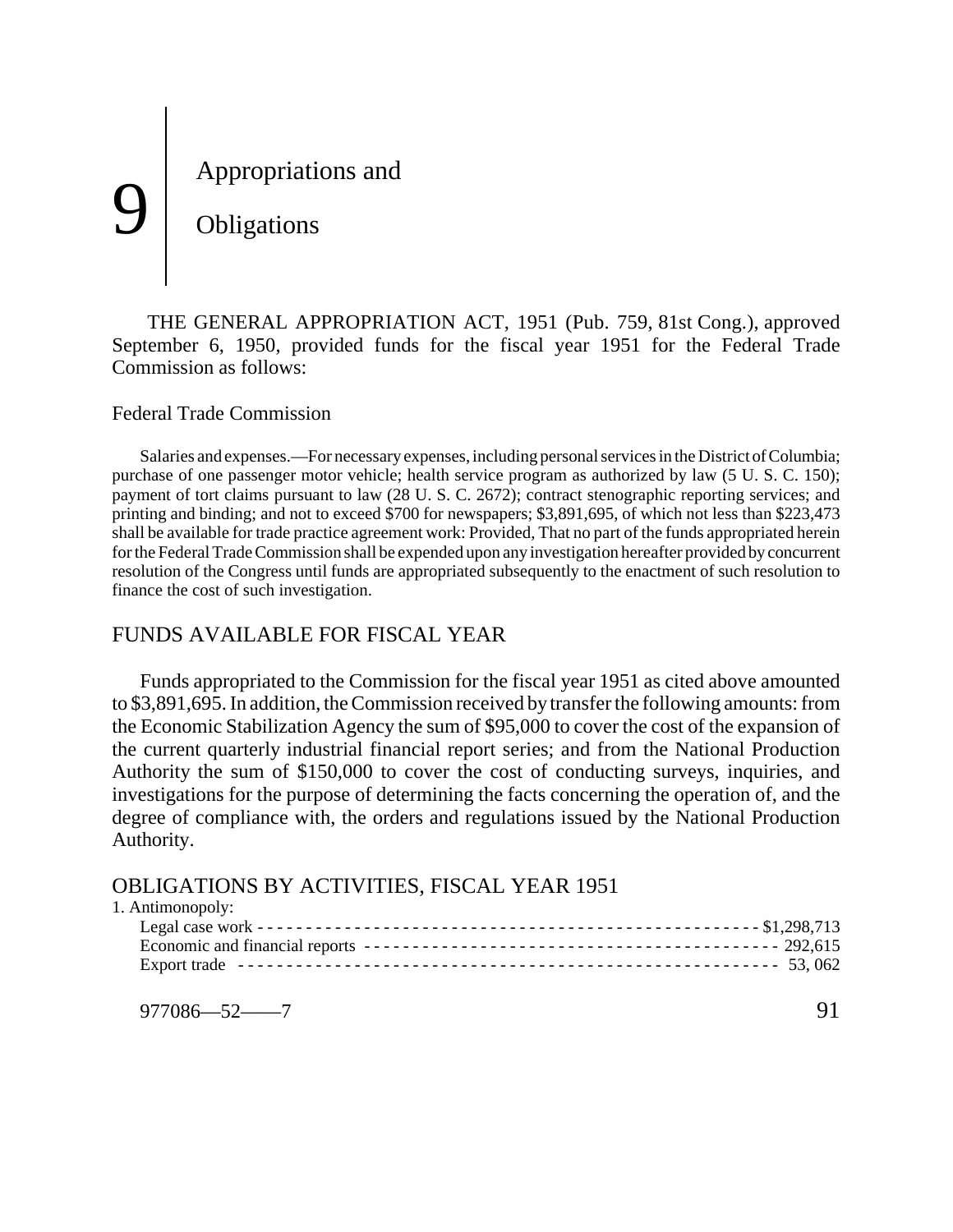| <b>Antideceptive Practices:</b><br>2.<br>Trade marks and insurance serves in the contract of the matter of the marks and insurance serves in the matter |  |
|---------------------------------------------------------------------------------------------------------------------------------------------------------|--|
| 3.                                                                                                                                                      |  |
| OBLIGATIONS BY OBJECTS, FISCAL YEAR 1951                                                                                                                |  |
|                                                                                                                                                         |  |
|                                                                                                                                                         |  |
|                                                                                                                                                         |  |
|                                                                                                                                                         |  |
|                                                                                                                                                         |  |
|                                                                                                                                                         |  |
|                                                                                                                                                         |  |
|                                                                                                                                                         |  |
|                                                                                                                                                         |  |
|                                                                                                                                                         |  |
|                                                                                                                                                         |  |

# APPROPRIATIONS AND OBLIGATIONS, 1915—51

Appropriations available to the Commission since its organization and obligations for the same period, together with the unobligated balances, are shown in the table below. The table also lists the number of employees as of June 30 of each year.

| Year | Number of<br>employees | Nature of appropriations                                                                | Appropriations                       | Obligations                         | <b>Balance</b>                |
|------|------------------------|-----------------------------------------------------------------------------------------|--------------------------------------|-------------------------------------|-------------------------------|
| 1915 | 143                    | Lump sum ---------------                                                                | \$184,016.23                         | \$90,442.05                         | \$93,574.18                   |
| 1916 | 224                    | Printing and binding --------<br>Lump sum ---------------<br>Printing and binding $---$ | 12,386.76<br>430.964.08<br>15,000.00 | 9.504.16<br>379.927.41<br>14,997.55 | 2,882.60<br>51,036.67<br>2.45 |
| 1917 | 193                    | Lump sum ---------------<br>Printing and binding --------                               | 542,025.92<br>25,000.00              | 448,890.66<br>23,610.54             | 93,135.26<br>1,389,46         |
| 1918 | 689                    | Lump sum ----------------<br>Printing and binding $---$                                 | 1,578,865.92<br>30,000.00            | 1,412,280.19<br>11,114.06           | 166,585.73<br>18,885.94       |
| 1919 | 367                    | Lump sum ---------------<br>Printing and binding $---$                                  | 1,693.622.18<br>14,934.21            | 1,491,637.39<br>14,934.21           | 201,984.97<br>$\theta$        |
| 1920 | 418                    | Lump sum ---------------<br>Printing and binding $---$                                  | 1,206,587.42<br>23,348.97            | 1,007,593.30<br>28,348.97           | 198,994.12                    |
| 1921 | 315                    | Lump sum ---------------<br>Printing and binding --------                               | 938,609.94<br>37,182.56              | 842,991.24<br>37,182.56             | 95,618.70<br>$\Omega$         |
| 1922 | 318                    | Lump sum ---------------<br>Printing and binding --------                               | 952,505.45<br>22,801.73              | 878,120.24<br>22,801.73             | 74,385.21                     |
| 1923 | 308                    | Lump sum ---------------<br>Printing and binding --------                               | 952,020.11<br>22,460.21              | 948,293.07<br>22,460.21             | 3,727.04                      |
| 1924 | 314                    | Lump sum ---------------<br>Printing and binding --------                               | 990,000.00<br>20,000.00              | 960,020.93<br>19,419.25             | 29,979.07<br>580.75           |
| 1925 | 314                    | Lump sum ---------------<br>Printing and binding - - - - - - - -                        | 990,000.00<br>20,000.00              | 988.082.37<br>19,866.14             | 1,917.63<br>133.86            |
| 1926 | 317                    | Lump sum ---------------<br>Printing and binding --------                               | 990,000.00<br>18,000.00              | 976,957.02<br>18,000.00             | 13,042.98                     |
| 1927 | 293                    | Lump sum ---------------<br>Printing and binding --------                               | 980,000.00<br>17,000.00              | 943,881.99<br>17,000.00             | 36,118.01<br>$\Omega$         |
| 1928 | 349                    | Lump sum ---------------<br>Printing and binding $---$                                  | 967,850.00<br>16,500.00              | 951,965.15<br>16,500.00             | 15,884.85<br>$\Omega$         |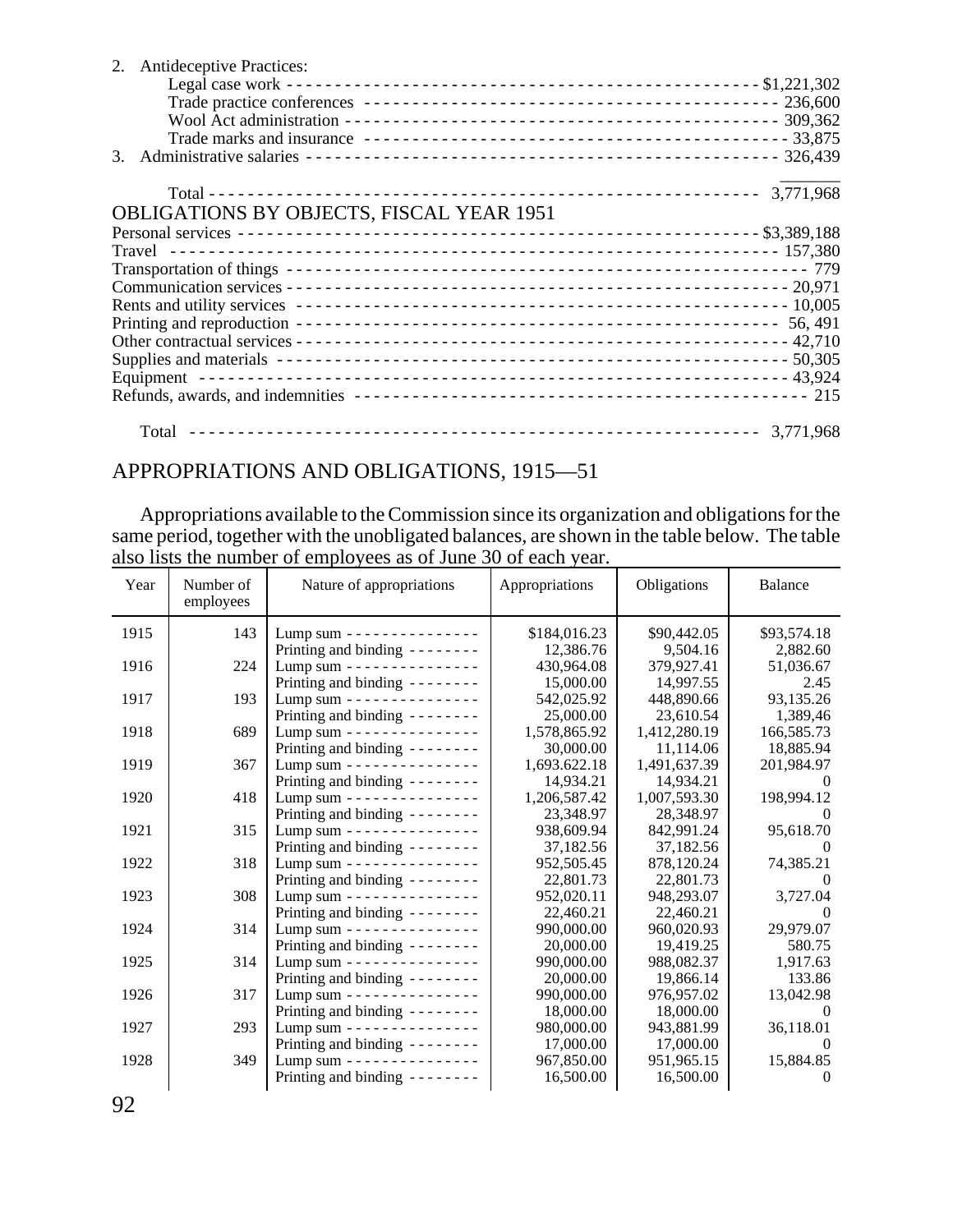| Year | Number<br>of em-<br>ployees | Nature of appropriations                                                                      | Appropriations              | Obligations                  | <b>Balance</b>          |
|------|-----------------------------|-----------------------------------------------------------------------------------------------|-----------------------------|------------------------------|-------------------------|
| 1929 | 380                         | Lump sum ----------------<br>Printing and binding $---$                                       | \$1,135,414.83<br>27,777.69 | \$1,131,521.47<br>27,777.69  | \$3,893.36<br>$\theta$  |
| 1930 | 450                         | Lump sum ----------------<br>Printing and binding ---------                                   | 1,440,971.82<br>35,363.58   | 1,430,084.17<br>35,363.58    | 10,887.65               |
| 1931 | 546                         | Lump sum ----------------<br>Printing and binding $---$                                       | 1,932,857.81<br>39,858.73   | 1,808,403.35<br>39,858.73    | 124,454.46              |
| 1932 | 511                         | Lump sum ----------------<br>Printing and binding ---------                                   | 1,808,097.19<br>30,000.00   | 1,749,484.60<br>30,000.00    | 58,612.59               |
| 1933 | 404                         | Lump sum ----------------<br>Printing and binding ---------                                   | 1,421,714.70<br>30,000.00   | 1,378,973.14<br>20,000.00    | 42,741.56<br>10,000.00  |
| 1934 | 584                         | Lump sum ----------------<br>Printing and binding $---$                                       | 1,273,763.49<br>40,250.00   | 1,273,606.38<br>40,250.00    | 157.11<br>$^{(1)}$      |
| 1935 | 535                         | Lump sum ----------------<br>Printing and binding $---$                                       | 2,063,398.01<br>34,000.00   | 1,922,313.34<br>34,000.00    | 141,084.67<br>$_{0}$    |
| 1936 | 571                         | Lump sum ----------------<br>Printing and binding ---------                                   | 1,998,665.58<br>36,800.00   | 1,788,729.76<br>32,996.05    | 209,935.82<br>3,803.95  |
| 1937 | 577                         | Lump sum ----------------<br>Printing and binding ---------                                   | 1,895,571.94<br>43,353.95   | 1,850,673.82<br>43,353.95    | 44,898.12<br>$\theta$   |
| 1938 | 585                         | Lump sum ----------------<br>Printing and binding $---$                                       | 1,950,000.00<br>46,000.00   | 1,895,519.47<br>46,000.00    | 54,480.35<br>0          |
| 1939 | 687                         | Lump sum $-\cdots$ -------------<br>Printing and binding ---------                            | 2,236,795.00<br>46,700.00   | 2,150,474.40<br>46,700.00    | 86,320.60<br>$\theta$   |
| 1940 | 668                         | Lump sum ----------------<br>Printing and binding ---------                                   | 2,285,500.00<br>60,000.00   | 2,214,889.07<br>60,000.00    | 70,610.93<br>$\theta$   |
| 1941 | 694                         | Lump sum $-\cdots$ -------------<br>Printing and binding ---------                            | 2,240,000.00<br>60,000.00   | 2, 167, 256. 24<br>59,000.00 | 72,743.76<br>1,000.00   |
| 1942 | 631                         | Lump sum ----------------<br>Printing and binding $---$                                       | 2,373,822.00<br>60,000.00   | 2,296,921.13<br>42,000.00    | 76,900.87<br>18,000.00  |
| 1943 | 487                         | Lump sum ----------------<br>Printing and binding $---$                                       | 2,237,705.00<br>50,250.00   | 2,100,783.09<br>32,210.75    | 136,921.91<br>18,039.25 |
| 1944 | 463                         | Lump sum ----------------<br>Printing and binding $---$                                       | 2,040,050.00<br>43,000.00   | 1,917,307.50<br>39,848247    | 122,742.50<br>3,151.55  |
| 1945 | 451                         | Lump sum $-\cdots$ -------------<br>Printing and binding ---------                            | 2,016,070.00<br>43,000.00   | 1,957,818.31<br>39,728.72    | 58,251.69<br>3,271.23   |
| 1946 | 496                         | Lump sum ----------------<br>Printing and binding $---$                                       | 2,129,833.00<br>44,000.00   | 2,118,404.77<br>33,044.88    | 11,428.28<br>10,955.12  |
| 1947 | 604                         | Lump sum ----------------                                                                     | 2,925,120.00<br>50,000.00   | 2,826,817.64<br>33,902.35    | 98,302.36<br>16,097.65  |
| 1948 | 579                         | Printing and binding ---------<br>Lump sum ----------------<br>Printing and binding --------- | 2,915,596.92<br>55,000.00   | 2,894,685.60<br>53,815.34    | 20,911.32<br>1,184.66   |
| 1949 | 660                         | Lump sum ----------------<br>Printing and binding $---$                                       | 3,574,510.00<br>46,525.00   | 3,548,657.21<br>33,310.54    | 25,852.79<br>13,214.46  |
| 1950 | 654                         | Lump sum (including printing and<br>binding) $-$ - - - - - - - - - - - - - - - -              | 3,723,000.00                | 3,722,072.45                 | 927.55                  |
| 1951 | 684                         | Lump sum (including printing and<br>binding) $-$ - - - - - - - - - - - - - - - -              | 3,891,695.00                | 3,771,968.02                 | 119,726.98              |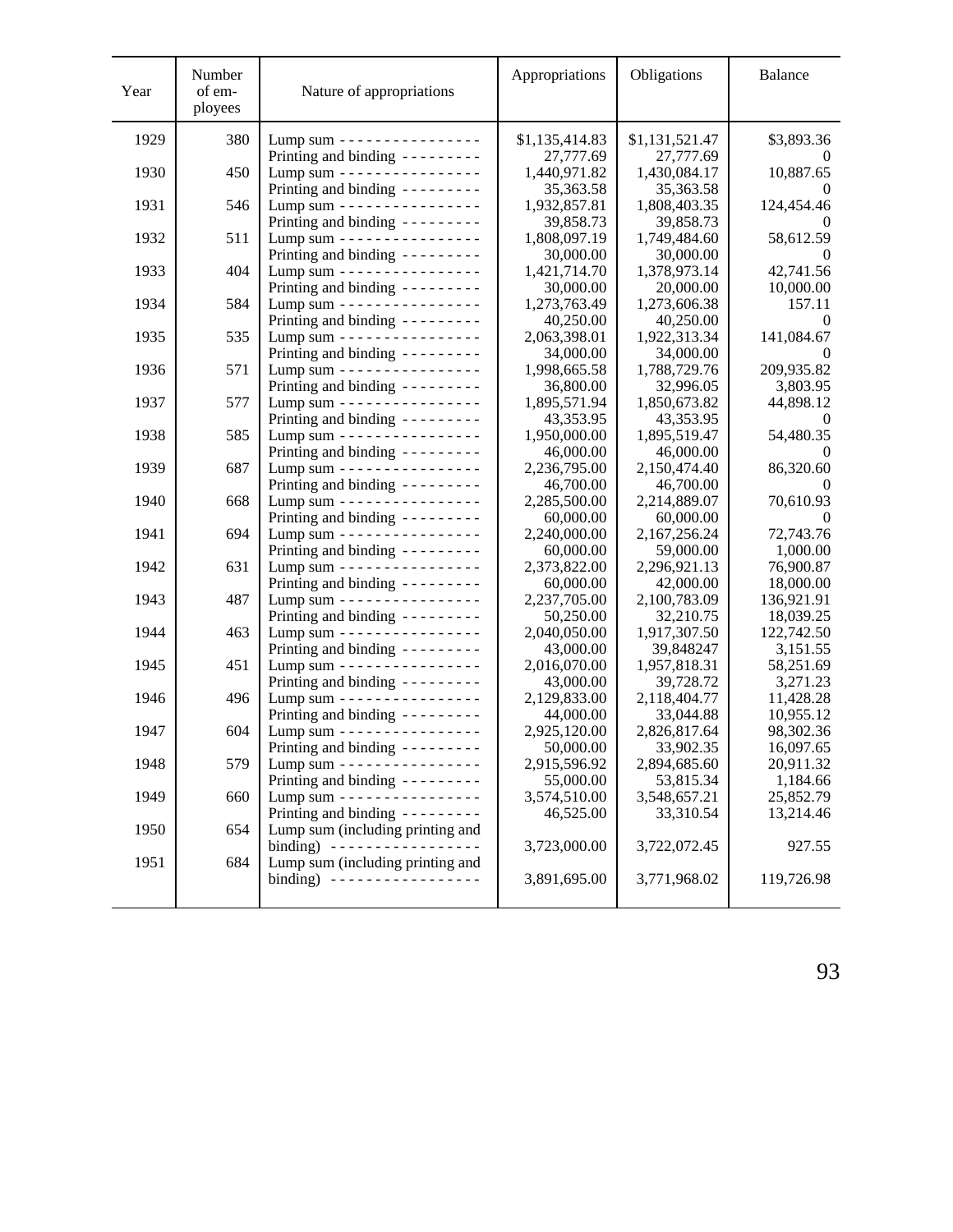## APPENDIXES

# Federal Trade Commissioners 1915-51

Name State from which appointed Period of service

Joseph E. Davies Edward N. Hurley William J. Harris Will H. Parry George Rublee William B. Colver John Franklin Fort Victor Murdock Huston Thompson Nelson B. Gaskill John Garland Pollard John F. Nugent Vernon W. Van Fleet Charles W. Hunt William E. Humphrey Abram F. Myers Edgar A. McCulloch Garland S. Ferguson Charles H. March Ewin L. Davis Raymond B. Stevens James M. Landis George C. Mathews William A. Ayres Robert E. Freer Lowell B. Mason John Carson James M. Mead Stephen J. Spingarn

Wisconsin Illinois Georgia Washington New Hampshire Minnesota New Jersey Kansas Colorado New Jersey Virginia Idaho Indiana Iowa Washington Iowa Arkansas North Carolina Minnesota Tennessee New Hampshire Massachusetts Wisconsin Kansas Ohio Illinois Michigan New York New York

Mar. 16, 1915—Mar. 18, 1918. Mar. 16, 1915—Jan. 31, 1917. Mar. 16, 1915—May 31, 1918. Mar. 16, 1915—Apr. 21, 1917. Mar. 16, 1915—May 14, 1916. Mar. 16, 1917—Sept. 25, 1920. Mar. 16, 1917—Nov. 30, 1919. Sept. 4, 1917—Jan. 31, 1924. Jan. 17, 1919—Sept. 25, 1926. Feb. 1, 1920—Feb. 24, 1925. Mar. 6, 1920—Sept. 25, 1921. Jan. 15, 1921—Sept. 25, 1927. June 26, 1922—July 31, 1926. June 16, 1924—Sept. 25, 1932. Feb. 25, 1925—Oct. 7, 1933. Aug. 2, 1926—Jan. 15, 1929. Feb. 11, 1927—Jan. 23, 1933. Nov. 14, 1927—Nov. 15, 1949. Feb. 1, 1929—Aug. 28, 1945. May 26, 1933—Oct. 23, 1949. June 26, 1933—Sept. 25, 1933. Oct. 10, 1933—June 30, 1934. Oct. 27, 1933—June 30, 1934. Aug. 23, 1934-. Aug. 27, 1935—Dec. 31, 1948. Oct. 15, 1945-. Sept. 28, 1949-. Nov. 16, 1949-. Oct. 25, 1950-.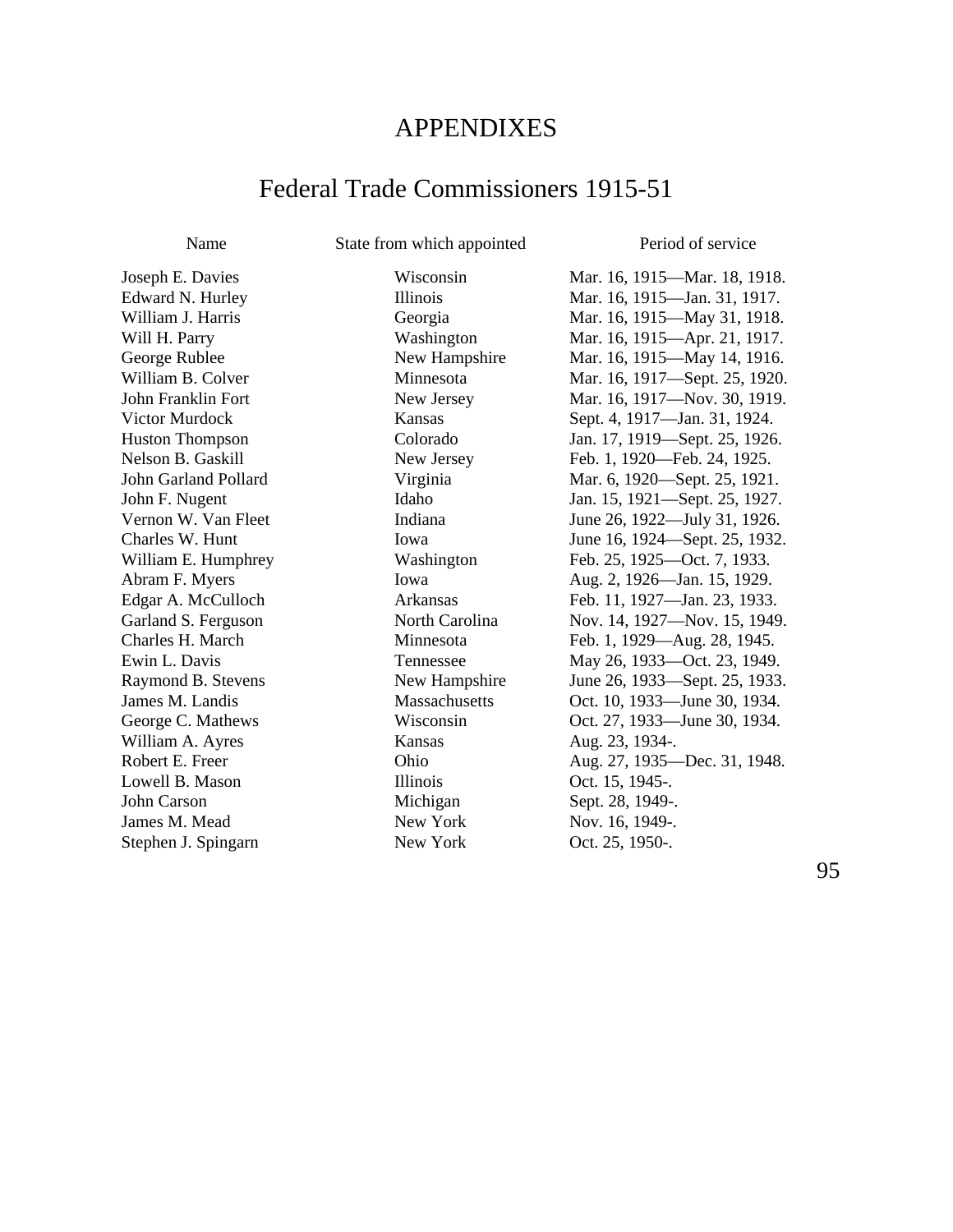# Federal Trade Commission Act

#### (15 U. S. C., Secs. 41-58)

#### AN ACT To create a Federal Trade Commission, to define its powers and duties, and for other purposes

SEC. 1. Be it enacted by the Senate and House of Representatives of the United States of America in Congress assembled, that a commission is hereby created and established, to be known as the Federal Trade Commission (hereinafter referred to as the Commission), which shall be composed of five commissioners, who shall be appointed by the President, by and with the advice and consent of the Senate. Not more than three of the commissioners shall be members of the same political party. The first commissioners appointed shall continue in office for terms of three, four, five, six, and seven years, respectively, from the date of the taking effect of this Act, the term of each to be designated by the President, but their successors shall be appointed for terms of seven years, except that any person chosen to fill a vacancy shall be appointed only for the unexpired term of the commissioner whom he shall succeed: Provided, however, that upon the expiration of his term of office a commissioner shall continue to serve until his successor shall have been appointed and shall have qualified. The Commission shall choose a chairman from its own membership.<sup>1</sup> No commissioner shall engage in any other business, vocation, or employment. Any commissioner may be removed by the President for inefficiency, neglect of duty, or malfeasance in office. A vacancy in the Commission shall not impair the right of the remaining commissioners to exercise all the powers of the Commission.

The Commission shall have an official seal, which shall be judicially noticed.

 $\overline{\phantom{a}}$ 

SEC. 2. That each commissioner shall receive a salary of \$10,000 a year,<sup>2</sup> payable in the same manner as the salaries of the Judges of the courts of the United States. The Commission shall appoint a secretary who shall receive a salary of \$5,000 a year,<sup>3</sup> payable in like manner, and it shall have authority to employ and fix the compensation of such attorneys, special experts, examiners, clerks, and other employees as it may from time to time find necessary for the proper performance of its duties and as may be from time to time be appropriated for by Congress.

With the exception of the secretary, a clerk to each commissioner, the attorneys, and such special experts and examiners as the Commission may from time to time find necessary for the conduct of its work, all employees of the commission shall

<sup>&</sup>lt;sup>1</sup> Under Reorganization Plan No. 8 of 1950, which became effective May 24, 1950, pursuant to the Reorganization Act of 1949, the power to appoint the chairman was transferred to the President. The plan also transferred to the chairman, subject to specified limitations, the executive and administrative functions formerly exercised by the Commission as a whole.

<sup>&</sup>lt;sup>2</sup> The salaries of the commissioners were increased to \$15,000 a year under the provisions of Public Law 359, 81st Cong., approved October 15, 1949.

<sup>3</sup> The salary of the secretary is controlled by the provisions of the Classification Act of 1923, approved March 4, 1923, 42 Stat. 1488.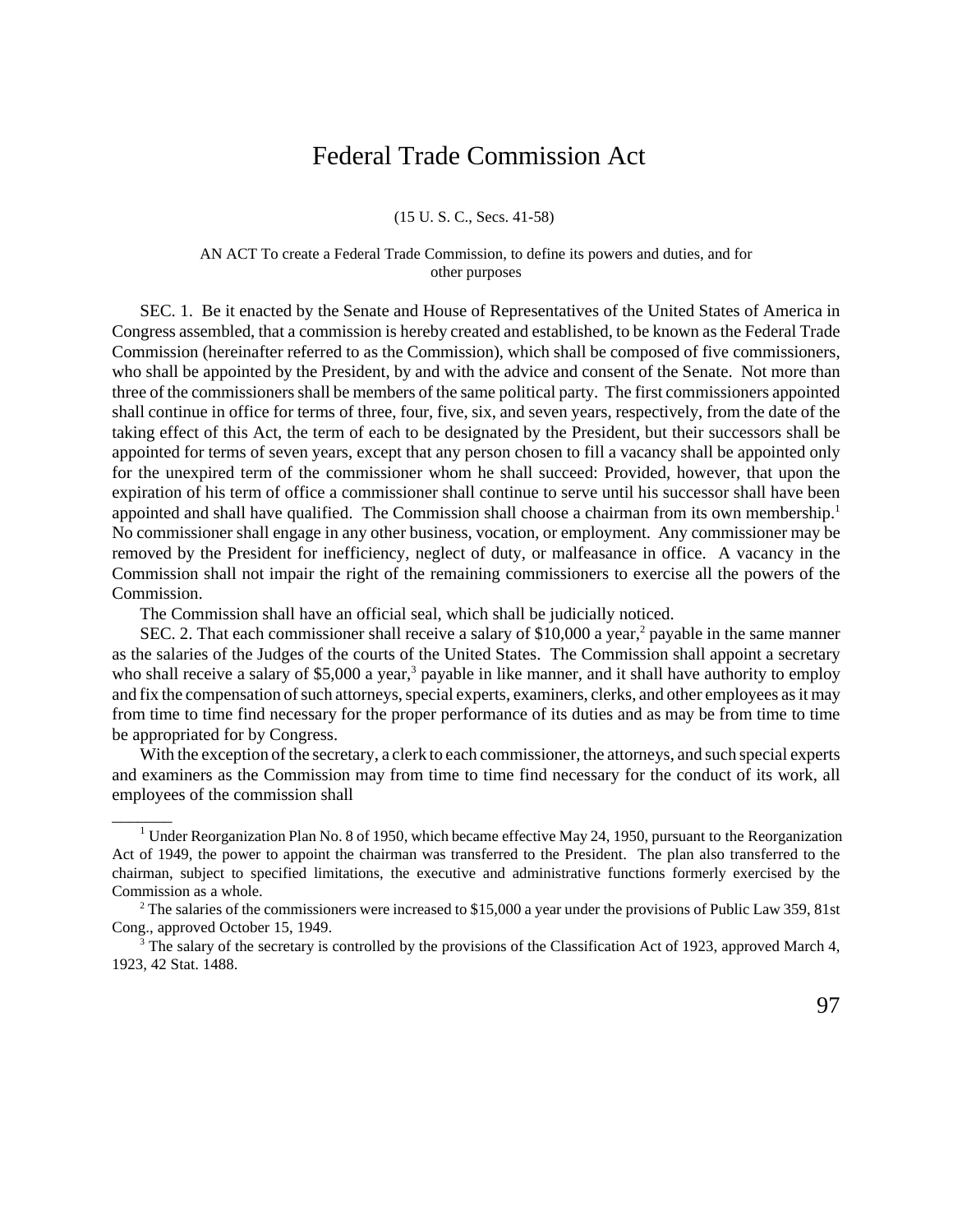be a part of the classified civil service, and shall enter the service under such rules and regulations as may be prescribed by the Commission and by the Civil Service Commission.

All of the expenses of the Commission, including all necessary expenses for transportation incurred by the commissioners or by their employees under their orders, in making any investigation, or upon official business in any other places than in the city of Washington, shall be allowed and paid on the presentation of itemized vouchers therefor approved by the Commission.

Until otherwise provided by law, the commission may rent suitable offices for its use.

The Auditor for the State and Other Departments shall receive and examine all accounts of expenditures of the Commission.<sup>4</sup>

SEC. 3. That upon the organization of the Commission and election of its chairman, the Bureau of Corporations and the offices of Commissioner and Deputy Commissioner of Corporations shall cease to exist; and all pending investigations and proceedings of the Bureau of Corporations shall be continued by the Commission.

All clerks and employees of the said bureau shall be transferred to and become clerks and employees of the Commission at their present grades and salaries. All records, papers, and property of the said bureau shall become records, papers, and property of the Commission, and all unexpended funds and appropriations for the use and maintenance of the said bureau, including any allotment already made to it by the Secretary ofCommerce fromthe contingent appropriation forthe Department ofCommerce forthe fiscal year nineteen hundred and fifteen, or from the departmental printing fund for the fiscal year nineteen hundred and fifteen, shall become funds and appropriations available to be expended by the Commission in the exercise of the powers, authority, and duties conferred on it by this Act.

The principal office of the Commission shall be in the city of Washington, but it may meet and exercise all its powers at any other place. The Commission may, by one or more of its members, or by such examiners as it may designate, prosecute any inquiry necessary to its duties in any part of the United States.

SEC. 4. The words defined in this section shall have the following meaning when found in this Act, to wit:

"Commerce" means commerce among the several States or with foreign nations, or in any Territory of the United States or in the District of Columbia, or between any such Territory and another, or between any such Territory and any State or foreign nation, or between the District of Columbia and any State or Territory or foreign nation.

"Corporation" shall be deemed to include any company, trust, so-called Massachusetts trust, or association, incorporated or unincorporated, which is organized to carry on businessforits own profit orthat of its members, and has shares of capital or capital stock or certificates of interest, and any company, trust, so-called Massachusetts trust, or association, incorporated or unincorporated, without shares of capital or capital stock or certificates of interest, except partnerships, which is organized to carry on business for its own profit or that of its members.

"Documentary evidence" includes all documents, papers, correspondence, books of account, and financial and corporate records.

"Acts to regulate commerce" means the Act entitled "An Act to regulate commerce," approved February 14, 1887, and all Acts amendatory thereof and supplementary thereto and the Communications Act of 1934 and all Acts amendatory thereof and supplementary thereto.

 $\overline{\phantom{a}}$ 

<sup>&</sup>lt;sup>4</sup>Auditing of accounts was made a duty of the General Accounting Office by the Act of June 10, 1921, 42 Stat. 24.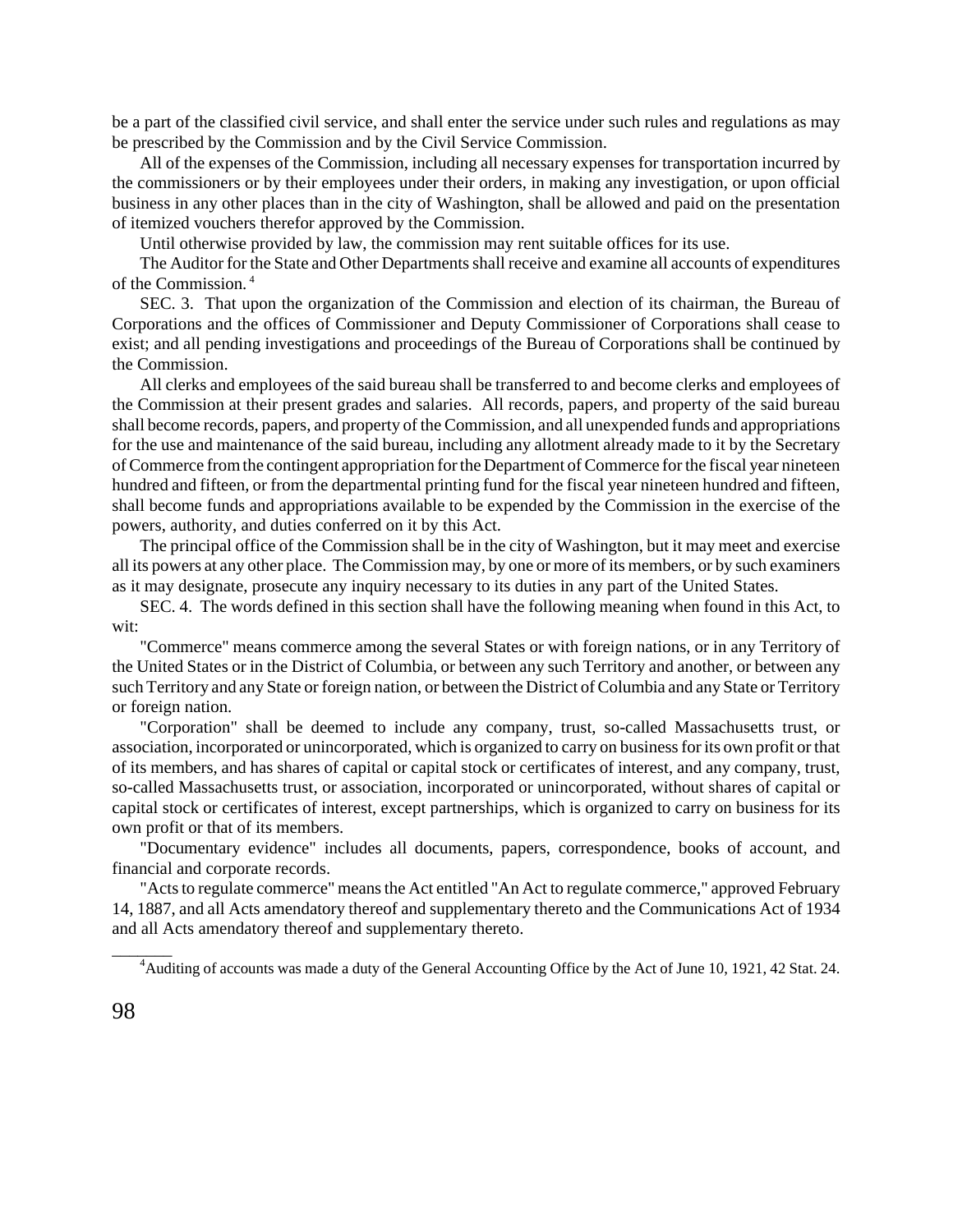"Antitrust Acts" means the Act entitled "An Act to protect trade and commerce against unlawful restraints and monopolies," approved July 2, 1890; also sections 73 to 77, inclusive, of an Act entitled "An Act to reduce taxation, to provide revenue for the Government, and for other purposes," approved August 27, 1894; also the Act entitled "An Act to amend sections 73 and 76 of the Act of August 27, 1894, entitled 'An Act to reduce taxation, to provide revenue for the Government, and for other purposes,'" approved February 12, 1913; and also the Act entitled "An Act to supplement existing laws against unlawful restraints and monopolies, and for other purposes," approved October 15, 1914.

SEC. 5. (a) Unfair methods of competition in commerce, and unfair or deceptive acts or practices in commerce, are hereby declared unlawful.

The Commission is hereby empowered and directed to prevent persons, partnerships, or corporations, except banks, common carriers, subject to the Acts to regulate commerce, air carriers and foreign air carriers subject to the Civil Aeronautics Act of 1938,<sup>5</sup> and persons, partnerships, or corporations subject to the Packers and Stockyards Act, 1921, except as provided in section 406 (b) of said Act, from using unfair methods of competition in commerce and unfair or deceptive acts or practices in commerce.

(b) Whenever the Commission shall have reason to believe that any such person, partnership, or corporation has been or is using any unfair method of competition or unfair or deceptive act or practice in commerce, and if it shall appear to the Commission that a proceeding by it in respect thereof would be to the interest of the public, it shall issue and serve upon such person, partnership, or corporation a complaint stating its charges in that respect and containing a notice of a hearing upon a day and at a place therein fixed at least thirty days after the service ofsaid complaint. The person, partnership, or corporation so complained of shall have the right to appear at the place and time so fixed and show cause why an order should not be entered by the Commission requiring such person, partnership, or corporation to cease and desist from the violation of the law so charged in said complaint. Any person, partnership, or corporation may make application, and upon good cause shown may be allowed by the Commission to intervene and appear in said proceeding by counsel or in person. The testimony in any such proceeding shall be reduced to writing and filed in the office of the Commission. If upon such hearing the Commission shall be of the opinion that the method of competition or the act or practice in question is prohibited by this Act, it shall make a report in writing in which it shall state its findings as to the facts and shall issue and cause to be served on such person, partnership, or corporation an order requiring such person, partnership, or corporation to cease and desist from using such method of competition or such act or practice. Until the expiration of the time allowed for filing a petition for review, if no such petition has been duly filed within such time, or, if a petition for review has been filed within such time then until the transcript of the record in the proceeding has been filed in a circuit court of appeals of the United States, as hereinafter provided, the Commission may at any time, upon such notice and in such manner as it shall deem proper, modify or set aside, in whole or in part, any report or any order made or issued by it under this section. After the expiration of the tine allowed for filing a petition for review, if no such petition has been duly filed within such time, the Commission may at any time, after notice and opportunity for hearing, reopen and alter, modify, orset aside,

\_\_\_\_\_\_\_

 $5$  By subsection (f), Section 1107 of the "Civil Aeronautics Act of 1938," approved June 23, 1938, Public No. 706, 75th Congress, Ch. 601, 3d Sess., S. 3845, 52 Stat. 1028, Section 5 (a) of the Federal Trade Commission Act was amended by inserting before the words "and persons" (and following the words "to regulate commerce"), the following: "air carriers and foreign air carriers subject to the Civil Aeronautics Act of 1938."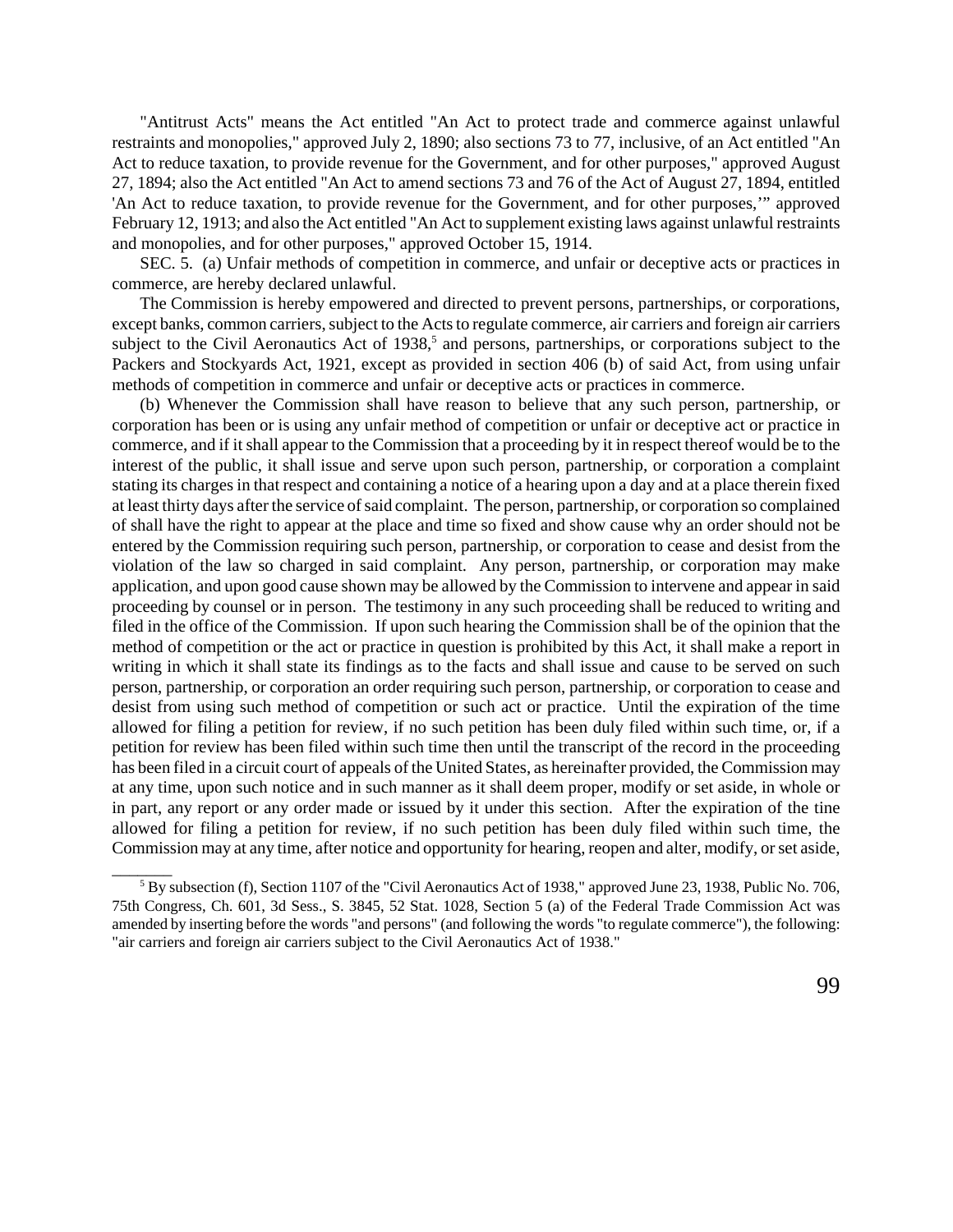in whole or in part, any report or order made or issued by it under this section, whenever in the opinion of the Commission conditions of fact or of law have so changed asto require such action or if the public interest shallso require: Provided, however, That the said person, partnership, or corporation may, within sixty days after service upon him or it of said report or order entered after such a reopening, obtain a review thereof in the appropriate circuit court of appeals of the United States, in the manner provided in subsection (c) of this section.

(c) Any person, partnership, or corporation required by an order of the Commission to cease and desist from using any method of competition or act or practice may obtain a review of such order in the circuit court of appeals of the United States, within any circuit where the method of competition or the act or practice in question was used or where such person, partnership, or corporation resides or carries on business, by filing in the court, within sixty days<sup>6</sup> from the date of the service of such order, a written petition praying that the order of the Commission be set aside. A copy of such petition shall be forthwith served upon the Commission, and thereupon the Commission forthwith shall certify and file in the court a transcript of the entire record in the proceeding, including all the evidence taken and the report and order of the Commission. Upon such filing of the petition and transcript the court shall have jurisdiction of the proceeding and of the question determined therein, and shall have power to make and enter upon the pleadings, evidence, and proceedings set forth in such transcript a decree affirming, modifying, or setting aside the order of the Commission, and enforcing the same to the extent that such order is affirmed, and to issue such writs as are ancillary to its jurisdiction or are necessary in its judgment to prevent injury to the public or to competitors pendente lite. The findings of the Commission as to the facts, if supported by evidence, shall be conclusive. To the extent that the order of the Commission is affirmed, the court shall thereupon issue its own order commanding obedience to the terms of such order of the Commission. If either party shall apply to the court for leave to adduce additional evidence, and shall show to the satisfaction of the court that such additional evidence is material and that there were reasonable grounds for the failure to adduce such evidence in the proceeding before the Commission, the court may order such additional evidence to be taken before the Commission and to be adduced upon the hearing in such manner and upon such terms and conditions as to the court may seem proper. The Commission may modify its findings as to the facts, or make new findings, by reason of the additional evidence so taken, and it shall file such modified or new findings, which, if supported by evidence, shall be conclusive, and its recommendation, if any, for the modification or setting aside of its original order, with the return of such additional evidence. The judgment and decree of the court shall be final, except that the same shall be subject to review by the Supreme Court upon certiorari, as provided in section 240 of the Judicial Code.

(d) The Jurisdiction of the circuit court of appeals of the United States to affirm, enforce, modify, or set aside orders of the Commission shall be exclusive.

(e) Such proceedings in the circuit court of appeals shall be given precedence over other cases pending therein, and shall be in every way expedited. No order of the Commission or judgment of court to enforce the same shall in anywise re-

\_\_\_\_\_\_\_

 $6$  Section 5 (a) of the amending Act of 1938 provides:

SEC. 5. (a) In case of an order by the Federal Trade Commission to cease and desist, served on or before the date of enactment of this Act, the sixty-day period referred to in section 5 (C) of the Federal Trade Commission Act, as amended by this Act, shall begin on the date of the enactment of this Act.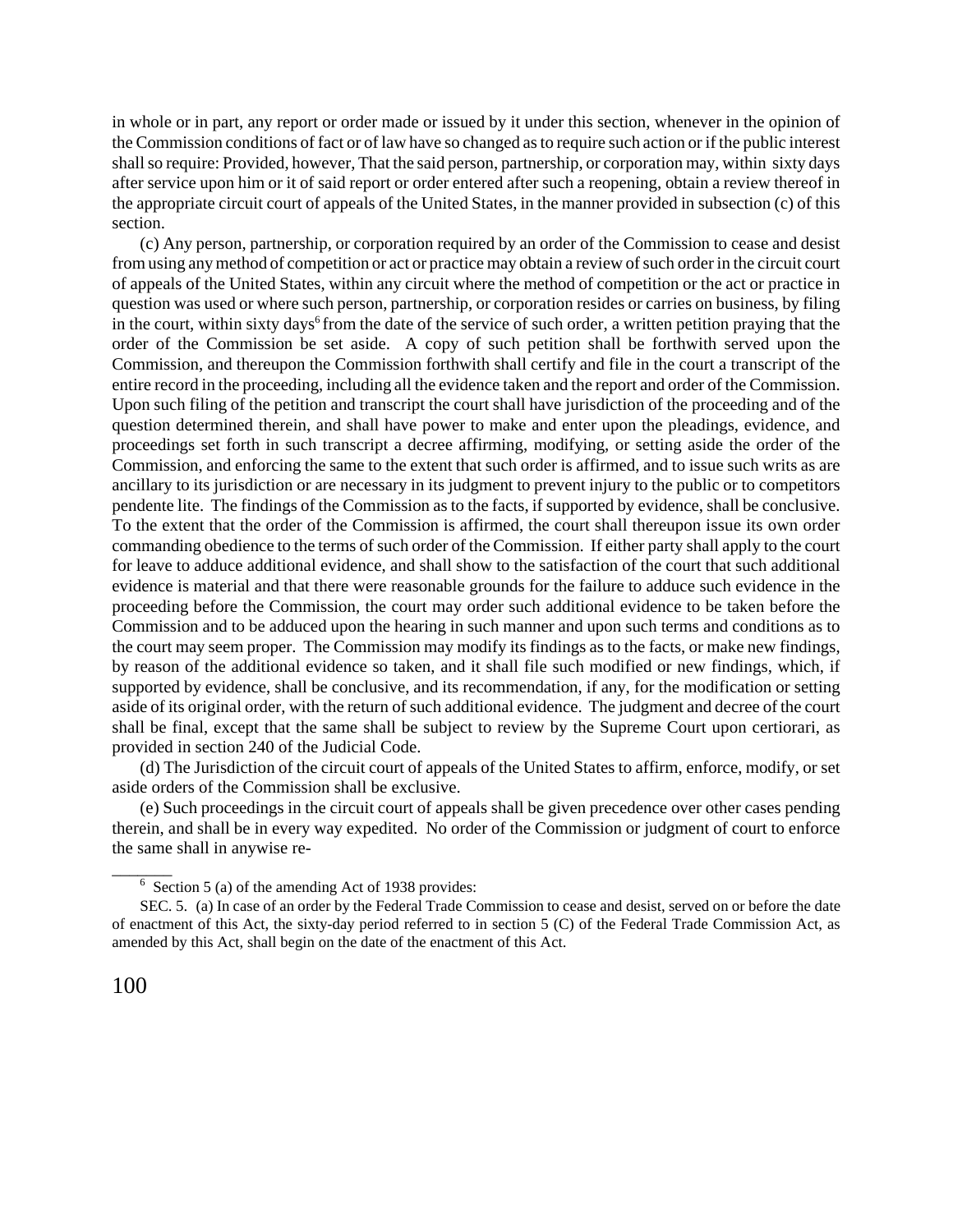lieve or absolve any person, partnership, or corporation from any liability under the Antitrust Acts.

(f) Complaints, orders, and other processes of the Commission under this section may be served by anyone duly authorized by the Commission, either (a) by delivering a copy thereof to the person to be served, or to a member of the partnership to be served, or the president, secretary, or other executive officer or a director of the corporation to be served; or (b) by leaving a copy thereof at the residence or the principal office or place of business of such person, partnership, or corporation; or (c) by registering and mailing a copy thereof addressed to such person, partnership, or corporation at his or its residence or principal office or place of business. The verified return by the person so serving said complaint, order, or other process setting forth the manner of said service shall be proof of the same, and the return post office receipt for said complaint, order, or other process registered and mailed as aforesaid shall be proof of the service of the same.

(g) An order of the Commission to cease and desist shall become final—

(1) Upon the expiration of the time allowed for filing a petition for review, if no such petition has been duly filed within such time; but the Commission may thereafter modify or set aside its order to the extent provided in the last sentence of subsection (b); or

(2) Upon the expiration of the time allowed for filing a petition for certiorari, if the order of the Commission has been affirmed, or the petition for review dismissed by the circuit court of appeals, and no petition for certiorari has been duly filed; or

(3) Upon the denial of a petition for certiorari, if the order of the Commission has been affirmed or the petition for review dismissed by the circuit court of appeals; or

(4) Upon the expiration of thirty days from the date of issuance of the mandate of the Supreme Court, if such Court directs that the order of the Commission be affirmed or the petition for review dismissed.

(h) If the Supreme Court directs that the order of the Commission be modified or set aside, the order of the Commission rendered in accordance with the mandate of the Supreme Courtshall become final upon the expiration of thirty days from the time it was rendered, unless within such thirty days either party has instituted proceedings to have such order corrected to accord with the mandate, in which event the order of the Commission shall become final when so corrected.

(i) If the order of the Commission is modified or set aside by the circuit court of appeals, and if (1) the time allowed for filing a petition for certiorari has expired and no such petition has been duly filed, or (2) the petition for certiorari has been denied, or (3) the decision of the court has been affirmed by the Supreme Court, then the order of the Commission rendered in accordance with the mandate of the circuit court of appeals shall become final on the expiration of thirty days from the time such order of the Commission was rendered, unless within such thirty days either party has instituted proceedings to have such order corrected so that it will accord with the mandate, in which event the order of the Commission shall become final when so corrected.

(j) If the Supreme Court orders a rehearing; or if the case is remanded by the circuit court of appeals to the Commission for a rehearing, and if (1) the time allowed for filing a petition for certiorari has expired, and no such petition has been duly filed, or (2) the petition for certiorari has been denied, or (3) the decision of the court has been affirmed by the Supreme Court, then the order of the Commission rendered upon such rehearing shall become final in the same manner as though no prior order of the Commission has been rendered.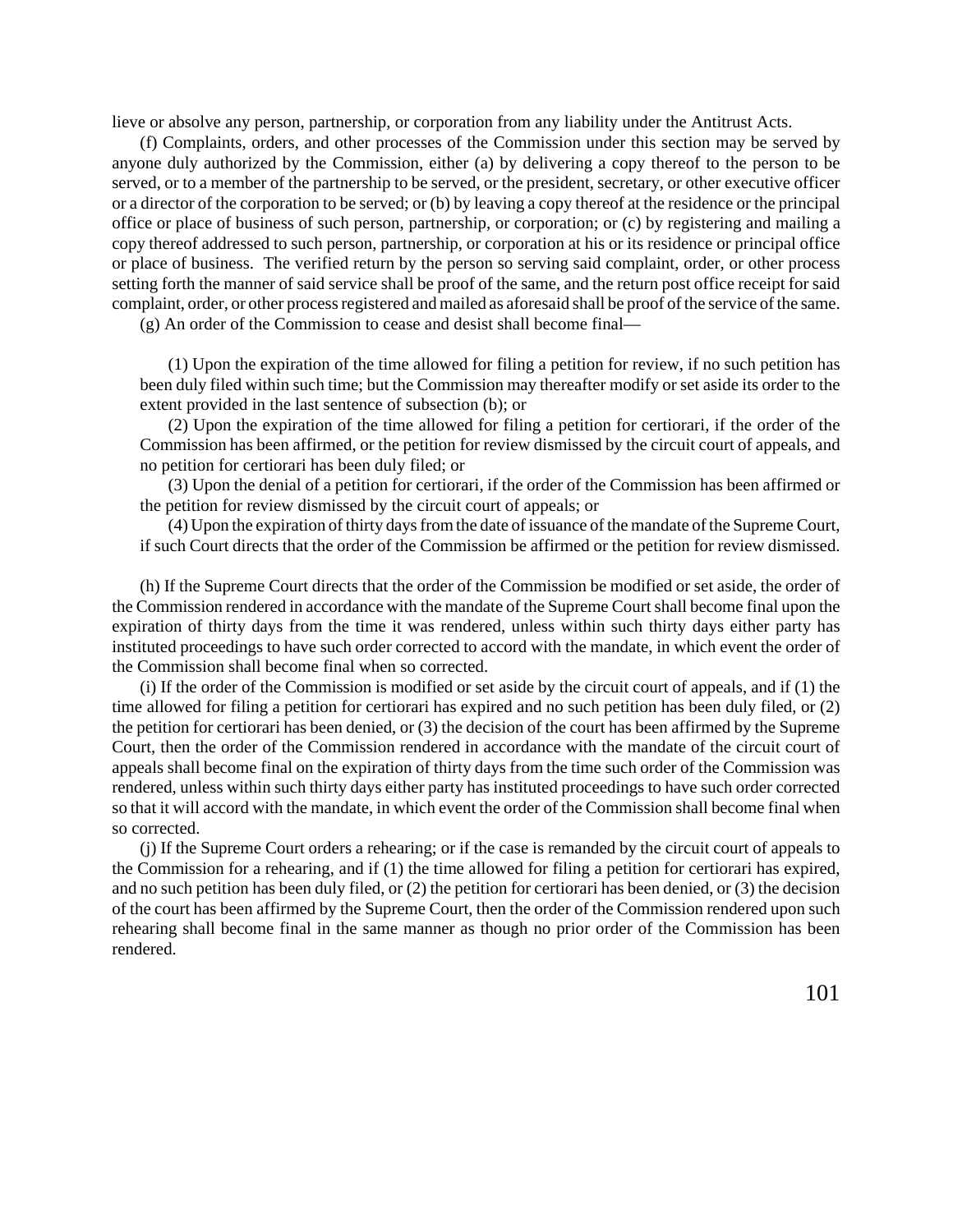(k) As used in thissection the term "mandate," in case a mandate has been recalled priorto the expiration of thirty days from the date of issuance thereof, means the final mandate.

(1) Any person, partnership, or corporation who violates an order to the Commission to cease and desist after it has become final, and while such order is in effect, shall forfeit and pay to the United States a civil penalty of not more than \$5,000 for each violation, which shall accrue to the United States and may be recovered in a civil action brought by the United States. Each separate violation of such an order shall be a separate offense, except that in the case of a violation through continuing failure or neglect to obey a final order of the Commission each day of continuance of such failure or neglect shall be deemed a separate offense.<sup>7</sup>

SEC. 6. That the commission shall also have power—

(a) To gather and compile information concerning, and to investigate from time to time the organization, business, conduct, practices, andmanagement of any corporation engaged in commerce, excepting banks and common carriers subject to the Act to regulate commerce, and its relation to other corporations and to individuals, associations, and partnerships.

(b) To require, by general or special orders, corporations engaged in commerce, excepting banks, and common carriers subject to the Act to regulate commerce, or any class of them, or any of them, respectively, to file with the commission in such form as the commission may prescribe annual or special, or both annual and special, reports or answers in writing to specific questions, furnishing to the commission such information as it may require as to the organization, business, conduct, practices, management, and relation to other corporations, partnerships, and individuals of the respective corporations filing such reports or answersin writing. Such reports and answers shall be made under oath, or otherwise, as the commission may prescribe, and shall be filed with the commission within such reasonable period as the commission may prescribe, unless additional time be granted in any case by the commission.

(c) Whenever a final decree has been entered against any defendant corporation in any suit brought by the United States to prevent and restrain any violation of the antitrust Acts, to make investigation, upon its own initiative, of the manner in which the decree has been or is being carried out, and upon the application of the Attorney General it shall be its duty to make such investigation. It shall transmit to the Attorney General a report embodying its findings and recommendations as a result of any such investigation and the report shall be made public in the discretion of the commission.

(d) Upon the direction of the President or either $8$  House of Congress to investigate and report the facts relating to any alleged violations of the antitrust Acts by any corporation.

(e) Upon the application of the Attorney General to investigate and make recommendations for the readjustment of the business of any corporation alleged to be violating the antitrust Acts in order that the corporation may thereafter maintain its organization, management, and conduct of business in accordance with law.

\_\_\_\_\_\_\_

<sup>&</sup>lt;sup>7</sup>This sentence added by sec. 4 (c) of Public Law 459, 81st Cong., approved March 26, 1950, and effective July 1, 1950.

<sup>8</sup>The Independent Offices Appropriation Act of 1934 provided that future investigations by the Commission for Congress must be authorized by concurrent resolution of the two Houses. Under the Appropriation Act of 1951, funds appropriated for the Commission are not to be spent upon any investigation thereafter called for by congressional concurrent resolution "until funds are appropriated subsequently to the enactment of such resolution to finance the cost of such investigation."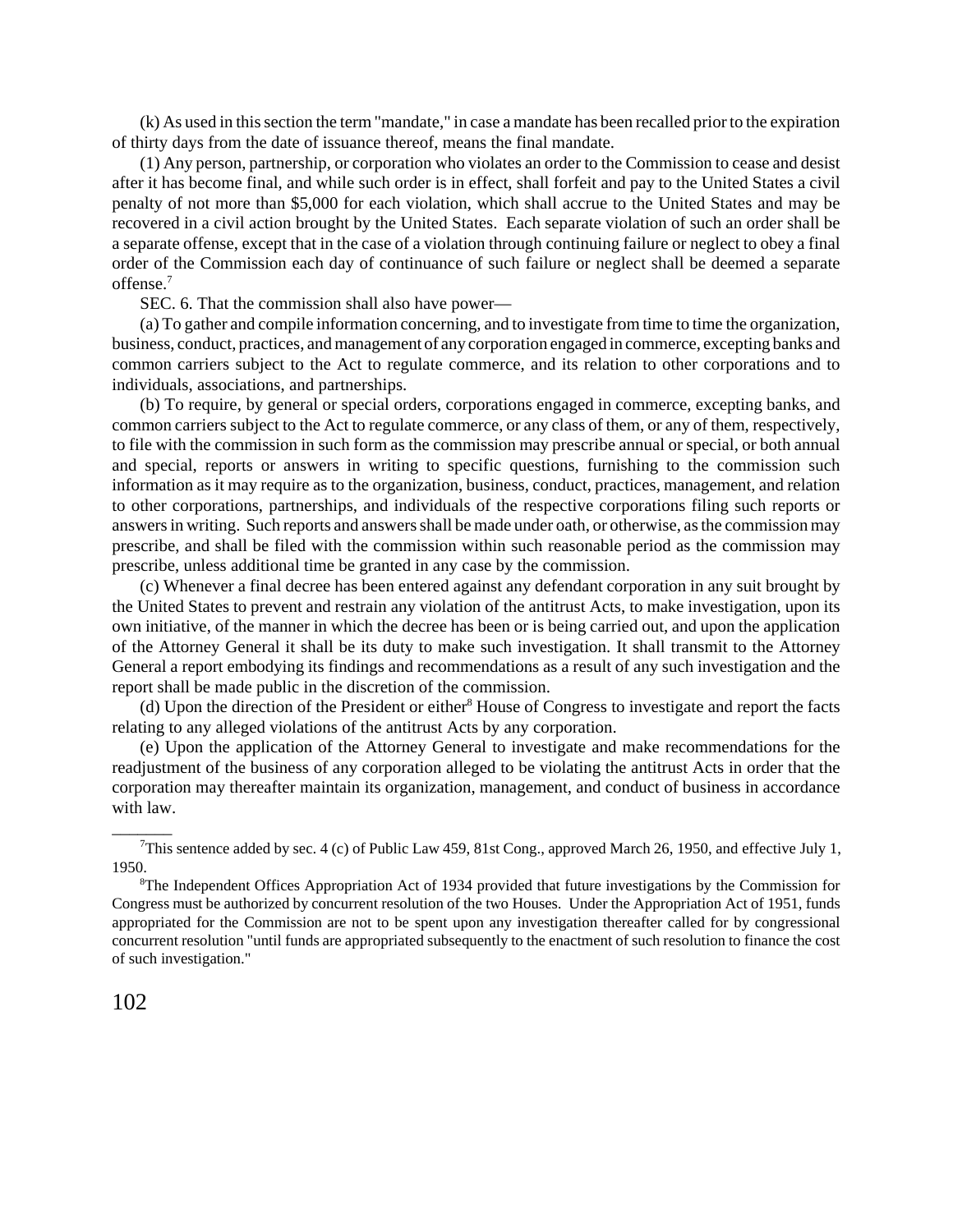(f) To make public from time to time such portions of the information obtained by it hereunder, except trade secrets and names of customers, as it shall deem expedient in the public interest; and to make annual and special reports to the Congress and to submit therewith recommendations for additional legislation; and to provide for the publication of its reports and decisions in such form and manner as may be best adapted for public information and use.

(g) From time to time to classify corporations and to make rules and regulations for the purpose of carrying out the provisions of this Act.

(h) To investigate, from time to time, trade conditions in and with foreign countries where associations, combinations, or practices of manufacturers, merchants, or traders, or other conditions, may affect the foreign trade of the United States, and to report to Congress thereon, with such recommendations as it deems advisable.

SEC. 7. That in any suit in equity brought by or under the direction of the Attorney General as provided in the antitrust Acts, the court may, upon the conclusion of the testimony therein, if it shall be then of opinion that the complainant is entitled to relief, refer said suit to the commission, as a master in chancery, to ascertain and report an appropriate form of decree therein. The commission shall proceed upon such notice to the parties and under such rules of procedure as the court may prescribe, and upon the coming in of such report such exceptions may be filed and such proceedings had in relation thereto as upon the report of a master in other equity causes, but the court may adopt or reject such report, in whole or in part, and enter such decree as the nature of the case may in its judgment require.

SEC. 8. That the several departments and bureaus of the Government when directed by the President shall furnish the commission, upon its request, all records, papers, and information in their possession relating to any corporation subject to any of the provisions of this Act, and shall detail fromtime to time such officials and employees to the commission as he may direct.

SEC. 9. That for the purposes of this Act the commission, or its duly authorized agent or agents, shall at all reasonable times have accessto, for the purpose of examination, and the right to copy any documentary evidence of any corporation being investigated or proceeded against; and the commission shall have power to require by subpoena the attendance and testimony of witnesses and the production of all such documentary evidence relating to any matter under investigation. Any member of the commission may sign subpoenas, and members and examiners of the commission may administer oaths and affirmations, examine witnesses, and receive evidence.

Such attendance of witnesses, and the production of such documentary evidence, may be required from any place in the United States, at any designated place of hearing. And in case of disobedience to a subpoena the commission may invoke the aid of any court of the United States in requiring the attendance and testimony of witnesses and the production of documentary evidence.

Any of the district courts of the United States within the jurisdiction of which such inquiry is carried on may, in case of contumacy or refusal to obey a subpoena issued to any corporation or other person, issue an order requiring such corporation or other person to appear before the commission, or to produce documentary evidence if so ordered, or to give evidence touching the matter in question; and any failure to obey such order of the court may be punished by such court as a contempt thereof.

Upon the application of the Attorney General of the United States, at the request of the commission, the district courts of the United States shall have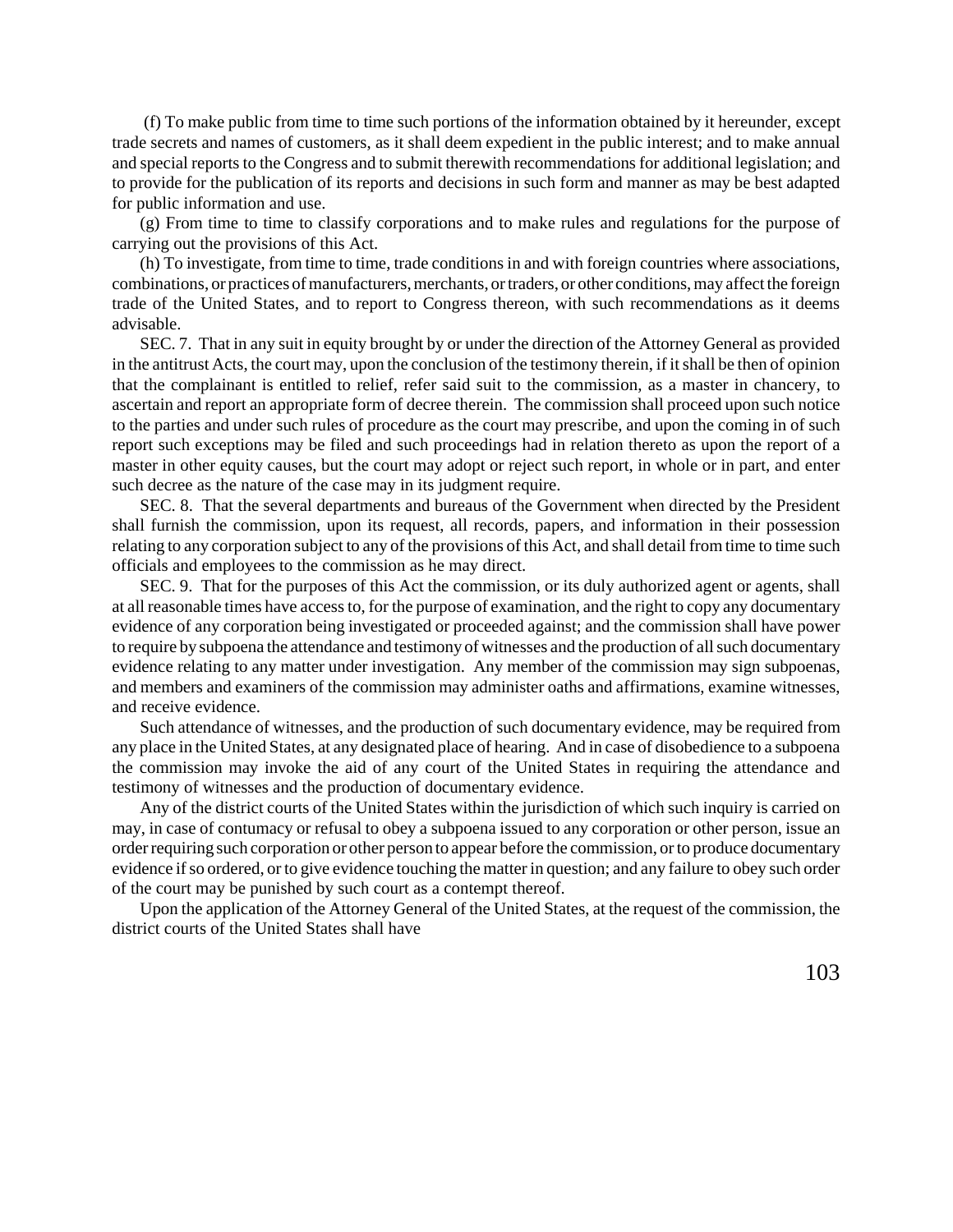jurisdiction to issuewrits ofmandamus commanding any person or corporation to complywith the provisions of this Act or any order of the commission made in pursuance thereof.

The commission may order testimony to be taken by deposition in any proceeding or investigation pending under this Act at any stage of such proceeding or investigation. Such depositions may be taken before any person designated by the commission and having powerto administer oaths. Such testimony shall be reduced to writing by the person taking the deposition, or under his direction, and shall then be subscribed by the deponent. Any person may be compelled to appear and depose and to produce documentary evidence in the same manner as witnesses may be compelled to appear and testify and produce documentary evidence before the commission as hereinbefore provided.

Witnesses summoned before the commission shall be paid the same fees and mileage that are paid witnesses in the courts of the United States, and witnesses whose depositions are taken, and the persons taking the same shall severally be entitled to the same fees as are paid for like services in the courts of the United States.

No person shall be excused from attending and testifying or from producing documentary evidence before the commission or in obedience to the subpoena of the commission on the ground or for the reason that the testimony or evidence, documentary or otherwise, required of him may tend to criminate him or subject him to a penalty or forfeiture. But no natural person shall be prosecuted or subjected to any penalty or forfeiture for or on account of any transaction, matter, or thing concerning which he may testify, or produce evidence, documentary or otherwise, before the commission in obedience to a subpoena issued by it; Provided, That no natural person so testifying shall be exempt from prosecution and punishment for perjury committed in so testifying.

SEC. 10. That any person who shall neglect or refuse to attend and testify, or to answer any lawful inquiry, or to produce documentary evidence, if in his power to do so, in obedience to the subpoena or lawful requirement of the commission, shall be guilty of an offense and upon conviction thereof by a court of competent jurisdiction shall be punished by a fine of not less than \$1,000 nor more than \$5,000, or by imprisonment for not more than one year, or by both such fine and imprisonment.

Any person who shall willfully make, or cause to be made, any false entry or statement of fact in any report required to be made under this Act, or who shall willfully make, or cause to be made, any false entry in any account, record, or memorandum kept by any corporation subject to this Act, or who shall willfully neglect or fail to make, or cause to be made, full, true, and correct entries in such accounts, records, or memoranda of all facts and transactions appertaining to the business of such corporation, or who shall willfully remove out of the jurisdiction of the United States, or willfully mutilate, alter, or by any other means falsify any documentary evidence of such corporation, or who shall willfully refuse to submit to the commission or to any of its authorized agents, for the purpose of inspection and taking copies, any documentary evidence of such corporation in his possession or within his control, shall be deemed guilty of an offense against the United States, and shall be subject, upon conviction in any court of the United States of competent jurisdiction, to a fine of not less than \$1,000 nor more than \$5,000 or to imprisonment for a term of not more than three years, or to both such fine and imprisonment.

If any corporation required by this Act to file any annual or special report shall fail so to do within the time fixed by the commission for filing the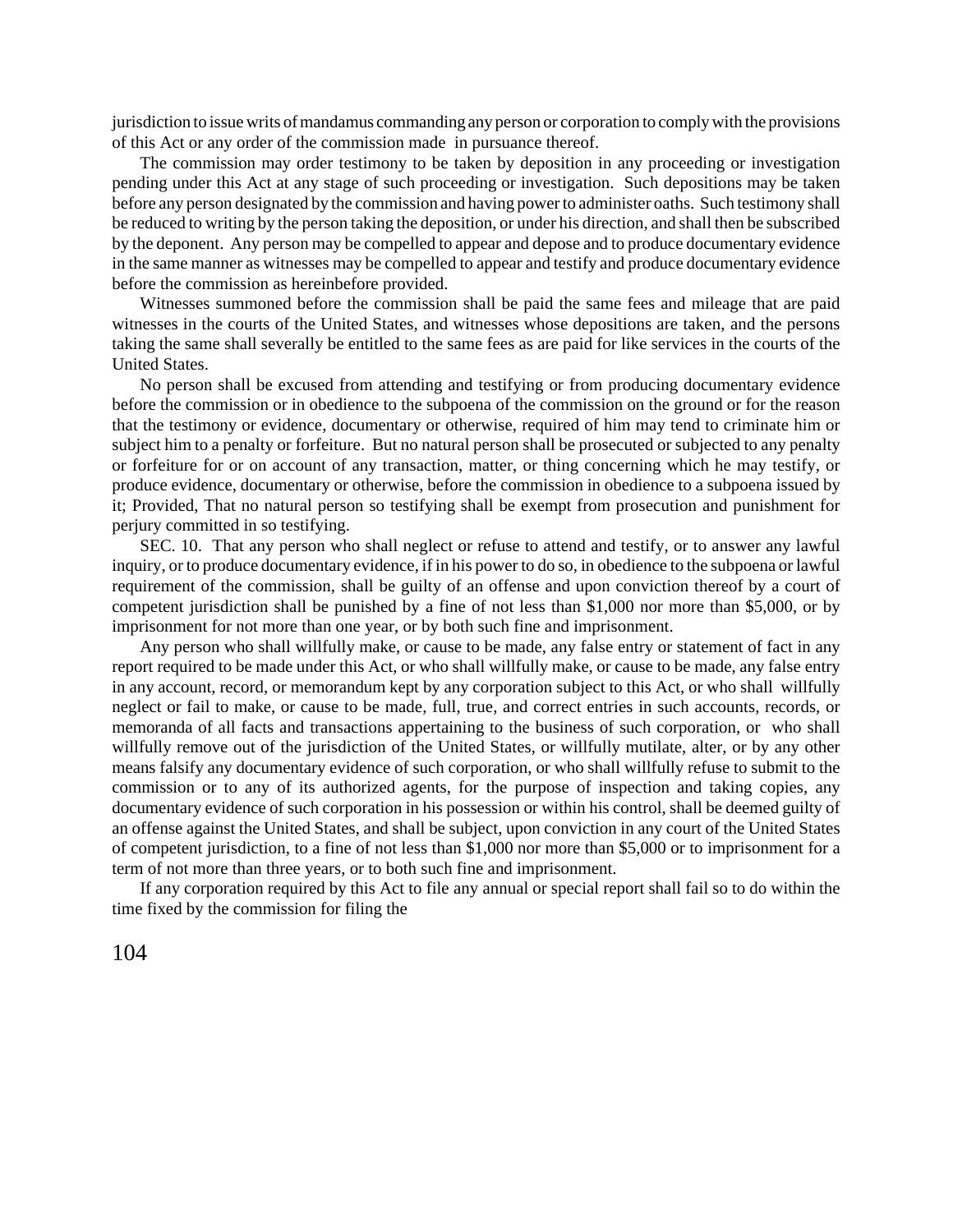same, and such failure shall continue for thirty days after notice of such default, the corporation shall forfeit to the United States the sum of \$100 for each and every day of the continuance of such failure, which forfeiture shall be payable into the Treasury of the United States, and shall be recoverable in a civil suit in the name of the United States brought in the district where the corporation has its principal office or in any district in which it shall do business. It shall be the duty of the various district attorneys, under the direction of the Attorney General of the United States, to prosecute for the recovery of forfeitures. The costs and expenses of such prosecution shall be paid out of the appropriation for the expenses of the courts of the United States.

Any officer or employee of the commission who shall make public any information obtained by the commission without its authority, unless directed by a court, shall be deemed guilty of a misdemeanor, and, upon conviction thereof, shall be punished by a fine not exceeding \$5,000, or by imprisonment not exceeding one year, or by fine and imprisonment, in the discretion of the court.

SEC. 11. Nothing contained in this Act shall be construed to prevent or interfere with the enforcement of the provisions of the antitrust Acts or the Acts to regulate commerce, nor shall anything contained in the Act be construed to alter, modify, or repeal the said antitrust Acts or the Acts to regulate commerce or any part or parts thereof.

SEC. 12. (a) It shall be unlawful for any person, partnership, or corporation to disseminate, or cause to be disseminated, any false advertisement—

(1) By United States mails, or in commerce by any means for the purpose of inducing, or which is likely to induce, directly or indirectly, the purchase of food, drugs, devices, or cosmetics; or

(2) By any means, for the purpose of inducing, or which is likely to induce directly or indirectly, the purchase in commerce of food, drugs, devices, or cosmetics.

(b) The dissemination or the causing to be disseminated of any false advertisement within the provisions of subsection (a) of this section shall be an unfair or deceptive act or practice in commerce within the meaning of section 5.

SEC. 13. (a) Whenever the Commission has reason to believe—

(1) that any person, partnership, or corporation is engaged in, or is about to engage in, the dissemination or the causing of the dissemination of any advertisement in violation of section 12, and

(2) that the enjoining thereof pending the issuance of a complaint by the Commission under section 5, and until such complaint is dismissed by the Commission or set aside by the court on review, or the order of the Commission to cease and desist made thereon has become final within the meaning of section 5, would be to the interest of the public,

the Commission by any of its attorneys designated by it for such purpose may bring suit in a district court of the United States or in the United States court of any Territory, to enjoin the dissemination or the causing ofthe dissemination ofsuch advertisement. Upon proper showing a temporary injunction or restraining order shall be granted without bond. Any such suit shall be brought in the district in which such person, partnership, or corporation resides or transacts business.

(b) Whenever it appears to the satisfaction of the court in the case of a newspaper, magazine, periodical, or other publication, published at regular intervals—

(1) that restraining the dissemination of a false advertisement in any particular issue of such publication would delay the delivery of such issue after the regular time therefor, and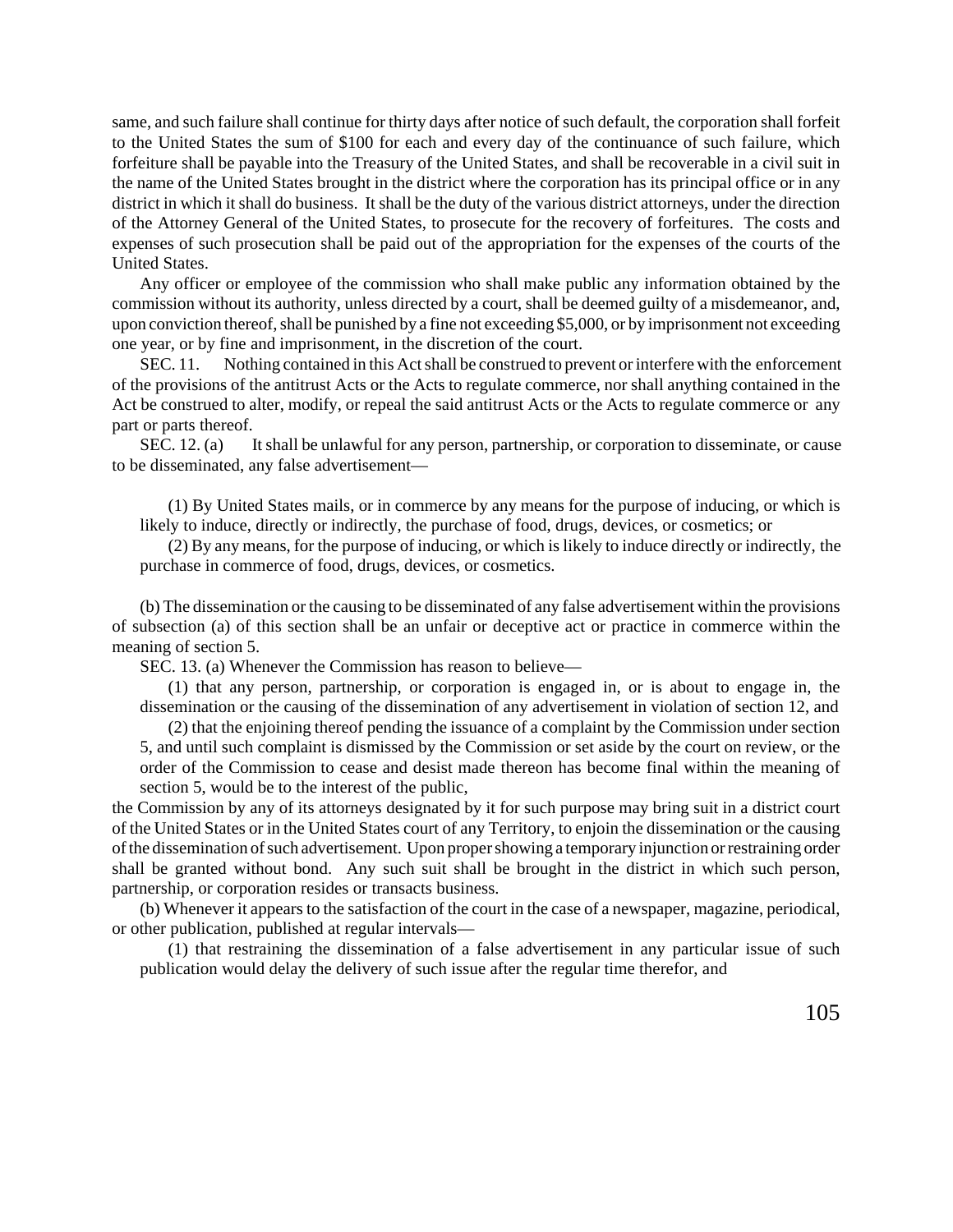(2) that such delay would be due to the method by which the manufacture and distribution of such publication is customarily conducted by the publisher in accordance with sound business practice, and not to any method or device adopted for the evasion of this section or to prevent or delay the issuance of an injunction or restraining order with respect to such false advertisement or any other advertisement.

the court shall exclude such issue from the operation of the restraining order or injunction.

SEC 14. $^9$  (a) Any person, partnership, or corporation who violates any provision of section 12 (a) shall, if the use of the commodity advertised may be injurious to health because of results from such use under the conditions prescribed in the advertisement thereof, or under such conditions as are customary or usual, or if such violation is with intent to defraud or mislead, be guilty of a misdemeanor, and upon conviction shall be punished by a fine of not more than \$5,000 or by imprisonment for not more than six months, or by both such fine and imprisonment; except that if the conviction is for a violation committed after a first conviction of such person, partnership, or corporation, for any violation of such section, punishment shall be by a fine of not more than \$10,000 or by imprisonment for not more than one year, or by both such fine and imprisonment: Provided, That for the purposes of this section meats and meat food products duly inspected, marked, and labeled in accordance with rules and regulations issued under the Meat Inspection Act approved March 4, 1907, as amended, shall be conclusively presumed not injurious to health at the time the same leave official "establishments."

(b) No publisher, radio-broadcast licensee, or agency or medium for the dissemination of advertising, except the manufacturer, packer, distributor, or seller of the commodity to which the false advertisement relates, shall be liable under this section by reason of the dissemination by him of any false advertisement, unless he hasrefused on the request of the Commission, to furnish the Commission the name and post-office address of the manufacturer, packer, distributor, seller, or advertising agency, residing in the United States, who caused him to disseminate such advertisement. No advertising agency shall be liable under this section by reason of the causing by it of the dissemination of any false advertisement, unless it has refused, on the request of theCommission, to furnish the Commission the name and postoffice address of the manufacturer, packer, distributor, or seller, residing in the United States, who caused it to cause the dissemination of such advertisement.

SEC. 15. For the purpose of sections 12, 13, and 14—

(a) (1) The term "false advertisement" means an advertisement, other than labeling, which is misleading in a material respect; and in determining whether any advertisement is misleading, there shall be taken into account among other things) not only representations made orsuggested by statement, word, design, device, sound, or any combination thereof, but also the extent to which the advertisement fails to reveal facts material in the light of such representations or material with respect to consequences which may result from the use of the commodity to which the advertisement relates under the conditions prescribed in said advertisement or, under such conditions as are customary or usual. No advertisement of a drug shall be deemed to be false if it is disseminated only

\_\_\_\_\_\_\_

<sup>9</sup> Section 5 (b) of the amending Act of 1938 provides:

SEC. 5. (b) Section 14 of the Federal Trade Commission Act, added to such Act by section 4 of this Act, shall take effect on the expiration of sixty days after the date of the enactment of this Act.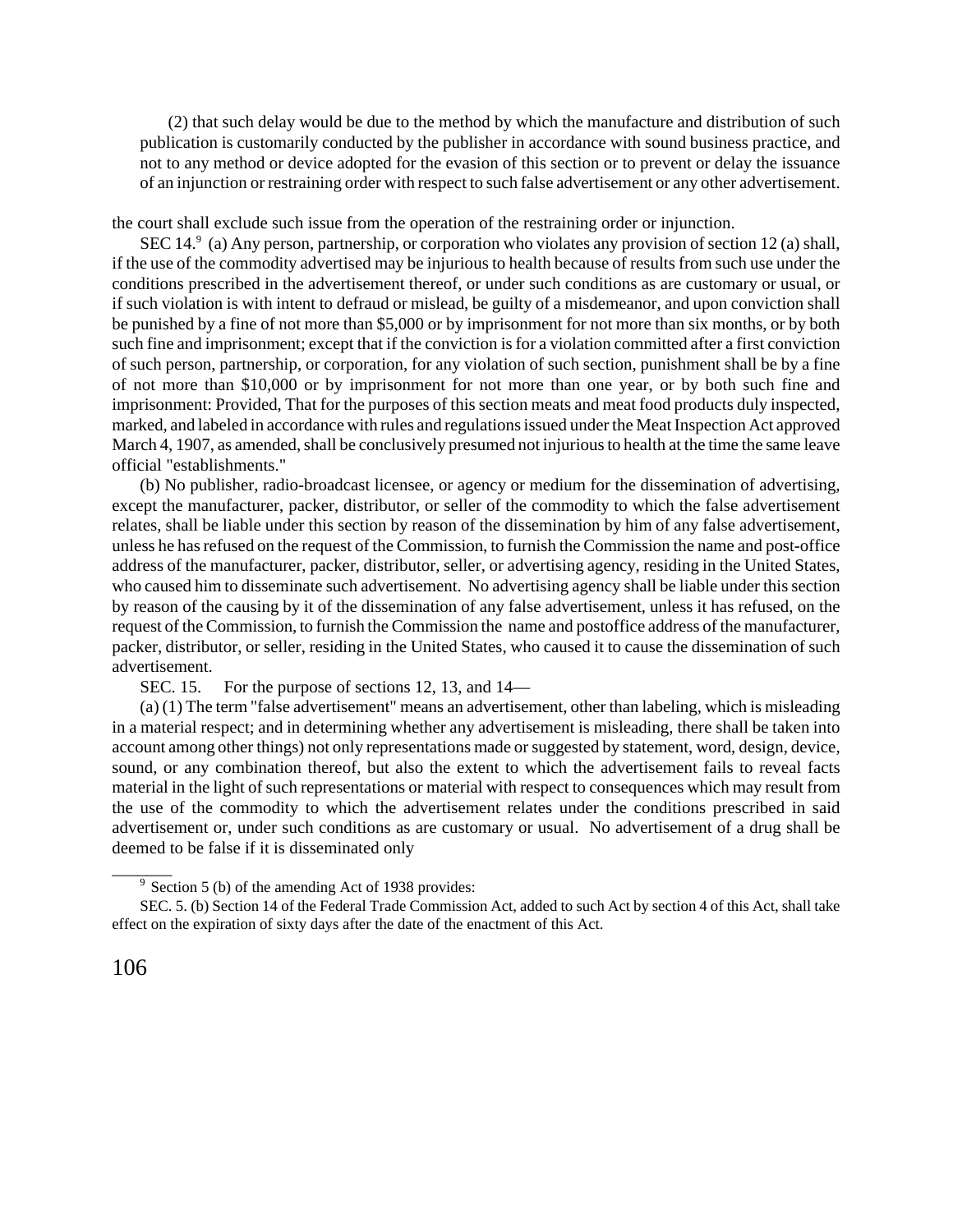to members of the medical profession, contains no false representations of a material fact, and includes, or is accompanied in each instance by truthful disclosure of, the formula showing quantitatively each ingredient of such drug.

 $(2)^{10}$  In the case of oleomargarine or margarine an advertisement shall be deemed misleading in a material respect if in such advertisement representations are made or suggested by statement, word, grade designation, design, device, symbol, sound, or any combination thereof, that such oleomargarine or margarine is a dairy product, except that nothing contained herein shall prevent a truthful, accurate, and fullstatement in any such advertisement of all the ingredients contained in such oleomargarine or margarine.

(b) The term "food" means(1) articles used for food or drink for man or other animals, (2) chewing gum, and (3) articles used for components of any such article.

(c) The term "drug" means (1) articles recognized in the official United States Pharmacopoeia, official Homeopathic Pharmacopoeia of the United States, or official National Formulary, or any supplement to any of them; and (2) articles intended for use in the diagnosis, cure, mitigation, treatment, or prevention of disease in man or other animals; and (3) articles (other than food) intended to affect the structure or any function of the body of man or other animals; and (4) articles intended for use as a component of any article specified in clause (1), (2), or (3); but does not include devices or their components, parts, or accessories.

(d) The term "device" (except when used in subsection (a) of thissection) meansinstruments, apparatus, and contrivances, including their parts and accessories, intended (1) for use in the diagnosis, cure, mitigation, treatment, or prevention of disease in man or other animals; or (2) to affect the structure or any function of the body of man or other animals.

(e) The term "cosmetic" means (1) articles to be rubbed, poured, sprinkled, or sprayed on, introduced into, or otherwise applied to the human body or any part thereof intended for cleansing, beautifying, promoting attractiveness, or altering the appearance, and (2) articles intended for use as a component of any such articles; except that such term shall not include soap.

(f)  $^{10}$  For the purposes of this section and section 407 of the Federal Food, Drug, and Cosmetic Act, as amended, the term "oleomargarine" or "margarine" includes—

(1) all substances, mixtures, and compounds known as oleomargarine or margarine;

(2) all substances, mixtures, and compounds which have a consistence similar to that of butter and which contain any edible oils or fats other than mill; fat if made in imitation or semblance of butter.

SEC. 16. Whenever the Federal Trade Commission has reason to believe that any person, partnership, or corporation is liable to a penalty under section 14 or under subsection (1) of section 5, it shall certify the facts to the Attorney General, whose duty it shall be to cause appropriate proceedings to be brought for the enforcement of the provisions of such section or subsection.

SEC. 17. If any provision of this Act, or the application thereof to any person, partnership, corporation, or circumstance, is held invalid, the remainder of the Act and the application of such provision to any other person, partnership, corporation, or circumstance shall not be affected thereby.

 $977086 - 52 - 8$  107

\_\_\_\_\_\_\_\_\_\_\_\_\_\_\_

<sup>&</sup>lt;sup>10</sup> This subsection added by sec. 4 (a) of Public Law 459, 81st Cong., approved March 26, 1950, and effective July 1, 1950.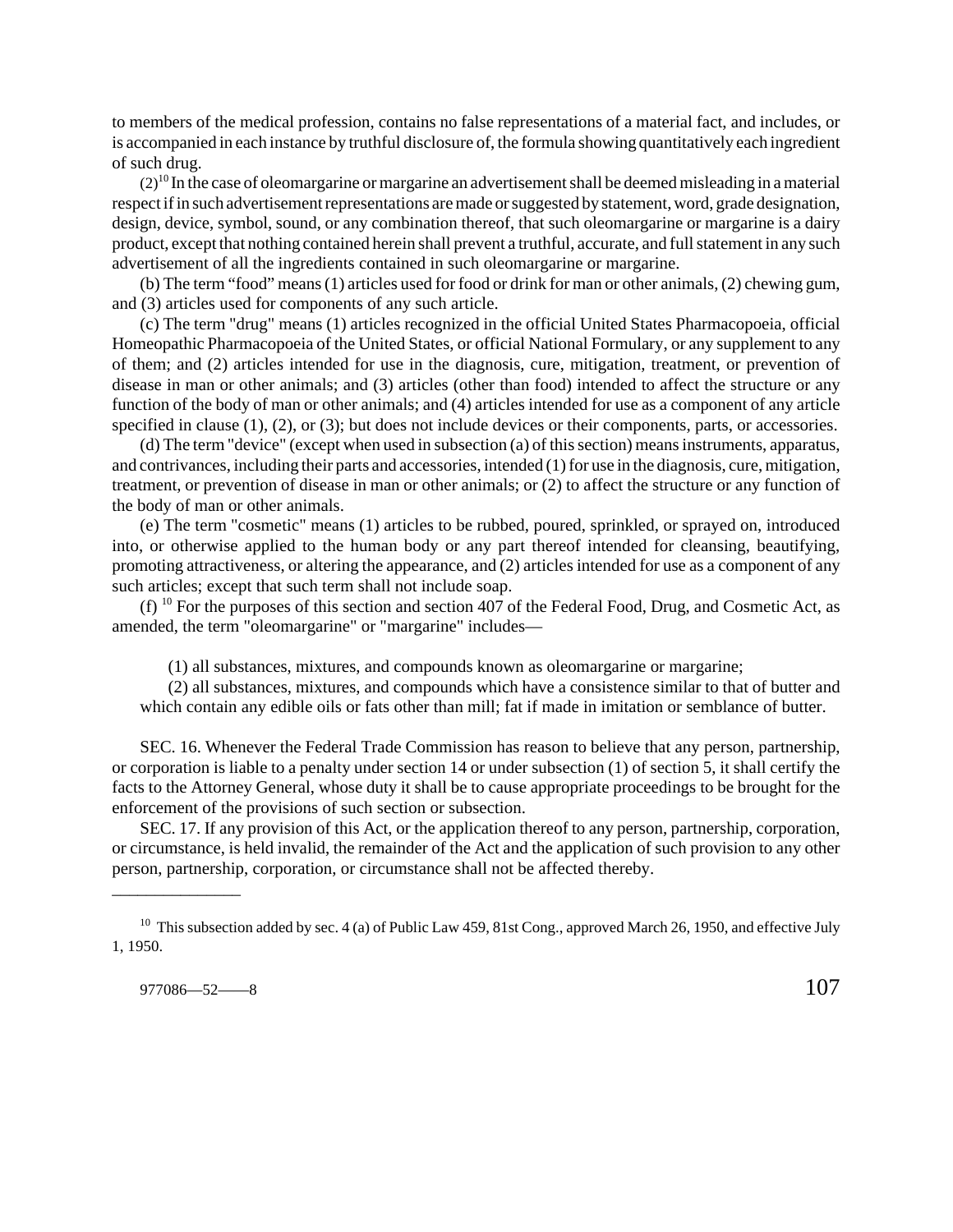SEC. 18. This Act may be cited as the "Federal Trade Commission Act." Original act approved September 26, 1914. Amended act approved March 21,1938.

## OTHER ACTS ADMINISTERED BY THE COMMISSION

In addition to the Federal Trade Commission Act, the Commission also administers section 2 of the Clayton Act (15 U.S.C., sec. 13), as amended by the Robinson-Patman Antidiscrimination Act, and sections 3, 7, and 8 of the Clayton Act (15 U. S. C., secs. 14, 18, and 19); the Export Trade Act (15 U. S. C., secs. 61-65); the Wool Products Labeling Act (15 U. S. C., sec. 68); and certain sections of the Trade-Mark Act of 1946 (15 U. S. C., secs. 1051-1072, 1091-1096, and 1111-1127).

108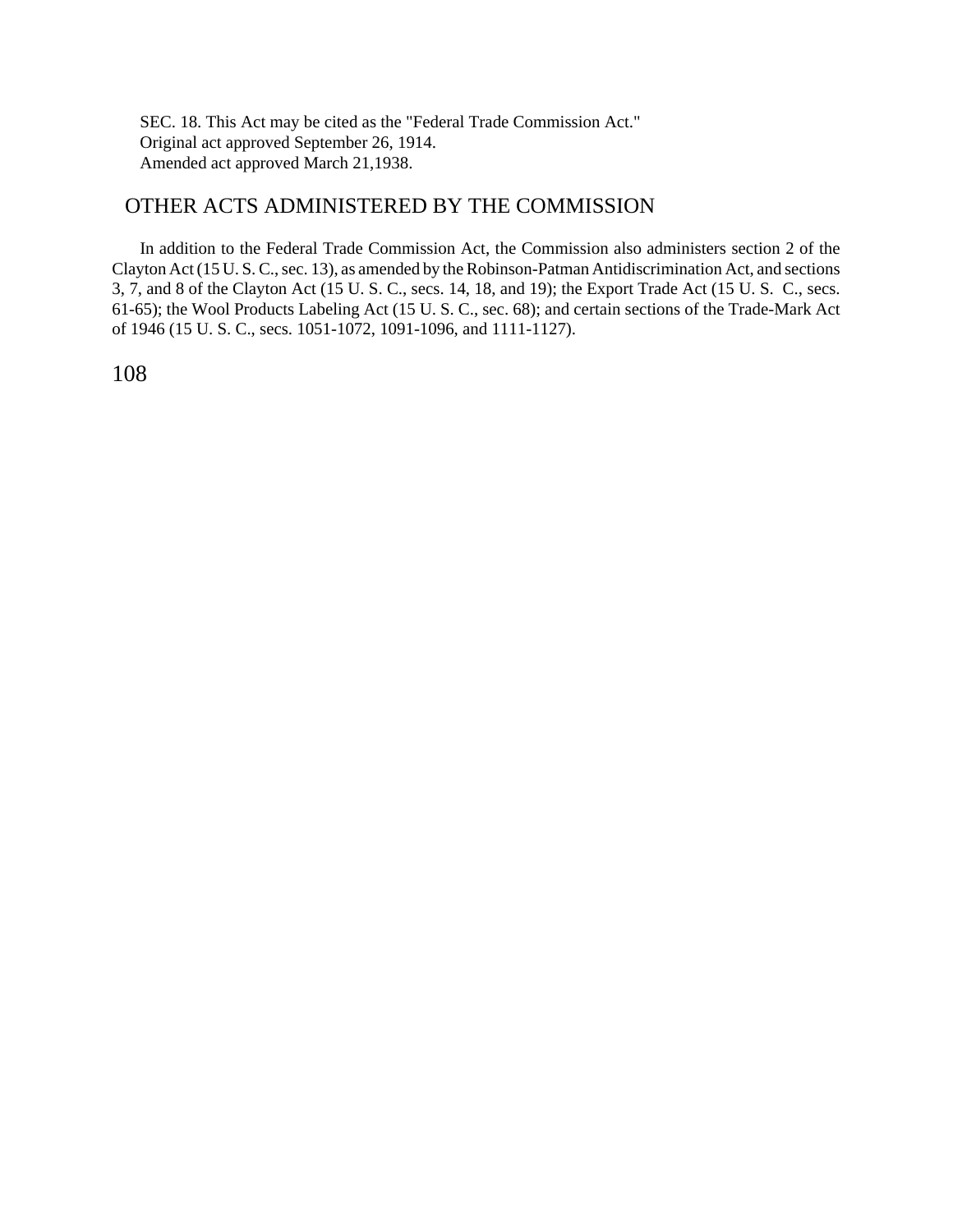# Types of Unfair Methods and Practices

The following list illustrates unfair methods of competition and unfair or deceptive acts and practices condemned by the Commission from time to time in its orders to cease and desist. The list is not limited to orders issued during the fiscal year. Because of space limitation it does not include specific practices outlawed by theClayton Act and committed to theCommission'sjurisdiction, namely, variousforms of price discrimination, exclusive-dealing and tying arrangements, competitive stock acquisition, and certain kinds of competitive interlocking directorates.

1. The use of false or misleading advertising concerning, and the misbranding of, commodities, respecting the materials or ingredients of which they are composed, their quality, purity, origin, source, attributes, or properties, or nature of manufacture, and selling them under such name and circumstances as to deceive the public. An important part of these include misrepresentation of the therapeutic and corrective properties of medicinal preparations and devices, and cosmetics, and the false representation, expressly or by failure to disclose their potential harmfulness, that such preparations may be safely used.

2. Describing various symptoms and falsely representing that they indicate the presence of diseases and abnormal conditions which the product advertised will cure or alleviate.

3. Representing products to have been made in the United States when the mechanism or movements, in whole or in important part, are of foreign origin.

4. Bribing buyers or other employees of customers and prospective customers, without employers' knowledge or consent, to obtain or hold patronage.

5. Procuring the business or trade secrets of competitors by espionage, or by bribing their employees, or by similar means.

6. Inducing employees of competitors to violate their contracts and enticing them away in such numbers or under such circumstances as to hamper or embarrass the competitors in the conduct of their business.

7. Making false and disparaging statements respecting competitors' products and business, in some cases under the guise of ostensibly disinterested and specially informed sources or through purported scientific, but in fact misleading, demonstrations or tests.

8. Widespread threats to the trade of suits for patent infringement arising from the sale by competitors of alleged infringing products, not in good faith, but for the purpose of intimidating the trade and hindering or stifling competition, and claiming, without justification, exclusive rights in public names of unpatented products.

9.Conspiring to maintain uniformselling prices, terms and conditions ofsale through the use of a patentlicensing system.

 10. Trade boycotts or combinations of traders to prevent certain wholesale or retail dealers or certain classes of such dealers from procuring goods at the same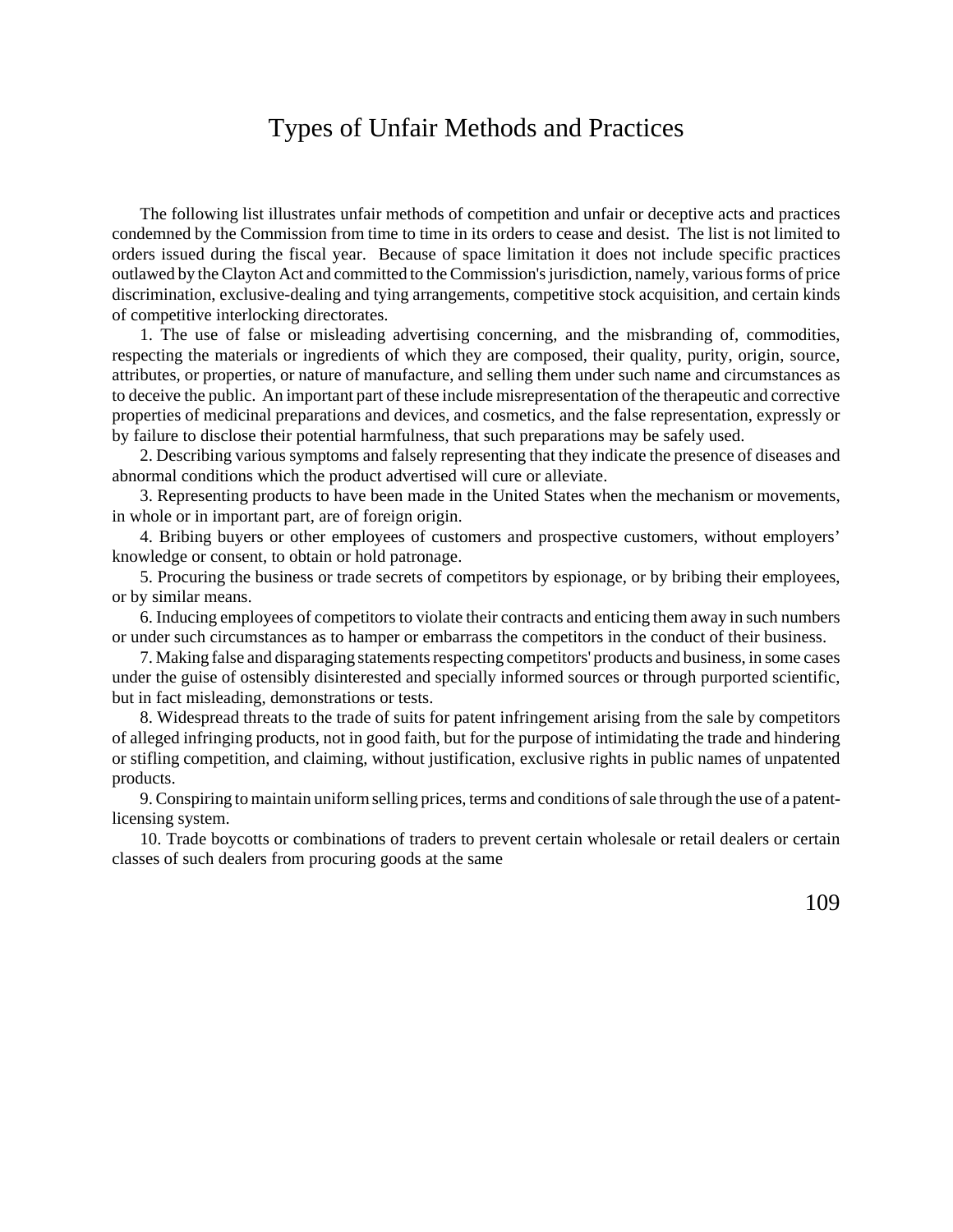terms accorded to the boycotters or conspirators, or through coercion to influence the trade policy of their competitors or of manufacturers from whom they buy.

11. Passing off goods for products of competitors through appropriation or simulation of such competitors' trade names, labels, dress of goods, or counterdisplay catalogs.

12. Selling rebuilt, second-hand, renovated, or old products, or articles made in whole or in part from used or second-hand materials, as new, by so representing them or by failing to reveal that they are not new or that second-hand materials have been used.

13.Buying up suppliesforthe purpose of hampering competitors and stifling or eliminating competition.

 14. Using concealed subsidiaries, ostensibly independent, to obtain competitive business otherwise unavailable, and making use of false and misleading representations, schemes, and practices to obtain representatives and make contacts, such as pretended puzzle-prize contests purportedly offering opportunities to win handsome prizes, but which are in fact mere "come-on" schemes and devicesin which the seller's true identity and interest are initially concealed.

15. Selling or distributing punchboards and other lottery devices which are to be or may be used in the sale of merchandise by lot or chance; using merchandising schemes based on lot or chance, or on a pretended contest of skill.

16. Combinations or agreements of competitors to fix, enhance, or depress prices, maintain prices, bring about substantial uniformity in prices, or divide territory or business, to cut off or interfere with competitors' sources of supply, or to close market to competitors; or use by trade associations of so-called standard cost system, price lists, or guides, or exchange of trade information calculated to bring about these ends, or otherwise restrain or hinder free competition.

17. Intimidation or coercion of producer or distributor to cause him to organize, join, or contribute to, or to prevent him from organizing, joining, or contributing to, producers' cooperative association or other association.

18. Aiding, assisting, or abetting unfair practice, misrepresentation, and deception, and furnishing means of instrumentalities therefor; and combining and conspiring to offer or sell products by chance or by deceptive methods, through such practices as supplying dealers with lottery devices, or selling to dealers and assisting them in conducting contest schemes as a part of which pretended credit slips or certificates are issued to contestants, when in fact the price of the goods has been marked up to absorb the face value of the credit slip; and the supplying of emblems or devices to conceal marks of country of origin of goods, or otherwise to misbrand goods as to country of origin.

19. Various methods to create the impression that the customer is being offered an opportunity to make purchases under unusually favorable conditions when such is not the case, such devices including—

(e) Sales plans in which the seller's usual price is falsely represented as a special reduced price for a limited time or to a limited class, or false claim of special terms, equipment, or other privileges or advantages.

(b) The use of the "free goods" or service device to create the impression that something is actually being thrown in without charge, when it is fully covered by the amount exacted in the transaction as a whole, or by services to be rendered by the recipient.

(c) Use of misleading trade names calculated to create the impression that a dealer is a producer or importer selling directly to the consumer, with resultant savings.

(d) Offering of false "bargains" by pretended cutting of a fictitious "regular" price.

### 110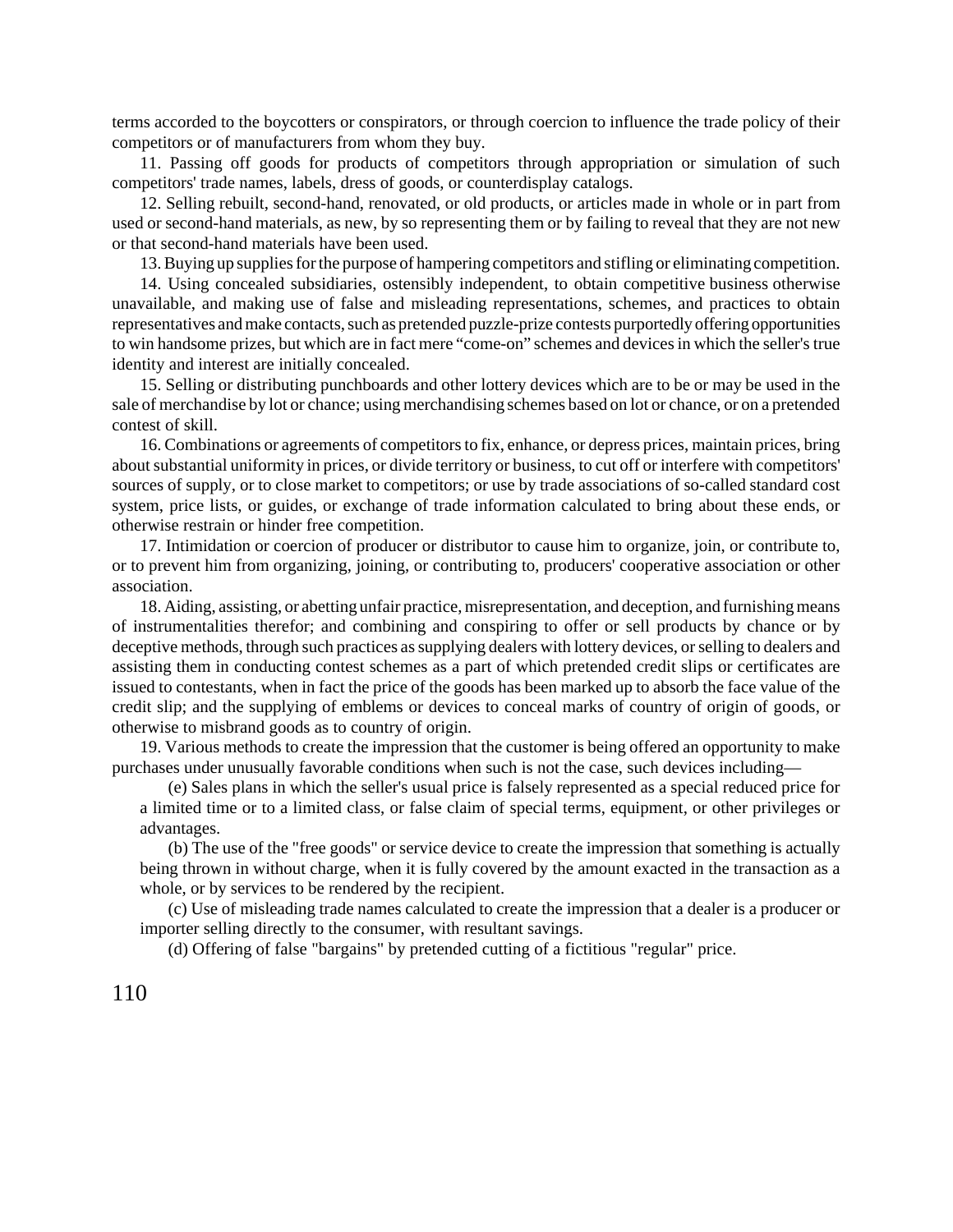(e) Use of false representations that an article offered has been rejected as nonstandard and is offered at an exceptionally favorable price, or that the number thereof that may be purchased is limited.

(f) Falsely representing that goods are not being offered assalesin ordinary course, but are specially priced and offered as a part of a special advertising campaign to obtain customers, or for some purpose other than the customary profit.

(g) Misrepresenting, or causing dealers to misrepresent, the interest rate of carrying charge on deferred payments.

20. Using containers ostensibly of the capacity customarily associated by the purchasing public with standard weights or quantities of the product therein contained, or using standard containers only partially filled to capacity, so asto make it appear to the purchaser that he isreceiving the standard weight or quantity.

21. Misrepresenting in various ways the necessity or desirability or the advantages to the prospective customer of dealing with the seller, such as—

(a) Misrepresenting seller's alleged advantages of location or size, or the branches, domestic or foreign, or the dealer outlets he has.

(b) Making false claim of being the authorized distributor of some concern, or failing to disclose the termination of such relationship, in soliciting customers of such concern, or of being successor thereto or connected therewith, or of being the purchaser of competitor's business, or falsely representing that competitor's business has been discontinued, or falsely claiming the right to prospective customer's special consideration through such false statements as that the customer's friends or his employer have expressed a desire for, or special interest in, consummation of seller's transaction with the customer.

(c) Alleged connection of a concern, organization, association, or institute with, or endorsement of it or its product or services by, the Government or nationally known organization, or representation that the use of such product or services is required by the Government, or that failure to comply with such requirement is subject to penalty.

(d) False claim by a vendor of being an importer, or a technician, or a diagnostician, or a manufacturer, grower, or nurseryman, or a distiller, or of being a wholesaler, selling to the consumer at wholesale prices; or by a manufacturer of being also the manufacturer of the raw material entering into the product, or by an assembler of being a manufacturer.

(e) Falsely claiming to be a manufacturer's representative and outlet for surplus stock sold at a sacrifice.

(f) Falsely representing that the seller owns a laboratory in which the product offered is analyzed and tested.

(g) Representing that ordinary private commercial seller and business is an association, or national association, or connected therewith, orsponsored thereby, oris otherwise connected with noncommercial or professional organizations or associations, or constitutes an institute, or, in effect, that it is altruistic in purpose, giving work to the unemployed.

(h) Falsely claiming that business is bonded, or misrepresenting its age or history, or the demand established for its products, or the selection afforded, or the quality or comparative value of its goods, or the personnel or staff or personages presently or theretofore associated with such business or the products thereof.

(i) Claiming falsely or misleadingly patent, trade-mark, or other special and exclusive rights.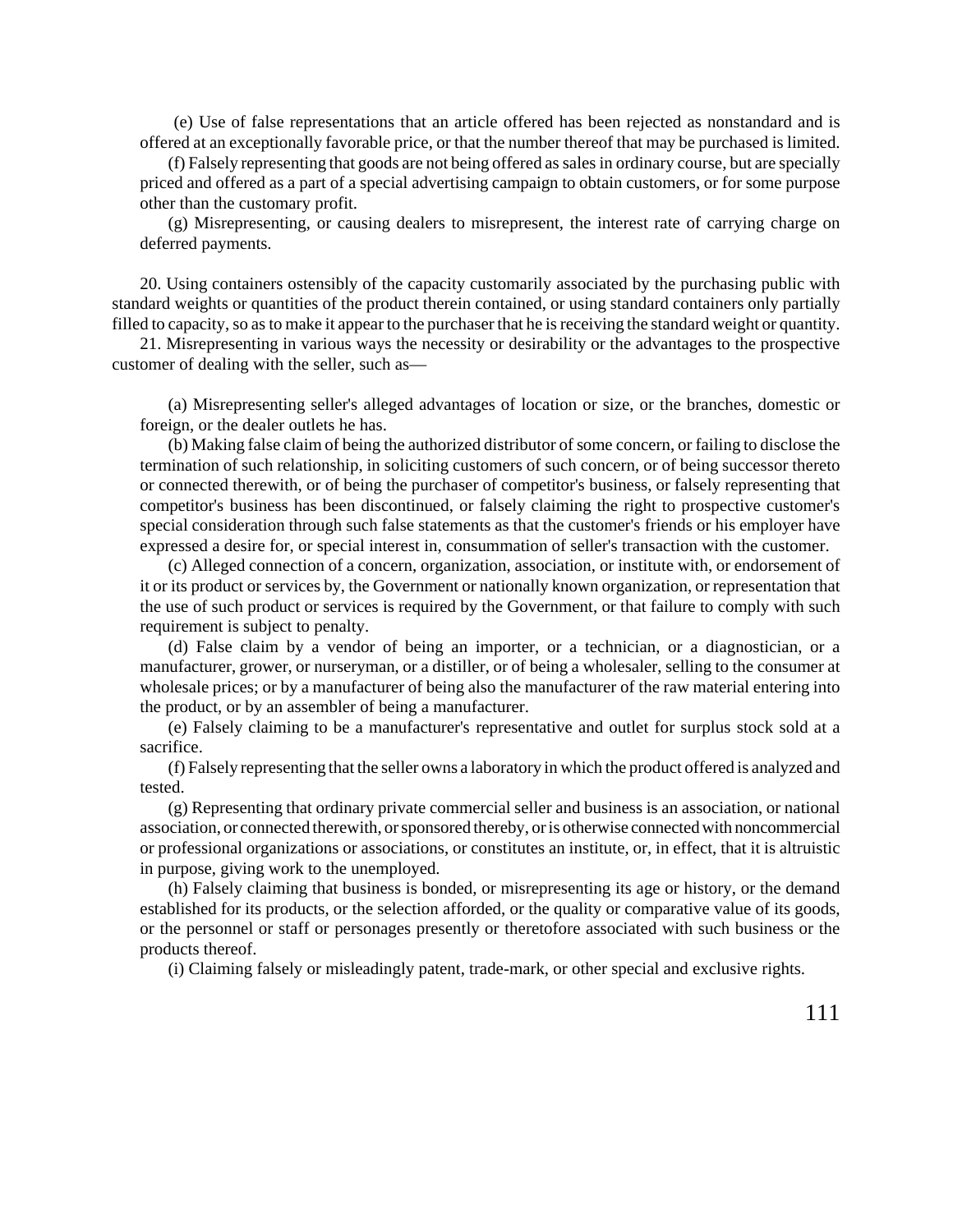(j) Granting seals of approval by a magazine to products advertised therein and misrepresenting thereby that such products have been adequately tested, and misrepresenting by other means the quality, performance, and characteristics of such products.

22. Obtaining business through undertakings not carried out and not intended to be carried out, and through deceptive, dishonest, and oppressive devices calculated to entrap and coerce the customer or prospective customer, such practices including—

(a)misrepresenting thatsellerfills orders promptly,ships kind ofmerchandise described, and assigns exclusive territorial rights within definite trade areas to purchasers or prospective purchasers.

(b)Obtaining orders on the basis ofsamples displayed for customer'sselection and failing orrefusing to respect such selection thereafter in filing of orders, or promising results impossible of fulfillment, or falsely making promises or holding out guaranties, or the right of return, or results, or refunds, replacements, or reimbursements or special or additional advantages to the prospective purchasers such as extra credit, or furnishing of supplies or advisory assistance; or falsely assuring the purchaser or prospective purchaserthat certain special or exclusively personalfavors or advantages are being granted him.

(c) Concealing from prospective purchaser unusual features involved in purchaser's commitment, the result of which will be to require of purchaser further expenditure in order to obtain benefit of commitment and expenditure already made, such as failure to reveal peculiar or nonstandard shape of portrait or photographic enlargement, so as to make securing of frame therefor from sources other than seller difficult and impracticable, if not impossible.

(d) Obtaining by deceit prospective customer's signature to a contract and promissory note represented as simply an order on approval.

(e) Making use of improper and coercive practices as means of exacting additional commitments from purchasers, through such practices as unlawfully withholding from purchaser property of latter lent to seller incident to carrying out of original commitment, such as practice of declining to return original photograph from which enlargement has been made until purchaser has also entered into commitment for frame therefor.

(f) Falsely representing earnings or profits of agents, dealers, or purchasers, or the terms or conditions involved, such as false statement that participation by merchant in seller's sales promotion scheme is without cost to merchant, and that territory assigned an agent, representative, or distributor is new or exclusive.

(g) Obtaining agents or representatives to distribute the seller's products through falsely promising to refund the money paid by them should the product prove unsatisfactory, or promising that the agent would be granted right to exclusive or new territory, would be given assistance by seller, or would be given special credit or furnished supplies, or overstating the amount of his earnings or the opportunities which the employment offers.

(h) Advertising a price for a product as illustrated or described and not including in such price all charges for equipment or accessories illustrated or described or necessary for use of the product or customarily included as standard equipment, and failing to include all charges not specified as extra.

23. Giving products misleading names so as to give them a value to the purchasing public which they would not otherwise possess, such as names implying falsely that—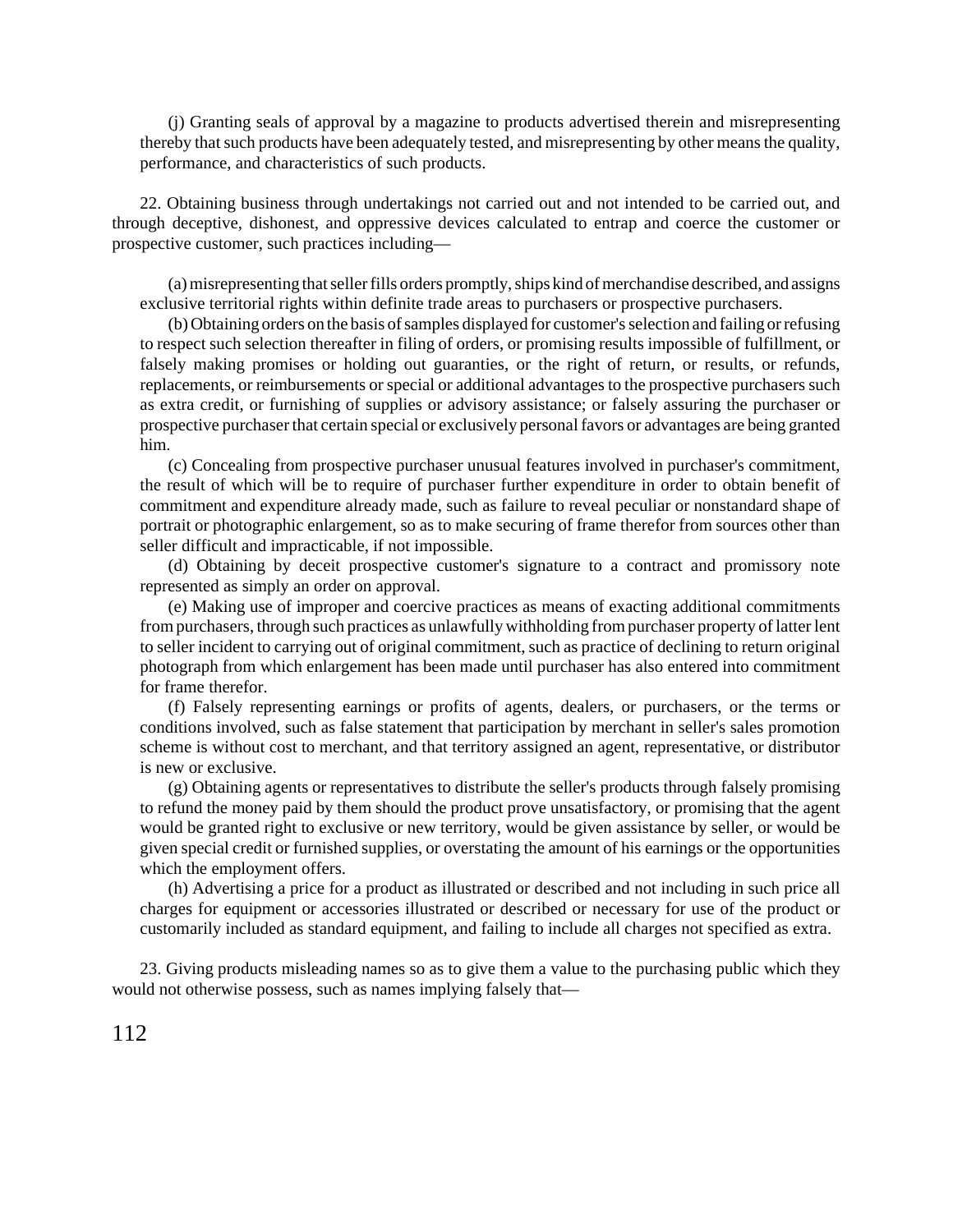(a) The products were made for the Government or in accordance with its specifications and of corresponding quality, or that the advertiser is connected with the Government in some way, or in some way the products have been passed upon, inspected, underwritten, or endorsed by it; or

(b) They are composed in whole or in part of ingredients or materials which in fact are present only to a negligible extent or not at all, or that they have qualities or properties which they do not have; or

(c) They were made in or came from some locality famous for the quality of such products, or are of national reputation; or

(d) They were made by some well and favorably known process; or

(e) They have been inspected, passed, or approved after meeting the tests of some official organization charged with the duty of making such tests expertly and disinterestedly, or giving such approval; or

(f)Theyweremade under conditions or circumstances considered ofimportance by a substantial part of the general purchasing public; or

(g) They were made in a country, or city, or locality considered of importance in connection with the public taste, preference, or prejudice; or

(h) They have the usual characteristics or value of a product properly so designated, as through use of a common, generic name, such as "paint," to designate a product lacking the necessary ingredients of paint;

(i) They are of greater value, durability, and desirability than is the fact, as labeling rabbit fur as "Beaver"; or

(j) They are designed, sponsored, produced, or approved by the medical profession, health and welfare associations, hospitals, celebrities, educational institutions and authorities, such as the use of letters "M. D." and the words "Red Cross" and its insignia and words "Boy Scout."

24. Selling below cost or giving products without charge, with intent and effect of hindering or suppressing competition.

25. Dealing unfairly and dishonestly with foreign purchasers and thereby discrediting American exporters generally.

26. Coercing and forcing uneconomic and monopolistic reciprocal dealing.

27. Entering into contracts in restraint of trade whereby foreign corporations agree not to export certain products to the United States in consideration of a domestic company's agreement not to export the same commodity, nor to sell to anyone other than those who agree not to so export the same.

28. Employing various false and misleading representations and practices attributing to products a standing, merit and value to the purchasing public, or a part thereof, which they do not possess, such practices including—

(a) Misrepresenting, through salesmen or otherwise, products' composition, nature, qualities,results accomplished, safety, value, and earnings or profits to be had therefrom.

(b) Falsely claiming unique status or advantages, orspecialmerit therefor, on the basis of misleading and ill-founded demonstrations or scientific tests, or pretended widespread tests, or of pretended widespread and critical professional acceptance and use.

(c) Misrepresenting the history or circumstances involved in the making and offer of the products or the source or origin thereof (foreign or domestic), or of the ingredients entering therein, or parts thereof, or the opportunities brought to the buyer through purchase of the offering, or otherwise misrepresenting scientific or other facts bearing on the value thereof to the purchaser.

(d) Falsely representing products as legitimate, or prepared in accordance with Government or official standards or specifications.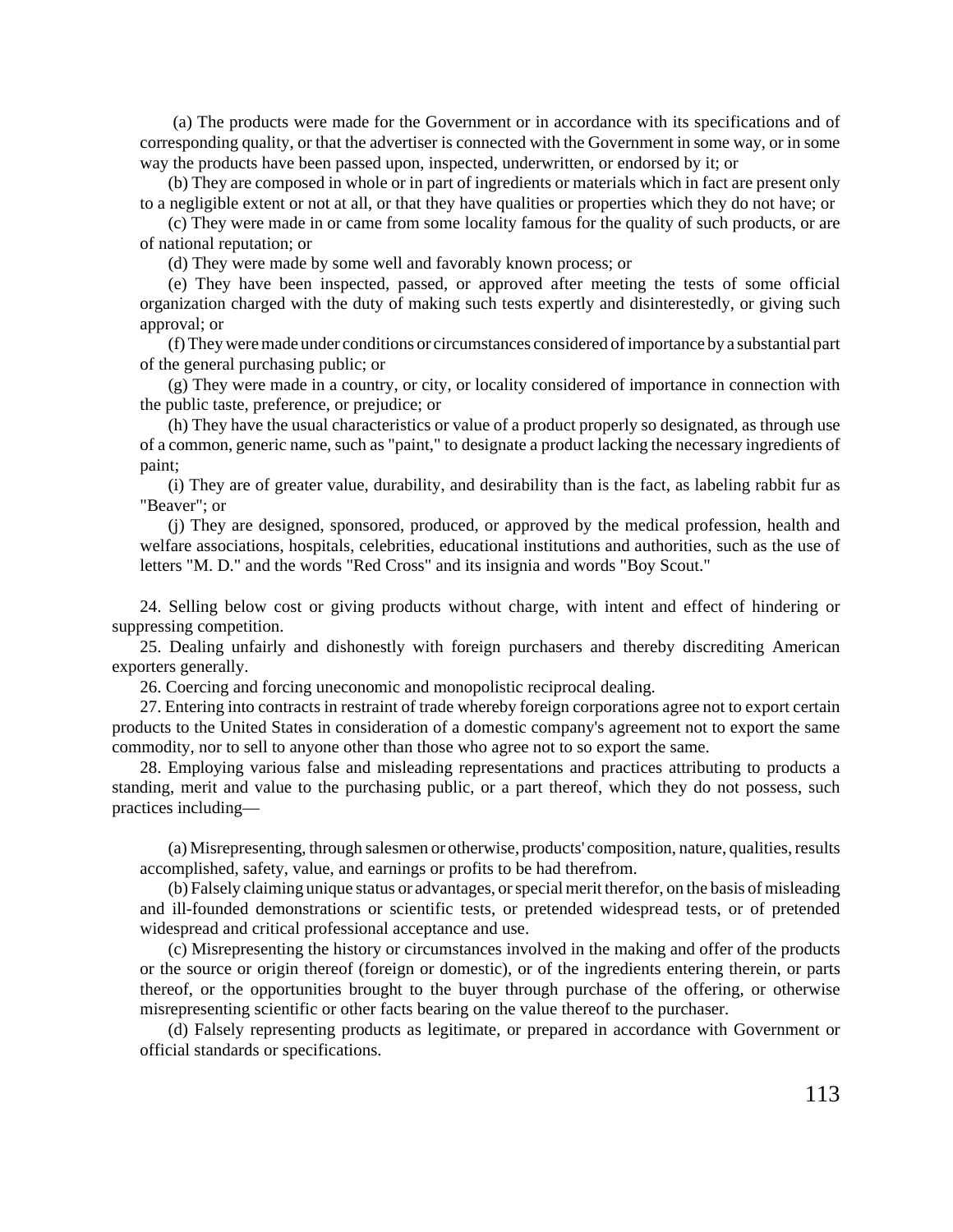(e) Falsely claiming Government or official or other acceptance, use, and endorsement of product, and misrepresenting success and standing thereof through use of false and misleading endorsements or false and misleading claims with respect thereto, or otherwise.

(f) Making use of a misleading trade name and representing by other means that the nature of a business is different than is the fact, such as a collection agency engaged in tracing alleged delinquent debtors representing itself to be a delivery system, an organization in search of missing heirs, or one connected with a Government agency.

(g) Misrepresenting fabrics or garments asto fiber content; and, in the case of wool products, failing to attach tags thereto indicating the wool, reused wool, reprocessed wool or other fibers contained therein, and the identity of the manufacturer or qualified reseller, as required by the Wool Products Labeling Act, or removing or mutilating tags required to be affixed to the products when they are offered for sale to the public.

29. Failing and refusing to deal justly and fairlywith customers in consummating transactions undertaken through such practices as refusing to correct mistakes in filling orders or to make promised adjustments or refunds, and retaining, without refund, goods returned for exchange or adjustment, and enforcing, notwithstanding agents' alterations, printed terms of purchase contracts, and exacting payments in excess of customers' commitments.

30. Shipping products at market prices to customers or prospective customers or to the customers or prospective customers of competitors without an order and then inducing or attempting by various meansto induce the consignees to accept and purchase such consignments.

31. Inducing the shipment and sale of commodities through buyer's issuance of fictitious price lists and other printed matter falsely representing rising market conditions and demand, and leading seller to ship under the belief that he would receive prices higher than the buyer intended to or did pay.

114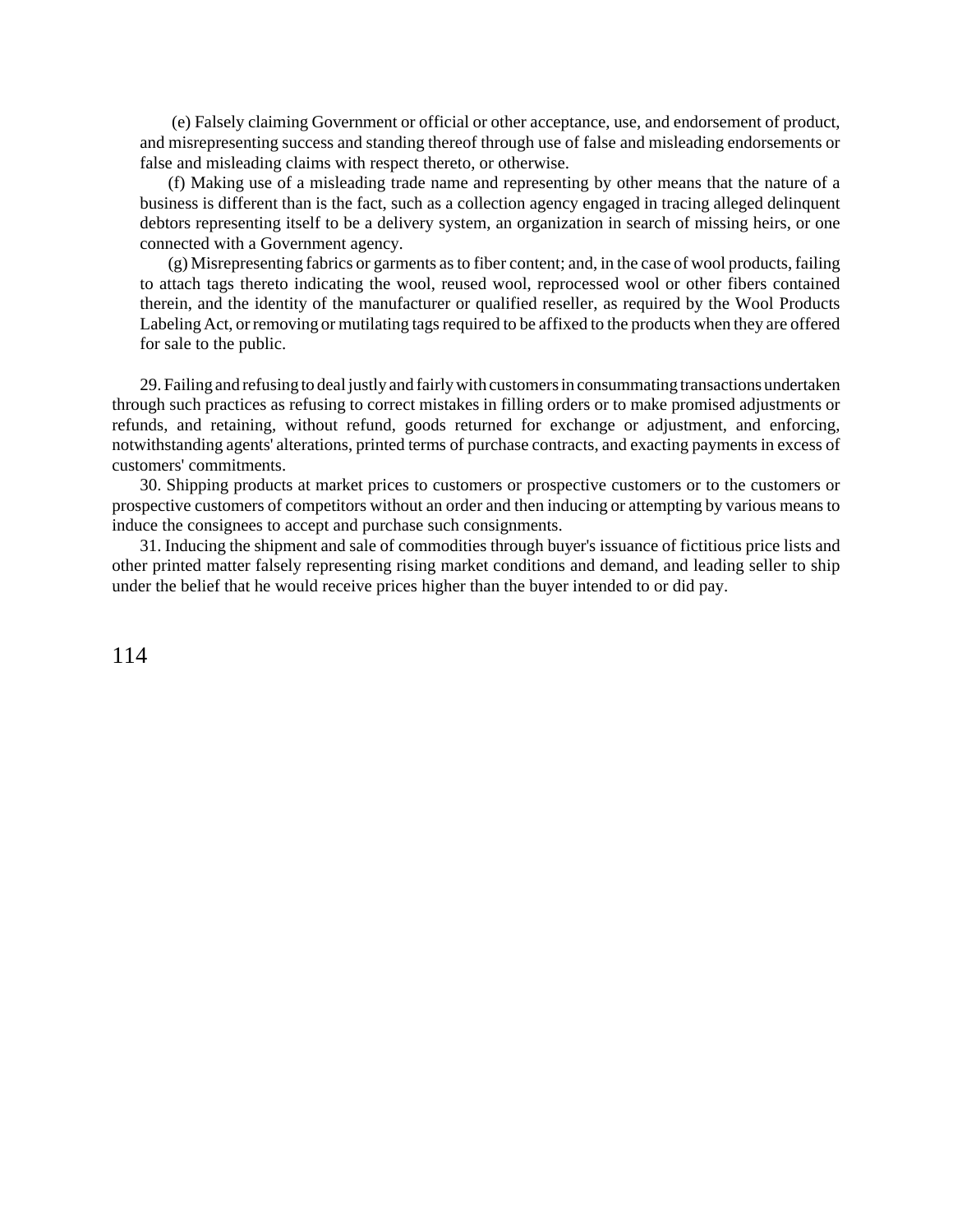# Description of Procedure

CASES before the Commission may originate in one of several ways: Through complaint by a consumer or a competitor; from other governmental agencies, Federal, State, or municipal; or upon observation by the Commission. The Commission itself may initiate an investigation to determine whether the laws administered by it are being violated. No formality is required in making application for complaint. A letter setting forth the facts in detail is sufficient, but it should be accompanied by all evidence in possession of the complaining party in support of the charges made. It is the policy of the Commission not to disclose the identity of the complainant.

Upon receipt of an application for complaint, the Commission through its Bureau of Antimonopoly or its Bureau of Antideceptive Practices, considers the essential jurisdictional elements before deciding whether it shall be docketed for investigation. If it is a case involving restraint of trade or alleged violation of the Clayton Antitrust Act, it is assigned to the Chief, Division of Investigation and Litigation, Bureau of Antimonopoly. Other types of cases, including those involving deceptive practices, are referred in the Bureau of Antideceptive Practices to the Chief, Division of Investigation.

In either Bureau, after preliminary processing, cases are then assigned to attorney-examiners for the purpose of developing all the essential facts. In matters requiring field investigation, the general procedure is to interview the party complained against, advise him of the charges, and request such information as he may care to furnish in defense or in justification. Where necessary, competitors of the respondent are interviewed to determine the effect of the practice from a competitive standpoint. It is often desirable also to interview consumers and members of the general public to obtain their assistance in determining whether the practice in question constitutes an unfair method of competition or an unfair or deceptive practice, as well as to establish the existence of the requisite public interest.

After developing all the facts, the examining attorney files a report summarizing the evidence, reviewing the applicable law, and recommending the action he believes the Commission should take. The record is then reviewed by his division chief, who submits the file to the Commission through the Bureau Director, accompanied by a statement setting forth the facts as well as his conclusions and recommendations.

Recommendations thus made to the Commission may be for (1) issuance of a formal complaint; (2) negotiation of a stipulation-agreement in which the respondent agrees to cease and desist from the practices challenged as unlawful; or (3) closing of the case. When issuance of a complaint is recommended, a draft of the complaint—prepared by the Division of Litigation in either the Bureau of Antimonopoly or the Bureau of Antideceptive Practices—accompanies the file.

If the Commission decides that a formal complaint should issue, the case is referred to the appropriate Division of Litigation for trial of the case. Should the Commission permit disposition by stipulation, the case is referred to the Division of Stipulations in the Bureau of Industry Cooperation.

All proceedings prior to issuance of a formal complaint or acceptance of a stipulation are confidential.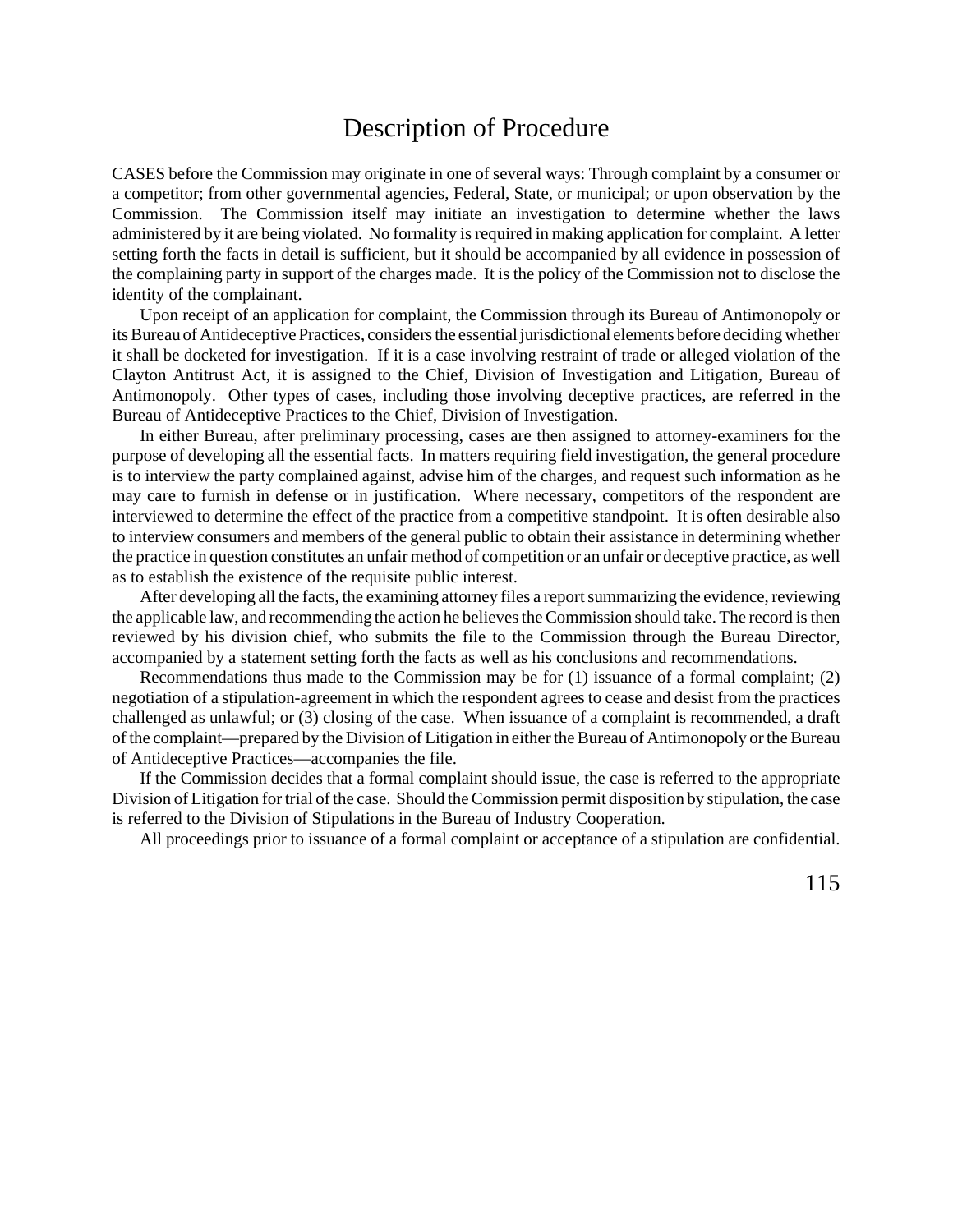Formal complaints are issued by the Commission only after careful consideration of the facts developed by the investigation. The complaint and the answer of the respondent, together with subsequent proceedings, are matters of public record. Formal complaints are issued in the name of the Commission acting in the public interest. They name the respondents, allege a violation of law, and contain a statement of the charges. The party complaining to the Commission is not a party to the formal complaint, and the proceeding does not seek to adjust matters between parties. On the contrary, the purpose of a Commission proceeding is to prevent, for the protection of the public, those unfair methods of competition and unfair or deceptive practices forbidden by the Federal Trade Commission Act and those practices within the Commission's jurisdiction which are prohibited by theClayton Antitrust Act; as amended by the Robinson-Patman Act; the Export Trade Act; and the Wool Products Labeling Act.

The Commission's rules of practice provide that a respondent desiring to contest the proceeding shall file answer admitting, denying, or explaining each allegation within 20 days from service of the complaint. In addition, any respondent is afforded an opportunity to submit offers of settlement where time, the nature of the proceeding, and the public interest permit.

Where evidence is to be taken in a contested case, the matter is set down for hearing before a trial examiner. Such hearings, with due regard to the convenience and necessity of all parties, may be held anywhere in the United States. The Commission's complaint is supported by one or more of its trial attorneys, and the respondent has the privilege of appearing in his own behalf or by attorney.

In these hearings, respondents have the right to present evidence and to cross-examine witnesses, as well as other rights fundamental to judicial proceedings. Counsel supporting the complaint has the general burden of proof.

After the submission of evidence in support of the complaint and in behalf of the respondent, and after the parties have otherwise been duly heard and their contentions considered, the trial examiner, within 30 days after closing the record, prepares and files an "initial decision." This decision becomes a Commission decision 30 days after service unless the parties appeal to the Commission or unless the Commission, on its own initiative, dockets the case for review.

Filing of initial decisions by trial examiners is a procedure recently authorized by the Commission, pursuant to the Administrative Procedure Act. Formerly, trial examiners made "recommended decisions," with the "initial decision" being made by the Commission.

Initial decisions include a statement of findings and conclusions, with the reasons or bases therefor, upon all the material issues of fact, law, or discretion presented on the record, and an appropriate order. All findings, conclusions, and orders made and issued by the trial examiner must be based upon the whole record and supported by reliable, probative, and substantial evidence.

In the event a respondent or counsel supporting the complaint desires to appeal, a "notice of intention to appeal" must be filed within 10 days after service of the initial decision. An "appeal brief" must be filed within 30 days after service of the initial decision, with the brief of the party opposing appeal due within 20 days after service of the appeal brief. Oral argument may be heard by the Commission on request of either party.

On appeal or review, the Commission may exercise all the powers it would have exercised had it made the initial decision.

Under the Commission's rules, trial examiners are "charged with the duty of conducting a fair and impartial hearing" and may "perform no duties inconsistent with their duties and responsibilities as such." The rules specifically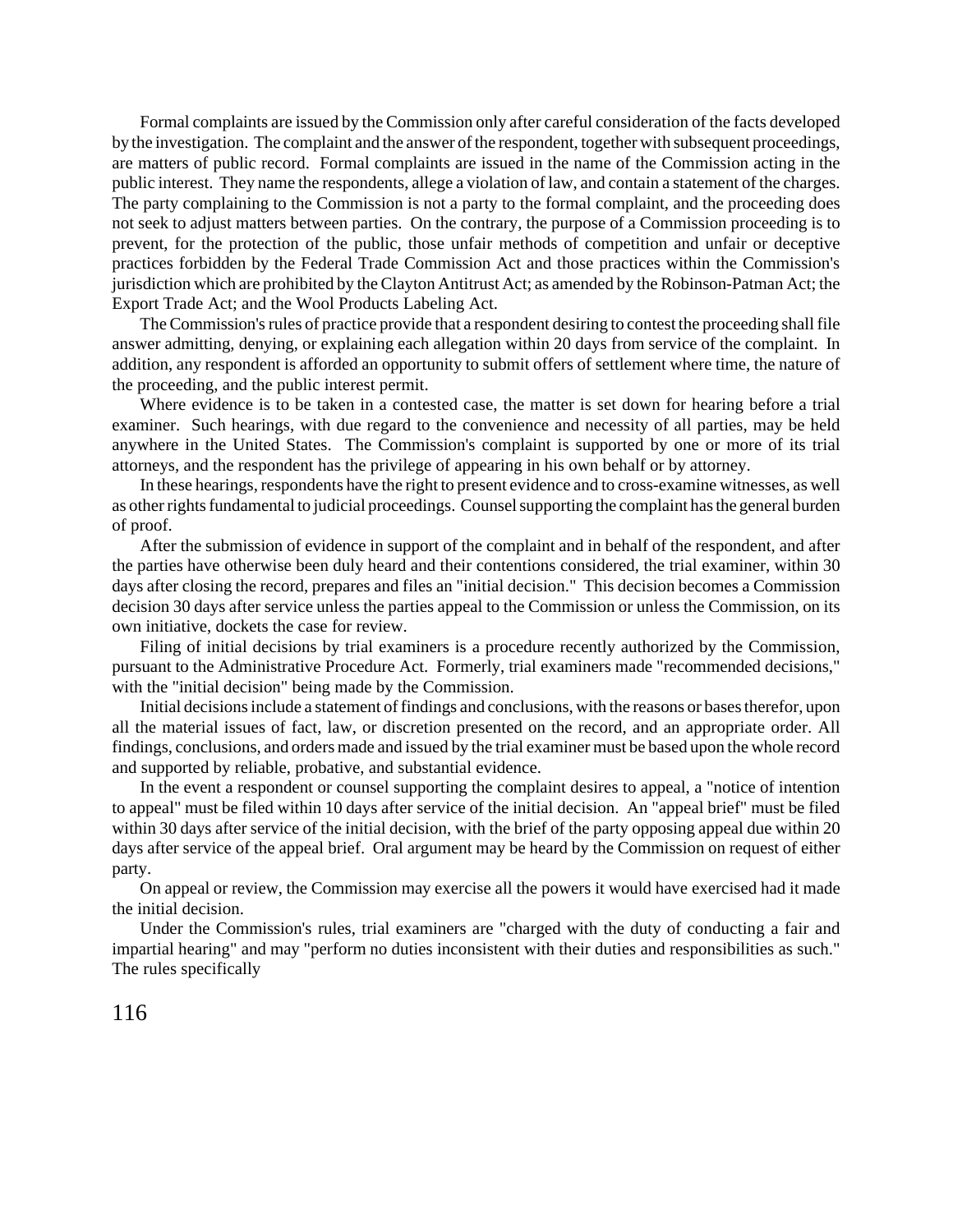provide that they "shall not be responsible to, or subject to the supervision or direction of, any officer, employee, or agent engaged in the performance of investigative or prosecuting functions for the Commission."

If the allegations of the complaint are sustained by the evidence, the trial examiner (or the Commission on appeal or review) makes findings as to the facts and conclusions of law, and an order is then issued requiring the respondent to cease and desist from the practice found to be violative of law. If the complaint is dismissed or the case closed, an appropriate order is likewise entered.

Up to and including the issuance of an order to cease and desist there is no difference in procedure, whether the case is under the Federal Trade Commission Act, the Clayton Act, or the Wool Products Labeling Act, but the Clayton Act provides a procedure for enforcement of cease-and-desist orders different from that specified by the other two acts.

Under the Federal Trade Commission Act and the Wool Products Labeling Act, an order to cease and desist becomes final 60 days after date of service upon the respondent, unless within that period the respondent petitions an appropriate United States court of appeals to review the order. In case of review, the order of the Commission becomes final after affirmance by the court of appeals or by the Supreme Court of the United States, if taken to that court on certiorari. Violation of an order to cease and desist after it becomes final subjects the offender to suit by the Government in a United States district court for recovery of a civil penalty of not more than \$5,000 for each violation.

Under the Clayton Act, an order to cease and desist does not become final by lapse of time. The order must be affirmed by a United States court of appeals on application for review by the respondent or upon petition of the Commission for enforcement. Where affirmance is accompanied by a decree of enforcement, appropriate contempt proceedings may thereafter be brought in the particular court of appeals for violation of the order.

Under all three acts, the respondent may apply to a court of appeals for review of an order and the court has power to affirm, or affirm after modification, or to set aside the order. Upon such application by the respondent and crossapplication by the Commission, or upon application by the Commission for enforcement of an order under the Clayton Act, the court has power to enforce the order to the extent it is affirmed. In any event, either party may apply to the Supreme Court for review, by certiorari, of the action of the court of appeals.

In addition to the regular proceeding by way of complaint and order to cease and desist, the Commission may, in a proper case, bring suit in a United States district court to enjoin the dissemination of advertisements of food, drugs, cosmetics, and devices intended for use in the diagnosis, prevention, or treatment of disease, whenever it has reason to believe that such a proceeding would be to the interest of the public. These temporary injunctions remain in effect until an order to cease and desist has been issued and has become final, or until the Commission's complaint is dismissed by the Commission or set aside by the court on review.

Further, the dissemination of a false advertisement of a food, drug, device, or cosmetic, where the use of the commodity advertised may be injurious to health or where the act of disseminating is with intent to defraud or mislead, constitutes a misdemeanor; and conviction subjects the offender to a fine of not more than \$5,000, or imprisonment of not more than 6 months, or both. Succeeding convictions may result in a fine of not more than \$10,000, or imprisonment of not more than 1 year, or both. The statute provides that the Commission shall certify this type of case to the Attorney General for institution of appropriate court proceedings.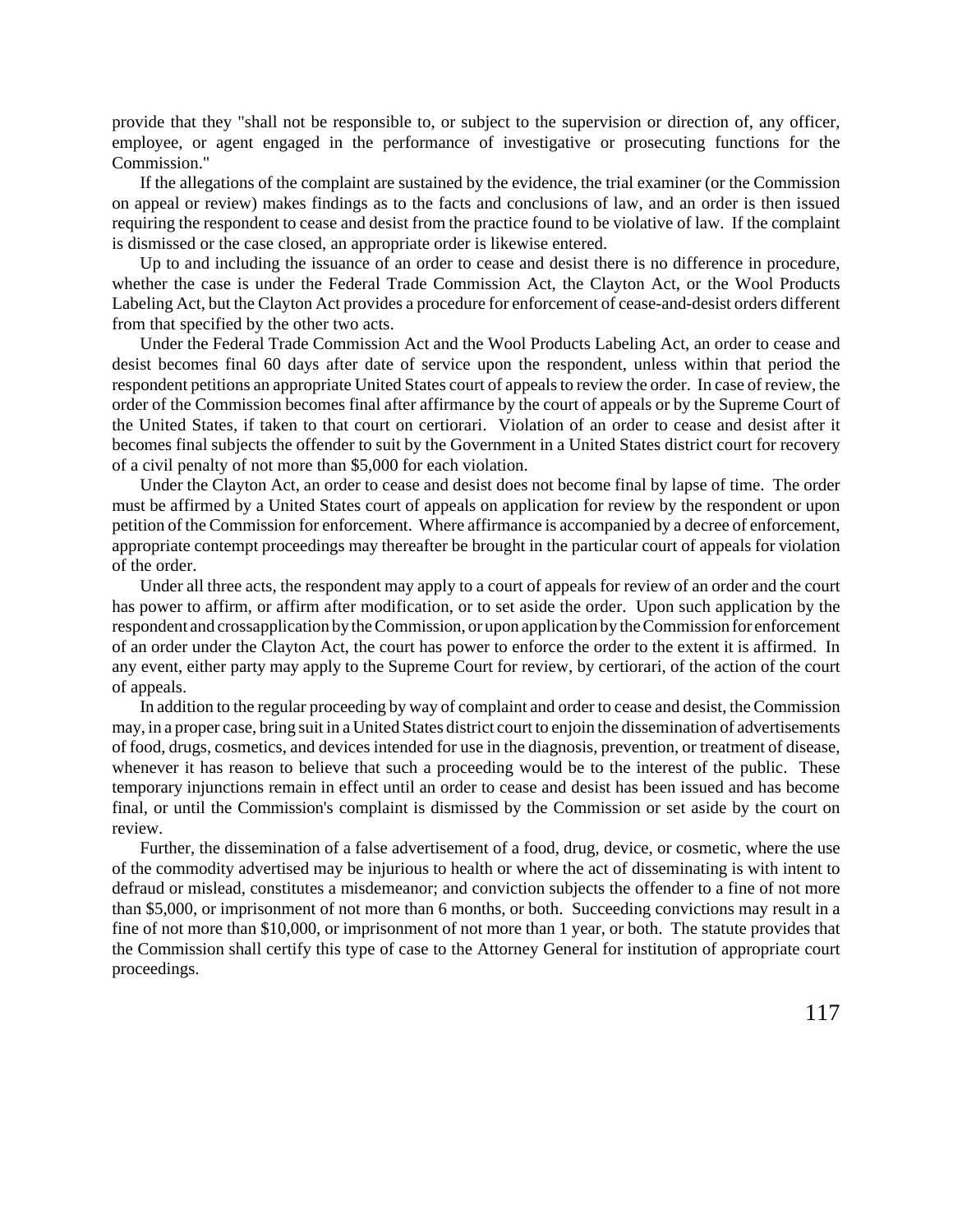# Rules of Practice<sup>1</sup>

## RULE I. THE COMMISSION

Offices.— The principal office of the Commission is at Washington, D. C.

All communications to the Commission must be addressed to Federal Trade Commission, Washington 25, D. C., unless otherwise specifically directed.

Branch Offices are maintained at New York, Chicago, San Francisco, Seattle, and New Orleans.

Their addresses are: Federal Trade Commission, Room 501, 45 Broadway, New York 6, N. Y.; Federal Trade Commission, Room 1500, 173 West Madison Street, Chicago 2, Ill.; Federal Trade Commission, Federal Office Building, Room 133, Civic Center, San Francisco 2, Calif.; Federal Trade Commission,. 811 U. S. Courthouse, Seattle 4, Wash.; Federal Trade Commission, 413 Masonic Temple Building, 333 St. Charles Street, New Orleans 12, La.

Hours.—Offices are open on each business day from 8:30 a. m. to 5 p. m.

Sessions.—The Commission may meet and exercise all its powers at any place, and may, by one or more of its members, or by such examiners asit may designate, prosecute any inquiry necessary to its dutiesin any part of the United States.

Sessions of the Commission for hearings will be held as ordered by the Commission.

Sessions of the Commission for the purpose of making orders and for transaction of other business unless otherwise ordered will be held at the principal office of the Commission at Pennsylvania Avenue and Sixth Street, Washington, D. C., on each business day at 10 a. m.

Quorum.— A majority of the members of the Commission shall constitute a quorum for the transaction of business.

Public information.—All requests, whether for information or otherwise, and submittals shall be addressed to the principal office of the Commission.

## RULE II. THE SECRETARY

The Secretary is the executive officer of the Commission and shall have the legal custody of its seal, papers, records, and property; and all orders of the Commission shall be signed by the Secretary or such other person as may be authorized by the Commission.

## RULE III. INVESTIGATIONAL PROCEDURES

(a) Investigations.—In any matter under investigation the Commission may invoke any or all of the compulsory processes authorized by law, including those stated in subsection  $(2)$  of section C of Rule XXX. Any party required in any manner to respond to such processes shall be given actual notice of the purpose of the investigation.

 $\overline{\phantom{a}}$ 

 $1$  The rules of practice are published as last amended on June 26, 1951.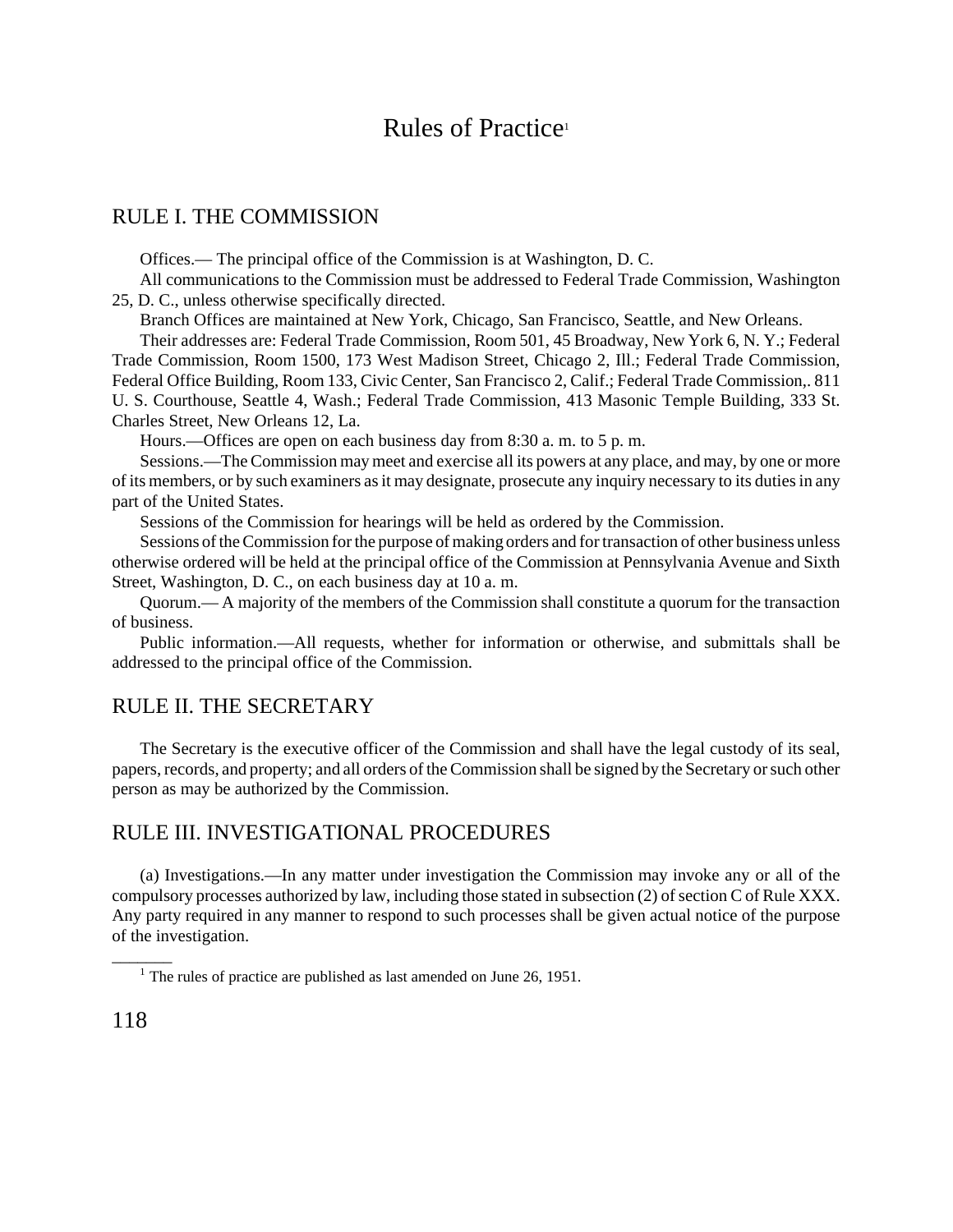(b) Investigational hearings.— Investigational hearings as distinguished from hearings in formal adversary proceedings shall be held before the Commission, one or more of its members, or a duly designated representative, for the purpose of hearing the testimony of witnesses and receiving documents and other data relating to one or more of the subjects under investigation. Unless otherwise ordered by the Commission, such hearings shall be nonpublic investigatory proceedings and shall be stenographically reported, and a transcript thereof shall be made a part of the record of the investigation.

 (c) Rights of witnesses.—The provisions of subsection (3) of section C of Rule XXX shall be applicable to proceedings under (a) and (b) above.

## RULE IV. APPLICATIONS FOR COMPLAINT

Any person, partnership, corporation, or association may apply to the Commission to institute a proceeding in respect to any violation of law over which the Commission has jurisdiction.

Such application for complaint shall be in writing, signed by or in behalf of the applicant, and shall contain a short and simple statement of the facts constituting the alleged violation of law and the name and address of the applicant and of the party complained of.

## RULE V. COMPLAINTS, DEFAULTS, CONSENT SETTLEMENTS

(a) Complaints.—Whenever the Commission shall have reason to believe that there is a violation of law over which the Commission has jurisdiction, and in case of violation of the Federal Trade Commission Act, if it shall appear to the Commission that a proceeding by it in respect thereof would be to the interest of the public, the Commission shall issue and serve upon the proper parties a complaint stating its charges and containing a notice of a hearing upon a day and at the place therein fixed, at least thirty (30) days after the service of said complaint.

(b) Defaults.— In the "Notice" portion of the complaint there may be set forth a provisional order to cease and desist which the Commission shall have reason to believe should issue if the facts in the record shall be found to be as alleged in the complaint. If the complaint contains such order, it shall also state that such order shall issue, unless the respondent shall file an answer within the time designated in the complaint; shall appear at the time and place so fixed; and shall show cause why the said order to cease and desist should not be entered by the Commission, in which event such provisional order to cease and desist shall be without effect.

(c) Consent settlements.— At any time after the issuance of complaint and prior to the commencement of the taking of evidence, all respondents in any case may jointly move the trial examiner to suspend proceedings before him for a reasonable time to permit negotiations by counsel upon a consent settlement dispositive of the proceeding. Such suspension, and the time thereof, will be in the discretion of the trial examiner, after considering representations of counsel for both sides and the reasonable probability of an agreement being reached that would result in a substantial saving in time and expense.

(d) In the event a consent settlement is agreed upon by counsel, it shall be submitted to the Commission through the trial examiner, who shall transmit with such proposal any comment thereon he may deem appropriate and the record in the proceeding in which the settlement is tendered. In the event the proposal is rejected by the Commission, the case will be returned to the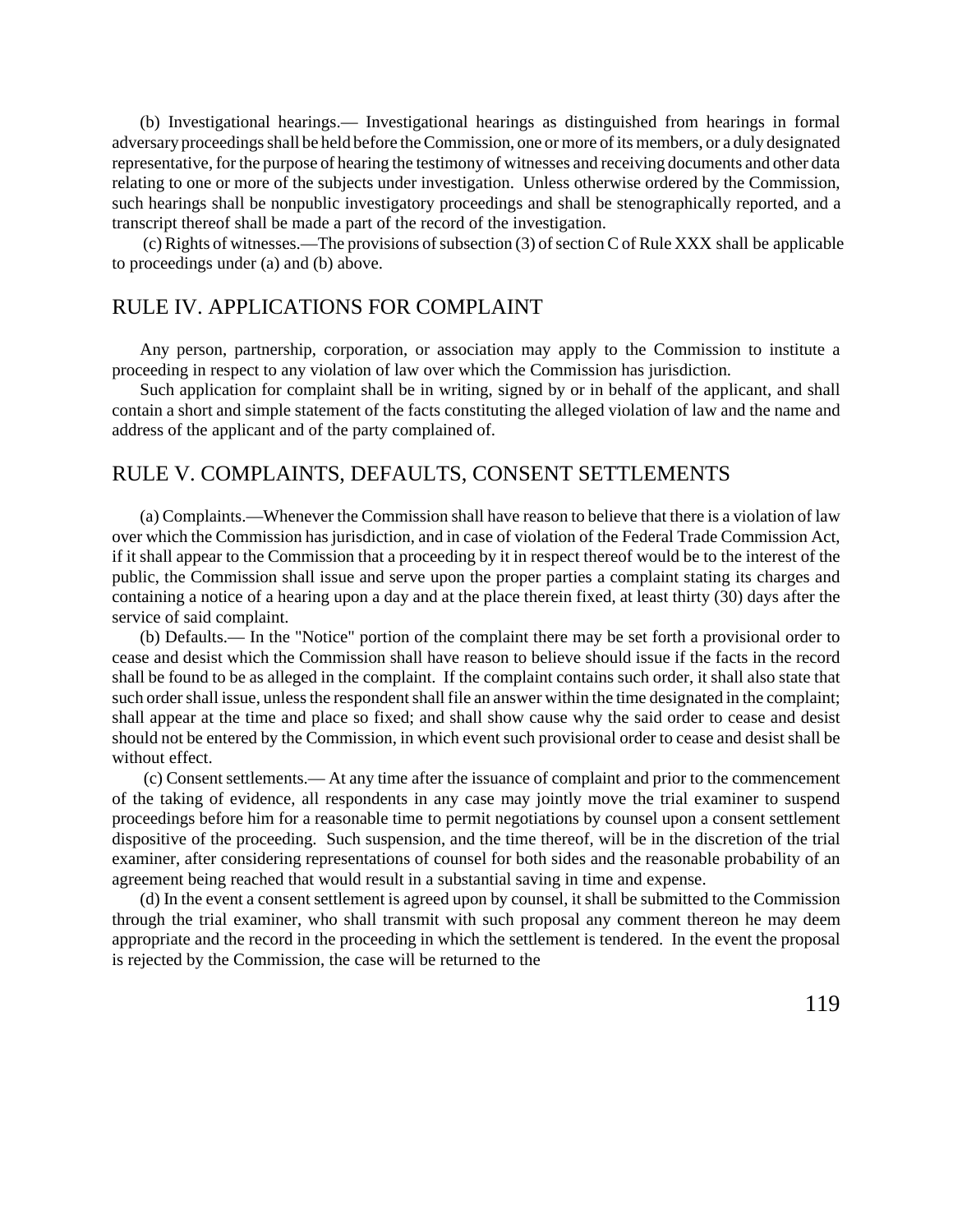trial examiner to proceed in regular course and the proposal will not become a part of the record. In the event a consent settlement is accepted, the case will be concluded by the entry therein by the Commission of the order and other matters included in such settlement in accordance with its terms.

(e) Every consent settlement shall dispose of the entire proceeding as to all parties and shall include, in addition to the order to cease and desist, admission of jurisdictional facts and also a statement of the acts and practices which the Commission had reason to believe were unlawful; but a respondent need not admit, though he may not deny, any of the matters contained in such statement. A consent settlement will not be accepted unless each respondent consents to the entry of the admitted jurisdictional facts and the said statement of acts and practices as the findings asto the facts of the Commission, and to the entry of the order to cease and desist.

(f) Pursuant to a change of law or facts, or when the public interest so requires, a consent settlement may be altered, modified, orset aside in whole or in part upon consent of all parties. All consent settlements shall contain an agreement that if consent to a change desired is not obtained, the Commission or any respondent may file a motion in the case to set aside such consent settlement in whole or in part on the grounds of change of law or fact or that the public interest so requires; and after opportunity for hearing upon the issues formed, the Commission may, if it finds that a change of law or fact, or the public interest so requires, set aside the consent settlement or any part thereof which is separable from the remaining provisions without changing their effect. Thereafter, the Commission may, by adversary proceedings pursuant to the original complaint, or a new or amended and supplemental complaint, undertake corrective action as to any acts or practices not prohibited by any remaining provisions of the consent settlement.

## RULE VI. SERVICE

Complaints, orders, and other processes of the Commission, and briefs in support of the complaint, will be served by the secretary of the Commission by registered mail, except when service by other method shall be specifically ordered by theCommission, by registering andmailing a copy thereof addressed to the person, partnership, or corporation to be served at his or its principal office or place of business. When proceeding under the Federal Trade Commission Act service may also be made at the residence of the person, partnership, or corporation to be served.

When service is not accomplished by registered mail, complaints, orders, or other processes of the Commission, and briefs in support of the complaint, may be served by anyone duly authorized by the Commission, or by any examiner of the Commission,

(a) By delivering a copy of the document to the person to be served, or to a member of the partnership to be served, or to the president, secretary, or other executive officer or a director of the corporation to be served; or

(b) By leaving a copy thereof at the principal office or place of business of such person, partnership, or corporation. When proceeding under the Federal Trade Commission Act service may also be made at the residence of the person, partnership, or corporation to be served.

The return post-office receipt for said complaint, order, or other process or brief registered and mailed as aforesaid, or the verified return by the person serving such complaint, order, or other process or brief, setting forth the manner of said service, shall be proof of the service of the document.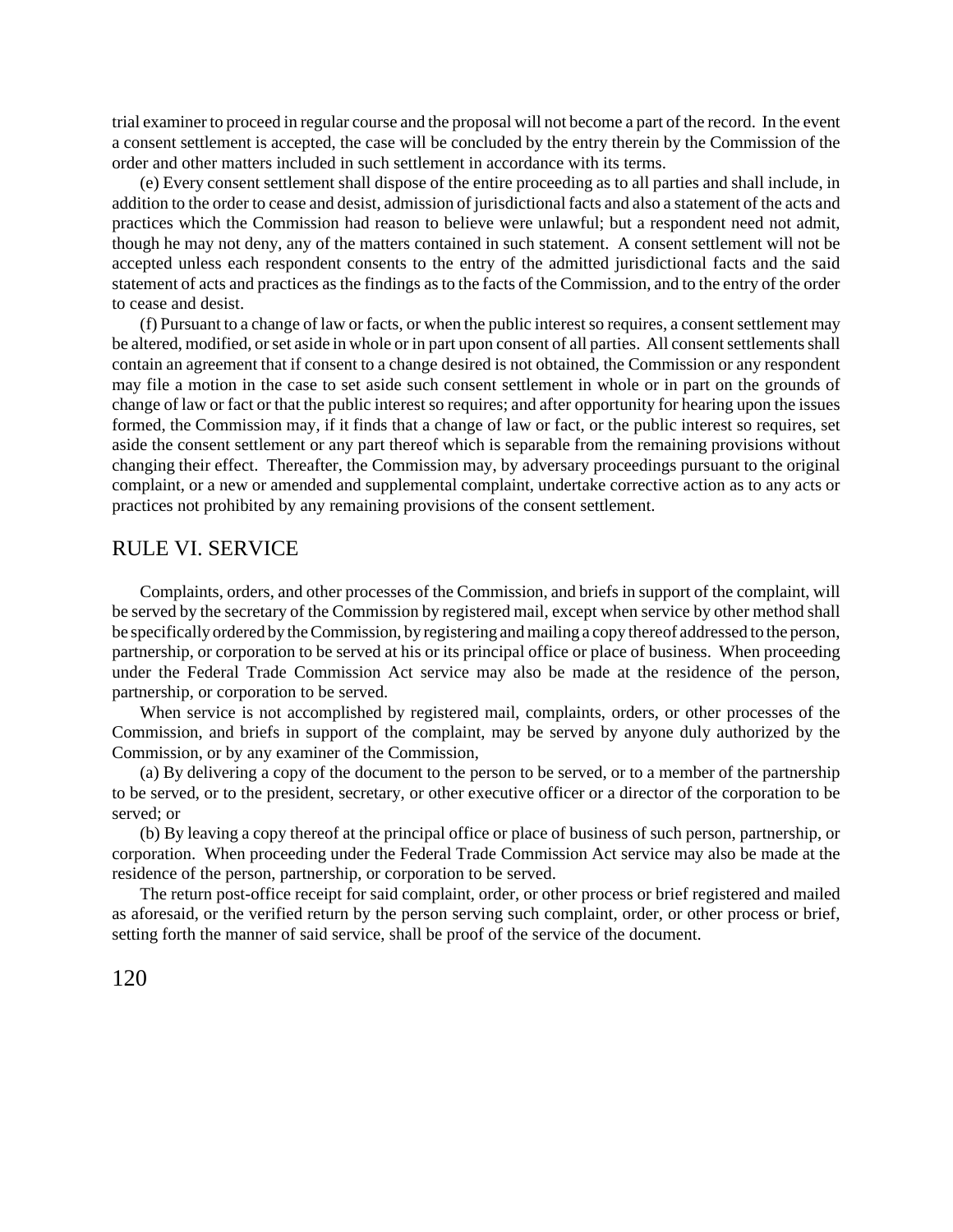### RULE VII. APPEARANCE

Any individual or member of a partnership which is a party to any proceeding before the Commission may appear for himself, or such partnership upon adequate identification, and a corporation or association may be represented by a bona fide officer of such corporation or association upon a showing of adequate authorization therefor.

A party may also appear by an attorney at law possessing the requisite qualifications, as hereinafter set forth, to practice before the Commission.

Attorneys at law, who are admitted to practice before the Supreme Court of the United States, or the highest court of any State or Territory of the United States, or the United States Court of Appeals for the District of Columbia, or the District Court of the United States for the District of Columbia, may practice before the Commission.

No register of attorneys who may practice before the Commission is maintained. No application for admission to practice before the Commission is required. A written notice of appearance on behalf of a specific party or parties in the particular proceeding should be submitted by attorneys desiring to appear for such specific party or parties, which notice shall contain a statement that the attorney is eligible under the provisions of this rule. Any attorney practicing before the Commission or desiring so to practice may, for good cause shown, be disbarred or suspended from practicing before the Commission, but only after he has been afforded an opportunity to be heard in the matter.

No former officer, examiner, attorney, clerk, or other former employee of this Commission shall appear as attorney or counsel for or represent any party in any proceeding resulting from any investigation, the files of which came to the personal attention of such former officer, examiner, attorney, clerk, or other former employee during the term of his service or employment with the Commission.

### RULE VIII. ANSWERS

(a) In case of desire to contest the proceeding the respondent shall, within 20 days from the service of the complaint, file with the Commission an answer to the complaint. Such answer shall contain a concise statement of the facts which constitute the ground of defense. Respondent shall specifically admit or deny or explain each of the facts alleged in the complaint, unless respondent is without knowledge, in which case respondent shall so state.

Ten copies of answers shall be furnished. The original of all answers shall be signed in ink, by the respondent or by his attorney at law. Corporations or associations shall file answers through a bona fide officer or by an attorney at law. Answers shall show the office and post office address of the signer.

If respondent desires to waive hearing on the allegations of fact set forth in the complaint and not to contest the facts, the answer may consist of a statement that respondent admits all the material allegations of fact charged in the complaint to be true. Such answer will constitute a waiver of any hearing as to the facts alleged in the complaint and findings as to the facts and conclusions based upon such answer shall be made and order entered disposing of the matter without any intervening procedure. The respondent may, however, reserve in such answer the right to submit proposed findings and conclusions of fact or of law under rule XXI, and the right to appeal under rule XXIII.

The trial examiner may, at any time the case is pending before him, at the request or with the consent of the parties, hold a conference or conferences for the settlement or simplification of the issues in the proceeding.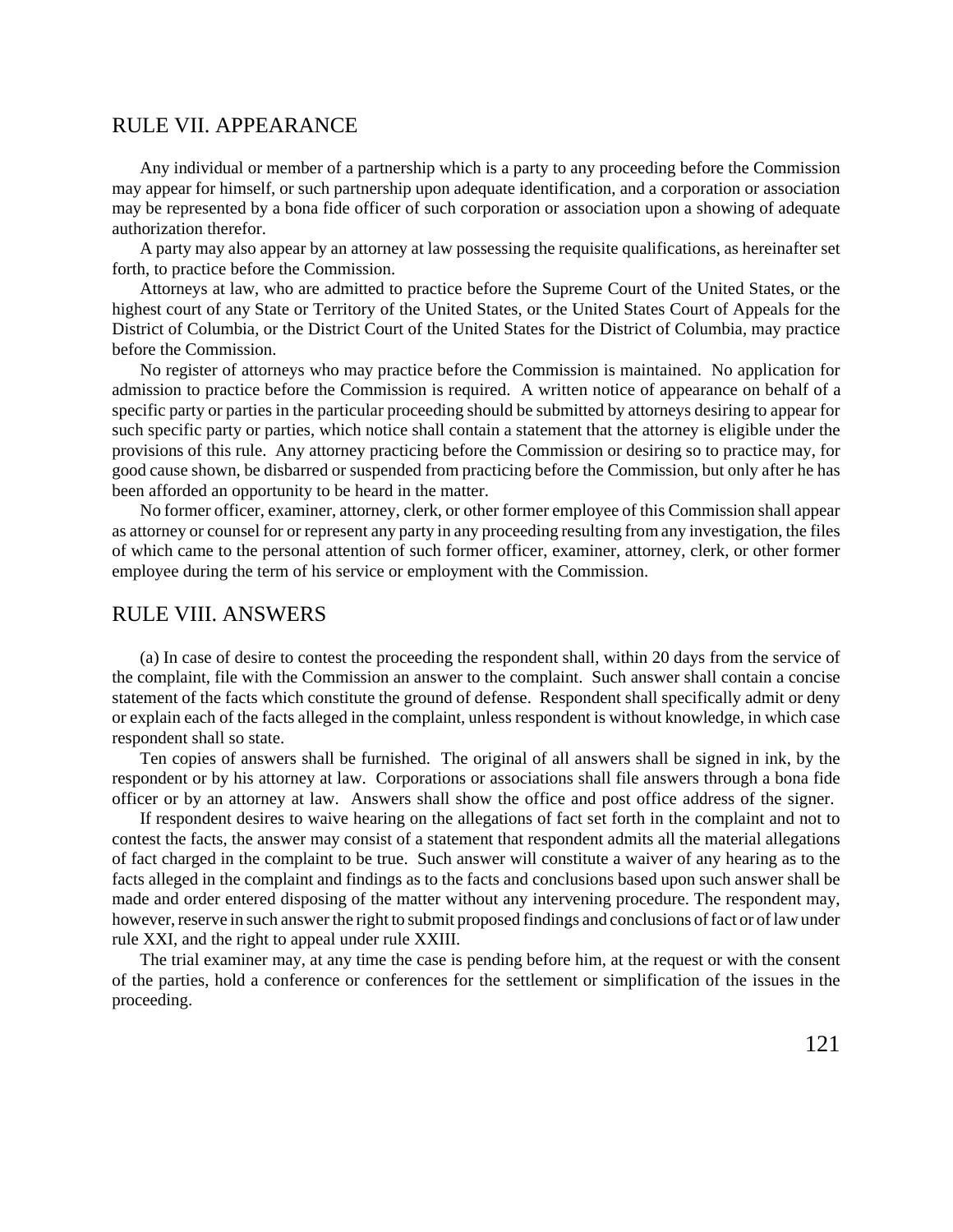(b) Failure to file an answer or plead specifically to any allegation of the complaint shall constitute an admission of such allegation.

(c) Admission in the answer, or admission by failure to file an answer, of all the material allegations of fact contained in the complaint shall constitute a waiver of hearing. Upon such admission, the trial examiner and the Commission shall be deemed authorized, without further notice to respondent, to find the facts, to draw conclusions therefrom, and to enter an appropriate order.

## RULE IX. INTERVENTION

So far as the responsible conduct of public business shall permit, any interested person, after leave granted, may appear before the Commission, or its delegated responsible officer, for the presentation, adjustment, or determination of any issue, request, or controversy in any proceeding or in connection with any function of the Commission.

Any person, partnership, corporation, or association desiring to intervene in a contested proceeding shall make application in writing, setting out the grounds on which he or it claims to be interested.

The Commission may, by order, permit intervention by counsel or in person to such extent and upon such terms as it shall deem proper.

### RULE X. MOTIONS

During the time a proceeding is pending before a trial examiner all motions therein, except as provided in Rules XV (d), XVI, and XIX, shall be addressed to and ruled upon by him, and no interlocutory appeals to the Commission from such rulings shall be allowed except as provided in Rules XIV, XVI, and XX.

When a motion to dismiss is granted as to all charges of the complaint in regard to one or more respondents, or is granted as to any part of such charges in regard to any or all respondents, the trial examiner shall forthwith render, in accordance with the appropriate provisions of Rules XXI, XXII, and XXIII, an initial decision dismissing the complaint as to such charges or such respondents. An appeal from such decision may be taken in accordance with Rule XXIII.

All motions subsequent to the filing of the initial decision shall be addressed to and ruled upon by the Commission. Ten (10) copies of all motions shall be filed.

### RULE XI. TIME

(a) Computation.— In computing any period of time prescribed or allowed by these rules, the day of the act, event, or default after which the designated period of time begins to run is not to be included. The last day of the period so computed is to be included, unless it is a Sunday or legal holiday; in which event the period runs until the end of the next day which is neither a Sunday nor a holiday. When the period of time prescribed or allowed islessthan seven (7) days, intermediate Sundays and holidays shall be excluded in the computation. A half holiday shall be considered as other days and not as a holiday.

(b) Continuances and extension of time.—For good cause shown, the trial examinermay, as to all matters pending before him, extend any time limit prescribed in these rules, except that governing the submission of his initial decision. Except as otherwise expressly provided by law, the Commission, for good cause shown, may extend any time limit prescribed in these rules with respect to matters pending before it. Application for an extension shall be made prior to the expiration of the time which it is desired to extend.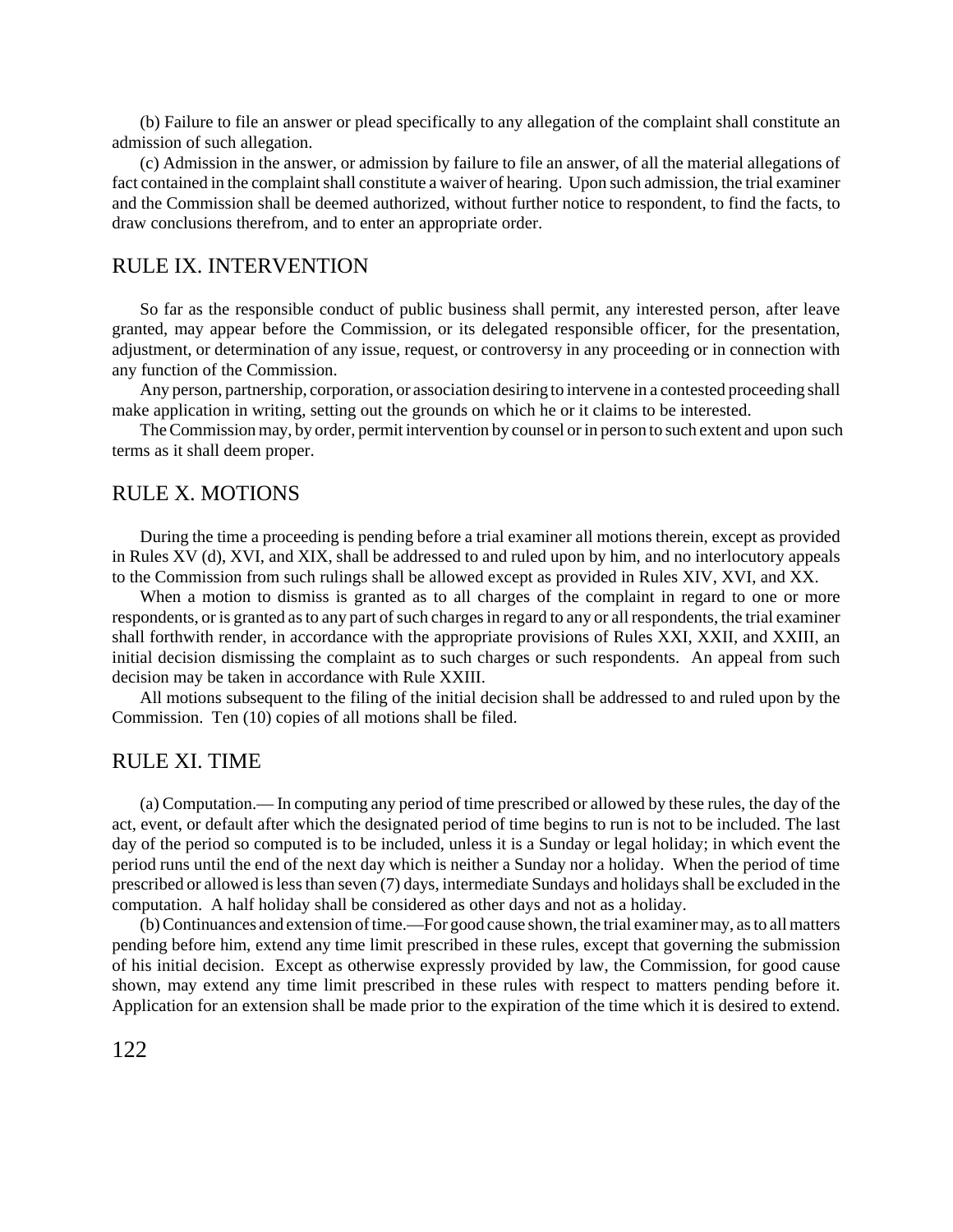(c) Regulation of time and place of hearing.—Initial hearing before a trial examiner shall begin at the time and place ordered by the Commission, unless a notice of a change of such time and place is issued by the trial examiner, who shall regulate the course of hearings subject to tbe provisions of Rule XX.

## RULE XII. DOCUMENTS

Filing.—All documents required to be filed in any proceeding, whether pending before a trial examiner or before the Commission, shall be filed with the Secretary of the Commission.

Title.— Documents shall clearly show the docket number and title of the proceeding.

Copies.— Documents, other than correspondence, shall be filed in triplicate, except as otherwise specifically required by these rules.

Form.— Documents not printed shall be typewritten, on one side of paper only; letter size, eight (8) inches by ten and one-half (10½) inches; left margin, one and one half (1½) inches; right margin, one (1) inch.

Documents may be printed, in ten (10) or twelve (12) point type, on good, unglazed paper, of the dimensions and with the margins above specified.

Documents shall be bound at left side only.

The originals of all answers, briefs, motions, and other documents shall be signed in ink, by the respondent or his duly authorized attorney. Where the respondent is an individual or a partnership, the originals of said documents shall be signed by said individual or by one of the partners, or by his or its attorney. Where the respondent is a corporation, the originals of said documents shall be signed under the corporate name by a duly authorized official of such corporation, or by its attorney. Where the respondent is an association, the originals of said documents shall be signed under the association name for said association by a duly authorized official of such association, or by its attorney.

One copy of a brief or other document required to be printed shall be signed as the original.

## RULE XIII. ADMISSION AS TO FACTS AND DOCUMENTS

At any time after answer has been filed counsel or parties in any controversy may serve upon the opposing side a written request for the admission of the genuineness and authenticity of any relevant documents described in and exhibited with the request or the admission of the truth of any relevant matters of fact set forth in such documents.

Copies of the documents shall be delivered with the request unless copies have already been furnished. Each of the matters on which an admission is so requested shall be deemed admitted unless, within a period designated within the request, not less than ten days after service thereof or within such further time as the Commission or the trial examiner may allow on motion and notice, the party so served serves upon the party making the request, a sworn statement either denying specifically the matters of which an admission is requested, or setting forth in detail the reasons why he can neither truthfully admit nor deny those matters. Service required hereunder may be made upon a respondent either by registering and mailing or by delivering a copy of the documents to be served to the respondent or his attorneys, or by leaving a copy at the principal office or place of business of either. Service upon the attorney supporting the complaint may be either by registering and mailing or by delivering a copy of the documents to be served to such attorney.

977086—52——9 123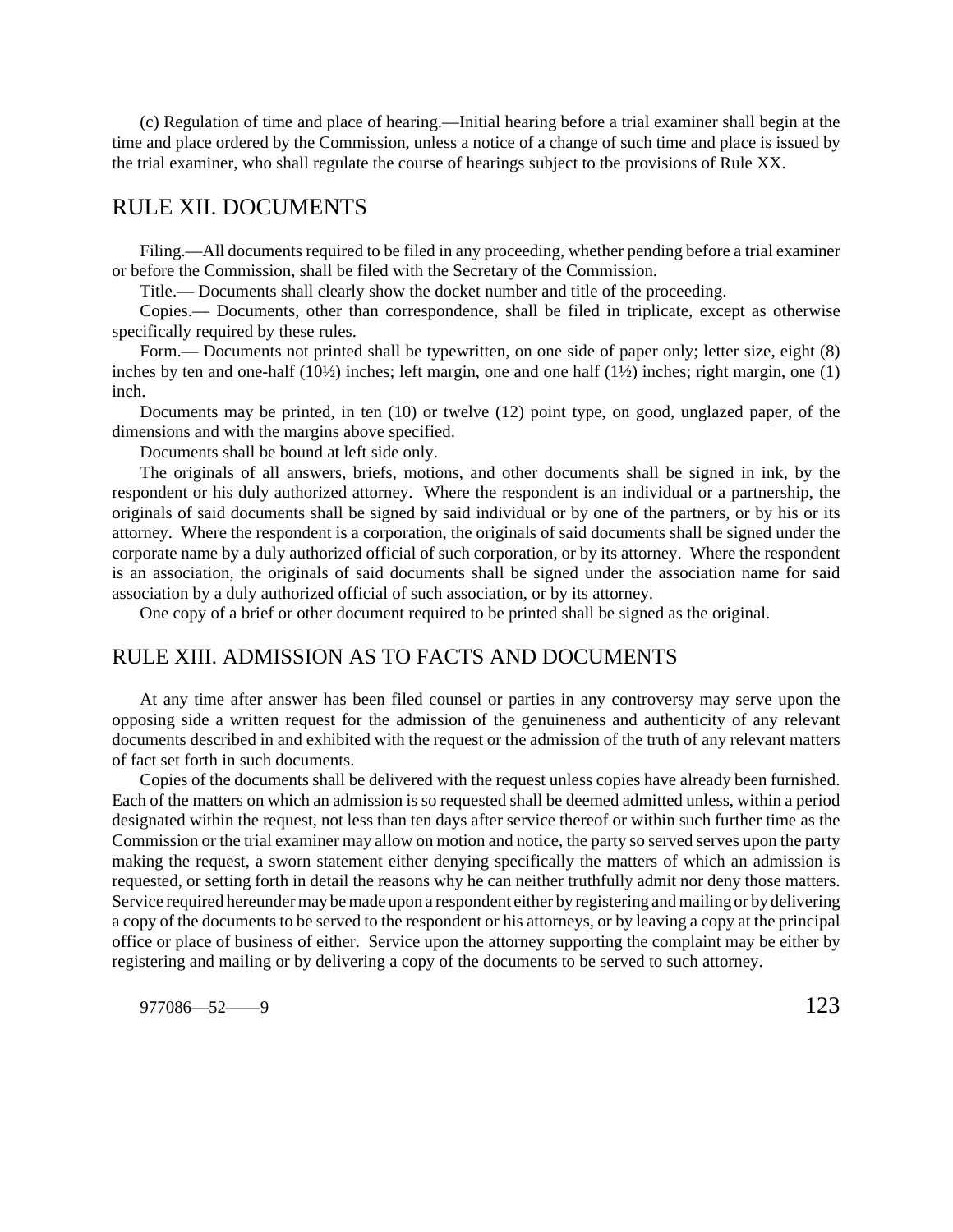## RULE XIV. TRIAL EXAMINERS

All hearings pursuant to formal complaints shall be presided over by the Commission, a member of the Commission, or by a trial examiner appointed by the Commission and duly qualified as an examiner or hearing officer within the meaning of the Administrative Procedure Act. So far as practicable trial examiners shall be assigned to cases in rotation.

Subject to the published rules of the Commission and within its authority, officers presiding at hearings shall have the following powers and dutiesin all casesto which they are assigned by the Commission, to wit:

(1) To administer oaths and affirmations.

(2) To issue subpoenas authorized by law.

(3) To rule upon offers of proof and receive relevant evidence.

(4) To take or cause depositions to be taken whenever the ends of justice would be served thereby.

(5) To regulate the course of the hearings.

(6) To hold conferences for the settlement or simplification of the issues by consent of the parties.

(7) To dispose of procedural requests or similar matters.

(8) To make and file an initial decision as provided by Rule XXII.

(9) To certify questions to the Commission for its determination.

(10) To take any other action authorized by Commission rule consistent with the Administrative Procedure Act.

Trial examiners shall perform no duties inconsistent with their duties and responsibilities as such. Save to the extent required for the disposition of ex parte matters as authorized by law, no trial examiner shall consult any person or party as to any fact in issue unless upon notice and opportunity for all parties to participate.

Trial examiners shall not be responsible to, or subject to the supervision or direction of, any officer, employee, or agent engaged in the performance of investigative or prosecuting functions for the Commission.

The trial examiner is charged with the duty of conducting a fair and impartial hearing and of maintaining order in form and manner consistent with the dignity of the Commission. In the event that counsel in any proceeding shall refuse to obey the orders of the trial examiner, or be guilty of disorderly or contemptuous language or conduct in connection with any hearing, the trial examiner may, for good reasons stated in the record, suspend or bar such offending attorney from further participation in that case. Any attorney so suspended or barred shall have the right to appeal to the Commission. On such appeal, the Commission will review the action of the trial examiner and take such action as it deems warranted by the circumstances, including the issuance of an order to offending counsel to show cause why he should not be suspended or disbarred pursuant to Rule VII.

#### RULE XV. HEARINGS IN ADVERSARY PROCEEDINGS

All hearings pursuant to formal complaint shall be public unless otherwise ordered by the Commission, and such hearings shall be subject to the following conditions and requirements:

(a)Every party respondentshall have the right of due notice, cross examination, presentation of evidence, objection, exception, motion, argument, appeal and all other fundamental rights. Whenever a witness, on examination by the party calling him, is an adverse party, or is an officer, agent or employee of an adverse party, or appears to be hostile, unwilling, or evasive, such witness may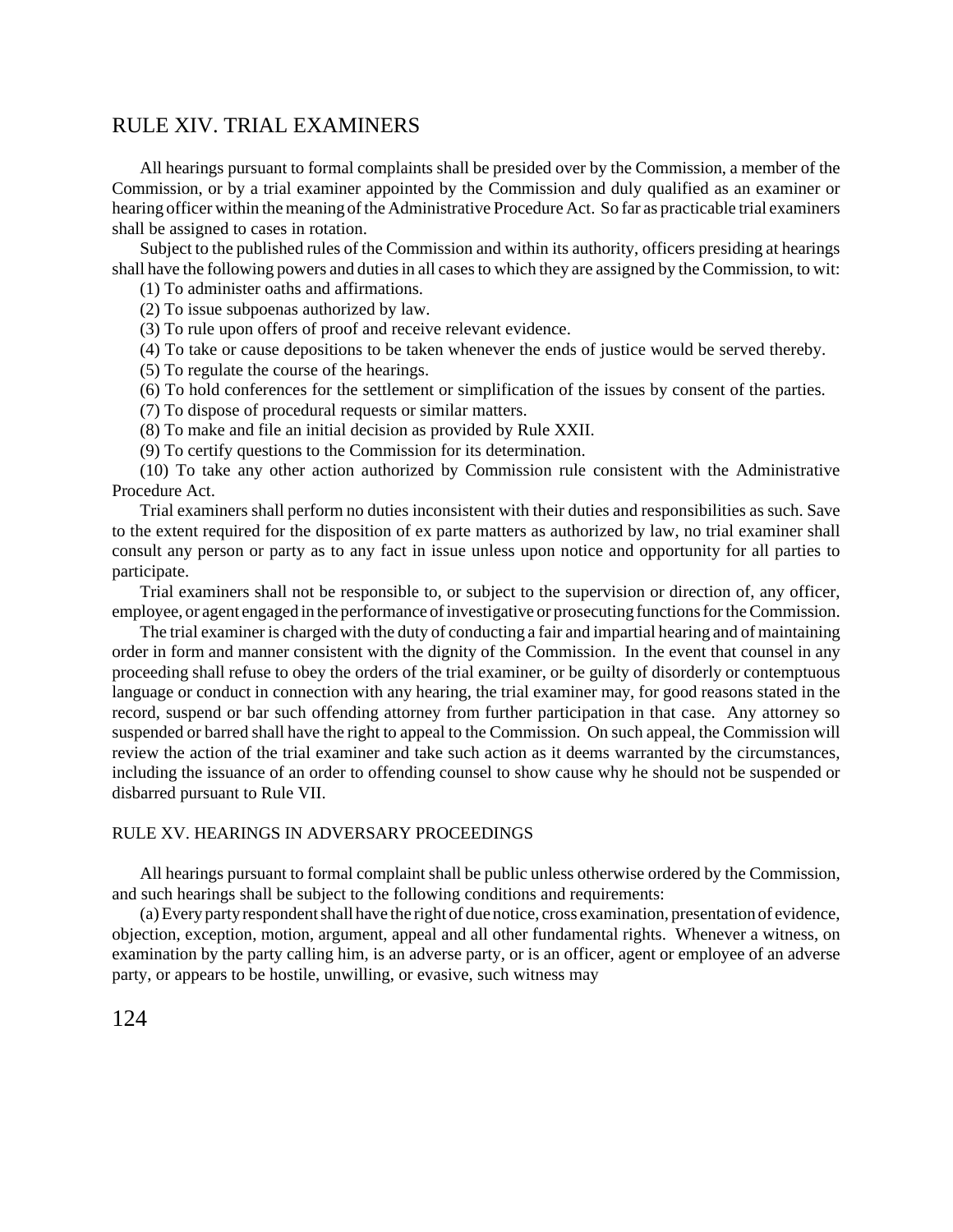be interrogated by leading questions, and may be contradicted in all respects as if he had been called by the adverse party. The witness thus called may be contradicted and impeached by or on behalf of the adverse party and may be cross-examined by the adverse party only upon the subject matter of his examination by the party who called him.

(b) The taking of evidence and subsequent proceedings shall proceed with all reasonable diligence and with the least practicable delay.

(c) Not less than five (5) days notice of the time and place of any indefinitely postponed hearing shall be given to counsel of record or to parties, but in appointing such hearings due regard shall be had for the convenience and necessity of all parties or their representatives.

(d) The trial examiner may withdraw from a case when he deems himself disqualified, or he may be withdrawn by the Commission after timely affidavits alleging personal bias or other disqualifications have been filed and the matter has been heard by the Commission or by a trial examiner whom it has delegated to investigate and report.

(e) Hearings shall be stenographically reported by the official reporter of the Commission under supervision of the presiding trial examiner. A transcript of said report shall be a part of the record and the sole official transcript of the proceeding. Transcripts will be supplied to respondents and to the public by the official reporter at rates not to exceed the maximum ratesfixed by contract between the Commission and the reporter.

(f) Changesin the official transcript may be made only when they involve errors affecting substance and then only in the manner herein provided. No physical changes shall be made in or upon the official record or copies thereof in the custody of the Commission. Lists of changes agreed to in writing by opposing counsel may be incorporated into the record, if and when approved by the trial examiner, at the close of evidence in support of the complaint, or at the final hearing before the trial examiner, or at any time thereafter before he files his decision, and at no other times. If any changes are ordered by the trial examiner without such written agreement between opposing counsel they shall be subject to objection and exception.

### RULE XVI. SUBPOENAS

Subpoenas requiring the attendance of witnesses or the production of documentary evidence from any place in the United States, at any designated place of hearing, may be issued by the presiding trial examiner or a member of the Commission. Application therefor may be made either to the presiding trial examiner or to the Commission.

Application for subpoenas for the production of documentary evidence shall be made in writing to the presiding trial examiner or to the Commission. The application must have reasonable scope and specify as exactly as possible the documents desired, and show their general relevancy. The application shall be verified by oath or affirmation.

An appeal may be taken to the Commission by the parties from the presiding trial examiner's denial of a motion to quash or refusal to issue a subpoena for the production of documentary evidence.

## RULE XVII. WITNESSES AND FEES

Witnesses at formal hearings shall be examined orally. Witnesses summoned in support of the complaint shall be paid the same fees and mileage as are paid witnesses in the courts of the United States.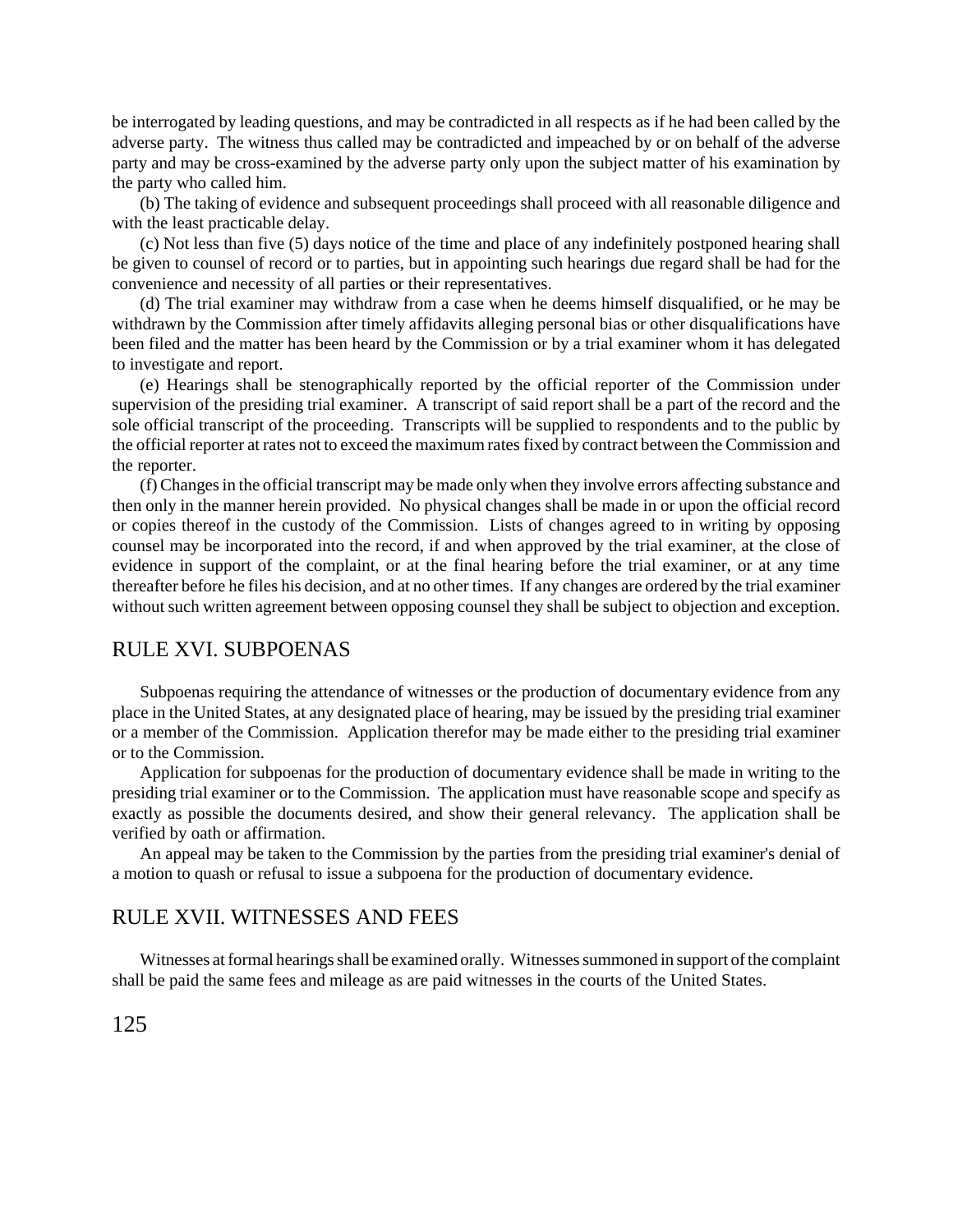Witnesses whose depositions are taken, and the persons taking such depositions, shall severally be entitled to the same fees as are paid for like services in the courts of the United States.

Witness fees and mileage, and fees for depositions, shall be paid by the party at whose instance witnesses appear.

### RULE XVIII. EVIDENCE

In general.—Counsel supporting the complaint shall have the general burden of proof and the proponent of any factual proposition shall be required to sustain the burden of proof with reference thereto. The trial examiner, subject to appeal to the Commission as provided in Rule XX, shall admit relevant, material and competent evidence, but shall exclude irrelevant, immaterial and unduly repetitious evidence.

Documentary.—Where relevant and material matter offered in evidence is embraced in a document containing other matter not material or relevant and not intended to be put in evidence, such immaterial or irrelevant parts shall be excluded, and shall be segregated insofar as practicable.

Official notice of facts.—Where any decision of the trial examiner or any decision of the Commission, or part thereof, rests upon the taking of official notice of a material fact not appearing in the evidence in the record, any party shall, upon timely motion, be afforded an opportunity to show the contrary.

Objections.—Objections to evidence shall be in short form, stating the grounds relied upon, and the transcript shall not include argument or debate thereon except as ordered by the presiding officer. Rulings on such objections shall appear in the record.

#### RULE XIX. DEPOSITIONS

For good and exceptional cause the testimony of any witness may be taken in any case whether at issue or not, by deposition de bene esse or, prior to the pendency of a case, according to the common usage in chancery. Depositions may be taken orally or upon interrogatories before any person having power to administer oaths and who has been duly designated by the Commission or the presiding trial examiner.

Unless notice be waived, no deposition shall be taken except after at least five (5) days written notice to the parties within the United States, and fifteen (15) days notice when deposition isto be taken elsewhere.

Any party desiring to take the deposition of a witness shall make application in writing to the presiding trial examiner, setting out the reasons why such deposition should be taken, the character of the deposition, the time when, the place where, and the name and Post Office address of the person before whom such deposition is to be taken, the name and Post Office address of each witness, and the subject matter concerning which the witness is expected to testify. If good and exceptional cause be shown, an order containing such instruction will be made and served upon the parties.

In any formal matter not pending before a trial examiner, and in all proceedings not pursuant to formal complaint, application for the taking of a deposition shall be made to the Commission.

Upon application granted, such deposition may be taken before a person having power to administer oaths other than the person designated in the notice, provided reasonable written notice of such change is given the opposing party. Each witness so testifying shall be duly sworn and the adverse party shall have the right to cross examine such witnesses. The questions propounded to the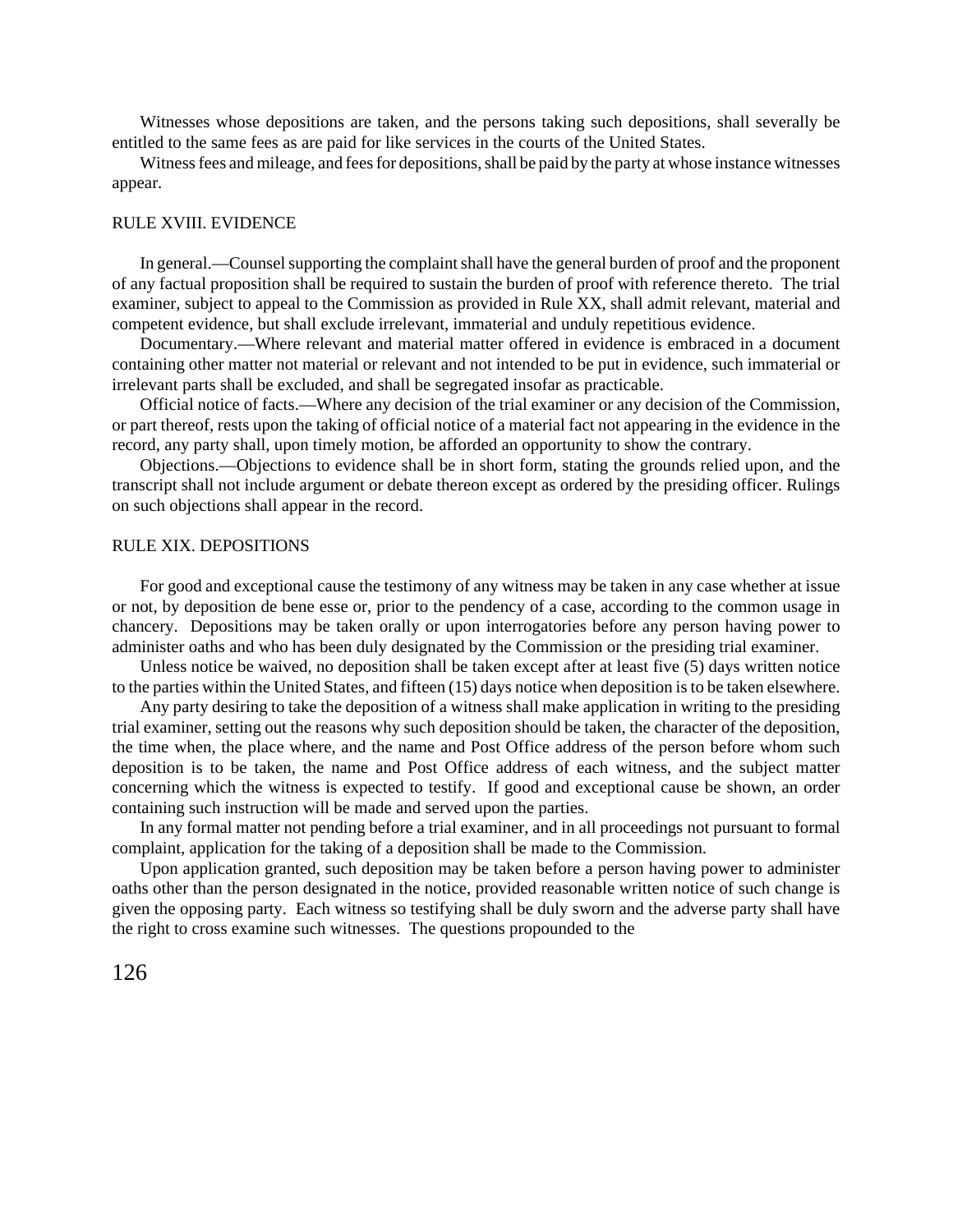witnesses and the answers thereto shall be reduced to writing, and, in the presence of the officer taking the deposition, read to the witness and subscribed by the witness and certified in usual form by said officer. Thereafter the said officer shall forward said deposition with three copies thereof, in an envelope under seal, endorsed with the title of the case, and addressed to the Commission at its office in Washington, D. C. If in a pending case, such sealed deposition shall immediately be forwarded to the presiding trial examiner and at a time of hearing read in evidence subject to such objections to the questions and answers as were noted at the time of taking the deposition or as would be valid were the witness personally present at such hearing.

## RULE XX. INTERLOCUTORY APPEALS TO THE COMMISSION FROM RULINGS OF TRIAL EXAMINERS

Except as provided for in rules NIV and NVI, parties shall not have the right to prosecute interlocutory appeals from rulings of a trial examiner during the time the proceeding is pending before him unless it be shown to the Commission that the prompt decision of such appeal is necessary to prevent unusual delay and expense.

## RULE XXI. PROPOSED FINDINGS AND CONCLUSIONS BEFORE TRIAL EXAMINER

 At the close of the reception of evidence before the trial examiner in all formal proceedings, or within a reasonable time thereafter to be fixed by the trial examiner, parties may file for consideration by the trial examiner their proposed findings and conclusions, together with their reasons therefor. Such proposals shall be in writing and shall contain exact references to the record and authorities relied on. Sufficient copies thereof shall be filed, pursuant to Rule XII, to provide one (1) copy for each party concerned and three  $(3)$ copies additional.

Upon request by either party, oral argument may be allowed by the trial examiner. The record shall show his ruling on each proposed finding and conclusion.

## RULE XXII. TRIAL EXAMINER'S INITIAL DECISION IN ADVERSARY PROCEEDINGS

Within thirty (30) days from the date of the order closing the case before the trial examiner, he shall make and file an initial decision which shall become the decision of the Commission thirty (30) days from service thereof upon the parties unless prior thereto (1) an appeal is filed under the provisions of Rule XXIII, (2) the Commission by order stays the effective date of the decision, or (3) the Commission, upon its own initiative, issues an order placing the case on its own docket for review. On appeal or review the Commission may exercise all the powers which it would have exercised if it had made the initial decision.

The initial decision shall include a statement of (1) findings and conclusions, with the reasons or bases therefor, upon all the material issues offact, law, or discretion presented on the record; and (2) an appropriate order.

Except where he shall have become unavailable to the Commission, the initial decision in each proceeding shall be made and filed by the trial examiner who presided therein.

No officer, employee, or agent, engaged in the performance of investigative or prosecuting functions for the Commission, and no party respondent or his agent or counsel in any case shall, in that or a factually related case, participate or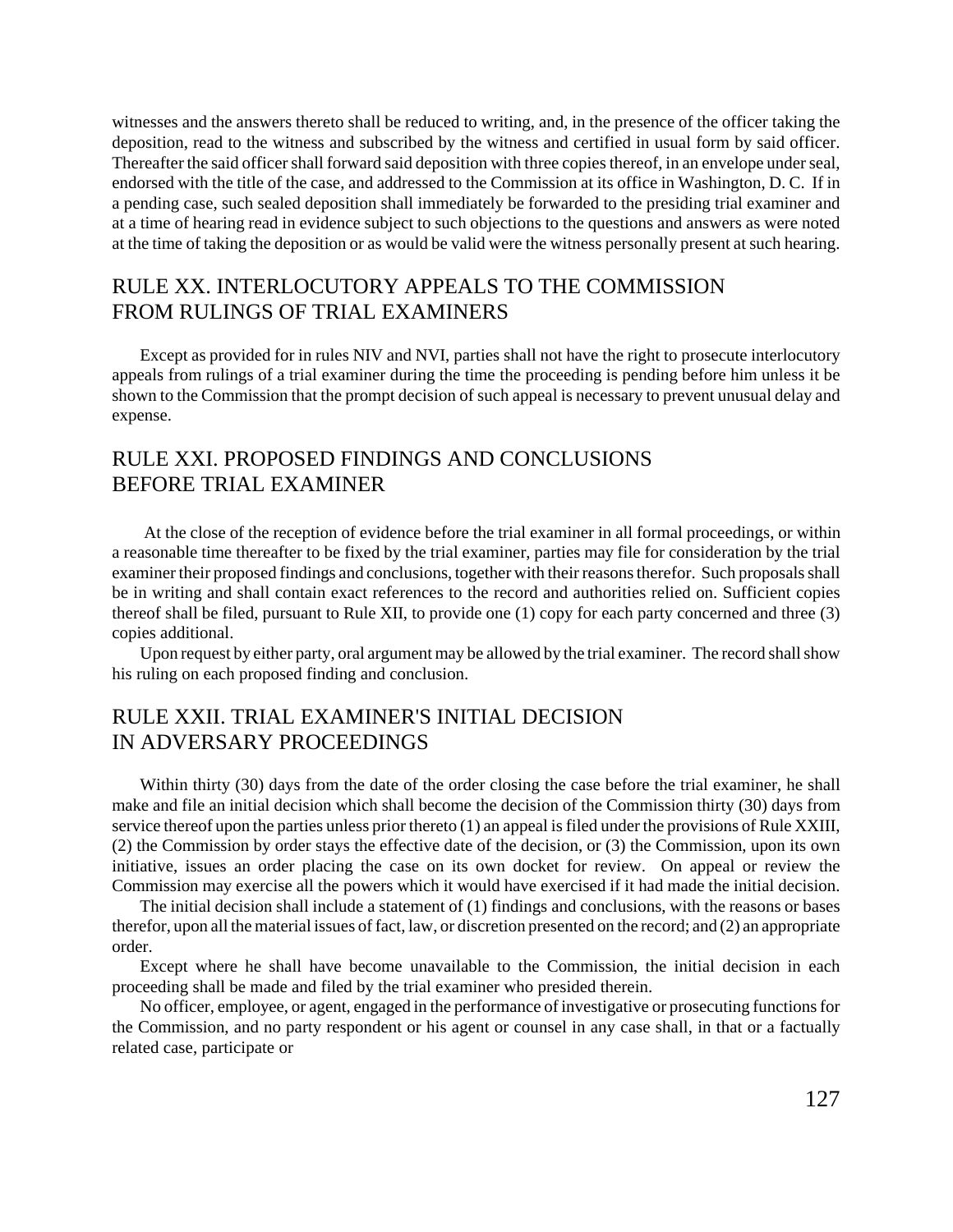advise in the decision of the trial examiner, except as a witness or as counsel in public proceedings.

All findings, conclusions and orders made and issued by the trial examiner shall be based upon the whole record and supported by reliable, probative, and substantial evidence.

At any time prior to the filing of his initial decision the trial examiner may, for good cause shown, reopen the case for the reception of further evidence.

A copy of the trial examiner's initial decision shall be served upon each party, counsel, or other representative who has appeared pursuant to Rule VII.

## RULE XXIII. APPEAL FROM INITIAL DECISION

A. Time for filing notice of intention to appeal.— A notice of intention to appeal may be filed by any party within ten (10) days after service upon him of the initial decision.

B. Who may appeal.— Any party may file an appeal who shall have filed a notice of intention to appeal in accordance with paragraph A, above.

C. Content of appeal brief.— An appeal shall be presented in the form of a brief, designated appeal brief, and shall contain, in the order here indicated, the following:

 $(1)$  A subject index of the matters presented, with page references, and a table of the cases (alphabetically arranged), textbooks and statutes cited, and reference to the pages where they are cited;

(2) A concise abstract or statement of the case;

(3) Exceptions to specific findings and conclusions of fact, or parts thereof, or conclusions of law in the initial decision; exceptions to the failure of the initial decision to include other findings or conclusions of fact, law or discretion; exceptions to any prejudicial error in procedure, including conduct or ruling of the trial examiner; or exceptions to the substance or form of the order or part thereof; together with proposed findings of fact, conclusions of fact or of law, and an order, or parts thereof, in lieu of those to which exception is taken, with specific page references to the parts of the record or the authority relied upon;

(4) Argument exhibiting clearly points of fact and of law relied upon in support of each exception taken, together with specific page references to the parts of the record cited and the legal or other authorities relied upon.

D. Limit of appeal.—No matter not included in the appeal brief may thereafter be presented to the Commission, in oral argument or otherwise.

E. Content of opposing brief.— The brief of a party opposing an appeal, designated opposing brief, shall contain only facts, reasons and arguments in opposition to exceptions taken in the appeal brief, except as may be deemed necessary to correct any inaccuracy or omission in the appeal brief.

F. Time for filing.— An appeal brief shall be filed within thirty (30) days from date of service of the initial decision. An opposing brief shall be filed within twenty (20) days after service of the appeal brief. No further brief shall be filed except by special leave granted.

G. Number.— Twenty (20) copies of the notice of intention to appeal and of all briefs shall be filed.

H. Form.— All briefs shall be printed, multigraphed, or otherwise neatly processed on good unglazed white paper in type not smaller than ten (10) point double leaded, citations and quotations single leaded; footnotes not less than eight (8) point single leaded. Type page shall not be more than twenty-nine (29) picas wide by approximately forty-eight (48) picas deep and trimmed page shall be seven (7) inches by ten (10) inches, with an inside margin of not less than one (1) inch.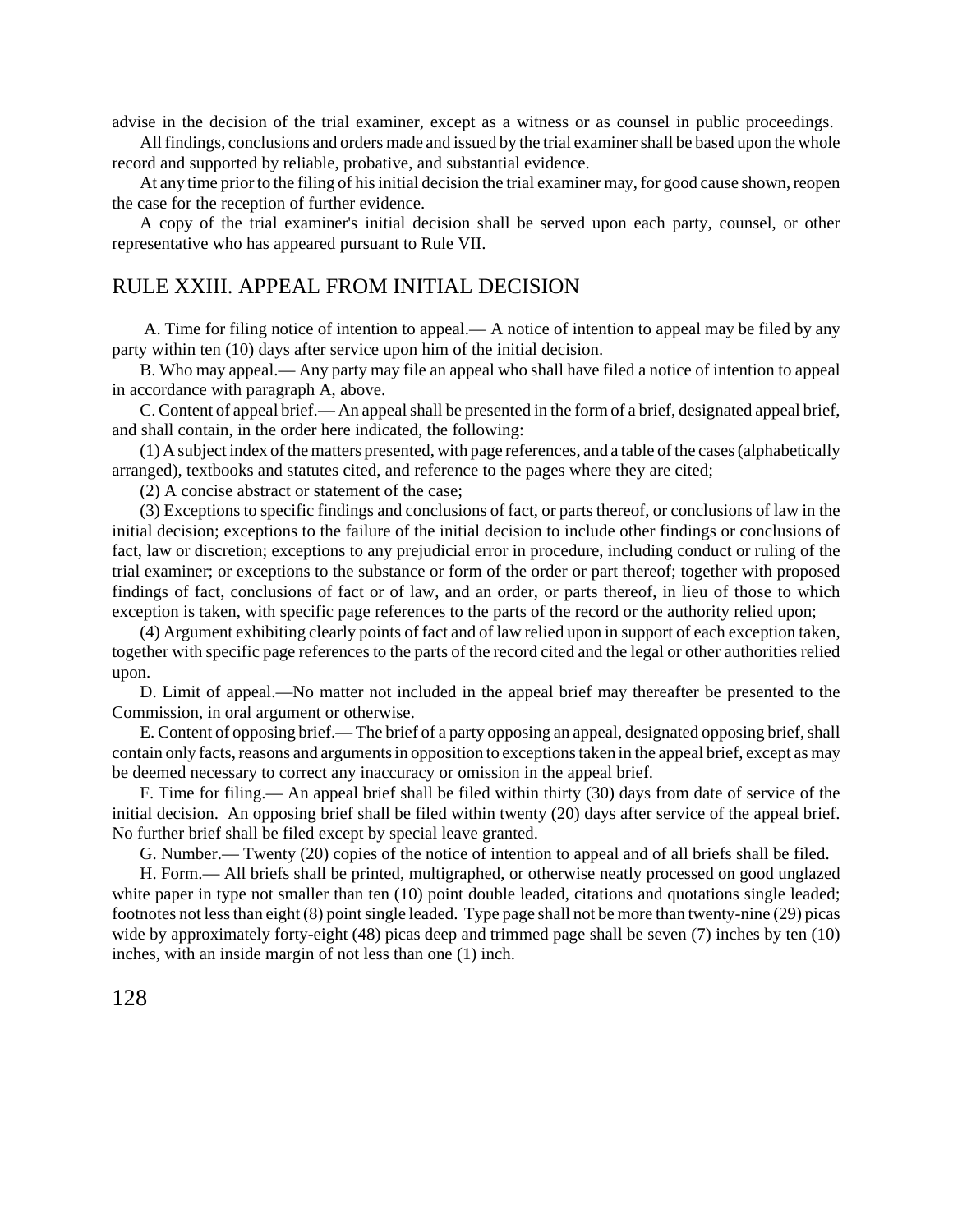I. Length.—Unless leave be granted, no brief shall exceed seventy-five (75) printed pages.

J. Signing.— At least one copy of the notice of intention to appeal and of each brief shall be signed in ink by the submitting party.

## RULE XXIV. ORAL ARGUMENTS

\_\_\_\_\_\_\_

Oral arguments before the Commission shall be had as ordered, on written application of the Director, Bureau of Litigation<sup>2</sup> of this Commission, or of the respondent, or of attorney for respondent, filed at the time of filing brief.

Oral arguments before the Commission shall be reported stenographically unless otherwise ordered by the Commission.

## RULE XXV. COMMISSION'S ADJUDICATION

Upon appeal of a case to the Commission from the initial decision, the Commission will consider such parts of the record as are cited therein, or which may be necessary to resolve the issues presented, and in addition will, to the extent necessary or desirable, exercise all the powers which it would have exercised if it had made the initial decision. The Commission will thereafter rule upon each exception taken to the initial decision and render its decision, incorporating therein (a) that part of the initial decision which is affirmed; (b) any additional findings as to facts, law, or discretion; and (c) such an order as it may deem just and appropriate.

No officer, employee or agent, engaged in the performance of investigative or prosecuting functions for the Commission, and no party respondent or his agent or counsel in any case shall, in that or a factually related case, participate or advise in the decision of the Commission, except as a witness or as counsel in public proceedings.

## RULEXXVI.REPORTS SHOWINGCOMPLIANCEWITH ORDERS ANDWITH STIPULATIONS

In every case in which the Commission shall have issued an order to cease and desist, and in every instance in which the Commission approves and accepts a stipulation wherein a party agrees to cease and desist from the unlawful methods, acts, or practices involved, the respondent or respondents named in such order and the party or parties so stipulating shall file with the Commission within sixty (60) days after service of such order, or within sixty (60) days after notice of approval of such stipulation, a report, in writing, setting forth in detail the manner and form in which they have complied with said order or with said stipulation: Provided, however, That if within the said sixty (60) day period respondent shall file petition for review in a circuit court of appeals, the time for filing report of compliance will begin to run de novo from the final judicial determination; and provided further that where the order prevents the use of a false advertisement of a food, drug, device, or cosmetic, which may be injurious to health because of results from such use under the conditions prescribed in the advertisement, or under such conditions as are customary or usual, or if the use of such advertisement is with intent to defraud or mislead, an interim report stating whether and how respondents intend to comply shall be filed within ten (10) days.

<sup>&</sup>lt;sup>2</sup> Under the reorganization announced by the Commission on May 15, 1950, and effective June 1, 1950, such an application would be in order by the Director of the Bureau of Antimonopoly or the Director of the Bureau of Antideceptive Practices, as the case might be.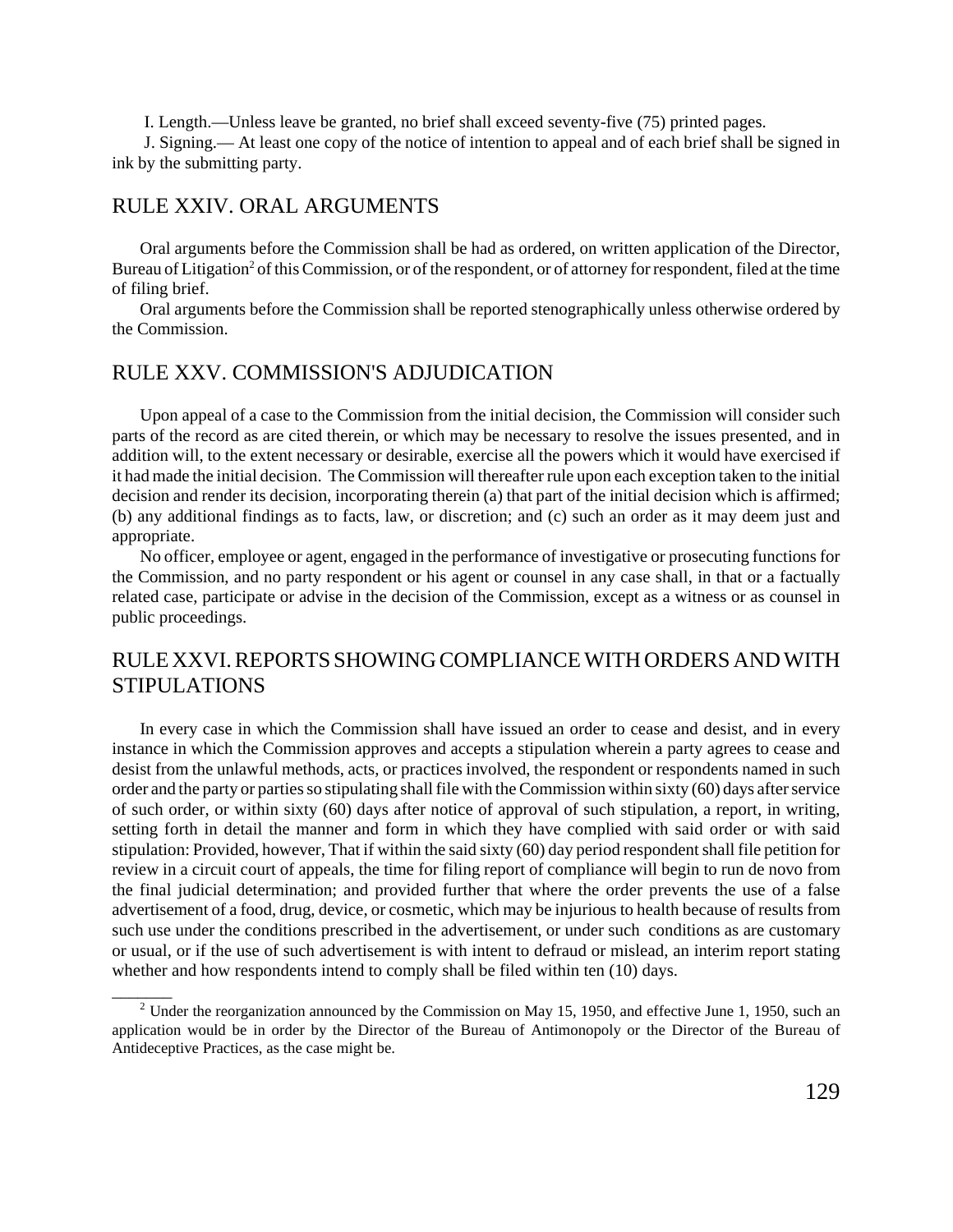Within its discretion, the Commission may require any respondent upon whom such order has been served, and any party entering into such stipulation, to file with the Commission fromtime to time thereafter, further reports in writing, setting forth in detail the manner and form in which they are complying with said order or stipulation.

Reports of compliance shall be signed in ink by respondents or by the parties stipulating.

### RULE XXVII. REOPENING OF PROCEEDINGS

In any case where an order to cease and desist has been issued by the Commission it may, upon notice to the parties, modify or set aside, in whole or in part, its report of findings as to the facts or order in such manner as it may deem proper at any time prior to expiration of the time allowed for filing a petition for review or prior to the filing of the transcript of record in the proceeding in a Circuit Court of Appeals of the United States pursuant to a petition for review or for enforcement of such order.

In any case where an order to cease and desist issued by the Commission has become final by reason of court affirmance or expiration of the statutory period for court review without a petition for such review having been filed, the Commission may at any time after reasonable notice and opportunity for hearing as to whether changed conditions of fact or of law or the public interest so require, reopen and alter, modify or set aside in whole or in part its report of findings as to the facts or order therein whenever in the opinion of the Commission, after such hearing, such action is required by said changed conditions or by the public interest.

In any case where an order dismissing a formal complaint of the Commission has been entered the Commission may, upon reasonable notice to the parties and opportunity for a hearing as to whether said proceeding should be reopened, issue an order reopening the same whenever, in the opinion of the Commission, changed conditions of fact or of law or the public interest so require.

## RULE XXVIII. TRADE PRACTICE CONFERENCE PROCEDURE

(a) Purpose.—The trade practice conference procedure has for its purpose the establishment, by the Commission, of trade practice rules in the interest of industry and the purchasing public. This procedure affords opportunity for voluntary participation by industry groups or other interested parties in the formulation of rules to provide for elimination or prevention of unfair methods of competition, unfair or deceptive acts or practices and other illegal trade practices. They may also include provisions to foster and promote fair competitive conditions and to establish standards of ethical business practices in harmony with public policy. No provision or rule, however, may be approved by the Commission which sanctions a practice contrary to law or which may aid or abet a practice contrary to law.

(b) When authorized.— Trade practice conference proceedings may be authorized by the Commission upon its own motion or upon application therefor whenever such proceedings appear to the Commission to be in the interest of the public. In authorizing proceedings, the Commission may consider whether such proceedings appear to have possibilities (1) of constructively advancing the best interests of industry on sound competitive principles in consonance with public policy, or (2) of bringing about more adequate or equitable observance of laws under which the Commission has jurisdiction, or (3), of otherwise protecting or advancing the public interest.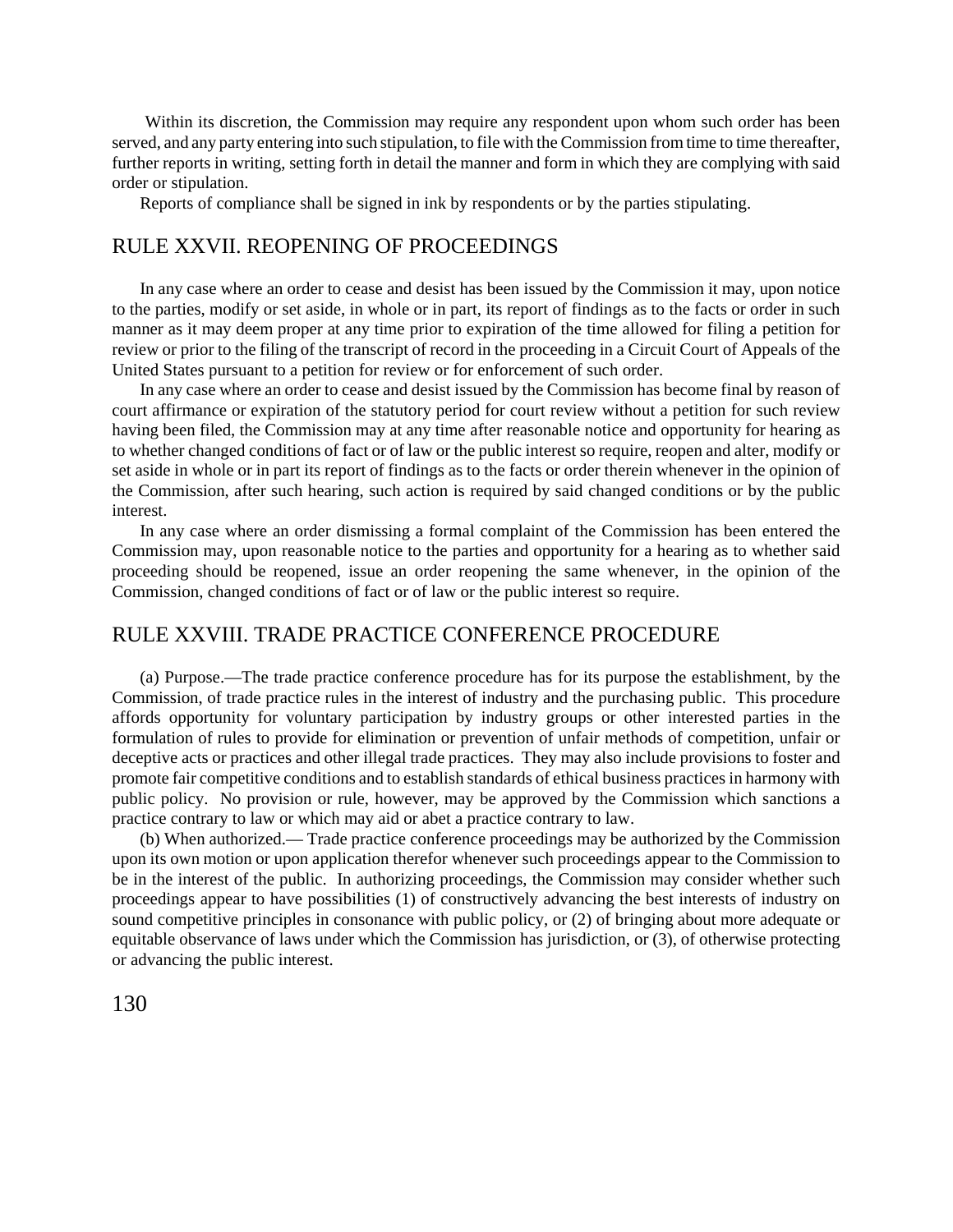(c) Application.— Application for a trade practice conference may be filed with the Commission by any interested person, party, or group. Such application shall be in writing and be signed by the applicant or the duly authorized representative of the applicant or group desiring such conference. The following information, to the extent known to the applicant, shall be furnished with such application or in a supplement thereto:

(1) A brief description of the industry, trade, or subject to be treated.

(2) The kind and character of the products involved.

(3) The size or extent and the divisions of the industry or trade groups concerned.

(4) The estimated total annual volume of production or sales of the commodities involved.

(5) List of membership of the industry or trade groups concerned in the matter.

(6) A brief statement of the acts, practices, methods of competition or other trade practices desired to be considered, or drafts of suggested trade practice rules.

(d) Informal discussions with of the Commission's staff.— Any interested person or group may, upon request, be granted opportunity to confer in respect to any proposed trade practice conference with the Commission's trade practice conference office, either prior or subsequent to the filing of any such application. They may also submit any pertinent data or information which they desire to have considered. Such submission shall be made during such period of time as the Commission or its duly authorized official may designate.

(e) Industry conferences.— Public notice of the time and place of any such authorized conference shall be issued by the Commission. A member of the Commission or of its staff shall have charge of the conference and shall conduct the conference pursuant to direction of the Commission and in such manner as will facilitate the proceeding and afford appropriate consideration of matters properly coming before the conference. A transcript of the conference proceedings shall be made, which, together with all rules, resolutions, modifications, amendments or other matters offered, shall be filed in the office of the Commission and submitted for its consideration.

(f) Public hearing on proposed rules.—Before final approval by theCommission ofrulesfor an industry, and upon public notice, further opportunity shall be afforded by the Commission to all interested persons, corporations or other organizations, including consumers, to submit in writing relevant suggestions or objections and to appear and be heard at a designated time and place.

(g) Promulgation of rules.— When trade practice rules shall have been finally approved and received by the Commissioner, they shall be promulgated by official order of the Commission and published, pursuant to law, in the Federal Register. Said rules shall become operative thirty (30) days from date of promulgation or at such other time as may be specified by the Commission. Copies of the final rules shall be made available at the office of the Commission. Under the procedure of the Commission a copy of the trade practice rules as promulgated by the Commission is sent to each member of the industry whose name and address is available, together with an acceptance form providing opportunity to such member to signify his intention to observe the rules in the conduct of his business.

(h) Violations. —Complaints as to the use, by any person, corporation or other organization, of any act, practice or method inhibited by the rules may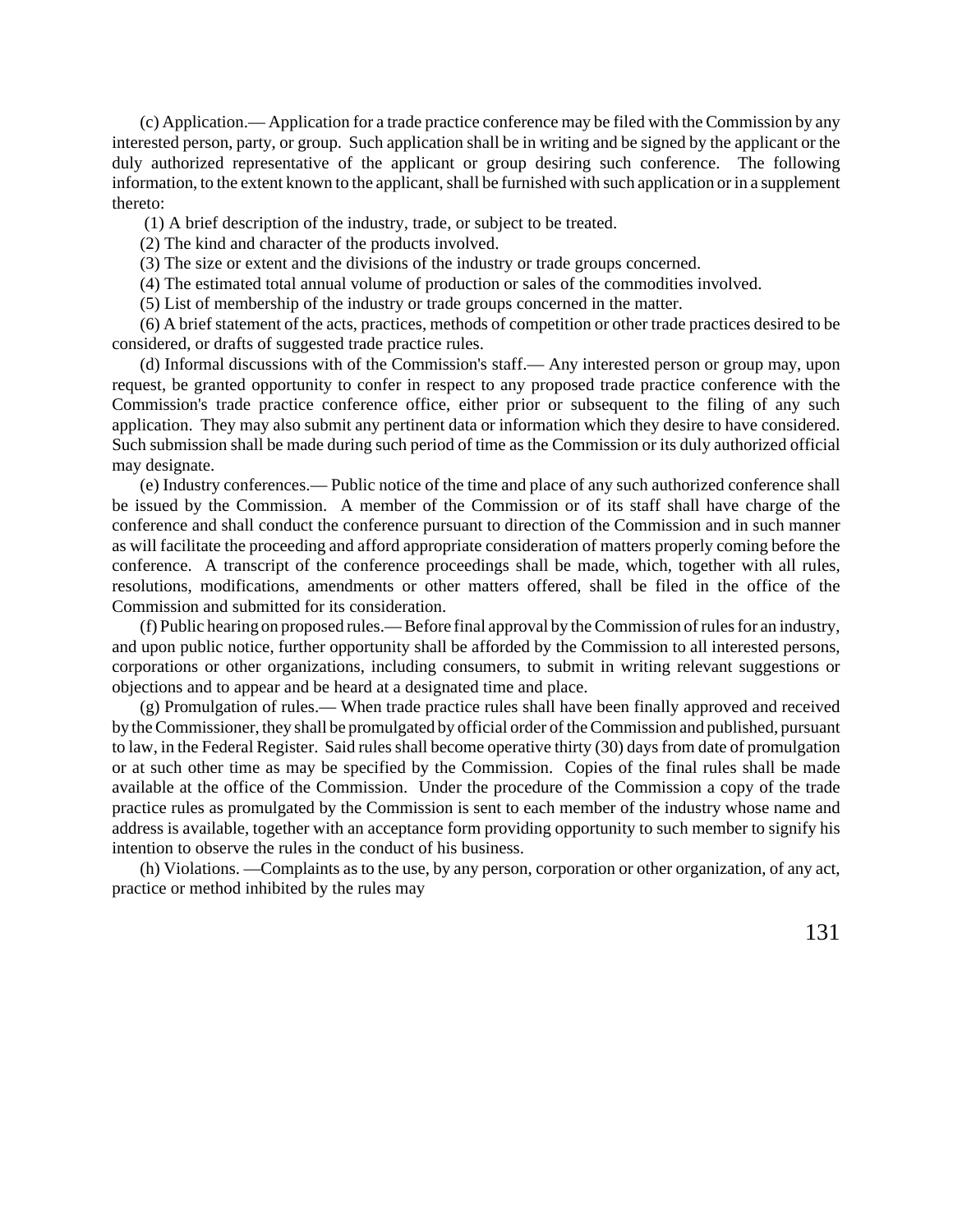be made to the Commission by any person having information thereof. Such complaints, if warranted by the facts and the law, will receive the attention of the Commission in accordance with the law. In addition, the Commission may act upon its own motion in proceeding against the use of any act, practice or method contrary to law.

(i) Amendment of rules.— Trade Practice rules may be amended or rescinded by the Commission upon its own motion or upon application filed with it by any interested person, party, or group. Such application shall be in writing, signed by the applicant or his duly authorized representative, and shall set forth the reasons for the requested action.

### RULE XXIX. PUBLIC INFORMATION

The Rules of Practice of the Commission, and such amendments as may be made thereto, shall be published in the Federal Register and may be obtained from the Commission upon application.

The findings, conclusions of law, and final orders of the Commission in respective formal proceedings and a digest of accepted stipulations to desist from unlawful practices shall be published in the official reports of the Commission.

Trade Practice Conference Rules for respective industries, issued under Rule XXVIII hereto, may be obtained upon application to the Commission and shall be published in the Federal Register.

Information concerning the activities of the Commission will be released from time to time under the direction or pursuant to the authority of the Commission.

In proceedings instituted by the issuance of formal complaint, the pleadings, transcript of testimony, exhibits, and all documents received in evidence or made a part of the record therein shall be available for inspection and copying by the public at the convenience of the Commission.

Documents, records, and reports made public by the Commission, including stipulations to cease and desist, certain trade practice conference records, and certain papers filed under the Wool Products Labeling Act, shall be available for inspection and copying at the convenience of the Commission.

The records and files of the Commission, and all documents, memoranda, correspondence, exhibits, and information of whatever nature, other than the documentary matters above described, coming into the possession or within the knowledge of the Commission or any of its officers or employees in the discharge of their official duties, are confidential, and none of such material or information may be disclosed, divulged, or produced for inspection or copying except under the following circumstances: Upon good cause shown, the Commission may by order direct that certain records, files, papers, or information be disclosed to a particular applicant.

(a) Application by a member of the public for such disclosure shall be in writing, under oath, setting forth (1) the interest of the applicant in the subject matter; (2) a description of the specific information, files, documents, or other material inspection of which is requested; (3) whether copies are desired; and (4) the purpose for which the information or material, or copies, will be used if the application is granted. Upon receipt of such an application the Commission will take action thereon, having due regard to statutory restrictions, its rules of practice, and the public interest.

(b) In the event that confidential material is desired for inspection, copying, or use by some agency of the Federal or a State Government, a request therefor may be made by the administrative head of such agency. Such request shall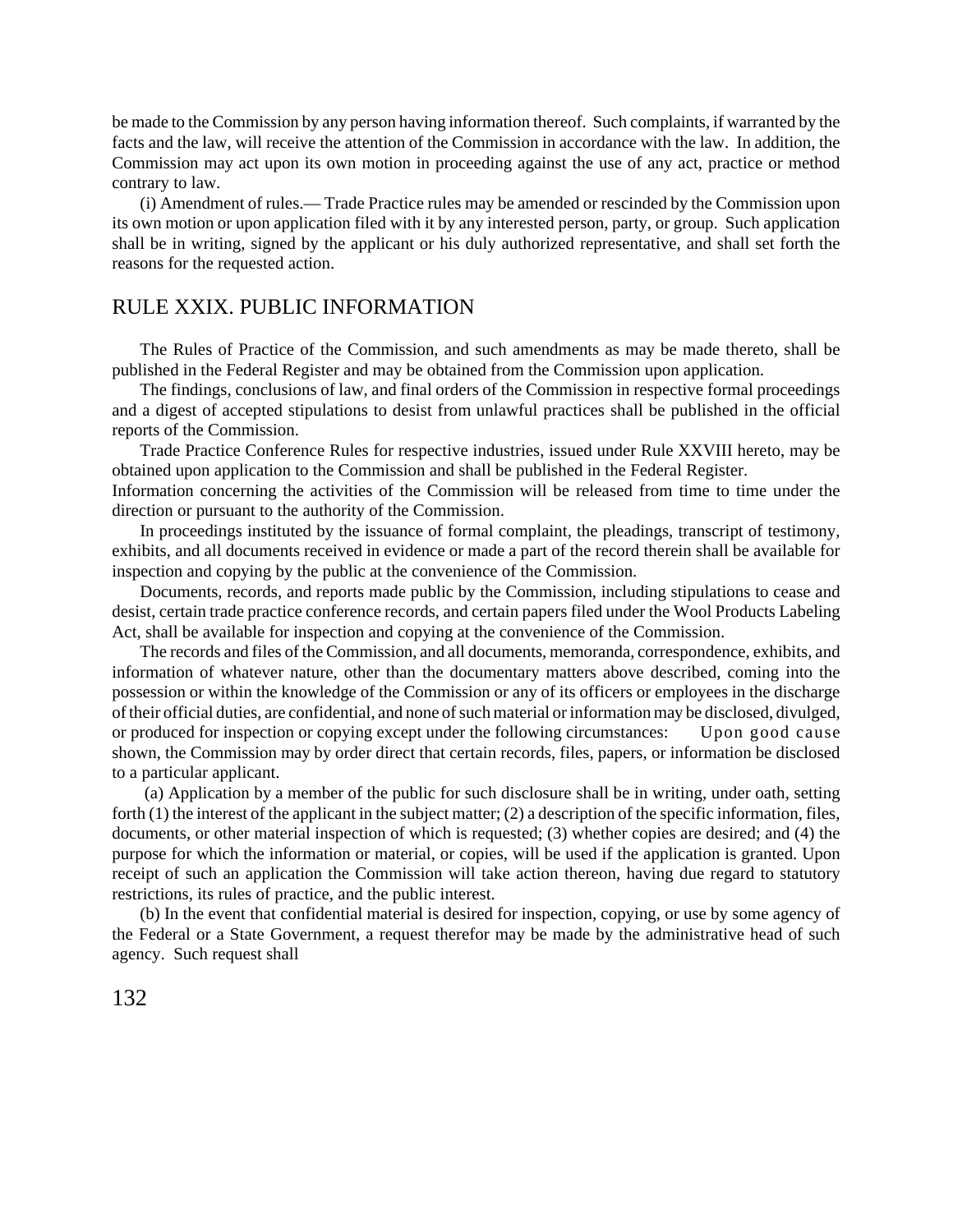be in writing, and shall describe the information or materiel desired, its relevancy to the work and function of such agency and, if the production of documents or records or the taking of copies thereof is asked, the use which is intended to be made of them. The Commission will consider and act upon such requests, having due regard to statutory restrictions, its rules of practice, and the public interest.

 In cases in which an officer or employee of the Commission has been lawfully served with a subpoena duces tecum, material designated herein as confidential shall be produced only when and as authorized by the Commission. Service of such subpoena shall immediately be reported to the Commission with a statement of all relevant facts. The Commission will thereupon enter such order or give such instructions as it shall deem advisable in the premises. If the officer or employee so served has not received instructions from the Commission prior to the return date of the subpoena, he shall appear in response thereto and respectfully decline to produce the documents or records subpoenaed (pointing out that he is not permitted to do so under this rule), and request a continuance pending action by or instructions from the Commission. If, notwithstanding, the court or other body orders the production of any of the material subpoenaed, the officer or employee shall immediately report the facts to the Commission.

## RULE XXX. PROCEDURE FOR ESTABLISHING QUANTITY LIMITS

#### A. How Initiated

Proceedings for the establishment of a quantity limit rule are initiated by resolution of the Commission either upon its own motion or pursuant to petition therefor.

#### B. Petition for Establishment, Amendment or Repeal of a Quantity-Limit Rule

Any interested party may at any time file with the Commission, in writing, a request or petition for the establishment of a quantity-limit rule for any commodity or class of commodities, or for the revision or repeal of a previously established rule. Such petition shall state the petitioner's interest and such relevant facts, documented if possible, as may tend to show the need for the action requested.

#### C. Investigation

If the Commission believes that consideration should be given to the fixing or establishing of quantity limits for a particular commodity or class of commodities, it shall initiate an investigation thereof by appropriate resolution. Such investigation shall include the ascertainment of facts and information concerning the quantity differentials granted to purchasers in the distribution of the particular commodity or class of commodities, the number of available purchasers of given quantities, and facts and information pertinent to competitive conditions existing in the distribution thereof. The investigation shall be nonpublic and facts and information so obtained, such as the names of purchasers, the volume of their purchases, prices paid, conditions of sale and the details of competitive relations, shall not be published except in composite form so as not to reveal facts as to specific parties.

(1) Voluntary process.— Investigation shall be conducted by any authorized agent or agents of the Commission, who may, by interview, conference, corre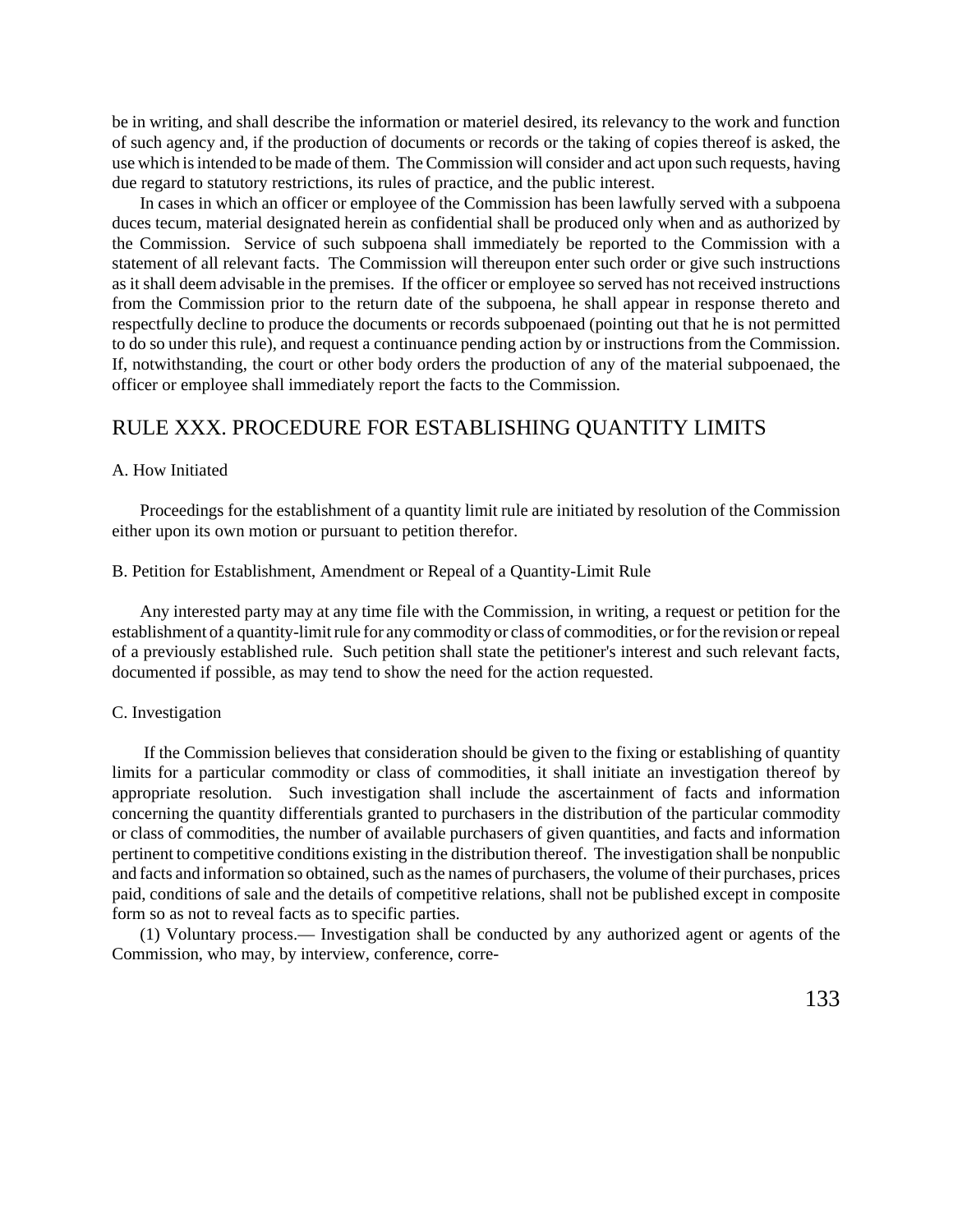spondence or otherwise, request any person believed to have information or documents relevant to the inquiry to furnish such information orally or in writing, or to produce or permit the copying of such documents.

(2) Compulsory process.— In the conduct of such investigation, the Commission may invoke any or all of the compulsory processes authorized by law and every person in any manner required to respond to such process shall be given actual notice of the purpose of the investigation. The compulsory process which may be invoked shall include the following:

(a) The issuance of a subpoena directing the party named therein to appear before the officer designated therein and to testify to facts and matters under investigation or produce documents relating thereto, or both. Oral information obtained by this compulsory process shall be under oath and a stenographic record shall be made thereof;

(b) The issuance of a notice to a corporation, to produce for examination and copying documentsrelating to any matter under investigation;

(c) The issuance of an order requiring a corporation to file a special report or answers in writing to specific questions.

(3) Rights of witnesses under compulsory process.—(a) Any person required to attend and testify or submit documents or other data shall be entitled to retain or, on payment of lawfully prescribed cost, procure a copy of any document produced by such person and a copy of the transcript of his own testimony;

(b) Any person compelled to appear at an investigation may be accompanied and advised by counsel or other qualified representative or by both, but such counsel or qualified representative may not, as a matter of right, otherwise participate in the investigation.

D. Hearing on Proposed Quantity-Limit Rule

(l) Formulation of proposed rule.— When, after due consideration of the facts and information so obtained, it shall appear to the Commission that available purchasers in greater quantities are so few as to render differentials on account thereof unjustly discriminatory or promotive of monopoly in any line of commerce, it shall formulate a proposed quantity-limit rule.

(2) Publication of proposed rule.— The proposed quantity-limit rule shall be published in the Federal Register and otherwise, to the extent practicable, made available to interested parties, and the notice thereof shall include the following:

(a) The rule, amended rule, or repeal proposed;

(b) A statement of the purpose to be accomplished by the proposed rule, together with a reference to the authority under which the rule is proposed and the ultimate matters of fact in support thereof; (c) A statement of the time within which any interested person may present to the Commission in writing, in accordance with paragraph (D) (3) (a) of this section, any data, views or argument concerning the proposed rule and within which time to present, if desired, a request for opportunity to be heard orally thereon.

(3) Method of presenting videos, data and argument—(a) Written data.— Seven copies of such written views, data and argument shall be submitted to the Commission, and shall conform to the requirements of Rule XII of the Commission's rules of practice.

(b) Oral hearing.— Oral hearing may be granted within the discretion of the Commission.

134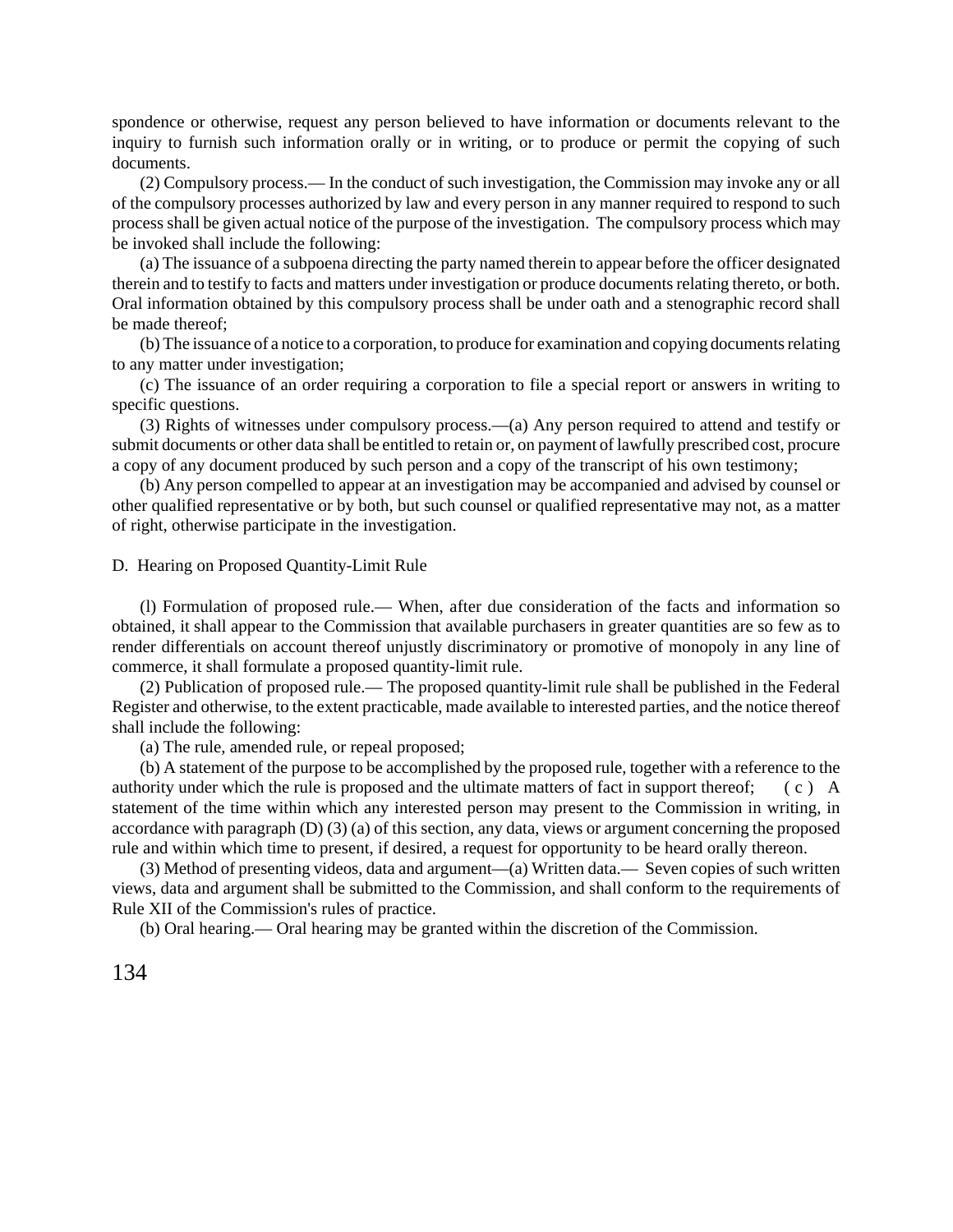#### E. Promulgation of Quantity-Limit Rule

After the consideration of the results of its investigation or investigations and of the data, views and arguments presented by interested parties, the Commission will, if it deems such action warranted, promulgate a quantity-limit rule. Such rule, which may be the proposed rule or a modification or revision thereof, shall fix and establish maximum quantities of the particular commodity or class of commodities upon which differentials on account of quantity may thereafter be granted. Such quantity-limit rule shall be published in the Federal Register, together with a reference to the authority or authorities therefor, a statement of its basis and purpose, and the effective date thereof, which shall be not less than thirty (30) days after the date of such publication.

#### F. Amendment or Repeal of Quantity-Limit Rule

The procedure for the amendment or repeal of a quantity-limit rule shall be the same as that for the establishment of a new quantity-limit rule.

#### G. Enforcement of Quantity-Limit Rule

Procedure in cases of violations of a quantity-limit rule shall be in accordance with the Commission's applicable rules of practice.

## RULE XXXI. PETITIONS FOR THE ISSUANCE, AMENDMENT, OR REPEAL OF RULES

Any interested person may petition for the issuance, amendment, or repeal of a rule. Such petitions shall specifically set forth the proposed rule, amendment, or repeal, together with a statement of the basis for and reasons supporting the proposal made, and seven copies of such petition shall be filed. After consideration of any such petition, the Commission will take such action with respect thereto as it deems appropriate and duly inform petitioner thereof.

When, pursuant to a petition therefor, or upon its own motion, the Commission proposes to issue a substantive rule or amend or repeal such a rule, notice thereof and further rule-making procedure will be in conformity with the provisions of Section 4 of the Administrative Procedure Act.

This rule is not applicable to matters provided for under Rules XXVIII and XXX.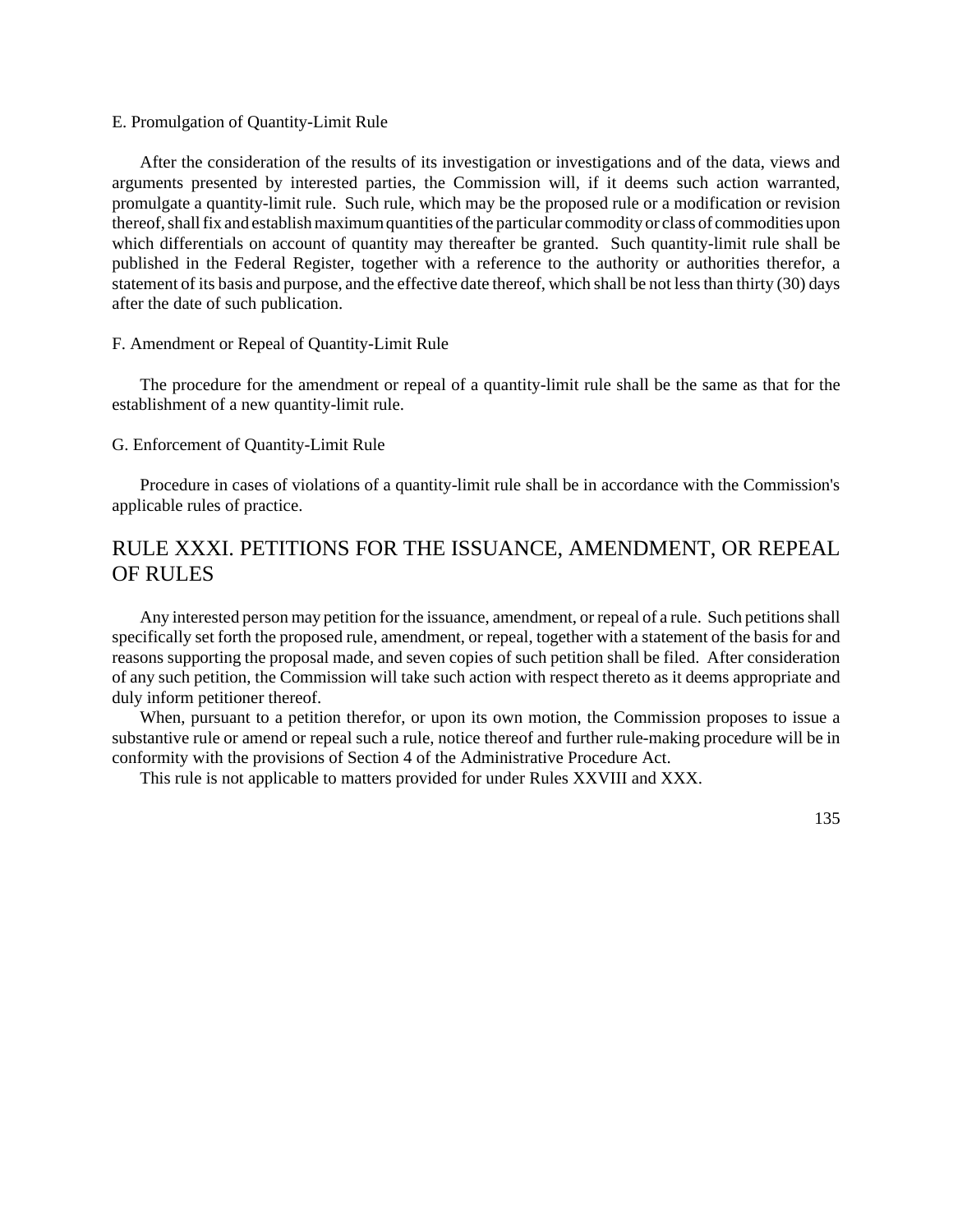# Statement of Policy

## STATUS OF APPLICANT OR COMPLAINANT

The so-called "applicant" or complaining party has never been regarded as a party in the strict sense. The Commission acts only in the public interest. It has always been and now is the rule not to publish or divulge the name of an applicant or complaining party, and such party has no legal status before the Commission except where allowed to intervene as provided by the statute.

## POLICY AS TO PRIVATE CONTROVERSIES

It is the policy of the Commission not to institute proceedings against alleged unfair methods of competition or unfair or deceptive acts or practices where the alleged violation oflaw is a private controversy redressable in the courts, except where said practices tend to affect the public. In cases where the alleged injury is one to a competitor only and is redressable in the courts by an action by the aggrieved competitor and the interest of the public is not involved, the proceeding will not be entertained.

## SETTLEMENT OF CASES BY TRADE PRACTICE CONFERENCE AND STIPULATION AGREEMENTS

Upon the promulgation of trade practice conference rules for an industry, an examination will be made of all charges of law violations by members of that industry then pending before theCommission which have not reached the formal stage through the issuance of complaint. In those instances in which the pending charges are adequately covered by the trade practice conference rules, and which are not excluded by the exceptions hereinafter stated, the Commission will consider the advisability of closing the matters without prejudice to reopening whenever that action appears to be warranted. In such instances consideration will be given to whether or not a proposed respondent has subscribed to the trade practice conference rules for his industry, to whether or not there is adequate reason to believe that he is in fact complying with such rules and will continue to do so, and to whether or not the public interest or the applicable statute requires any further proceedings.

Upon the promulgation of trade practice conference rulesfor an industry, formal complaints which have not then been adjudicated and in which the charges are adequately covered by such rules, and which are not excluded by the exceptions hereinafter stated, may be brought directly before the Commission on motion to suspend without prejudice to the Commission's right to resume the proceeding. In considering such motions the Commission will be guided by factors similar to those outlined above with respect to informal matters.

Whenever the Commission shall have reason to believe that any person has been or is using unfair methods of competition or unfair or deceptive acts or practices in commerce, and that the interest of the public will be served by so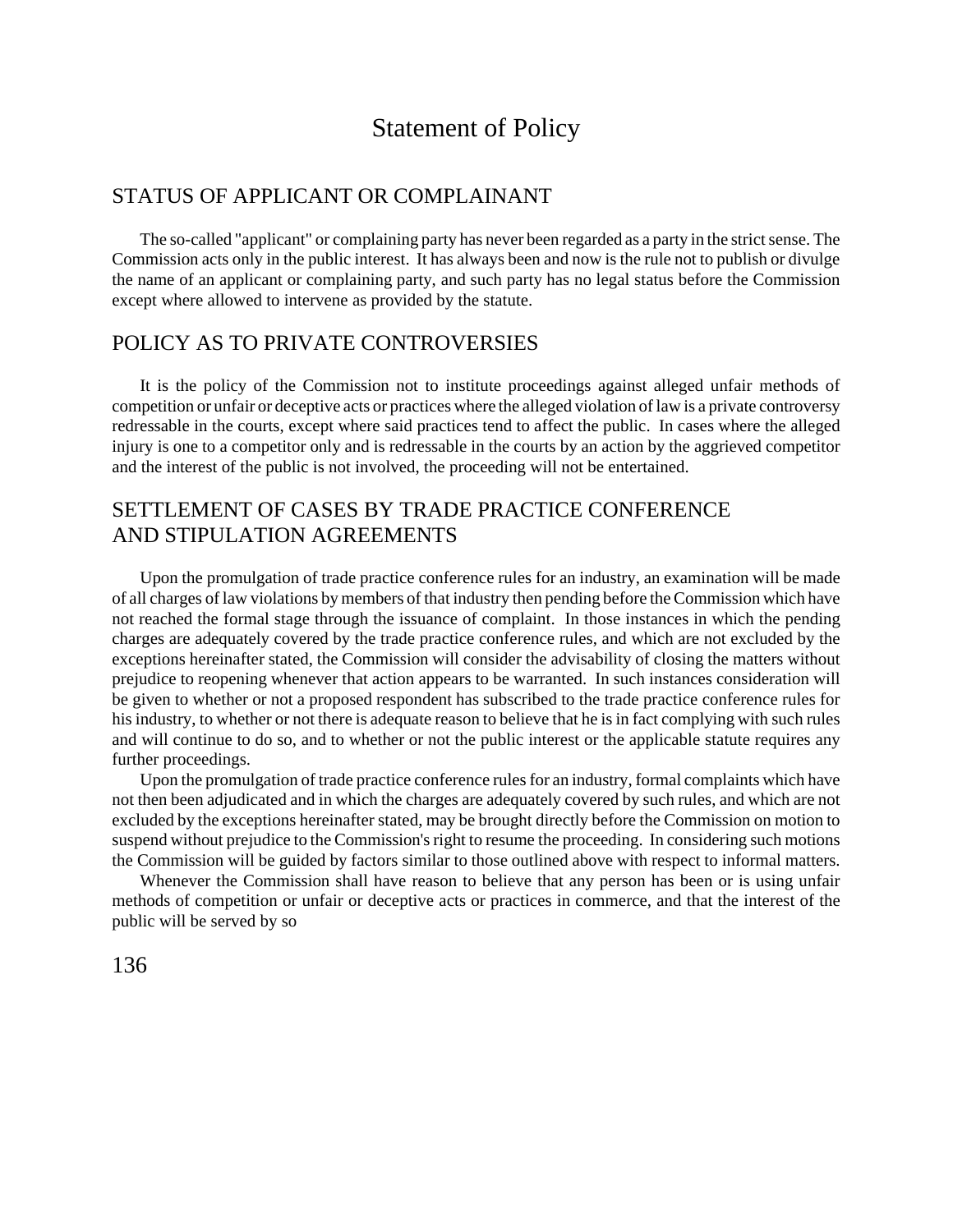doing, it may, in instances which are not excluded by the exceptions hereinafter stated, withhold service of complaint and extend to the person opportunity to execute a stipulation satisfactory to the Commission, in which the person, after admitting the material facts, promises and agrees to cease and desist from and not to resume such unfair methods of competition or unfair or deceptive acts or practices. All such stipulations shall be matters of public record, and shall be admissible as evidence of prior use of the unfair methods of competition or unfair or deceptive acts or practices involved in any subsequent proceeding against such person before the Commission.

It is the policy of the Commission to utilize the trade practice conference and stipulation procedures to encourage widespread observance of the law by enlisting the cooperation of members of industries and informing them more fully of the requirements of the law, so that wherever consistently possible the Commission may avoid the need for adversary proceedings against persons who, through misunderstanding or carelessness, may violate the law unintentionally. But it is not the policy of the Commission to grant the privilege of settling cases through trade practice conference or stipulation agreements to persons who have violated the law where such violations involve intent to defraud or mislead; false advertisement of foods, drugs, devices or cosmetics which are inherently dangerous or where injury is probable; suppression or restraint of competition through conspiracy or monopolistic practices; or violations of the Clayton Act; nor will the privilege be granted where the Commission is of the opinion that such procedure will not be effective in preventing continued use of the unlawful methods, acts or practices. The Commission reserves the right in all cases to withhold the privilege of settlement by trade practice conference or stipulation agreements. When in connection with an industrywide investigation informal matters of whatever nature are docketed against individual members of that industry, from which the promulgation of trade practice conference rules ensues covering the questioned practices, and which are subscribed to and accepted by the affected members of the industry, the Commission will give careful consideration to whether or not the public interest requires further investigation of such informal matters.

Explanatory statement.—The Commission has long had a public statement of policy governing the settlement of informal cases by stipulation agreements. There has been no comparable generally published statement of policy with respect to trade practice conference agreements. Under its present program, the Commission may institute trade practice conferences on its own initiative. When it appears that questionable practices are so prevalent in an industry that they may be more effectively and expeditiously reached by trade practice conference than by individual proceedings, the Commission may utilize that procedure in dealing with the over-all problem. In those situations it is necessary, after the promulgation of trade practice conference rules, to determine what further action should be taken in pending informal cases relating to the same parties and practices, as well asto determine the extent to which pending formal matters may have been affected.

It isthe desire of the Commission to informthe public on these matters, but to avoid commitments which may abrogate its statutory procedures or frustrate the effectiveness of its corrective processes. To this end the Commission has formulated a statement of policy concerning the scope and effect of its trade practice conference procedure insofar as it may affect the settlement of pending matters before it, and it has reappraised its policy with respect to the settlement of cases by stipulation agreements.

For many years the Commission has sought to encourage voluntary compliance with the laws which it administers. It has utilized individual stipulation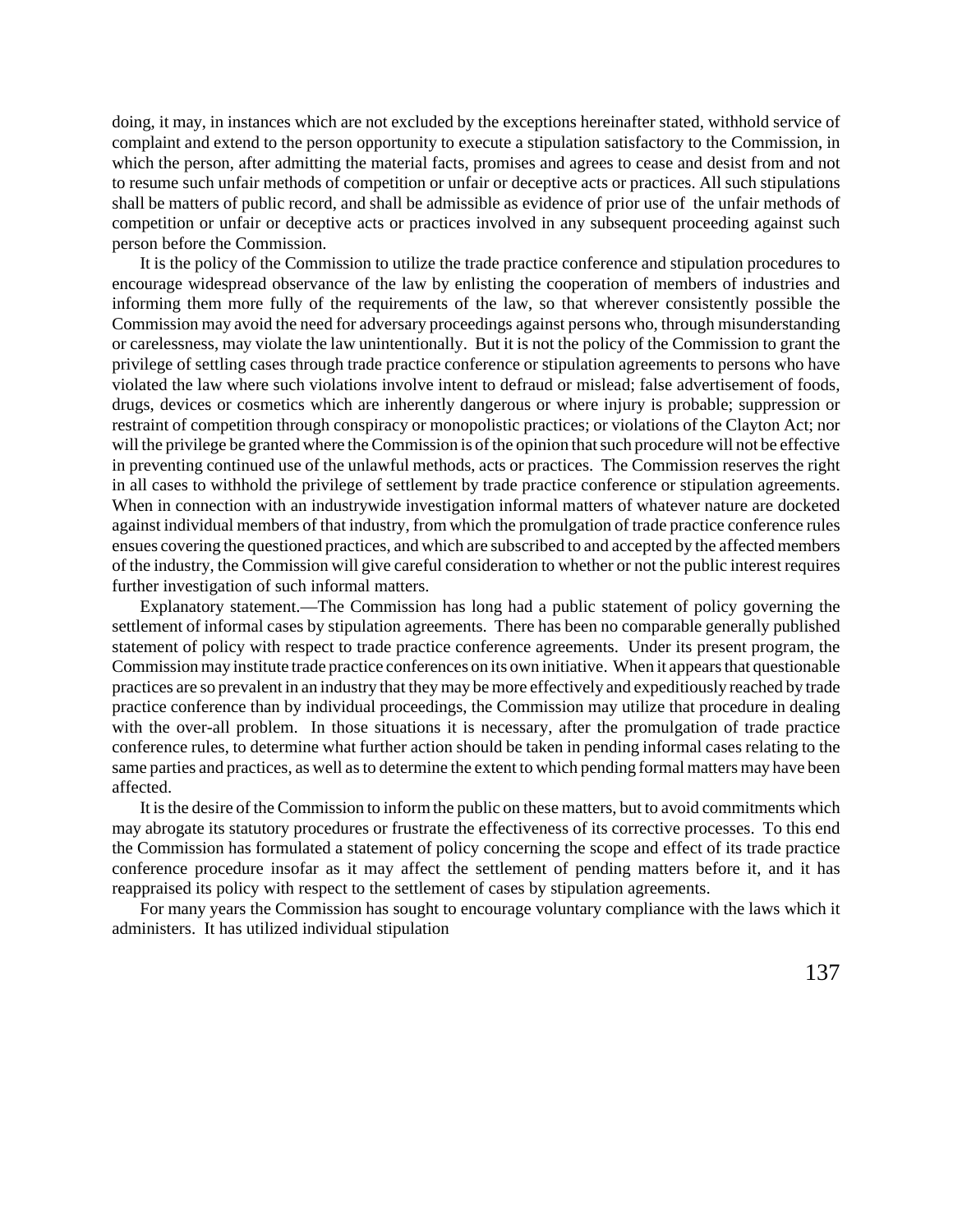agreements and conferences with whole industries and has otherwise cooperated with businessmen to inform and guide them with respect to the scope and meaning of the laws within its jurisdiction. A cooperative procedure similar to trade practice conferences was first used by the Commission in about 1919; the Trade Practice Conference Division was established in 1926; and the present active list of trade practice conference rules covers about 160 industries.

It has long been the Commission's practice in certain instances where proper circumstances are present to dispose of pending matters upon acceptance by the affected parties of trade practice rules for their industry covering the charges in such matters. This practice was specifically limited in 1936 when the Commission determined that whenever an application for trade practice conference is received from an industry, some or all of whose members are respondentsin proceedings before the Commission involving alleged violations of the Clayton Act or combinations or conspiracies in restraint of trade in violation of the Federal Trade Commission Act, such proceedings will have to go forward without regard to the trade practice conference procedure.

The cooperative procedures, however, require a constant vigilance to avoid the dangers inherent in them. Their use should never be permitted as an easy escape for wilful violators of the laws administered by the Commission or as a means for avoiding or delaying the effectiveness of the Commission's corrective action. These considerations have governed the Commission's policy with respect to the settlement of pending matters by trade practice conference or stipulation agreements.

Trade practice conference rules have no force of law in themselves. Violations of those rules are not proceeded against directly. The Commission can proceed only on a charge of violation of the law upon which the rules are based. Their purpose is to express the requirements of the statutes and decisions in terms which may be understood by the members of particular industries and in language addressed to their problems and practices. An agreement by a member of an industry to abide by the rules is an expression of intention to abide by the basic law.

It is manifestly difficult to draft a statement of policy on a broad basis which does not afford an evasive device to the wilful violator while seeking to avoid unduly harsh treatment of the unintentional or casual violator. Any statement of policy must, therefore, depend for its effectiveness upon the consistent and sound judgment of the Commission in applying it in individual instances. But no statement of policy should be so broad as to constitute an invitation to reluctant or recalcitrant respondents to avail themselves of informal settlements for the purpose of delaying or defeating effective action. It should invite only those who desire in good faith to correct unlawful practices on a cooperative and voluntary basis. The object of the Commission is to correct— not to punish. But there must be a reasonable assurance that any cooperative procedure will be effective and provide full freedom to institute such further proceedings as are or may become necessary in the public interest.

Conspiracies and monopolistic practices are, with few exceptions, deliberately engaged in for the purpose of restraining competition and ordinarily with knowledge of their illegality. Since good faith is ordinarily lacking in such violations, it cannot be expected to be present in agreements by the conspirators to discontinue and not resume the violations. Violations of this type are frequently also criminal violations of the Sherman Act, and the settlement of such violations by informal agreement may impair the rights of private litigants or compromise the enforcement of that act by the Department of Justice. When conspirators are discovered, or when they are on the verge of being discovered, they would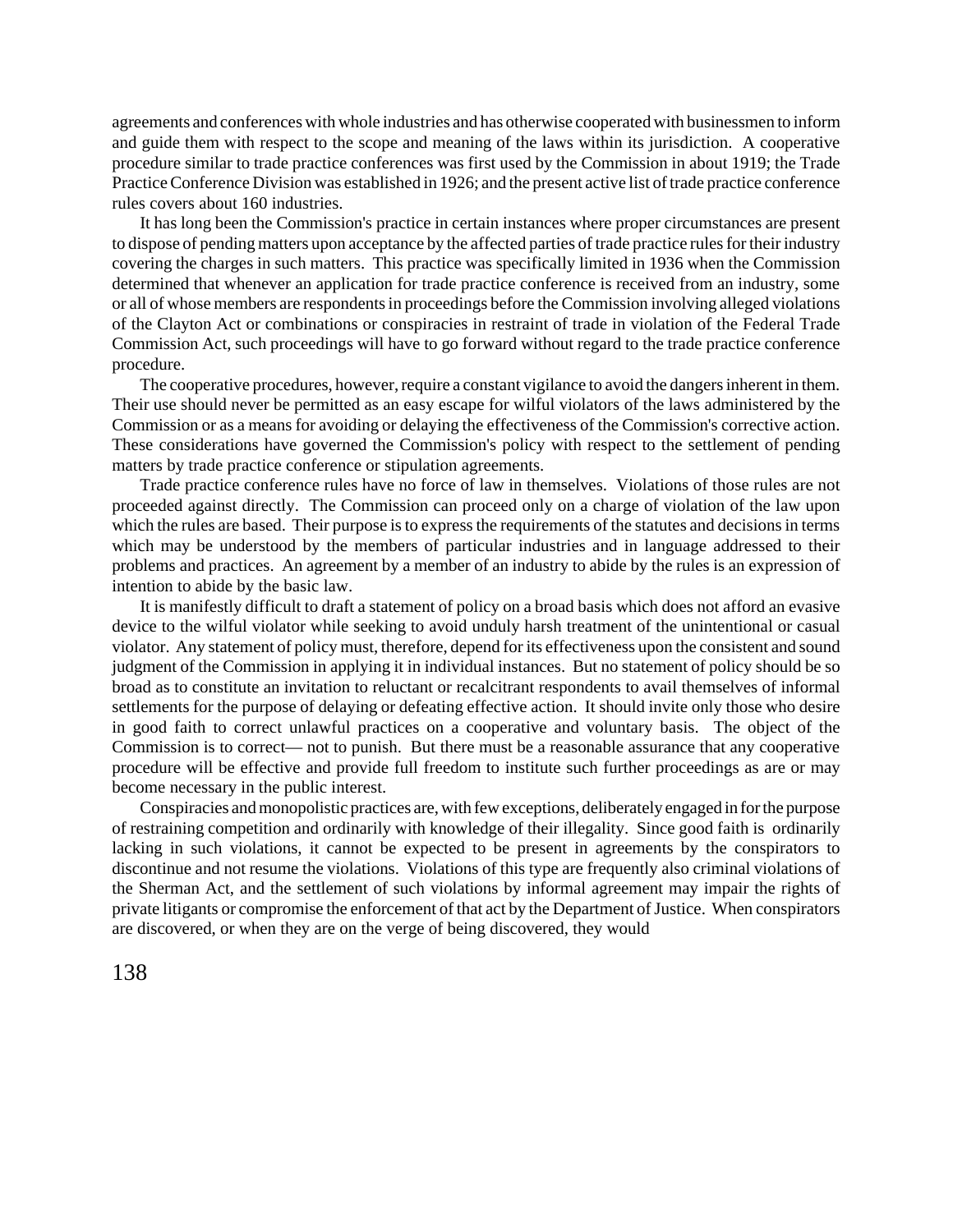doubtless be glad to make use of the Commission's trade practice conference or stipulation procedure as a protection against the more rigorous procedure provided by the antitrust laws.

Trade practice conference rules may include rules against restraints of trade and against violations of the Clayton Act. Insofar as such rules may be informative to and followed by members of the affected industries, they have a substantial value. They should not be accepted, however, as a basis for the settlement of cases in which the Commission has reason to believe that such violations have occurred.

## COOPERATION WITH OTHER AGENCIES

In the exercise of its jurisdiction with respect to practices and commodities concerning which other Federal agencies also have functions, it is the established policy of the Commission to cooperate with such agencies to avoid unnecessary overlapping or possible conflict of effort.

It is the policy of the Commission not to institute proceedings in matters such as the labeling or branding of commodities where the subject matter of the questioned portion of the labeling or branding used is, by specific legislation, made a direct responsibility of another Federal agency.

In proceedings involving false advertisements of food, drugs, cosmetics, and devices as defined in section 15 of the Federal Trade Commission Act, account istaken of the labeling requirements of the Food and Drug Administration in any corrective action applied to the advertising. In the case of advertisements of food, drugs, cosmetics, or devices which are false because of failure to reveal facts material with respect to the consequences which may result fromthe use of the commodity, it isthe policy of the Commission to proceed only when the resulting dangers may be serious or the public health may be impaired, and in such cases to require that appropriate disclosure of the facts be made in the advertising.

977086—52——10 139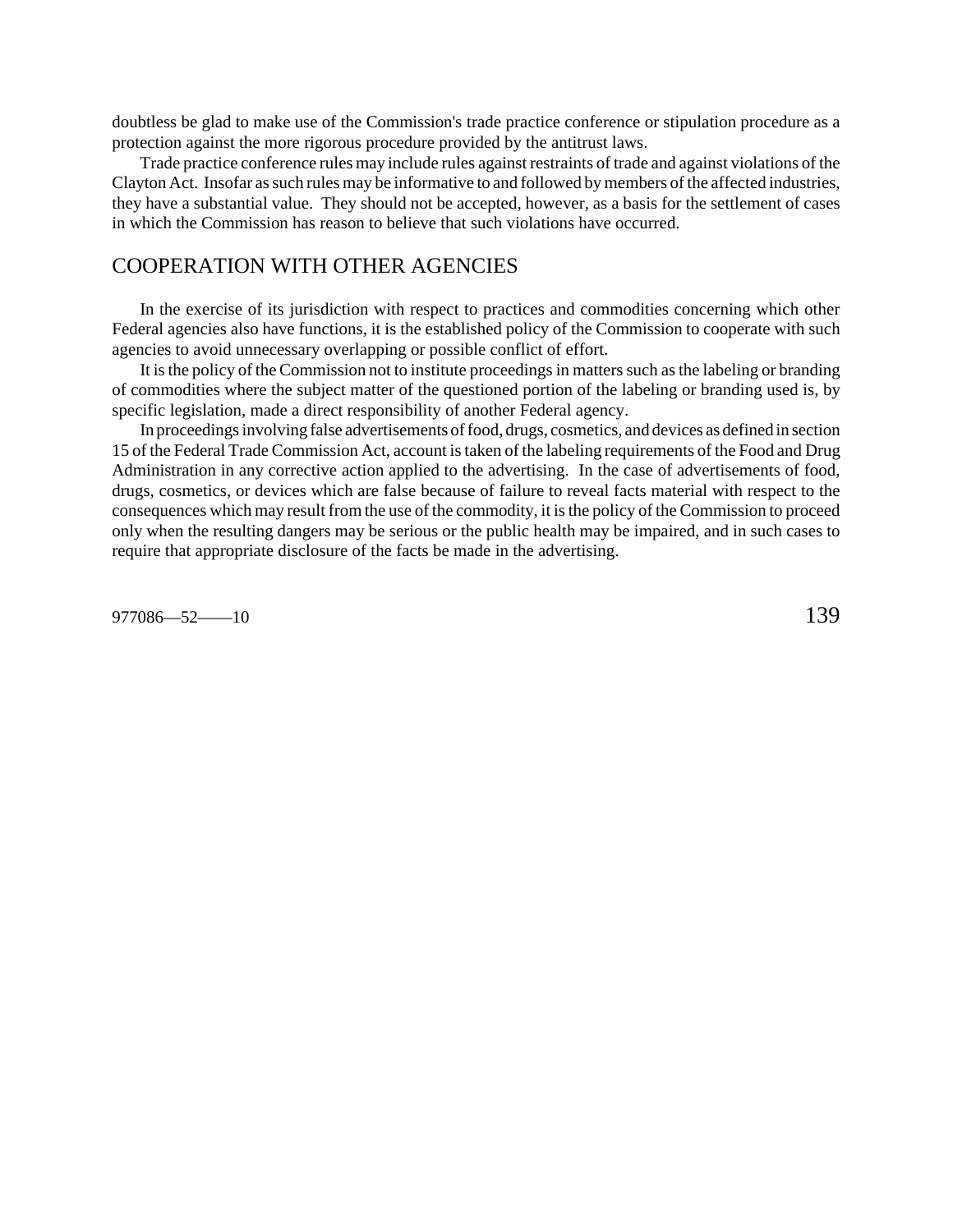# Investigations by the Commission, 1915-51

Since its establishment in 1915, the Federal Trade Commission has conducted numerous general inquiries which are alphabetically listed and briefly described in the following pages.<sup>1</sup> They were made at the request of the President, the Congress, the Attorney General, Government agencies, or on motion of the Commission pursuant to the Federal Trade Commission Act.

Reports on these inquiries in many instances have been published as Senate or House documents or as Commission publications. Printed documents, unless indicated as being out of print, $\frac{2}{3}$  may be purchased from the Superintendent of Documents, Government Printing Office, Washington, D. C.

Processed publications are available without charge from the Federal Trade Commission while the supply lasts.

Agencies initiating or requesting investigations are indicated in parentheses in the headings below. Accounting Systems(F. T. C.).—Pointing the way to a general improvement in accounting practices, the Commission, published Fundamentals of a Cost System for manufacturers (H. Doc. 1356, 64th, 31 p., o. p., 7/15/16) and a System of Accounts for Retail Merchants (19 p., o. p., 7/15/16).

Accounting Systems.—See Distribution Cost Accounting.

Advertising as a Factor in Distribution.—See Distribution Methods and Costs.

Agricultural Implements.—See Farm Implements and Distribution Methods and Costs.

Agricultural Implements and Machinery (Congress).<sup>3</sup>—Prices of farm products reached record lows in 1932 but prices of many farm implements, machines, and repair parts maintained high levels resulting in widespread complaints in the next few years. The Commission investigated the situation (Public Res. 130, 74th,  $6/24/36$ ) and, following submission of its report, Agricultural Implement and Machinery Industry (Doc. 702, 75th, 1,176 p., 6/6/38), the industry made substantial price reductions. The report criticized certain competitive practices on the part of the dominant companies which the companieslater promised to remedy. Itshowed, among other things, that a few major companies had maintained a concentration of control which resulted in large part from their acquisition of the capital stock or assets of competitors prior to enactment of the Clayton Antitrust Act in 1914 and thereafter from their purchase of assets of competitors rather than capital stock.<sup>4</sup> (See also under Farm Implements and Independent Harvester Co.)

<sup>1</sup> The wartime cost-finding inquiries, 1917-18 (p. 162), include approximately 370 separate Investigations.

 $3$  Inquiries desired by either House of Congress are now undertaken by the Commission as a result of concurrent resolutions of both Houses. For further explanation, see footnote 8, p. 102.

<sup>4</sup> F. T. C. recommendations that section 7 of the Clayton Act be amended to declare unlawful the acquisition of corporate assets under the same conditions that acquisition of corporate stock has been unlawful since 1914, are discussed in Chain Stores—Final Report on the Chain Store Investigation (S. Doc. 4, 74th, 12/14/34), p. 96; Summary Report on

 $\overline{\phantom{a}}$ 

 $2$  Documents out of print (designated "o. p.") are available in depository libraries.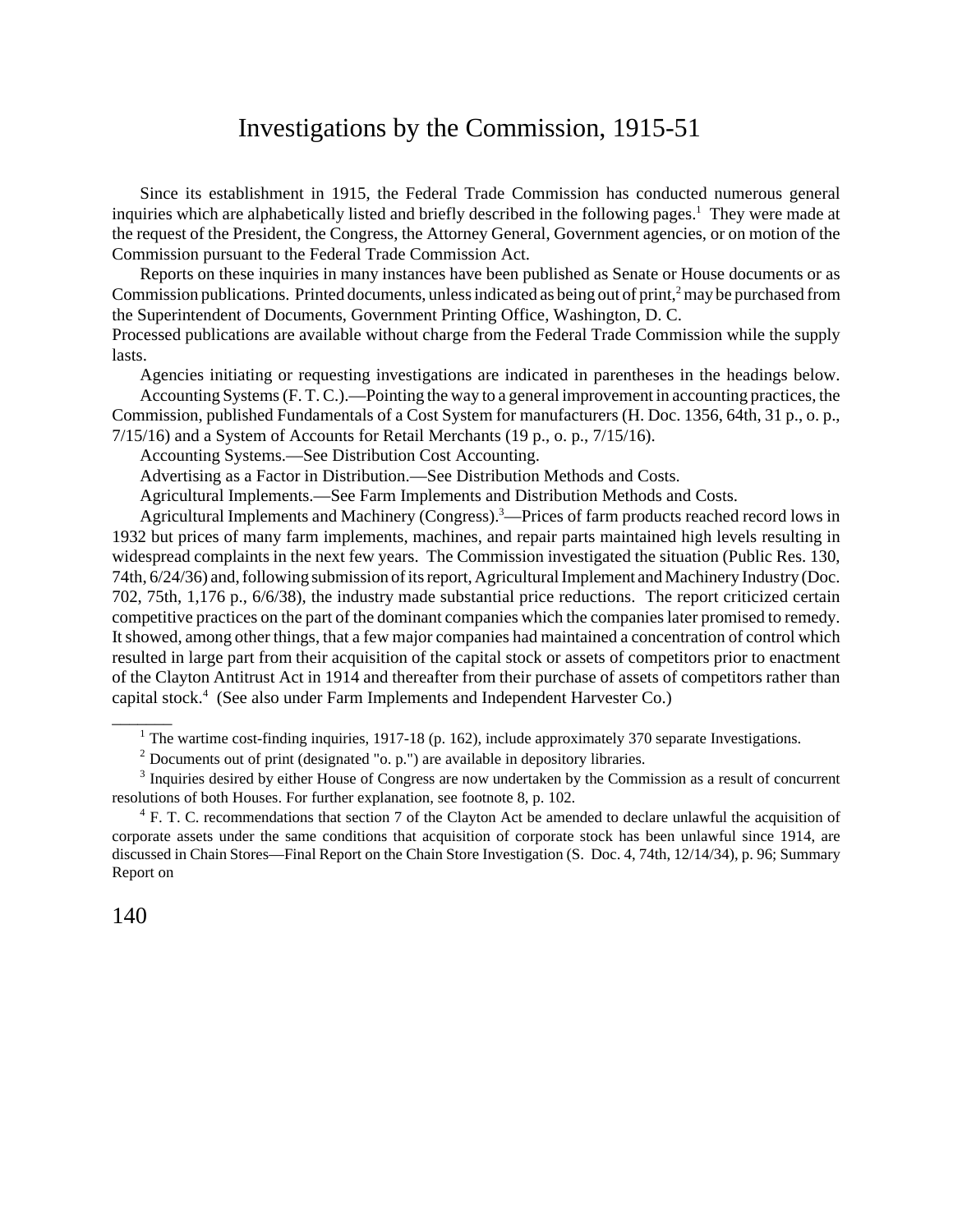Agricultural Income (Congress).—Investigating a decline in agricultural income and increases or decreases In the income of corporations manufacturing and distributing wheat, cotton, tobacco, livestock, milk, and potato products (Public Res. 61, 74th, 8/27/35), and table and juice grapes, fresh fruits and vegetables (Public Res. 112, 74th, (9/20/36), the Commission made recommendations concerning, among other things, the marketing of commodities covered by the inquiry; corporate consolidations and mergers; <sup>5</sup> unbalanced agricultural-industrial relations; cooperative associations; production financing; transportation; and terminal markets. Its recommendations for improvement of the Perishable Agricultural Commodities Act were adopted by Congress in amending that act (Public, 328, 75th) in 1937. [Report of the F. T. C. on Agricultural Income Inquiry, Part 1, Principal Farm Products, 1,134 p., 3/2/37 (summary, conclusions, and recommendations, S. Doc. 54, 75th, 40 p.); Part II, Fruits, Vegetables, and Grapes, 906 p. 6/10/37; Part III, Supplementary Report, 154 p., and interim reports of 12/26/35 (H. Doc. 380, .74th, 6 p.), and 2/1/37 (S. Doc. 17, 75th, 16 p.).]

Agricultural Prices.—See Price Deflation.

Aluminum Foundries (W. P. B.), Wartime, 1942-43.—Details were obtained for the War Production Board, at its request, from aluminum foundries throughout the U. S. covering their operations for May 1942 and their compliance with W. P. B. Supplementary Orders m-1-d, M-1-c, and M-1-f.

Antifreeze Solutions, Manufacturers of (W. P. B.), Wartime, 1943-44.—War Production Board Order L-258 of 1/20/43 prohibited production of salt and petroleum-base antifreeze solutions. While production of these products had ceased, great quantities were reported to be still in the hands of producers and distributors. To enable W. P. B. to determine what further action should be taken to protect essential automotive equipment from these solutions, it requested the Commission to locate producers' inventories as of 1/20/43, and to identify all deliveries made from such inventories to distributors subsequent to that date.

Automobiles.—See Distribution Methods and Costs, and Motor Vehicles.

Bakeries and Bread.—See under Food.

Beet Sugar.—See under Food—Sugar.

Building Materials.—See Distribution methods and Costs.

Calcium Arsenate (Senate).—High prices of calcium arsenate, a poison used to destroy the cotton boll weevil (S. Res. 417, 67th, 1/23/23), appeared to be due to sudden increased demand rather than trade restraints (Calcium Arsenate Industry, S. Doc. 345, 67th, 21 p., 3/3/23).

Capital Equipment (W. P. B.), Wartime, 1942-43.—For the War Production Board, a survey was made in connection with Priorities Regulation No. 12, as amended 10/3/42, of concerns named by it to determine whether orders had been improperly rerated to secure capital equipment or whether orders that had been rerated had been extended for the purpose of obtaining capital equipment in violation of priorities regulations.

Cartels.—See paragraphs headed Copper Industry, International Phosphate Cartels, Sulphur Industry, International Electrical Equipment Cartel, International Steel Cartels, Fertilizer (F. T. C.), and International Alkali Cartels.

Conditions With Respect to the Sale and Distribution of Milk and Dairy Products (H. Doc. 94, 75th, 1/4/37), p. 38; Report of the F. T. C. on Agricultural Income Inquiry, Part I (3/2/37), p. 26; Agricultural Implement and Machinery Industry (H. Doc. 702, 75th, 6/6/39), p. 1038; The Present Trend of Corporate Mergers (3/7/47); The Merger Movement: A SummaryReport (1948); and F. T. C. AnnualReports: 1938, pp. 19 and 29; 1939, p.14; 1940, p.12; 1941, p. 19; 1942, p. 9; 1943, p. 9; 1944, p.7; 1945, p.8; 1946, p.12: 1947, p. 12; and 1948, p. 11.

 $5$  See footnote 4, p 140.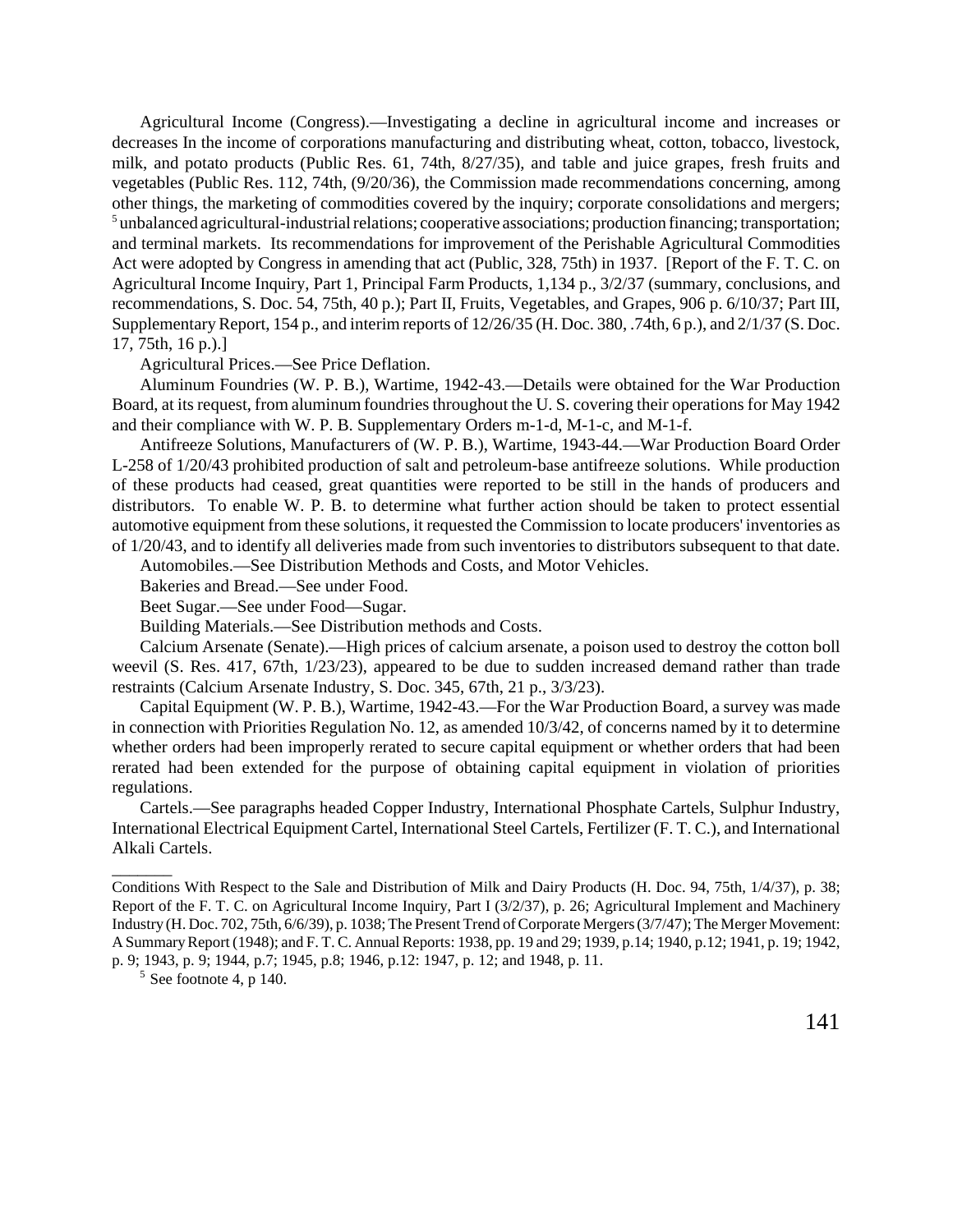Cement (Senate).—Inquiry into the cement industry's competitive conditions and distributing processes  $(S. Res. 448, 71st, 2/16/31)$  showed that rigid application of the multiple basing-point price system<sup>6</sup> tended to lessen price competition and destroy the value of sealed bids; concerted activities of manufacturers and dealers strengthened the system's price effectiveness; and dealer associations' practices were designed to restrict sales to recognized "legitimate" dealers (Cement Industry, S. Doc. 71, 73d, 160 p., o. p., 6/9/33).

Chain Stores(Senate).—Practically every phase of chain-store operation was covered (S.Res. 224, 70th, 5/12/28), including cooperative chains, chain-store manufacturing and wholesale business, lenders and loss leaders, private brands, short weighing and overweighing and sales, costs, profits, wages, special discounts and allowances, and prices and margins of chain and independent grocery and drug distributors in selected cities. (For subtitles of 33 reports published under the general title, Chain Stores, 1931-33, see F. T. C. Annual Report, 1941, p. 201.)

In the Final Report on the Chain-Store Investigation (S. Doc. 4, 74th, 110 p., o. p., 12/14/34), legal remedies available to combat monopolistic tendencies in chain-store development were discussed.<sup>7</sup> The Commission's recommendations pointed the way to subsequent enactment of the Robinson-Patman Act (1936) prohibiting price and other discriminations, and the Wheeler-Lea Act (1938) which amended the Federal Trade Commission Act so as to broaden the prohibition of unfair methods of competition in section 5 to include unfair or deceptive acts or practices in interstate commerce.

Chromium Processors (W. P. B.), Wartime, 1942 43.—For the War Production Board, the Commission investigated the transactions of the major chromium processors to determine the extent to which they were complying with Amendment No. 2 to W. P. B. General Preference Order No. m-18-a, issued 2/4/42. The investigation was conducted concurrently with a survey of nickel processors.

Cigarette Shortage (F. T. C. and Senate Interstate Commerce Committee Chairman), Wartime, 1944- 45.— In response to complaints from the public and a request from the Chairman of the Senate Interstate Commerce Committee (letter dated 12/1/44), the Commission investigated the cigarette shortage and reported, among other things that the scarcity was directly traceable to the large volume of cigarettes moving to the armed forces and the Allies; that it was not attributable to violations of laws administered by the Commission; but that certain undesirable practices such as hoarding and tie-in sales had developed. (Report of the F. T. C. on the Cigarette Shortage, 33 pages, processed, 2/13/45.)

Coal (Congress and F. T. C.), Wartime, 1917-18, Etc.—From 1916 through the first World War period and afterward, the Commission at different times investigated anthracite and bituminous coal prices and the coal industry's financial condition. Resulting cost and price reports are believed to have substantially benefited the consumer. Among the published reports were: Anthracite Coal Prices, preliminary (S. Doc. 19, 65th, 4 p., o. p., 5/4/17); Preliminary Report by the F. T. C. on the Production and Distribution of Bituminous Coal (H. Doc. 152, 65th, 8 p., o. p., 5/19/17); Anthracite and Bituminous Coal Situation, summary (H. Doc. 193, 65th, 29 p., o. p.,  $6/19/17$ ); and Anthracite and Bituminous Coal (S. Doc. 50, 65th, 420 p., o. p., 6/19/17)—pursuant to S. Res. 217, 64th 6/22/16; H. Res. 352, 64th, 8/18/16, and S. Res. 51, 65th, 5/1/17; Washington, D. C., Retail Coal Situation (5 p., release, processed, o. p., 8/11/17)—pursuant to F. T. C. motion; Investment and Profit in Soft-Coal Mining (two parts, 5/31/22 and 7/6/22,

<sup>&</sup>lt;sup>6</sup>Basing-point systems are also discussed in the published reports listed herein under "Price Bases," "Steel Code," and "Steel Sheet Piling."

 $7$  See footnote 4, p. 140.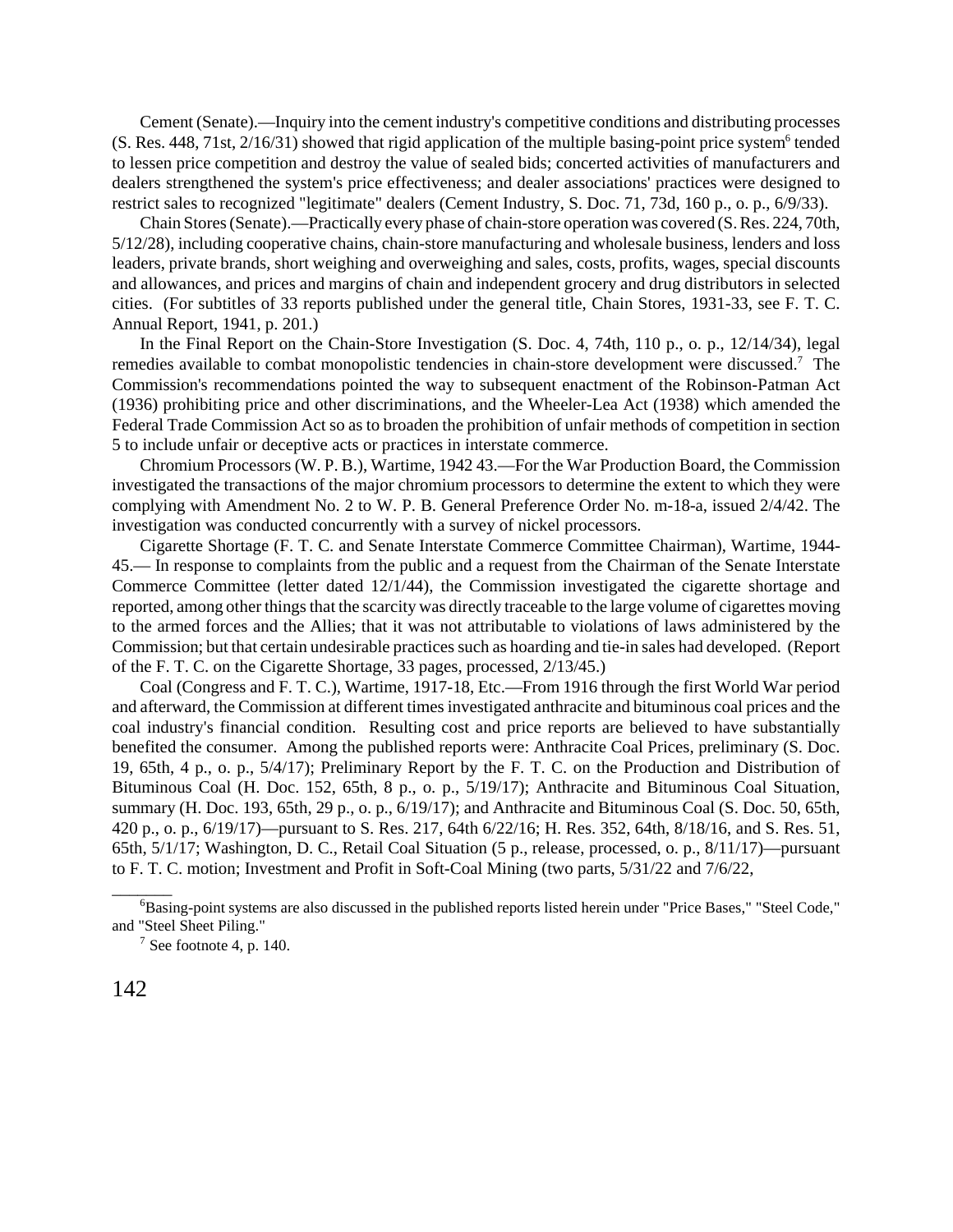218 p., o. p., S. Doc. 207, 65th)—pursuant to F. T. C. motion; and Report of the F. T. C. on Premium Prices of Anthracite (97 p., o. p., 7/6/25)—pursuant to F. T. C. motion.

Coal, Cost of Production (F.T.C.), Wartime, 1917-18.—President Wilson fixed coal prices by Executive order under the Lever Act (1917) on the basis of information furnished by the Commission. For use of the U. S. Fuel Administration in continuing price control, the Commission compiled monthly cost production reports, collecting cost records for 1917-18 for about 99 percent of the anthracite and 95 percent of the bituminous coal production (Cost Reports of the F. T. C.— Coal, 6/30/19, summarized for principal coalproducing States or regions: (1) Pennsylvania, bituminous, 103 p., o. p.; (2) Pennsylvania, anthracite, 145 p., o. p.; (3) Illinois, bituminous, 127 p.; (4) Alabama, Tennessee, and Kentucky, bituminous, 210 p.; (5) Ohio, Indiana, and Michigan, bituminous, 288 p., o. p.; (6) Maryland, West Virginia, and Virginia, bituminous, 280 p., o. p.; and (7) trans-Mississippi States, bituminous, 459 p., o. p.).

Coal, Current Monthly Reports (F. T. C.).—The Commission (December 1919) initiated a system of current monthly returns from the soft coal industry similar to those compiled during the World War, 1917-18 (Coal-Monthly Reports on Cost of Production, 4/20/20 to 10/30/20, Nos. 1 to 6, and two quarterly reports with revised costs, 8/25/20 and 12/6/20, processed, o. p.). An injunction to prevent the calling for the monthly reports (denied about seven years later) led to their abandonment.

Combed Cotton Yarns.—See Textiles.

Commercial Bribery (F. T. C.).—Investigating the prevalence of bribery of customers' employees as a means of obtaining trade, the Commission published A Special Report on Commercial Bribery (H. Doc. 1107, 65th, 3 p., o. p., 5/15/18), recommending legislation striking at this practice; Commercial Bribery (S. Doc. unnumbered, 65th, .16 p., o. p., 8/22/18); and Commercial Bribery (S. Doc. 258, 66th, 7 p., o. p., 3/18/20).

Commercial Cooking and Food and Plate Warming Equipment, Manufacturers of (W. P. B.), Wartime, 1942-43.—The Commission conducted an investigation forthe War ProductionBoard to determine whether manufacturers of commercial cooking and plate warming equipment were complying with W. P. B. Limitation Orders L-182 and L-182 as amended  $3/2/43$ ; Conservation Orders M-126 and M-9-c, as amended; and Priorities Regulation No. 1.

Concentration of Productive Facilities (F. T. C..—In a study of the extent of concentration of economic power, the Commission reported that 46 percent of the total net capital assets of all manufacturing corporations in the United States in 1947 was concentrated in the 113 largest manufacturers. The report is entitled The Concentration of Productive Facilities, 1947—Total Manufacturing and 26 Selected Industries (90 p.). See also Divergence between Plant and Company Concentration.

Contractors, Prime, Forward Buying Practices of (W. P. B.), Wartime, 1942-43.—The matter of procurement, use, and inventory stocks of critical materials involved in the operation of major plants devoting their efforts to war production was inquired into for the information of the War Production Board. Items such as accounting, inventory, control, purchase, practices, etc., formed a part of the inquiry.

Cooperation in American Export Trade.—See Foreign Trade.

Cooperation in Foreign Countries (F. T. C.).—Inquiries made by the Commission regarding the cooperative movement in 15 European countries resulted in a report, Cooperation in Foreign Countries (S. Doc. 171, 68th, 202 p., o. p., 11/29/24), recommending further development of cooperation in the U.S.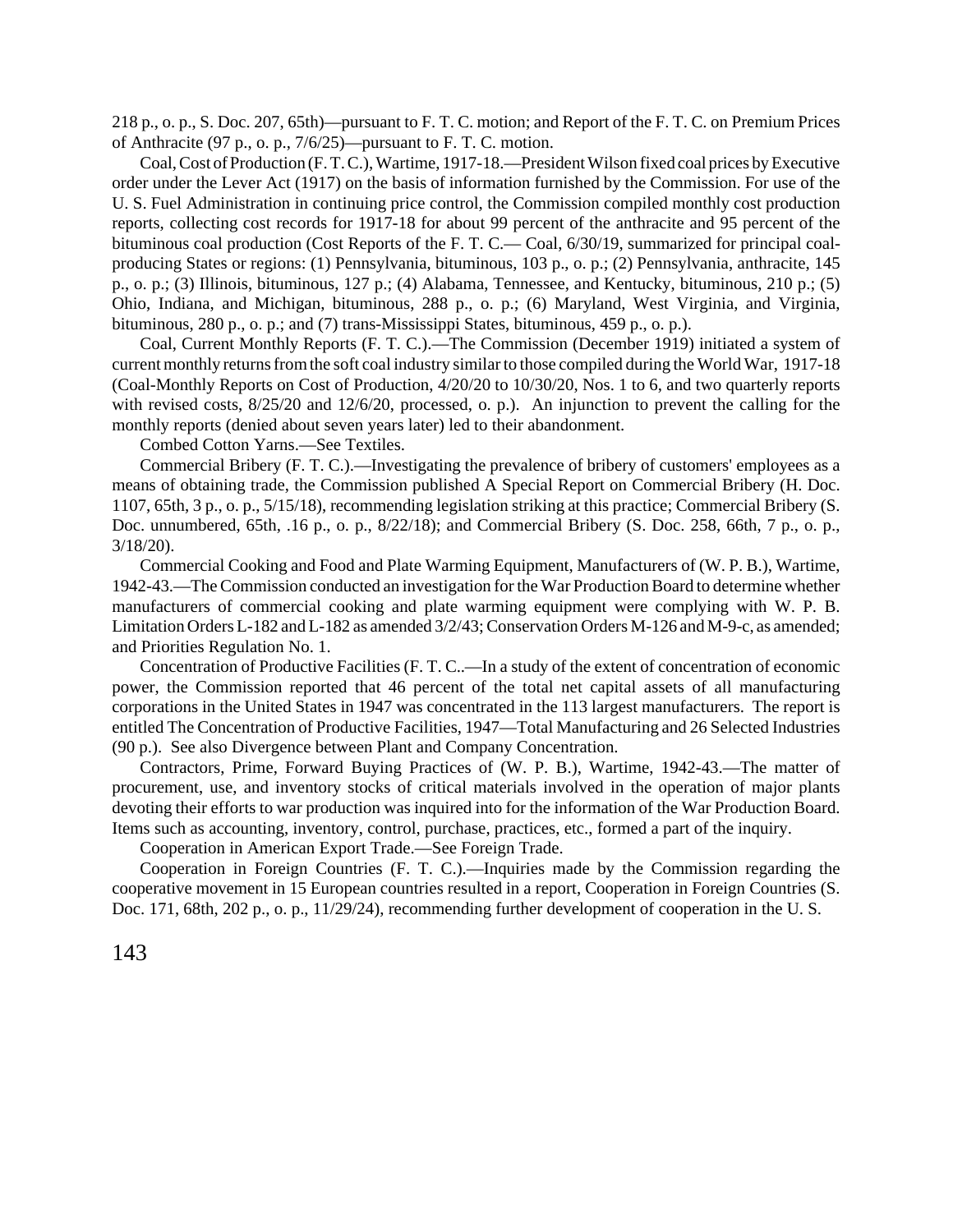Cooperative Marketing (Senate).—This inquiry (S. Res. 34, 69th, 3/17/25) covered the development of the cooperative movement in the U. S. and illegal interferences with the formation and operation of cooperatives; and a comparative study of costs, prices, and marketing methods (Cooperative Marketing, S. Doc. 95, 70th, 721 p., o. p., 4/30/28).

Copper.—See Wartime Cost Finding, 1917-18.

Copper Base Alloy Ingot Makers (W. P. B.), Wartime, 1942-43. This investigation was designed to ascertain the operations, shipments, and inventories of copper, copper alloys, copper scrap, and copper base alloy ingot makers and was conducted for the purpose of determining the extent to which they were complying with governing W. P. B. Preference and Conservation Orders M-9-a and b, and M-9-c.

Copper Industry (F. T. C.).— The Commission's report on The Copper Industry transmitted to Congress (3/11/47), as in two parts: Part I—The Copper Industry of the United States and International Copper Cartels, and Part II—Concentration and Control By the Three Dominant Companies. The Commission reported that "The copper situation is particularly serious, not only because of the concentration of control of the ore reserves and of the productive capacity, but also because the domestic supply is inadequate to meet the demands of high level national production and employment. Furthermore, the production of foreign copper, on which the United States will become increasingly dependent, is likewise dominated by a few corporate groups which in the past have operated cooperatively in cartels to regulate production and prices."

Copper, Primary Fabricators of (W. P. B.), Wartime, 1941-42.—A survey and inspection of a specified list of companies which used a large percentage of all refinery copper allocated, and at the same time represented a fair cross-section of the industry, were made to ascertain the degree of compliance accorded to preference, supplementary, and conservation orders and regulations of the Director of Priorities, Office of Production Management (later the War Production Board).

Corporation Reports.—See Industrial Financial Reports.

Corporate Mergers and Acquisitions (F. T. C.).—To determine the impact on the Nation's economy of corporate mergers and acquisitions, the Commission made a study of the merger movement for the years 1940-46, inclusive. The results of the study were transmitted to Congress in a report entitled The Present Trend of Corporate Mergers and Acquisitions (23 p., 3/7/47), which showed, among other things, that during the period covered, more than 1,800 formerly independent competitive firms in manufacturing and mining industries alone had disappeared as a result of mergers or acquisitions, and that more than one third of the total number of acquisitions occurred in only three industries, food, nonelectrical machinery, and textiles and apparel—all predominantly "small business" fields. (See also Mergers.)

Cost Accounting.—See Accounting Systems.

Cost of Living (President), Wartime, 1917-18.—Delegates from the various States met in Washington, April 30 and May 1, 1917, at the request of the Federal Trade Commission, and considered the rapid rise of wartime prices and the plans then being made for the Commission's general investigation of foodstuffs. [See Foods(President), Wartime, 1917-18, herein.] Proceedings of the conference were published (High Cost of Living, 119 p., o. p.).

Cost of Living (President).—President Roosevelt, in a published letter (11/16/37), requested the Commission to investigate living costs. The Commission (11/20/37) adopted a resolution undertaking the inquiry and a few months thereafter submitted a confidential report to the President.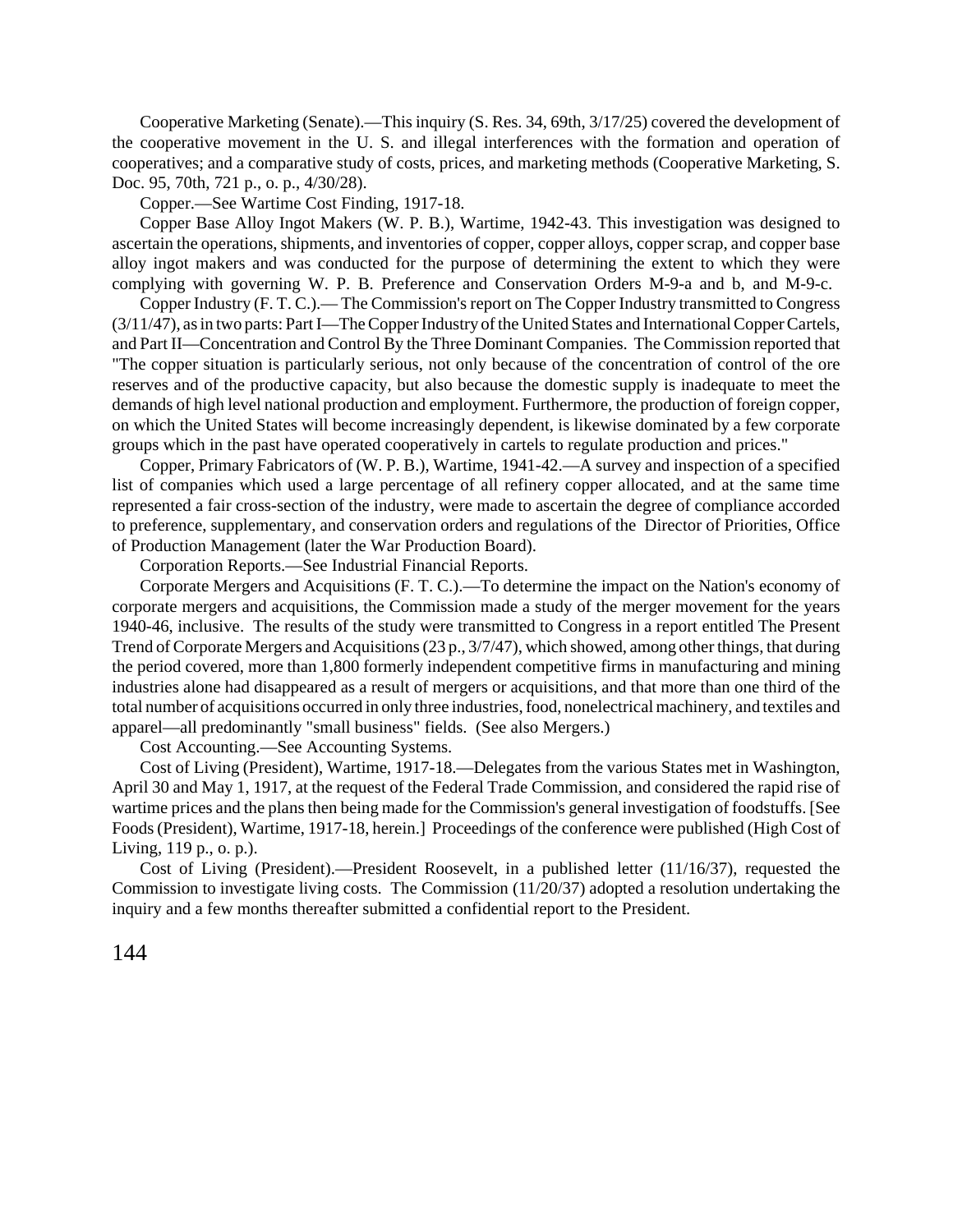Costume Jewelry, Manufacturers of (W. P. B.), Wartime, 1943 44.—Because it appeared that vast quantities of critical metals were being diverted illegally fromwar use to the manufacture of costume jewelry and similar items, the War Production Board requested the Commission to investigate 45 manufacturers to ascertain the facts concerning their compliance with W. P. B. Orders M-9-a, M-9-b, M-9-c, M-9-c-2, M-43, M-38, M-11, M-11-b, M-126, L-81, L-131, and L-131-a, all as amended.

Cotton Industry.—See Textiles.

Cottonseed Industry (House).—Investigating alleged price fixing (H. Res. 439, 69th, 3/2/27), the Commission reported evidence of cooperation among State associations but no indication that cottonseed crushers or refiners had fixed prices in violation of the antitrust laws (Cottonseed Industry, H. Doc. 193, 70th, 37 p., 3/5/28).

Cottonseed Industry (Senate).—Two resolutions (S. Res. 136, 10/21/29, and S. Res. 147, 11/2/29 71st) directed the Commission to determine whether alleged unlawful combinations of cottonseed oil mill corporations sought to lower and fix prices of cottonseed and to sell cottonseed meal at a fixed price under boycott threat; and whether such corporations acquired control of cotton gins to destroy competitive markets and depress or control prices paid to seed producers (investigation of the Cottonseed Industry, preliminary report, S. Doc. 91, 71st, 4 p., o. p., 2/28/30, and final report, 207 p., with 11 vols. testimony, S. Doc. 209, 71st, 5/19/33).

Distribution Cost Accounting (F. T. C.).—To provide a guide for current legislation and determine ways for improving accounting methods, the Commission studied distribution cost accounting in connection with selling, warehousing, handling, delivery, credit and collection (Case Studies in Distribution Cost Accounting for Manufacturing and Wholesaling, H. Doc. 287, 77th, 215 p., o. p., 6/23/41).

Distribution.—See Millinery Distribution.

Distribution Methods and Costs (F. T. C.).—This inquiry into methods and costs of distributing important consumer commodities (F. T. C. Res., 6/27/40) was undertaken by the Commission pursuant to authority conferred upon it by section of the F. T. C. Act. Eight parts of the F. T. C. Report on Distribution Methods and Costs were transmitted to Congress and published under the subtitles: Part I, Important Food Products (11/11/43, 223 p., o. p.); Part III, Building Materials—Lumber, Paints and Varnishes, and Portland Cement (2/19/44, 50 p., o. p.); Part IV, Petroleum Products, Automobiles, Rubber Tires and Tubes, Electrical Household Appliances and Agricultural lmplements (3/2/44, 189 p., o. p.); Part V, Advertising as a Factor in Distribution (10/30/44, 50 p., o. p.); Part VI, Milk Distribution, Prices, Spreads and profits (6/18/45, 58 p.); Part VII, Cost of Production and Distribution of Fish in the Great Lakes Area (6/30/45, 59 p.); Part VII, Cost of Production and Distribution of Fish in New England (6/30/45, 118 p.); and Part IX, Cost of Production and Distribution of Fish on the Pacific Coast (7/25/46, 82 p.). The inquiries relating to fish were conducted in cooperation with the Coordinator of Fisheries, Interior Department. During World War II special reports on the distribution of some 20 commodity groups were made for confidential use of the Office of Price Administration and other war agencies.

Divergence between Plant and Company Concentration (F. T. C.).—in this 1950 report, the Commission measured the divergence between plant and company concentration for each of 340 manufacturing industries. The Divergence between Plant and Company Concentration, 1947 (162 p.). See also Concentration of Productive Facilities.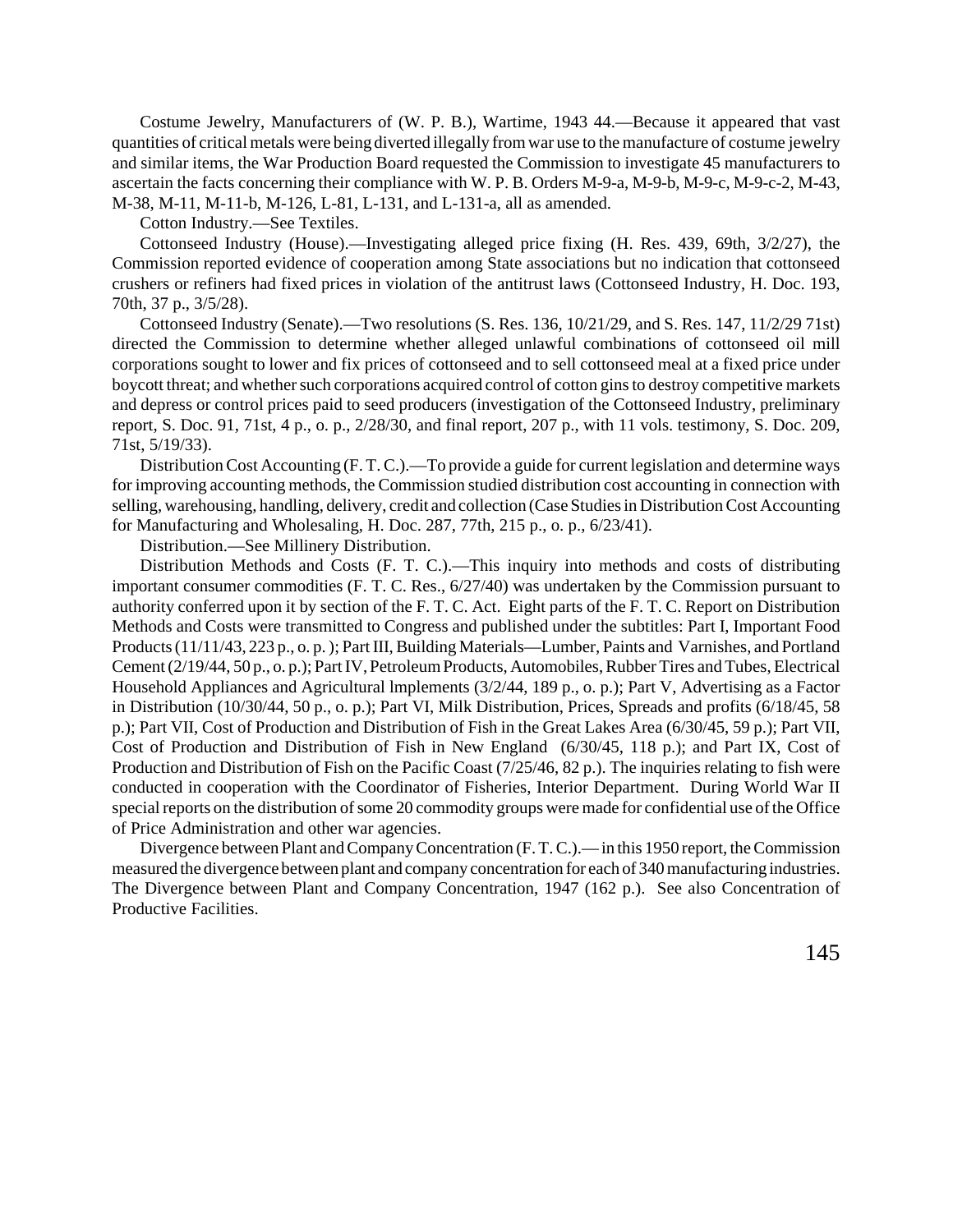Du Pont Investments (F. T. C.).—The Report of the F. T. C. on Du Pont Investments (F. T. C motion 7/29/27; report, 46 p., processed, 2/1/29) discussed reported acquisition by E. I. du Pont de Nemours & Co. of U. S. Steel Corp. stock, together with previously reported holdings In General Motors Corp.

Electric and Gas Utilities, and Electric Power.—See Power.

Electric Lamp Manufacturers (W. P. B.), Wartime, 1942-43.—At the direction of the War Production Board, an investigation was made of the activities of manufacturers of portable electric lamps whose operations were subject to the restrictions imposed by W. P. B. Limitation and Conservation Orders L-33 and m-9-c.

Electrical Household Appliances.—See Distribution Methods and Costs.

FarmImplements(Senate), Wartime, 1917-18.—The Report of the F. T. C. on the Causes of High Prices of Farm Implements (inquiry under S. Res. 223, 65th, 5/13/18; report, 713 p., o. p., 5/4/20) disclosed numerous trade combinations for advancing prices and declared the consent decree for dissolution of International Harvester Co. to be inadequate. The Commission recommended revision of the decree and the Department of Justice proceeded to that end.

Farm Implements (F. T. C.).—A 1948 report on the Manufacture and Distribution of Farm Implements (160 p., also 8 p. processed summary) concerns the production and distribution policies of large manufacturers of farm machinery. The report includes information respecting important developments and trends in the industry.

Feeds, Commercial (Senate).—Seeking to determine whether purported combinations in restraint of trade existed (S. Res. 140, 66th, 7/31/19), the Commission found that although some association activities were in restraint of trade, there were no substantial antitrust violations (Report of the F. T. C. on Commercial Feeds, 206 p., o. p., 3/29/21.

Fertilizer (Senate).—Begun by the Commissioner of Corporations <sup>8</sup> (S. Res. 487, 62d, 3/1/13), this inquiry disclosed extensive use of bogus independent fertilizer companies for competitive purposes (Fertilizer Industry, S. Doc. 551, 64th, 269 p., o. p., 8/19/16). Agreements for abolition of such unfair competition were reached.

Fertilizer (Senate).—A second fertilizer inquiry (S. Res. 307, 67th, 6/17/22) developed that active competition generally prevailed in that industry in theU.S., although in some foreign countries combinations controlled certain important raw materials. The Commission recommended improved agricultural credits and more extended cooperation by farmers in buying fertilizer (Fertilizer Industry, S. Doc. 347, 67th, 87 p., o. p. 3/3/23).

Fertilizer and Related Products (O. P. A.), Wartime, 1942-43.—At the request of O. P. A. (June 1942), the Commission investigated costs, prices, and profits in the fertilizer and related products industries. The inquiry developed information with reference to the operations of 12 phosphate rock mines of 11 companies, and 40 plants of 24 companies producing sulphuric acid, superphosphate, and mixed fertilizer. One of the principal requirements of the inquiry was to obtain information concerning costs, prices, and profits for 103 separate formulas of popular-selling fertilizers during 1941 and 1942.

Fertilizer (F. T. C.).—The Commission's 1949 report on the Fertilizer Industry (100 p.) is concerned primarily wit restrictions and wastes which interfere with the supply of plant food materials in the quantities needed and at

<sup>8</sup> The Commission was created September 26, 1914, upon passage of the Federal Trade Commission Act, sec. 3 of which provided that "all pending investigations and proceedings of the Bureau of Corporations (of the Department of Commerce) shall be continued by the Commission."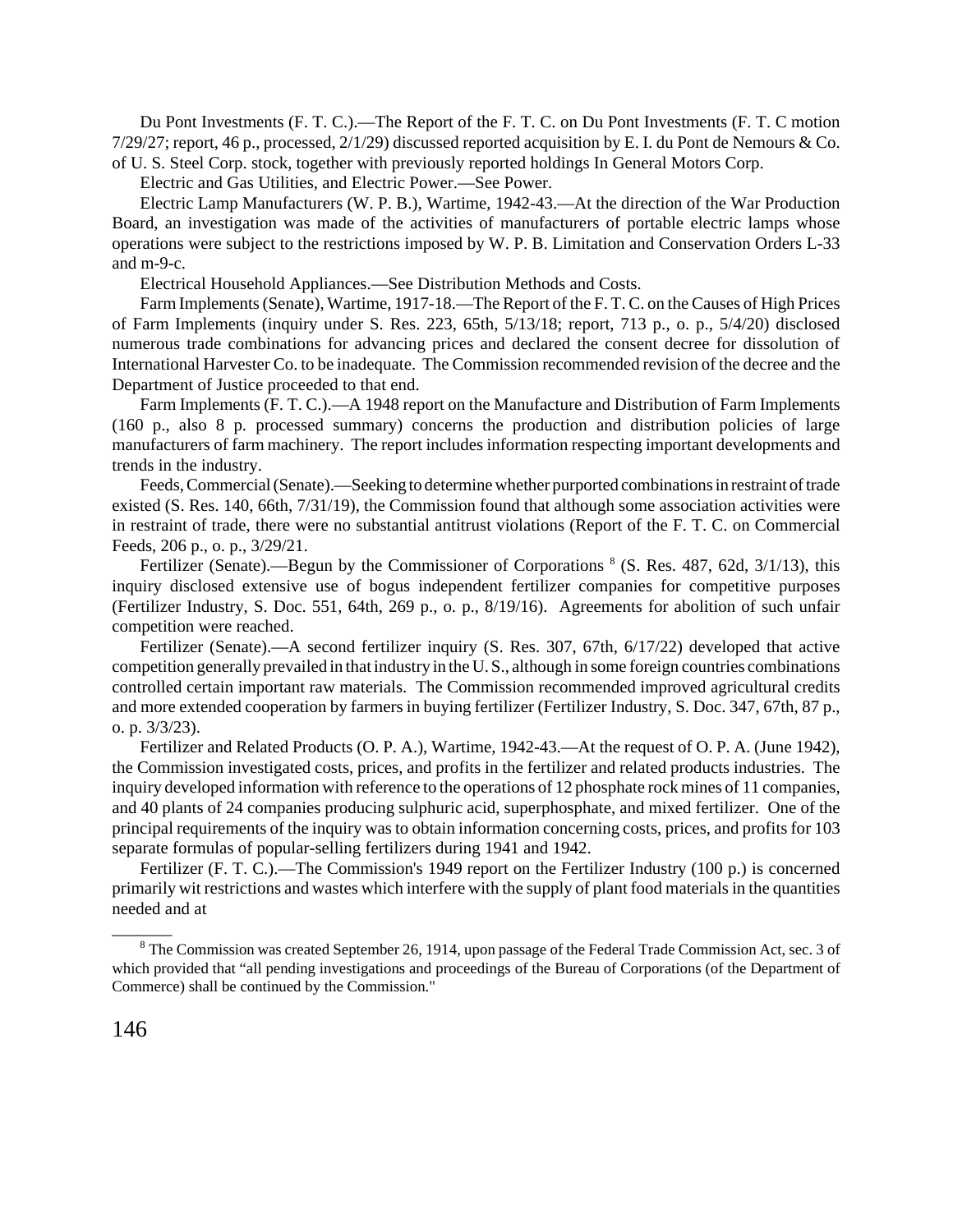prices low enough to facilitate maintenance of soil fertility. The Nation's resources of nitrogen, phosphate, and potash are discussed, and the inter-relationships of producers and mixers are reviewed. The report also summarizes available information concerning cartel control of nitrogen, phosphates, and potash. Fish.—See Distribution Methods and Costs.

Flags (Senate), Wartime, 1917-18.—Unprecedented increases in the prices of U. S. flags in 1917, due to wartime demand, were investigated (S. Res. 35, 65th, 4/16/17). The inquiry was reported in Prices of American Flags (S. Doc. 82, 65th, 6 p., o. p., 7/26/17).

Flour Milling—See Food, below.

\_\_\_\_\_\_\_

Food (President), Wartime, 1917-18.—President Wilson, as a wartime emergency measure (2/7/17), directed the Commission "to investigate and report the facts relating to the production, ownership, manufacture, storage, and distribution of foodstuffs" and "to ascertain the facts bearing on alleged violations of the antitrust acts." Two major series of reports related to meat packing and the grain trade with separate inquiries into flour milling, canned vegetables and fruits, canned salmon, and related matters, as listed below.

Food (President) Continued—Meat Packing.— Food Investigation-Report of the F. T. C. on the Meat-Packing Industry was published in six parts: I. Extent and Growth, of Power of the Five Packers in Meat and Other Industries (6/24/19, 574 p., o. p.); Il. Evidence of Combination Among Packers (11/25/18, 294 p., o. p.); III. Methods of the Five Packers in Controlling the Meat-Packing Industry (6/28/19, 325 p., o. p.); IV. The Five Large Packers in Produce and Grocery Foods (6/30/19, 390 p., o. p.); V. Profits of the Packers (6/28/19, 110 p., o. p.); VI. Cost of Growing Beef Animals, Cost of Fattening Cattle, and Cost of Marketing Livestock (6/30/19, 183 p., o. p.); and summary (H. Doc. 1297, 65th, 51 p., o. p., 7/3/18).

The reports first led to antitrust proceedings against the Big Five Packers, resulting in a consent decree (Supreme Court of the D.C.,  $2/27/20$ ),<sup>9</sup> which had substantially the effect of Federal legislation in restricting their future operations to certain lines of activity. As a further result of the investigation, Congress enacted the Packers and Stockyards Act (1921), adopting the Commission's recommendation that the packers be divorced from control of the stockyards. (The meat-packing industry is further referred to under Meat Packing Profit Limitation, p. 150.)

Food (President) Continued—Grain Trade;—Covering the industry from country elevator to central market, the Report of the F. T. C. on the Grain Trade was published in seven parts: I. Country Grain Marketing (9/15/20, 350 p., o. p.); II. Terminal Grain Markets and Exchanges (9/15/20, 333 p., o. p.); III. Terminal Grain Marketing (12/21/21, 332 p., o. p.); IV. Middleman's Profits and Margins (9/26/23, 215 p., o. p.); V. Future Trading Operations in Grain (9/15/20 347 p, o. p.); VII. Effects of Future Trading (6/25/26, 419 p., o. p.). The investigation as reported in vol. V, and testimony by members of the Commission's staff (U. S. Congress House Committee on agriculture, Future Trading, hearings, 67th, April 2-May 2, 1921) was an important factor in enactment of the Grain Futures Act (1921). (Further reference to the grain trade is made under Grain Elevators, Grain Exporters, and Grain Wheat Prices, p. 149.)

Food (President) Continued—Bakeries and Flour Milling.—One F. T. C. report was published by the Food Administration (U. S. Food Administration, Report

 $9$  The legal history of the consent decree and a summary of divergent economic interests involved in the question of packers participation in unrelated lines of food products were set forth by the Commission in Packer Consent Decree ( S. Doc. 219, 68th, 44 p., o. p., 2/20/25), prepared pursuant to S. Res. 278, 68th, 12/8/24.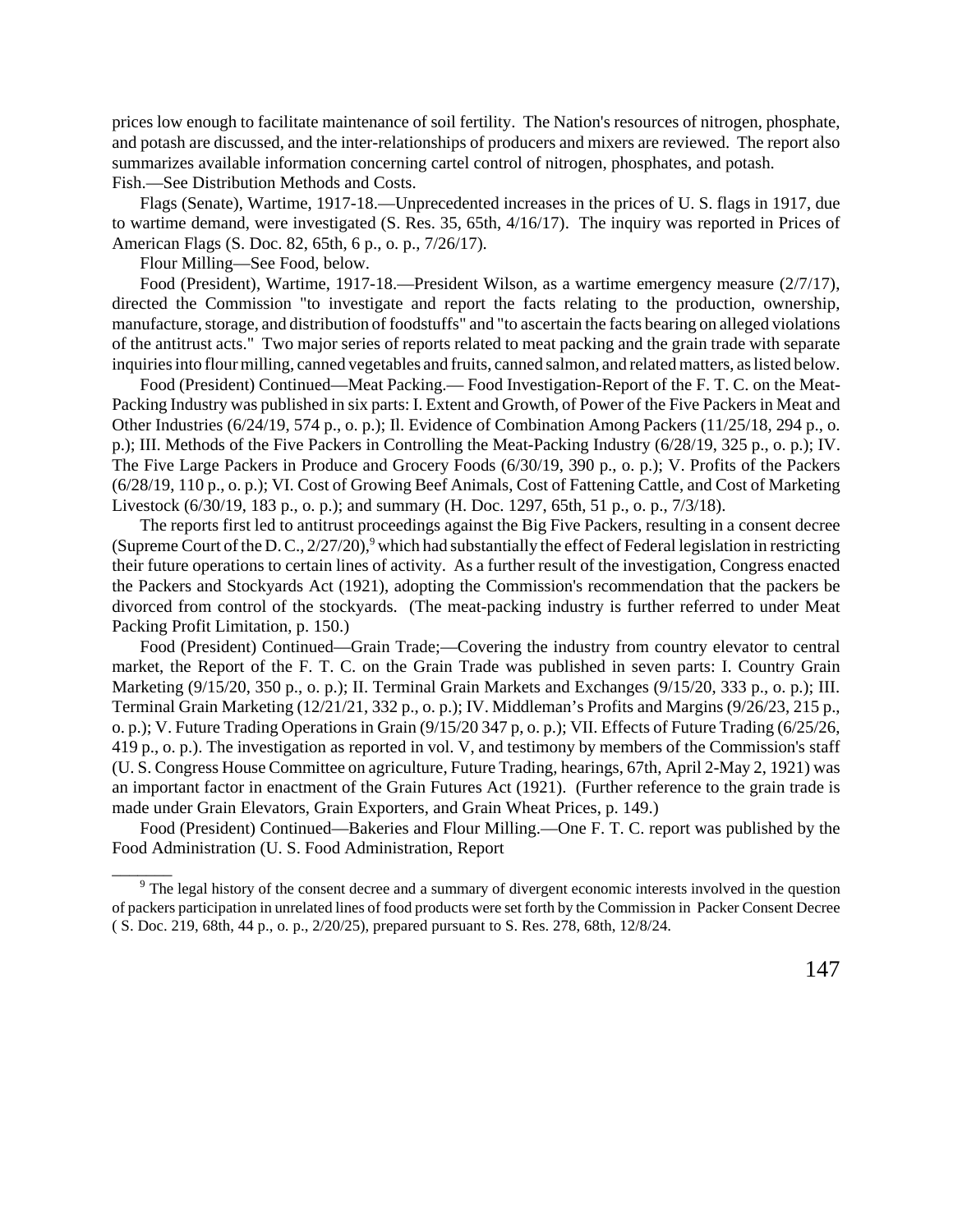of the F. T. C. or Bakery Business in U. S., pp. 13, o. p., 1133/17). Other reports were: Food Investigation, Report of the F. T. .C on Flour Milling and Jobbing (4/4/18, 27 p., o. p.) and Commercial Wheat Flour Milling (9/15/20, 118 p., o. p.).

Food (President) Continued—Canned Foods,<sup>10</sup> Private Car Lines, Wholesale Food Marketing.— Under the general title Food Investigation were published Report of the F. T. C. on Canned Foods—General Report and Canned Vegetables and Fruits(5/18/18, 103 p., o. p.); Report of the F. T. C. on Canned Foods— Canned Salmon (12/27/18, 83 p., o. p.); Report of the F. T. C. on Private Car Lines, regarding transportation of meats, fruits, and vegetables (6/27/19, 271 p., o. p.); and Report of the F. T. C. on WhoIesale Marketing of Food (6/30/19, 268 p., o. p.), which recommended that a wholesale dealer in perishable food products should be required to procure a Federal license and that Federal inspection and standards should be provided. Provisions in accordance with these recommendations were incorporated in the Perishable Agricultural Commodities Act (1930).

Food—Biscuits and Crackers (O. P. A.), Wartime, 1942-43.— As requested by the Office of Price Administration, the Commission investigated costs and profits in the biscuit and cracker manufacturing industry and submitted its report to that agency 3/25/43. The survey of 43 plants operated by 25 companies showed, among other things, that costs were lower and profits higher for the larger companies than for the smaller ones.

Food—Bread Baking (O. E. S.), Wartime, 1942-43.— This investigation was requested (10/23/42) by the Director of the Office of Economic Stabilization and was conducted to determine what economies could be made in the bread-baking industry so asto remove the need for a subsidy for wheat, to prevent an increase in bread prices, or to lower the price of bread to consumers. Essential information on more than 600 representative bakeries' practices, costs, prices, and profits was developed and reported to O. E. S. (12/29/42). The report also was furnished to the Secretary of Agriculture and special data gathered in the inquiry were tabulated for O. P. A.

Food—Bread Baking (O. P. A.), Wartime, 1941-42.— In the interest of the low-income consumer, for whom it was deemed necessary the price of bread should be held at a minimum, the Commission investigated costs, prices, and profits of 60 representative bread-baking companies, conveying its findings to O. P. A. (Jan. 1942) in an unpublished report.

Food—Bread and Flour (Senate).—Reports on this inquiry (S. Res. 163, 68th, 2/26/24) were: Competitive Conditions in Flour Milling (S. Doc. 97, 70th, 140 p., o. p., 5/3/26); Bakery Combines and Profits (S. Doc. 212, 69th, 95 p., 2/11/27); Competition and Profits in Bread and Flour (S. Doc. 98, 70th, 509 p., o. p., 1/11/28); and Conditions in the Flour Milling Business, supplementary (S. Doc. 96, 72d, 20 p., o. p., 5/28/32).

Food—Wholesale Baking Industry (F. T. C.).—This inquiry (F. T. C. Res., 8/31/45) resulted in two reports to Congress: Wholesale Baking Industry, Part I—Waste in the Distribution of Bread (4/22/46, processed, 29 p.) and Wholesale Baking industry, Part II—Costs, Prices and Profits (8/7/46, 137 p.). Part I developed facts concerning wasteful and uneconomic practices in the distribution of bread, including consignment selling which involves the taking back of unsold bread; furnishing, by gift or loan, bread racks, stands, fixtures, etc., to induce distributors to handle a given company's products. It was found that,

 $\overline{\phantom{a}}$ 

 $\frac{10}{10}$  In connection with its wartime cost finding inquiries, 1917-18, p. 162 herein, the Commission published Report Of the F. T. C. on Canned Foods 1918— Corn, Peas, String Beans, Tomatoes, and Salmon (86 p., 11/21/21).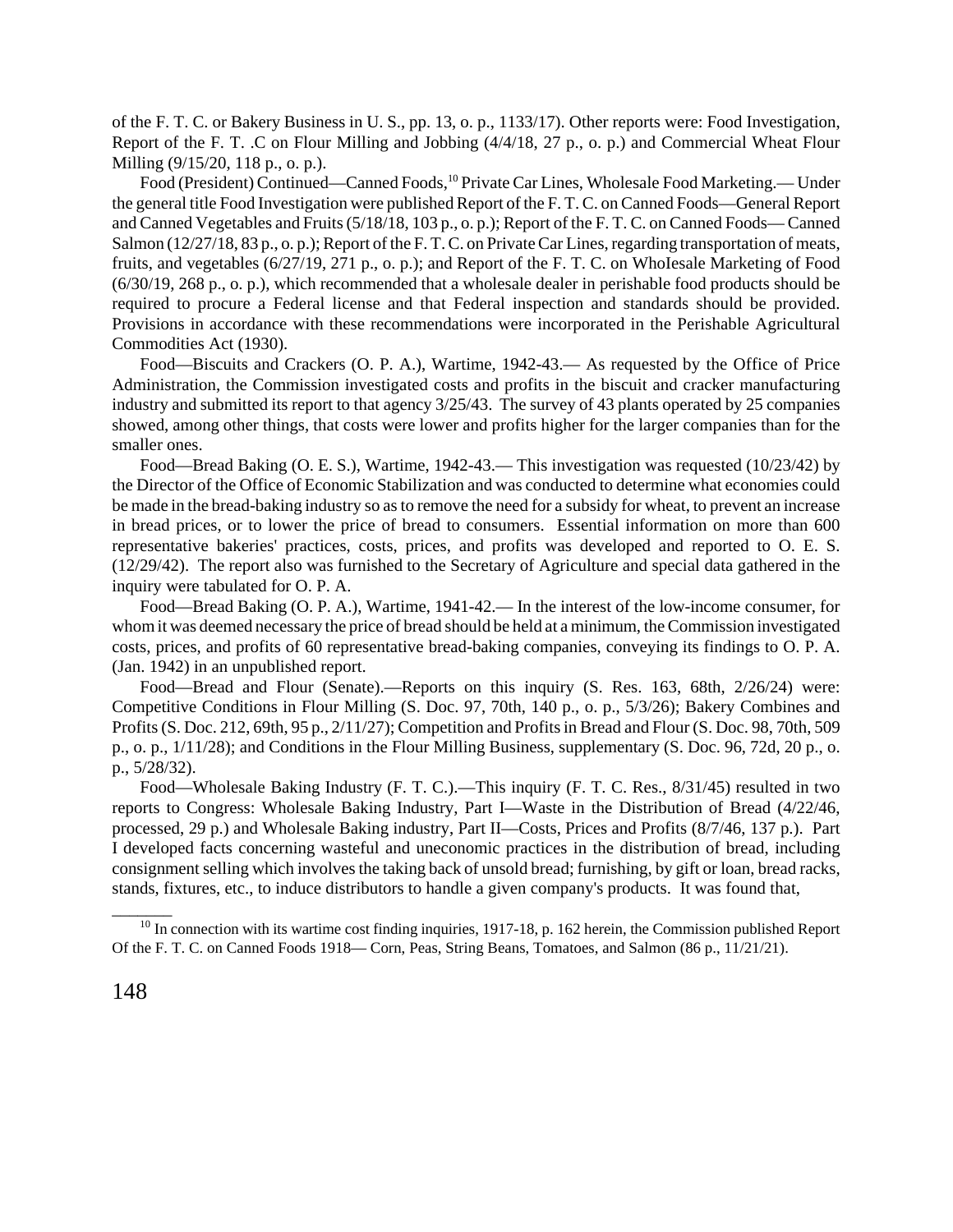although War Food Order No. 1 which prohibited these practices was only partially observed, in 1945 as compared with 1942, the quantity of bread saved was sufficient to supply the population of England, Scotland, and Wales with a daily ration of one-third of a loaf for 30 days, the population of France for 36 days, or the population of Finland for nearly 1 year. The Commission suggested that "a careful examination of present laws be made by the legislative and executive branches of the Government to determine what legislation, if any, is needed to permanently eliminate wasteful trade practices and predatory competition which threaten the existence of many small bakers, foredoom new ventures to failure and promote regional monopolistic control of the wholesale breadbaking industry."

Part II presents information concerning prices and pricing practices in the industry, profits earned, and unit costs of production and distribution. It compares the details of production and distribution costs for bread and rolls, other bakery products, and for all bakery products for two operating periods in 1945, March and September. Comparisons of costs are also made for these two periods for plants arranged by geographical areas. Comparisons of the costs of production and distribution are made by size groups of wholesale bakeries.

Food—Fish.—See Distribution Methods and Costs.

Food—Flour Milling (Senate).—This study of costs, profits, and other factors (S. Res. 912, 67th, 1/18/22) was reported in Wheat Flour Milling Industry (S. Doc. 130, 68th, 130 p., o. p., 5/16/24).

Food—Flour Milling (O. E. S.), Wartime, 1942-43.—Requested by the Director of the Office of Economic Stabilization, this injury covered practices, costs, prices, and profits in the wheat flour-milling industry, its purpose being to provide the Director with facts to determine what economies could be affected in the industry so as to eliminate the need for a wheat subsidy, without reducing farmers' returns, or to reduce bread prices. The report was made to O. E. S. and a more detailed report was prepared for O. P. A.

Food—Flour-Milling Industry, Growth and Concentration in (F. T. C.).—The Commission's study showed that there has been a progressive increase in the size of flour-mill operations and a progressive decrease in the number of flour-milling establishments. Nevertheless, the Commission reported, there is a lesser degree of concentration in the flour-milling industry than in many other important industries. The results of the study were presented to Congress in a report on the Growth and Concentration in the Flour-Milling Industry (6/2/47).

Food—Grain Elevators(F. T. C.), Wartime, 1917-18.—In view of certain bills pending before Congress with reference to regulation of the grain trade, the Commission, in a preliminary report, Profits of Country and Terminal Grain Elevators (S. Doc. 40, 67th, 12 p., o. p., 6/13/21) presented certain data collected during its inquiry into the grain trade ordered by the President.

Food—Grain Exporters (Senate).—The low prices of export wheat in 1921 gave rise to this inquiry (Sen. Res. 133, 67th, 12/22/21) concerning harmful speculative price manipulations on the grain exchanges and alleged conspiracies among country grain buyers to agree on maximum purchasing prices. The Commission recommended stricter supervision of exchanges and additional storage facilities for grain not controlled by grain dealers (Report of the F. T. C. on Methods and Operations of Grain Exporters, 2 vols., 387 p., o. p., 5/16/22 and 6/18/23).

Food—Grain, Wheat Prices (President).—An extraordinary decline of wheat prices was investigated (President Wilson's directive 10/12/20) and found to be due chiefly to abnormal market conditions (Report of the F. T. C. on Wheat Prices for the 1920 Crop, 91 p., o. p., 12/13/20).

Food—Important Food Products.—See Distribution Methods and Costs.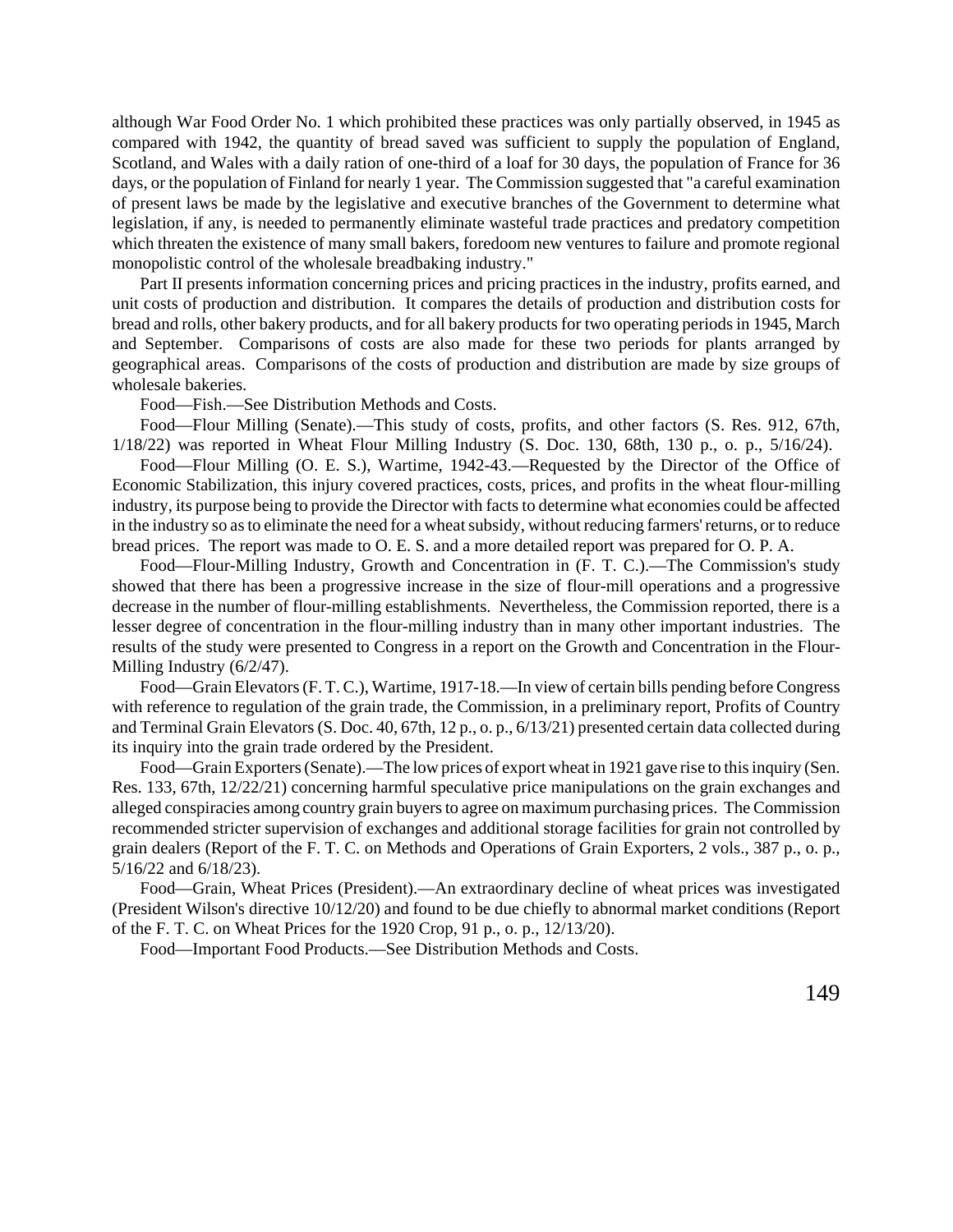Food—Meat Packing Profit Limitation (Senate), Wartime, 1917-18.—Following an inquiry ( S. Res. 177, 66th, 9/3/19) involving wartime control of this business as established by the U. S. Food Administration in 1917-18, the Commission recommended greater control and lower maximum profits (Maximum Profit Limitation on Meat Packing Industry, S. Doc. 110, 66th, 179 p., o. p., 9/25/19).

Food—Milk.—See Distribution Methods and Costs.

Food—Milk and Milk Products (Senate), Wartime, 1917-18.—Covering an inquiry (S. Res. 431, 65th, 3/3/19) into fairness of milk prices to producers and of canned-milk prices to consumers, the Report of the F. T. C. on Milk and Milk Products 1914-18 (6/21, 234 p., o. p.) showed a marked concentration of control and questionable practices many of which later were recognized by the industry as being unfair.

Food—Milk and Dairy Products (House).—Competitive conditions in different milk-producing areas were investigated (H. Con. Res. 32, 73d, 6/15/34). Results of the inquiry were published in seven volumes: Report of The F. T. C. on the Sale and Distribution of Milk Products, Connecticut and Philadelphia Milksheds (H. Doc. 152, 74th, 901 p., o. p., 4/5/35); Report of the F. T. C. on the Sale and Distribution of Milk and Milk Products (Connecticut and Philadelphia milksheds, interim report, H. Doc. 387, 74th, 125 p., o. p., 12/31/35); Chicago Sales Area (H. Doc. 451, 74th, 103 p., o. p., 4/15/36); Boston, Baltimore, Cincinnati, St. Louis (H. Doc. 501, 74th, 243 p., o. p., 6/4/36); Twin City Sales Area (H. Doc. 506, 74th, 71 p., o. p., 6/13/36); and New York Milk Sales Area (H. Doc. 95, 75th, 138 p., o. p., 9/30/36). The Commission reported that many of the industry's problems could be dealt with only by the States and recommended certain legislation and procedure, both State and Federal (Summary Report on Conditions with Respect to the Sale and Distribution of Milk and Dairy Products, H. Doc. 94, 75th, 39 p., o. p., 1/4/37). Legislation has been enacted in a number of States carrying into effect all or a portion of the Commission's recommendations.

Food—Peanut Prices (Senate).—An alleged price-fixing combination of peanut crushers and mills was investigated (S. Res. 139, 71st, 10/22/29). The Commission found that an industry-wide decline in prices of farmers'stock peanuts during the business depression was not due to such a combination, although pricing practices of certain mills tended to impede advancing and to accelerate declining prices (Prices and competition Among Peanut Mills, S. Doc. 132, 72d, 78 p., o. p., 6/30/32).

Food—Raisin Combination (Attorney General).—Investigating allegations of a combination among California raisin growers (referred to F. T. C. 9/30/19), the Commission found the enterprise not only organized in restraint of trade but conducted in a manner threatening financial disaster to the growers. The Commission recommended charges which the growers adopted (California Associated Raisin Co., 26 p., processed, o. p., 6/8/20).

Food—Southern Livestock Prices (Senate).—Although the low prices of southern livestock in 1919 gave rise to a belief that discrimination was being practiced, a Commission investigation (S. Res. 133, 66th, 7/25/19) revealed the alleged discrimination did not appear to exist (Southern Livestock Prices, S. Doc. 209, 66th, 11 p., o. p., 2/2/20).

Food—Sugar (House).—An extraordinary advance in the price of sugar in 1919 (H. Res. 150, 66th, 10/1/19) wasfound to be due chiefly to speculation and hoarding. The Commission made recommendations for correcting these abuses (Report of the F. T. C. on Sugar Supply and Prices, 205 p., 11/15/20).

Food—Sugar, Beet (F. T. C.).—Initiated by the Commissioner of Corpora-

150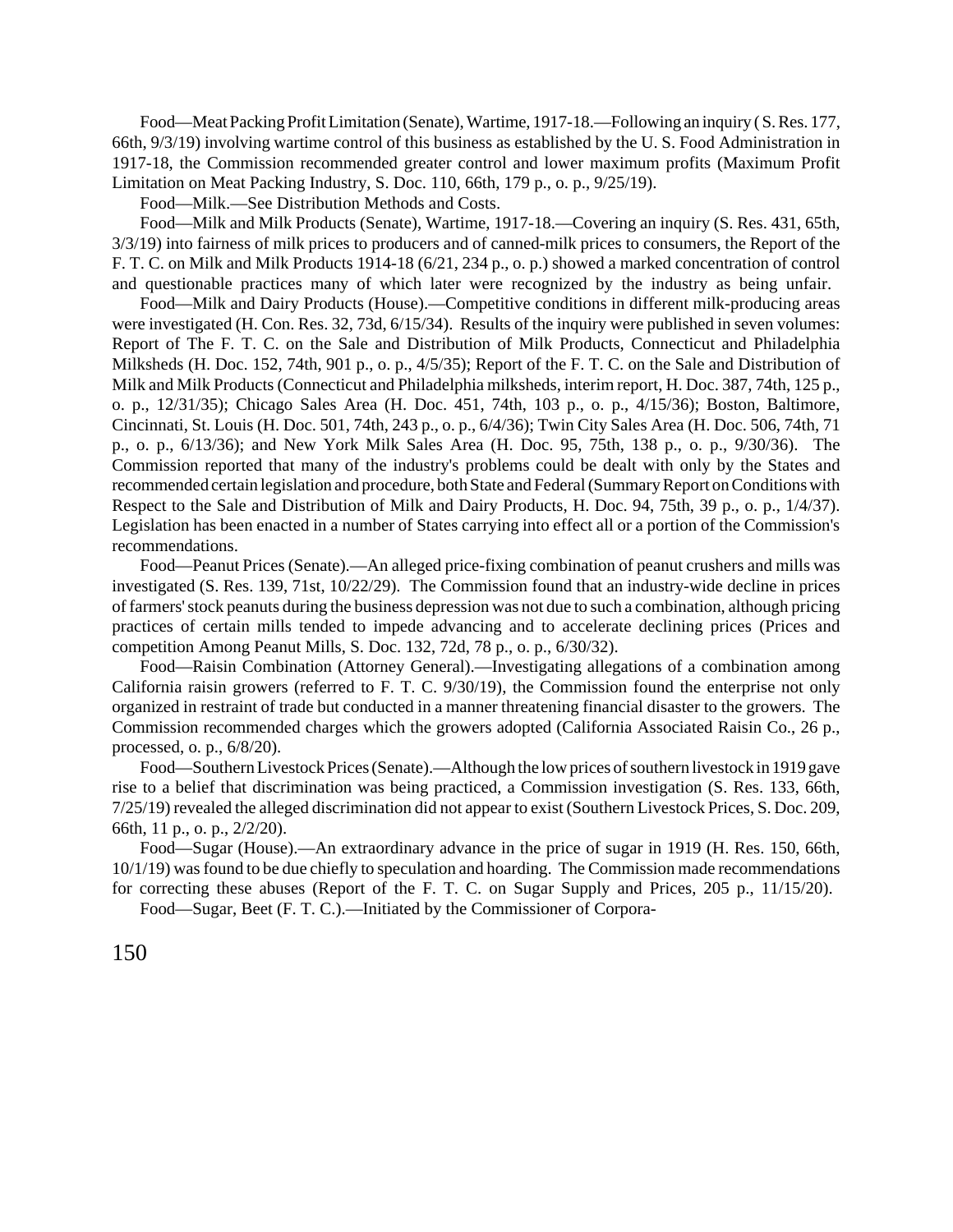tions, $^{11}$  but completed by the F. T. C., this inquiry dealt with the cost of growing beets and the cost of beetsugar manufacture (Report of the Beet Sugar Industry in the U. S., H. Doc. 158, 65th, 164 p., o. p., 5/24/17).

Foreign Trade—Antidumping Legislation (F. T. C.).—To develop information for use of Congress in its consideration of amendments to the antidumping laws, the Commission studied recognized types of dumping and provisions for preventing the dumping of goods from foreign countries (Antidumping Legislation and Other Import Regulations in the United States and Foreign Countries, S. Doc. 112, 73d, 100 p., o. p., 1/11/34; supplemental report, 111 p., o. p., processed, (6/27/38).

Foreign Trade—Cooperation in American Export Trade (F. T. C.).—This inquiry related to competitive conditions affecting Americans in international trade. The Export Trade Act, also known as the Webb-Pomerene law, authorizing the association of U. S. manufacturers for export trade; was enacted as a result ofCommission recommendations(Cooperation in American export Trade, 2 vols., 984 p., o. p., 6/30/16; also summary, S. Doc. 426, 64th, 7 p., o. p., 5/2/16; and conclusions 1916. 14 p., o. p.).

Foreign Trade—Cotton Growing Corporation (Senate).—The report of an inquiry (S. Res. 317, 68th, 1/27/25) concerning the development of this British company, Empire Cotton Growing Corporation (S. Doc.  $226, 68th, 30 \text{ p.}, \text{o. p.}, 2/28/25$ , showed there was then little danger of serious competition with the American grower or of a possibility that the United States would lose its position as the largest producer of raw cotton.

FruitGrowers and Shippers (W. P. B.), Wartime, 1943-44.—This investigation was requested by the War Production Board to determine whether 7 grape growers and 12 grape shippers, all located in California, were in violation of W. P. B. Order L-232 with respect to quotas affecting the use of lugs (wooden shipping containers).

Furnaces, Hot Air, Household (W. P. B.), Wartime, 1943-44.—The Commission made a Nation-wide survey for the War Production Board of the operations of one of the largest manufacturers in the United States of household hot air furnaces, to determine whether its practices in selling and servicing domestic heating plants were in violation of Orders L-79 and P-84, and other applicable regulations and orders of W. P. B.

Fuse Manufacturers (W. P. B.), Wartime, 1942-43.—For the War Production Board the Commission investigated and reported on the activities of representative fuse manufacturers whose operations were subject to W. P. B. Limitation Orders L-158 and L-161, as amended.

Gasoline.—See Petroleum.

Glycerin, Users of (W. P. B.), Wartime, 1942-43.—At the request of the War Production Board, paint and resin manufacturers, tobacco companies, and other large users of glycerin were investigated to determine whether they had improperly extended preference ratings to obtain formaldehyde, paraformaldehyde, or hexamethylenetetramine, to which they were not otherwise entitled.

Grain.—See Food.

Grain Exchange Actions (F. T. C. and Chairman of Senate Committee on Agriculture and Forestry).—The Commission's report on Economic Effects of Grain Exchange Actions Affecting Futures Trading During the First Six Months of 1946 (85 p., 2/4/47) presents results of a special study made at the request of the then Chairman of the Senate Committee on Agriculture and Forestry. The report reviews the factors which made it impossible, during the first half of

 $11$  See footnote 8, p. 146.

 $\overline{\phantom{a}}$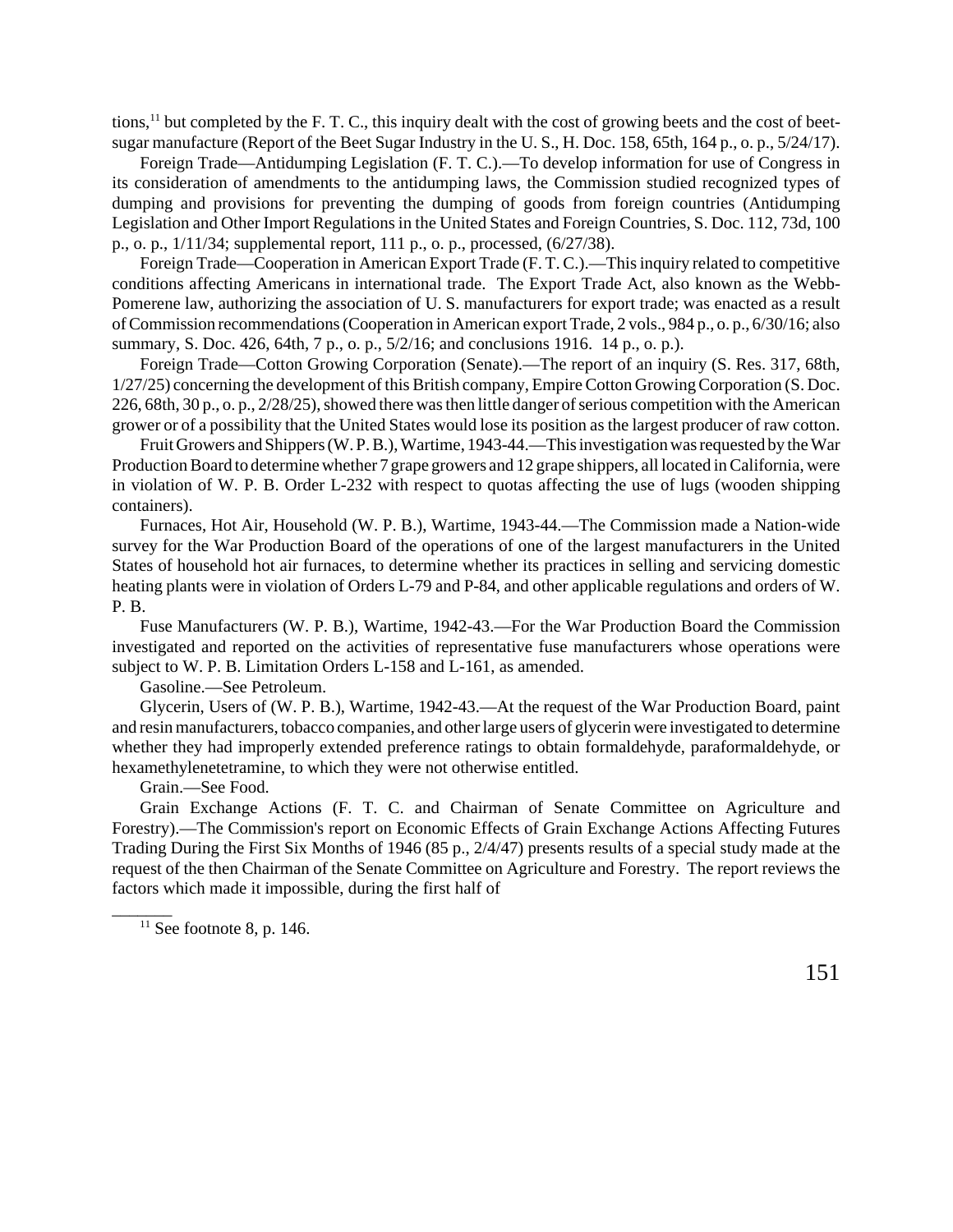1946, for futures trading to be conducted in the usual manner on the Chicago, Kansas City and Minneapolis grain exchanges under existing conditions of Government price control and severe restrictions on the movement of short supplies of free grain in the cash market. The report also discusses the economic effects of emergency actions taken by the exchanges on the interests trading in futures, and suggests, among other things, that both the Commodity Exchange Act and the U. S. Warehouse Act "should be so amplified and coordinated, or even combined, as to make effective the type and scope of regulation over futures trading contemplated by the Congress in enacting the Commodity Exchange Act."

Guarantee Against Price Decline (F. T. C.).—Answers to a circular letter (12/26/19) calling for information and opinions on this subject were published in Digest of Replies in Response to an Inquiry of the F. T. C. Relating to the Practice of Giving Guarantee Against Price Decline (68 p., o. p., 5/27/20).

Housefurnishings (Senate).—This inquiry (S. Res. 127, 67th, 1/4/22) resulted in three volumes showing concerted efforts to effect uniformity of prices in some lines (Report of the F. T. C. on Housefurnishing Industries, 1018 p., o. p., 1/17/23, 10/1/23, and 10/6/24).

Household Furniture (O. P. A.), Wartime, 1941-42.—Costs, prices, and profits of 67 representative furniture companies were studied to determine whether, and to what extent, price increases were justified. A study was also made to determine whether price-fixing agreements existed and whether wholesale price increases resulted from understandings in restraint of trade. Confidential reports were transmitted to O. P. A. in Sept. 1941.

IndependentHarvesterCo.(Senate),Wartime, 1917-18.—Afterinvestigation (S. Res. 212, 65th, 3/11/18) of the organization and methods of operation of the company which had been formed several years before to compete with the "harvester trust," but which had passed into receivership, the F. T. C. Report to the Senate on the Independent Harvester Co. (5 p., release, processed, o. p., 5/15/18) showed the company's failure was due to mismanagement and insufficient capital.

Industrial Financial Reports (F. T. C. and S. E. C.).—This (1947-51) series of reports is intended to meet the general needs of the Government and the public for current reliable corporation financial data. The reports show the aggregate estimates for American manufacturing corporations as derived from reports collected by the Federal Trade Commission and the Securities and Exchange Commission. This work is based upon resumption by F. T. C. of its prewar financial reporting function and continuation by S. E. C. of its current responsibilities for collection of financial information from corporations with securities registered on a national exchange. F. T. C. obtains comparable information from a carefully selected sample of small, mediumsize and large nonregistered corporations. The sample has been designed so that the two sets of data can be combined to provide estimates for 21 major industry groups as well as the aggregate for all manufacturing corporations. The Industrial Financial Reports formerly were known as Industrial Corporation Reports. A summary appears at p. 21.

Insignia Manufacturers (W. P. B.), Wartime, 1944-45.—Preliminary studies made by the War Production Board disclosed the probability that certain insignia manufacturers had acquired larger quantities of foreign silver than necessary to fill legitimate orders and diverted the balance to unauthorized uses. In response to W. P. B.'s request the Commission surveyed the acquisition and use of foreign silver by such manufacturers to determine the degree of their compliance with Order M-199 and checked the receipt and use of both domestic and treasury silver, as well as the manufacture of insignia, as controlled by Orders L-131 and M-9 c.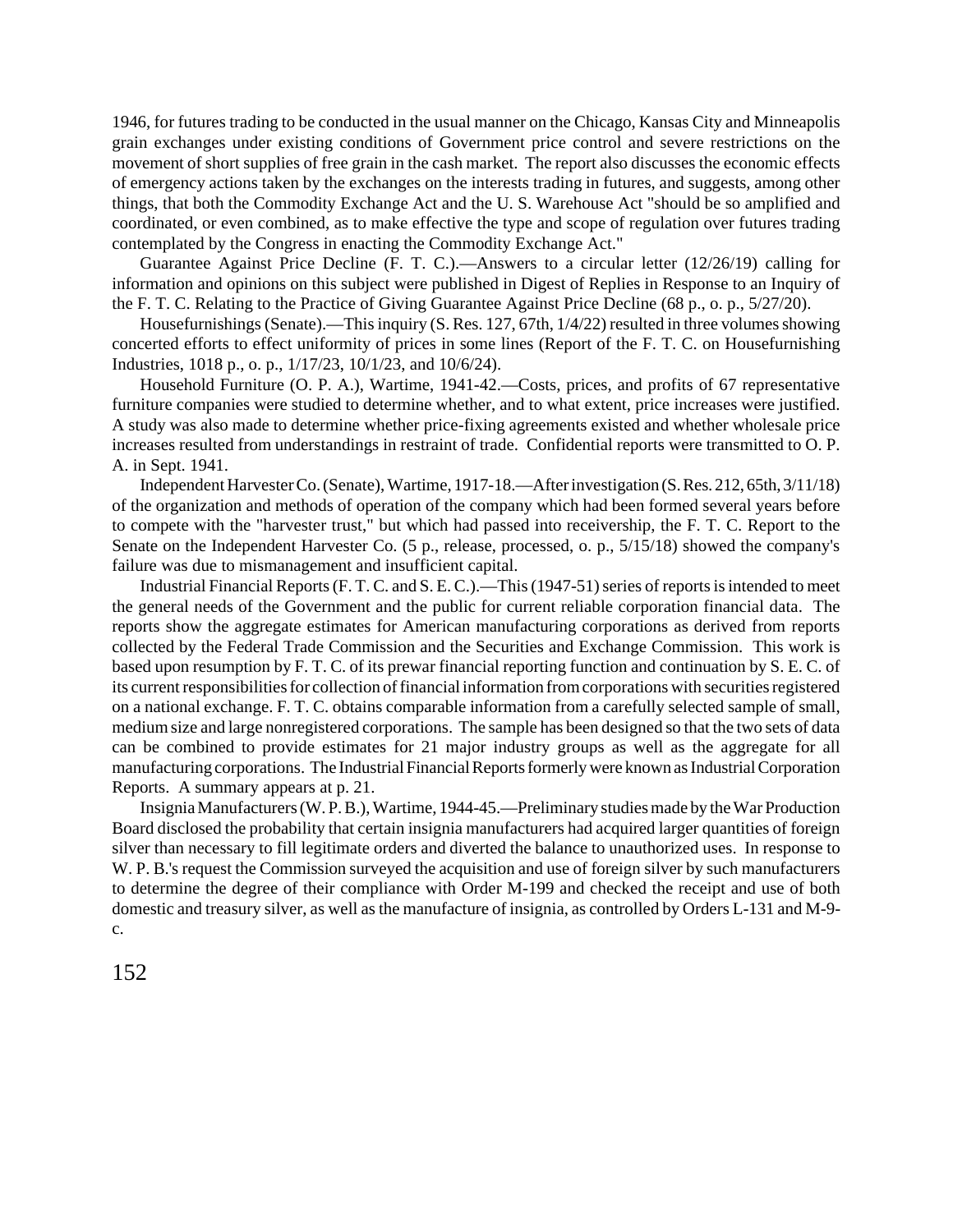Interlocking Directorates (F. T. C.).—This 1950 report on Interlocking Directorates summarizes the interlocking relationships among directors of the 1,000 largest manufacturing corporations. It also covers the interlocking directorates between these corporations and a selected list of banks, investment trusts, insurance companies, railroads, public utilities, and distributive enterprises.

International Alkali Cartels (F. T. C.)—In a report (1950) on International Cartels in the ALKALI Industry, the Commission discussed the nature, extent, and effect of international agreements concerning baking soda, soda ash, and caustic soda to which organized groups of American and European alkali producers were parties from 1924 until 1946.

International Electrical Equipment Cartel (F. T. C.).—In its 1948 report on this subject ( 107 p., also 10 p. processed summary) the Commission points out the high degree of economic concentration in the electrical equipment industry which exists in each of the important industrial nations.

International Phosphate Cartels (F. T. C.).—The F. T. C. Report on International Phosphate Cartel (F. T. C. Res. 9/19/44) developed facts with respect to the practices, arrangements and agreements between domestic phosphate companies and foreign competitors through international cartels, through which minimumexport prices were fixed. These prices varied from market to market, depending upon competition, ocean freight rates, and other factors. The agreements established fixed quotas in each grade, and sales were allocated among members of the Phosphate Export Association according to their quotas and the grade involved. The report (processed, 60 p.) was transmitted to Congress 5/1/46.

International Steel Cartels (F. T. C.).—A report to Congress concerning numerous cartel agreements relating to steel which were adopted between World War I and World War II. Certain American companies participated in these agreements, which were both national and international in scope. The international agreements allotted quotas to the different national groups, fixed prices in the export trade, and established reserved and unreserved areas. (International Steel Cartels (1948), 115 p:, also 12 p. processed summary.)

Jewel Bearings, Consumers of (W. P. B.), Wartime, 1942-43.—For the War Production Board, users of jewel bearings were investigated to determine the extent to which they were complying with W. P. B. Conservation Order m-50, which had been issued to conserve the supply and direct the distribution of jewel bearings and jewel-bearing material.

Large Manufacturing Companies (F. T. C.).—This 1951 report, entitled A List of 1,000 Large Manufacturing Companies, Their Subsidiaries and Affiliates, 1948, shows for each of the 1,000 largest manufacturing corporations which publish financial statements the percentage of stock interest held by the corporation each of its subsidiaries and affiliates. The parent corporations are grouped in 21 major industries and ranked as to size on the basis of their total assets in 1948.

Leather and Shoes (F. T. C. and House), Wartime, 1917-18.—General complaint regarding high prices of shoes led to this inquiry, which is reported in Hide and Leather Situation, preliminary report (H. Doc. 857, 65th, 5 p., o. p., 1/23/18), and Report on Leather and Shoe Industries(180 p., o. p., 8/21/19). A further study H. Res. 217, 66th, 8/19/19) resulted in the Report of the F. T. C. on Shoe and Leather Costs and Prices (212 p., o. p., 6/10/21).

Lumber—Costs.—See Wartime Cost Finding, 1917-18.

Lumber Trade Associations (Attorney General).—The Commission's extensive survey of lumber manufacturers' associations (referred to F. T. C., 9/4/19) resulted in Department of Justice proceedings against certain associations for alleged antitrust law violations. Documents published were: Report of the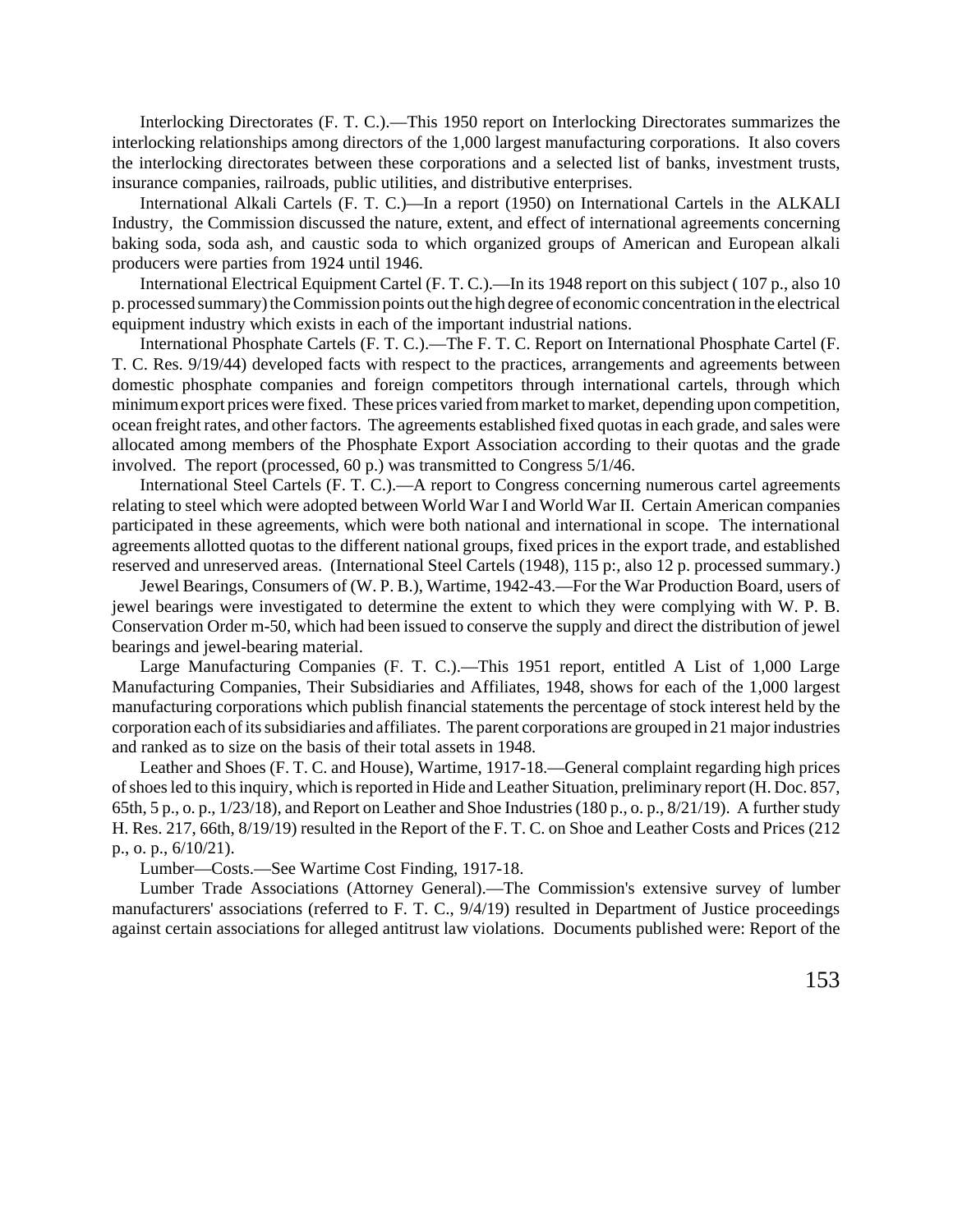F. T. C. on Lumber Manufacturers' Trade Associations, incorporating regional reports of 1/10/21, 2/18/21, 6/9/21, and 2/15/22 (150 p., o. p.); Report of the F. T. C. on Western Red Cedar Association, Lifetime Post Association, and Western Red Cedarmen's Information Bureau (22 p., o. p., 1/24/23), also known as Activities of Trade Associations and Manufacturers of Posts and Poles in the Rocky Mountain and Mississippi Valley Territory (S. Doc. 293, 67th, o. p.); and Report of the F. T. C. on Northern Hemlock and Hardwood Manufacturers Association (52 p., o. p., 5/7/23).

Lumber Trade Associations (F. T. C.).—Activities of five large associations were investigated in connection with the Open-Price Associations inquiry to bring down to date the 1919 lumber association inquiry (Chap. VIII of Open-Price Trade Associations, S. Doc. 226, 70th, 516 p., 2/13/29).

Meat-Packing Profit Limitations.—See Food.

Mergers(F. T. C.).—In its 1948 report entitled The Merger Movement: A Summary Report (134 p., also 7 p. processed summary) the legal history of the antimerger provisions of the Clayton Act is reviewed. The report called attention to the loophole in theClayton Act which permitted corporationsto purchase the assets rather than (or in addition to) the stock of competing firms, thereby evading the original intent of Congress "to arrest the creation of . . . monopolies in their incipiency." (See also Corporate Mergers.)

Metal-Working Machines, Invoicing and Distribution of (W. P. B.), Wartime, 1942-43.—For the War Production Board an inquiry was made to obtain complete data from the builders of metal-working machines (including those manufactured by their subcontractors) such as all nonportable power-driven machines that shape metal by progressively removing chips or by grinding, boning, or lopping; all nonportable powerdriven shears, presses, hammers, bending machines, and other machines for cutting, trimming, bending, forging, pressing, and forming metal; and all power-driven measuring and testing machines. Each type and kind of machine was reported on separately.

Milk.—See Food.

Millinery Distribution (President).—This inquiry, requested by President Roosevelt, embraced growth and development of syndicates operating units for retail millinery distribution, the units consisting of leased departments in department or specialty stores (Report to the President of the United States on Distribution Method in the Millinery Industry, 65 p., processed, 11/21/39).

Motor Vehicles (Congress).—Investigating (Public Res. 87, 75th, 4/13/38) distribution and retail sales policies of motor vehicle manufacturers and dealers, the Commission found, among other things, a high degree of concentration and strong competition; that many local dealers' associations fixed prices and operated used-car valuation or appraisal bureaus essentially as combinations to restrict competition; that inequities existed in dealer agreements and in certain manufacturers' treatment of some dealers; and that some companies' car finance plans developed serious abuses (Motor Vehicle Industry, H. Doc. 468, 76th, 1077 p., 0/5/39). The leading companies voluntarily adopted a number of the Commission's recommendations as company policies.

National Wealth and Income (Senate).—In 1922 the national wealth was estimated (inquiry pursuant to S. Res. 451, 67th, 2/28/23) at \$353,000,000,000 and the national income in 1923 at \$70,000,000,000 [NationaI Wealth and Income (S. Doc. 126, 69th, 381 p., o. p., 5/25/26) and Taxation and Tax-Exempt Income (S. Doc.148, 68th, 144 p., o. p., 6/6/24)].

Nickel Processors (W. P. B.), Wartime, 1942-43.—The Commission was designated by the War Production Board to investigate the transactions of some 600 nickel processors for the purpose of determining the extent to which they were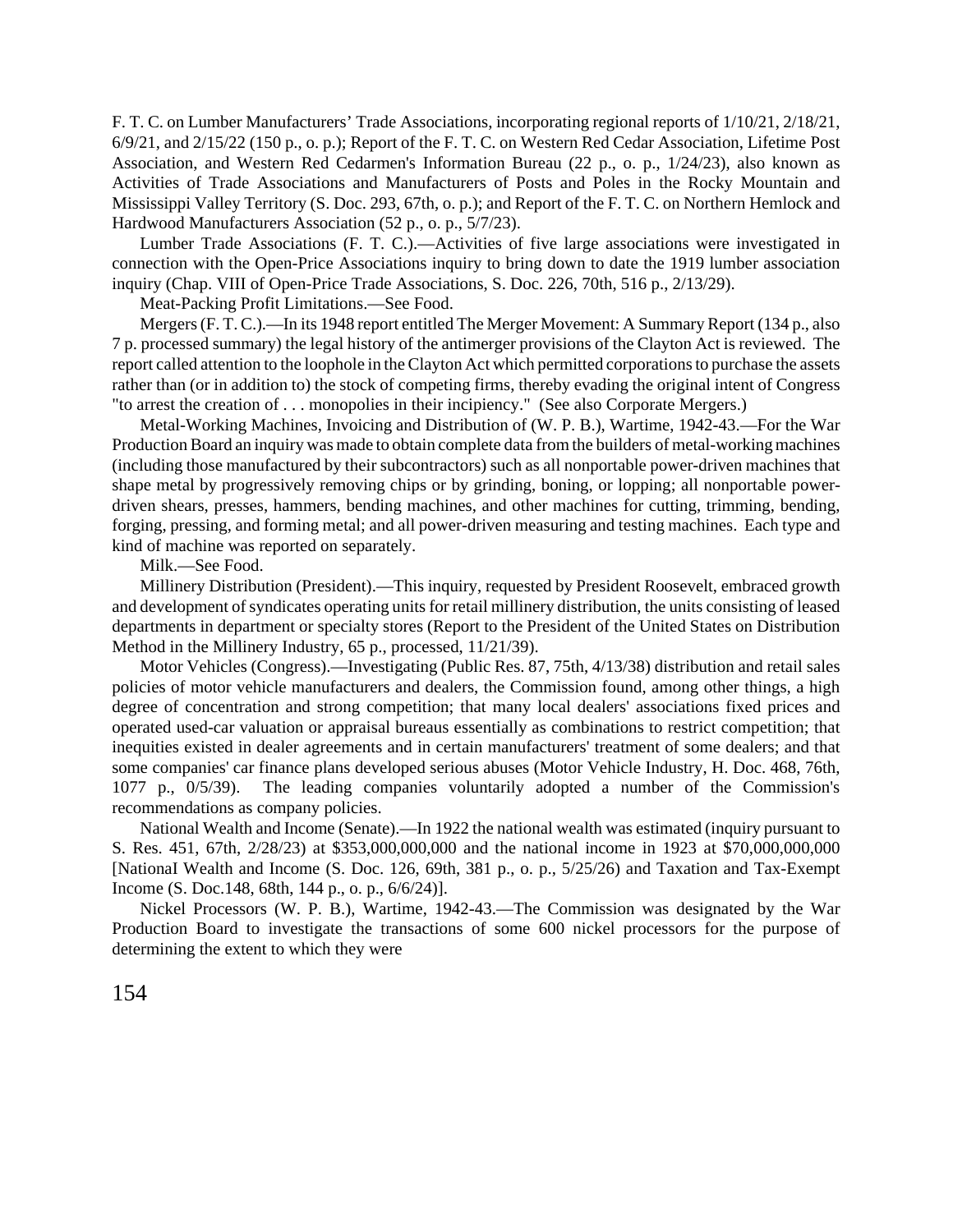complying with W. P.B. Preference Order No. M-6-a, issued 9/30/41, andConservation Order M-6-b, issued 1/20/42. The investigation was conducted concurrently with a survey of chromium processors.

Open-Price Associations (Senate).—An investigation (S. Res., 28, 69th, 3/17/25) to ascertain the number and names of so-called open-price associations, their importance in industry and the extent to which members maintained uniform prices, was reported in Open-Price Trade Association (S. Doc. 226, 70th, 516 p., 2/13/29). Consistency

Packer Consent Decree.—See Food (President) Continued—Meat Packing.

Paint, Varnish, and Lacquer Manufacturers (W. P. B.), Wartime, 1943-44.— The purpose of this survey was to determine whether the manufacturers covered were in violation of War Production Board Orders M-139, M-150, M-159, M-246, and M-327 in their acquisition and use of certain chemicals, all subject to W. P. B. allocations, used in the manufacture of paint, varnish, and lacquer. Sales of such products to determine their end uses also were investigated.

Paperboard (O. P. A.), Wartime, 1941-42.—Costs, profits, and other financial data regarding operations of 68 paperboard mills (O. P. A. request, 11/12/41) for use in connection with price stabilization work, were transmitted to O. P. A. in a confidential report (May 1942).

Paper—Book (Senate), Wartime, 1917-18.— This inquiry (S. Res. 269, 64th, 9/7/16) resulted in proceedings by the Commission against certain manufacturers to prevent price enhancement and the Commission recommended legislation to repress trade restraints [Book Paper Industry—Preliminary Report (S. Doc. 45, 65th, 11 p., o. p., 6/13/17), and Book Paper Industry—Final Report (S. Doc. 79, 65th, 125 p., o. p., 8/21/17)].

Paper—Newsprint (Senate), Wartime, 1917-18.— High prices of newsprint (S. Res. 177, 64th, 4/24/16) were shown to have been partly a result of certain newsprint association activities in restraint of trade. Department of Justice proceedings resulted in abolishment of the association and indictment of certain manufacturers. The Commission for several years conducted monthly reporting of production and sales statistics, and helped provide some substantial relief for smaller publishers in various parts of the country. [Newsprint Paper Industry, preliminary (S. Doc. 3, 65th, 12 p., o. p., 3/3/17; Report of the F. T. C. on the Newsprint Paper Industry (S. Doc. 49, 65th) 162 p., o. p., 6/13/17); and Newsprint Paper Investigation (in response to S. Res. 95, 65th, 6/27/17; S. Doc. 61, 65th, 8 p., o. p., 7/10/17)].

Paper—Newsprint (Senate).—The question investigated ( S. Res. 337, 70th, 2/27/29) was whether a monopoly existed among newsprint manufacturers and distributorsin supplying paper to publishers ofsmall dailies and weeklies (Newsprint Paper Industry, S. Doc. 214, 71st, 116 p., 6/30/30).

Paper—Newsprint (Attorney General).—The Commission investigated (inquiry referred to F. T. C. 1/24/38) the manner in which certain newsprint manufacturers complied with a consent decree entered against them (11/26/17) by the U. S. District Court, Southern District of New York.

Peanut Prices.—See Food.

Petroleum Products.—See Distribution Methods and Costs.

Petroleum and Petroleum Products, Prices (President and Congress).—At different times the Commission has studied prices of petroleum and petroleum products and issued reports thereon as follows: Investigation of the Price of Gasoline, preliminary (S. Doc. 403, 64th, 15 p., o. p., 4/10/16) and Report on the Price of Gasoline in 1915 (H. Doc. 74, 65th, 224 p., o. p., 4/11/17—both pursuant to S. Res. 109, 63d, 6/18/13<sup>12</sup> and S. Res. 457, 63d, 9/28/14, which reports

 $977086 - 52 - 11$  155

 $\overline{\phantom{a}}$ 

 $12$  See footnote 8, p. 146.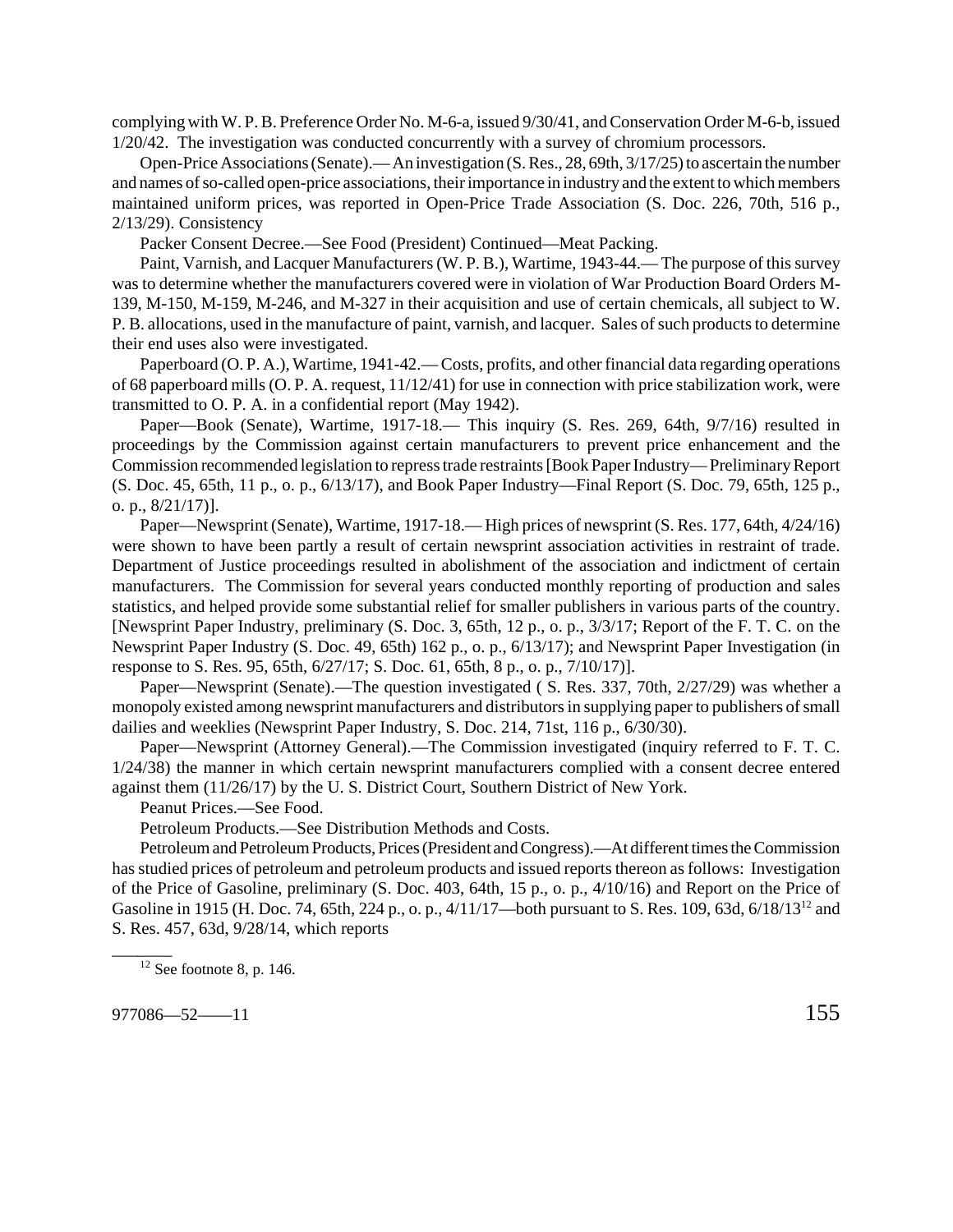discussed high prices and the Standard Oil Companies' division of marketing territory among themselves, the Commission suggesting several plans for restoring effective competition; Advance in the Prices of Petroleum Products(H. Doc. 801, 66th, 57 p., o. p., 6/1/20)—pursuant to H. Res. 501, 66th, 4/5/20, in which report the Commission made constructive proposals to conserve the oil supply; Letter of Submittal and Summary of Report on Gasoline Prices in 1924 (24 p. processed, 6/4/24, and Cong. Record, 2/28/25, p. 5158)—pursuant to request of President Coolidge, 2/7/24; Petroleum Industry—Prices, Profits and Competitions (S. Doc. 61, 70th, 360 p., o. p., 12/12/27)—pursuant to S. Res. 31, 69th, 6/3/36; Importation of Foreign Gasoline at Detroit, Mich. (S. Doc. 206, 72d, 3 p., o. p., 2/27/33)—pursuant to S. Res. 274, 72d, 7/16/32; and Gasoline Prices (S. Doc. 178, 73d, 22 p., o. p., 5/10/34)—pursuant to S. Res. 166, 73d, 2/2/34.

Petroleum Decree (Attorney General).—The Commission investigated (inquiry referred to F. T. C. 4/16/36) the manner in which a consent decree entered (4/16/30) against Standard Oil Co. of California, Inc., and others, restraining them from monopolistic practices, was being observed, and reported (4/2/37) to the Attorney General.

Petroleum—Foreign Ownership (Senate).—Inquiry was made (S. Res. 311, 67th, 6/29/22) into acquisition of extensive oil interests in the U. S. by the Dutch-Shell organization, and into discrimination allegedly practiced in foreign countries against American interests (Report of the F. T. C. on Foreign Ownership in the Petroleum Industry, 152 p., o. p., 2/12/23).

Petroleum Pipe Lines (Senate).—Begun by the Bureau of Corporations,<sup>13</sup> this inquiry (S. Res. 109, 63d, 6/18/13) showed the dominating importance of the pipe lines of the great midcontinent oil fields and reported practices of the pipeline companies which were unfair to small producers (Report on Pipe-Line Transportation of Petroleum, 467 p., o. p., 2/28/16), some of which practices were later remedied by the Interstate Commerce Commission.

Petroleum—Regional Studies(Senate and F. T. C.).—Reports published were: Pacific Coast Petroleum Industry (two parts 4/7/21 and 11/28/21, 538 p.)— pursuant to S. Res. 138, 66th, 7/31/19; Reports of the F. T. C. on the Petroleum Industry of Wyoming (54 p., o. p., 1/3/21)— pursuant to F. T. C. motion; Petroleum Trade in Wyoming and Montana (S. Doc. 233, 67th, 4 p., o. p., 7/13/22)— pursuant to F. T. C. motion, in which report legislation to remedy existing conditions was recommended; and Report of the F. T. C. on Panhandle Crude Petroleum (Texas) (19 p., o. p., 2/3/28)— pursuant to F. T. C. motion, 10/6/26 (in response to requests of producers of crude petroleum).

Potomac Electric Power Co. (Procurement Director, United States Treasury).—A study (2/29/44) of the financial history and operations of this corporation for the years 1896-1943 was made at the request of the Director of Procurement, United States Treasury, and the report thereon was introduced into the record in the corporation's electric rate case before the District of Columbia Public Utilities Commission.

Power—Electric (Senate).—This inquiry (S. Res. 329, 68th, 2/9/25) resulted in two reports, the first of which, Electric Power Industry—Control of Power Companies (S. Doc. 213, 69th, 272 p., o. p., 2/21/27) dealt with the organization, control, and ownership of commercial electric-power companies. It called attention to the dangerous degree to which pyramiding had been practiced in superimposing a series of holding companies over the underlying operating companies, and was influential in bringing about the more comprehensive inquiry described

 $\overline{\phantom{a}}$ 

<sup>&</sup>lt;sup>13</sup> See footnote 8, p. 146. Conditions in one of the midcontinent fields were discussed by the Bureau of Corporations in Conditions in the Healdton Oil Field (Oklahoma) (116 p. 3/15/15).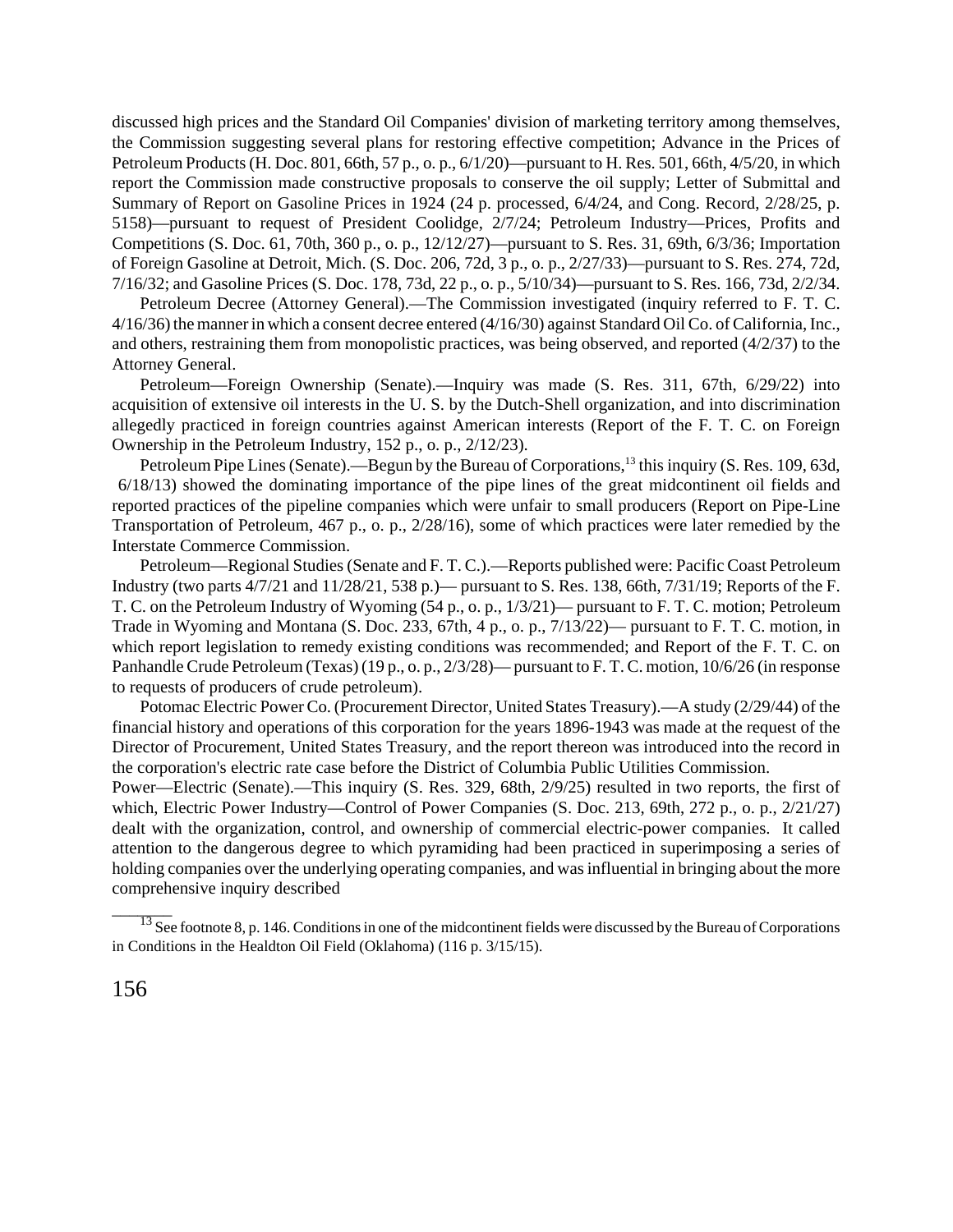under Power—Utility Corps., below. Supply of Electrical Equipment and Competitive Conditions (S. Doc. 46, 70th, 282 p., o. p.,  $1/12/28$ ) showed, among other things, the dominating position of General Electric Co. in the equipment field.

Power—Interstate Transmission (Senate).—Investigation (S. Res. 151, 71st, 11/8/29) was made of the quantity of electric energy transmitted across State lines and used for development of power or light, or both (Interstate Movement of Electric Energy, S. Doc. 238, 71st, 134 p., o. p., 12/20/30).

Power—Utility Corporations(Electric and Gas Utilities) (Senate).—This extensive inquiry (S. Res. 83, 70th, 2/15/28; Public Res. 46, 73d, 6/1/34; and F. T. C. Act, Sec. 6 embraced the financial set-up of electric and gas utility companies operating in interstate commerce and of their holding companies and other companies controlled by the holding companies. The inquiry also dealt with the utilities' efforts to influence public opinion with respect to municipal ownership of electric utilities. The Commission's reports and recommendations, focusing congressional attention upon certain unfair financial practices in connection with the organization of holding companies and the sale of securities, were among the influences which brought about enactment of such remedial legislation as the Securities Act (1533), the Public Utility Holding Company Act (1935), the Federal Power Act (1935), and the Natural Gas Act (1938).

Public hearings were held on all phases of the inquiry and monthly interim reports presented hundreds of detailed studies by the Commission's economists, attorneys, accountants, and other experts, based on examination of 29 holding companies having \$6,108,128,713 total assets; 70 subholding companies with \$5,685,463,201 total assets; and 278 operating companies with \$7,245,106,464 total assets. The testimony, exhibits, and final reports (Utility Corporations, S. Doc. 92, 70th) comprised 95 volumes.<sup>14</sup>

Price Bases (F.T.C.).—More than 3,500 manufacturers representing practically every industrial segment furnished data for this study (F. T. C. motion, 7/27/27) of methods used for computing delivered prices on industrial products and of the actual and potential influence of such methods on competitive markets and price levels. In the cement industry the basing-point method<sup>15</sup> was found to have a tendency to establish unhealthy uniformity of delivered prices and cross-hauling or cross-freighting to be an economic evil (Report of the F. T. C. on Price Bases Inquiry, Basing-Point Formula, and Cement Prices, 218 p., o. p., 3/26/32). Illustrating the use in a heavy commodity industry of both a modified zone-price system and a uniform delivered-price system, the Commission examined price schedules of the more important manufacturers of range boilers, 1932-36, disclosing that the industry operated under a zone-price formula, both before and after adoption of its N. R. A. code (Study of Zone-Price Formula in Range Boiler Industry, 5 p., processed, 3/30/36, a summary based on the complete report which was submitted to Congress but not printed).

Price Deflation (President).—To an inquiry (3/21/21) of President Harding, the Commission made prompt reply (undated) presenting its views of the causes of a disproportional decline of agricultural prices compared with consumers' prices (Letter of the F. T. C. to the President of the U. S., 8 p., o. p.).

Priorities (W. P. B.), Wartime, 1941-45.—Pursuant to Executive orders (January 1942), W. P. B. designated the Federal Trade Commission as an agency to conduct investigations of basic industries to determine the extent and degree to

<sup>&</sup>lt;sup>14</sup> Final reports were published in 1935; a general Index in 1937. Some of the volumes are out of print. For report titles, see F. T. C. Annual Report, 1941, p. 221: and for lists of companies investigated, see F. T. C. Annual Reports, 1935, p. 21, and 1936, p. 38.

<sup>&</sup>lt;sup>15</sup> Basing-point systems are also discussed in the published reports listed under "Cement," "Steel Code," and "Steel Sheet Piling" herein.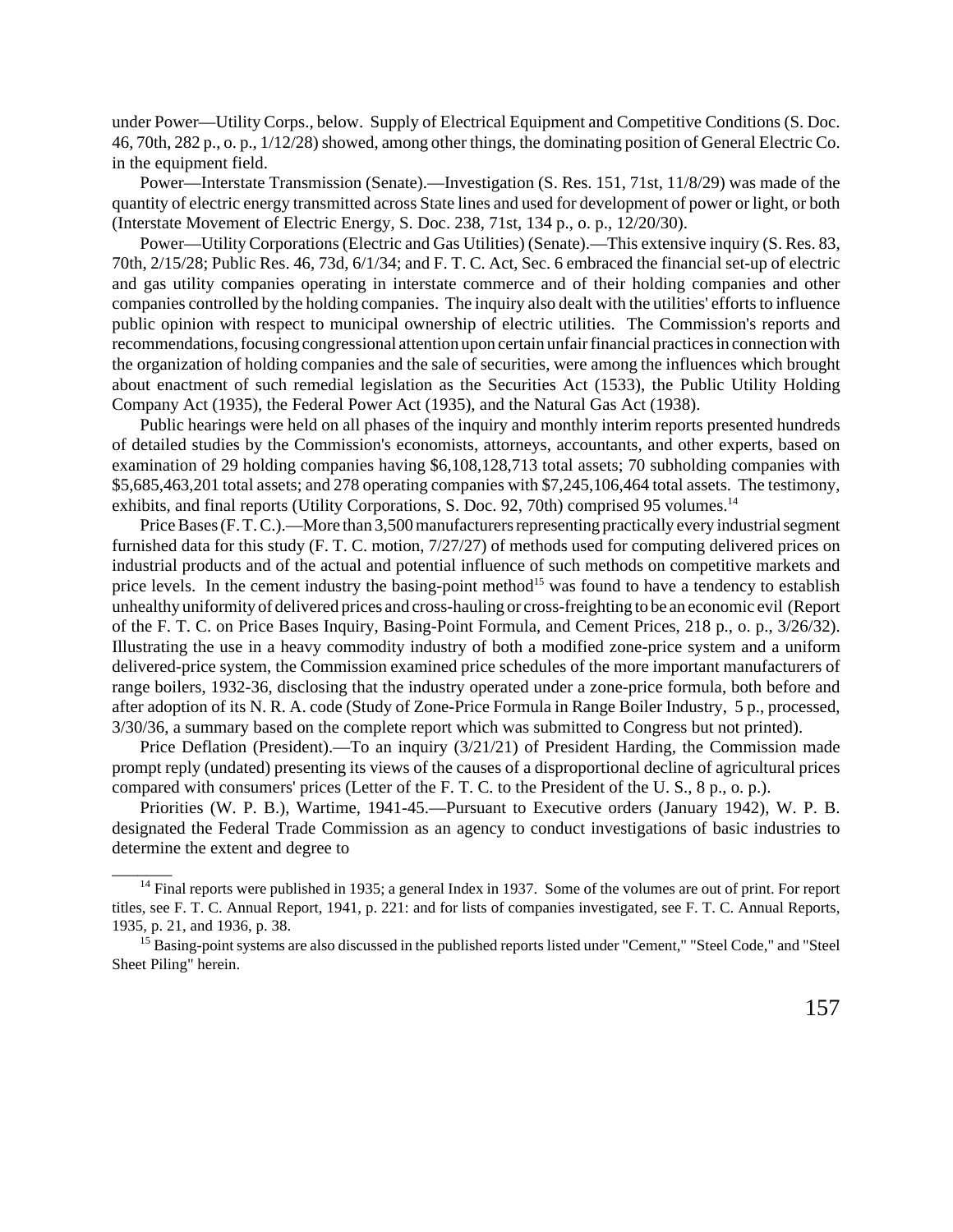which they were complying with W. P. B. orders relative to the allocation of supply and priority of delivery of war materials. F. T. C. priorities investigations are listed herein under the headings: Aluminum, Foundries Using; Antifreeze Solutions, Manufacturers of; Capital Equipment, Chromium, Processors of; Commercial Cooking and Food and Plate Warming Equipment, Manufacturers of; Contractors, Prime, Forward Buying Practices of; Copper Base Alloy Ingot makers; Copper, Primary Fabricators of; Costume Jewelry, Manufacturers of; Electric Lamps, Manufacturers of; Fruit Growers and Shippers; Furnaces, Hot Air, Household; Fuse Manufacturers; Glycerin, Users of; Insignia Manufacturers; Jewel Bearings, Consumers of; Metal-working Machines, Invoicing and Distribution of; Nickel, Processors of; Paint, Varnish, and Lacquer, Manufacturers of; Quinine, Manufacturers and Wholesalers of; Silverware, Manufacturers of; Silverware Manufacturers and Silver Suppliers; Steel Industry; Textile Mills, Cotton; and Tin, Consumers of. The report on each of these investigations was made directly to W. P. B.

Profiteering (Senate), Wartime, 1917-18.—Current conditions of profiteering (S. Res. 255, 65th, 6/10/18) as disclosed by various Commission investigations were reported in Profiteering (S. Doc. 248, 65th, 20 p., o. p., 6/29/18).

Quinine, Manufacturers and Wholesalers of (W. P. B.), Wartime, 1942-43.—At the instance of the War Production Board, investigation was made to determine whether requirements of its Conservation Order No. m-131-a, relating to quinine and other drugs extracted from cinchona bark, were being complied with.

Radio (House).—A comprehensive investigation of the radio industry (H. Res. 548, 67th, 3/4/23); Report of the F. T. C. on the Radio Industry, 347 p., o. p., 12/1/23) contributed materially to enactment of the Radio Act of 1927 and the succeeding Federal Communications Act of 1934. The investigation was followed by Commission and Department of Justice proceedings on monopoly charges which culminated in a consent decree (11/2/32; amended, 11/2/35).

Rags, Woolen.—See Textiles.

Raisin Combination.—See Food.

Range Boilers.—See Price Bases.

Rates of Return in Selected Industries (F. T. C.).—A comparison of the prewar (World War II) and postwar rates of return on stockholders' investments after taxes for more than 500 identical manufacturing corporations. The study, covering the years 1940 and 1947-50, includes 25 selected manufacturing industries.

Resale Price Maintenance (F. T. C.).—The question whether a manufacturer of standard articles, identified by trade-mark or trade practice, should be permitted to fix by contract the price at which purchasers should resell them, led to the first inquiry, resulting in a report, Resale Price Maintenance (H. Doc. 1480, 65th, 3 p., o. p., 12/2/18). Other reports were: A Report on Resale Price Maintenance (H. Doc. 145, 66th, 3 p., 6/30/19) and Resale Price Maintenance (F. T. C. motion, 7/25/27; reports, Part I, H. Doc. 54G, 70th, 141 p., o. p., 1/30/29, and Part II, 215 p., 6/22/31). The Report of the F. T. C. on Resale Price Maintenance (F. T. C. Res., 4/25/39) was submitted to Congress 12/13/45. The inquiry developed facts concerning the programs of trade organizations interested in the extension and enforcement of minimum resale price maintenance contracts, and the effects of the operation of such contracts upon consumer prices and upon sales volumes of commodities in both the price-maintained and nonprice-maintained categories.

Rubber Tires and Tubes.—See Distribution Methods and Costs.

Salaries (Senate).—The Commission investigated (S. Res. 75, 73d, 5/29/33) salaries of executives and directors of corporations (other than public utilities)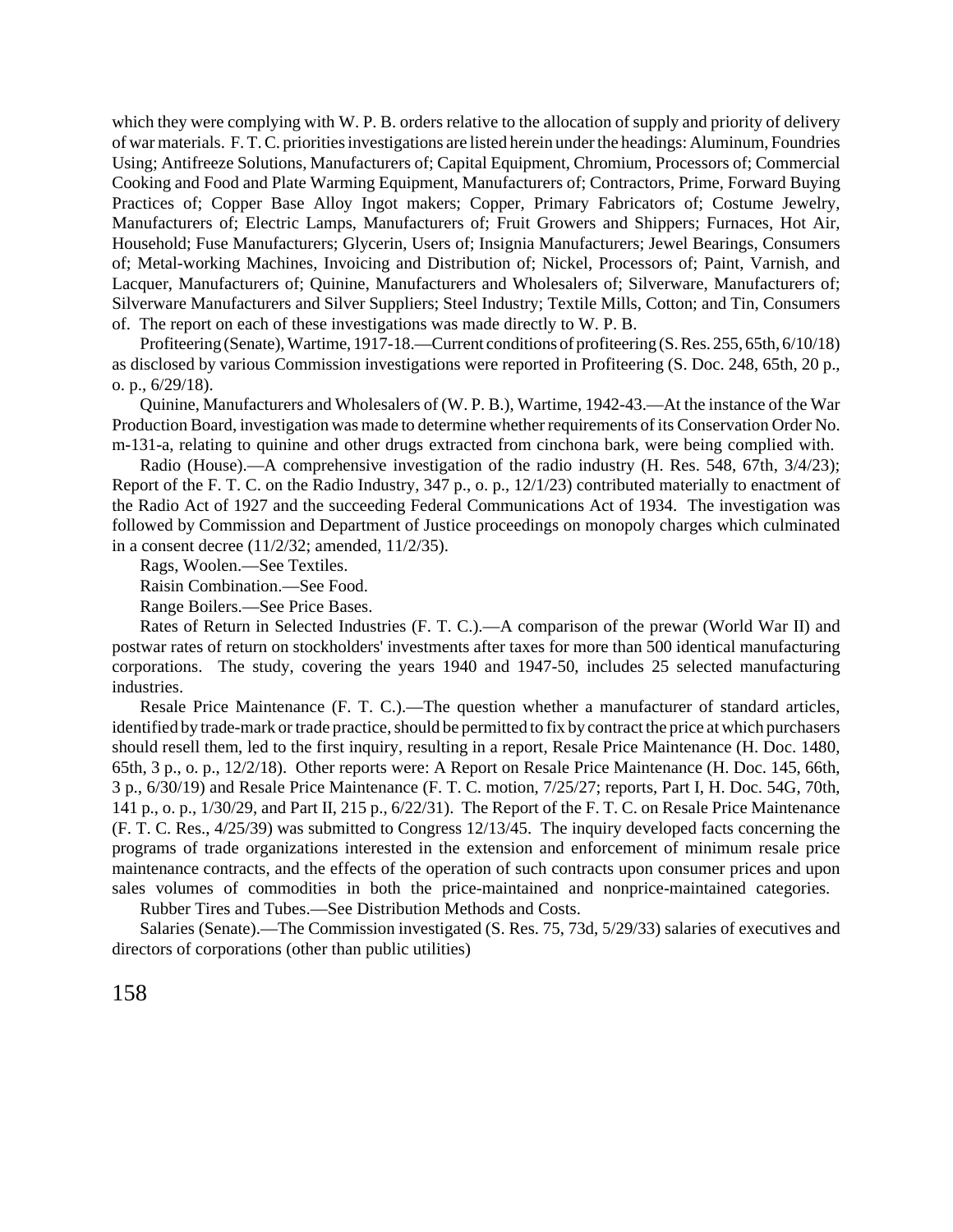engaged in interstate commerce, such corporations having more than \$1,000,000 capital and assets and having their securities listed on the New York stock or curb exchanges. The Report of the F. T. C. on Compensation of Officers and Directors of Certain Corporations (15 p., processed, 2/26/34) explained the results of the inquiry.<sup>16</sup> The facts developed focused the attention of Congress on the necessity of requiring listed corporations to report their salaries.

Silverware Manufacturers(W. P. B.), Wartime, 1942-43.—Silverware manufacturers were investigated at the request of the War Production Board to determine the extent to which they had complied with the copper orders, that is, W. P. B. General Preference Order No. m-9-a, Supplemental Order No. m-9-b, and Conservation Order m-9-c, as amended.

Silverware Manufacturers and Silver Suppliers (W. P. B.), Wartime, 1942-43.— The activities of silverware manufacturers and silver suppliers under W. P. B. ,Conservation and Limitation Orders m-9-a, b, and c, m-100 and L-140 were investigated and reported on at the request of the War Production Board.

Sisal Hemp (Senate).—The Commission assisted the Senate Committee on Agriculture and Forestry in an inquiry (S. Res. 170, 64th, 4/17/16) and advised how certain quantities of hemp promised by the Mexican sisal trust, might be fairly distributed among American distributors of binder twine (Mexican Sisal Hemp, S. Doc. 440, 64th, 8 p., o. p., 5/9/16). The Commission's distribution plan was adopted.

Southern Livestock Prices.—See Food.

\_\_\_\_\_\_\_\_\_\_\_\_\_\_

Steel Code and Steel Code as Amended (Senate and President).—The Commission investigated (S. Res. 166 73d, 2/2/34) price fixing, price increases, and other matters (Practices of the Steel Industry Under the Code, S. Doc. 159, 73d, 79 p., o. p., 3/19/34) and the Commission and N. R. A. studied the effect of the multiple basing-point system under the amended code (Report of the F. T. C. to the President in Response to Executive Order of May 30, 1934, With Respect to the Basing-point System in the Steel Industry, 125 p., o. p., 11/30/34).<sup>17</sup> The Commission recommended important code revisions.

Steel Companies, Proposed Merger (Senate).—An inquiry (S. Res. 286, 67th 5/12/22) into a proposed merger of Bethlehem Steel Corp. and Lackawanna Steel Co., and of Milvale Steel Ordnance Co., Republic Iron & Steel Co., and Inland Steel Co., resulted in a two-volume report, Merger of Steel and Iron Companies (S. Doc. 208, 67th, 11p., o. p., 6/5/22 and 9/7/22).

Steel Costs and Profits.—See Wartime Cost Findings, 1917-18.

Steel Costs and Profits (O. P. A.), Wartime, 1942-43.—A report on the Commission's survey of costs, prices and profits in the steel industry, begun in April 1942 at the request of O. P. A., was made to that agency. The inquiry covered 29 important steel-producing companies.

Steel Industry (O. P. M.), Wartime, 1941-42.—This investigation covered practically every steel mill in the country and was conducted for the purpose of determining the manner in which the priorities and orders promulgated by the Office of Production Management were being observed, i. e., the technique used in the steel industry in meeting the requirements of O. P. M. (later the War Production Board) orders and forms controlling the distribution of pig iron, iron and steel, iron and steel alloys, and iron and steel scrap.

Steel Sheet Piling—Collusive Bidding (President).—Steel sheet piling prices on certain Government contracts in New York, North Carolina, and Florida

<sup>&</sup>lt;sup>16</sup> The salary lists do not appear in the report but are available for inspection.

 $17$  As of the same date, the N. R. A. published its report of the National Recovery Administration on the Operation of the Basing-Point System in the Iron and Steel Industry (175 p., processed). The basing-point system is also discussed in published reports listed under "Cement" and "Price Bases" herein.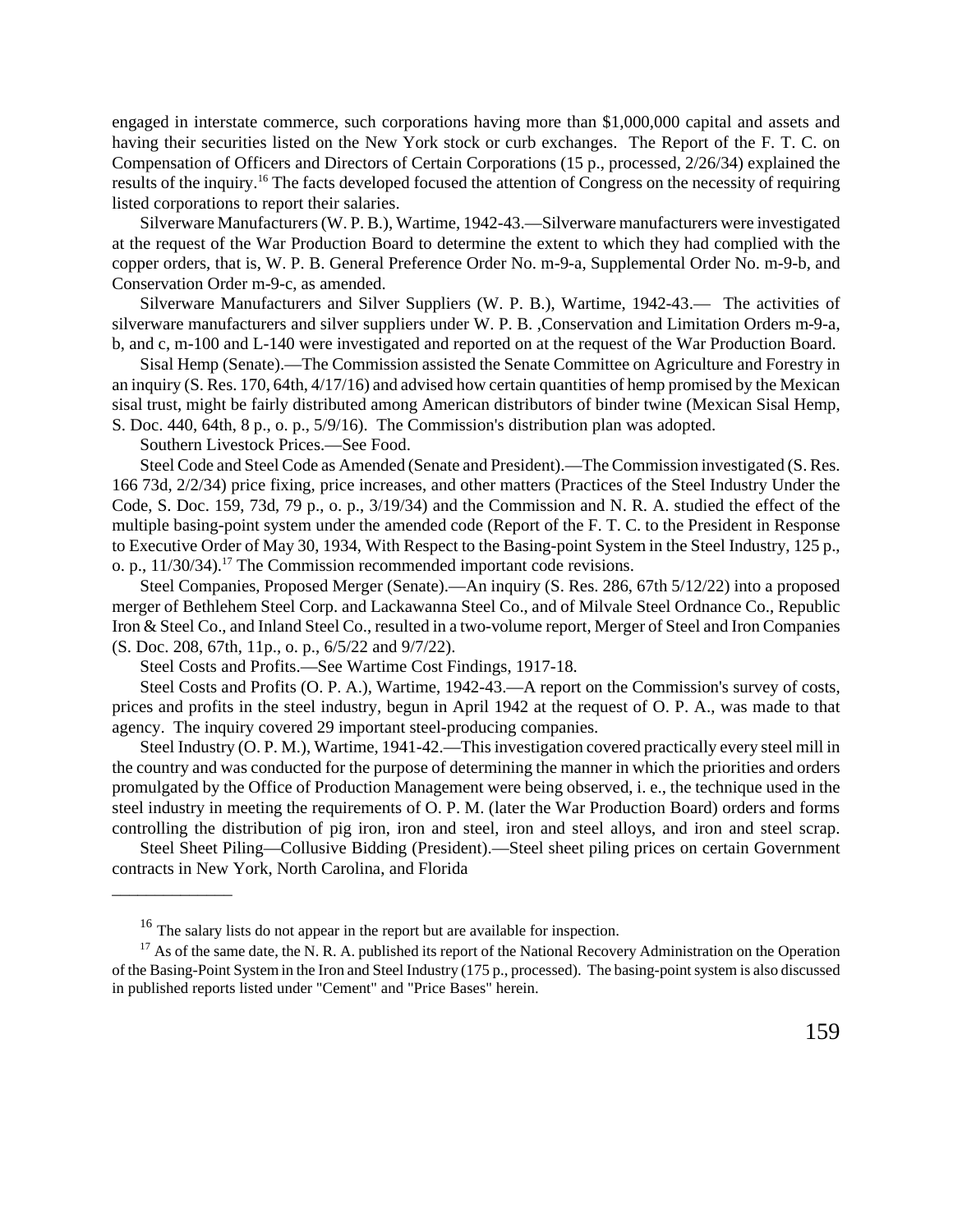were investigated (inquiry referred to F. T. C. 11/20/35). The F. T. C. Report to the President on Steel Sheet Piling (42 p., processed, 6/10/36 demonstrated the existence of collusive bidding because of a continued adherence to the basing-point system<sup>18</sup> and provisions of the steel industry's code.

Stock Dividends (Senate).—The Senate requested (S. Res. 304, 69th, 12/22/26) the names and capitalizations of corporations which had issued stock dividends, and the amounts thereof, since the Supreme Court decision (3/8/20) holding that such dividends were not taxable. The same information for an equal period prior to the decision was also requested. The Commission submitted a list of 10,245 corporations, pointing out that declaration of stock dividends at the rate prevailing did not appear to be a result of controlling necessity and seemed questionable as a business policy (Stock Dividends, S. Doc. 26, 70th, 273 p., o. p., 12/5/27).

Sugar.—See Food.

Sulphur Industry (F. T. C.).—In its report to Congress on The Sulphur Industry and International CarteIs (6/16/47), the Commission stated that the operations of all four producers constituting the American sulphur industry generally have been highly profitable, and that the indications are that foreign cartel agreements entered into by Sulphur Export Corp., an export association organized under the Webb-Pomerene Law, have added to the profitability of the U.S. industry. On 2/7/47, after hearings, the Commission recommended that Sulphur Export Corp. readjust its business to conform to law.

Taxation and Tax-Exempt Income.—See National Wealth and Income.

Temporary National Economic Committee, Studies of the F. T. C.—See F. T. C. Annual Report, 1941, p. 218, for titles.

Textile Mills, Cotton (W. P. B.), Wartime, 1943-44.— For the War Production Board the Commission conducted a compliance investigation of manufacturers of cotton yarns, cordage, and twine to ascertain whether they were in violation of Priorities Regulation 1, as amended, by their failure to fill higher rated orders at the time they filled lower rated orders.

Textiles (President).—President Roosevelt (Executive order of 9/23/34) directed an inquiry into the textile industry's labor costs, profits, and investment structure to determine whether increased wages and reduced working hours could be sustained under prevailing economic conditions. Reports covering the cotton, woolen and worsted, silk and rayon, and thread, cordage and twine industries were: Report of the F. T. C. on Textile Industries, Parts I to VI, 12/31/34 to 6/20/35, 174 p., o. p. (Part VI financial tabulations processed 42 p., o. p.); Report of the F. T. C. on the Textile Industries in 1933 and 1934), Parts I to IV, 8/1/35 to 12/5/35, 129 p., o. p.; Parts II and III, o. p. Part IV, processed, 21 p., o. p.; accompanying tables, processed, 72 p., o. p.); Cotton spinning Companies Grouped by Types of Yarn Manufactured During 1933 and 1934, 1/31/36, 20 p., processed, o. p.; Cotton Weaving Companies Grouped by Types of Woven Goods Manufactured During 1933 and 1934, 3/24/36, 48 p., processed, o. p.; Textile Industries in the First Half of 1935, Parts I to III, 5/22/36 to 8/22/36, 119 p., processed, o. p.; Textile Industries in the Last Half of 1935, Parts I to III, 11/20/36 to 1/6/37, 155 p., processed, o. p.; and Textile Industries in the First Half of 1936, Parts I to III, 1/21/37 to 2/11/37, 163 p., processed, o. p.

Textiles—Combed Cotton Yarns.—High prices of combed cotton yarnsled to thisinquiry (H. Res. 451, 66th, 4/5/20) which disclosed that while for several years profits and prices had advanced, they declined sharply late in 1920 (Report of the F. T. C. on Combed Yarns, 94 p., o. p.,4/14/21).

<sup>18</sup> See footnote 15, p. 157.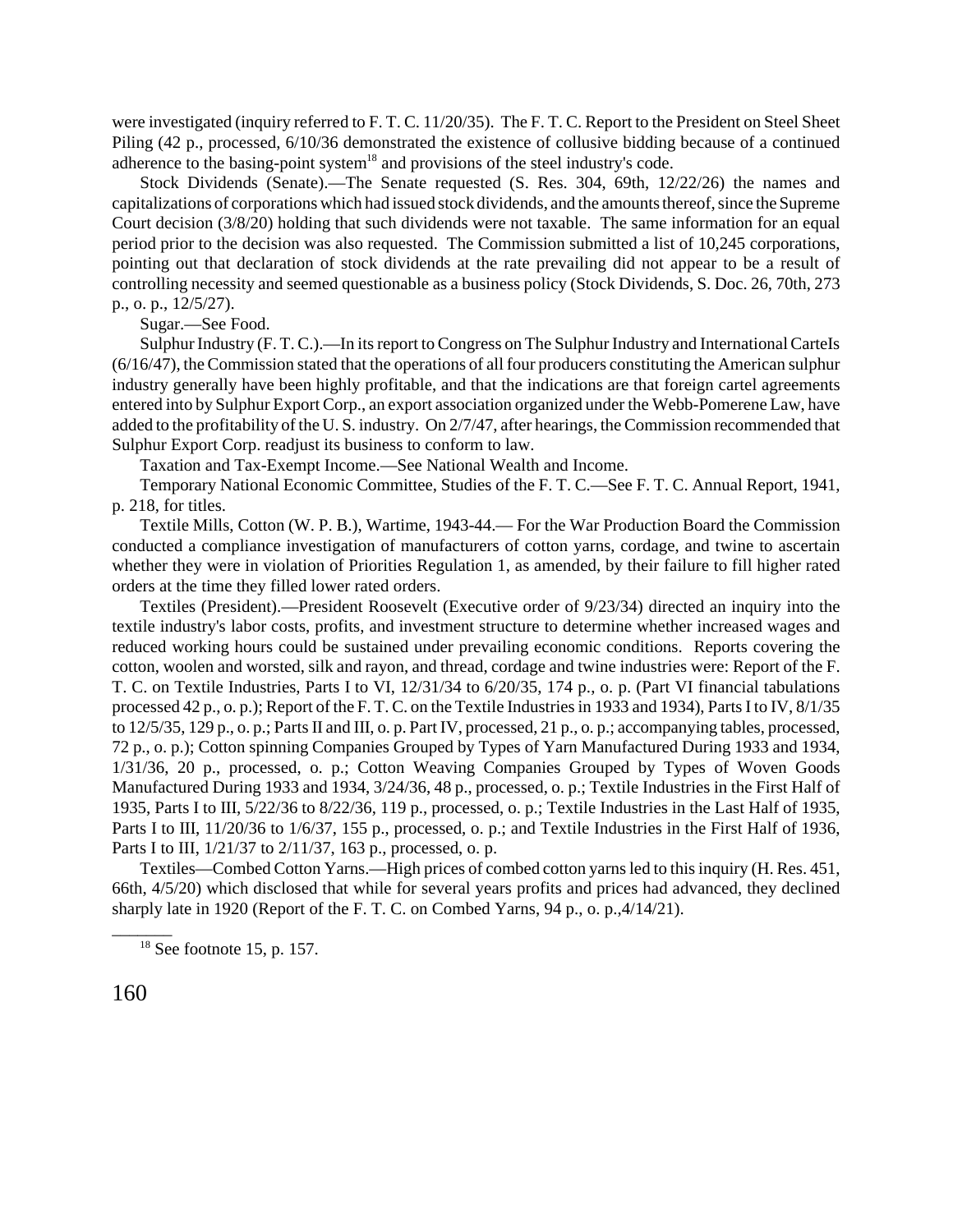Textiles—Cotton Growing Corporation.—See Foreign Trade.

Textiles—Cotton Merchandising (Senate).—Investigating abusesin handling consigned cotton (S. Res. 252, 68th, 6/7/24), the Commission made recommendations designed to correct or alleviate existing conditions (Cotton Merchandising Practices, S. Doc. 194, 68th, 38 p., o. p., 1/20/25).

Textiles—CottonTrade (Senate).—Investigation (S.Res. 262, 67th, 3/29/22) involved a decline in cotton prices, 1920-22, as reported in Preliminary Report of the F. T. C. on the Cotton Trade (S. Doc. 311, 67th, 28 p., o. p., 2/26/23). After a second inquiry (S. Res. 429, 67th, 1/31/23), the Commission recommended certain reforms in trading practices and particularly in permitting Southern delivery of cotton on New York futures contracts (The Cotton Trade, incl. testimony, S. Doc. 100, 68th, 2 vols., 510 p., o. p., 4/28/24). A subsequent Senate bill (S. 4411, 70th, 5/18/28) provided for Southern warehouse delivery, but, before any law was enacted, the New York Cotton Exchange adopted Southern delivery on New York futures contracts (11/16/28 and 2/26/30) in accordance with the Commission's recommendations.

Textiles—Woolen Rag Trade (F. T. C.), Wartime, 1917-18.— The Report on the Woolen Rag Trade (90 p., o. p., 6/30/19) contains information gathered during the World War, 1917-18, at the request of the War Industries Board, for its use in regulating the prices of woolen rags employed in the manufacture of clothing.

Tin Consumers(W. P. B.), Wartime, 1942-43.—The principal consumers of tin were investigated at the instance of the War Production Board to determine the degree of their compliance with Conservation Order m-43-a, as amended, and other orders and regulations issued by the Director of the Division of Industry Operation, controlling the inventories, distribution, and use of the tin supply in the U. S.

Tobacco (Senate).—Inquiry (S. Res. 329, 2/9/25) into activities of two well well-known companies disclosed that alleged illegal agreements or conspiracies did not appear to exist. (The American Tobacco Co. and the Imperial Tobacco Co., S. Doc. 34, 69th, 129 p., o. p., 12/25/25).

Tobacco Marketing—Leaf (F. T. C.).—Although representative tobacco farmers in 1929 alleged existence of territorial and price agreements among larger manufacturers to control cured leaf tobacco prices, the Commission found no evidence of price agreements and recommended production curtailment and improvement of marketing processes and cooperative relations(Report on Marketing of Leaf Tobacco in the Flue-Cured Districts of the States of North Carolina and Georgia, 54 p., processed, 5/23/31).

Tobacco Prices (Congress).—Inquiries with respect to a decline of loose-leaf tobacco prices following the 1919 harvest (H. Res. 533, 66th, 6/3/20) and low tobacco prices as compared with high prices of manufactured tobacco products (S. Res. 129, 67th, 8/9/21) resulted in the Commission recommending modification of the 1911 decree (dissolving the old tobacco trust) to prohibit permanently the use of common purchasing agencies by certain companies and to bartheir purchasing tobacco under any but their own names (Report of the F. T. C. on the Tobacco Industry, 162 p., o. p., 12/11/20, and Prices of Tobacco Products, S. Doc. 121, 67th, 109 p., o. p., 1/17/22).

Trade and Tariffs in South America (President).— Growing out of the First Pan-American Financial Conference held in Washington, May 24-29, 1915, this inquiry (referred to F. T. C. 7/22/15) was for the purpose of furnishing necessary information to the American branch of the International High Commission appointed as a result of the conference. Customs administration and tariff policy were among subjects discussed in the Report on Trade and Tariff In Brazil, Uruguay, Argentina, Chine, Bolivia, and Peru (246 p., o. p., 6/30/16).